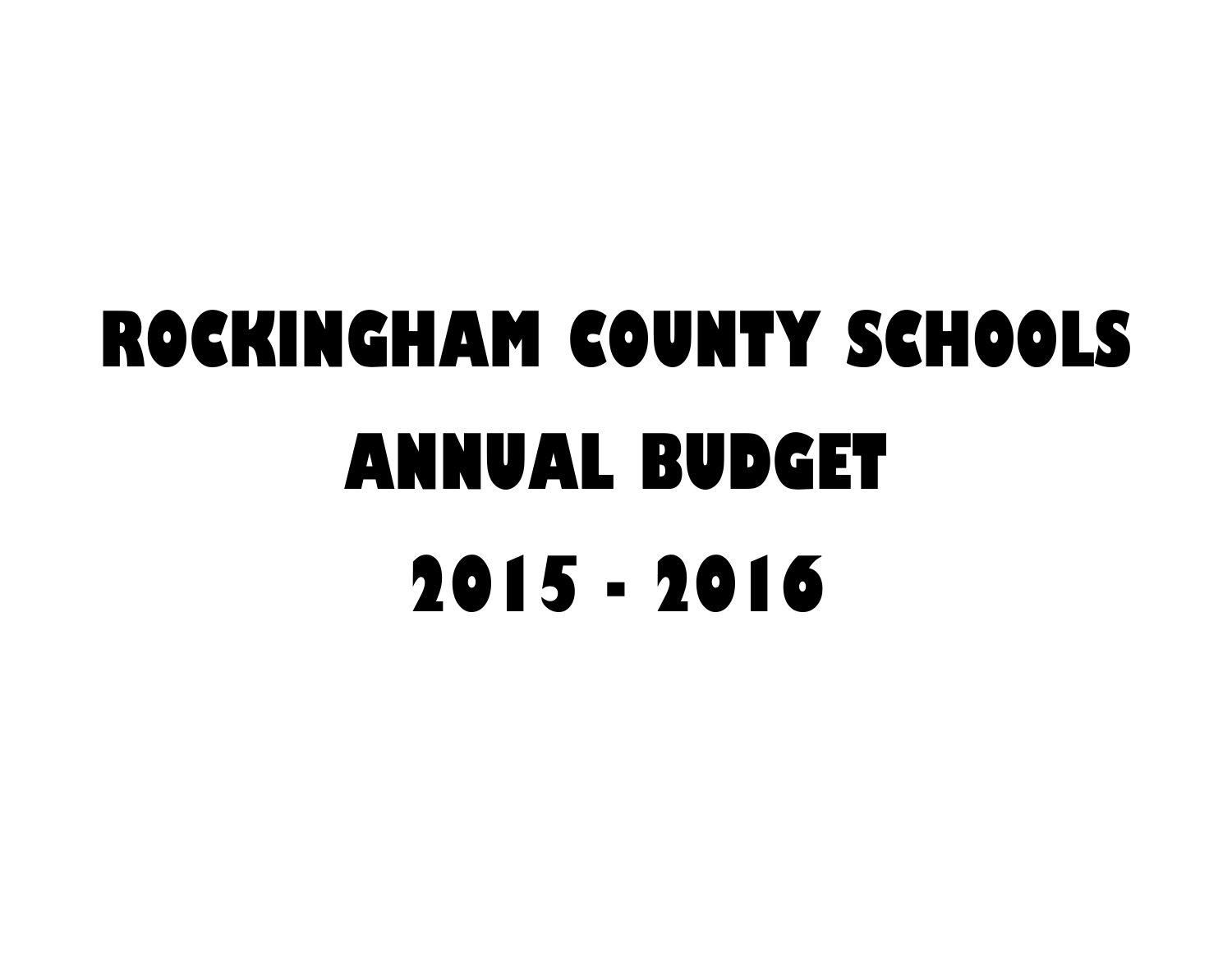## **2015 - 2016 ROCKINGHAM COUNTY SCHOOLS BUDGET SUMMARY**

| <b>State Public School Fund</b>    | \$<br>76,494,346.00  |
|------------------------------------|----------------------|
| <b>Local Current Expense Fund</b>  | 18, 157, 782.00      |
| <b>Federal Grant Fund</b>          | 11,336,729.87        |
| <b>Capital Outlay Fund</b>         | 1,409,165.00         |
| <b>School Food Service Fund</b>    | 6,901,450.00         |
| <b>School Age Child Care Fund</b>  | 601,355.00           |
| <b>Child Nutrition Agency Fund</b> | 1,424,720.00         |
| <b>Other Restricted Funds</b>      | 5,487,713.00         |
| <b>Total Budget</b>                | \$<br>121,813,260.87 |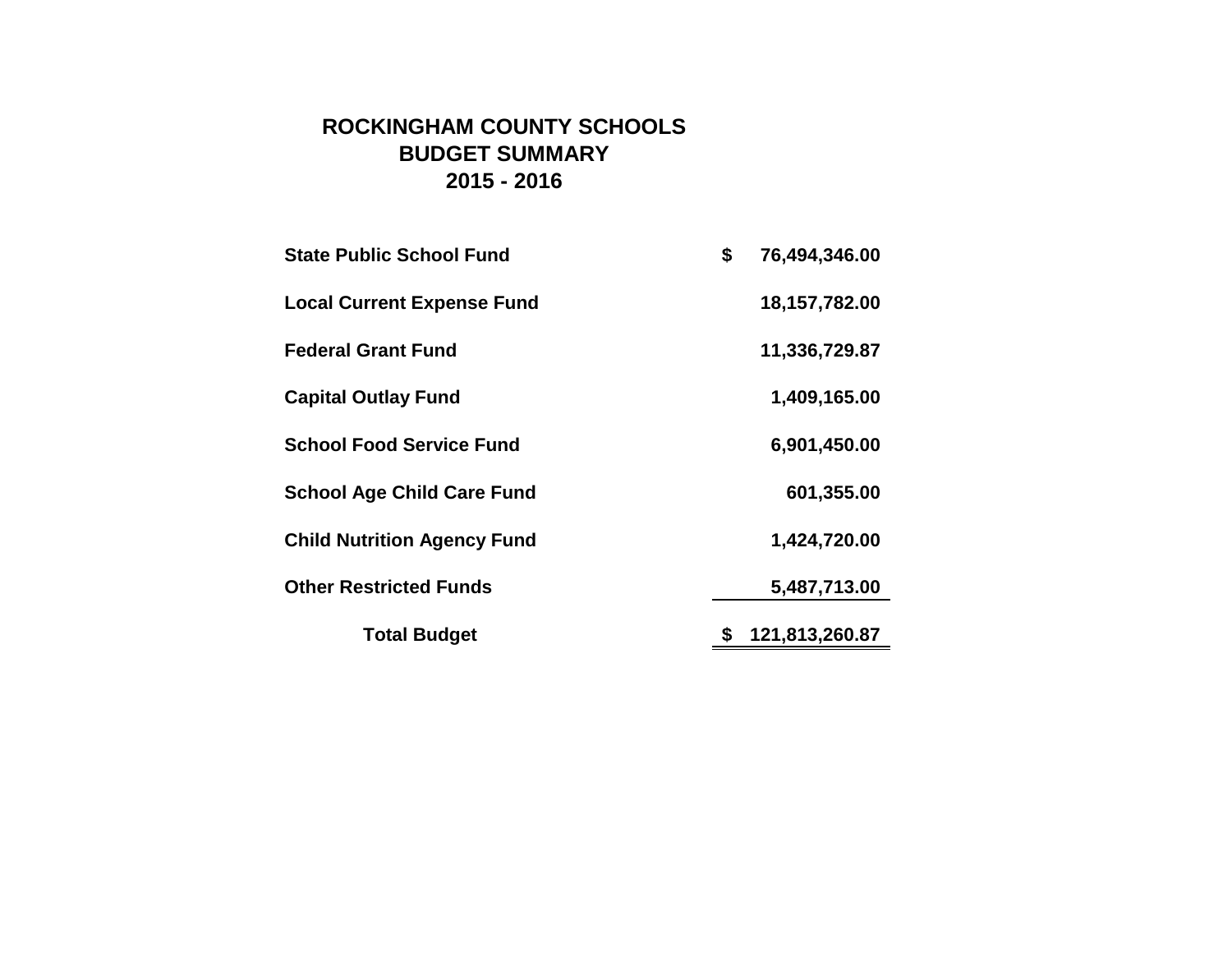### ROCKINGHAM COUNTY SCHOOLS BUDGET RESOLUTION

BE IT RESOLVED by the Board of Education of the Rockingham County Schools local education agency:

SECTION I - The following amounts are hereby appropriated for the operation of the local education agency in the Local Current Expense Fund for the fiscal year beginning July 1, 2015 and ending June 30, 2016.

| <b>Instructional Services</b>                                      |                  |
|--------------------------------------------------------------------|------------------|
| <b>Regular Instructional Services</b>                              | \$<br>1,959,017  |
| Special Populations Support and Development Services               | \$<br>32,733     |
| <b>Alternative Programs and Services</b>                           | 3,518            |
| <b>School Leadership Services</b>                                  | 2,828,987        |
| <b>Co-Curricular Services</b>                                      | 885,788          |
| <b>School-Based Support Services</b>                               | 605,811          |
| <b>System-Wide Support Services</b>                                |                  |
| Support and Development Services                                   | 454,378          |
| Special Populations Support and Development Services               | 179,807          |
| Alternative Programs and Services Support and Development Services |                  |
| <b>Technology Support Services</b>                                 | 461,955          |
| <b>Operational Support Services</b>                                | 8,291,754        |
| <b>Financial and Human Resource Services</b>                       | 411,522          |
| <b>Accountability Services</b>                                     | 42,600           |
| System-Wide Pupil Support Services                                 | 25,700           |
| Policy, Leadership, and Public Relations Services                  | 625,212          |
| <b>Nutrition Services</b>                                          | 9,000            |
| Payments to Other Government Units                                 | 440,000          |
| Interfund Transfers                                                | 900,000          |
| <b>Total Local Current Expense Fund Appropriations</b>             | \$<br>18,157,782 |

SECTION II - The following revenues are estimated to be available to the Local Current Expense Fund for the fiscal year beginning July 1, 2015 and ending June 30, 2016.

| Local Revenues<br>Rockingham County Appropriation<br>Fund Balance Appropriated | 340,000<br>15.834.840<br>1.982.942 |
|--------------------------------------------------------------------------------|------------------------------------|
| <b>Total Local Current Expense Fund Revenue</b>                                | \$<br>18.157.782                   |

SECTION III - The following amounts are hereby appropriated for the operation of the local education agency in the State Public School Fund for the fiscal year beginning July 1, 2015 and ending June 30, 2016.

| <b>Instructional Services</b>                                      |                  |
|--------------------------------------------------------------------|------------------|
| <b>Regular Instructional Services</b>                              | \$<br>44,214,475 |
| <b>Special Populations Services</b>                                | 11,072,937       |
| <b>Alternative Programs and Services</b>                           | 1,896,615        |
| <b>School Leadership Services</b>                                  | 3,679,697        |
| Co-Curricular Services                                             |                  |
| <b>School-Based Support Services</b>                               | 6,143,820        |
| <b>System-Wide Support Services</b>                                |                  |
| Support and Development Services                                   | 572,257          |
| Special Population Support and Development Services                | 525,351          |
| Alternative Programs and Services Support and Development Services | 33,741           |
| <b>Technology Support Services</b>                                 | 667,073          |
| <b>Operational Support Services</b>                                | 5,879,972        |
| <b>Financial and Human Resource Services</b>                       | 806,043          |
| <b>Accountability Services</b>                                     | 58,485           |
| System-Wide Pupil Support Services                                 | 111,813          |
| Policy, Leadership, and Public Relations Services                  | 773,993          |
| <b>Ancillary Services</b>                                          |                  |
| <b>Nutrition Services</b>                                          | 58,074           |
| Payments to Other Government Units                                 |                  |
| Interfund Transfers                                                |                  |
| <b>Total State Public School Fund Appropriations</b>               | 76,494,346       |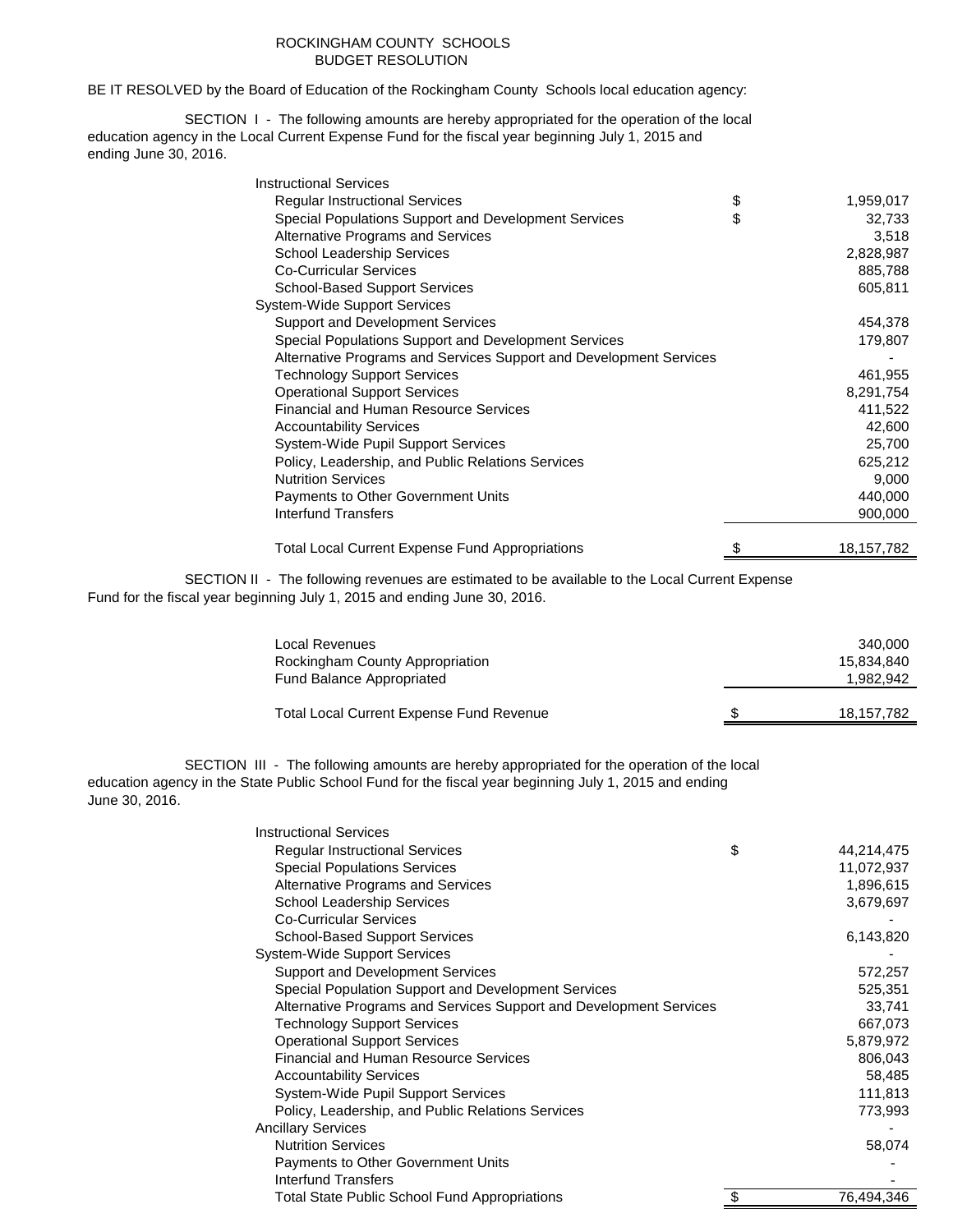SECTION IV - The following revenues are estimated to be available to the State Public School Fund for the fiscal year beginning July 1, 2015 and ending June 30, 2016.

| <b>State Funds</b>                                                                                                                                                                                                        | \$. | 76,494,346    |
|---------------------------------------------------------------------------------------------------------------------------------------------------------------------------------------------------------------------------|-----|---------------|
| SECTION V - The following amounts are hereby appropriated for the operation<br>of the local education agency in the Federal Grants Fund for the fiscal year beginning July 1, 2015<br>and ending June 30, 2016.           |     |               |
| <b>Instructional Services</b>                                                                                                                                                                                             |     |               |
| <b>Regular Instructional Services</b>                                                                                                                                                                                     | \$  | 907,687.99    |
| <b>Special Populations Services</b>                                                                                                                                                                                       |     | 4,297,357.48  |
| Alternative Programs and Services                                                                                                                                                                                         |     | 3,781,213.81  |
| School Leadership Services                                                                                                                                                                                                |     |               |
| <b>School-Based Support Services</b>                                                                                                                                                                                      |     | 809,605.78    |
| <b>System-Wide Support Services</b>                                                                                                                                                                                       |     |               |
| Support and Development Services                                                                                                                                                                                          |     | 53,300.00     |
| Special Populations Support and Development Services                                                                                                                                                                      |     | 493,776.23    |
| Alternative Programs and Services Support and Development Services                                                                                                                                                        |     | 119,866.09    |
| <b>Technology Support Services</b>                                                                                                                                                                                        |     | 10,134.54     |
| <b>Operational Support Services</b>                                                                                                                                                                                       |     | 242,306.17    |
| System-Wide Pupil Support Services                                                                                                                                                                                        |     |               |
| Policy, Leadership and Public Relations Services                                                                                                                                                                          |     |               |
| Non-Programmed Charges                                                                                                                                                                                                    |     |               |
| Payments to Other Governmental Units                                                                                                                                                                                      |     | 226,278.48    |
| Unbudgeted Federal Grant Funds                                                                                                                                                                                            |     | 395,203.30    |
| <b>Total Federal Grants Fund Appropriations</b>                                                                                                                                                                           |     | 11,336,729.87 |
| SECTION VI - The following revenues are estimated to be available to the Federal Grants Fund<br>for the fiscal year beginning July 1, 2015 and ending June 30, 2016.                                                      |     |               |
| <b>Federal Funds</b>                                                                                                                                                                                                      |     | 11,336,729.87 |
|                                                                                                                                                                                                                           |     |               |
| SECTION VII - The following amounts are hereby appropriated for the operation of the local<br>education agency in the Capital Outlay Expense Fund for the fiscal year beginning July 1, 2015 and ending<br>June 30, 2016. |     |               |

Category I - (Land, Buildings)

| Project No. | Descriptions                               |               |
|-------------|--------------------------------------------|---------------|
|             | Roofs - Replacement/Repair                 | \$<br>405,000 |
|             | <b>HVAC Replacement/Parts</b>              | 130,000       |
| 3           | Code Improvements-(OSHA, AHERA, ADA, etc.) | 83,000        |
| 4           | Floor Coverings/Refinishing                | 14,165        |
| 5           | <b>Covered Walkways</b>                    |               |
| 6           | <b>Classroom Building Renovations</b>      | 26,000        |
|             | Paving/Gravel/Sealing                      | 40,000        |
| 8           | <b>Emergency Repairs</b>                   | 25,000        |
| 9           | Grounds Improvements                       | 23,000        |
| 10          | <b>General Repair</b>                      | 31,000        |
| 11          | Communications/Intercom/Fire System        |               |
| 12          | <b>Bus Garage Equipment</b>                | 5,200         |
| 13          | <b>Boiler Replacement/Parts</b>            | 22,000        |
| 14          | School Stadiums/Gyms/Tracks/Tennis Courts  | 175,000       |
| 15          | Auditoriums - Parts/Upgrade/Curtains       | 152,000       |
| 16          | Swimming Pool - RCHS                       |               |
| 17          | <b>OCR Facility Upgrades</b>               |               |
|             |                                            |               |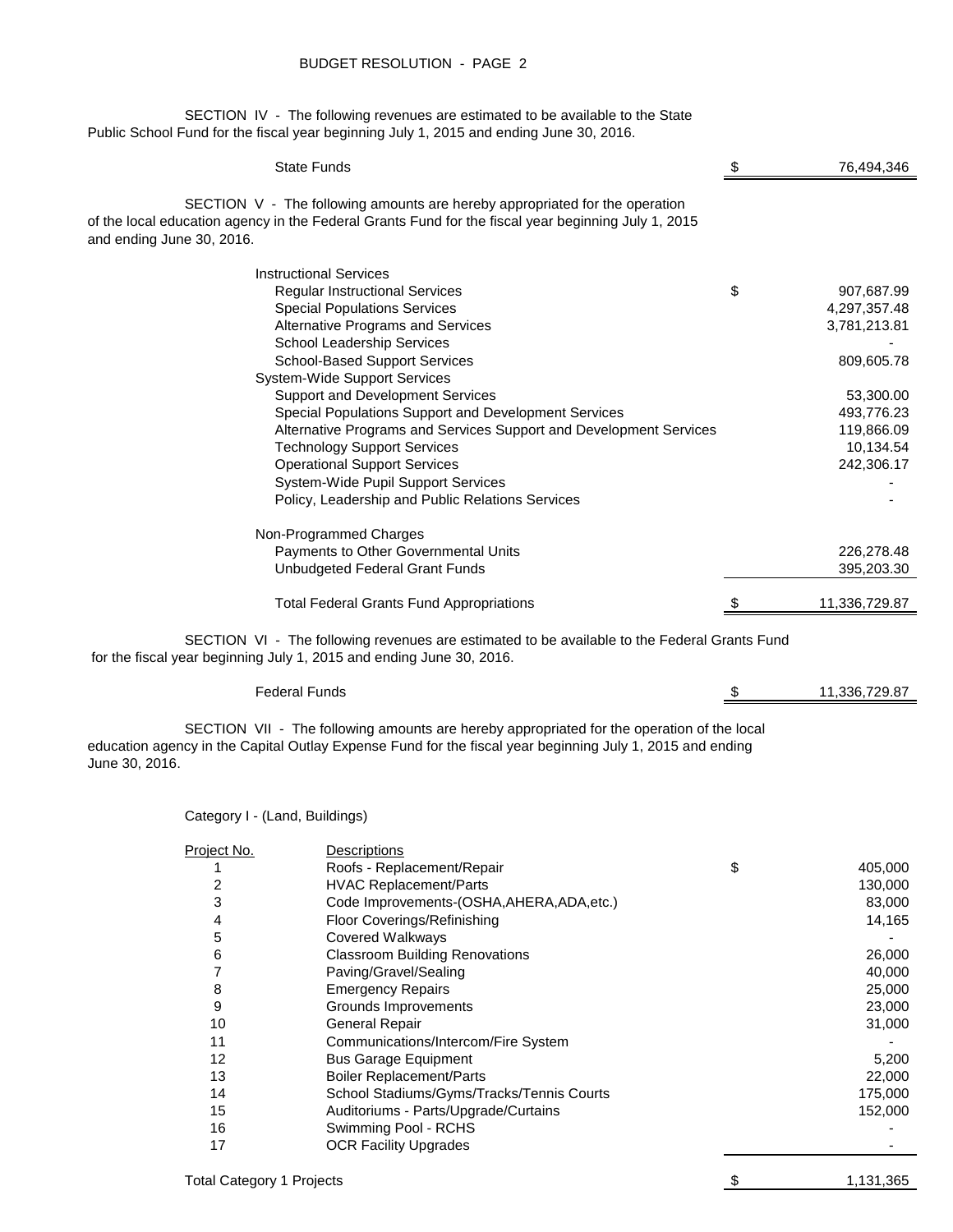### Category I I - (Furniture & Equipment)

| Project No.<br>2<br>3<br>4<br>5<br>6 | Descriptions<br>Technology Equipment<br>Computer/Printers<br><b>School Capital Outlay</b><br>Equipment/Furnishings<br><b>Finance Department Equipment</b><br>Powerschool Equipment | \$ | 70,000<br>10,000<br>140,000<br>6,000 |
|--------------------------------------|------------------------------------------------------------------------------------------------------------------------------------------------------------------------------------|----|--------------------------------------|
| <b>Total Category I I Projects</b>   |                                                                                                                                                                                    | S  | 226,000                              |
| Category III - (Vehicles)            |                                                                                                                                                                                    |    |                                      |
| Project No.                          | Descriptions<br><b>Bus Garage Computers/Equipment</b>                                                                                                                              |    |                                      |
| 2                                    | <b>Transportation Vehicles/Equipment</b>                                                                                                                                           |    | 6,800                                |
| 3                                    | Maintenance Vehicles/Equipment/Lease                                                                                                                                               |    | 45,000                               |
| 4                                    | <b>Activity Buses</b>                                                                                                                                                              |    |                                      |
| <b>Total Category III Projects</b>   |                                                                                                                                                                                    | -S | 51,800                               |
|                                      | <b>Total Capital Outlay Expense Fund Appropriations</b>                                                                                                                            |    | 1,409,165                            |

SECTION VIII - The following revenues are estimated to be available to the Capital Outlay Expense Fund for the fiscal year beginning July 1, 2015 and ending June 30, 2016.

| Rockingham County Appropriation<br>Fund Balance Appropriated<br><b>Property Settlement</b> |    | 1,285,401<br>123.764<br>$\overline{\phantom{0}}$ |
|--------------------------------------------------------------------------------------------|----|--------------------------------------------------|
| <b>Total Capital Outlay Revenues</b>                                                       | S. | 1,409,165                                        |

SECTION I X - The following amounts are hereby appropriated for the operation of the local education agency in the School Food Service Fund for the fiscal year beginning July 1, 2015 and ending June 30, 2016.

| <b>Ancillary Services</b><br><b>Nutrition Services</b><br>Non-Programmed Charges<br>Payments to Other Governmental Units                                                                                                       | \$<br>6,901,450                       |
|--------------------------------------------------------------------------------------------------------------------------------------------------------------------------------------------------------------------------------|---------------------------------------|
| <b>Total School Food Service Appropriations</b>                                                                                                                                                                                | 6,901,450                             |
| SECTION X - The following revenues are estimated to be available to the School<br>Food Service Fund for the fiscal year beginning July 1, 2015 and ending June 30, 2016.                                                       |                                       |
| <b>Federal Funds</b><br><b>Local Funds</b><br>Transfer from Local Current Expense Fund                                                                                                                                         | \$<br>5,283,550<br>717,900<br>900,000 |
| <b>Total School Food Service Fund Revenues</b>                                                                                                                                                                                 | 6,901,450                             |
| SECTION XI - The following amounts are hereby appropriated for the operation<br>of the local education agency in the Before and After School Care Fund for the fiscal year<br>beginning July 1, 2015 and ending June 30, 2016. |                                       |
| <b>Ancillary Services</b><br><b>Community Services</b><br>Non-Programmed Charges<br>Payments to Other Governmental Units                                                                                                       | \$<br>600,025<br>1,330                |
|                                                                                                                                                                                                                                |                                       |

| Total Before and After School Care Fund Appropriations | 601,355 |
|--------------------------------------------------------|---------|
|--------------------------------------------------------|---------|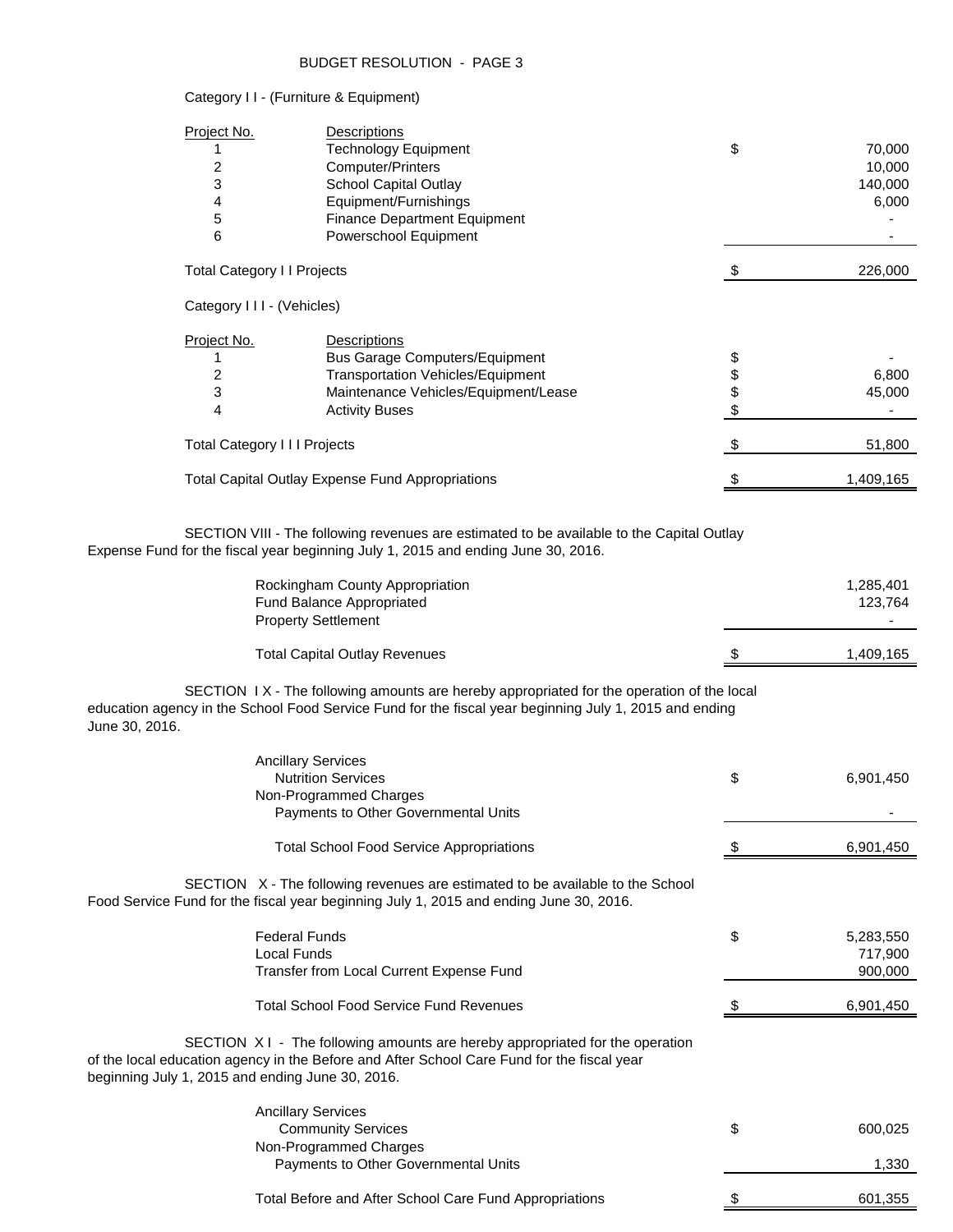### BUDGET RESOLUTION - PAGE 4

SECTION XII - The following revenues are estimated to be available to the Before and After School Care Fund for the fiscal year beginning July 1, 2015 and ending June 30, 2016.

| <b>Local Funds</b>                                                                                                                                                                                                                                                                                                                                                                                                                                                                                                                                               | \$<br>601,355                                                                                                           |
|------------------------------------------------------------------------------------------------------------------------------------------------------------------------------------------------------------------------------------------------------------------------------------------------------------------------------------------------------------------------------------------------------------------------------------------------------------------------------------------------------------------------------------------------------------------|-------------------------------------------------------------------------------------------------------------------------|
| Total Before and After School Care Fund Revenues                                                                                                                                                                                                                                                                                                                                                                                                                                                                                                                 | 601,355                                                                                                                 |
| SECTION XIII - The following amounts are hereby appropriated for the operation<br>of the local education agency in the Other Restricted Fund for the fiscal year beginning July 1, 2015<br>and ending June 30, 2016.                                                                                                                                                                                                                                                                                                                                             |                                                                                                                         |
| <b>Instructional Services</b><br><b>Regular Instructional Services</b><br><b>Special Populations Services</b><br>Alternative Programs and Services<br>School Leadership Services<br><b>Co-Curricular Services</b><br>School-Based Support Services<br><b>System-Wide Support Services</b><br>Support and Development Services<br><b>Special Populations Services</b><br><b>Technology Support Services</b><br><b>Operational Support Services</b><br>System-Wide Pupil Support<br>Policy, Leadership, and Public Relations Services<br><b>Ancillary Services</b> | \$<br>2,110,299<br>412,455<br>89,548<br>500<br>35,265<br>991,875<br>276,621<br>49,514<br>1,221,842<br>100,000<br>34,515 |
| <b>Community Services</b><br>Non-Programmed Charges<br>Payments to Other Governmental Units                                                                                                                                                                                                                                                                                                                                                                                                                                                                      | \$<br>164,879<br>400                                                                                                    |
| <b>Total Other Restricted Fund Appropriations</b>                                                                                                                                                                                                                                                                                                                                                                                                                                                                                                                | 5,487,713                                                                                                               |
| SECTION XIV - The following revenues are estimated to be available to the<br>Other Restricted Fund for the fiscal year beginning July 1, 2015 and ending June 30, 2016.                                                                                                                                                                                                                                                                                                                                                                                          |                                                                                                                         |
| <b>Federal Funds</b><br><b>Local Funds</b><br>Fund Balance Appropriated                                                                                                                                                                                                                                                                                                                                                                                                                                                                                          | \$<br>926,477<br>3,547,825<br>1,013,411                                                                                 |
| <b>Total Other Restricted Fund Revenues</b>                                                                                                                                                                                                                                                                                                                                                                                                                                                                                                                      | \$<br>5,487,713                                                                                                         |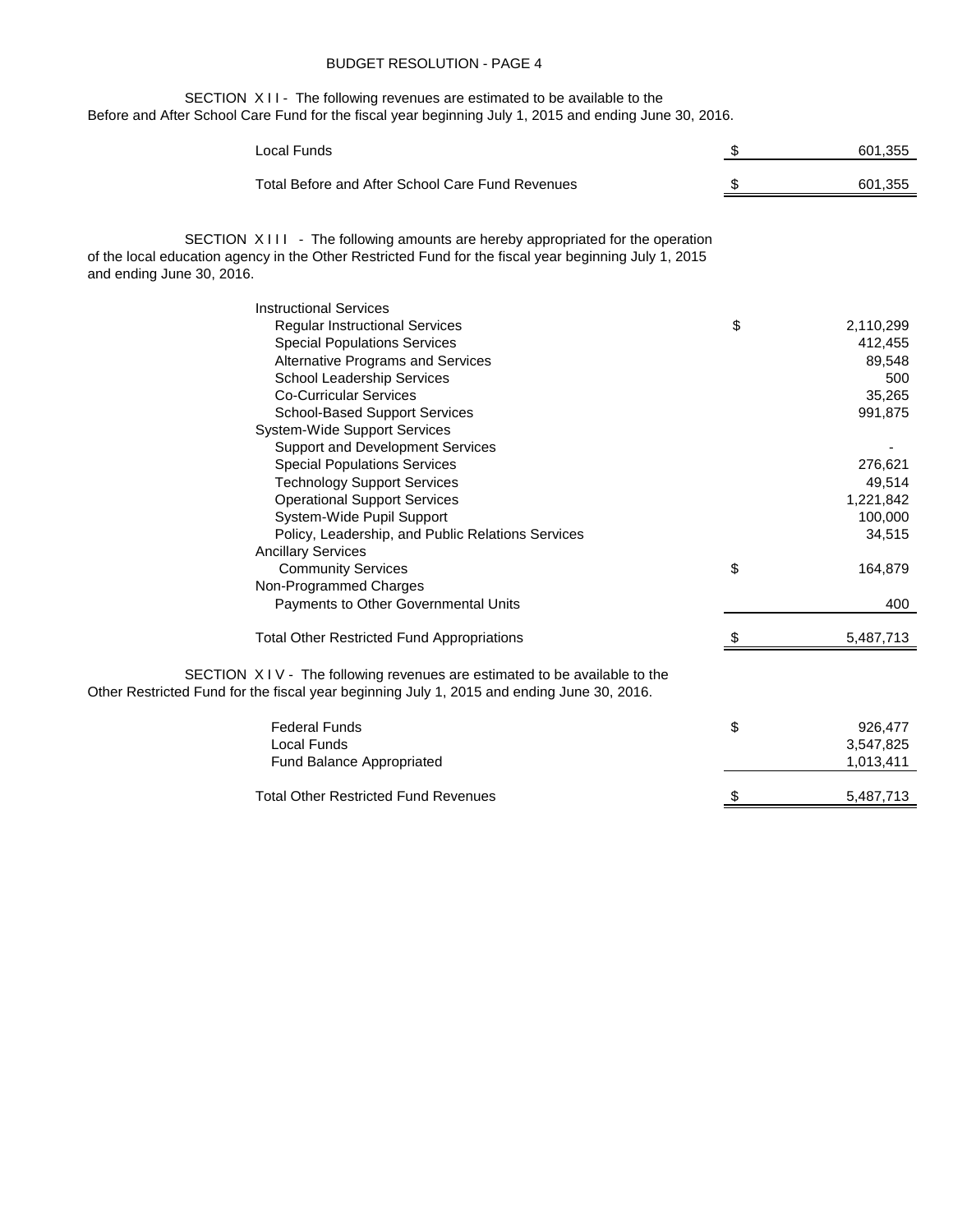### BUDGET RESOLUTION - PAGE 5

SECTION X V - The following amounts are hereby appropriated for the operation of the local education agency in the Child Nutrition Agency Fund for the fiscal year beginning July 1, 2015 and ending June 30, 2016.

| <b>Ancillary Services</b><br><b>Nutrition Services</b>                                                                                                                                       | \$<br>1,295,200 |
|----------------------------------------------------------------------------------------------------------------------------------------------------------------------------------------------|-----------------|
| Non-Programmed Charges<br>Payments to Other Governmental Units                                                                                                                               | 129,520         |
| <b>Total Other Restricted Fund Appropriations</b>                                                                                                                                            | 1,424,720       |
| SECTION $\overline{X}$ V I - The following revenues are estimated to be available to the<br>Child Nutrition Agency Fund for the fiscal year beginning July 1, 2015 and ending June 30, 2016. |                 |
| <b>Federal Funds</b>                                                                                                                                                                         | 1,424,720       |
| <b>Total Other Restricted Fund Revenues</b>                                                                                                                                                  | 1,424,720       |

SECTION X V I I - All appropriations shall be paid first from revenues restricted as to use, and second from general unrestricted revenues.

SECTION X I X - The Superintendent is hereby authorized to transfer appropriations within a fund under the guidelines outlined in policy 8120 - Budget Amendments and Transfers.

SECTION X X - Copies of the Budget Resolution shall be immediately furnished to the superintendent and the school finance officer for direction in carrying out their duties.

Adopted this 9th day of November, 2015.

Chairperson, Rockingham County Schools

Secretary, Rockingham County Schools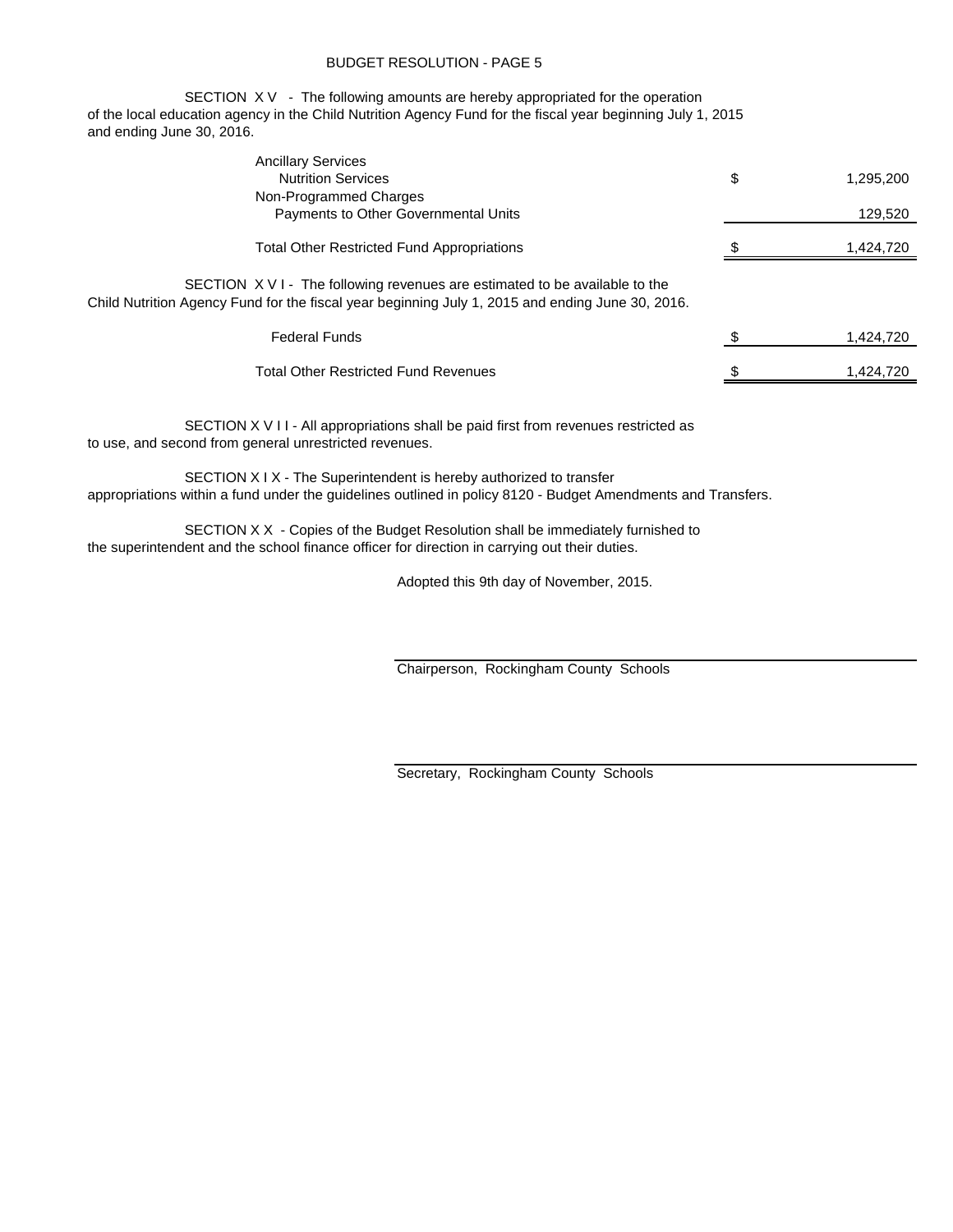# State Public Hund Schoo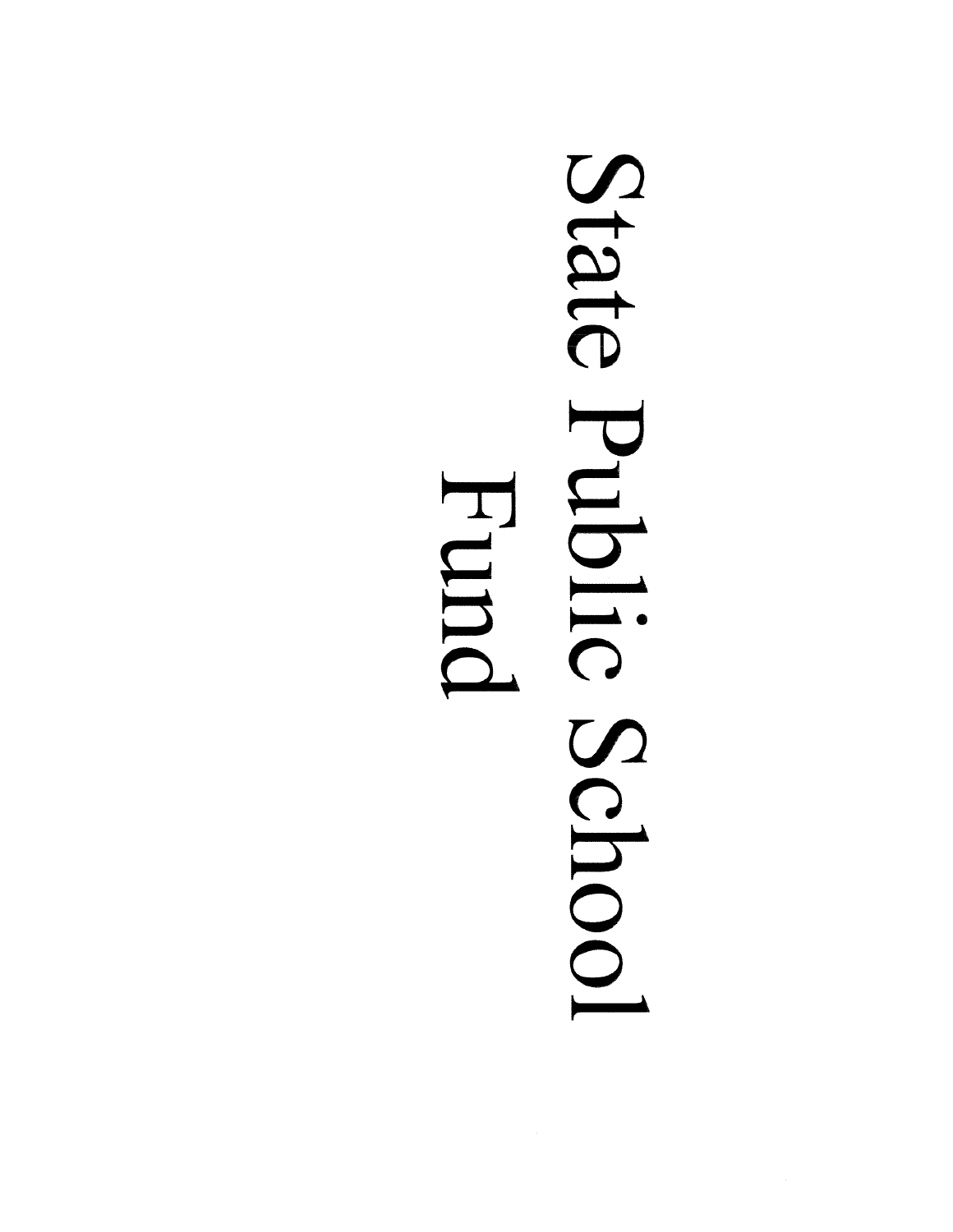|  | 11/5/2015 |  |
|--|-----------|--|
|--|-----------|--|

### ROCKINGHAM COUNTY SCHOOLS

|                 | <b>STATE PUBLIC SCHOOL FUND</b> |               |               |                 |
|-----------------|---------------------------------|---------------|---------------|-----------------|
|                 |                                 |               |               |                 |
| ${\bf ACCOUNT}$ |                                 | 2015-2016     | 2014-2015     |                 |
| $CODE$          | <b>DESCRIPTION</b>              | <b>BUDGET</b> | <b>BUDGET</b> |                 |
|                 |                                 |               |               | <b>COMMENTS</b> |
| <b>REVENUE</b>  |                                 |               |               |                 |
| 1.3100.000.000  | Allocation for SPSF             | 75,790,824    | 75,057,066    |                 |
| 1.3100.015.000  | Allocation for SPSF Technology  | 325,691       | 248,901       |                 |
| 1.3100.025.000  | <b>Indian Gaming</b>            | $\mathbf{r}$  | 10,334        |                 |
| 1.3211.130.000  | Textbooks                       | 377,831       | 195,481       |                 |
|                 |                                 |               |               |                 |
|                 |                                 |               |               |                 |
|                 | Total                           | 76,494,346    | 75,511,782    |                 |
|                 |                                 |               |               |                 |
|                 |                                 |               |               |                 |
|                 |                                 |               |               |                 |
|                 |                                 |               |               |                 |
|                 |                                 |               |               |                 |
|                 |                                 |               |               |                 |
|                 |                                 |               |               |                 |
|                 |                                 |               |               |                 |
|                 |                                 |               |               |                 |
|                 |                                 |               |               |                 |
|                 |                                 |               |               |                 |
|                 |                                 |               |               |                 |
|                 |                                 |               |               |                 |
|                 |                                 |               |               |                 |
|                 |                                 |               |               |                 |
|                 |                                 |               |               |                 |
|                 |                                 |               |               |                 |
|                 |                                 |               |               |                 |
|                 |                                 |               |               |                 |
|                 |                                 |               |               |                 |
|                 |                                 |               |               |                 |
|                 |                                 |               |               |                 |
|                 |                                 |               |               |                 |
|                 |                                 |               |               |                 |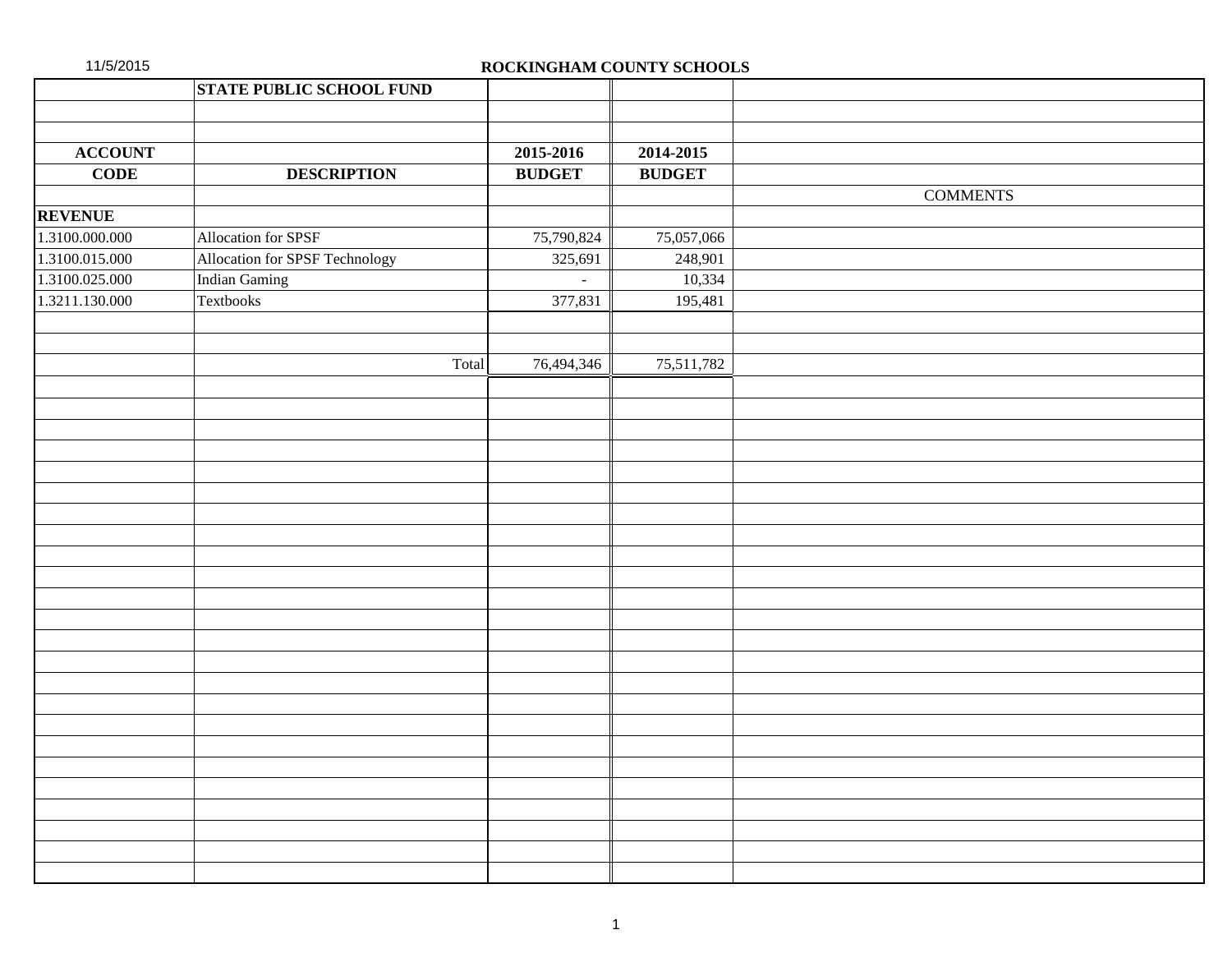|                        | <b>STATE PUBLIC SCHOOL FUND</b>       |               |                          |                                                                   |
|------------------------|---------------------------------------|---------------|--------------------------|-------------------------------------------------------------------|
| 001 CLASSROOM TEACHERS |                                       |               |                          |                                                                   |
|                        |                                       | 2015-2016     | 2014-2015                |                                                                   |
| <b>ACCOUNT</b>         |                                       | <b>BUDGET</b> | <b>BUDGET</b>            | <b>COMMENTS</b>                                                   |
| <b>CODE</b>            | <b>DESCRIPTION</b>                    |               |                          |                                                                   |
|                        |                                       |               |                          |                                                                   |
| <b>APPROPRIATIONS</b>  |                                       |               |                          |                                                                   |
| 1.5110.001.121         | Salary - Teacher                      | 23,500,000    | 22,500,000               | Salary for approximately 523.10 teachers                          |
| 1.5110.001.123         | Salary - ROTC Teacher                 | 258,000       | 260,000                  | Salary for 4.48 ROTC Instructors - other portion paid from Fund 8 |
| 1.5110.001.125         | <b>New Teacher Orientation</b>        | 20,000        | 20,000                   |                                                                   |
| 1.5110.001.127         | Salary - Master Teacher               | 680,000       | 602,650                  | Salary for 14 lead teachers                                       |
| 1.5110.001.129         | <b>Held Harmless Salary</b>           | 97,000        |                          | Held harmless due to Session Law 2014-100.                        |
| 1.5110.001.211         | Employers Soc. Sec. Cost              | 1,877,000     | 2,250,000                | Budgeted at 7.65%                                                 |
| 1.5110.001.221         | <b>Employers Retirement Cost</b>      | 3,735,000     | 4,405,000                | Budgeted at 15.32%                                                |
| 1.5110.001.231         | Employers Hospital Cost               | 2,975,000     | 3,050,000                | Budgeted at \$5,471/employee (541.58)                             |
| 1.5120.001.121         | Salary - CTE Teacher                  | 11,625        | 110,000                  | Salary for 0.25 vocational teachers                               |
| 1.5120.001.211         | Employers Soc. Sec. Cost              | 900           | 9,415                    | Budgeted at 7.65%                                                 |
| 1.5120.001.221         | <b>Employers Retirement Cost</b>      | 1,800         | 17,731                   | Budgeted at 15.32%                                                |
| 1.5120.001.231         | Employers Hospital Cost               | 1,400         | 11,386                   | Budgeted at \$5,471/employee (0.25)                               |
| 1.5210.001.121         | Salary - Exceptional Children Teacher | 1,103,000     | 1,035,000                | Salary for 20 EC teachers                                         |
| 1.5210.001.129         | <b>Held Harmless Salary</b>           | 10,000        | $\frac{1}{2}$            | Held harmless due to Session Law 2014-100.                        |
| 1.5210.001.211         | Employers Soc. Sec. Cost              | 85,200        | 85,000                   | Budgeted at 7.65%                                                 |
| 1.5210.001.221         | <b>Employers Retirement Cost</b>      | 170,000       | 165,000                  | Budgeted at 15.32%                                                |
| 1.5210.001.231         | <b>Employers Hospital Cost</b>        | 113,000       | 110,000                  | Budgeted at \$5,471/employee (20)                                 |
| 1.5260.001.121         | Salary - AG Teacher                   | 480,000       | 472,000                  | Salary for 9 AIG teachers                                         |
| 1.5260.001.129         | <b>Held Harmless Salary</b>           | 5,500         | $\overline{\phantom{a}}$ | Held harmless due to Session Law 2014-100.                        |
| 1.5260.001.211         | Employers Soc. Sec. Cost              | 38,000        | 20,000                   | Budgeted at 7.65%                                                 |
| 1.5260.001.221         | <b>Employers Retirement Cost</b>      | 75,000        | 35,000                   | Budgeted at 15.32%                                                |
| 1.5260.001.231         | Employers Hospital Cost               | 55,000        | 22,000                   | Budgeted at \$5,471/employee (9)                                  |
| 1.5270.001.121         | Salary - ESL Teacher                  | 490,000       | 530,000                  | Salary for 9.94 ESL teachers                                      |
| 1.5270.001.211         | Employers Soc. Sec. Cost              | 40,000        | 25,000                   | Budgeted at 7.65%                                                 |
| 1.5270.001.221         | Employers Retirement Cost             | 77,000        | 48,000                   | Budgeted at 15.32%                                                |
| 1.5270.001.231         | <b>Employers Hospital Cost</b>        | 57,000        | 33,000                   | Budgeted at \$5,471/employee (9.94)                               |
| 1.5310.001.121         | Salary - Alternative Teacher          | 80,000        | $\equiv$                 | Salary for 2 alternative teachers                                 |
| 1.5310.001.211         | Employers Soc. Sec. Cost              | 7,000         | $\mathbf{r}$             | Budgeted at 7.65%                                                 |
| 1.5310.001.221         | <b>Employers Retirement Cost</b>      | 15,000        | $\mathbf{r}$             | Budgeted at 15.32%                                                |
| 1.5310.001.231         | Employers Hospital Cost               | 11,000        | $\overline{a}$           | Budgeted at \$5,471/employee (2)                                  |
|                        | Total                                 | 36,069,425    | 35,816,182               |                                                                   |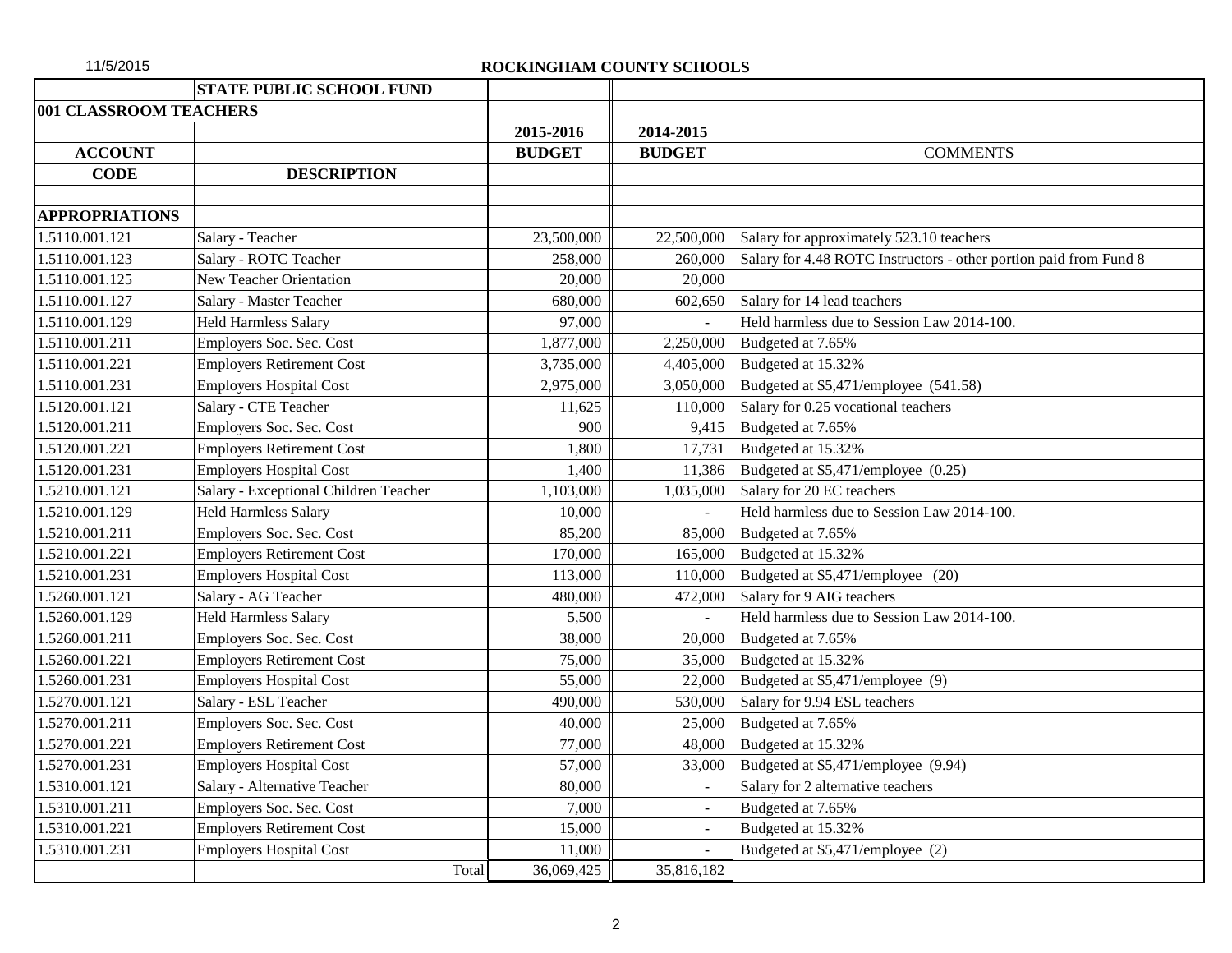|                                                  | For the 2015-16 our initial allotment held relatively stable. We are expecting a decrease of approximately 10-15 teachers in 2015-16 due to ADM decreases. |                          |                                          |  |
|--------------------------------------------------|------------------------------------------------------------------------------------------------------------------------------------------------------------|--------------------------|------------------------------------------|--|
|                                                  | We also are planning on transfering 6 teacher positions from PRC 001 to PRC 020 Foreign Exchange Teachers for the SPLASH program.                          |                          |                                          |  |
|                                                  | The state decided to discontinue the discretionary reversion. They decided on the reversion amounts and where to make the reversions.                      |                          |                                          |  |
|                                                  |                                                                                                                                                            |                          |                                          |  |
|                                                  |                                                                                                                                                            |                          |                                          |  |
|                                                  | Provides guaranteed funding of Salaries for classroom teachers. To qualify, an individual must spend a major portion of the school days providing          |                          |                                          |  |
|                                                  | classroom instruction and shall not be assigned to administrative duties in either the central or school office                                            |                          |                                          |  |
|                                                  | This allotment is a position allotment based upon the following formula. Teachers are allotted based on one per the following number of students,          |                          |                                          |  |
| and rounded to the nearest 1/2 position.         |                                                                                                                                                            |                          |                                          |  |
|                                                  | The 2015-16 statewide average teacher salary including benefits is \$59,945                                                                                |                          |                                          |  |
| Budgets are based on current salaries            |                                                                                                                                                            |                          |                                          |  |
|                                                  |                                                                                                                                                            |                          |                                          |  |
| Allotments are based upon the following figures: |                                                                                                                                                            |                          |                                          |  |
|                                                  |                                                                                                                                                            |                          |                                          |  |
|                                                  | Grade                                                                                                                                                      |                          |                                          |  |
|                                                  | Kindergarten                                                                                                                                               | 1 per 18 in ADM          |                                          |  |
|                                                  |                                                                                                                                                            | 1-3 1 per 17 in ADM      |                                          |  |
|                                                  |                                                                                                                                                            | 4-6 1 per 24 in ADM      |                                          |  |
|                                                  |                                                                                                                                                            | 7-8 1 per 23 in ADM      |                                          |  |
|                                                  | 9 <sup>1</sup>                                                                                                                                             | 1 per 26.5 per ADM       |                                          |  |
|                                                  |                                                                                                                                                            | $10-12$ 1 per 29 per ADM |                                          |  |
|                                                  | Math/Science/Computer Teachers                                                                                                                             |                          | 1 per county or based on sub agreements. |  |
|                                                  |                                                                                                                                                            |                          |                                          |  |
|                                                  | The initial teacher allotment for 2015-16 based on planning ADM of 13,006 is 587.5 teachers.                                                               |                          |                                          |  |
|                                                  | Subtracting the six tranfers to PRC 020 leaves 581.5 teachers. Our 2015-16 budget is currently at 582.77.                                                  |                          |                                          |  |
|                                                  | We are expecting a decrease of approximately 10-15 teachers in 2015-16 due to ADM decreases.                                                               |                          |                                          |  |
|                                                  |                                                                                                                                                            |                          |                                          |  |
|                                                  |                                                                                                                                                            |                          |                                          |  |
|                                                  |                                                                                                                                                            |                          |                                          |  |
|                                                  |                                                                                                                                                            |                          |                                          |  |
|                                                  |                                                                                                                                                            |                          |                                          |  |
|                                                  |                                                                                                                                                            |                          |                                          |  |
|                                                  |                                                                                                                                                            |                          |                                          |  |
|                                                  |                                                                                                                                                            |                          |                                          |  |
|                                                  |                                                                                                                                                            |                          |                                          |  |
|                                                  |                                                                                                                                                            |                          |                                          |  |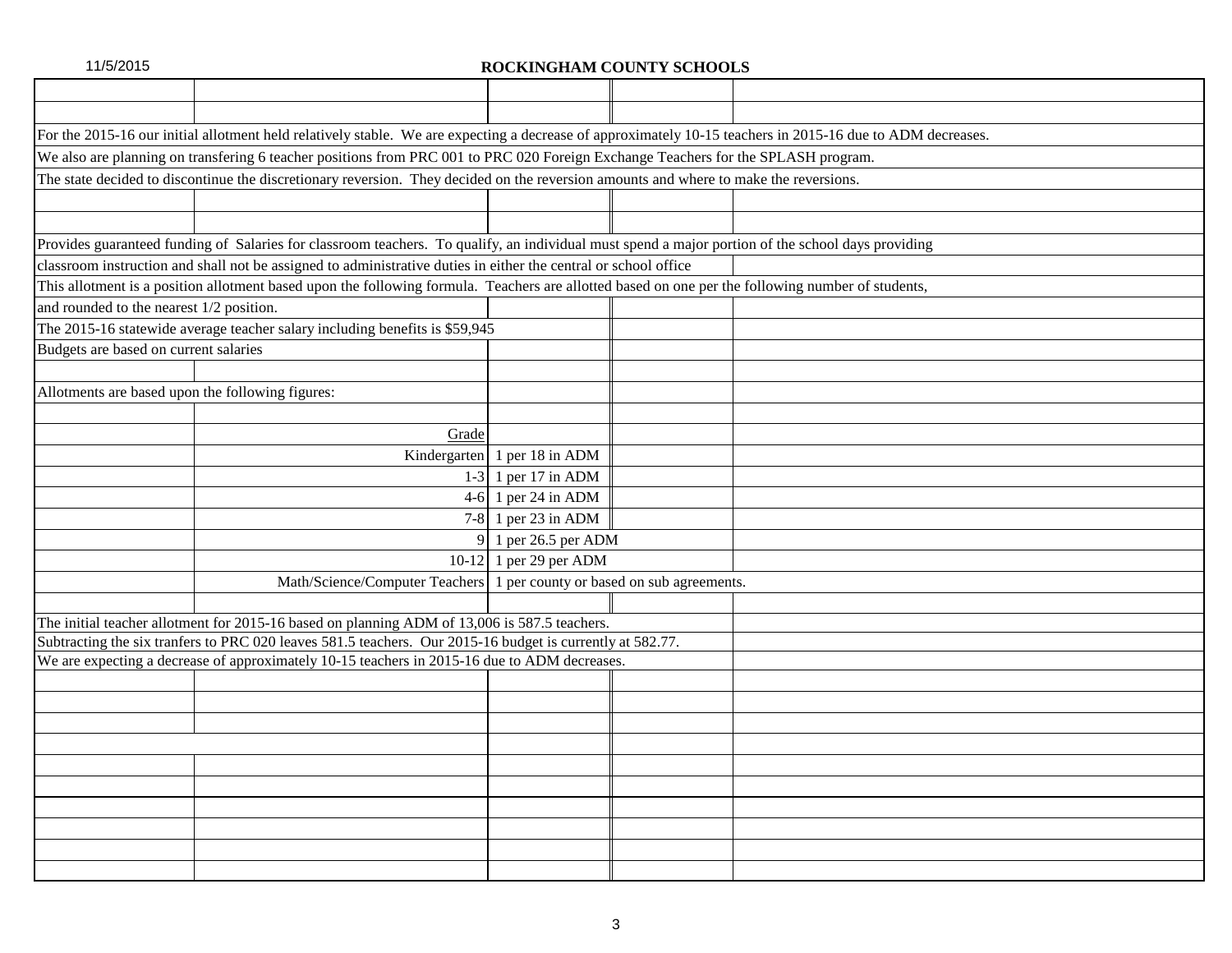|                       | <b>STATE PUBLIC SCHOOL FUND</b>    |               |               |                                  |
|-----------------------|------------------------------------|---------------|---------------|----------------------------------|
|                       | 002 CENTRAL OFFICE ADMINISTRATION  |               |               |                                  |
|                       |                                    | 2015-2016     | 2014-2015     |                                  |
| <b>ACCOUNT</b>        |                                    | <b>BUDGET</b> | <b>BUDGET</b> | <b>COMMENTS</b>                  |
| <b>CODE</b>           | <b>DESCRIPTION</b>                 |               |               |                                  |
| <b>APPROPRIATIONS</b> |                                    |               |               |                                  |
| 1.6110.002.113        | Salary - Director                  | 205,662       | 194,097       | Up to 2 employees                |
| 1.6110.002.211        | Employers Soc. Sec. Cost           | 15,167        | 13,973        | Budgeted at 7.65%                |
| 1.6110.002.221        | <b>Employers Retirement Cost</b>   | 30,156        | 27,233        | Budgeted at 15.32%               |
| 1.6110.002.231        | <b>Employers Hospital Cost</b>     | 10,942        | 10,870        | Budgeted at \$5,471/employee (2) |
| 1.6610.002.118        | Salary - Finance Officer           |               |               |                                  |
| 1.6610.002.211        | Employers Soc. Sec. Cost           |               |               | Budgeted at 7.65%                |
| 1.6610.002.221        | <b>Employers Retirement Cost</b>   |               |               | Budgeted at 15.32%               |
| 1.6610.002.231        | Employers Hospital Cost            |               |               | Budgeted at \$5,471/employee     |
| 1.6620.002.113        | Salary - Personnel Director        | 96,340        | 96,340        | 1 position                       |
| 1.6620.002.211        | Employers Soc. Sec. Cost           | 7,370         | 7,370         | Budgeted at 7.65%                |
| 1.6620.002.221        | <b>Employers Retirement Cost</b>   | 14,760        | 14,653        | Budgeted at 15.32%               |
| 1.6620.002.231        | Employers Hospital Cost            | 5,471         | 5,378         | Budgeted at \$5,471/employee (1) |
| 1.6940.002.111        | Salary - Superintendent            | 128,652       | 128,652       | 1 position                       |
| 1.6940.002.112        | Salary - Associate Superintendent  | $\mathbb{L}$  | 91,500        |                                  |
| 1.6940.002.118        | Salary - Assistant Superintendents | 277,537       | 193,236       | 3 positions                      |
| 1.6940.002.211        | Employers Soc. Sec. Cost           | 31,074        | 31,625        | Budgeted at 7.65%                |
| 1.6940.002.221        | Employers Retirement Cost          | 62,228        | 62,877        | Budgeted at 15.32%               |
| 1.6940.002.231        | Employers Hospital Cost            | 16,413        | 21,512        | Budgeted at \$5,471/employee (3) |
| 1.7200.002.113        | Salary - Director                  | 45,000        | 45,000        | Child Nutrition Director (.5)    |
| 1.7200.002.211        | Employers Soc. Sec. Cost           | 3,443         | 3,443         | Budgeted at 7.65%                |
| 1.7200.002.221        | <b>Employers Retirement Cost</b>   | 6,895         | 6,845         | Budgeted at 15.32%               |
| 1.7200.002.231        | Employers Hospital Cost            | 2,736         | 2,011         | Budgeted at \$5,471/employee     |
|                       |                                    |               |               |                                  |
|                       | Total                              | 959,846       | 956,615       |                                  |
|                       |                                    |               |               |                                  |
|                       |                                    |               |               |                                  |
|                       |                                    |               |               |                                  |
|                       |                                    |               |               |                                  |
|                       |                                    |               |               |                                  |
|                       |                                    |               |               |                                  |
|                       |                                    |               |               |                                  |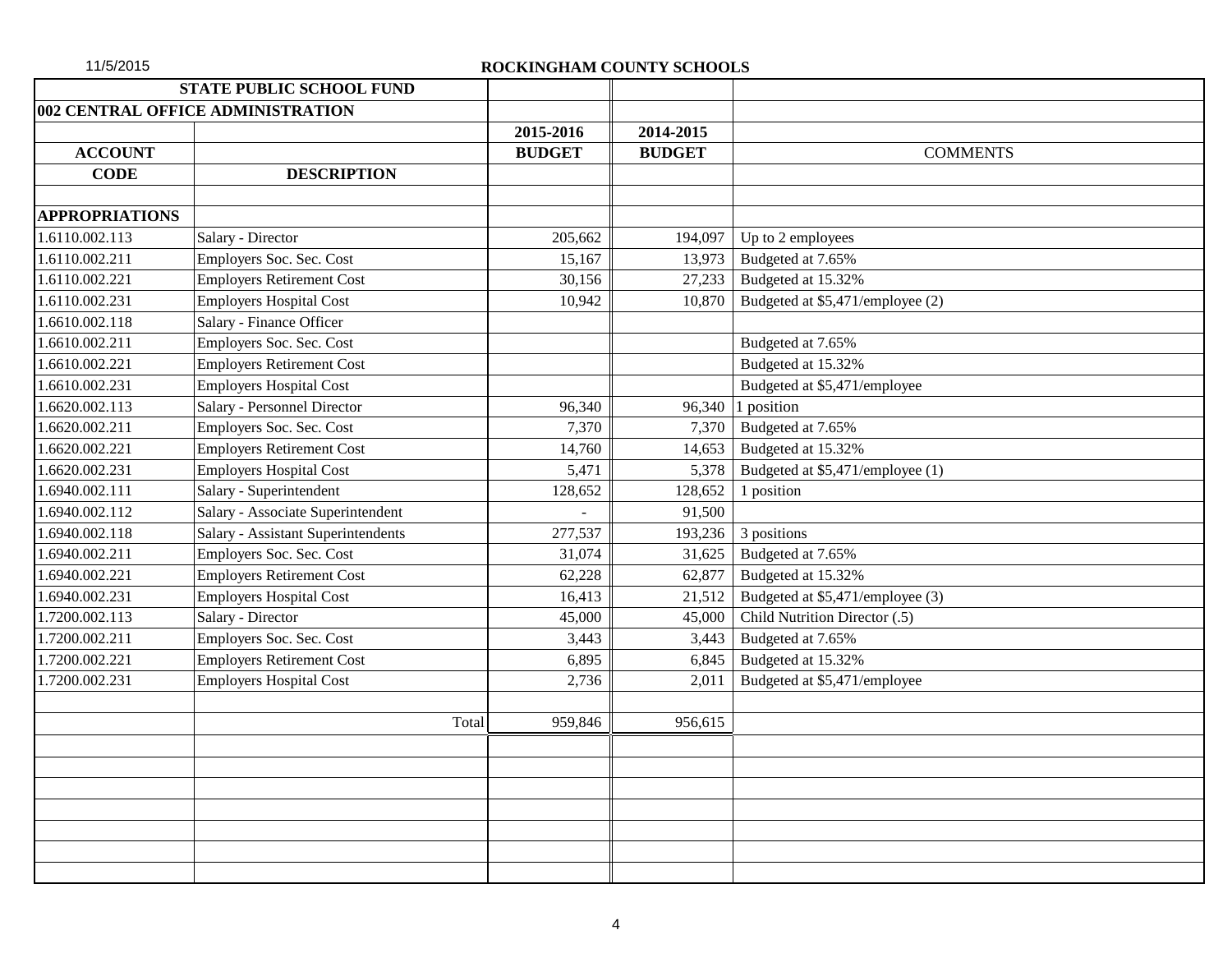| Provides funding for salaries and benefits for central office administration.                |  |  |
|----------------------------------------------------------------------------------------------|--|--|
| This category is used to pay for personnel including:                                        |  |  |
| Superintendent                                                                               |  |  |
| Directors/Supervisors/Coordinators                                                           |  |  |
| Associate and Assistant Superintendents                                                      |  |  |
| Finance Officer                                                                              |  |  |
| Child Nutrition Supervisors/Managers                                                         |  |  |
| Maintenance Supervisors                                                                      |  |  |
| <b>Transportation Directors</b>                                                              |  |  |
|                                                                                              |  |  |
| Funds cannot be expended for any of the above personnel outside of their allotment category. |  |  |
| This allotment does not cover all directors. The remaining cost is budgeted in local funds.  |  |  |
|                                                                                              |  |  |
|                                                                                              |  |  |
|                                                                                              |  |  |
|                                                                                              |  |  |
|                                                                                              |  |  |
|                                                                                              |  |  |
|                                                                                              |  |  |
|                                                                                              |  |  |
|                                                                                              |  |  |
|                                                                                              |  |  |
|                                                                                              |  |  |
|                                                                                              |  |  |
|                                                                                              |  |  |
|                                                                                              |  |  |
|                                                                                              |  |  |
|                                                                                              |  |  |
|                                                                                              |  |  |
|                                                                                              |  |  |
|                                                                                              |  |  |
|                                                                                              |  |  |
|                                                                                              |  |  |
|                                                                                              |  |  |
|                                                                                              |  |  |
|                                                                                              |  |  |
|                                                                                              |  |  |
|                                                                                              |  |  |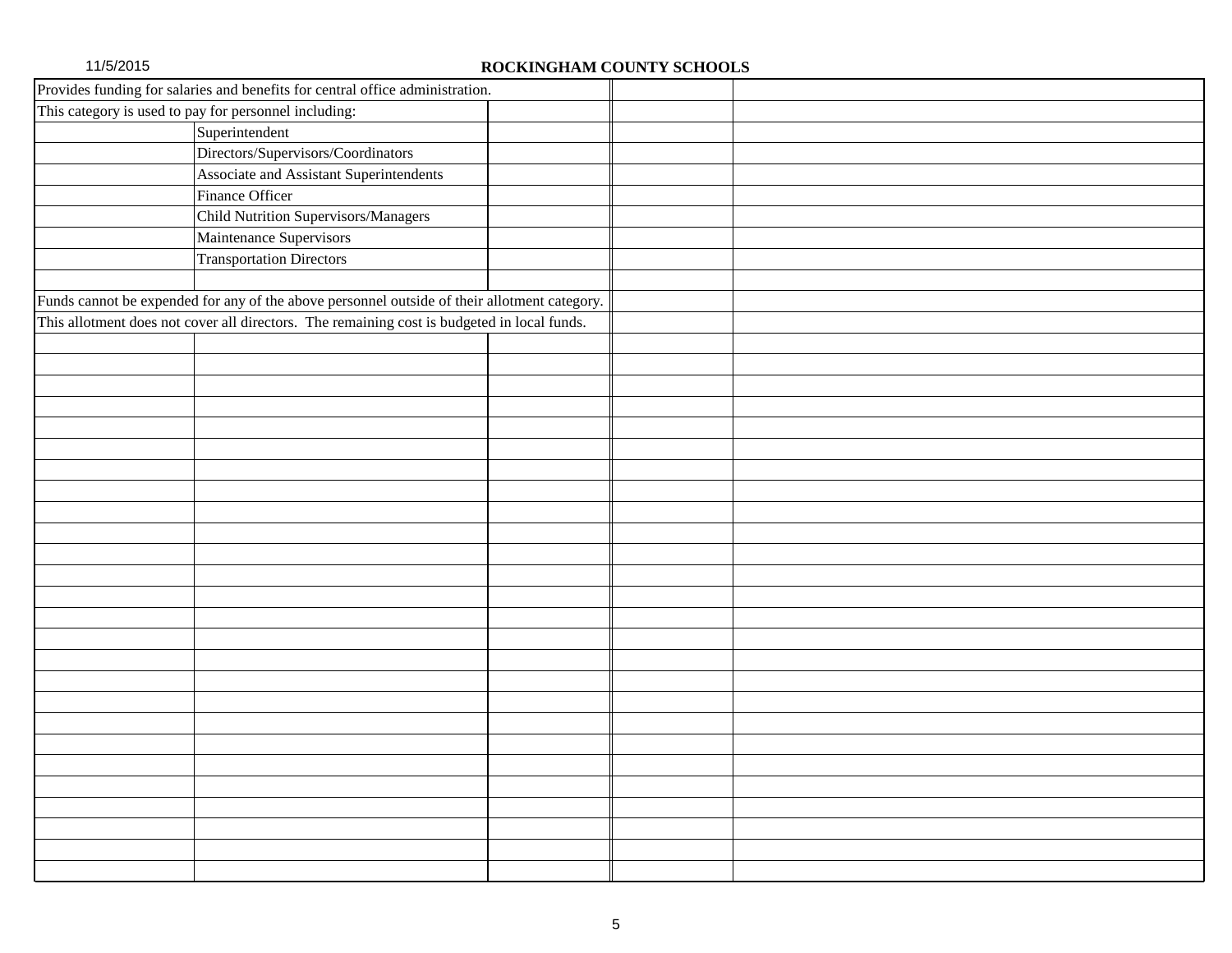|                               | <b>STATE PUBLIC SCHOOL FUND</b>        |                |               |                                              |  |
|-------------------------------|----------------------------------------|----------------|---------------|----------------------------------------------|--|
| 003 NON-INSTRUCTIONAL SUPPORT |                                        |                |               |                                              |  |
|                               |                                        | 2015-2016      | 2014-2015     |                                              |  |
| <b>ACCOUNT</b>                |                                        | <b>BUDGET</b>  | <b>BUDGET</b> | <b>COMMENTS</b>                              |  |
| <b>CODE</b>                   | <b>DESCRIPTION</b>                     |                |               |                                              |  |
|                               |                                        |                |               |                                              |  |
| <b>APPROPRIATIONS</b>         |                                        |                |               |                                              |  |
| 1.5400.003.151                | Salary - Office Personnel              | 117,200        | 163,402       | Office of the Principal. (3)                 |  |
| 1.5400.003.211                | Employers Soc. Sec. Cost               | 8,966          | 12,500        | Budgeted at 7.65%                            |  |
| 1.5400.003.221                | <b>Employers Retirement Cost</b>       | 17,955         | 24,854        | Budgeted at 15.32%                           |  |
| 1.5400.003.231                | <b>Employers Hospital Cost</b>         | 16,413         | 21,512        | Budgeted at \$5,471/employee (3)             |  |
| 1.6110.003.151                | <b>Salary - Office Personnel</b>       |                |               |                                              |  |
| 1.6110.003.211                | Employers Soc. Sec. Cost               |                |               | Budgeted at 7.65%                            |  |
| 1.6110.003.221                | <b>Employers Retirement Cost</b>       |                |               | Budgeted at 15.32%                           |  |
| 1.6110.003.231                | <b>Employers Hospital Cost</b>         |                |               | Budgeted at \$5,471/employee                 |  |
| 1.6200.003.151                | Salary - Clerical                      | 27,648         |               | 42,035   1 position                          |  |
| 1.6200.003.211                | Employers Soc. Sec. Cost               | 2,116          |               | 3,216 Budgeted at 7.65%                      |  |
| 1.6200.003.221                | <b>Employers Retirement Cost</b>       | 4,236          | 6,394         | Budgeted at 15.32%                           |  |
| 1.6200.003.231                | <b>Employers Hospital Cost</b>         | 5,471          | 5,378         | Budgeted at \$5,471/employee (1)             |  |
| 1.6400.003.151                | Salary - Office Personnel              |                |               |                                              |  |
| 1.6400.003.211                | Employers Soc. Sec. Cost               |                |               | Budgeted at 7.65%                            |  |
| 1.6400.003.221                | <b>Employers Retirement Cost</b>       |                |               | Budgeted at 15.32%                           |  |
| 1.6400.003.231                | <b>Employers Hospital Cost</b>         |                |               | Budgeted at \$5,471/employee                 |  |
| 1.6540.003.173                | Salary - Custodian                     | 1,799,279      | 1,736,693     | 79.03 positions                              |  |
| 1.6540.003.211                | Employers Soc. Sec. Cost               | 140,793        | 135,390       | Budgeted at 7.65%                            |  |
| 1.6540.003.221                | <b>Employers Retirement Cost</b>       | 281,954        | 269,186       | Budgeted at 15.32%                           |  |
| 1.6540.003.231                | <b>Employers Hospital Cost</b>         | 432,375        | 404,749       | Budgeted at \$5,471/employee (79.03)         |  |
| 1.6540.003.311                | <b>Contracted Services - Custodial</b> | $\blacksquare$ | $\sim$        | Custodial trade in's for contracted services |  |
| 1.6580.003.151                | Salary - Office Personnel              |                |               |                                              |  |
| 1.6580.003.211                | Employers Soc. Sec. Cost               |                |               | Budgeted at 7.65%                            |  |
| 1.6580.003.221                | <b>Employers Retirement Cost</b>       |                |               | Budgeted at 15.32%                           |  |
| 1.6580.003.231                | <b>Employers Hospital Cost</b>         |                |               | Budgeted at \$5,471 employee                 |  |
| 1.6610.003.151                | Salary - Clerical                      | 89,415         | 138,264       | 3 positions                                  |  |
| 1.6610.003.211                | Employers Soc. Sec. Cost               | 6,841          | 10,578        | Budgeted at 7.65%                            |  |
| 1.6610.003.221                | <b>Employers Retirement Cost</b>       | 13,699         | 21,030        | Budgeted at 15.32%                           |  |
| 1.6610.003.231                | <b>Employers Hospital Cost</b>         | 16,413         | 16,134        | Budgeted at \$5,471/employee (3)             |  |
| 1.6620.003.151                | Salary - Office Personnel              | 43,449         | 43,449        | 1 position                                   |  |
| 1.6620.003.211                | Employers Soc. Sec. Cost               | 3,324          | 3,324         | Budgeted at 7.65%                            |  |
|                               |                                        |                |               |                                              |  |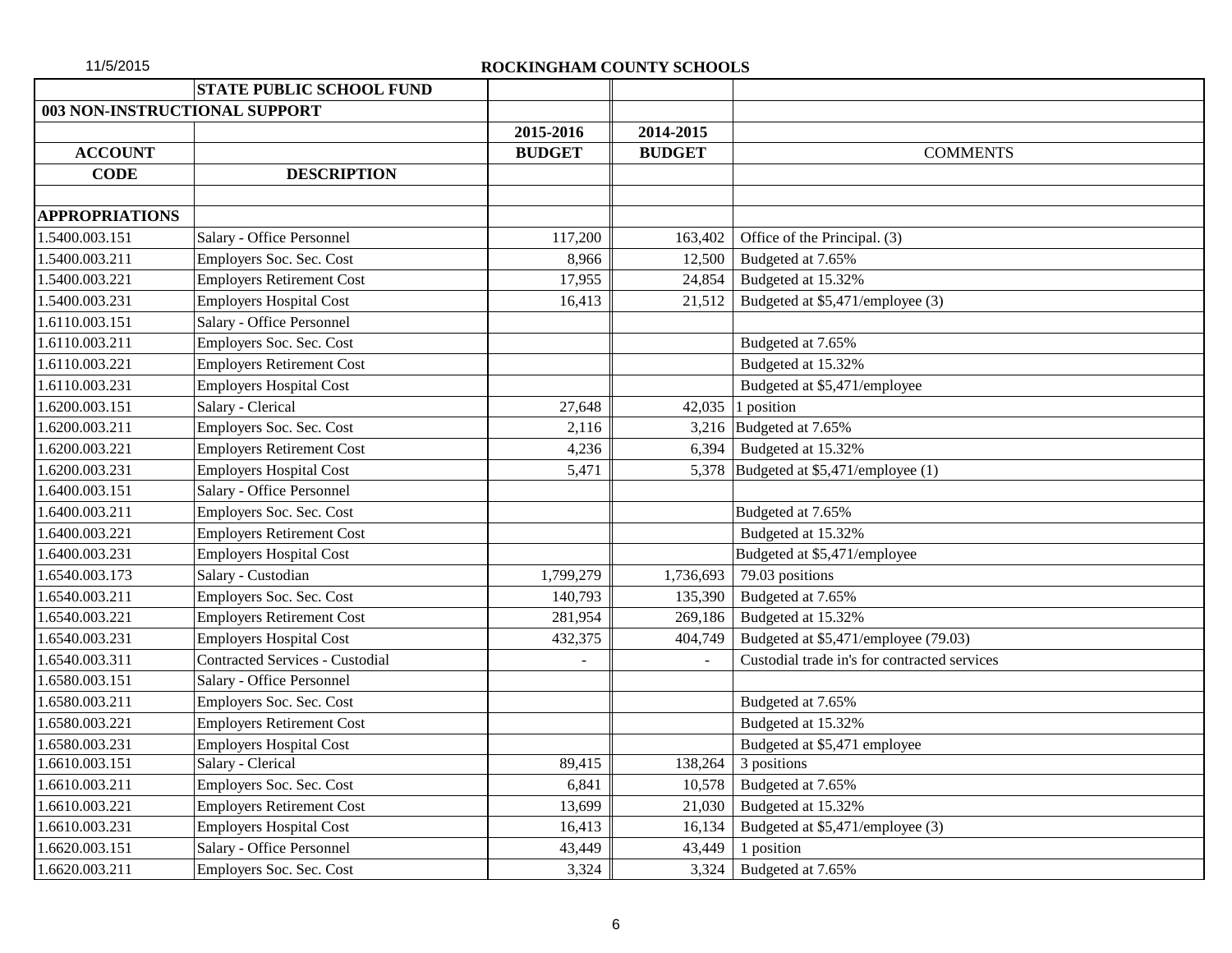| 1.6620.003.221               | Employers Retirement Cost                                                                                                                                | 6,657     | 6,609     | Budgeted at 15.32%               |
|------------------------------|----------------------------------------------------------------------------------------------------------------------------------------------------------|-----------|-----------|----------------------------------|
| 1.6620.003.231               | <b>Employers Hospital Cost</b>                                                                                                                           | 5,471     | 5,378     | Budgeted at \$5,471/employee (1) |
| 1.6710.003.151               | Salary - Office Personnel                                                                                                                                | 43,111    | 43,111    | 1 position                       |
| 1.6710.003.211               | Employers Soc. Sec. Cost                                                                                                                                 | 3,298     | 3,298     | Budgeted at 7.65%                |
| 1.6710.003.221               | <b>Employers Retirement Cost</b>                                                                                                                         | 6,605     | 6,558     | Budgeted at 15.32%               |
| 1.6710.003.231               | <b>Employers Hospital Cost</b>                                                                                                                           | 5,471     | 5,378     | Budgeted at \$5,471/employee (1) |
|                              |                                                                                                                                                          |           |           |                                  |
|                              | Total                                                                                                                                                    | 3,098,160 | 3,128,419 |                                  |
|                              |                                                                                                                                                          |           |           |                                  |
|                              |                                                                                                                                                          |           |           |                                  |
| Explanation:                 |                                                                                                                                                          |           |           |                                  |
|                              | Provides funding for non-instructional support personnel and associated benefits. This is a dollar allotment and may be used at the central office or at |           |           |                                  |
| individual schools.          |                                                                                                                                                          |           |           |                                  |
| These funds may be used for: |                                                                                                                                                          |           |           |                                  |
|                              | Clerical                                                                                                                                                 |           |           |                                  |
|                              | Custodians                                                                                                                                               |           |           |                                  |
|                              | Substitutes                                                                                                                                              |           |           |                                  |
|                              |                                                                                                                                                          |           |           |                                  |
| <b>Other Costs</b>           |                                                                                                                                                          |           |           |                                  |
|                              | Benefits FICA (7.65%) Retirement (15.32%) Hospitalization (\$5,471/yr)                                                                                   |           |           |                                  |
|                              |                                                                                                                                                          |           |           |                                  |
|                              | State funds pay for clerical and custodians. Additional clerical and custodians and all substitutes are paid from local funds and low wealth funds.      |           |           |                                  |
|                              |                                                                                                                                                          |           |           |                                  |
|                              | POSITIONS: Paid from State & Local Non-Instructional Support                                                                                             |           |           |                                  |
|                              | Schools Clerical (+2 at each High School)                                                                                                                |           |           |                                  |
|                              | Powerschool Clerical                                                                                                                                     |           |           |                                  |
|                              | Receptionists Clerical (1 at each High & Middle School)                                                                                                  |           |           |                                  |
|                              | Guidance Clerical (1 at each High & Middle School)                                                                                                       |           |           |                                  |
|                              | Custodians<br>$(899$ months)                                                                                                                             |           |           |                                  |
|                              | Central Office                                                                                                                                           |           |           |                                  |
|                              |                                                                                                                                                          |           |           |                                  |
|                              | Note: SCORE's clerical positions are paid from PRC-068                                                                                                   |           |           |                                  |
|                              | Rockingham County Early College High School clerical positions are paid from PRC-055                                                                     |           |           |                                  |
|                              |                                                                                                                                                          |           |           |                                  |
|                              |                                                                                                                                                          |           |           |                                  |
|                              |                                                                                                                                                          |           |           |                                  |
|                              |                                                                                                                                                          |           |           |                                  |
|                              |                                                                                                                                                          |           |           |                                  |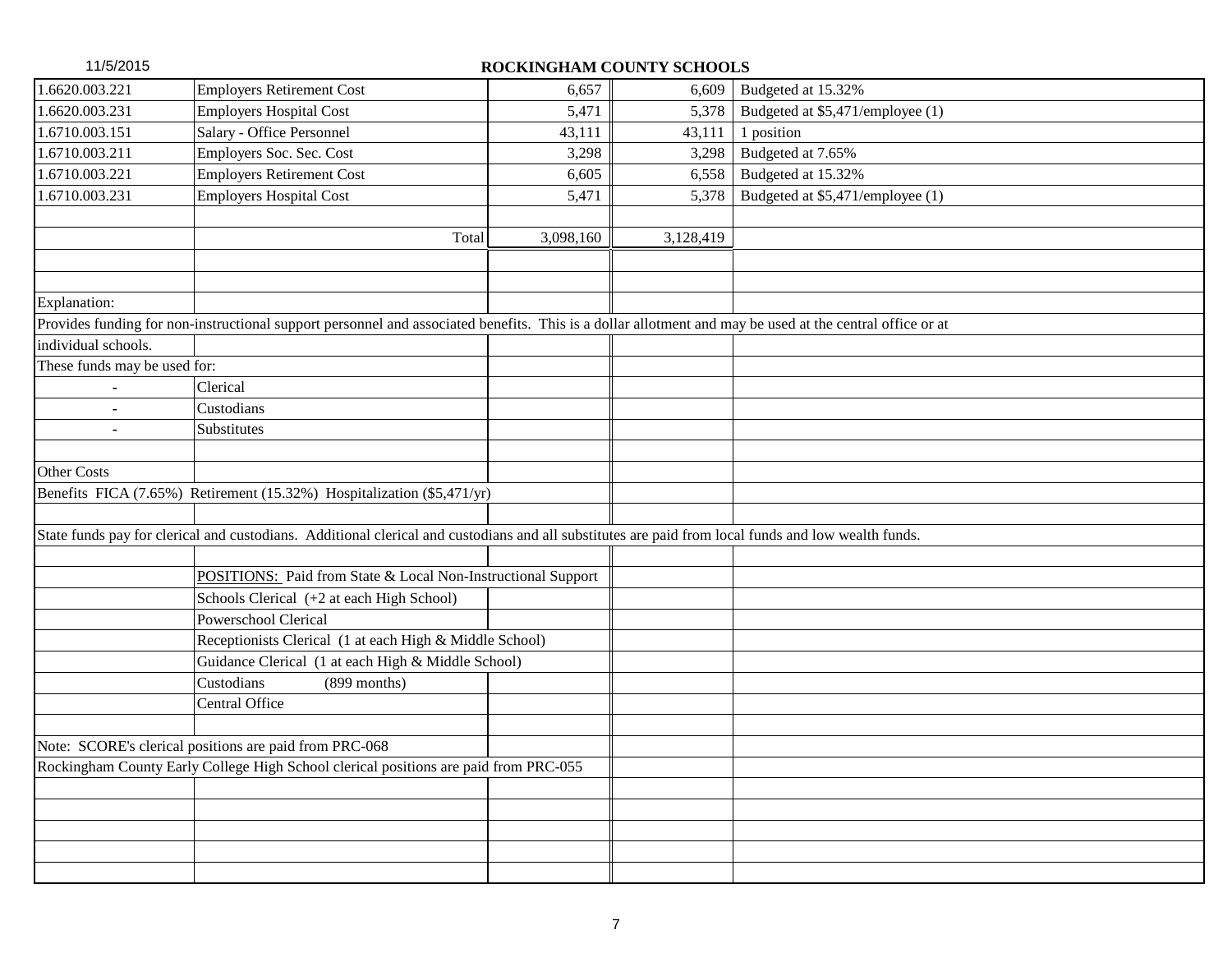|                                     | <b>STATE PUBLIC SCHOOL FUND</b>                                                                                       |               |               |                                            |
|-------------------------------------|-----------------------------------------------------------------------------------------------------------------------|---------------|---------------|--------------------------------------------|
|                                     | 005 SCHOOL BUILDING ADMINISTRATION                                                                                    |               |               |                                            |
|                                     |                                                                                                                       | 2015-2016     | 2014-2015     |                                            |
| <b>ACCOUNT</b>                      |                                                                                                                       | <b>BUDGET</b> | <b>BUDGET</b> | <b>COMMENTS</b>                            |
| <b>CODE</b>                         | <b>DESCRIPTION</b>                                                                                                    |               |               |                                            |
|                                     |                                                                                                                       |               |               |                                            |
| <b>APPROPRIATIONS</b>               |                                                                                                                       |               |               |                                            |
| 1.5400.005.114                      | Salary - Principal                                                                                                    | 1,565,000     | 1,400,000     | 25 Principals                              |
| 1.5400.005.116                      | Salary - Assistant Principal                                                                                          | 550,000       | 819,432       | 132 months of Assistant Principals         |
| 1.5400.005.129                      | <b>Held Harmless Salary</b>                                                                                           | 20,900        |               | Held harmless due to Session Law 2014-100. |
| 1.5400.005.211                      | Employers Soc.Sec. Cost                                                                                               | 210,000       | 205,000       | Budgeted at 7.65%                          |
| 1.5400.005.221                      | <b>Employers Retirement Cost</b>                                                                                      | 350,000       | 400,000       | Budgeted at 15.32%                         |
| 1.5400.005.231                      | <b>Employers Hospital Cost</b>                                                                                        | 231,626       | 210,000       | Budgeted at \$5,471/employee (37)          |
|                                     |                                                                                                                       |               |               |                                            |
|                                     | Total                                                                                                                 | 2,927,526     | 3,034,432     |                                            |
|                                     |                                                                                                                       |               |               |                                            |
|                                     |                                                                                                                       |               |               |                                            |
|                                     |                                                                                                                       |               |               |                                            |
| Explanation:                        |                                                                                                                       |               |               |                                            |
|                                     | Provides funding for salaries including benefits for principals and assistant principals.                             |               |               |                                            |
|                                     | Each LEA is entitled to months of employment. The months of employment allotted are based                             |               |               |                                            |
| on the formulas listed below        |                                                                                                                       |               |               |                                            |
|                                     | Each school with 100 or more pupils or seven or more full-time state paid teachers is entitled to                     |               |               |                                            |
|                                     | twelve months of employment for a principal. Assistant principals are allotted at one month of                        |               |               |                                            |
|                                     | employment per 98.53 ADM rounded to the nearest whole month.                                                          |               |               |                                            |
|                                     | The state allots 2 years of principal time (24 months of employment) for the merging of Lawsonville with Moss Street. |               |               |                                            |
|                                     |                                                                                                                       |               |               |                                            |
|                                     |                                                                                                                       |               |               |                                            |
| Rockingham County Schools allotment |                                                                                                                       |               |               |                                            |
| Principals                          | 25 x 12                                                                                                               |               | 300           |                                            |
| <b>Assistant Principals</b>         |                                                                                                                       |               | 132           |                                            |
|                                     | <b>State Allotment</b>                                                                                                |               | 432           |                                            |
|                                     |                                                                                                                       |               |               |                                            |
|                                     |                                                                                                                       |               |               |                                            |
|                                     |                                                                                                                       |               |               |                                            |
|                                     |                                                                                                                       |               |               |                                            |
|                                     |                                                                                                                       |               |               |                                            |
|                                     |                                                                                                                       |               |               |                                            |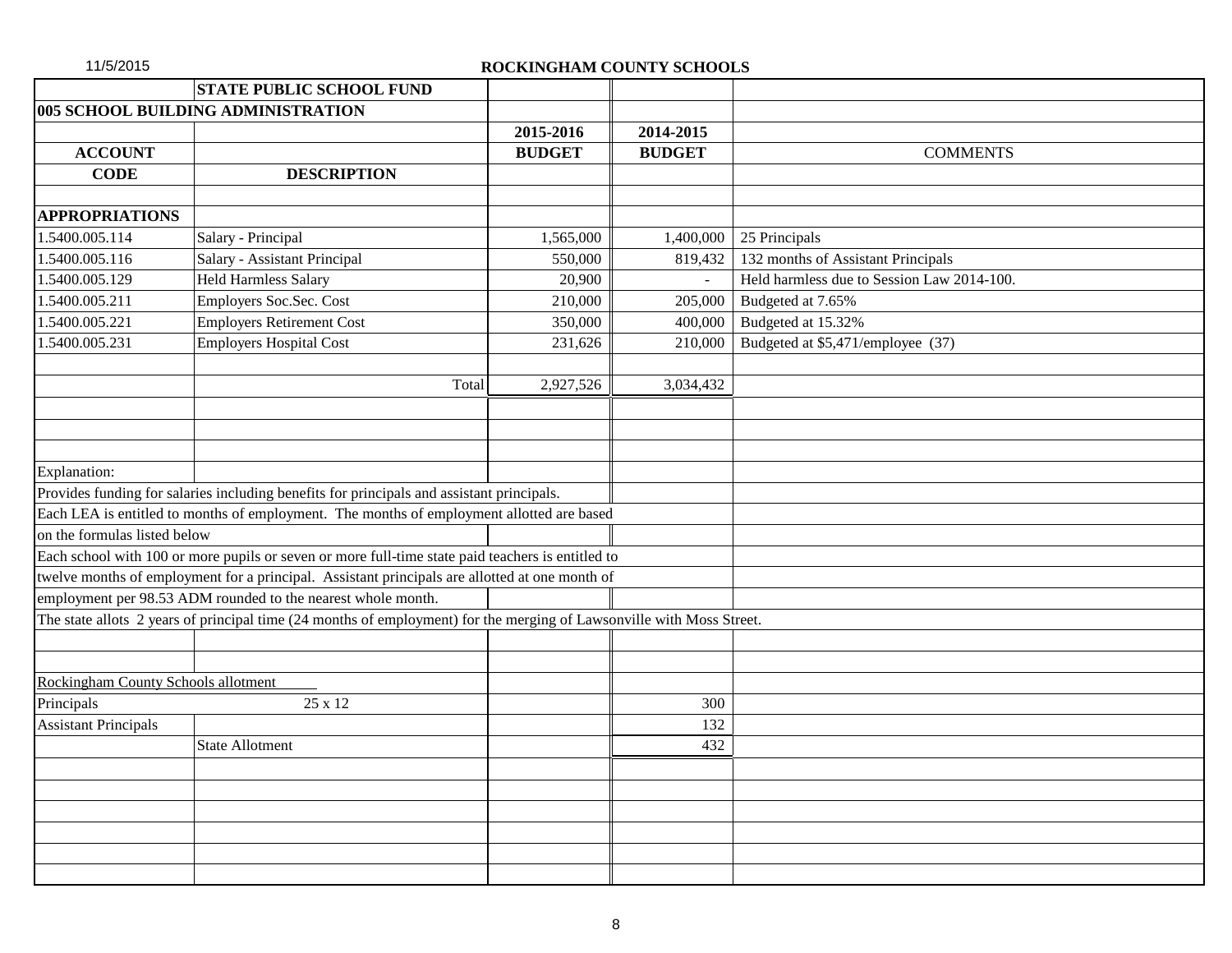| 11/5/2015 |                                                             | ROCKINGHAM COUNTY SCHOOLS |  |
|-----------|-------------------------------------------------------------|---------------------------|--|
|           |                                                             |                           |  |
|           |                                                             |                           |  |
|           |                                                             |                           |  |
|           |                                                             |                           |  |
|           | <b>SUMMARY OF MONTHS</b>                                    | 2015-2016                 |  |
|           |                                                             |                           |  |
|           | $25$ Principals $x$ 12                                      | 300.0                     |  |
|           | Assistants:                                                 |                           |  |
|           | Central                                                     | 10.5                      |  |
|           | McMichael                                                   | 22.0                      |  |
|           | Huntsville                                                  | 10.5                      |  |
|           | Holmes                                                      | 22.0                      |  |
|           | Leaksville/Spray                                            | 10.5                      |  |
|           | Monroeton                                                   | 10.5                      |  |
|           | Morehead                                                    | 22.0                      |  |
|           | Moss St.                                                    | 10.5                      |  |
|           | Reidsville High                                             | 23.0                      |  |
|           | Reidsville Middle                                           | 22.0                      |  |
|           | Rockingham High                                             | 22.0                      |  |
|           | Rockingham Middle                                           | $22.0\,$                  |  |
|           | Stoneville {a}                                              | $\blacksquare$            |  |
|           | <b>WRMS</b>                                                 | 22.0                      |  |
|           | Wentworth                                                   | 10.5                      |  |
|           | Williamsburg                                                | $11.0\,$                  |  |
|           | <b>Total Months Employed</b>                                | 551.00                    |  |
|           | State Allotment                                             | (432.0)                   |  |
|           | Months Budgeted from Local Funds                            | 119.00                    |  |
|           |                                                             |                           |  |
|           |                                                             |                           |  |
|           |                                                             |                           |  |
|           | {a} Traded in teacher and TA positions to fund a 10.5 month |                           |  |
|           | Assistant Principal                                         |                           |  |
|           |                                                             |                           |  |
|           |                                                             |                           |  |
|           |                                                             |                           |  |
|           |                                                             |                           |  |
|           |                                                             |                           |  |
|           |                                                             |                           |  |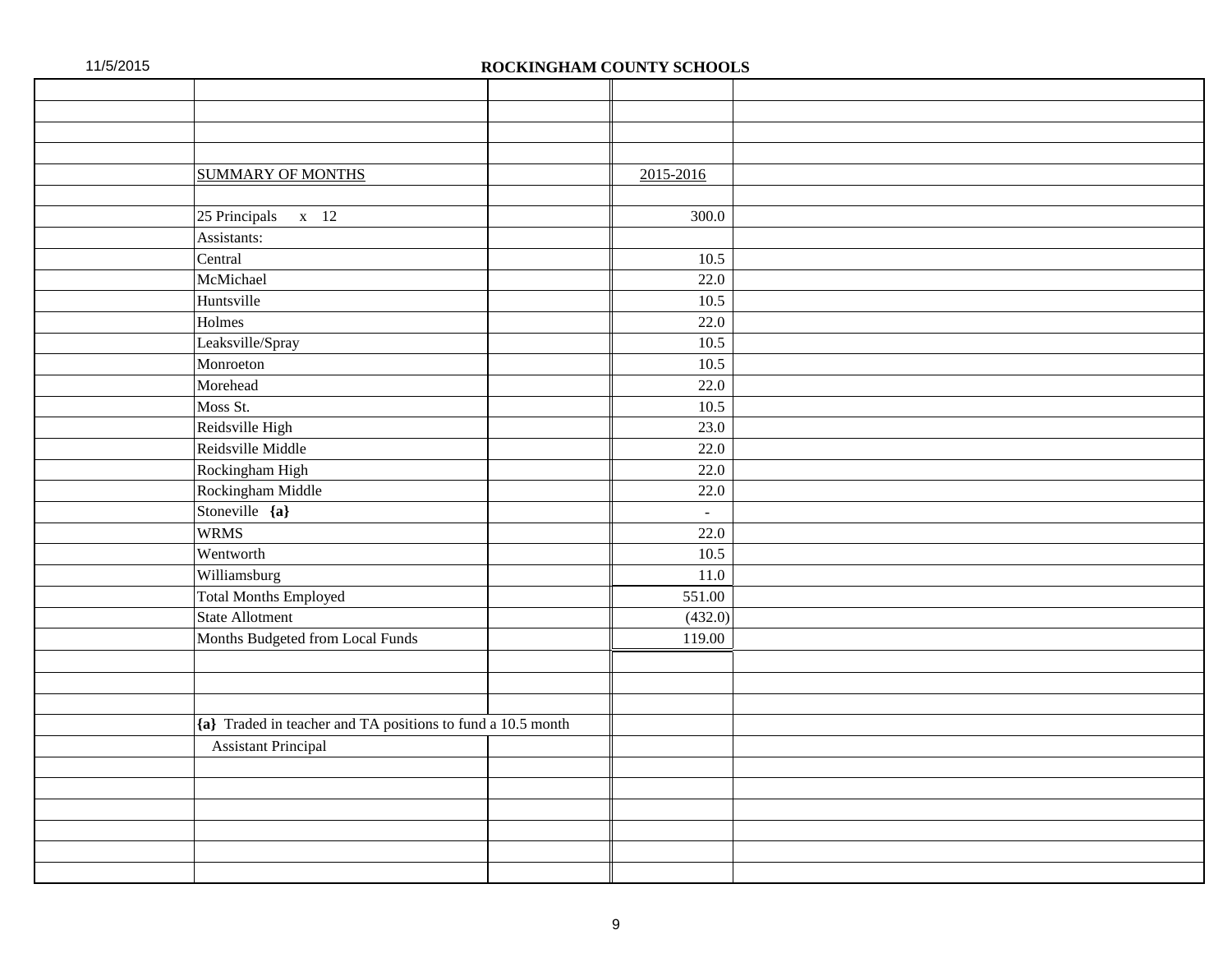|                           | <b>STATE PUBLIC SCHOOL FUND</b>   |               |               |                                                     |
|---------------------------|-----------------------------------|---------------|---------------|-----------------------------------------------------|
| 007 INSTRUCTIONAL SUPPORT |                                   |               |               |                                                     |
|                           |                                   | 2015-2016     | 2014-2015     |                                                     |
| <b>ACCOUNT</b>            |                                   | <b>BUDGET</b> | <b>BUDGET</b> | <b>COMMENTS</b>                                     |
| <b>CODE</b>               | <b>DESCRIPTION</b>                |               |               |                                                     |
|                           |                                   |               |               |                                                     |
| <b>APPROPRIATIONS</b>     |                                   |               |               |                                                     |
| 1.5110.007.135            | Salary - Lead Teacher             | 56,265        | 152,647       | 1 position                                          |
| 1.5110.007.211            | Employers Soc. Sec. Cost          | 4,305         | 8,175         | Budgeted at 7.65%                                   |
| 1.5110.007.221            | <b>Employers Retirement Cost</b>  | 8,620         |               | 15,935 Budgeted at 15.32%                           |
| 1.5110.007.231            | <b>Employers Hospital Cost</b>    | 5,471         | 10,870        | Budgeted at \$5,471/employee (1)                    |
| 1.5210.007.133            | Salary - Psychologist             | 175,000       |               | 192,000   3 psychologists (2 from trades with E.C.) |
| 1.5210.007.211            | Employers Soc. Sec. Cost          | 13,388        | 15,000        | Budgeted at 7.65%                                   |
| 1.5210.007.221            | <b>Employers Retirement Cost</b>  | 26,900        | 29,000        | Budgeted at 15.32%                                  |
| 1.5210.007.231            | <b>Employers Hospital Cost</b>    | 16,413        | 16,305        | Budgeted at \$5,471/employee (3)                    |
| 1.5320.007.131            | Salary - Social Worker            | 187,850       | 88,200        | 4 positions                                         |
| 1.5320.007.211            | Employers Soc. Sec. Cost          | 14,371        | 7,000         | Budgeted at 7.65%                                   |
| 1.5320.007.221            | <b>Employers Retirement Cost</b>  | 28,780        | 13,200        | Budgeted at 15.32%                                  |
| 1.5320.007.231            | Employers Hospital Cost           | 21,884        | 10,870        | Budgeted at \$5,471/employee (4)                    |
| 1.5810.007.131            | Salary - Media Specialist         | 951,843       | 1,055,000     | 19 positions                                        |
| 1.5810.007.129            | <b>Held Harmless Salary</b>       | 5,000         | $\Box$        | Held harmless due to Session Law 2014-100.          |
| 1.5810.007.211            | Employers Soc. Sec. Cost          | 72,000        | 81,000        | Budgeted at 7.65%                                   |
| 1.5810.007.221            | <b>Employers Retirement Cost</b>  | 145,000       | 158,000       | Budgeted at 15.32%                                  |
| 1.5810.007.231            | <b>Employers Hospital Cost</b>    | 127,000       | 120,000       | Budgeted at \$5,471/employee (19)                   |
| 1.5830.007.131            | <b>Salary - Guidance Services</b> | 1,405,000     | 1,390,861     | 29 positions                                        |
| 1.5830.007.129            | <b>Held Harmless Salary</b>       | 20,000        |               | Held harmless due to Session Law 2014-100.          |
| 1.5830.007.211            | Employers Soc. Sec. Cost          | 108,000       | 106,401       | Budgeted at 7.65%                                   |
| 1.5830.007.221            | <b>Employers Retirement Cost</b>  | 215,250       | 207,378       | Budgeted at 15.32%                                  |
| 1.5830.007.231            | <b>Employers Hospital Cost</b>    | 159,000       | 165,768       | Budgeted at \$5,471/employee (29)                   |
| 1.5840.007.131            | Salary - Health Services          | 220,000       | 107,000       | 4 positions                                         |
| 1.5830.007.129            | <b>Held Harmless Salary</b>       | 5,000         |               | Held harmless due to Session Law 2014-100.          |
| 1.5840.007.211            | Employers Soc. Sec. Cost          | 16,800        | 8,200         | Budgeted at 7.65%                                   |
| 1.5840.007.221            | <b>Employers Retirement Cost</b>  | 33,500        | 16,000        | Budgeted at 15.32%                                  |
| 1.5840.007.231            | <b>Employers Hospital Cost</b>    | 22,000        | 10,870        | Budgeted at \$5,471/employee (4)                    |
|                           |                                   |               |               |                                                     |
|                           | Total                             | 4,064,640     | 3,985,680     |                                                     |
|                           |                                   |               |               |                                                     |
|                           |                                   |               |               |                                                     |
|                           |                                   |               |               |                                                     |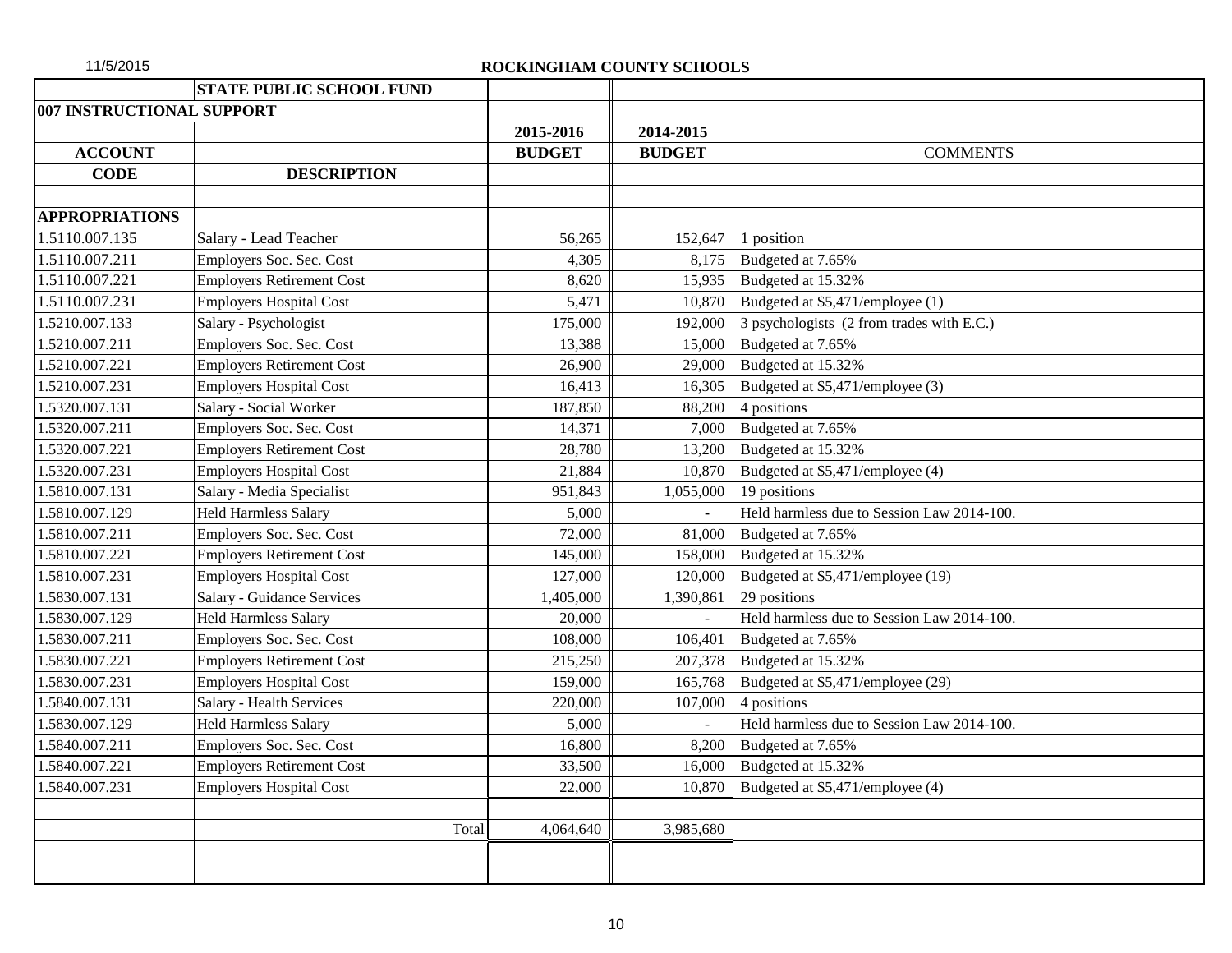| Explanation:                                     |                                                                                                                                                             |  |  |  |  |  |  |
|--------------------------------------------------|-------------------------------------------------------------------------------------------------------------------------------------------------------------|--|--|--|--|--|--|
|                                                  | Provides funds for salaries of certified instructional support personnel to implement locally designed initiatives which provide services to students who   |  |  |  |  |  |  |
|                                                  | are at risk of school failure as well as students' families. It is the intent of the General Assembly that the positions must be used first for counselors, |  |  |  |  |  |  |
|                                                  | then for social workers and other instructional support personnel which have a direct instructional relationship to students or teachers to help reduce     |  |  |  |  |  |  |
| violence in the public schools.                  |                                                                                                                                                             |  |  |  |  |  |  |
|                                                  | Positions paid from these positions are guidance counselors, media, social workers, psychologists, and nurses.                                              |  |  |  |  |  |  |
|                                                  |                                                                                                                                                             |  |  |  |  |  |  |
|                                                  |                                                                                                                                                             |  |  |  |  |  |  |
|                                                  | This is a position allotment and are allotted on the basis of one per 218.55 allotment ADM.                                                                 |  |  |  |  |  |  |
| Allotment - 60 positions.                        |                                                                                                                                                             |  |  |  |  |  |  |
|                                                  | 2015-2016 Statewide Average Salary is \$50,263, (benefits are not included)                                                                                 |  |  |  |  |  |  |
|                                                  |                                                                                                                                                             |  |  |  |  |  |  |
| We fund the following areas with this allotment: |                                                                                                                                                             |  |  |  |  |  |  |
|                                                  |                                                                                                                                                             |  |  |  |  |  |  |
|                                                  | Positions                                                                                                                                                   |  |  |  |  |  |  |
|                                                  | Media                                                                                                                                                       |  |  |  |  |  |  |
|                                                  | <b>Guidance Counselors</b>                                                                                                                                  |  |  |  |  |  |  |
|                                                  | Social Workers                                                                                                                                              |  |  |  |  |  |  |
|                                                  | Psychologists                                                                                                                                               |  |  |  |  |  |  |
|                                                  | <b>Nurses</b>                                                                                                                                               |  |  |  |  |  |  |
|                                                  | Teachers                                                                                                                                                    |  |  |  |  |  |  |
|                                                  |                                                                                                                                                             |  |  |  |  |  |  |
|                                                  |                                                                                                                                                             |  |  |  |  |  |  |
|                                                  |                                                                                                                                                             |  |  |  |  |  |  |
|                                                  |                                                                                                                                                             |  |  |  |  |  |  |
|                                                  |                                                                                                                                                             |  |  |  |  |  |  |
|                                                  |                                                                                                                                                             |  |  |  |  |  |  |
|                                                  |                                                                                                                                                             |  |  |  |  |  |  |
|                                                  |                                                                                                                                                             |  |  |  |  |  |  |
|                                                  |                                                                                                                                                             |  |  |  |  |  |  |
|                                                  |                                                                                                                                                             |  |  |  |  |  |  |
|                                                  |                                                                                                                                                             |  |  |  |  |  |  |
|                                                  |                                                                                                                                                             |  |  |  |  |  |  |
|                                                  |                                                                                                                                                             |  |  |  |  |  |  |
|                                                  |                                                                                                                                                             |  |  |  |  |  |  |
|                                                  |                                                                                                                                                             |  |  |  |  |  |  |
|                                                  |                                                                                                                                                             |  |  |  |  |  |  |
|                                                  |                                                                                                                                                             |  |  |  |  |  |  |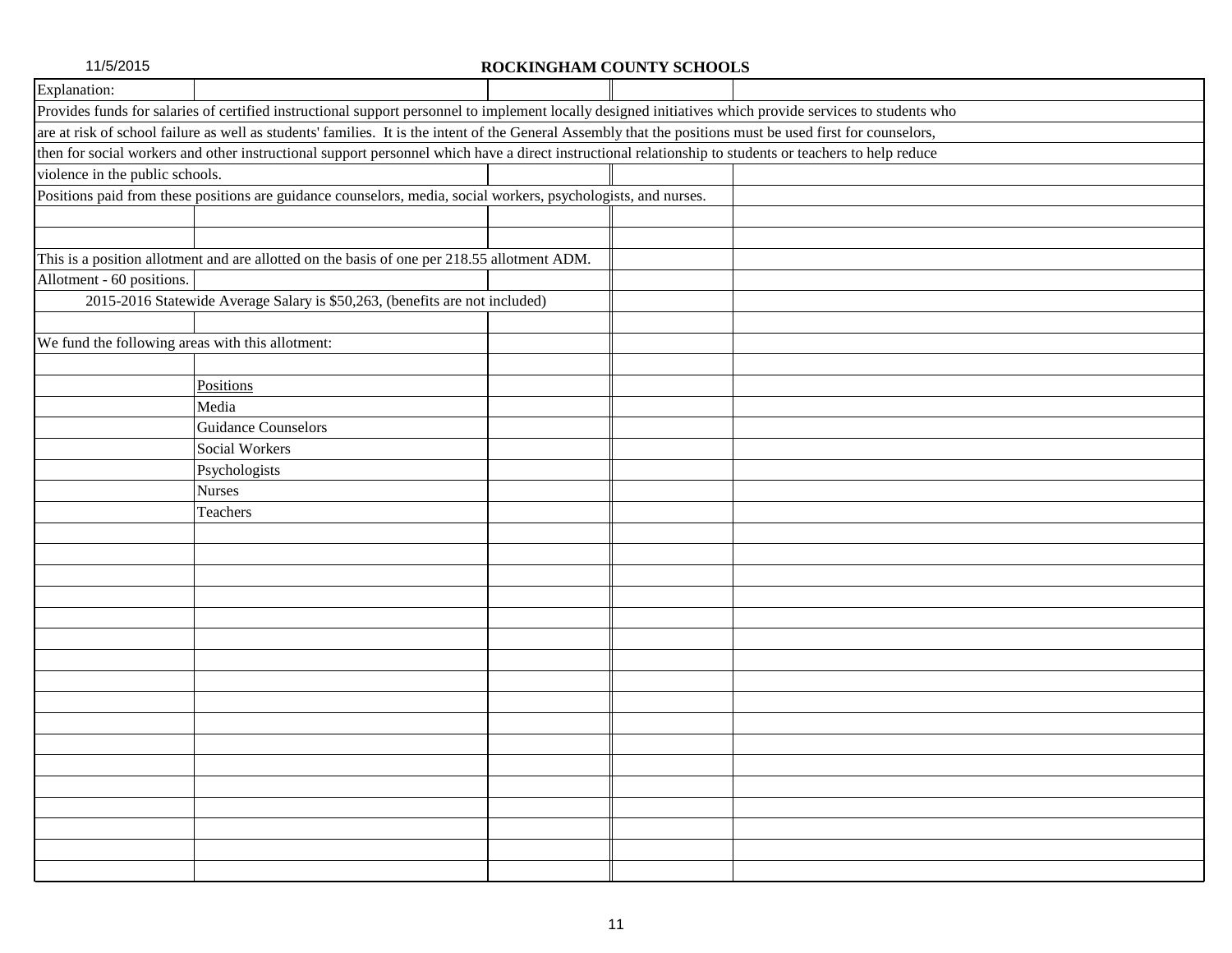| 010 DOLLARS FOR CERTIFIED PERSONNEL<br>2015-2016<br>2014-2015<br><b>BUDGET</b><br><b>ACCOUNT</b><br><b>BUDGET</b><br><b>COMMENTS</b><br><b>CODE</b><br><b>DESCRIPTION</b><br><b>APPROPRIATIONS</b><br>1.5110.010.121<br>Salary - Teacher<br>0 positions<br>$\omega$<br>$\blacksquare$<br>1.5110.010.211<br>Employers Soc. Sec. Cost<br>Budgeted at 7.65%<br>$\sim$<br>$\blacksquare$<br>Employers Retirement Cost<br>Budgeted at 15.32%<br>1.5110.010.221<br>$\blacksquare$<br>$\blacksquare$<br>Employers Hospital Cost<br>Budgeted at \$5,471/employee (0)<br>1.5110.010.231<br>$\overline{a}$<br>$\sim$<br>Total<br>$\sim$<br>$\overline{a}$<br>This program report code provides a separate account into which LEA's may transfer funds to pay for certified personnel.<br>We used this PRC in 2014-15 to trannsfer approximately \$195,000 from teacher assistant allotment to pay for 4 teachers.<br>The state discontinued the flexibility to transfer dollars from PRC 027 Teacher Assistants to this PRC 010 for the 2015-2016 fiscal year. |              | <b>STATE PUBLIC SCHOOL FUND</b> |  |  |
|------------------------------------------------------------------------------------------------------------------------------------------------------------------------------------------------------------------------------------------------------------------------------------------------------------------------------------------------------------------------------------------------------------------------------------------------------------------------------------------------------------------------------------------------------------------------------------------------------------------------------------------------------------------------------------------------------------------------------------------------------------------------------------------------------------------------------------------------------------------------------------------------------------------------------------------------------------------------------------------------------------------------------------------------------|--------------|---------------------------------|--|--|
|                                                                                                                                                                                                                                                                                                                                                                                                                                                                                                                                                                                                                                                                                                                                                                                                                                                                                                                                                                                                                                                      |              |                                 |  |  |
|                                                                                                                                                                                                                                                                                                                                                                                                                                                                                                                                                                                                                                                                                                                                                                                                                                                                                                                                                                                                                                                      |              |                                 |  |  |
|                                                                                                                                                                                                                                                                                                                                                                                                                                                                                                                                                                                                                                                                                                                                                                                                                                                                                                                                                                                                                                                      |              |                                 |  |  |
|                                                                                                                                                                                                                                                                                                                                                                                                                                                                                                                                                                                                                                                                                                                                                                                                                                                                                                                                                                                                                                                      |              |                                 |  |  |
|                                                                                                                                                                                                                                                                                                                                                                                                                                                                                                                                                                                                                                                                                                                                                                                                                                                                                                                                                                                                                                                      |              |                                 |  |  |
|                                                                                                                                                                                                                                                                                                                                                                                                                                                                                                                                                                                                                                                                                                                                                                                                                                                                                                                                                                                                                                                      |              |                                 |  |  |
|                                                                                                                                                                                                                                                                                                                                                                                                                                                                                                                                                                                                                                                                                                                                                                                                                                                                                                                                                                                                                                                      |              |                                 |  |  |
|                                                                                                                                                                                                                                                                                                                                                                                                                                                                                                                                                                                                                                                                                                                                                                                                                                                                                                                                                                                                                                                      |              |                                 |  |  |
|                                                                                                                                                                                                                                                                                                                                                                                                                                                                                                                                                                                                                                                                                                                                                                                                                                                                                                                                                                                                                                                      |              |                                 |  |  |
|                                                                                                                                                                                                                                                                                                                                                                                                                                                                                                                                                                                                                                                                                                                                                                                                                                                                                                                                                                                                                                                      |              |                                 |  |  |
|                                                                                                                                                                                                                                                                                                                                                                                                                                                                                                                                                                                                                                                                                                                                                                                                                                                                                                                                                                                                                                                      |              |                                 |  |  |
|                                                                                                                                                                                                                                                                                                                                                                                                                                                                                                                                                                                                                                                                                                                                                                                                                                                                                                                                                                                                                                                      |              |                                 |  |  |
|                                                                                                                                                                                                                                                                                                                                                                                                                                                                                                                                                                                                                                                                                                                                                                                                                                                                                                                                                                                                                                                      |              |                                 |  |  |
|                                                                                                                                                                                                                                                                                                                                                                                                                                                                                                                                                                                                                                                                                                                                                                                                                                                                                                                                                                                                                                                      |              |                                 |  |  |
|                                                                                                                                                                                                                                                                                                                                                                                                                                                                                                                                                                                                                                                                                                                                                                                                                                                                                                                                                                                                                                                      | Explanation: |                                 |  |  |
|                                                                                                                                                                                                                                                                                                                                                                                                                                                                                                                                                                                                                                                                                                                                                                                                                                                                                                                                                                                                                                                      |              |                                 |  |  |
|                                                                                                                                                                                                                                                                                                                                                                                                                                                                                                                                                                                                                                                                                                                                                                                                                                                                                                                                                                                                                                                      |              |                                 |  |  |
|                                                                                                                                                                                                                                                                                                                                                                                                                                                                                                                                                                                                                                                                                                                                                                                                                                                                                                                                                                                                                                                      |              |                                 |  |  |
|                                                                                                                                                                                                                                                                                                                                                                                                                                                                                                                                                                                                                                                                                                                                                                                                                                                                                                                                                                                                                                                      |              |                                 |  |  |
|                                                                                                                                                                                                                                                                                                                                                                                                                                                                                                                                                                                                                                                                                                                                                                                                                                                                                                                                                                                                                                                      |              |                                 |  |  |
|                                                                                                                                                                                                                                                                                                                                                                                                                                                                                                                                                                                                                                                                                                                                                                                                                                                                                                                                                                                                                                                      |              |                                 |  |  |
|                                                                                                                                                                                                                                                                                                                                                                                                                                                                                                                                                                                                                                                                                                                                                                                                                                                                                                                                                                                                                                                      |              |                                 |  |  |
|                                                                                                                                                                                                                                                                                                                                                                                                                                                                                                                                                                                                                                                                                                                                                                                                                                                                                                                                                                                                                                                      |              |                                 |  |  |
|                                                                                                                                                                                                                                                                                                                                                                                                                                                                                                                                                                                                                                                                                                                                                                                                                                                                                                                                                                                                                                                      |              |                                 |  |  |
|                                                                                                                                                                                                                                                                                                                                                                                                                                                                                                                                                                                                                                                                                                                                                                                                                                                                                                                                                                                                                                                      |              |                                 |  |  |
|                                                                                                                                                                                                                                                                                                                                                                                                                                                                                                                                                                                                                                                                                                                                                                                                                                                                                                                                                                                                                                                      |              |                                 |  |  |
|                                                                                                                                                                                                                                                                                                                                                                                                                                                                                                                                                                                                                                                                                                                                                                                                                                                                                                                                                                                                                                                      |              |                                 |  |  |
|                                                                                                                                                                                                                                                                                                                                                                                                                                                                                                                                                                                                                                                                                                                                                                                                                                                                                                                                                                                                                                                      |              |                                 |  |  |
|                                                                                                                                                                                                                                                                                                                                                                                                                                                                                                                                                                                                                                                                                                                                                                                                                                                                                                                                                                                                                                                      |              |                                 |  |  |
|                                                                                                                                                                                                                                                                                                                                                                                                                                                                                                                                                                                                                                                                                                                                                                                                                                                                                                                                                                                                                                                      |              |                                 |  |  |
|                                                                                                                                                                                                                                                                                                                                                                                                                                                                                                                                                                                                                                                                                                                                                                                                                                                                                                                                                                                                                                                      |              |                                 |  |  |
|                                                                                                                                                                                                                                                                                                                                                                                                                                                                                                                                                                                                                                                                                                                                                                                                                                                                                                                                                                                                                                                      |              |                                 |  |  |
|                                                                                                                                                                                                                                                                                                                                                                                                                                                                                                                                                                                                                                                                                                                                                                                                                                                                                                                                                                                                                                                      |              |                                 |  |  |
|                                                                                                                                                                                                                                                                                                                                                                                                                                                                                                                                                                                                                                                                                                                                                                                                                                                                                                                                                                                                                                                      |              |                                 |  |  |
|                                                                                                                                                                                                                                                                                                                                                                                                                                                                                                                                                                                                                                                                                                                                                                                                                                                                                                                                                                                                                                                      |              |                                 |  |  |
|                                                                                                                                                                                                                                                                                                                                                                                                                                                                                                                                                                                                                                                                                                                                                                                                                                                                                                                                                                                                                                                      |              |                                 |  |  |
|                                                                                                                                                                                                                                                                                                                                                                                                                                                                                                                                                                                                                                                                                                                                                                                                                                                                                                                                                                                                                                                      |              |                                 |  |  |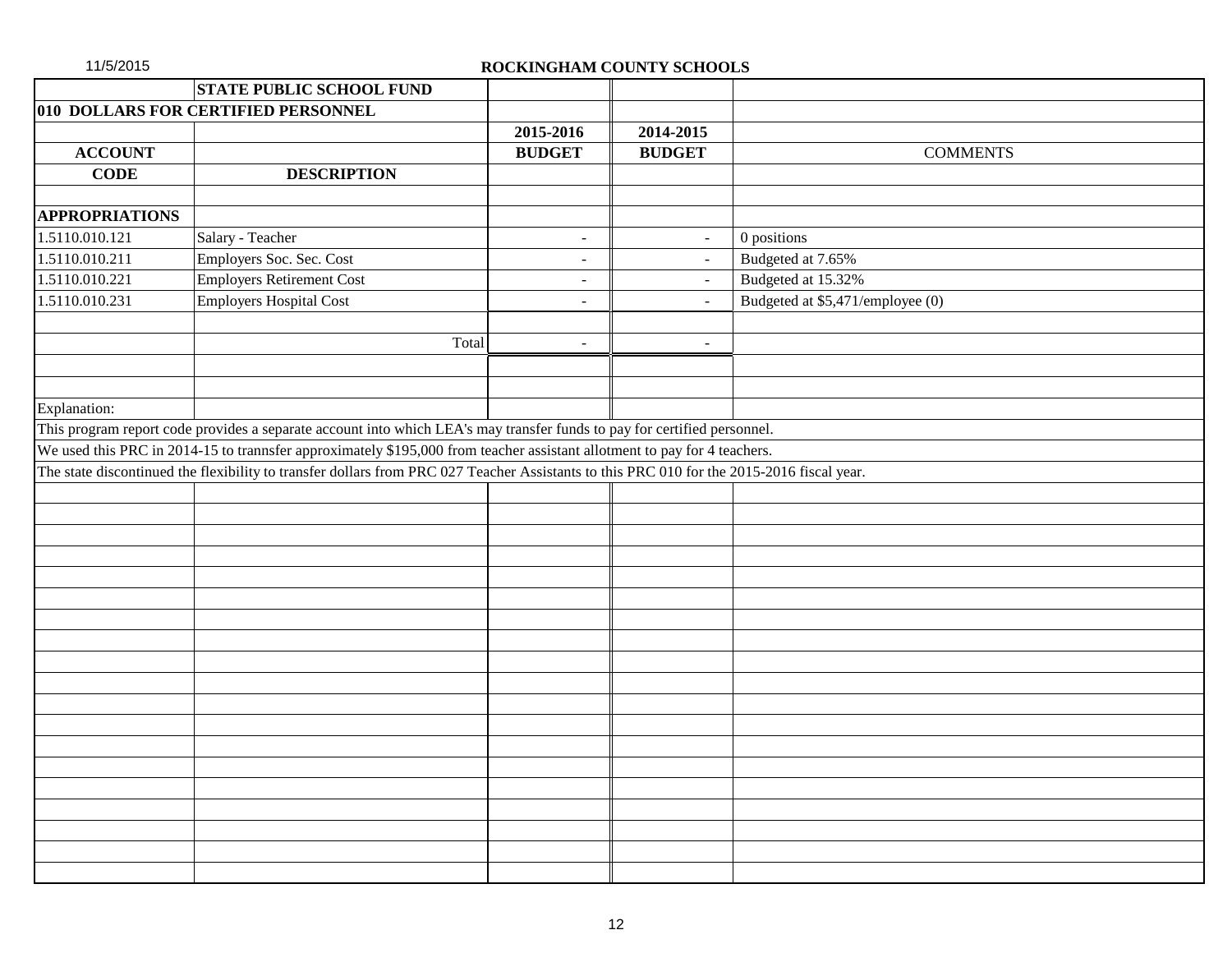|                       | <b>STATE PUBLIC SCHOOL FUND</b>                                                                                                                               |                          |               |                                            |
|-----------------------|---------------------------------------------------------------------------------------------------------------------------------------------------------------|--------------------------|---------------|--------------------------------------------|
| 012 DRIVER TRAINING   |                                                                                                                                                               |                          |               |                                            |
|                       |                                                                                                                                                               | 2015-2016                | 2014-2015     |                                            |
| <b>ACCOUNT</b>        |                                                                                                                                                               | <b>BUDGET</b>            | <b>BUDGET</b> |                                            |
| <b>CODE</b>           | <b>DESCRIPTION</b>                                                                                                                                            |                          |               | <b>COMMENTS</b>                            |
|                       |                                                                                                                                                               |                          |               |                                            |
| <b>APPROPRIATIONS</b> |                                                                                                                                                               |                          |               |                                            |
| 1.5110.012.121        | Salary - Teacher                                                                                                                                              | $\overline{\phantom{a}}$ |               | 25,393 3 Certified teachers                |
| 1.5110.012.148        | Salary - Non Certified Instructor                                                                                                                             | 141,357                  | 131,944       | 15 Instructors                             |
| 1.5110.012.162        | Substitute Pay                                                                                                                                                | 500                      | 500           |                                            |
| 1.5110.012.211        | Employers Soc. Sec. Cost                                                                                                                                      | 12,589                   | 14,000        | Budgeted at 7.65%                          |
| 1.5110.012.221        | <b>Employers Retirement Cost</b>                                                                                                                              | 21,175                   | 24,000        | Budgeted at 15.32%.                        |
| 1.5110.012.311        | <b>Contracted Services</b>                                                                                                                                    | 375                      | 375           |                                            |
| 1.5110.012.312        | <b>Workshop Expenses</b>                                                                                                                                      | 1,945                    | 1,945         | <b>State Conference</b>                    |
| 1.5110.012.326        | Contracted Repairs & Maintenance                                                                                                                              | 2,500                    | 2,500         | Repair of Cars                             |
| 1.5110.012.372        | Vehicle Liability Insurance                                                                                                                                   | 7,000                    | 5,230         | 18 cars to insure                          |
| 1.5110.012.411        | Supplies & Materials                                                                                                                                          | 4,265                    | 4,265         | <b>Teaching Supplies</b>                   |
| 1.5110.012.418        | <b>Computer Software/Supplies</b>                                                                                                                             | 5,200                    | 5,200         | <b>Computer Drivers Education Software</b> |
| 1.5110.012.422        | Repair parts, Materials, Etc                                                                                                                                  | 4,800                    | 4,800         | Car parts, lubrication                     |
| 1.5110.012.423        | Gas                                                                                                                                                           | 9,710                    | 9,710         | <b>Gas for Drivers Education Cars</b>      |
| 1.5110.012.424        | Oil                                                                                                                                                           | 500                      | 500           |                                            |
| 1.5110.012.425        | Tires & Tubes                                                                                                                                                 |                          |               | <b>Replace Tires</b>                       |
| 1.5110.012.461        | Purchase of Non-Capitalized Equipment                                                                                                                         | $\overline{\phantom{a}}$ | $\equiv$      | Brakes, signs, etc.                        |
| 1.5110.012.462        | Computer Hardware/Non-Capitalized                                                                                                                             |                          |               |                                            |
| 1.5110.012.542        | Computer Hardware                                                                                                                                             |                          |               | Replace computers                          |
| 1.5110.012.551        | Purchase of Vehicle                                                                                                                                           | $\blacksquare$           | 16,740        | Purchase of cars                           |
| 1.5110.012.552        | License & Title Fees                                                                                                                                          | 514                      | 514           |                                            |
|                       |                                                                                                                                                               |                          |               |                                            |
|                       | Total                                                                                                                                                         | 212,430                  | 247,616       |                                            |
|                       |                                                                                                                                                               |                          |               |                                            |
|                       |                                                                                                                                                               |                          |               |                                            |
| Explanation:          |                                                                                                                                                               |                          |               |                                            |
|                       | Provides funding for the expenses necessary to install and maintain a course of training and instructing eligible persons in the operation of motor vehicles. |                          |               |                                            |
|                       | Each LEA must serve all students enrolled in a public or private high school within the LEA boundaries who have not previously enrolled in the program.       |                          |               |                                            |
|                       | Each LEA is entitled to funding based on ninth grade ADM. The formula for 2014-15 is \$169.40 per 9th grade ADM.                                              |                          |               |                                            |
|                       |                                                                                                                                                               |                          |               |                                            |
|                       | Note: The general assembly has provided drivers education funding from general funds for 2015-2016. It is proposed to                                         |                          |               |                                            |
|                       | provide funding from fines and forfeitures for 2016-2017.                                                                                                     |                          |               |                                            |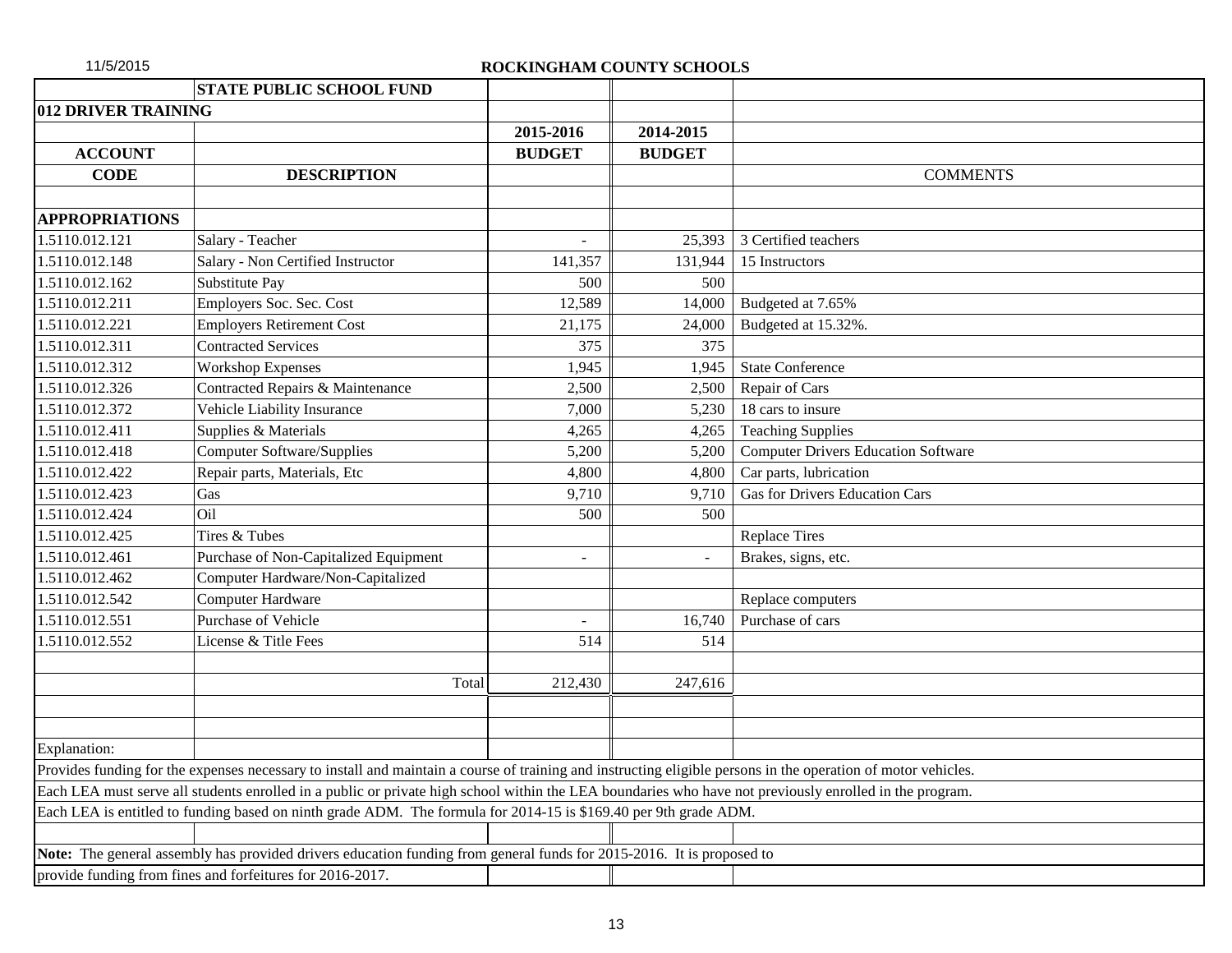|                       | <b>STATE PUBLIC SCHOOL FUND</b>                                                                                                                              |               |               |                                            |
|-----------------------|--------------------------------------------------------------------------------------------------------------------------------------------------------------|---------------|---------------|--------------------------------------------|
|                       | 013 CAREER AND TECHNICAL EDUCATION PERSONNEL                                                                                                                 |               |               |                                            |
|                       |                                                                                                                                                              |               |               |                                            |
|                       |                                                                                                                                                              | 2015-2016     | 2014-2015     |                                            |
| <b>ACCOUNT</b>        |                                                                                                                                                              | <b>BUDGET</b> | <b>BUDGET</b> | <b>COMMENTS</b>                            |
| <b>CODE</b>           | <b>DESCRIPTION</b>                                                                                                                                           |               |               |                                            |
|                       |                                                                                                                                                              |               |               |                                            |
| <b>APPROPRIATIONS</b> |                                                                                                                                                              |               |               |                                            |
| 1.5120.013.121        | Salary - Teacher                                                                                                                                             | 2,737,951     | 2,700,000     | 55.25 positions                            |
| 1.5120.013.129        | <b>Held Harmless Salary</b>                                                                                                                                  | 35,000        |               | Held harmless due to Session Law 2014-100. |
| 1.5120.013.162        | Salary - Substitute Pay                                                                                                                                      |               |               |                                            |
| 1.5120.013.211        | Employers Soc. Sec. Cost                                                                                                                                     | 199,600       | 246,000       | Budgeted at 7.65%                          |
| 1.5120.013.221        | <b>Employers Retirement Cost</b>                                                                                                                             | 399,700       | 432,054       | Budgeted at 15.32%                         |
| 1.5120.013.231        | <b>Employers Hospital Cost</b>                                                                                                                               | 302,500       | 335,000       | Budgeted at \$5,471/employee (55.25)       |
| 1.5830.013.131        | Salary - Career Development Coordinator                                                                                                                      | 265,000       | 205,000       | 5 positions                                |
| 1.5830.013.211        | Employers Soc. Sec. Cost                                                                                                                                     | 20,100        | 16,000        | Budgeted at 7.65%                          |
| 1.5830.013.221        | <b>Employers Retirement Cost</b>                                                                                                                             | 40,300        | 31,000        | Budgeted at 15.32%                         |
| 1.5830.013.231        | <b>Employers Hospital Cost</b>                                                                                                                               | 27,355        | 22,000        | Budgeted at \$5,471/employee (5)           |
|                       |                                                                                                                                                              |               |               |                                            |
|                       | Total                                                                                                                                                        | 4,027,506     | 3,987,054     |                                            |
|                       |                                                                                                                                                              |               |               |                                            |
|                       |                                                                                                                                                              |               |               |                                            |
| Explanation:          |                                                                                                                                                              |               |               |                                            |
|                       | Additional positions or part of positions are listed as State, ADM, Enhancement and Non CTE. The state allotment is based on 50 months of employment per LEA |               |               |                                            |
|                       | with the remainder distributed based on ADM in grades 8 - 12. The initial allotment for Rockingham County is estimated at 618 person months of employment.   |               |               |                                            |
|                       | In addition, schools are using 12.5 ADM or Enhancement months of employment.                                                                                 |               |               |                                            |
|                       |                                                                                                                                                              |               |               |                                            |
|                       | The following chart is the breakdown of the Career and Technical positions for the following schools. McMichael High, Morehead High, Reidsville High,        |               |               |                                            |
|                       | Rockingham High, Holmes Middle, Reidsville Middle, Western Rockingham Middle and Rockingham Middle School for 2014-2015.                                     |               |               |                                            |
|                       |                                                                                                                                                              |               |               |                                            |
|                       |                                                                                                                                                              |               |               |                                            |
|                       |                                                                                                                                                              |               |               |                                            |
|                       |                                                                                                                                                              |               |               |                                            |
|                       |                                                                                                                                                              |               |               |                                            |
|                       |                                                                                                                                                              |               |               |                                            |
|                       |                                                                                                                                                              |               |               |                                            |
|                       |                                                                                                                                                              |               |               |                                            |
|                       |                                                                                                                                                              |               |               |                                            |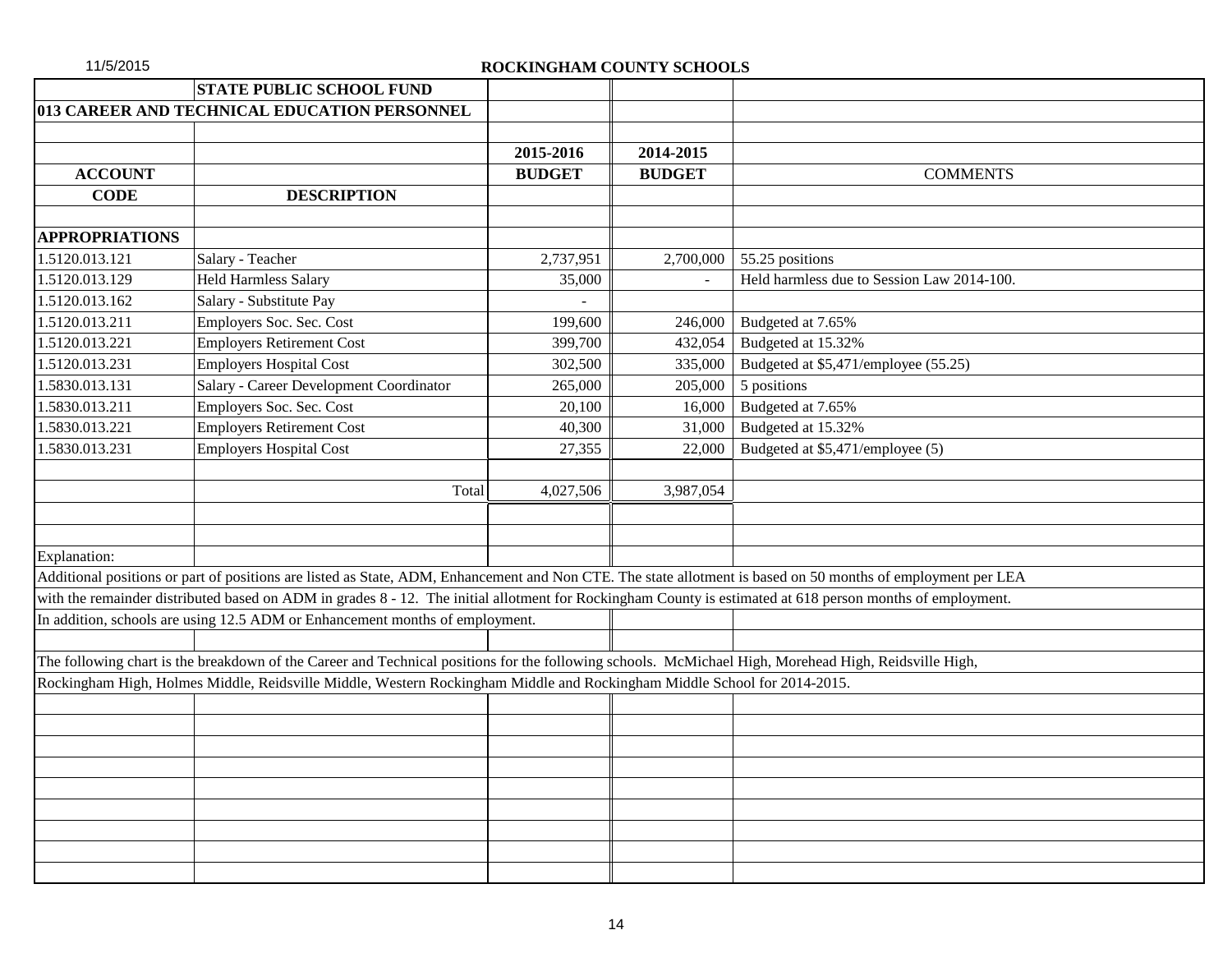| 11/5/2015 |  |  |  |
|-----------|--|--|--|
|-----------|--|--|--|

### ROCKINGHAM COUNTY SCHOOLS

|                                              | 2014-2015 SOURCE AND DISTRIBUTION OF MONTHS OF EMPLOYMENT |  |  |
|----------------------------------------------|-----------------------------------------------------------|--|--|
|                                              |                                                           |  |  |
|                                              |                                                           |  |  |
|                                              |                                                           |  |  |
|                                              |                                                           |  |  |
|                                              | <b>PRC 013</b><br>PRC 001*                                |  |  |
| McMichael                                    | $\overline{10}$<br>122                                    |  |  |
| Morehead                                     | 125                                                       |  |  |
| Reidsville High                              | 100                                                       |  |  |
| Rockingham City High                         | 137                                                       |  |  |
| <b>WRMS</b>                                  | $37.5$<br>$2.5\,$                                         |  |  |
| Reidsville Middle                            | $\overline{20}$                                           |  |  |
| Holmes                                       | $\overline{30}$                                           |  |  |
| Rockingham Cty Middle 30                     |                                                           |  |  |
| IMC                                          | 12                                                        |  |  |
|                                              |                                                           |  |  |
| MOE's                                        | 613.5<br>12.5                                             |  |  |
|                                              |                                                           |  |  |
|                                              |                                                           |  |  |
| *Paid from Schools regular PRC 001 allotment |                                                           |  |  |
|                                              |                                                           |  |  |
|                                              |                                                           |  |  |
|                                              |                                                           |  |  |
|                                              |                                                           |  |  |
|                                              |                                                           |  |  |
|                                              |                                                           |  |  |
|                                              |                                                           |  |  |
|                                              |                                                           |  |  |
|                                              |                                                           |  |  |
|                                              |                                                           |  |  |
|                                              |                                                           |  |  |
|                                              |                                                           |  |  |
|                                              |                                                           |  |  |
|                                              |                                                           |  |  |
|                                              |                                                           |  |  |
|                                              |                                                           |  |  |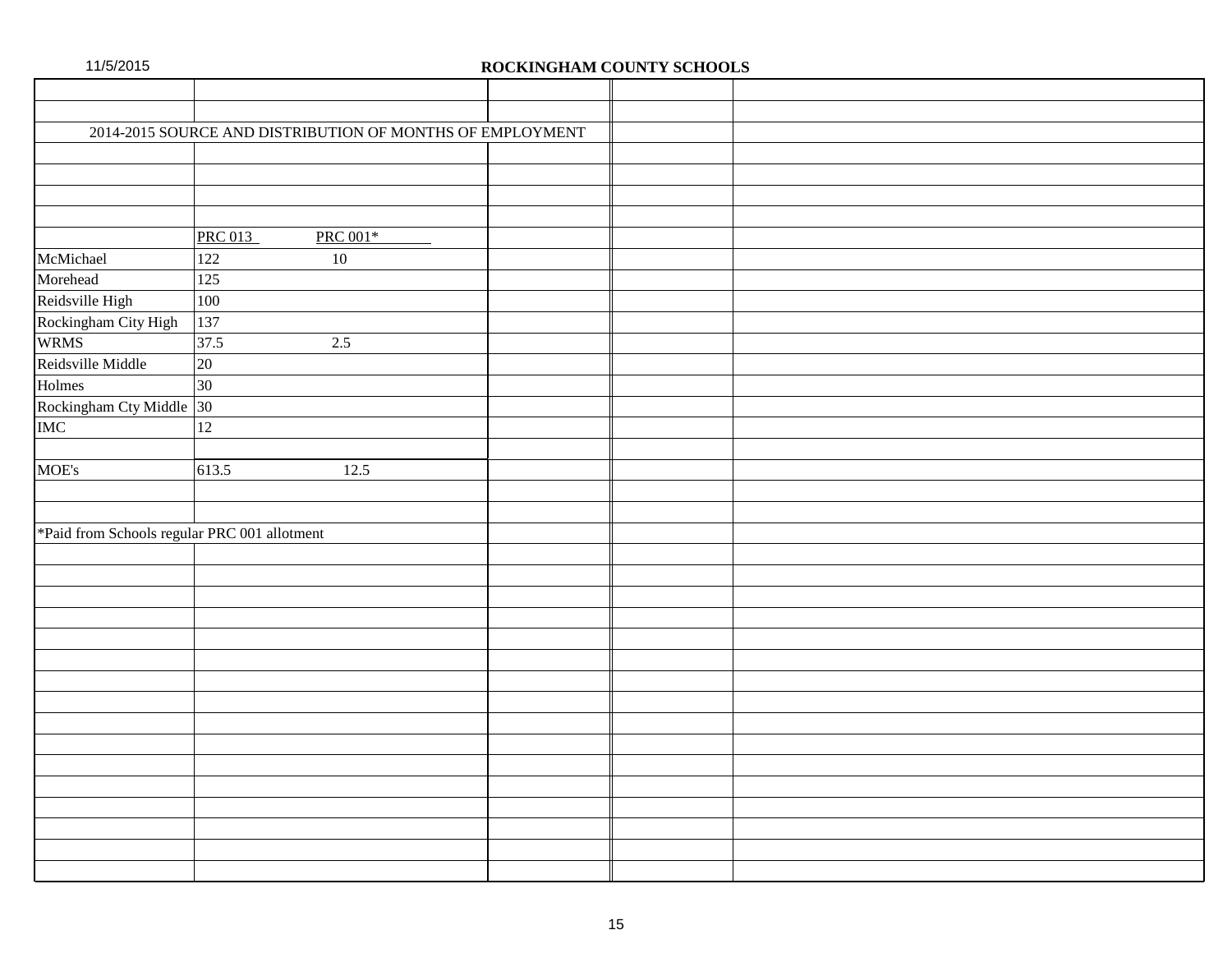|                       | <b>STATE PUBLIC SCHOOL FUND</b>                                                                                                                 |               |                |                                                             |
|-----------------------|-------------------------------------------------------------------------------------------------------------------------------------------------|---------------|----------------|-------------------------------------------------------------|
| 014 PROGRAM SUPPORT   |                                                                                                                                                 |               |                |                                                             |
|                       |                                                                                                                                                 | 2015-2016     | 2014-2015      |                                                             |
| <b>ACCOUNT</b>        |                                                                                                                                                 | <b>BUDGET</b> | <b>BUDGET</b>  | <b>COMMENTS</b>                                             |
| <b>CODE</b>           | <b>DESCRIPTION</b>                                                                                                                              |               |                |                                                             |
|                       |                                                                                                                                                 |               |                |                                                             |
| <b>APPROPRIATIONS</b> |                                                                                                                                                 |               |                |                                                             |
| 1.5120.014.121        | Salary - Teacher                                                                                                                                | 71,621        | 30,800         |                                                             |
| 1.5120.014.211        | Employers Soc. Sec. Cost                                                                                                                        | 5,049         | 2,357          | Social Security - 7.65%                                     |
| 1.5120.014.221        | <b>Employers Retirement Cost</b>                                                                                                                | 10,039        | 4,593          | Retirement - 15.32%                                         |
| 1.5120.014.231        | <b>Employers Hospital Cost</b>                                                                                                                  | 10,870        |                | Budgeted at \$5,471/employee                                |
| 1.5120.014.162        | Substitute Pay                                                                                                                                  |               | 1,000          |                                                             |
| 1.5120.014.191        | Curriculum Development                                                                                                                          |               |                |                                                             |
| 1.5120.014.211        | Employers Soc. Sec. Cost                                                                                                                        |               |                | Social Security - Substitutes at 7.65%                      |
| 1.5120.014.221        | <b>Employers Retirement Cost</b>                                                                                                                |               |                |                                                             |
| 1.5120.014.312        | <b>Workshop Expenses</b>                                                                                                                        | 9,000         | 10,466         | Workshop expenses for teacher                               |
| 1.5120.014.332        | Travel                                                                                                                                          | 1,500         | 3,000          | Travel for CDC's, co-op teachers                            |
| 1.5120.014.333        | <b>Field Trips</b>                                                                                                                              | 388           | 2,000          | Activity bus charges for field trips                        |
| 1.5120.014.411        | <b>Instructional Supplies</b>                                                                                                                   | 6,516         | 33,408         | Middle and High School classroom materials & supplies       |
| 1.5120.014.418        | Computer Software & Supplies                                                                                                                    | 1,500         | $\overline{a}$ |                                                             |
| 1.5120.014.422        | Repair Parts & Materials                                                                                                                        | $\sim$        | 500            | Repairs & replacement parts for classroom equipment & labor |
| 1.5120.014.462        | Computer Hardware                                                                                                                               |               | 16,000         |                                                             |
| 1.6120.014.151        | Salary - Office Personnel                                                                                                                       | 48,026        | 48,952         | Salary for Office Support                                   |
| 1.6120.014.184        | Longevity Pay                                                                                                                                   | 2,165         | 2,139          | Longevity pay for Office Support                            |
| 1.6120.014.211        | Employers Soc. Sec. Cost                                                                                                                        | 3,840         | 3,745          | Social Security for Office Support at 7.65%                 |
| 1.6120.014.221        | <b>Employers Retirement Cost</b>                                                                                                                | 7,689         | 7,299          | Retirement for Office Support at 15.32%                     |
| 1.6120.014.231        | <b>Employers Hospital Cost</b>                                                                                                                  | 5,471         | 10,870         | Hospitalization insurance for Office Support (1) at \$5,471 |
| 1.6120.014.311        | <b>VoCats Contract</b>                                                                                                                          |               |                | <b>VoCATS</b> Contract                                      |
| 1.6120.014.312        | <b>Workshop Expense</b>                                                                                                                         |               | 750            |                                                             |
| 1.6550.014.171        | Salary - Driver                                                                                                                                 | 300           | 400            | Salary for bus driver                                       |
| 1.6550.014.211        | Employers Soc. Sec. Cost                                                                                                                        | 23            | 100            | Social Security for bus driver at 7.65%                     |
|                       |                                                                                                                                                 |               |                |                                                             |
|                       | Total                                                                                                                                           | 183,997       | 178,379        |                                                             |
| Explanation:          |                                                                                                                                                 |               |                |                                                             |
|                       | The 014 State Budget is used for both Middle and High schools. The budget covers instructional supplies, travel for teachers                    |               |                |                                                             |
|                       | and support personnel, computers, materials, equipment, salary for a secretary and lateral entry teachers educational expenses.                 |               |                |                                                             |
|                       | These funds are also used for field trip expenses for students, social security, retirement, and hospital insurance costs for office secretary. |               |                |                                                             |
|                       | The allotment formula is \$10,000 per LEA with remainder distributed based on ADM in grades 8-12 (\$34.02).                                     |               |                |                                                             |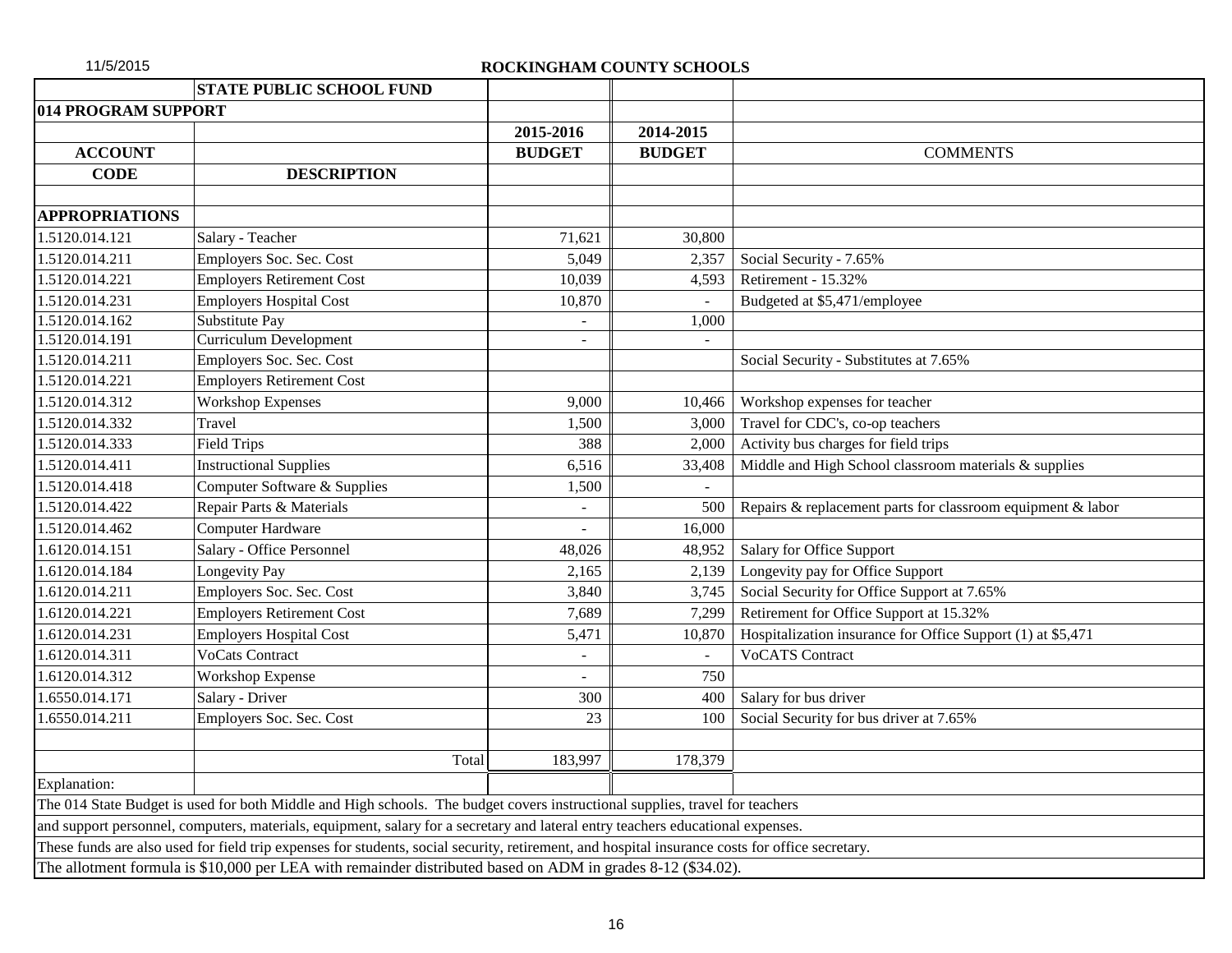|                                                 | <b>STATE PUBLIC SCHOOL FUND</b>                                                                      |                |                          |                                                               |
|-------------------------------------------------|------------------------------------------------------------------------------------------------------|----------------|--------------------------|---------------------------------------------------------------|
| 015 TECHNOLOGY FUND                             |                                                                                                      |                |                          |                                                               |
|                                                 |                                                                                                      | 2015-2016      | 2014-2015                |                                                               |
| <b>ACCOUNT</b>                                  |                                                                                                      | <b>BUDGET</b>  | <b>BUDGET</b>            | <b>COMMENTS</b>                                               |
| <b>CODE</b>                                     | <b>DESCRIPTION</b>                                                                                   |                |                          |                                                               |
|                                                 |                                                                                                      |                |                          |                                                               |
| <b>APPROPRIATIONS</b>                           |                                                                                                      |                |                          |                                                               |
| 1.5110.015.312                                  | <b>Workshop Expense</b>                                                                              | $\overline{a}$ | $\bar{\phantom{a}}$      | <b>Staff Development - Instructional Technology</b>           |
| 1.5110.015.418                                  | Computer Software                                                                                    | 94,904         | 18,053                   | Upgrading and Purchase of Software - Instructional Technology |
| 1.5110.015.461                                  | Non-Capitalized equipment                                                                            | 2,162          | 16,066                   | Computers under \$2,000 - Instructional Technology            |
| 1.5110.015.462                                  | Non-Capitalized computers                                                                            | 12,962         | 38,510                   | Computers under \$2,000                                       |
| 1.6400.015.312                                  | <b>Workshop Expenses</b>                                                                             |                |                          | <b>Staff Development - technology services</b>                |
| 1.6400.015.326                                  | <b>Computer Repairs</b>                                                                              | 6,448          | $\overline{\phantom{a}}$ | Parts & related services - technology services                |
| 1.6400.015.418                                  | Computer Software & Supplies - Tech Serv.                                                            |                |                          | Upgrading & purchase of software-Tech Services                |
| 1.6400.015.461                                  | Non-Capitalized equipment                                                                            | 207,740        | $\equiv$                 | Equipment under \$2,000 - Technology services                 |
|                                                 |                                                                                                      |                |                          | This amount is for reserve and carryover to subsequent year.  |
| 1.6400.015.462                                  | <b>Non-Capitalized Computers</b>                                                                     |                | $\blacksquare$           | Technology support - Computer equipment-inventoried           |
| 1.6400.015.541                                  | Capitalized Equipment                                                                                |                | $\overline{\phantom{a}}$ | Network equipment, switches, etc. over \$2,000                |
| 1.6400.015.542                                  | Computer Equipment                                                                                   | 1,475          | 10,506                   | Network Equipment, servers, over \$2,000                      |
|                                                 |                                                                                                      |                |                          |                                                               |
|                                                 | Total                                                                                                | 325,691        | 83,135                   |                                                               |
|                                                 |                                                                                                      |                |                          |                                                               |
|                                                 |                                                                                                      |                |                          |                                                               |
| Explanation:                                    |                                                                                                      |                |                          |                                                               |
|                                                 | The State typically does not included an amount for PRC 015 in their planning allotment.             |                |                          |                                                               |
|                                                 | The amount allotted to PRC 015 for the 2015-2016 school year is \$117,951, with the remaining amount |                |                          |                                                               |
| of \$207,740 being in reserve and/or carryover. |                                                                                                      |                |                          |                                                               |
|                                                 |                                                                                                      |                |                          |                                                               |
|                                                 |                                                                                                      |                |                          |                                                               |
|                                                 |                                                                                                      |                |                          |                                                               |
|                                                 |                                                                                                      |                |                          |                                                               |
|                                                 |                                                                                                      |                |                          |                                                               |
|                                                 |                                                                                                      |                |                          |                                                               |
|                                                 |                                                                                                      |                |                          |                                                               |
|                                                 |                                                                                                      |                |                          |                                                               |
|                                                 |                                                                                                      |                |                          |                                                               |
|                                                 |                                                                                                      |                |                          |                                                               |
|                                                 |                                                                                                      |                |                          |                                                               |
|                                                 |                                                                                                      |                |                          |                                                               |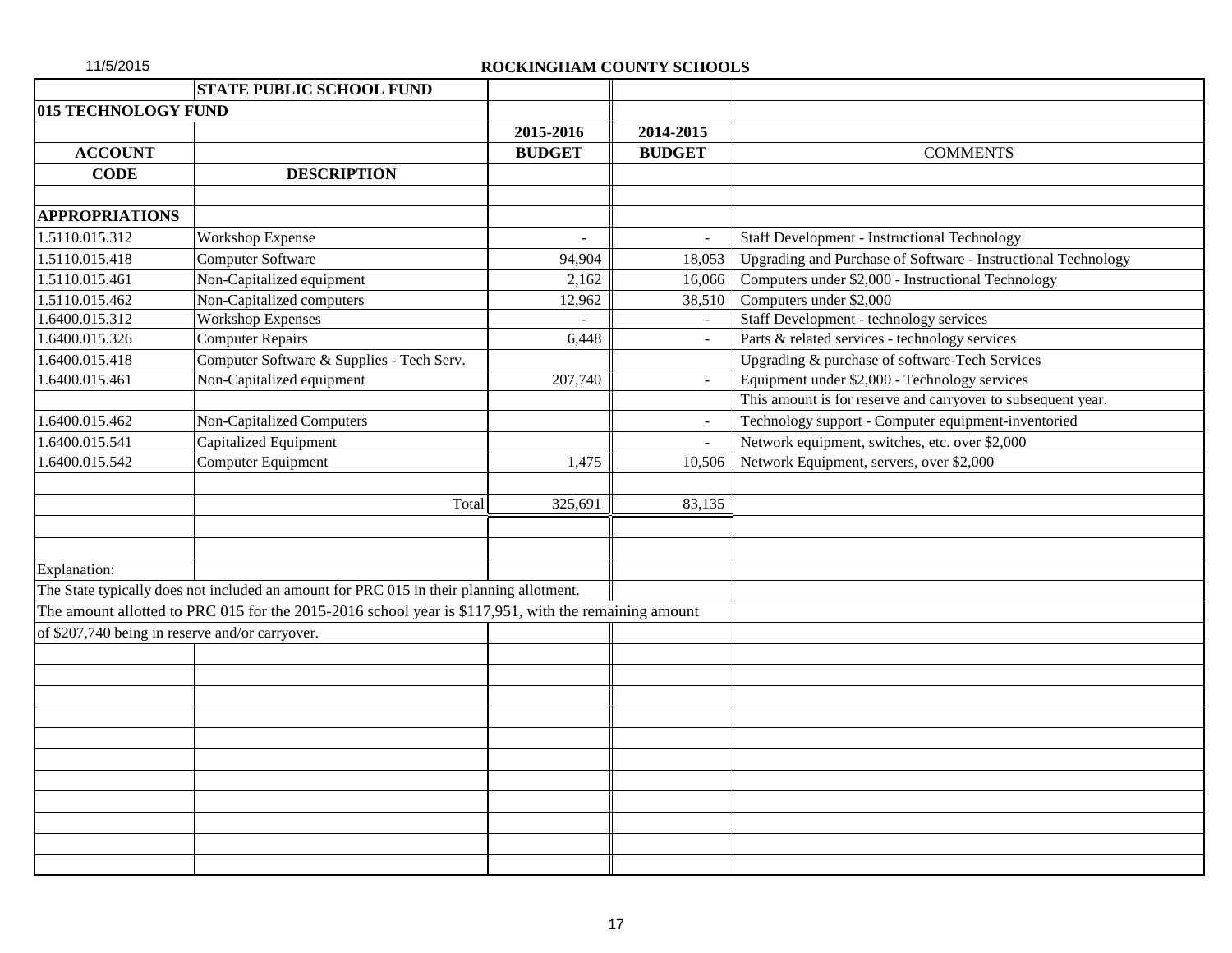|                          | <b>STATE PUBLIC SCHOOL FUND</b>                                                                                   |               |               |                                                          |
|--------------------------|-------------------------------------------------------------------------------------------------------------------|---------------|---------------|----------------------------------------------------------|
| 016 SUMMER READING CAMPS |                                                                                                                   |               |               |                                                          |
|                          |                                                                                                                   |               |               |                                                          |
|                          |                                                                                                                   | 2015-2016     | 2014-2015     |                                                          |
| <b>ACCOUNT</b>           |                                                                                                                   | <b>BUDGET</b> | <b>BUDGET</b> | <b>COMMENTS</b>                                          |
| <b>CODE</b>              | <b>DESCRIPTION</b>                                                                                                |               |               |                                                          |
|                          |                                                                                                                   |               |               |                                                          |
| <b>APPROPRIATIONS</b>    |                                                                                                                   |               |               |                                                          |
| 1.5350.016.121           | Salary - Summer Reading Camp Teacher                                                                              | 28,025        |               | 28,025 Salary for summer reading camp teachers           |
| 1.5350.016.162           | Substitute Teacher Pay                                                                                            | 2,500         |               | 2,500 Salary for summer reading camp teacher substitutes |
| 1.5350.016.211           | Employers Soc. Sec. Cost                                                                                          | 2,335         | 2,335         | Budgeted at 7.65%                                        |
| 1.5350.016.221           | <b>Employers Retirement Cost</b>                                                                                  | 4,150         | 4,150         | Budgeted at 15.32%                                       |
| 1.5350.016.411           | Supplies & Materials                                                                                              | 84,659        |               | 99,521 Summer reading camp supplies                      |
| 1.6550.016.171           | Salary - Summer Reading Camp - Transport                                                                          | 5,650         | 5,650         | Salary for summer reading camp transport personnel       |
| 1.6550.016.211           | Employers Soc. Sec. Cost                                                                                          | 435           | 435           | Budgeted at 7.65%                                        |
| 1.6550.016.221           | Employers Retirement Cost                                                                                         | 625           | 625           | Budgeted at 15.32%                                       |
| 1.6550.016.331           | <b>Contracted Pupil Transport</b>                                                                                 | 15,325        |               | 15,325 Contracted transportation for pupils              |
|                          |                                                                                                                   |               |               |                                                          |
|                          | Total                                                                                                             | 143,704       | 158,566       |                                                          |
|                          |                                                                                                                   |               |               |                                                          |
|                          |                                                                                                                   |               |               |                                                          |
|                          |                                                                                                                   |               |               |                                                          |
|                          |                                                                                                                   |               |               |                                                          |
|                          | Note: Allotment is included in the 2014-15 allotments, carries over into 2015-16 and has to be spent by the fall. |               |               |                                                          |
|                          |                                                                                                                   |               |               |                                                          |
|                          |                                                                                                                   |               |               |                                                          |
|                          |                                                                                                                   |               |               |                                                          |
|                          |                                                                                                                   |               |               |                                                          |
|                          |                                                                                                                   |               |               |                                                          |
|                          |                                                                                                                   |               |               |                                                          |
|                          |                                                                                                                   |               |               |                                                          |
|                          |                                                                                                                   |               |               |                                                          |
|                          |                                                                                                                   |               |               |                                                          |
|                          |                                                                                                                   |               |               |                                                          |
|                          |                                                                                                                   |               |               |                                                          |
|                          |                                                                                                                   |               |               |                                                          |
|                          |                                                                                                                   |               |               |                                                          |
|                          |                                                                                                                   |               |               |                                                          |
|                          |                                                                                                                   |               |               |                                                          |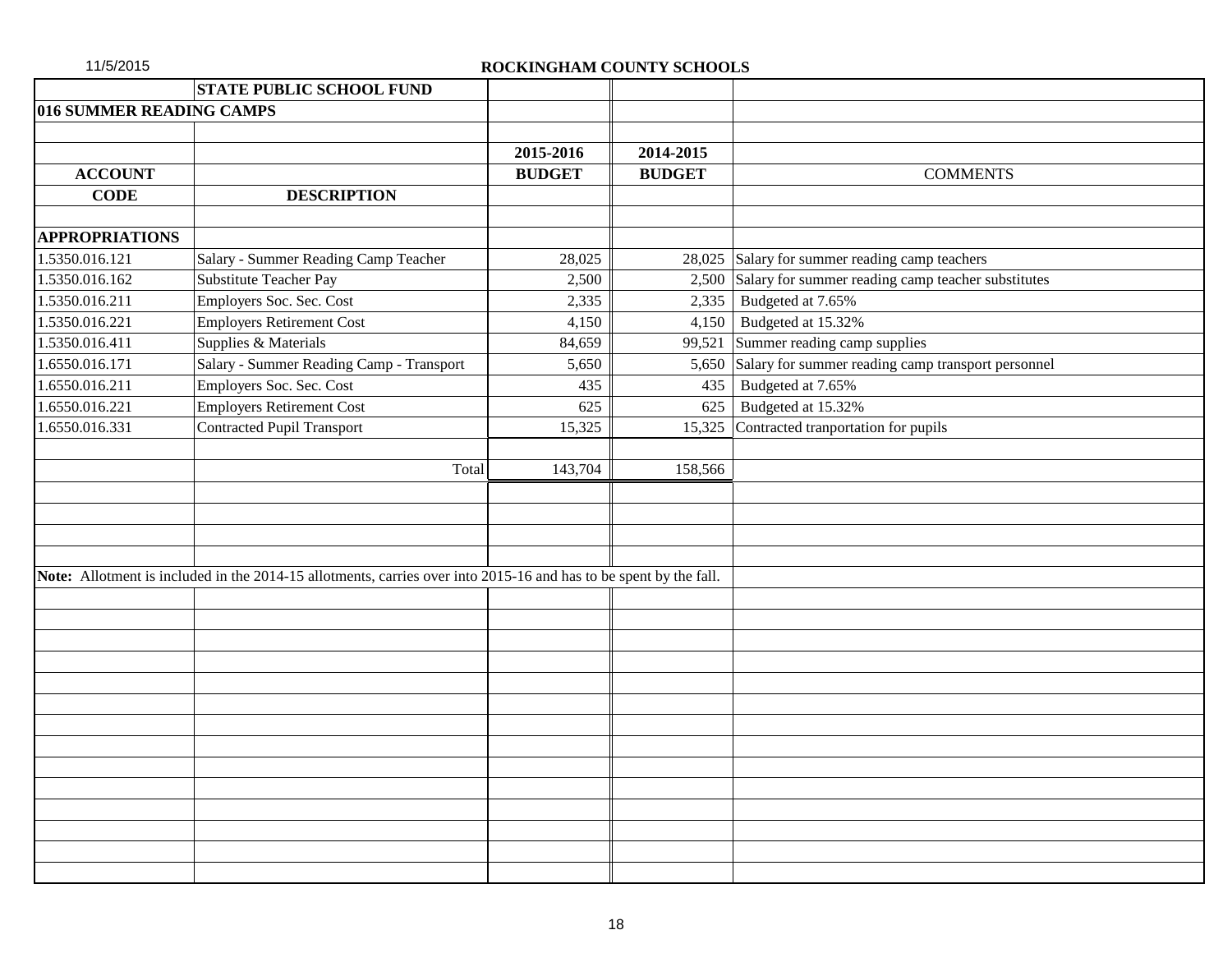|                                      | <b>STATE PUBLIC SCHOOL FUND</b>                                                                                                                    |               |                |                                                                        |
|--------------------------------------|----------------------------------------------------------------------------------------------------------------------------------------------------|---------------|----------------|------------------------------------------------------------------------|
| <b>020 FOREIGN EXCHANGE TEACHERS</b> |                                                                                                                                                    |               |                |                                                                        |
|                                      |                                                                                                                                                    |               |                |                                                                        |
|                                      |                                                                                                                                                    | 2015-2016     | 2014-2015      |                                                                        |
| <b>ACCOUNT</b>                       |                                                                                                                                                    | <b>BUDGET</b> | <b>BUDGET</b>  | <b>COMMENTS</b>                                                        |
| <b>CODE</b>                          | <b>DESCRIPTION</b>                                                                                                                                 |               |                |                                                                        |
|                                      |                                                                                                                                                    |               |                |                                                                        |
| <b>APPROPRIATIONS</b>                |                                                                                                                                                    |               |                |                                                                        |
| 1.5110.020.124                       | Salary - SPLASH teachers                                                                                                                           | 218,000       | $\omega$       | Salary for six SPLASH teachers - converted from PRC 001                |
| 1.5110.020.211                       | Employers Soc. Sec. Cost                                                                                                                           | 5,470         | $\mathbb{Z}^2$ | Budgeted at 7.65%                                                      |
| 1.5110.020.221                       | <b>Employers Retirement Cost</b>                                                                                                                   |               | $\mathbf{r}$   | Budgeted at 15.32%                                                     |
| 1.5110.020.411                       | <b>Contracted Services</b>                                                                                                                         | 136,206       | $\mathbf{r}$   | Pay partially on the VIF annual fees - rest to come from local PRC 061 |
|                                      |                                                                                                                                                    |               |                |                                                                        |
|                                      | Total                                                                                                                                              | 359,676       | $\overline{a}$ |                                                                        |
|                                      |                                                                                                                                                    |               |                |                                                                        |
|                                      |                                                                                                                                                    |               |                |                                                                        |
|                                      |                                                                                                                                                    |               |                |                                                                        |
|                                      |                                                                                                                                                    |               |                |                                                                        |
|                                      | Explanation: Provides a separate account into which LEA's may transfer teacher positions to cover a contract for a visiting international faculty. |               |                |                                                                        |
|                                      | VIF fees are estimated to be approximately \$157,400, plus \$20,000 for supplies and then 6 converted teachers from PRC 001 to PRC 020.            |               |                |                                                                        |
|                                      | Teachers will convert at the DPI calculated allowable rate to help pay for the VIF teachers and fees.                                              |               |                |                                                                        |
|                                      | The allowable rate given by DPI for 2015-16 conversion is \$60,758. Will be transfering 6 positions from PRC 001 at the allowable rate.            |               |                |                                                                        |
|                                      |                                                                                                                                                    |               |                |                                                                        |
|                                      | Note: There will be approximately \$159k of fees that will need to be covered from local PRC 061.                                                  |               |                |                                                                        |
|                                      |                                                                                                                                                    |               |                |                                                                        |
|                                      |                                                                                                                                                    |               |                |                                                                        |
|                                      |                                                                                                                                                    |               |                |                                                                        |
|                                      |                                                                                                                                                    |               |                |                                                                        |
|                                      |                                                                                                                                                    |               |                |                                                                        |
|                                      |                                                                                                                                                    |               |                |                                                                        |
|                                      |                                                                                                                                                    |               |                |                                                                        |
|                                      |                                                                                                                                                    |               |                |                                                                        |
|                                      |                                                                                                                                                    |               |                |                                                                        |
|                                      |                                                                                                                                                    |               |                |                                                                        |
|                                      |                                                                                                                                                    |               |                |                                                                        |
|                                      |                                                                                                                                                    |               |                |                                                                        |
|                                      |                                                                                                                                                    |               |                |                                                                        |
|                                      |                                                                                                                                                    |               |                |                                                                        |
|                                      |                                                                                                                                                    |               |                |                                                                        |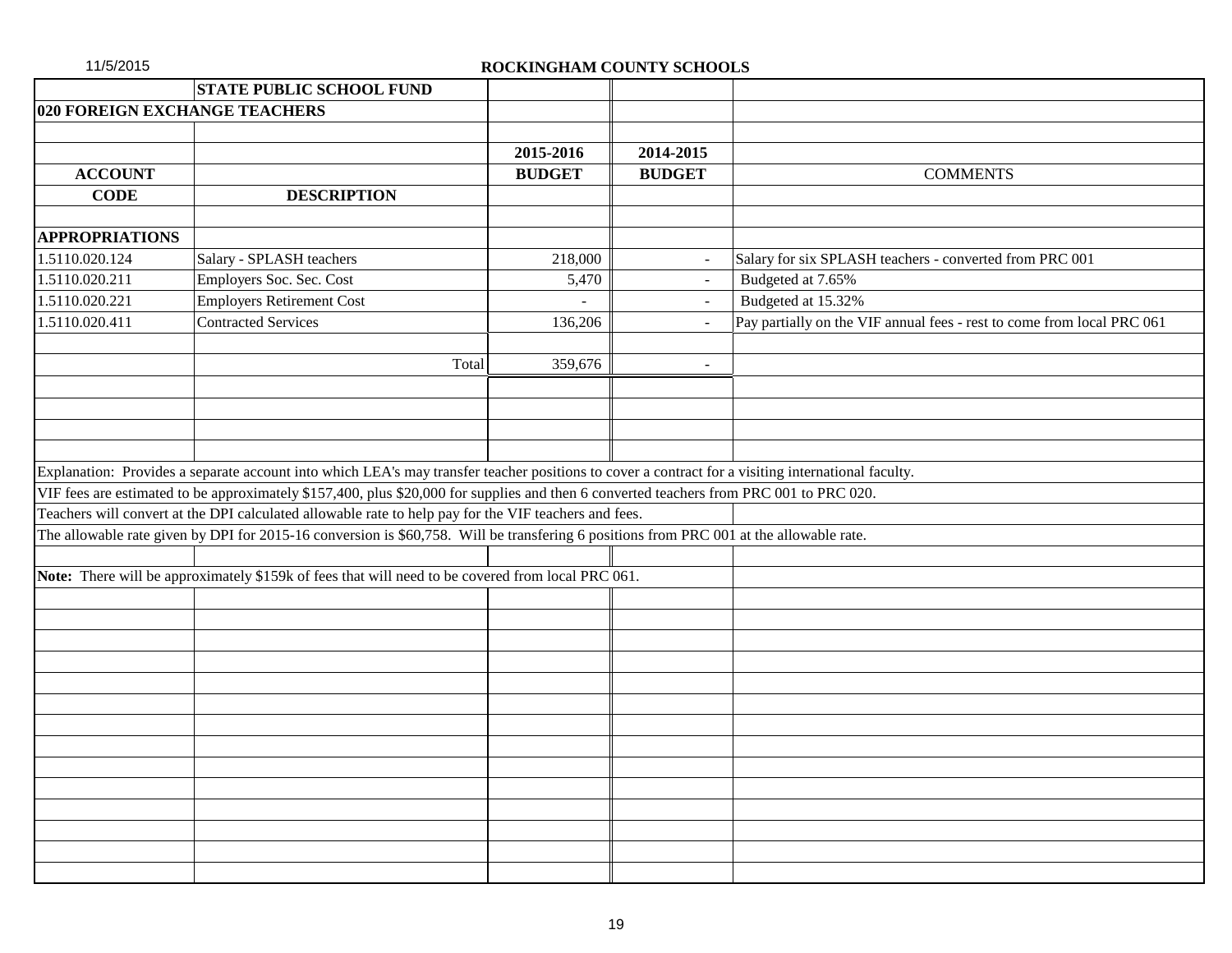| 024 DISADVANTAGED STUDENTS SUPPLEMENTAL FUNDING<br>2015-2016<br>2014-2015<br><b>ACCOUNT</b><br><b>BUDGET</b><br><b>BUDGET</b><br><b>COMMENTS</b><br><b>CODE</b><br><b>DESCRIPTION</b><br><b>APPROPRIATIONS</b><br>1.5110.024.121<br>Salary - Teachers<br>211,500<br>$332,476$ 6 teachers<br>1.5110.024.142<br>Salary - Teacher Assistant<br>20,206<br>1 TA<br>1.5110.024.143<br>Salary - Tutor<br>4,760<br>Tutoring money for the schools<br>165,000<br>Math Teachers at Reidsville High/additional<br>1.5110.024.183<br><b>Bonus</b><br>14,500<br>for DMHS & MHS<br>1.5110.024.196<br>Workshop Stipends - moved to local PRC 024<br>Salary - Stipends<br>$\sim$<br>$\sim$<br>Workshop Salaries - moved to local PRC 024<br>1.5110.024.197<br>Salary - Workshop Instructor<br>$\mathbb{Z}^2$<br>Employers Soc. Sec. Cost<br>FICA @ 7.65%<br>1.5110.024.211<br>30,350<br>26,543<br><b>Employers Retirement Cost</b><br>1.5110.024.221<br>Retirement Cost 15.32%<br>60,775<br>52,932<br>1.5110.024.231<br><b>Employers Hospital Cost</b><br>Hospitalization - \$5,471/employee (6)<br>38,297<br>52,379<br><b>Contracted Services</b><br>1.5110.024.311<br>CERTL/WFUSM Stem Initiative and APEX/The Innovation Proj.<br>164,000<br>$\omega$<br>1.5110.024.312<br>Workshop Expense<br>$\blacksquare$<br>1.5110.024.333<br><b>Field Trips</b><br>$\blacksquare$<br>$\sim$<br>1.5110.024.351<br><b>Tuition Fees</b><br>$\blacksquare$<br>1.5110.024.411<br>Supplies & Materials<br><b>Chrome Book covers</b><br>35,000<br>$\blacksquare$<br><b>Computer Programs</b><br>1.5110.024.418<br>$\sim$<br>1.5110.024.461<br>Non-Capitalized Equipment<br>See note below on ABC transfer<br>44,994<br>$\blacksquare$<br>1.5110.024.462<br>Non-Capitalized Computer Equipment<br>$\sim$<br>1.5880.024.311<br><b>Contracted Services</b><br>Salary - Beginning Teacher Coordinator<br>1.6110.024.113<br>Beginning Teacher Coordinator (1)<br>66,414<br>52,530<br>Employers Soc. Sec. Cost<br>5,081<br>FICA @ 7.65%<br>1.6110.024.211<br>4,019<br>Retirement Cost 15.32%<br>1.6110.024.221<br><b>Employers Retirement Cost</b><br>7,833<br>10,175<br>5,471<br>Hospitalization - \$5,471/employee (1)<br>1.6110.024.231<br><b>Employers Hospital Cost</b><br>5,435<br>Total<br>548,647<br>862,023 | <b>STATE PUBLIC SCHOOL FUND</b> |  |  |
|----------------------------------------------------------------------------------------------------------------------------------------------------------------------------------------------------------------------------------------------------------------------------------------------------------------------------------------------------------------------------------------------------------------------------------------------------------------------------------------------------------------------------------------------------------------------------------------------------------------------------------------------------------------------------------------------------------------------------------------------------------------------------------------------------------------------------------------------------------------------------------------------------------------------------------------------------------------------------------------------------------------------------------------------------------------------------------------------------------------------------------------------------------------------------------------------------------------------------------------------------------------------------------------------------------------------------------------------------------------------------------------------------------------------------------------------------------------------------------------------------------------------------------------------------------------------------------------------------------------------------------------------------------------------------------------------------------------------------------------------------------------------------------------------------------------------------------------------------------------------------------------------------------------------------------------------------------------------------------------------------------------------------------------------------------------------------------------------------------------------------------------------------------------------------------------------------------------------------------------------------------------------------------|---------------------------------|--|--|
|                                                                                                                                                                                                                                                                                                                                                                                                                                                                                                                                                                                                                                                                                                                                                                                                                                                                                                                                                                                                                                                                                                                                                                                                                                                                                                                                                                                                                                                                                                                                                                                                                                                                                                                                                                                                                                                                                                                                                                                                                                                                                                                                                                                                                                                                                  |                                 |  |  |
|                                                                                                                                                                                                                                                                                                                                                                                                                                                                                                                                                                                                                                                                                                                                                                                                                                                                                                                                                                                                                                                                                                                                                                                                                                                                                                                                                                                                                                                                                                                                                                                                                                                                                                                                                                                                                                                                                                                                                                                                                                                                                                                                                                                                                                                                                  |                                 |  |  |
|                                                                                                                                                                                                                                                                                                                                                                                                                                                                                                                                                                                                                                                                                                                                                                                                                                                                                                                                                                                                                                                                                                                                                                                                                                                                                                                                                                                                                                                                                                                                                                                                                                                                                                                                                                                                                                                                                                                                                                                                                                                                                                                                                                                                                                                                                  |                                 |  |  |
|                                                                                                                                                                                                                                                                                                                                                                                                                                                                                                                                                                                                                                                                                                                                                                                                                                                                                                                                                                                                                                                                                                                                                                                                                                                                                                                                                                                                                                                                                                                                                                                                                                                                                                                                                                                                                                                                                                                                                                                                                                                                                                                                                                                                                                                                                  |                                 |  |  |
|                                                                                                                                                                                                                                                                                                                                                                                                                                                                                                                                                                                                                                                                                                                                                                                                                                                                                                                                                                                                                                                                                                                                                                                                                                                                                                                                                                                                                                                                                                                                                                                                                                                                                                                                                                                                                                                                                                                                                                                                                                                                                                                                                                                                                                                                                  |                                 |  |  |
|                                                                                                                                                                                                                                                                                                                                                                                                                                                                                                                                                                                                                                                                                                                                                                                                                                                                                                                                                                                                                                                                                                                                                                                                                                                                                                                                                                                                                                                                                                                                                                                                                                                                                                                                                                                                                                                                                                                                                                                                                                                                                                                                                                                                                                                                                  |                                 |  |  |
|                                                                                                                                                                                                                                                                                                                                                                                                                                                                                                                                                                                                                                                                                                                                                                                                                                                                                                                                                                                                                                                                                                                                                                                                                                                                                                                                                                                                                                                                                                                                                                                                                                                                                                                                                                                                                                                                                                                                                                                                                                                                                                                                                                                                                                                                                  |                                 |  |  |
|                                                                                                                                                                                                                                                                                                                                                                                                                                                                                                                                                                                                                                                                                                                                                                                                                                                                                                                                                                                                                                                                                                                                                                                                                                                                                                                                                                                                                                                                                                                                                                                                                                                                                                                                                                                                                                                                                                                                                                                                                                                                                                                                                                                                                                                                                  |                                 |  |  |
|                                                                                                                                                                                                                                                                                                                                                                                                                                                                                                                                                                                                                                                                                                                                                                                                                                                                                                                                                                                                                                                                                                                                                                                                                                                                                                                                                                                                                                                                                                                                                                                                                                                                                                                                                                                                                                                                                                                                                                                                                                                                                                                                                                                                                                                                                  |                                 |  |  |
|                                                                                                                                                                                                                                                                                                                                                                                                                                                                                                                                                                                                                                                                                                                                                                                                                                                                                                                                                                                                                                                                                                                                                                                                                                                                                                                                                                                                                                                                                                                                                                                                                                                                                                                                                                                                                                                                                                                                                                                                                                                                                                                                                                                                                                                                                  |                                 |  |  |
|                                                                                                                                                                                                                                                                                                                                                                                                                                                                                                                                                                                                                                                                                                                                                                                                                                                                                                                                                                                                                                                                                                                                                                                                                                                                                                                                                                                                                                                                                                                                                                                                                                                                                                                                                                                                                                                                                                                                                                                                                                                                                                                                                                                                                                                                                  |                                 |  |  |
|                                                                                                                                                                                                                                                                                                                                                                                                                                                                                                                                                                                                                                                                                                                                                                                                                                                                                                                                                                                                                                                                                                                                                                                                                                                                                                                                                                                                                                                                                                                                                                                                                                                                                                                                                                                                                                                                                                                                                                                                                                                                                                                                                                                                                                                                                  |                                 |  |  |
|                                                                                                                                                                                                                                                                                                                                                                                                                                                                                                                                                                                                                                                                                                                                                                                                                                                                                                                                                                                                                                                                                                                                                                                                                                                                                                                                                                                                                                                                                                                                                                                                                                                                                                                                                                                                                                                                                                                                                                                                                                                                                                                                                                                                                                                                                  |                                 |  |  |
|                                                                                                                                                                                                                                                                                                                                                                                                                                                                                                                                                                                                                                                                                                                                                                                                                                                                                                                                                                                                                                                                                                                                                                                                                                                                                                                                                                                                                                                                                                                                                                                                                                                                                                                                                                                                                                                                                                                                                                                                                                                                                                                                                                                                                                                                                  |                                 |  |  |
|                                                                                                                                                                                                                                                                                                                                                                                                                                                                                                                                                                                                                                                                                                                                                                                                                                                                                                                                                                                                                                                                                                                                                                                                                                                                                                                                                                                                                                                                                                                                                                                                                                                                                                                                                                                                                                                                                                                                                                                                                                                                                                                                                                                                                                                                                  |                                 |  |  |
|                                                                                                                                                                                                                                                                                                                                                                                                                                                                                                                                                                                                                                                                                                                                                                                                                                                                                                                                                                                                                                                                                                                                                                                                                                                                                                                                                                                                                                                                                                                                                                                                                                                                                                                                                                                                                                                                                                                                                                                                                                                                                                                                                                                                                                                                                  |                                 |  |  |
|                                                                                                                                                                                                                                                                                                                                                                                                                                                                                                                                                                                                                                                                                                                                                                                                                                                                                                                                                                                                                                                                                                                                                                                                                                                                                                                                                                                                                                                                                                                                                                                                                                                                                                                                                                                                                                                                                                                                                                                                                                                                                                                                                                                                                                                                                  |                                 |  |  |
|                                                                                                                                                                                                                                                                                                                                                                                                                                                                                                                                                                                                                                                                                                                                                                                                                                                                                                                                                                                                                                                                                                                                                                                                                                                                                                                                                                                                                                                                                                                                                                                                                                                                                                                                                                                                                                                                                                                                                                                                                                                                                                                                                                                                                                                                                  |                                 |  |  |
|                                                                                                                                                                                                                                                                                                                                                                                                                                                                                                                                                                                                                                                                                                                                                                                                                                                                                                                                                                                                                                                                                                                                                                                                                                                                                                                                                                                                                                                                                                                                                                                                                                                                                                                                                                                                                                                                                                                                                                                                                                                                                                                                                                                                                                                                                  |                                 |  |  |
|                                                                                                                                                                                                                                                                                                                                                                                                                                                                                                                                                                                                                                                                                                                                                                                                                                                                                                                                                                                                                                                                                                                                                                                                                                                                                                                                                                                                                                                                                                                                                                                                                                                                                                                                                                                                                                                                                                                                                                                                                                                                                                                                                                                                                                                                                  |                                 |  |  |
|                                                                                                                                                                                                                                                                                                                                                                                                                                                                                                                                                                                                                                                                                                                                                                                                                                                                                                                                                                                                                                                                                                                                                                                                                                                                                                                                                                                                                                                                                                                                                                                                                                                                                                                                                                                                                                                                                                                                                                                                                                                                                                                                                                                                                                                                                  |                                 |  |  |
|                                                                                                                                                                                                                                                                                                                                                                                                                                                                                                                                                                                                                                                                                                                                                                                                                                                                                                                                                                                                                                                                                                                                                                                                                                                                                                                                                                                                                                                                                                                                                                                                                                                                                                                                                                                                                                                                                                                                                                                                                                                                                                                                                                                                                                                                                  |                                 |  |  |
|                                                                                                                                                                                                                                                                                                                                                                                                                                                                                                                                                                                                                                                                                                                                                                                                                                                                                                                                                                                                                                                                                                                                                                                                                                                                                                                                                                                                                                                                                                                                                                                                                                                                                                                                                                                                                                                                                                                                                                                                                                                                                                                                                                                                                                                                                  |                                 |  |  |
|                                                                                                                                                                                                                                                                                                                                                                                                                                                                                                                                                                                                                                                                                                                                                                                                                                                                                                                                                                                                                                                                                                                                                                                                                                                                                                                                                                                                                                                                                                                                                                                                                                                                                                                                                                                                                                                                                                                                                                                                                                                                                                                                                                                                                                                                                  |                                 |  |  |
|                                                                                                                                                                                                                                                                                                                                                                                                                                                                                                                                                                                                                                                                                                                                                                                                                                                                                                                                                                                                                                                                                                                                                                                                                                                                                                                                                                                                                                                                                                                                                                                                                                                                                                                                                                                                                                                                                                                                                                                                                                                                                                                                                                                                                                                                                  |                                 |  |  |
|                                                                                                                                                                                                                                                                                                                                                                                                                                                                                                                                                                                                                                                                                                                                                                                                                                                                                                                                                                                                                                                                                                                                                                                                                                                                                                                                                                                                                                                                                                                                                                                                                                                                                                                                                                                                                                                                                                                                                                                                                                                                                                                                                                                                                                                                                  |                                 |  |  |
|                                                                                                                                                                                                                                                                                                                                                                                                                                                                                                                                                                                                                                                                                                                                                                                                                                                                                                                                                                                                                                                                                                                                                                                                                                                                                                                                                                                                                                                                                                                                                                                                                                                                                                                                                                                                                                                                                                                                                                                                                                                                                                                                                                                                                                                                                  |                                 |  |  |
|                                                                                                                                                                                                                                                                                                                                                                                                                                                                                                                                                                                                                                                                                                                                                                                                                                                                                                                                                                                                                                                                                                                                                                                                                                                                                                                                                                                                                                                                                                                                                                                                                                                                                                                                                                                                                                                                                                                                                                                                                                                                                                                                                                                                                                                                                  |                                 |  |  |
|                                                                                                                                                                                                                                                                                                                                                                                                                                                                                                                                                                                                                                                                                                                                                                                                                                                                                                                                                                                                                                                                                                                                                                                                                                                                                                                                                                                                                                                                                                                                                                                                                                                                                                                                                                                                                                                                                                                                                                                                                                                                                                                                                                                                                                                                                  |                                 |  |  |
|                                                                                                                                                                                                                                                                                                                                                                                                                                                                                                                                                                                                                                                                                                                                                                                                                                                                                                                                                                                                                                                                                                                                                                                                                                                                                                                                                                                                                                                                                                                                                                                                                                                                                                                                                                                                                                                                                                                                                                                                                                                                                                                                                                                                                                                                                  |                                 |  |  |
|                                                                                                                                                                                                                                                                                                                                                                                                                                                                                                                                                                                                                                                                                                                                                                                                                                                                                                                                                                                                                                                                                                                                                                                                                                                                                                                                                                                                                                                                                                                                                                                                                                                                                                                                                                                                                                                                                                                                                                                                                                                                                                                                                                                                                                                                                  |                                 |  |  |
|                                                                                                                                                                                                                                                                                                                                                                                                                                                                                                                                                                                                                                                                                                                                                                                                                                                                                                                                                                                                                                                                                                                                                                                                                                                                                                                                                                                                                                                                                                                                                                                                                                                                                                                                                                                                                                                                                                                                                                                                                                                                                                                                                                                                                                                                                  |                                 |  |  |
|                                                                                                                                                                                                                                                                                                                                                                                                                                                                                                                                                                                                                                                                                                                                                                                                                                                                                                                                                                                                                                                                                                                                                                                                                                                                                                                                                                                                                                                                                                                                                                                                                                                                                                                                                                                                                                                                                                                                                                                                                                                                                                                                                                                                                                                                                  |                                 |  |  |
|                                                                                                                                                                                                                                                                                                                                                                                                                                                                                                                                                                                                                                                                                                                                                                                                                                                                                                                                                                                                                                                                                                                                                                                                                                                                                                                                                                                                                                                                                                                                                                                                                                                                                                                                                                                                                                                                                                                                                                                                                                                                                                                                                                                                                                                                                  |                                 |  |  |
|                                                                                                                                                                                                                                                                                                                                                                                                                                                                                                                                                                                                                                                                                                                                                                                                                                                                                                                                                                                                                                                                                                                                                                                                                                                                                                                                                                                                                                                                                                                                                                                                                                                                                                                                                                                                                                                                                                                                                                                                                                                                                                                                                                                                                                                                                  |                                 |  |  |
|                                                                                                                                                                                                                                                                                                                                                                                                                                                                                                                                                                                                                                                                                                                                                                                                                                                                                                                                                                                                                                                                                                                                                                                                                                                                                                                                                                                                                                                                                                                                                                                                                                                                                                                                                                                                                                                                                                                                                                                                                                                                                                                                                                                                                                                                                  |                                 |  |  |
|                                                                                                                                                                                                                                                                                                                                                                                                                                                                                                                                                                                                                                                                                                                                                                                                                                                                                                                                                                                                                                                                                                                                                                                                                                                                                                                                                                                                                                                                                                                                                                                                                                                                                                                                                                                                                                                                                                                                                                                                                                                                                                                                                                                                                                                                                  |                                 |  |  |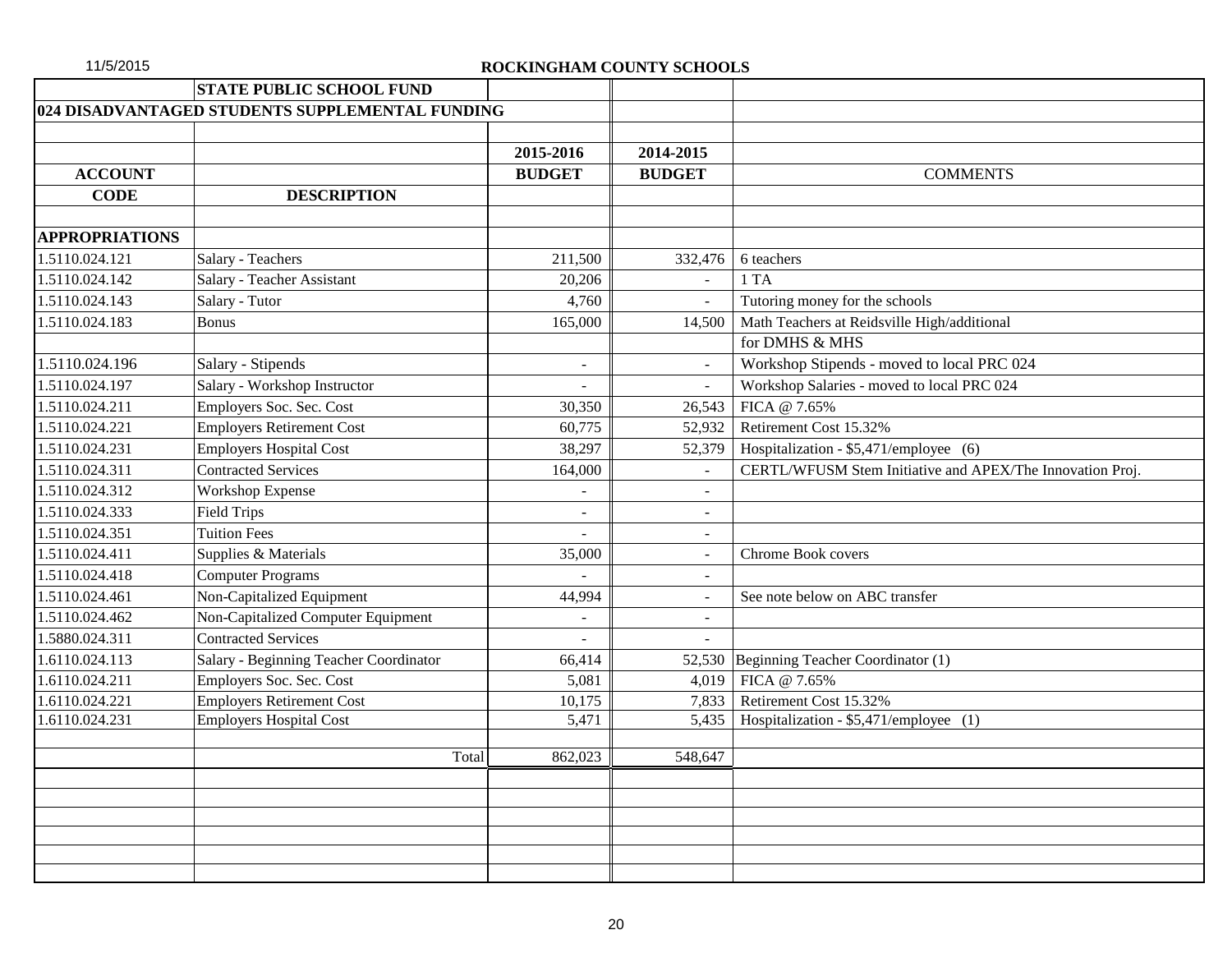| Explanation: |                                                                                                                                                 |  |  |  |  |  |  |
|--------------|-------------------------------------------------------------------------------------------------------------------------------------------------|--|--|--|--|--|--|
|              | These funds are to address the capacity needs of local school administrative units to meet the needs of disadvantaged students. Funds are to be |  |  |  |  |  |  |
| used to:     |                                                                                                                                                 |  |  |  |  |  |  |
|              | 1 - provide instructional positions or instructional support positions, and/or                                                                  |  |  |  |  |  |  |
|              | professional development                                                                                                                        |  |  |  |  |  |  |
|              | 2 - provide intensive in-school and/or after school remediation                                                                                 |  |  |  |  |  |  |
|              | 3 - purchase diagnostic software and progress-monitoring tools; and                                                                             |  |  |  |  |  |  |
|              | 4 - provide funds for teacher bonuses and supplements. The State Board of                                                                       |  |  |  |  |  |  |
|              | Education has established that a maximum of 35% of the funds may be used                                                                        |  |  |  |  |  |  |
|              | for this purpose.                                                                                                                               |  |  |  |  |  |  |
|              | A plan for expenditures is written each year and approved by the North Carolina Department of Public Instruction.                               |  |  |  |  |  |  |
|              |                                                                                                                                                 |  |  |  |  |  |  |
|              | Note: We anticipate being able to transfer approximately \$44,994 from PRC 024 to PRC 031.                                                      |  |  |  |  |  |  |
|              |                                                                                                                                                 |  |  |  |  |  |  |
|              |                                                                                                                                                 |  |  |  |  |  |  |
|              |                                                                                                                                                 |  |  |  |  |  |  |
|              |                                                                                                                                                 |  |  |  |  |  |  |
|              |                                                                                                                                                 |  |  |  |  |  |  |
|              |                                                                                                                                                 |  |  |  |  |  |  |
|              |                                                                                                                                                 |  |  |  |  |  |  |
|              |                                                                                                                                                 |  |  |  |  |  |  |
|              |                                                                                                                                                 |  |  |  |  |  |  |
|              |                                                                                                                                                 |  |  |  |  |  |  |
|              |                                                                                                                                                 |  |  |  |  |  |  |
|              |                                                                                                                                                 |  |  |  |  |  |  |
|              |                                                                                                                                                 |  |  |  |  |  |  |
|              |                                                                                                                                                 |  |  |  |  |  |  |
|              |                                                                                                                                                 |  |  |  |  |  |  |
|              |                                                                                                                                                 |  |  |  |  |  |  |
|              |                                                                                                                                                 |  |  |  |  |  |  |
|              |                                                                                                                                                 |  |  |  |  |  |  |
|              |                                                                                                                                                 |  |  |  |  |  |  |
|              |                                                                                                                                                 |  |  |  |  |  |  |
|              |                                                                                                                                                 |  |  |  |  |  |  |
|              |                                                                                                                                                 |  |  |  |  |  |  |
|              |                                                                                                                                                 |  |  |  |  |  |  |
|              |                                                                                                                                                 |  |  |  |  |  |  |
|              |                                                                                                                                                 |  |  |  |  |  |  |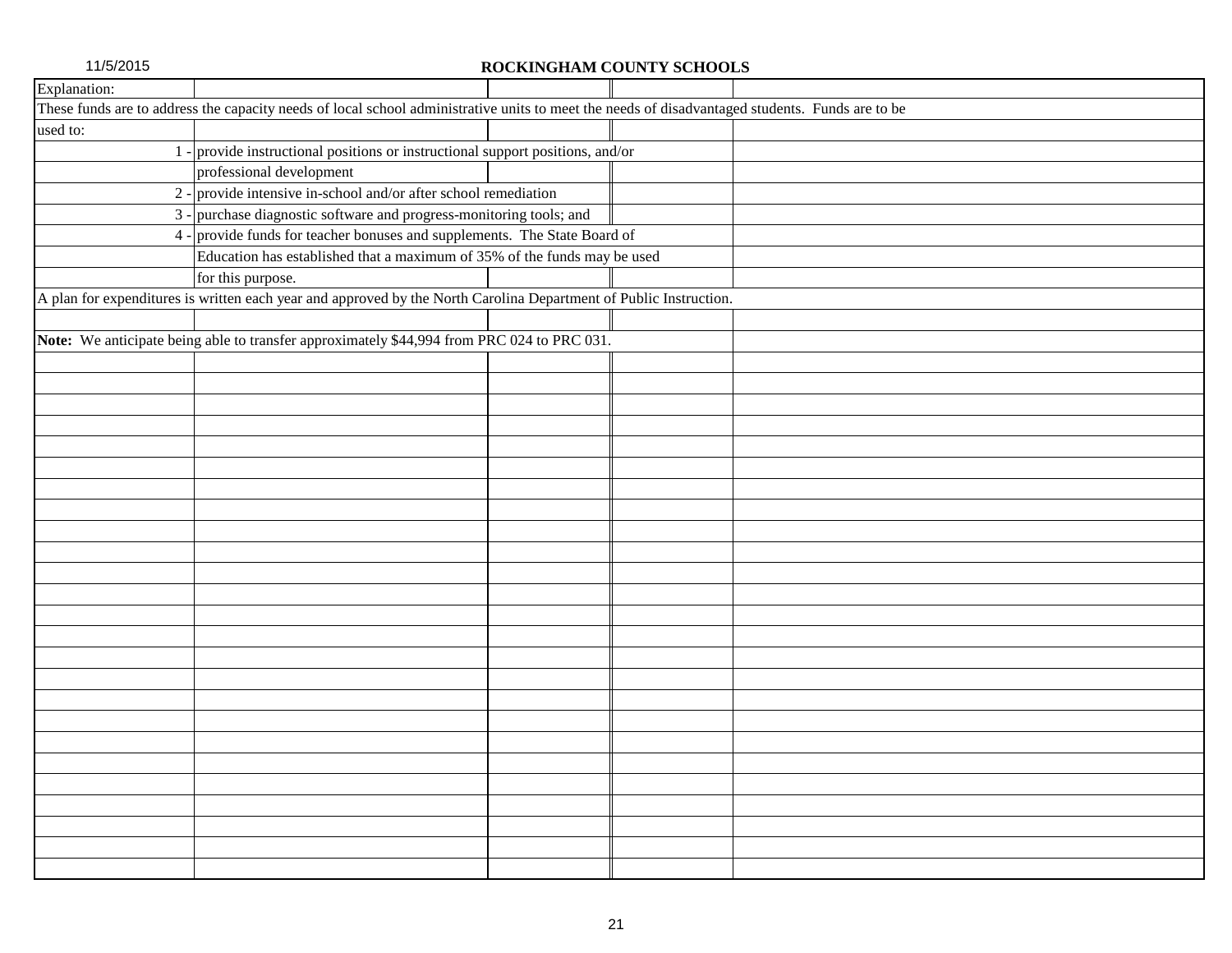11/5/2015 **ROCKINGHAM COUNTY SCHOOLS STATE PUBLIC SCHOOL FUND 025 INDIAN GAMING FUND 2015-2016 2014-2015 ACCOUNT BUDGET BUDGET** COMMENTS **CODE DESCRIPTION APPROPRIATIONS** 1.5110.025.411 Supplies and Materials **10,334** Supplies and materials Total - 10,334 Explanation: These funds are non-reverting and can only be expended for classroom teachers, teacher assistants, classroom materials and supplies, and textbooks. They have been included in the Textbook Allotment for 2015/2016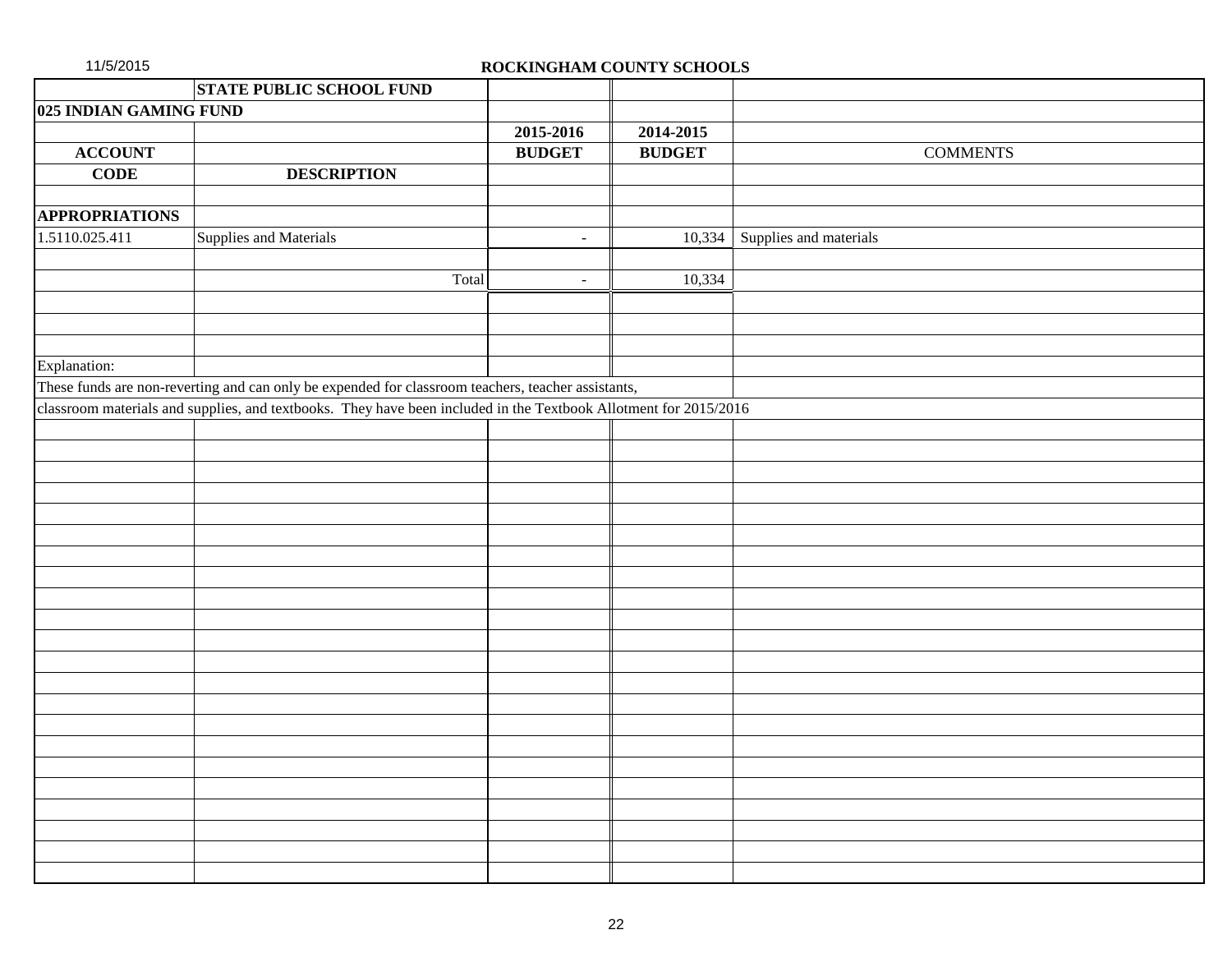|                        | <b>STATE PUBLIC SCHOOL FUND</b>                                                                                |               |               |                              |
|------------------------|----------------------------------------------------------------------------------------------------------------|---------------|---------------|------------------------------|
| 027 TEACHER ASSISTANTS |                                                                                                                |               |               |                              |
|                        |                                                                                                                | 2015-2016     | 2014-2015     |                              |
| <b>ACCOUNT</b>         |                                                                                                                | <b>BUDGET</b> | <b>BUDGET</b> | <b>COMMENTS</b>              |
| <b>CODE</b>            | <b>DESCRIPTION</b>                                                                                             |               |               |                              |
|                        |                                                                                                                |               |               |                              |
| <b>APPROPRIATIONS</b>  |                                                                                                                |               |               |                              |
| 1.5110.027.142         | Salary - Teacher Assistant                                                                                     | 1,927,058     | 2,125,364     |                              |
| 1.5110.027.211         | Employers Soc. Sec. Cost                                                                                       | 383,260       | 165,000       | Budgeted at 7.65%            |
| 1.5110.027.221         | <b>Employers Retirement Cost</b>                                                                               | 191,380       | 330,000       | Budgeted at 15.32%           |
| 1.5110.027.231         | <b>Employers Hospital Cost</b>                                                                                 | 656,520       | 570,606       | Budgeted at \$5,471/employee |
|                        |                                                                                                                |               |               |                              |
|                        |                                                                                                                |               |               |                              |
|                        | Total                                                                                                          | 3,158,218     | 3,190,970     |                              |
|                        |                                                                                                                |               |               |                              |
|                        |                                                                                                                |               |               |                              |
|                        |                                                                                                                |               |               |                              |
|                        | Provides funding for salaries and benefits for regular and self-contained teacher assistants.                  |               |               |                              |
|                        |                                                                                                                |               |               |                              |
|                        | The number of classes for allotment of funds is determined by a ratio of 1:21. For K classes, 2 TA's for every |               |               |                              |
|                        | 3 classes; grades 1 and 2, 1 TA for every 2 classes; and grade 3, 1 TA for every 3 classes.                    |               |               |                              |
|                        |                                                                                                                |               |               |                              |
|                        | Beginning in 2006-07 school year, the number of teacher assistants have been reduced about                     |               |               |                              |
|                        | 150 TA's. Therefore, all regular classroom TA's are paid from state funds.                                     |               |               |                              |
|                        |                                                                                                                |               |               |                              |
|                        |                                                                                                                |               |               |                              |
|                        | Note: Current legislation has removed flexibility of transfering these funds for other uses.                   |               |               |                              |
|                        |                                                                                                                |               |               |                              |
|                        |                                                                                                                |               |               |                              |
|                        |                                                                                                                |               |               |                              |
|                        |                                                                                                                |               |               |                              |
|                        |                                                                                                                |               |               |                              |
|                        |                                                                                                                |               |               |                              |
|                        |                                                                                                                |               |               |                              |
|                        |                                                                                                                |               |               |                              |
|                        |                                                                                                                |               |               |                              |
|                        |                                                                                                                |               |               |                              |
|                        |                                                                                                                |               |               |                              |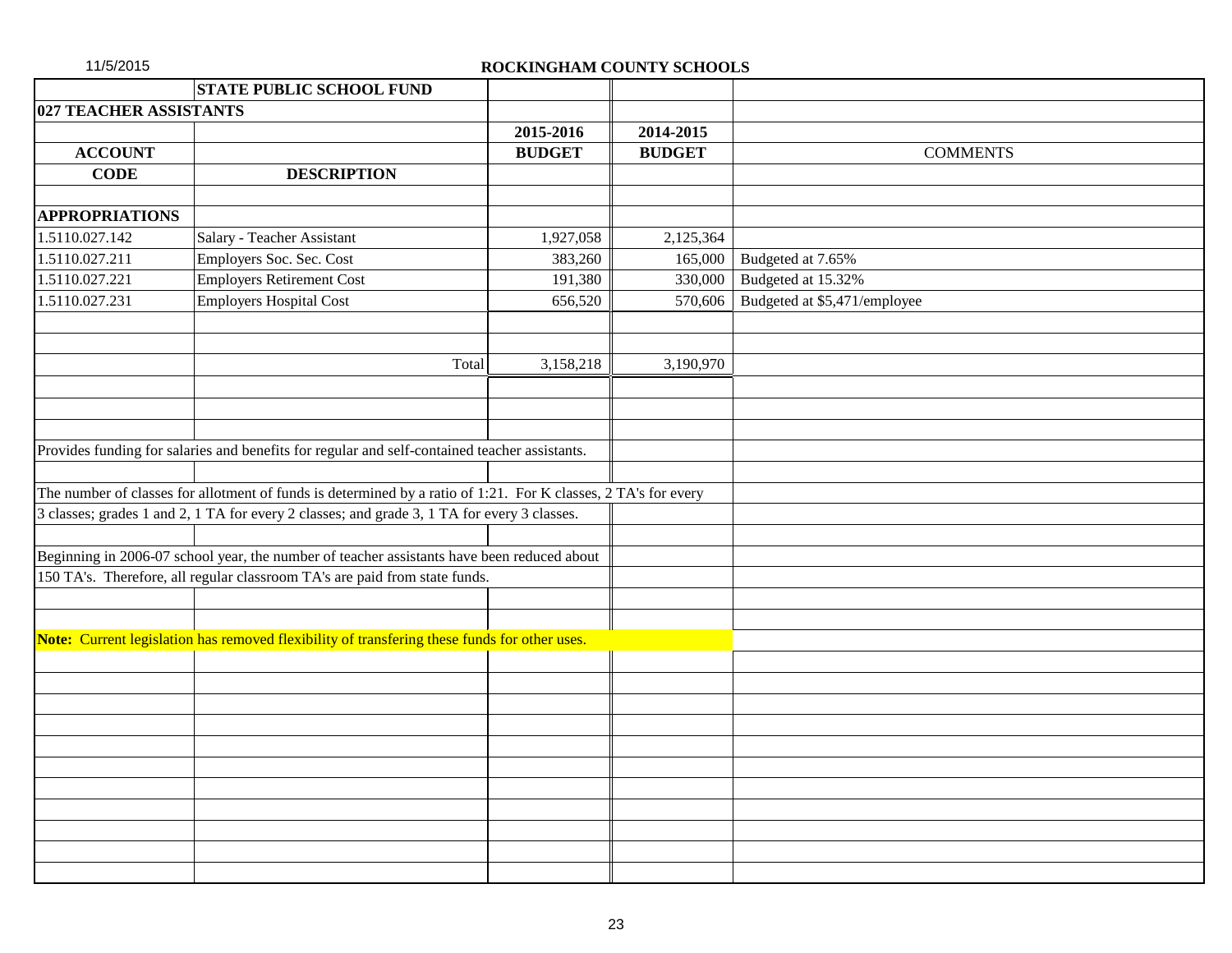|                        | <b>STATE PUBLIC SCHOOL FUND</b>                                                                                                                              |               |               |                                                              |
|------------------------|--------------------------------------------------------------------------------------------------------------------------------------------------------------|---------------|---------------|--------------------------------------------------------------|
| 029 BEHAVIORAL SUPPORT |                                                                                                                                                              |               |               |                                                              |
|                        |                                                                                                                                                              | 2015-2016     | 2014-2015     |                                                              |
| <b>ACCOUNT</b>         |                                                                                                                                                              | <b>BUDGET</b> | <b>BUDGET</b> | <b>COMMENTS</b>                                              |
| <b>CODE</b>            | <b>DESCRIPTION</b>                                                                                                                                           |               |               |                                                              |
|                        |                                                                                                                                                              |               |               |                                                              |
| <b>APPROPRIATIONS</b>  |                                                                                                                                                              |               |               |                                                              |
| 1.5210.029.121         | Salary - At-Risk-Liaison                                                                                                                                     | 47,575        | 47,575        | $1(2 part-time)$ crisis invention & direct service teachers  |
| 1.5210.029.142         | Salary - Teacher Assistant                                                                                                                                   | 33,364        | 44,487        | 2 assistants assigned to work directly with at risk students |
| 1.5210.029.199         | Overtime Pay                                                                                                                                                 | 10            |               | Overtime Pay                                                 |
| 1.5210.029.211         | Employers Soc. Sec. Cost                                                                                                                                     | 6,193         | 7,042         | Social Security Cost @ 7.65%                                 |
| 1.5210.029.221         | <b>Employers Retirement Cost</b>                                                                                                                             | 12,312        | 14,003        | Retirement Cost @ 15.32%                                     |
| 1.5210.029.231         | <b>Employers Hospital Cost</b>                                                                                                                               | 21,363        | 7,710         | Hospitalization cost @ \$5,471/employee                      |
|                        |                                                                                                                                                              |               |               |                                                              |
|                        | Total                                                                                                                                                        | 120,817       | 120,817       |                                                              |
|                        |                                                                                                                                                              |               |               |                                                              |
|                        |                                                                                                                                                              |               |               |                                                              |
| Explanation:           |                                                                                                                                                              |               |               |                                                              |
|                        | Revenue (1) Behavioral Support Services Funds (PRC 29) are allotted on a needs basis. All requests for funds must include a completed Behavioral Support     |               |               |                                                              |
|                        | Service Funding Request form (with appropriate signatures) and a copy of the students' IEPS. The IEP shall address all the required components as delineated |               |               |                                                              |
|                        | in $1.507(c)(1-12)$ . (2) Funds are designated as add-on funds. They are to be used to make the "critical difference" in the successful development and      |               |               |                                                              |
|                        | implementation of the IEP. These funds may not be used to supplant or replace other funding sources (e.g., state aid exceptional children funds).            |               |               |                                                              |
|                        | They are to be used only to provide services to approved eligible assaultive and violent children (EAVC) and other children with disabilities and            |               |               |                                                              |
|                        | accompanying chronic and acute behavioral/emotional needs. Requests for funds are evaluated according to specific criteria listed in procedures.             |               |               |                                                              |
|                        |                                                                                                                                                              |               |               |                                                              |
|                        |                                                                                                                                                              |               |               |                                                              |
|                        | Expenditures: Rockingham County Schools utilizes the PRC 029 funds to provide direct services to At Risk students. Rockingham County                         |               |               |                                                              |
|                        | currently has close to 100 children identified At Risk. The cost of 1 (2 part-time) teachers & 2 assistants are assigned                                     |               |               |                                                              |
| to this budget.        |                                                                                                                                                              |               |               |                                                              |
|                        |                                                                                                                                                              |               |               |                                                              |
|                        | Note: This allotment has not been funded as of allotment revision #007.                                                                                      |               |               |                                                              |
|                        |                                                                                                                                                              |               |               |                                                              |
|                        |                                                                                                                                                              |               |               |                                                              |
|                        |                                                                                                                                                              |               |               |                                                              |
|                        |                                                                                                                                                              |               |               |                                                              |
|                        |                                                                                                                                                              |               |               |                                                              |
|                        |                                                                                                                                                              |               |               |                                                              |
|                        |                                                                                                                                                              |               |               |                                                              |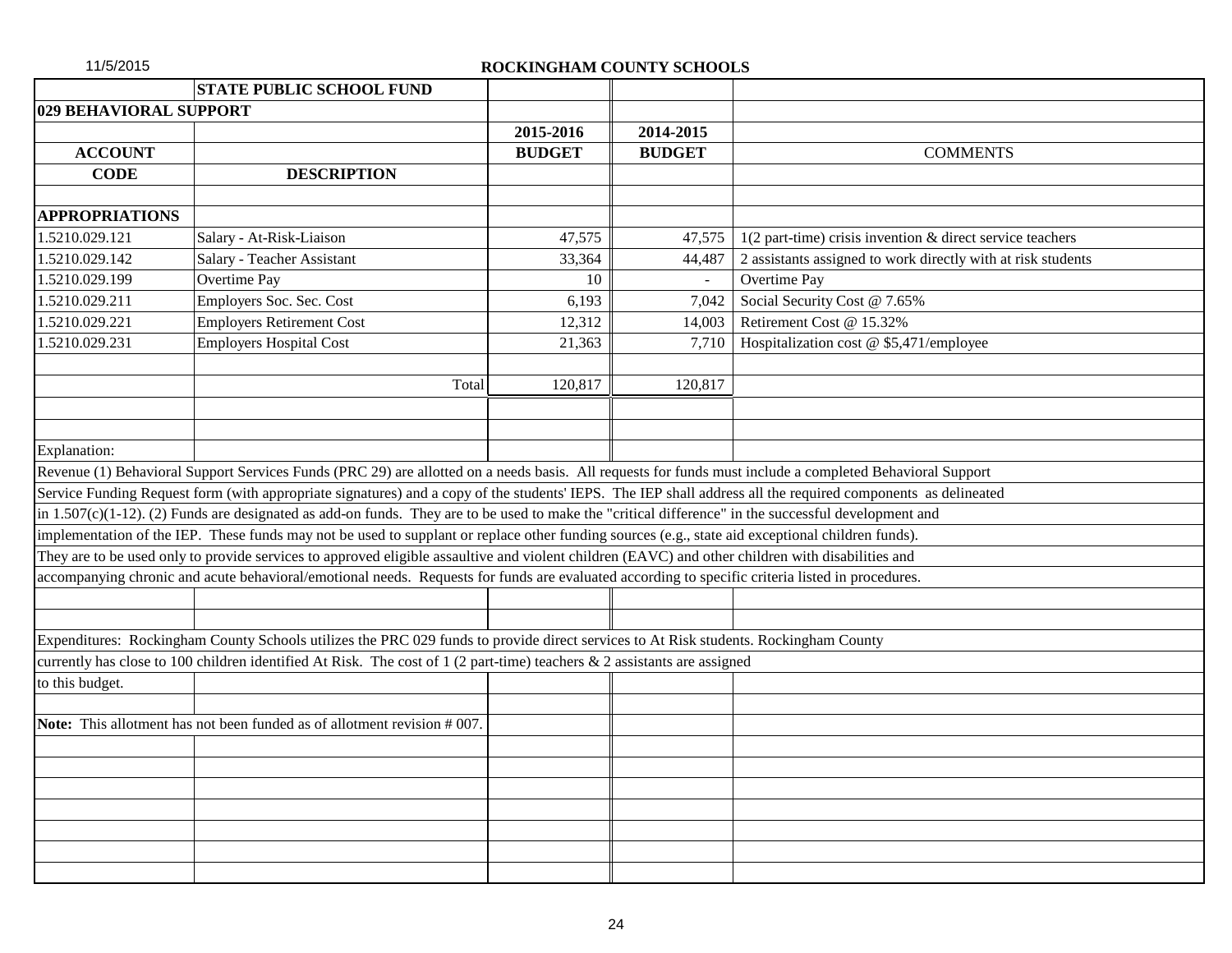|                       | <b>STATE PUBLIC SCHOOL FUND</b> |                |               |                 |
|-----------------------|---------------------------------|----------------|---------------|-----------------|
| 030 DIGITAL LEARNING  |                                 |                |               |                 |
|                       |                                 |                |               |                 |
|                       |                                 | 2015-2016      | 2014-2015     |                 |
| <b>ACCOUNT</b>        |                                 | <b>BUDGET</b>  | <b>BUDGET</b> | <b>COMMENTS</b> |
| <b>CODE</b>           | <b>DESCRIPTION</b>              |                |               |                 |
|                       |                                 |                |               |                 |
| <b>APPROPRIATIONS</b> |                                 |                |               |                 |
| 1.5860.030.312        | Workshop Expense                |                |               |                 |
| 1.5860.030.411        | Supplies & Materials            | $\blacksquare$ | 3,701         |                 |
|                       |                                 |                |               |                 |
|                       | Total                           | $\sim$         | 3,701         |                 |
|                       |                                 |                |               |                 |
|                       |                                 |                |               |                 |
|                       |                                 |                |               |                 |
|                       |                                 |                |               |                 |
|                       |                                 |                |               |                 |
|                       |                                 |                |               |                 |
|                       |                                 |                |               |                 |
|                       |                                 |                |               |                 |
|                       |                                 |                |               |                 |
|                       |                                 |                |               |                 |
|                       |                                 |                |               |                 |
|                       |                                 |                |               |                 |
|                       |                                 |                |               |                 |
|                       |                                 |                |               |                 |
|                       |                                 |                |               |                 |
|                       |                                 |                |               |                 |
|                       |                                 |                |               |                 |
|                       |                                 |                |               |                 |
|                       |                                 |                |               |                 |
|                       |                                 |                |               |                 |
|                       |                                 |                |               |                 |
|                       |                                 |                |               |                 |
|                       |                                 |                |               |                 |
|                       |                                 |                |               |                 |
|                       |                                 |                |               |                 |
|                       |                                 |                |               |                 |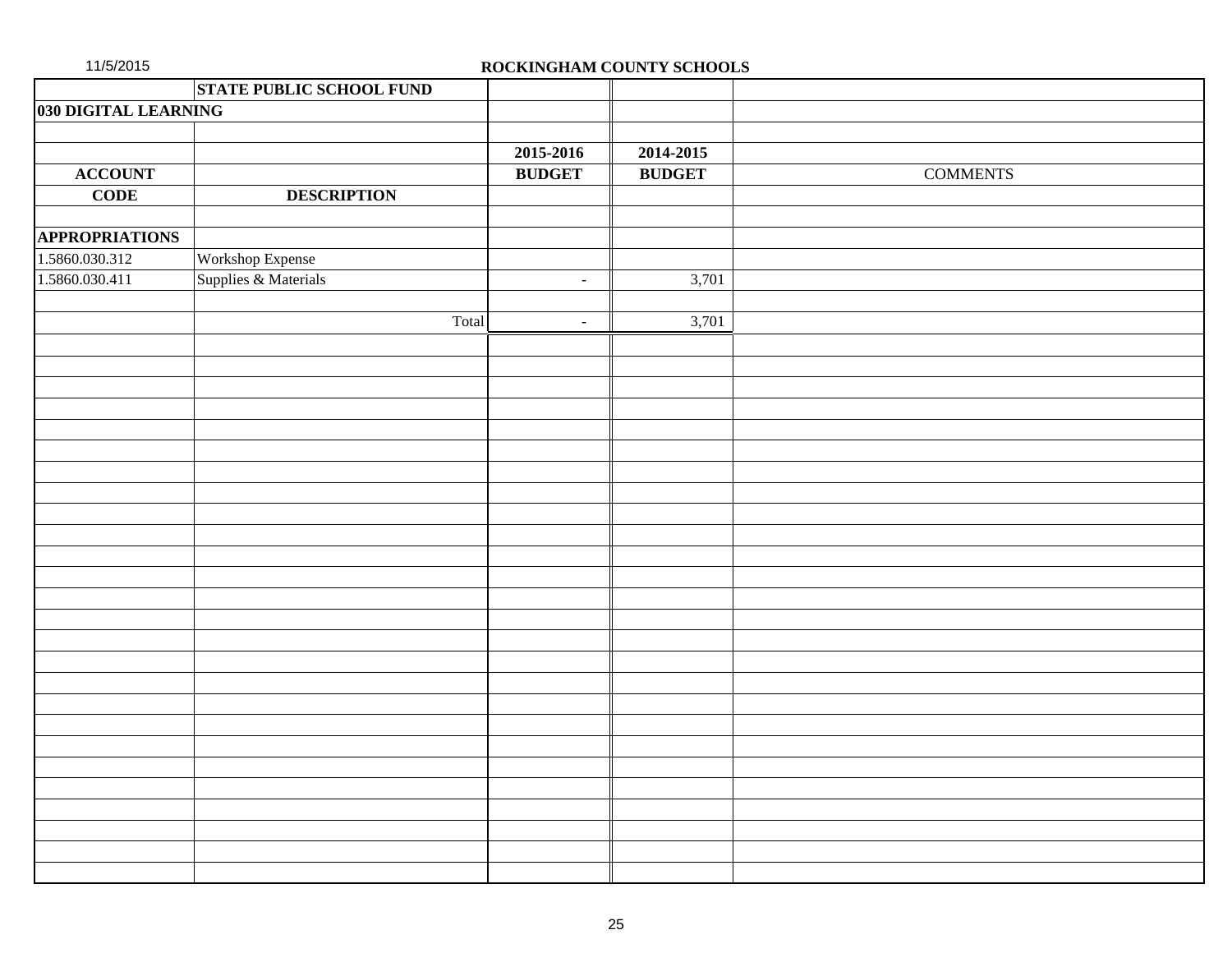|                       | <b>STATE PUBLIC SCHOOL FUND</b>     |               |                |                                            |
|-----------------------|-------------------------------------|---------------|----------------|--------------------------------------------|
|                       | 031 LOW WEALTH SUPPLEMENTAL FUNDING |               |                |                                            |
|                       |                                     |               |                |                                            |
|                       |                                     | 2015-2016     | 2014-2015      |                                            |
| <b>ACCOUNT</b>        |                                     | <b>BUDGET</b> | <b>BUDGET</b>  | <b>COMMENTS</b>                            |
| <b>CODE</b>           | <b>DESCRIPTION</b>                  |               |                |                                            |
|                       |                                     |               |                |                                            |
| <b>APPROPRIATIONS</b> |                                     |               |                |                                            |
| 1.5110.031.121        | Salary - Teacher                    | 7,000         |                | 246,212   0.2 teacher positions            |
| 1.5110.031.135        | Salary - Lead Teacher               |               | 47,885         |                                            |
| 1.5110.031.142        | Salary - Aide                       | 14,700        |                | .75 position                               |
| 1.5110.031.181        | Supplementary Pay                   | 401,405       | 2,249,903      | See note below about ABC transfers         |
| 1.5110.031.211        | Employers Soc. Sec. Cost            | 173,000       | 172,510        | Budgeted at 7.65%                          |
| 1.5110.031.221        | <b>Employers Retirement Cost</b>    | 360,000       | 342,990        | Budgeted at 15.32%                         |
| 1.5110.031.231        | <b>Employers Hospital Cost</b>      | 5,471         | 38,722         | Budgeted at \$5,471/employee (1)           |
| 1.5110.031.311        | <b>Contracted Services</b>          | 65,725        | 80,910         | <b>SPLASH</b>                              |
| 1.5110.031.411        | Supplies & Materials                | 330,000       | 620,769        | Chromebooks                                |
| 1.5110.031.461        | Non-Capitalized Equipment           | 340,000       | 339,475        | <b>Teacher Laptops</b>                     |
| 1.5110.031.462        | Computer Equipment-Inventoried      |               | $\overline{a}$ |                                            |
| 1.5110.031.541        | Purchase of Equipment - Capitalized |               | $\overline{a}$ |                                            |
| 1.5320.031.131        | Salary - Social Worker              | 82,000        |                | 43,500 2 positions                         |
| 1.5320.031.211        | Employers Soc. Sec. Cost            | 6,275         | 3,328          | Budgeted at 7.65%                          |
| 1.5320.031.221        | <b>Employers Retirement Cost</b>    | 12,563        | 6,616          | Budgeted at 15.32%                         |
| 1.5320.031.231        | <b>Employers Hospital Cost</b>      | 10,942        | 5,378          | Budgeted at \$5,471/employee (2 positions) |
| 1.5330.031.311        | <b>Contracted Services</b>          | 24,150        | 28,000         | <b>Alert Now</b>                           |
| 1.5400.031.151        | Salary - Clerical                   | 349,515       | 294,436        | Additional clerical support (12 positions) |
| 1.5400.031.211        | Employers Soc. Sec. Cost            | 26,738        | 22,525         | Budgeted at 7.65%                          |
| 1.5400.031.221        | <b>Employers Retirement Cost</b>    | 53,546        | 43,900         | Budgeted at 15.32%                         |
| 1.5400.031.231        | <b>Employers Hospital Cost</b>      | 65,652        | 54,350         | Budgeted at \$5,471/employee (12)          |
| 1.5810.031.131        | Salary - Media Specialist           | 70,000        | 34,896         | 2 Media Specialists                        |
| 1.5810.031.211        | Employers Soc. Sec. Cost            | 12,280        | 2,670          | Budgeted at 7.65%                          |
| 1.5810.031.221        | <b>Employers Retirement Cost</b>    | 24,592        | 5,203          | Budgeted at 15.32%                         |
| 1.5810.031.231        | <b>Employers Hospital Cost</b>      | 10,942        | 5,435          | Budgeted at \$5,471/employee (2)           |
| 1.5830.031.131        | Salary - Guidance                   | 80,260        |                | 117,317 2 Guidance Counselors              |
| 1.5830.031.211        | Employers Soc. Sec. Cost            | 6,140         |                | 8,975 Budgeted at 7.65%                    |
| 1.5830.031.221        | <b>Employers Retirement Cost</b>    | 12,296        | 17,492         | Budgeted at 15.32%                         |
| 1.5830.031.231        | <b>Employers Hospital Cost</b>      | 10,942        | 16,305         | Budgeted at \$5,471/employee (2)           |
| 1.5840.031.131        | <b>Salary - Health Services</b>     | 44,000        |                | 42,045   1 Nurse                           |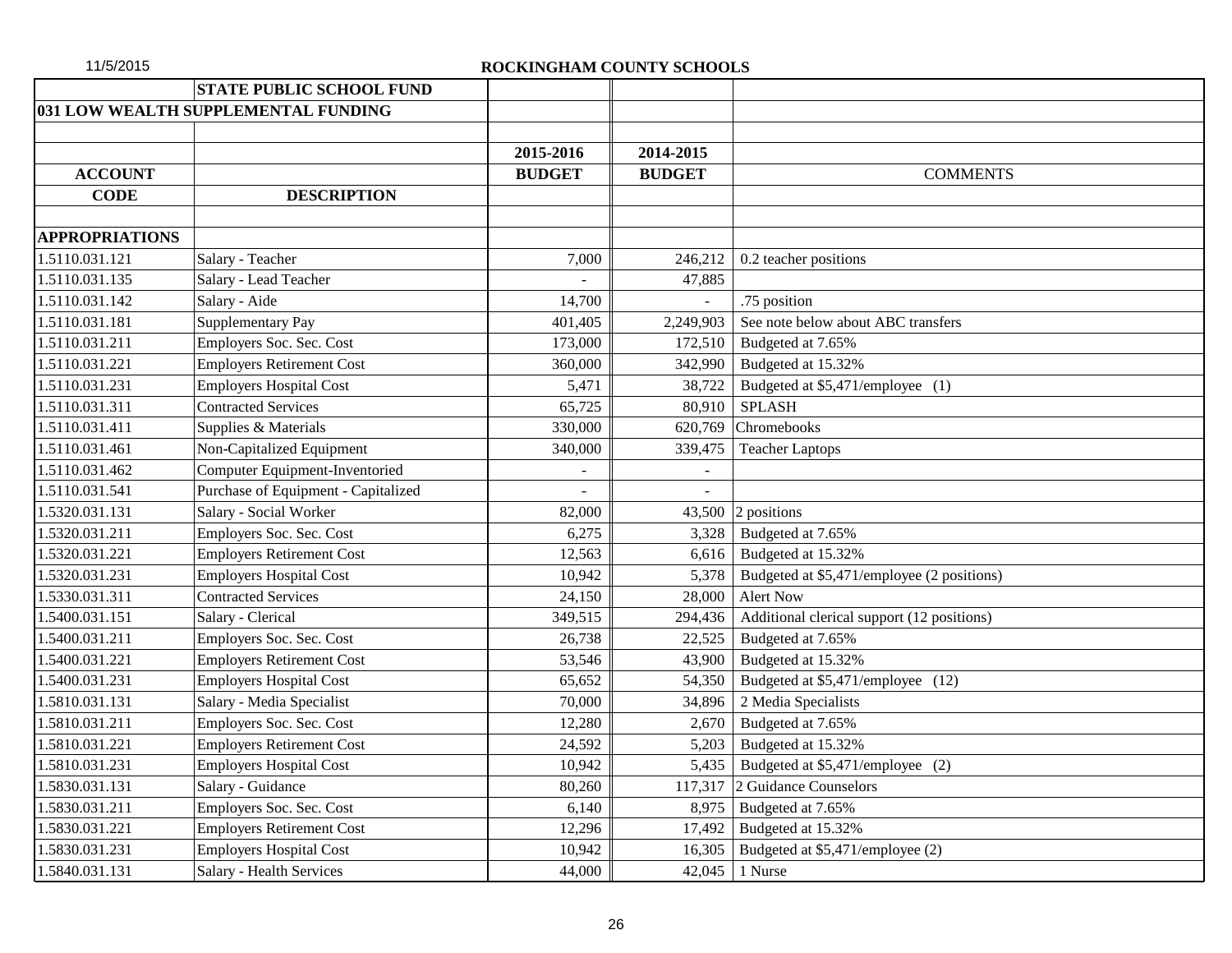| 1.5840.031.211 | Employers Soc. Sec. Cost             | 3,366     |                          | 3,216 Budgeted at $7.65\%$                          |
|----------------|--------------------------------------|-----------|--------------------------|-----------------------------------------------------|
| 1.5840.031.221 | <b>Employers Retirement Cost</b>     | 6,740     | 6,269                    | Budgeted at 15.32%                                  |
| 1.5840.031.231 | <b>Employers Hospital Cost</b>       | 5,471     | 5,435                    | Budgeted at \$5,471/employee (1)                    |
| 1.6110.031.151 | Salary - Clerical                    | 31,330    | $\overline{\phantom{a}}$ | 1 position                                          |
| 1.6110.031.211 | Employers Soc. Sec. Cost             | 2,397     | $\omega$                 | Budgeted at 7.65%                                   |
| 1.6110.031.221 | <b>Employers Retirement Cost</b>     | 4,800     | $\overline{\phantom{a}}$ | Budgeted at 15.32%                                  |
| 1.6110.031.231 | <b>Employers Hospital Cost</b>       | 5,471     | $\overline{\phantom{a}}$ | Budgeted at \$5,471/employee (1)                    |
| 1.6200.031.152 | Salary - Clerical                    | 287,962   | $\equiv$                 | 9 clerical                                          |
| 1.6200.031.211 | Employers Soc. Sec. Cost             | 22,030    | $\omega$                 | Budgeted at 7.65%                                   |
| 1.6200.031.221 | <b>Employers Retirement Cost</b>     | 44,116    | $\sim$                   | Budgeted at 15.32%                                  |
| 1.6200.031.231 | <b>Employers Hospital Cost</b>       | 49,239    | $\sim$                   | Budgeted at \$5,471/employee (9)                    |
| 1.6400.031.151 | Salary - Technology - Office Support | 162,946   | $\equiv$                 | 4 technology office support                         |
| 1.6400.031.152 | Salary - Technology - Technicians    | 170,775   | 174,096                  | 3.5 technology technicians                          |
| 1.6400.031.211 | Employers Soc. Sec. Cost             | 25,530    |                          | 13,318 Budgeted at 7.65%                            |
| 1.6400.031.221 | <b>Employers Retirement Cost</b>     | 51,126    |                          | 25,958 Budgeted at 15.32%                           |
| 1.6400.031.231 | <b>Employers Hospital Cost</b>       | 41,033    |                          | 19,023 Budgeted at $$5,471/employee (7.5)$          |
| 1.6610.031.151 | Salary - Clerical                    | 254,574   | $\omega$                 | 6 positions                                         |
| 1.6610.031.153 | Salary - Clerical                    | 34,623    | 34,623                   | contracted employee                                 |
| 1.6610.031.211 | Employers Soc. Sec. Cost             | 22,124    | 2,649                    | Budgeted at 7.65%                                   |
| 1.6610.031.221 | <b>Employers Retirement Cost</b>     | 39,001    | $\mathbf{r}$             | Budgeted at 15.32%                                  |
| 1.6610.031.231 | <b>Employers Hospital Cost</b>       | 38,297    | $\sim$                   | Budgeted at \$5,471/employee (6)                    |
| 1.6620.031.151 | Salary - Clerical                    | 79,101    | $\omega$                 | 2 position                                          |
| 1.6620.031.211 | Employers Soc. Sec. Cost             | 6,052     | $\overline{\phantom{a}}$ | Budgeted at 7.65%                                   |
| 1.6620.031.221 | <b>Employers Retirement Cost</b>     | 12,119    | $\mathbb{Z}^2$           | Budgeted at 15.32%                                  |
| 1.6620.031.231 | <b>Employers Hospital Cost</b>       | 10,942    | $\blacksquare$           | Budgeted at \$5,471/employee (2)                    |
| 1.6820.031.151 | Salary - Office Personnel            | 82,028    |                          | 82,028 2 positions                                  |
| 1.6820.031.211 | Employers Soc. Sec. Cost             | 6,276     |                          | 6,275 Budget at 7.65%                               |
| 1.6820.031.221 | <b>Employers Retirement Cost</b>     | 12,567    |                          | 12,477 Budget at 15.32%                             |
| 1.6820.031.231 | <b>Employers Hospital Cost</b>       | 10,942    |                          | 10,756   Budget at $$5,471/employee (2 position)$   |
| 1.6940.031.151 | Salary - Clerical                    | 189,857   |                          | $210,000$ 4.5 positions - superintendent office     |
| 1.6940.031.211 | Employers Soc. Sec. Cost             | 14,525    |                          | 16,065 Budget at 7.65%                              |
| 1.6940.031.221 | <b>Employers Retirement Cost</b>     | 29,087    | 31,311                   | Budget at 15.32%                                    |
| 1.6940.031.231 | <b>Employers Hospital Cost</b>       | 24,620    |                          | 24,458   Budget at \$5,471/employee (4.5 positions) |
|                |                                      |           |                          |                                                     |
|                | Total                                | 4,381,201 |                          | 5,569,704 See note below.                           |
|                |                                      |           |                          |                                                     |
|                |                                      |           |                          |                                                     |
|                |                                      |           |                          |                                                     |
|                |                                      |           |                          |                                                     |
|                |                                      |           |                          |                                                     |
|                |                                      |           |                          |                                                     |
|                |                                      |           |                          |                                                     |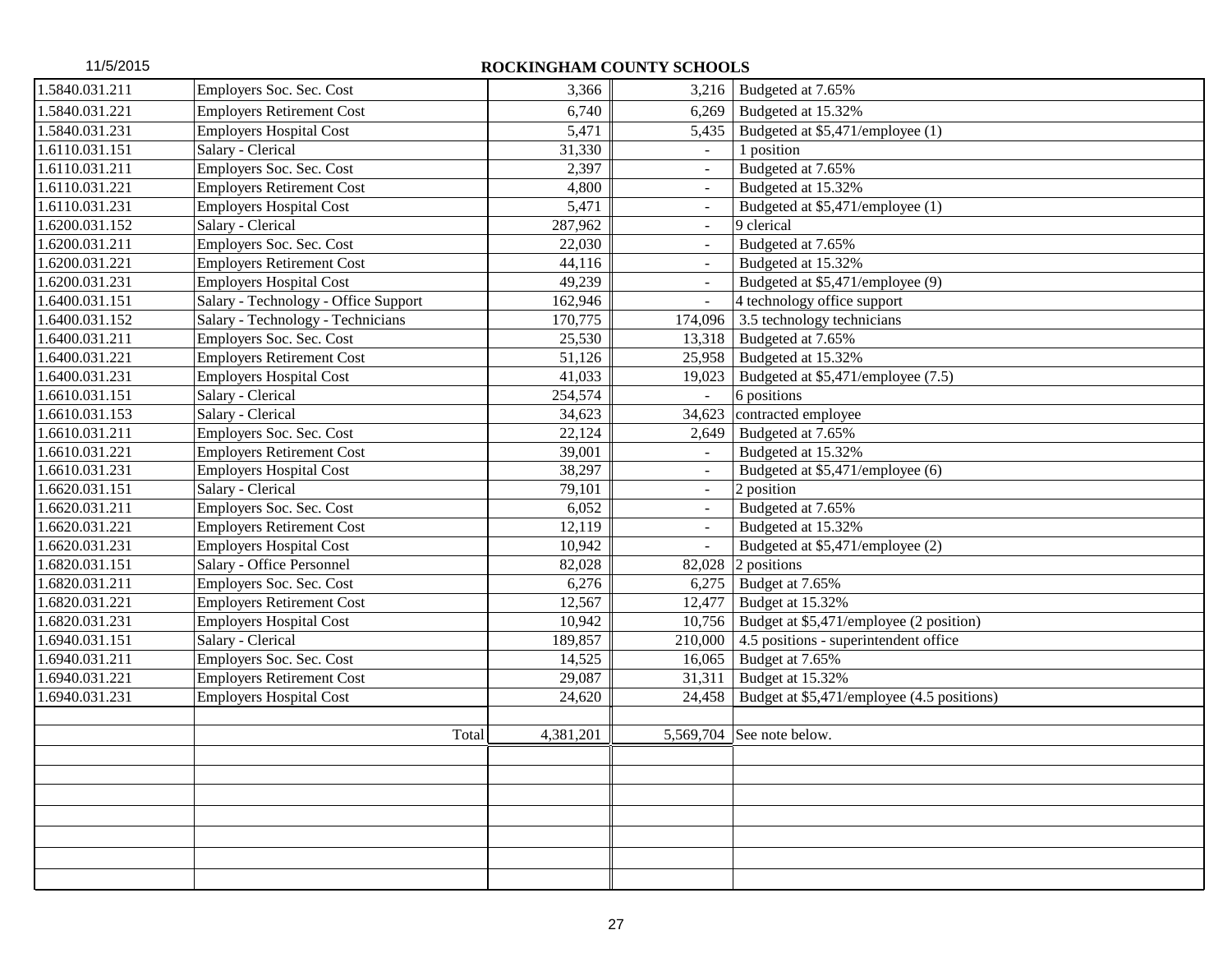| This is a dollar allotment to provide supplemental funds in counties that do not have the ability to generate revenue to support public schools at the state    |                                                                                                                                                              |  |  |  |  |
|-----------------------------------------------------------------------------------------------------------------------------------------------------------------|--------------------------------------------------------------------------------------------------------------------------------------------------------------|--|--|--|--|
| average level (per a legislated formula). The funding is to allow those counties to enhance the instructional program and student achievement.                  |                                                                                                                                                              |  |  |  |  |
| The state has a formula to allot these funds which take into account the overall wealth of a county, as well as if they are meeting a minimum effort in funding |                                                                                                                                                              |  |  |  |  |
| schools. Low wealth is fully funded.                                                                                                                            |                                                                                                                                                              |  |  |  |  |
|                                                                                                                                                                 |                                                                                                                                                              |  |  |  |  |
|                                                                                                                                                                 |                                                                                                                                                              |  |  |  |  |
| The funds must be used only for:                                                                                                                                |                                                                                                                                                              |  |  |  |  |
| <b>Instructional positions</b>                                                                                                                                  | Staff development                                                                                                                                            |  |  |  |  |
| <b>Instructional support</b>                                                                                                                                    |                                                                                                                                                              |  |  |  |  |
| postions                                                                                                                                                        | Fringe benefits                                                                                                                                              |  |  |  |  |
| Clerical positions<br>Supplements for instructional personnel                                                                                                   |                                                                                                                                                              |  |  |  |  |
| Instructional equipment                                                                                                                                         | Instructional supplies & materials                                                                                                                           |  |  |  |  |
|                                                                                                                                                                 |                                                                                                                                                              |  |  |  |  |
|                                                                                                                                                                 |                                                                                                                                                              |  |  |  |  |
|                                                                                                                                                                 | Note: We are planning on transferring funds from PRC's 024, 034, 054, 069 and 061 into PRC 031 to make up the difference between our current state allotment |  |  |  |  |
|                                                                                                                                                                 | and the budgeted amount in 1.5110.031.181. This line item needs approximately \$1,900,000 additional funds. These transfers are allowed                      |  |  |  |  |
|                                                                                                                                                                 | with current legislated flexibility and help us to maximize our allotments. Total amount of transfers will be approximately \$1,900,000.                     |  |  |  |  |
|                                                                                                                                                                 |                                                                                                                                                              |  |  |  |  |
|                                                                                                                                                                 |                                                                                                                                                              |  |  |  |  |
|                                                                                                                                                                 |                                                                                                                                                              |  |  |  |  |
|                                                                                                                                                                 |                                                                                                                                                              |  |  |  |  |
|                                                                                                                                                                 |                                                                                                                                                              |  |  |  |  |
|                                                                                                                                                                 |                                                                                                                                                              |  |  |  |  |
|                                                                                                                                                                 |                                                                                                                                                              |  |  |  |  |
|                                                                                                                                                                 |                                                                                                                                                              |  |  |  |  |
|                                                                                                                                                                 |                                                                                                                                                              |  |  |  |  |
|                                                                                                                                                                 |                                                                                                                                                              |  |  |  |  |
|                                                                                                                                                                 |                                                                                                                                                              |  |  |  |  |
|                                                                                                                                                                 |                                                                                                                                                              |  |  |  |  |
|                                                                                                                                                                 |                                                                                                                                                              |  |  |  |  |
|                                                                                                                                                                 |                                                                                                                                                              |  |  |  |  |
|                                                                                                                                                                 |                                                                                                                                                              |  |  |  |  |
|                                                                                                                                                                 |                                                                                                                                                              |  |  |  |  |
|                                                                                                                                                                 |                                                                                                                                                              |  |  |  |  |
|                                                                                                                                                                 |                                                                                                                                                              |  |  |  |  |
|                                                                                                                                                                 |                                                                                                                                                              |  |  |  |  |
|                                                                                                                                                                 |                                                                                                                                                              |  |  |  |  |
|                                                                                                                                                                 |                                                                                                                                                              |  |  |  |  |
|                                                                                                                                                                 |                                                                                                                                                              |  |  |  |  |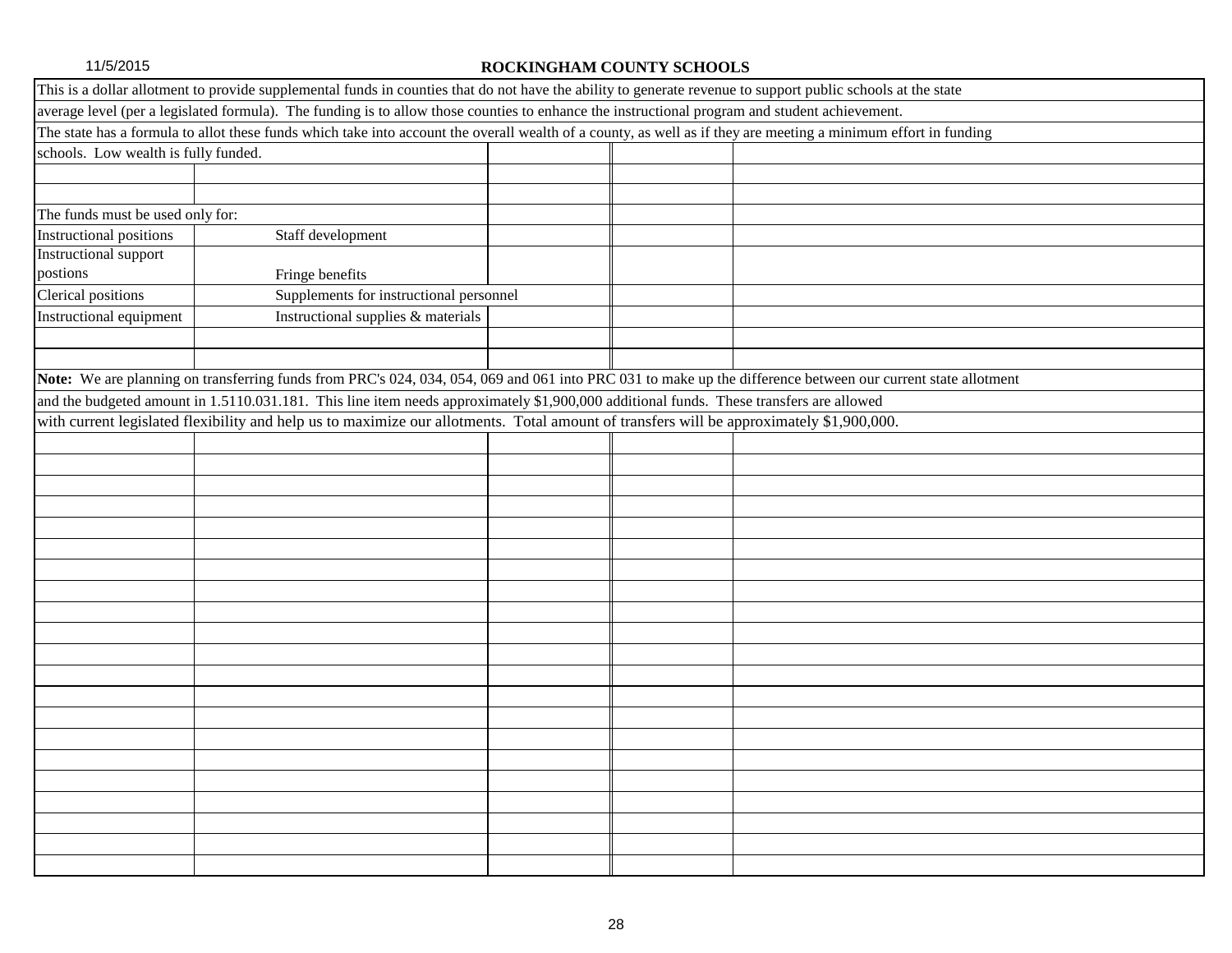|                       | <b>STATE PUBLIC SCHOOL FUND</b>          |                  |                 |                                                |
|-----------------------|------------------------------------------|------------------|-----------------|------------------------------------------------|
|                       | 032 CHILDREN WITH SPECIAL NEEDS          |                  |                 |                                                |
|                       |                                          |                  |                 |                                                |
|                       |                                          | 2015-2016        | 2014-2015       |                                                |
| <b>ACCOUNT</b>        |                                          | <b>BUDGET</b>    | <b>BUDGET</b>   | <b>COMMENTS</b>                                |
| <b>CODE</b>           | <b>DESCRIPTION</b>                       |                  |                 |                                                |
|                       |                                          |                  |                 |                                                |
| <b>APPROPRIATIONS</b> |                                          |                  |                 |                                                |
| 1.5210.032.121        | Salary - Teachers                        | 2,489,302        | 2,791,625       | Salary for 61.5 teachers                       |
| 1.5210.032.133        | Salary - Psychologist                    | 195,610          | 294,481         | Salary for 4 psychologists                     |
| 1.5210.032.142        | <b>Salary - Teacher Assistants</b>       | 107,624          |                 | 64,231   Salary for 4.6 teacher assistants     |
| 1.5210.032.146        | Salary - Other Assignments - HB          | 6,000            | 52,660          | Other assignments - homebound                  |
| 1.5210.032.148        | <b>Salary - Other Assignments</b>        | 8,000            | $\sim$          |                                                |
| 1.5210.032.162        | Substitute Pay - Sick                    | 75,000           | 18,000          | Substitute Pay - Sick                          |
| 1.5210.032.163        | Substitute Pay - Workshops               | 6,000            | 5,000           | Sub-pay for workshops                          |
| 1.5210.032.167        | Teacher Assistant Substitute for Teacher | $\overline{300}$ | 4,000           | Substitute Pay when assistant subs for teacher |
| 1.5210.032.199        | Overtime Pay                             | 300              | 200             | Overtime Pay                                   |
| 1.5210.032.211        | Employers Soc. Sec. Cost                 | 220,942          | 247,110         | Social Security Cost @ 7.65%                   |
| 1.5210.032.221        | <b>Employers Retirement Cost</b>         | 425,381          |                 | 484,505 Retirement Cost @ 15.32%               |
| 1.5210.032.231        | <b>Employers Hospital Cost</b>           | 383,517          | 408,838         | Hospitalization Cost @ \$5,471 (76.9)          |
| 1.5210.032.311        | <b>Contracted Services</b>               | 225,000          | 4,000           | <b>Contracted Services</b>                     |
| 1.5210.032.312        | <b>Workshop Expenses</b>                 | 8,000            | 2,750           | Instructional workshop expenses                |
| 1.5210.032.313        | <b>Advertising Fees</b>                  | 300              | 200             | <b>Advertising Fees</b>                        |
| 1.5210.032.314        | Printing & Binding                       | 900              | 300             | Printing & Binding                             |
| 1.5210.032.326        | <b>Contracted Repair</b>                 | 6,000            | 3,500           | <b>Contracted Repair</b>                       |
| 1.5210.032.327        | Rental                                   |                  |                 | Rental                                         |
| 1.5210.032.332        | Travel                                   | 25,000           | 13,157          | Travel reimbursement - itinerant               |
| 1.5210.032.333        | <b>Field Trips</b>                       | 6,000            | 4,000           | Field trip cost                                |
| 1.5210.032.342        | Postage                                  | 50               | 50              | Postage                                        |
| 1.5210.032.351        | <b>Tuition Fees</b>                      | 50               | 50              | <b>Tuition Cost</b>                            |
| 1.5210.032.411        | Supplies & Materials                     | 207,032          | 3,000           | Supplies & Materials                           |
| 1.5210.032.418        | <b>Computer Supplies</b>                 | 100              | 50              | <b>Computer Software</b>                       |
| 1.5210.032.422        | Repair, Parts & Materials                | 200              | 200             | Repair, parts, and materials                   |
| 1.5210.032.459        | Other Food Purchases                     | 250              | 50              | <b>Food Purchases</b>                          |
| 1.5210.032.461        | Non-Capitalized Equipment                | 2,000            | 50              | Non-Capitalized Equipment under \$2000         |
| 1.5210.032.462        | Non-Capitalized Computer Hardware        | 3,000            | 5,000           | Non-Capitalized Hardware under \$2000          |
| 1.5210.032.541        | Equipment                                | 200              | 50 <sup>1</sup> | Equipment over \$2000                          |
| 1.5210.032.542        | <b>Purchase of Computer Hardware</b>     | 3,000            | $\overline{a}$  | Purchase of Computer Hardware over \$2000      |
| 1.5220.032.145        | <b>Salary - Occupational Therapist</b>   | 162,745          | 234,592         | Salary for 4 occupational therapists           |
| 1.5220.032.211        | Employers Soc. Sec. Cost                 | 12,450           | 17,946          | Employers social security cost @ 7.65%         |
| 1.5220.032.221        | <b>Employers Retirement Cost</b>         | 24,933           | 35,681          | Retirement Cost @ 15.32%                       |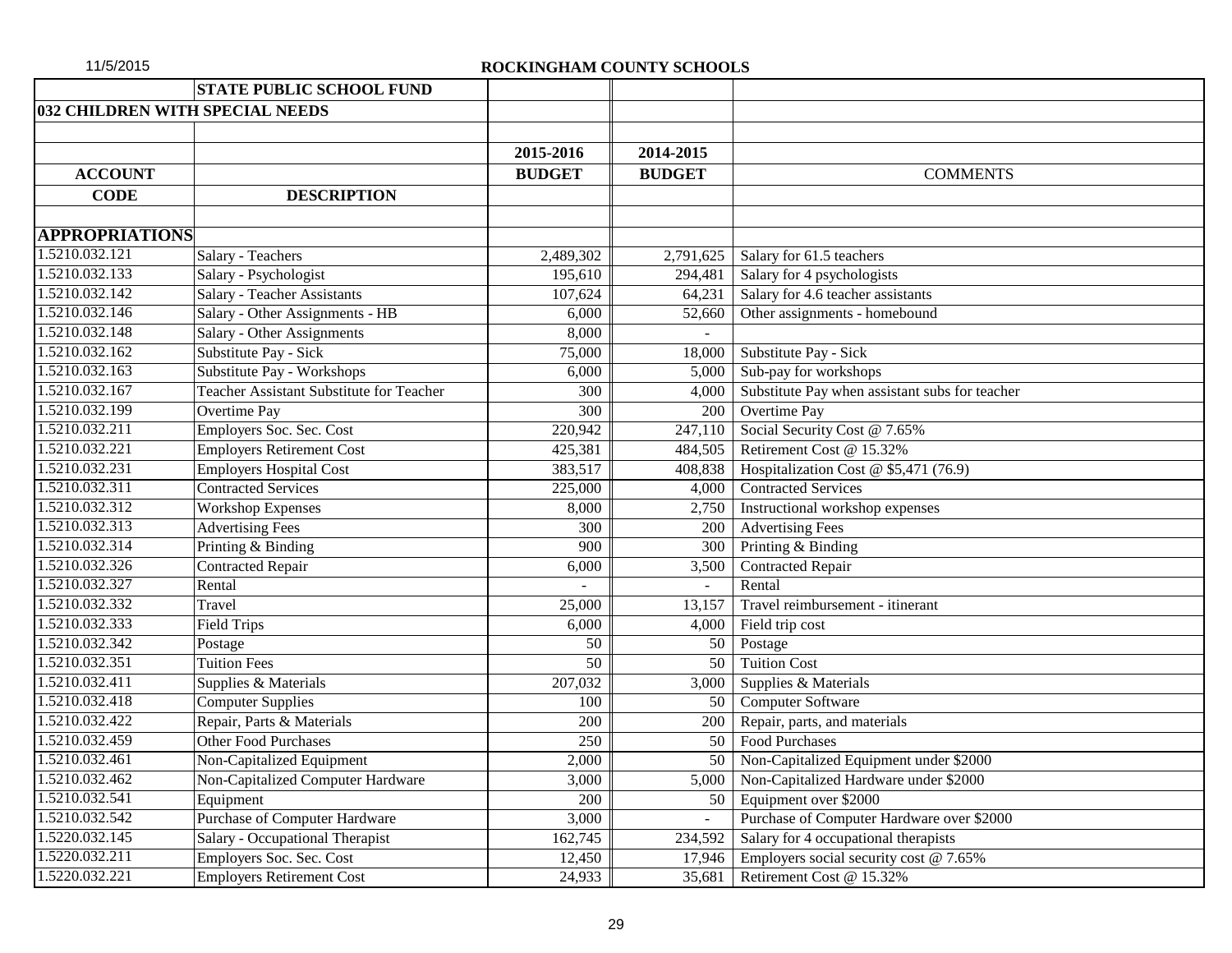| 1.5220.032.231              | <b>Employers Hospital Cost</b>          | 21,884  | 26,890                   | Hospitalization Cost @ $$5,471$ /employee (4)               |
|-----------------------------|-----------------------------------------|---------|--------------------------|-------------------------------------------------------------|
| 1.5220.032.311              | <b>Contracted Services</b>              | 150,000 |                          | <b>Contracted Services</b>                                  |
| 1.5220.032.312              | <b>Workshop Expenses</b>                | 300     | 500                      | Occupational Therapist workshop expenses                    |
| 1.5220.032.332              | Travel                                  | 3,500   | 1,500                    | Travel reimbursement for occupational therapist             |
| 1.5220.032.411              | Supplies                                | 4,000   | 100                      | Supplies & material cost for occupational therapist         |
| 1.5230.032.121              | Salary - Preschool Teachers             | 401,005 | 390,255                  | Salary for 9 teachers (preschool)                           |
| 1.5230.032.142              | Salary -Preschool Teacher Assistant     | 26,631  | 26,921                   | Salary for 1.4 teacher assistant (preschool)                |
| 1.5230.032.144              | Salary-Preschool Interpreter            | 1,025   | 1,025                    | Salary for as needed interpreter                            |
| 1.5230.032.146              | Salary - Other Assignments              |         |                          |                                                             |
| 1.5230.032.162              | Substitute Pay                          | 12,500  | 8,000                    | Substitute Pay (preschool)                                  |
| 1.5230.032.163              | Substitute Pay - Workshop               | 800     | 800                      | Sub-pay for workshops (preschool)                           |
| 1.5230.032.167              | Sub Pay - TA Subs for Teachers          | 100     | 100                      |                                                             |
| 1.5230.032.211              | Employers Soc. Sec. Cost                | 33,818  | 32,673                   | Social Security Cost @ 7.65%                                |
| 1.5230.032.221              | <b>Employers Retirement Cost</b>        | 65,529  | 63,482                   | Retirement Cost @ 15.32%                                    |
| 1.5230.032.231              | <b>Employers Hospital Cost</b>          | 56,625  | 57,007                   | Hospitalization Cost @ \$5,471/employee (10.6)              |
| 1.5230.032.311              | <b>Contracted Services</b>              | 100     | 100                      | Contracted Services (preschool)                             |
| 1.5230.032.312              | <b>Workshop Expenses</b>                | 1,000   | 300                      | Workshop expenses (preschool)                               |
| 1.5230.032.313              | <b>Advertising Fees</b>                 | 250     | 200                      | Advertising Fees (preschool)                                |
| 1.5230.032.314              | Printing & Binding                      | 300     | 200                      | Printing & Binding (preschool)                              |
| 1.5230.032.326              | <b>Contracted Repair</b>                |         |                          | Contracted Repair (preschool)                               |
| 1.5230.032.331              | <b>Contracted Pupil Transportation</b>  | 8,500   | 100                      | Contracted preschool transportation                         |
| 1.5230.032.332              | Preschool Travel                        | 5,500   | 4,000                    | Travel reimbursement (preschool)                            |
| 1.5230.032.333              | <b>Field Trips</b>                      | 2,700   | 3,000                    | Field Trip (preschool)                                      |
| 1.5230.032.351              | <b>Tuition Fees</b>                     |         |                          | Tuition Cost (preschool)                                    |
| 1.5230.032.411              | <b>Instructional Supplies</b>           | 500     | 1,000                    | <b>Instructional Supplies (preschool)</b>                   |
| 1.5230.032.422              | Repair, Parts & Materials               |         |                          | Parts & Materials (preschool)                               |
| 1.5230.032.459              | <b>Other Food Purchases</b>             | 800     | 600                      | Food Purchases (preschool)                                  |
| 1.5230.032.461              | Non-Capitalized - Under \$2000          |         | $\blacksquare$           | Non-Capitalized equipment under \$2000 (preschool)          |
| 1.5230.032.462              | Non-Capitalized Hardware - Under \$2000 |         | $\overline{\phantom{a}}$ | Non-Capitalized hardware under \$2000 (preschool)           |
| 1.5240.032.132              | <b>Speech Teachers</b>                  | 780,150 | 896,460                  | Salary for 16 speech therapists                             |
| 1.5240.032.148              | Salary - Non-Certified                  | 39,777  | 39,777                   |                                                             |
| 1.5240.032.211              | Employers Soc. Sec. Cost                | 62,724  | 71,622                   | Social Security Cost @ 7.65%                                |
| 1.5240.032.221              | <b>Employers Retirement Cost</b>        | 119,519 | 136,352                  | Retirement Cost @ 15.32%                                    |
| 1.5240.032.231              | <b>Employers Hospital Cost</b>          | 87,536  | 102,182                  | Hospitalization Cost @ \$5,471/employee (19)                |
| 1.5240.032.311              | <b>Contracted Services - Speech</b>     | 100,000 | 100                      | <b>Contracted Speech Therapy Services</b>                   |
| 1.5240.032.312              | <b>Workshop Expenses</b>                | 2,500   | 100                      | Workshop expenses for speech therapist                      |
| 1.5240.032.332              | Travel                                  | 5,000   | 3,000                    | Travel reimbursement for speech therapist                   |
| 1.5240.032.411              | Supplies                                | 5,000   | 2,000                    | Supplies & material cost for speech therapist               |
| 1.5240.032.461              | Non-Capitalized Equipment               |         |                          | Non-Capitalized Equipment under \$2000 for speech therapist |
| 1.5241.032.132              | Preschool Speech Teachers               | 149,381 | 147,131                  | Salary for 3 speech therapists (preschool)                  |
| $1.5\overline{241.032.211}$ | Employers Soc. Sec. Cost                | 11,428  | 11,256                   | Social Security Cost for speech therapist                   |
| 1.5241.032.221              | <b>Employers Retirement Cost</b>        | 22,885  | 22,379                   | Retirement Cost for speech therapist @ 15.32%               |
|                             |                                         |         |                          |                                                             |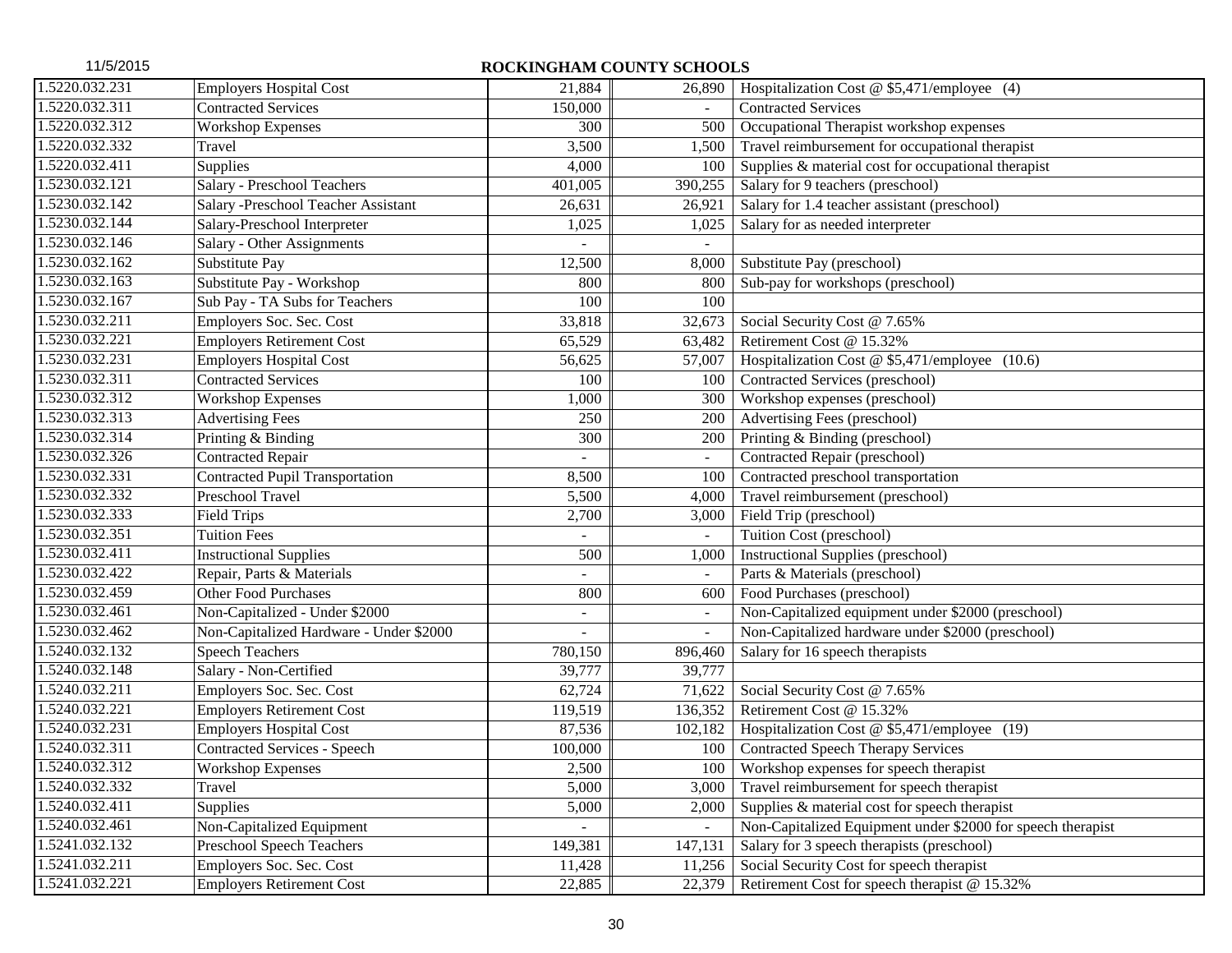| 1.5241.032.231 | <b>Employers Hospital Cost</b>                | 16,413                    |                  | 16,134   Hospital Cost for speech therapist @ $$5,471$ (3) |
|----------------|-----------------------------------------------|---------------------------|------------------|------------------------------------------------------------|
| 1.5241.032.311 | <b>Contracted Services - PS Speech</b>        | 11,058                    | 37,472           | <b>Contracted Services - Preschool Speech</b>              |
| 1.5241.032.332 | Travel                                        | 5,500                     |                  | 4,000 Travel reimbursement for preschool speech therapist  |
| 1.5241.032.411 | Supplies                                      | 3,500                     | 500              | Supplies & material cost for preschool speech therapist    |
| 1.5250.032.311 | <b>Contracted Services - Audio</b>            | 42,024                    | 100              | Contracted audiology services                              |
| 1.5250.032.332 | <b>Travel - Audiology</b>                     |                           |                  | Travel reimbursement for physical therapy                  |
| 1.5840.032.145 | Salary - Health Specialist                    | 279,736                   | 304,730          | Salary for 6 day treatment qualified professionals         |
| 1.5840.032.211 | Employers Soc. Sec. Cost                      | 21,400                    | 23,312           | Social Security Cost @ 7.65%                               |
| 1.5840.032.221 | <b>Employers Retirement Cost</b>              | 42,856                    | 46,349           | Retirement Cost @ 15.32%                                   |
| 1.5840.032.231 | <b>Employers Hospital Cost</b>                | 32,826                    | 37,646           | Hospital Cost $@$ \$5,471 (6)                              |
| 1.5840.032.311 | <b>Contracted Services - Physical Therapy</b> | 40,000                    | 100 l            | Contracted physical therapy services                       |
| 1.5840.032.332 | Travel - PT                                   | 2,000                     | 4,000            | Travel reimbursement for physical therapy                  |
| 1.5840.032.411 | Supplies                                      | 1,700                     | $\overline{200}$ |                                                            |
| 1.6200.032.113 | <b>Salary - Directors</b>                     | 54,772                    |                  | 102,442   Salary for 1 Directors                           |
| 1.6200.032.151 | Salary - Office Support                       | $\mathbb{Z}^{\mathbb{Z}}$ | $\overline{a}$   |                                                            |
| 1.6200.032.211 | Employers Soc. Sec. Cost                      | 4,190                     | 7,837            | Social Security Cost @ 7.65%                               |
| 1.6200.032.221 | <b>Employers Retirement Cost</b>              | 8,391                     | 15,581           | Retirement Cost @ 15.32%                                   |
| 1.6200.032.231 | <b>Employers Hospital Cost</b>                | 5,471                     | 1,345            | Hospitalization @ \$5,471/employee (1)                     |
| 1.6200.032.312 | Non-Instructional/Workshop/Staff Deve.        | 3,200                     | 2,500            | Non-Instructional Workshop Expense                         |
| 1.6200.032.341 | Telephone                                     | 1,500                     | 500              | Pager service cost                                         |
| 1.6200.032.361 | Membership Dues & Fees                        | 5,000                     | 4,200            | Dues & Fees                                                |
| 1.6201.032.341 | Telephone                                     | 9                         | $10-1$           | Telephone cost                                             |
|                |                                               |                           |                  |                                                            |
|                |                                               |                           |                  |                                                            |
|                | Total                                         | 7,369,999                 | 7,355,346        |                                                            |
|                |                                               |                           |                  |                                                            |
|                |                                               |                           |                  |                                                            |
|                |                                               |                           |                  |                                                            |
|                |                                               |                           |                  |                                                            |
|                |                                               |                           |                  |                                                            |
|                |                                               |                           |                  |                                                            |
|                |                                               |                           |                  |                                                            |
|                |                                               |                           |                  |                                                            |
|                |                                               |                           |                  |                                                            |
|                |                                               |                           |                  |                                                            |
|                |                                               |                           |                  |                                                            |
|                |                                               |                           |                  |                                                            |
|                |                                               |                           |                  |                                                            |
|                |                                               |                           |                  |                                                            |
|                |                                               |                           |                  |                                                            |
|                |                                               |                           |                  |                                                            |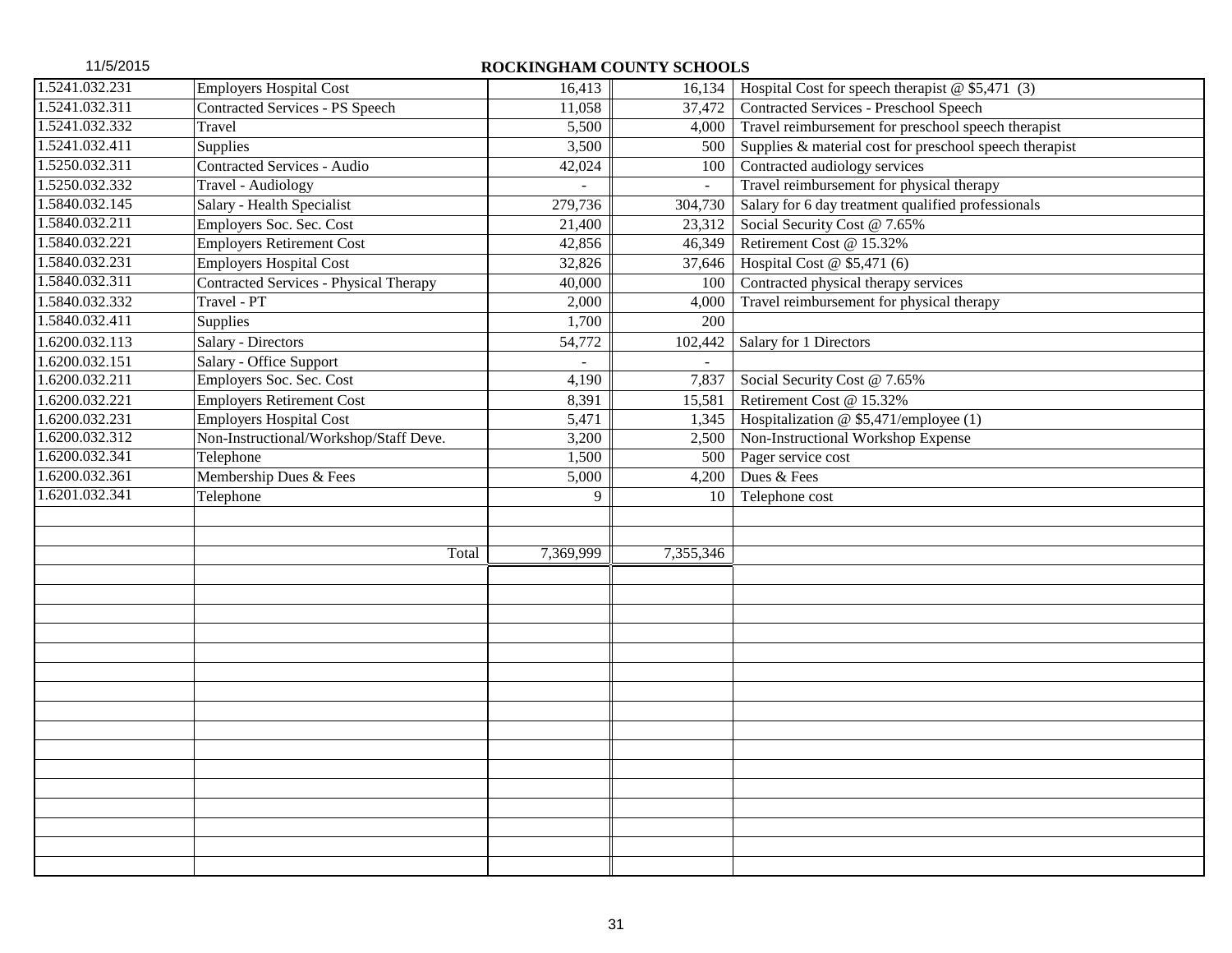| Explanation: |                                                                                                                                            |  |  |  |  |  |  |  |
|--------------|--------------------------------------------------------------------------------------------------------------------------------------------|--|--|--|--|--|--|--|
|              | Revenues: These monies represent state allocation for both preschool and school aged students with disabilities. Allocations for           |  |  |  |  |  |  |  |
|              | school-aged students are made on a headcount basis and are based on either the December 1st headcount of students with special             |  |  |  |  |  |  |  |
|              | needs or 12.5% of the ADM, whichever is less. These monies are "in addition to" or "add-on" allocations intended to supplement the average |  |  |  |  |  |  |  |
|              | daily membership base allocation for all children. For preschool students the allocation is a base amount (the average cost of a teacher)  |  |  |  |  |  |  |  |
|              | plus monies given based on the December 1 count of preschool students with disabilities.                                                   |  |  |  |  |  |  |  |
|              |                                                                                                                                            |  |  |  |  |  |  |  |
|              | Expenditures: These state monies provide the core special education program for both school age and preschool students with disabilities   |  |  |  |  |  |  |  |
|              | beyond what these students receive through general education. Teachers, assistants, therapists, psychologists, equipment and materials,    |  |  |  |  |  |  |  |
|              | office and central office support, and other needs are included through these monies.                                                      |  |  |  |  |  |  |  |
|              |                                                                                                                                            |  |  |  |  |  |  |  |
|              |                                                                                                                                            |  |  |  |  |  |  |  |
|              |                                                                                                                                            |  |  |  |  |  |  |  |
|              |                                                                                                                                            |  |  |  |  |  |  |  |
|              |                                                                                                                                            |  |  |  |  |  |  |  |
|              |                                                                                                                                            |  |  |  |  |  |  |  |
|              |                                                                                                                                            |  |  |  |  |  |  |  |
|              |                                                                                                                                            |  |  |  |  |  |  |  |
|              |                                                                                                                                            |  |  |  |  |  |  |  |
|              |                                                                                                                                            |  |  |  |  |  |  |  |
|              |                                                                                                                                            |  |  |  |  |  |  |  |
|              |                                                                                                                                            |  |  |  |  |  |  |  |
|              |                                                                                                                                            |  |  |  |  |  |  |  |
|              |                                                                                                                                            |  |  |  |  |  |  |  |
|              |                                                                                                                                            |  |  |  |  |  |  |  |
|              |                                                                                                                                            |  |  |  |  |  |  |  |
|              |                                                                                                                                            |  |  |  |  |  |  |  |
|              |                                                                                                                                            |  |  |  |  |  |  |  |
|              |                                                                                                                                            |  |  |  |  |  |  |  |
|              |                                                                                                                                            |  |  |  |  |  |  |  |
|              |                                                                                                                                            |  |  |  |  |  |  |  |
|              |                                                                                                                                            |  |  |  |  |  |  |  |
|              |                                                                                                                                            |  |  |  |  |  |  |  |
|              |                                                                                                                                            |  |  |  |  |  |  |  |
|              |                                                                                                                                            |  |  |  |  |  |  |  |
|              |                                                                                                                                            |  |  |  |  |  |  |  |
|              |                                                                                                                                            |  |  |  |  |  |  |  |
|              |                                                                                                                                            |  |  |  |  |  |  |  |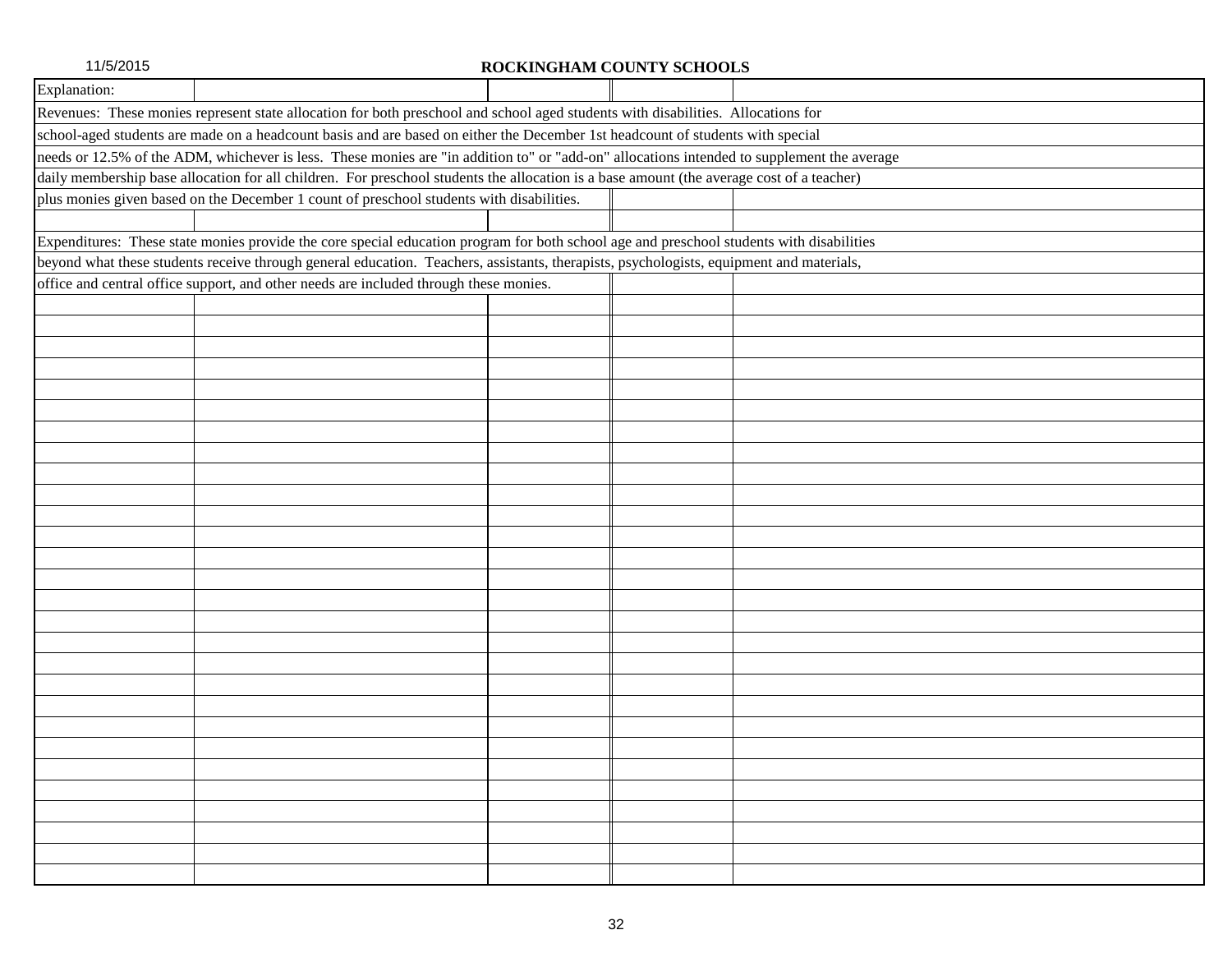|                                | <b>STATE PUBLIC SCHOOL FUND</b>     |               |                |                                                              |
|--------------------------------|-------------------------------------|---------------|----------------|--------------------------------------------------------------|
| 034 ACADEMICALLY GIFTED BUDGET |                                     |               |                |                                                              |
|                                |                                     |               |                |                                                              |
| <b>ACCOUNT</b>                 |                                     | 2015-2016     | 2014-2015      | <b>COMMENTS</b>                                              |
| <b>CODE</b>                    | <b>DESCRIPTION</b>                  | <b>BUDGET</b> | <b>BUDGET</b>  |                                                              |
|                                |                                     |               |                |                                                              |
| <b>APPROPRIATIONS</b>          |                                     |               |                |                                                              |
| 1.5260.034.121                 | Salary - Teachers                   | 45,460        | 96,042         | Salaries for 0.9 Certified AIG teachers                      |
| 1.5260.034.129                 | <b>Hold Harmless</b>                | 3,287         |                |                                                              |
| 1.5260.034.151                 | Salary - Office Personnel           | 32,334        | 32,408         | Pays 75% of Secretary's salary                               |
| 1.5260.034.162                 | Substitute Pay                      |               | 1,000          | Sub Pay - Sick leave for certified personnel                 |
| 1.5260.034.163                 | Substitute Pay (Workshops)          | 600           | 700            | Sub Pay for Staff Development for certified personnel        |
| 1.5260.034.197                 | Salary - Workshop Instructor        | 4,000         | 4,000          | Coaches for High School Academic Teams                       |
| 1.5260.034.211                 | Employers Soc. Sec. Cost            | 6,203         | 10,262         | Contribution to Social Security System - teachers, coaches,  |
|                                |                                     |               |                | secretary @ 7.65%                                            |
| 1.5260.034.221                 | <b>Employers Retirement Cost</b>    | 12,422        | 20,404         | Contribution to NC Retirement System - teachers, coaches,    |
|                                |                                     |               |                | secretary @ 15.32%                                           |
| 1.5260.034.231                 | <b>Employers Hospital Cost</b>      | 9,027         | 13,714         | Contribution to NC Health Plan - teachers & secretary        |
|                                |                                     |               |                | at \$5,471/employee (1.65)                                   |
| 1.5260.034.311                 | <b>Contracted Services</b>          | 530,406       |                | See note below for ABC transfer (9 positions)                |
| 1.5260.034.312                 | <b>Workshop Expenses</b>            | 1,500         | $\blacksquare$ | Staff Development Expenses & Teachers' AIG Certification     |
| 1.5260.034.332                 | <b>Travel - Itinerant Personnel</b> | 2,700         | 2,400          | Travel Between Schools and to Professional Meetings          |
| 1.5260.034.333                 | <b>Field Trips</b>                  | 400           | $\blacksquare$ | <b>Travel for Academic Competitions</b>                      |
| 1.5260.034.351                 | Tuition                             |               | $\sim$         |                                                              |
| 1.5260.034.361                 | Membership Dues & Fees              | 200           | $\overline{a}$ | Professional Dues for Lead Teacher                           |
| 1.5260.034.411                 | Supplies & Materials                | 25,000        | 42,754         | Instructional and Office Supplies, ACC, BOB, and CoGat Tests |
|                                | Total                               | 673,539       | 223,684        | See note below.                                              |
|                                |                                     |               |                |                                                              |
|                                |                                     |               |                |                                                              |
|                                |                                     |               |                |                                                              |
|                                |                                     |               |                |                                                              |
|                                |                                     |               |                |                                                              |
|                                |                                     |               |                |                                                              |
|                                |                                     |               |                |                                                              |
|                                |                                     |               |                |                                                              |
|                                |                                     |               |                |                                                              |
|                                |                                     |               |                |                                                              |
|                                |                                     |               |                |                                                              |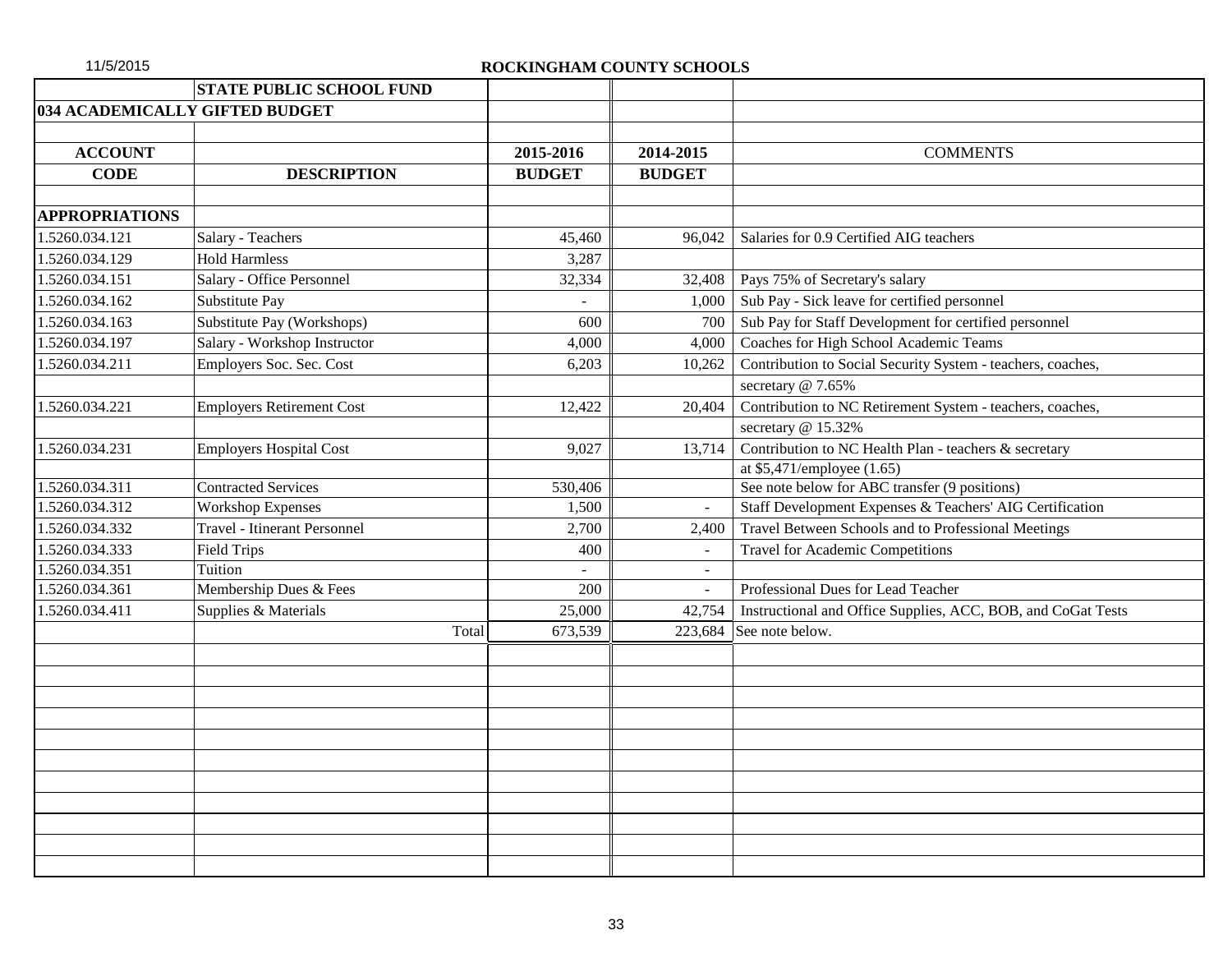| Explanation: |                                                                                                                                                              |  |                                                                                                                                                                                |
|--------------|--------------------------------------------------------------------------------------------------------------------------------------------------------------|--|--------------------------------------------------------------------------------------------------------------------------------------------------------------------------------|
|              |                                                                                                                                                              |  | The purpose of Rockingham County Schools' AIG program is to identify, nurture, challenge, and support students of high academic potential. Gifted learners, especially         |
|              |                                                                                                                                                              |  | those from impoverished backgrounds, have unique needs and problems within the traditional educational environment. These students, like other exceptional students,           |
|              |                                                                                                                                                              |  | require that regular grade level curriculum be differentiated - enhanced, enriched, accelerated, expanded - in order for them to achieve academic growth. Gifted students also |
|              | have social and emotional issues resulting from the disconnect between their chronological age and their mental age, which can be one or more years advanced |  |                                                                                                                                                                                |
|              |                                                                                                                                                              |  | beyond their peers. Teachers need special training to serve the needs of these children. Over 90% of the AIG budget is spent in salaries for teachers specially AIG certified. |
|              |                                                                                                                                                              |  | These teachers deal directly with gifted children and/or their classroom teachers. In addition, they provide direct support to regular classroom teachers for K-2 students to  |
|              | foster critical and creative thinking skills development in all students at those grade levels.                                                              |  |                                                                                                                                                                                |
|              |                                                                                                                                                              |  |                                                                                                                                                                                |
|              | Note: We are anticipating being able to transfer approximately \$530,000 from PRC 034 to PRC 031.                                                            |  |                                                                                                                                                                                |
|              |                                                                                                                                                              |  |                                                                                                                                                                                |
|              |                                                                                                                                                              |  |                                                                                                                                                                                |
|              |                                                                                                                                                              |  |                                                                                                                                                                                |
|              |                                                                                                                                                              |  |                                                                                                                                                                                |
|              |                                                                                                                                                              |  |                                                                                                                                                                                |
|              |                                                                                                                                                              |  |                                                                                                                                                                                |
|              |                                                                                                                                                              |  |                                                                                                                                                                                |
|              |                                                                                                                                                              |  |                                                                                                                                                                                |
|              |                                                                                                                                                              |  |                                                                                                                                                                                |
|              |                                                                                                                                                              |  |                                                                                                                                                                                |
|              |                                                                                                                                                              |  |                                                                                                                                                                                |
|              |                                                                                                                                                              |  |                                                                                                                                                                                |
|              |                                                                                                                                                              |  |                                                                                                                                                                                |
|              |                                                                                                                                                              |  |                                                                                                                                                                                |
|              |                                                                                                                                                              |  |                                                                                                                                                                                |
|              |                                                                                                                                                              |  |                                                                                                                                                                                |
|              |                                                                                                                                                              |  |                                                                                                                                                                                |
|              |                                                                                                                                                              |  |                                                                                                                                                                                |
|              |                                                                                                                                                              |  |                                                                                                                                                                                |
|              |                                                                                                                                                              |  |                                                                                                                                                                                |
|              |                                                                                                                                                              |  |                                                                                                                                                                                |
|              |                                                                                                                                                              |  |                                                                                                                                                                                |
|              |                                                                                                                                                              |  |                                                                                                                                                                                |
|              |                                                                                                                                                              |  |                                                                                                                                                                                |
|              |                                                                                                                                                              |  |                                                                                                                                                                                |
|              |                                                                                                                                                              |  |                                                                                                                                                                                |
|              |                                                                                                                                                              |  |                                                                                                                                                                                |
|              |                                                                                                                                                              |  |                                                                                                                                                                                |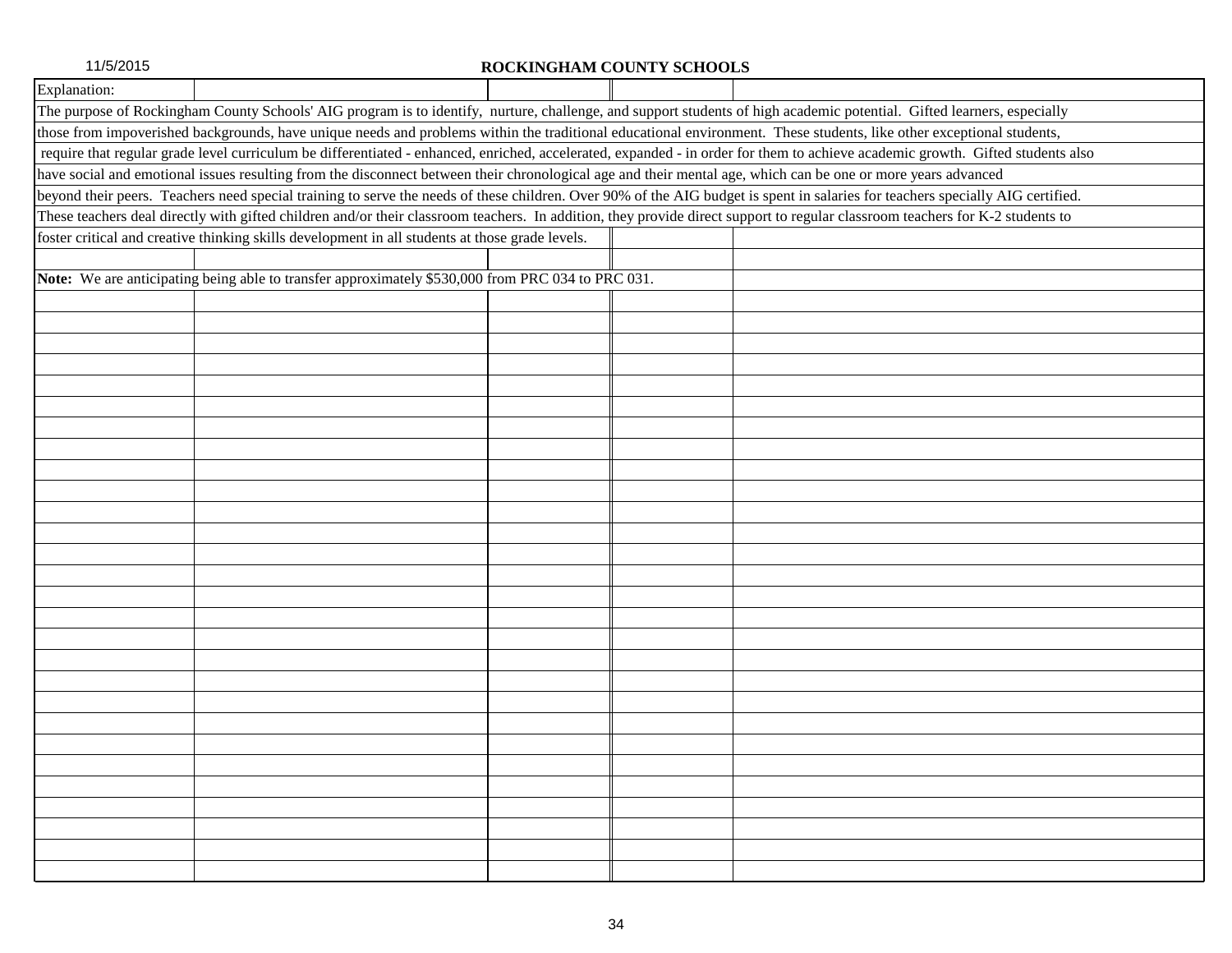|                                                 | <b>STATE PUBLIC SCHOOL FUND</b>                                                                                                        |               |               |                                                 |
|-------------------------------------------------|----------------------------------------------------------------------------------------------------------------------------------------|---------------|---------------|-------------------------------------------------|
| 039 SCHOOL RESOURCE OFFICER                     |                                                                                                                                        |               |               |                                                 |
|                                                 |                                                                                                                                        | 2015-2016     | 2014-2015     |                                                 |
| <b>ACCOUNT</b>                                  |                                                                                                                                        | <b>BUDGET</b> | <b>BUDGET</b> | <b>COMMENTS</b>                                 |
| <b>CODE</b>                                     | <b>DESCRIPTION</b>                                                                                                                     |               |               |                                                 |
|                                                 |                                                                                                                                        |               |               |                                                 |
| <b>APPROPRIATIONS</b>                           |                                                                                                                                        |               |               |                                                 |
| 1.5850.039.311                                  | SRO (4 Officers)                                                                                                                       | 166,500       | 166,500       | School Resource Officers for Elementary Schools |
| 1.5850.039.312                                  | <b>Workshop Expenses</b>                                                                                                               |               | $\mathbb{L}$  | <b>Workshop Expenses</b>                        |
|                                                 |                                                                                                                                        |               |               |                                                 |
|                                                 | Total                                                                                                                                  | 166,500       | 166,500       |                                                 |
|                                                 |                                                                                                                                        |               |               |                                                 |
|                                                 |                                                                                                                                        |               |               |                                                 |
|                                                 |                                                                                                                                        |               |               |                                                 |
|                                                 |                                                                                                                                        |               |               |                                                 |
| Explanation:                                    |                                                                                                                                        |               |               |                                                 |
|                                                 | The purpose of these funds is to employ SRO's at elementary and middle schools, to train them, or both. Any such training must include |               |               |                                                 |
|                                                 | instruction on research into the social and cognitive development of elementary and middle school children.                            |               |               |                                                 |
|                                                 |                                                                                                                                        |               |               |                                                 |
| Note: Funding for this program is not definite. |                                                                                                                                        |               |               |                                                 |
|                                                 |                                                                                                                                        |               |               |                                                 |
|                                                 |                                                                                                                                        |               |               |                                                 |
|                                                 |                                                                                                                                        |               |               |                                                 |
|                                                 |                                                                                                                                        |               |               |                                                 |
|                                                 |                                                                                                                                        |               |               |                                                 |
|                                                 |                                                                                                                                        |               |               |                                                 |
|                                                 |                                                                                                                                        |               |               |                                                 |
|                                                 |                                                                                                                                        |               |               |                                                 |
|                                                 |                                                                                                                                        |               |               |                                                 |
|                                                 |                                                                                                                                        |               |               |                                                 |
|                                                 |                                                                                                                                        |               |               |                                                 |
|                                                 |                                                                                                                                        |               |               |                                                 |
|                                                 |                                                                                                                                        |               |               |                                                 |
|                                                 |                                                                                                                                        |               |               |                                                 |
|                                                 |                                                                                                                                        |               |               |                                                 |
|                                                 |                                                                                                                                        |               |               |                                                 |
|                                                 |                                                                                                                                        |               |               |                                                 |
|                                                 |                                                                                                                                        |               |               |                                                 |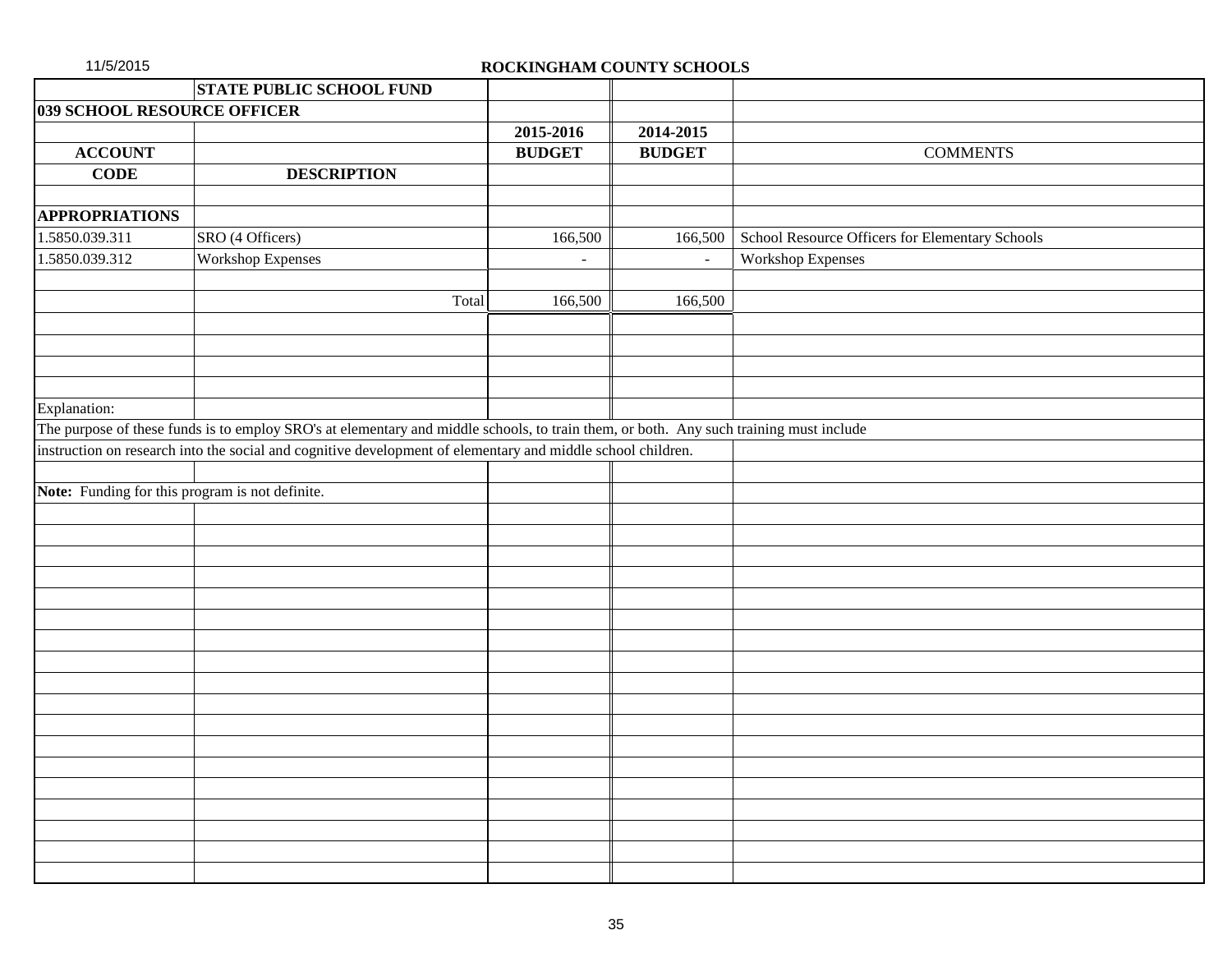|                                 | <b>STATE PUBLIC SCHOOL FUND</b>                                                                                                                            |               |                          |                                                                                                                                                                     |
|---------------------------------|------------------------------------------------------------------------------------------------------------------------------------------------------------|---------------|--------------------------|---------------------------------------------------------------------------------------------------------------------------------------------------------------------|
| 054 LIMITED ENGLISH PROFICIENCY |                                                                                                                                                            |               |                          |                                                                                                                                                                     |
|                                 |                                                                                                                                                            |               |                          |                                                                                                                                                                     |
|                                 |                                                                                                                                                            | 2015-2016     | 2014-2015                |                                                                                                                                                                     |
| <b>ACCOUNT</b>                  |                                                                                                                                                            | <b>BUDGET</b> | <b>BUDGET</b>            |                                                                                                                                                                     |
| <b>CODE</b>                     | <b>DESCRIPTION</b>                                                                                                                                         |               |                          | <b>COMMENTS</b>                                                                                                                                                     |
|                                 |                                                                                                                                                            |               |                          |                                                                                                                                                                     |
| <b>APPROPRIATIONS</b>           |                                                                                                                                                            |               |                          |                                                                                                                                                                     |
| 1.5270.054.121                  | Salary - Teacher                                                                                                                                           | 44,000        | 40,920                   | .8 teachers                                                                                                                                                         |
| 1.5270.054.131                  | Salary - Instructional Support                                                                                                                             | 296,654       |                          | See note below about ABC transfer.                                                                                                                                  |
| 1.5270.054.211                  | Employers Soc. Sec. Cost                                                                                                                                   | 3,366         | 9,354                    | Social Security for LEP Teachers/Assistants @ 7.65%                                                                                                                 |
| 1.5270.054.221                  | <b>Employers Retirement Cost</b>                                                                                                                           | 6,741         | 6,224                    | Retirement for LEP Teachers/Assistants @ 15.32%                                                                                                                     |
| 1.5270.054.231                  | <b>Employers Hospital Cost</b>                                                                                                                             | 5,471         | 4,303                    | Hospitalization Cost for LEP Teachers/Assistants @ \$5,471/emp.                                                                                                     |
| 1.5270.054.332                  | Travel                                                                                                                                                     | 5,000         | 5,000                    | <b>Travel for LEP Employees</b>                                                                                                                                     |
| 1.5270.054.411                  | <b>Instructional Supplies</b>                                                                                                                              | 20,000        | 31,374                   | Supplies for Instruction                                                                                                                                            |
| 1.5270.054.423                  | Transportation - Gas/Diesel                                                                                                                                |               | $\overline{\phantom{a}}$ |                                                                                                                                                                     |
| 1.6550.054.423                  | Transportation                                                                                                                                             |               | $\overline{\phantom{a}}$ |                                                                                                                                                                     |
|                                 |                                                                                                                                                            |               |                          |                                                                                                                                                                     |
|                                 |                                                                                                                                                            |               |                          |                                                                                                                                                                     |
|                                 | Total                                                                                                                                                      | 381,232       |                          | 97,175 See note below.                                                                                                                                              |
|                                 |                                                                                                                                                            |               |                          |                                                                                                                                                                     |
|                                 |                                                                                                                                                            |               |                          |                                                                                                                                                                     |
|                                 |                                                                                                                                                            |               |                          |                                                                                                                                                                     |
|                                 |                                                                                                                                                            |               |                          |                                                                                                                                                                     |
|                                 | Supplement and Longevity are paid by the State.                                                                                                            |               |                          |                                                                                                                                                                     |
|                                 |                                                                                                                                                            |               |                          |                                                                                                                                                                     |
| Explanation:                    |                                                                                                                                                            |               |                          |                                                                                                                                                                     |
|                                 |                                                                                                                                                            |               |                          | Limited English Proficient is a program funded by the State Department of Public Instruction. The program is designed to provide additional help for those students |
|                                 | who are limited in their use of the English Language. These students receive additional help from a certified teacher to help them function in the regular |               |                          |                                                                                                                                                                     |
|                                 | classroom. The program provides funds for additional teachers, supplies, staff development, and many other items.                                          |               |                          |                                                                                                                                                                     |
|                                 |                                                                                                                                                            |               |                          |                                                                                                                                                                     |
|                                 |                                                                                                                                                            |               |                          |                                                                                                                                                                     |
|                                 | The budget above indicates the planned use of this money for the LEP.                                                                                      |               |                          |                                                                                                                                                                     |
|                                 |                                                                                                                                                            |               |                          |                                                                                                                                                                     |
|                                 | Note: We are anticipating being able to transfer approximately \$296,000 from PRC 054 to PRC 031.                                                          |               |                          |                                                                                                                                                                     |
|                                 |                                                                                                                                                            |               |                          |                                                                                                                                                                     |
|                                 |                                                                                                                                                            |               |                          |                                                                                                                                                                     |
|                                 |                                                                                                                                                            |               |                          |                                                                                                                                                                     |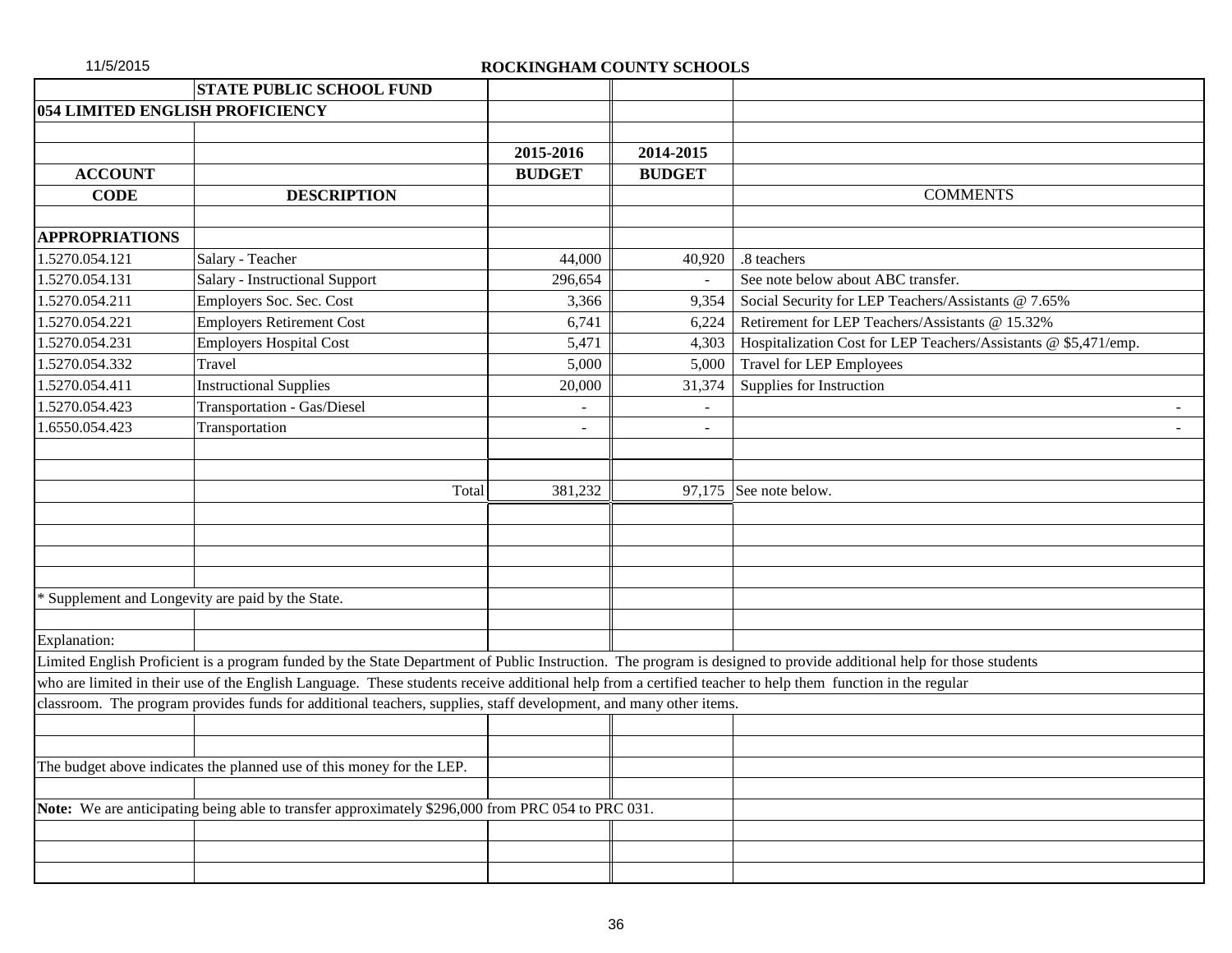|  | 11/5/2015 |  |  |
|--|-----------|--|--|
|  |           |  |  |

|                       | <b>STATE PUBLIC SCHOOL FUND</b>                                  |                |                          |                                                                  |
|-----------------------|------------------------------------------------------------------|----------------|--------------------------|------------------------------------------------------------------|
|                       | 055 LEARN AND EARN (ROCKINGHAM COUNTY EARLY COLLEGE HIGH SCHOOL) |                |                          |                                                                  |
|                       |                                                                  |                |                          |                                                                  |
|                       |                                                                  | 2015-2016      | 2014-2015                |                                                                  |
| <b>ACCOUNT</b>        |                                                                  | <b>BUDGET</b>  | <b>BUDGET</b>            |                                                                  |
| <b>CODE</b>           | <b>DESCRIPTION</b>                                               |                |                          | <b>COMMENTS</b>                                                  |
|                       |                                                                  |                |                          |                                                                  |
| <b>APPROPRIATIONS</b> |                                                                  |                |                          |                                                                  |
| 1.5110.055.135        | Salary - Lead Teacher                                            | 10,000         | 931                      | 1/4 salary for lead teacher                                      |
| 1.5110.055.163        | <b>Substitute Teachers - Staff Development</b>                   | 1,880          | 1,500                    | <b>Teaching for Results</b>                                      |
| 1.5110.055.211        | Employers Soc. Sec. Cost                                         | 909            | 833                      | FICA at 7.65%                                                    |
| 1.5110.055.221        | <b>Employers Retirement Cost</b>                                 | 1,807          | 1,333                    | Retirement @ 15.32%                                              |
| 1.5110.055.231        | <b>Employers Hospital Cost</b>                                   | 1,345          | 1,352                    | Hospitalization @\$5,471/employee (.25)                          |
| 1.5110.055.312        | <b>Workshop Expenses</b>                                         | 5,000          | 10,000                   | Teaching for Results expenses                                    |
| 1.5110.055.315        | Reproduction                                                     | $\overline{a}$ | $\overline{\phantom{a}}$ | Reproduction                                                     |
| 1.5110.055.333        | <b>Field Trips</b>                                               | 500            | 500                      |                                                                  |
| 1.5110.055.411        | Supplies and materials                                           | 1,500          | 29,507                   |                                                                  |
| 1.5110.055.413        | Textbooks                                                        | 102,351        | 109,862                  | Includes college and high school texts. See note below about     |
|                       |                                                                  |                |                          | guidance swap.                                                   |
| 1.5400.055.151        | Office Support                                                   | 55,633         | 32,301                   | Salary from support positions (2)                                |
| 1.5400.055.211        | <b>Employers Soc. Sec. Cost</b>                                  | 4,256          | 2,471                    | FICA at 7.65%                                                    |
| 1.5400.055.221        | <b>Employers Retirement Cost</b>                                 | 8,523          | 4,622                    | Retirement @ 15.32%                                              |
| 1.5400.055.231        | <b>Employers Hospital Cost</b>                                   | 10,942         | 5,300                    | Hospitalization @\$5,471/employee (2)                            |
| 1.5830.055.131        | <b>Guidance Counselor Salary</b>                                 |                |                          | Salary from support positions - position paid from State 031     |
| 1.5830.055.211        | <b>Employers Soc. Sec. Cost</b>                                  |                |                          | FICA at 7.65%                                                    |
| 1.5830.055.221        | <b>Employers Retirement Cost</b>                                 |                |                          | Retirement @ 15.32%                                              |
| 1.5830.055.231        | <b>Employers Hospital Cost</b>                                   |                |                          | Hospitalization @\$5,471/employee                                |
| 1.6110.055.311        | <b>Contracted Services</b>                                       | 109,500        | 109,500                  | Liaison salary, coach, leadership for small school, teaching for |
|                       |                                                                  |                |                          | results evaluation, lab fees                                     |
| 1.6110.055.312        | <b>Workshop Expenses</b>                                         | 500            | 3,000                    | Leadership for Small Schools expenses                            |
| 1.6110.055.315        | Reproduction                                                     | 400            | 400                      |                                                                  |
| 1.6110.055.332        | Travel                                                           | 500            | 1,000                    | Travel                                                           |
| 1.6110.055.342        | Postage                                                          | 100            | 100                      | Postage                                                          |
| 1.6110.055.411        | Office Supplies                                                  | 1,000          | 3,000                    | Office supplies                                                  |
|                       |                                                                  |                |                          |                                                                  |
|                       |                                                                  |                |                          |                                                                  |
|                       | Total                                                            | 316,646        | 317,512                  |                                                                  |
|                       |                                                                  |                |                          |                                                                  |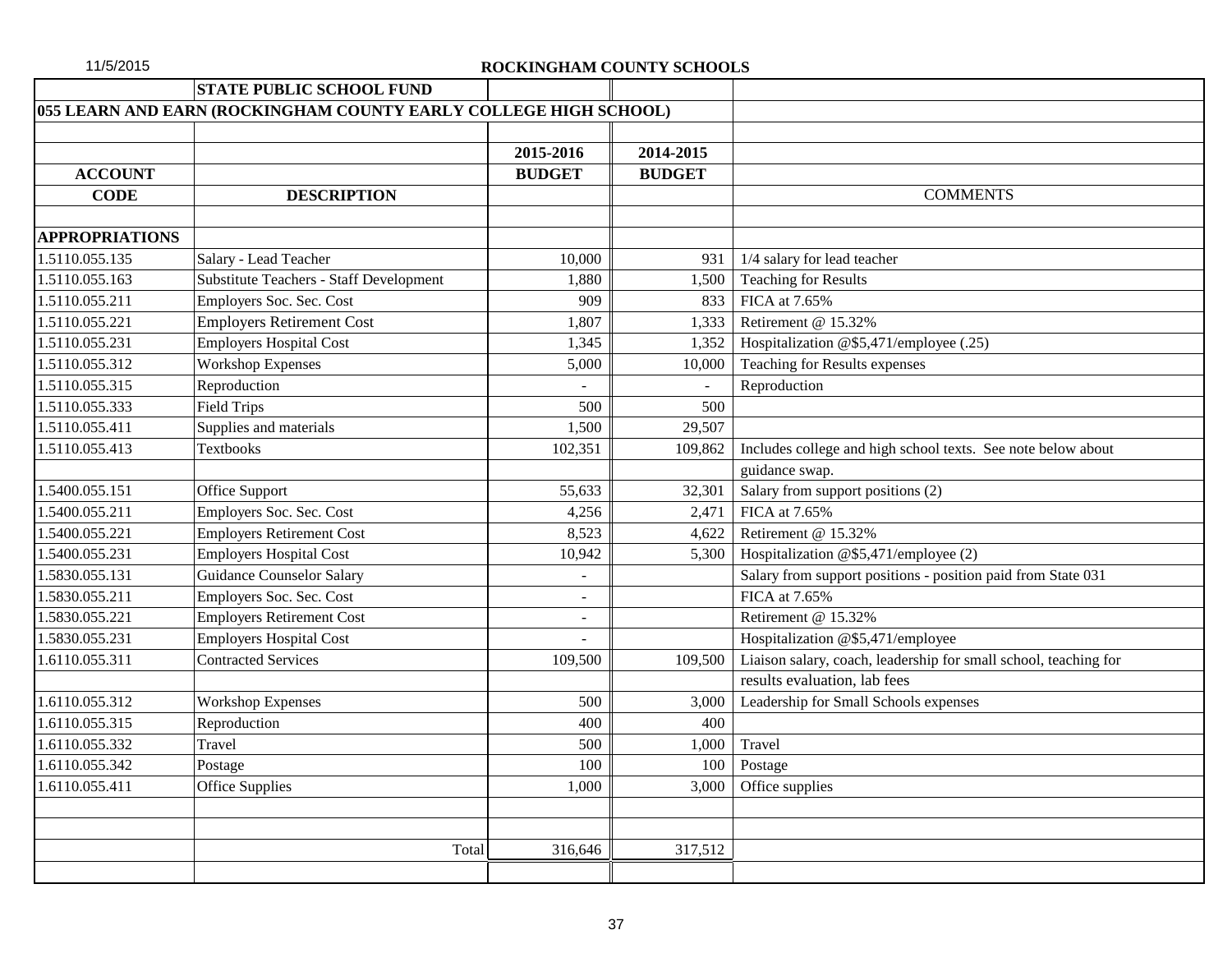|              | ROCKHAGHAM COUNTT SCHOOLS                                                                                                                      |  |                                                                                                                                                                         |
|--------------|------------------------------------------------------------------------------------------------------------------------------------------------|--|-------------------------------------------------------------------------------------------------------------------------------------------------------------------------|
| Explanation: |                                                                                                                                                |  |                                                                                                                                                                         |
|              |                                                                                                                                                |  |                                                                                                                                                                         |
|              |                                                                                                                                                |  | The purpose of the program is to create rigorous and relevant high school options that provide students with the opportunity and assistance to earn an associate degree |
|              | or two year of college credit by the conclusion of the year after their senior year in high school.                                            |  |                                                                                                                                                                         |
|              |                                                                                                                                                |  |                                                                                                                                                                         |
|              |                                                                                                                                                |  | These funds shall be used to establish new high schools in which a local school administrative unit, two and four-year colleges and universities, and local employers   |
|              | work together to ensure that high school and postsecondary college curricula operate seamlessly and meet the needs of participating employers. |  |                                                                                                                                                                         |
|              |                                                                                                                                                |  |                                                                                                                                                                         |
|              |                                                                                                                                                |  | Note: We are paying for the guidance counselor from PRC 007 - PRC 055 is going to repay the system for a beginning guidance counselor equivalent with benefits.         |
|              |                                                                                                                                                |  |                                                                                                                                                                         |
|              |                                                                                                                                                |  |                                                                                                                                                                         |
|              |                                                                                                                                                |  |                                                                                                                                                                         |
|              |                                                                                                                                                |  |                                                                                                                                                                         |
|              |                                                                                                                                                |  |                                                                                                                                                                         |
|              |                                                                                                                                                |  |                                                                                                                                                                         |
|              |                                                                                                                                                |  |                                                                                                                                                                         |
|              |                                                                                                                                                |  |                                                                                                                                                                         |
|              |                                                                                                                                                |  |                                                                                                                                                                         |
|              |                                                                                                                                                |  |                                                                                                                                                                         |
|              |                                                                                                                                                |  |                                                                                                                                                                         |
|              |                                                                                                                                                |  |                                                                                                                                                                         |
|              |                                                                                                                                                |  |                                                                                                                                                                         |
|              |                                                                                                                                                |  |                                                                                                                                                                         |
|              |                                                                                                                                                |  |                                                                                                                                                                         |
|              |                                                                                                                                                |  |                                                                                                                                                                         |
|              |                                                                                                                                                |  |                                                                                                                                                                         |
|              |                                                                                                                                                |  |                                                                                                                                                                         |
|              |                                                                                                                                                |  |                                                                                                                                                                         |

38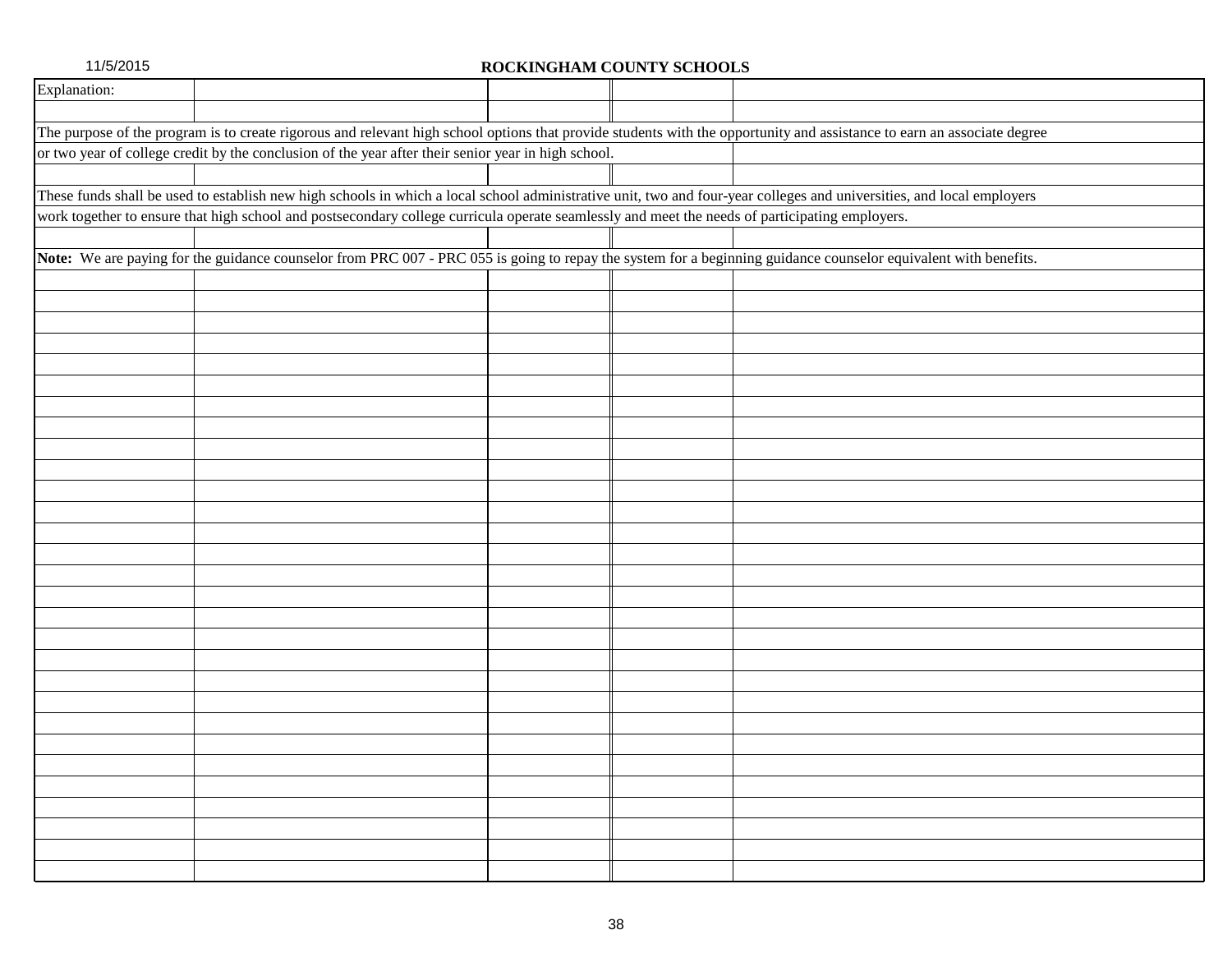|                                              | <b>STATE PUBLIC SCHOOL FUND</b>                                                                                                                                |               |               |                                                               |
|----------------------------------------------|----------------------------------------------------------------------------------------------------------------------------------------------------------------|---------------|---------------|---------------------------------------------------------------|
| <b>056 TRANSPORTATION</b>                    |                                                                                                                                                                |               |               |                                                               |
|                                              |                                                                                                                                                                |               |               |                                                               |
|                                              |                                                                                                                                                                | 2015-2016     | 2014-2015     |                                                               |
| <b>ACCOUNT</b>                               |                                                                                                                                                                | <b>BUDGET</b> | <b>BUDGET</b> |                                                               |
| <b>CODE</b>                                  | <b>DESCRIPTION</b>                                                                                                                                             |               |               | <b>COMMENTS</b>                                               |
|                                              |                                                                                                                                                                |               |               |                                                               |
| <b>APPROPRIATIONS</b>                        |                                                                                                                                                                |               |               |                                                               |
| 1.6550.056.165                               | <b>Substitute Driver</b>                                                                                                                                       |               |               | Substitute Driver                                             |
| 1.6550.056.171                               | <b>Bus Driver Salary</b>                                                                                                                                       | 1,335,270     | 1,412,744     | Salary of the bus drivers up to the state maximum of \$12.50; |
|                                              |                                                                                                                                                                |               |               | local supplement must pick-up any salaries above the          |
|                                              |                                                                                                                                                                |               |               | state maximum                                                 |
| 1.6550.056.172                               | Overtime Pay - Bus Driver                                                                                                                                      | 2,025         | 2,025         |                                                               |
| 1.6550.056.175                               | <b>Salary - Transportation Personnel</b>                                                                                                                       | 611,089       | 614,470       | 16.5 positions (other than Director)                          |
| 1.6550.056.211                               | Employers Soc. Sec. Cost                                                                                                                                       | 149,816       | 155,237       | Employers Soc. Sec. Cost @ 7.65%                              |
| 1.6550.056.221                               | <b>Employers Retirement Cost</b>                                                                                                                               | 297,869       | 308,648       | Employers Retirement Cost @ 15.32%                            |
| 1.6550.056.231                               | <b>Employers Hospital Cost</b>                                                                                                                                 | 88,737        | 88,737        | Employers Hospital Cost \$5,471                               |
| 1.6550.056.326                               | <b>Contracted Services</b>                                                                                                                                     | 37,500        | 45,150        |                                                               |
| 1.6550.056.331                               | <b>Pupil Transportation - Contracted</b>                                                                                                                       | 29,170        | 35,000        |                                                               |
| 1.6550.056.411                               | Supplies & Materials                                                                                                                                           | 1,667         |               |                                                               |
| 1.6550.056.422                               | Repair Parts, Materials                                                                                                                                        | 141,682       | 112,000       |                                                               |
| 1.6550.056.423                               | Gas/Diesel Fuel                                                                                                                                                | 451,406       | 196,737       | Gas/Diesel Fuel                                               |
| 1.6550.056.424                               | Oil                                                                                                                                                            | 5,000         | 6,770         |                                                               |
| 1.6550.056.425                               | Tires & Tubes                                                                                                                                                  | 45,838        | 50,000        | Tires & Tubes                                                 |
|                                              |                                                                                                                                                                |               |               |                                                               |
|                                              |                                                                                                                                                                |               |               |                                                               |
|                                              | Total                                                                                                                                                          | 3,197,069     | 3,027,518     | See note below.                                               |
|                                              |                                                                                                                                                                |               |               |                                                               |
|                                              |                                                                                                                                                                |               |               |                                                               |
|                                              |                                                                                                                                                                |               |               |                                                               |
| Explanation:                                 |                                                                                                                                                                |               |               |                                                               |
|                                              | The mission of the Rockingham County Schools Transportation Department is to provide transportation services to our student and staff population in the        |               |               |                                                               |
|                                              | safest and most efficient way possible under the guidelines set forth by the Board of Education and the Department of Public Instruction with safety being the |               |               |                                                               |
| foremost objective and efficiency secondary. |                                                                                                                                                                |               |               |                                                               |
|                                              |                                                                                                                                                                |               |               |                                                               |
|                                              | Note: The state gives an initial allotment for transportation as a percentage of the expected allotment with additional amounts coming a few months into the   |               |               |                                                               |
|                                              | school year. The initial allotment is \$2,557,655                                                                                                              |               |               |                                                               |
|                                              |                                                                                                                                                                |               |               |                                                               |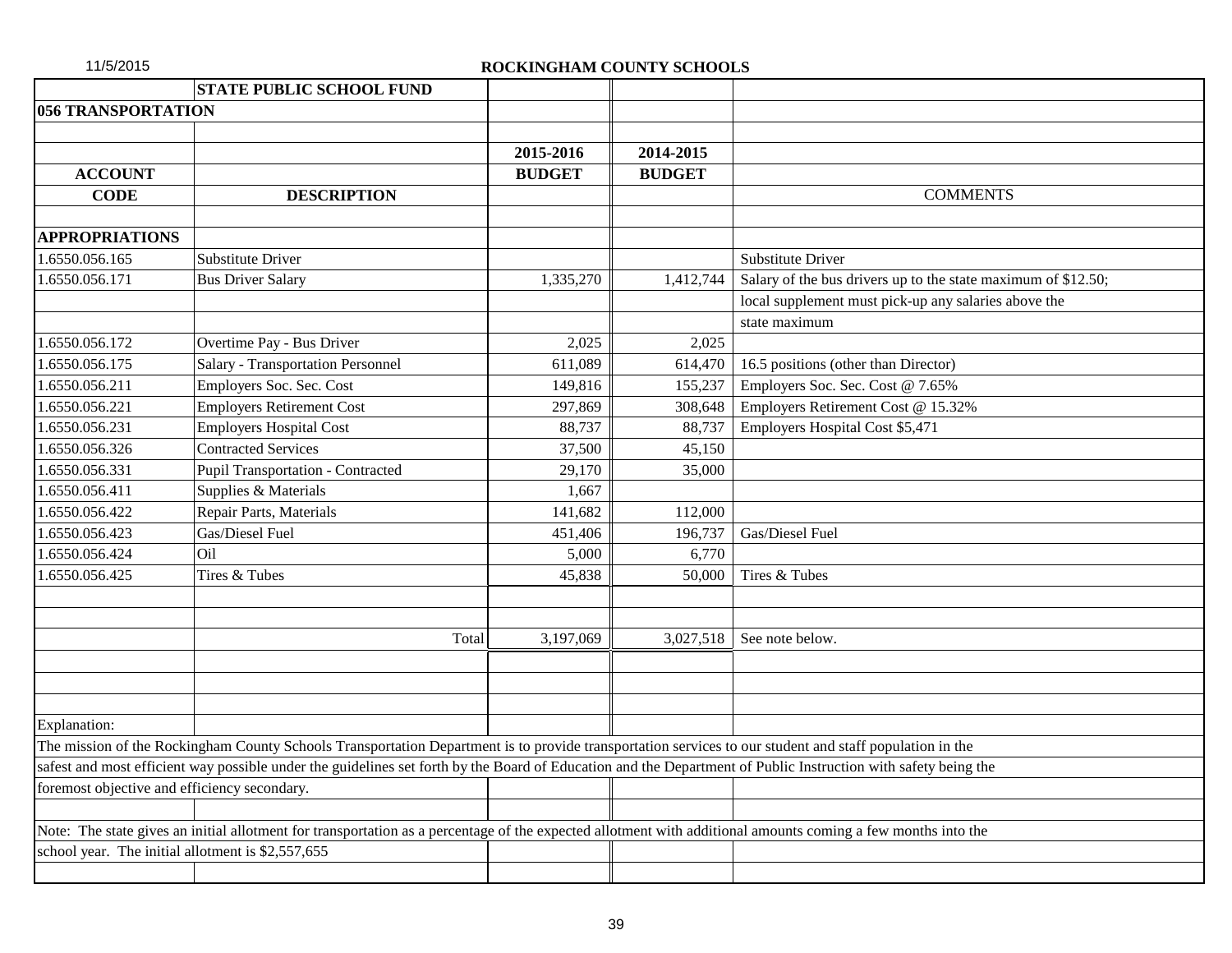|                       | <b>STATE PUBLIC SCHOOL FUND</b>                                                                           |               |               |                                                                |
|-----------------------|-----------------------------------------------------------------------------------------------------------|---------------|---------------|----------------------------------------------------------------|
|                       | 061 CLASSROOM MATERIALS/INSTRUCTIONAL SUPPLIES/EQUIPMENT                                                  |               |               |                                                                |
|                       |                                                                                                           |               |               |                                                                |
|                       |                                                                                                           | 2015-2016     | 2014-2015     |                                                                |
| <b>ACCOUNT</b>        |                                                                                                           | <b>BUDGET</b> | <b>BUDGET</b> |                                                                |
| <b>CODE</b>           | <b>DESCRIPTION</b>                                                                                        |               |               |                                                                |
|                       |                                                                                                           |               |               |                                                                |
| <b>APPROPRIATIONS</b> |                                                                                                           |               |               |                                                                |
| 1.5110.061.411        | <b>Instructional Supplies</b>                                                                             | 375,197       | 378,454       |                                                                |
|                       |                                                                                                           |               |               |                                                                |
|                       |                                                                                                           |               |               |                                                                |
|                       | Total                                                                                                     | 375,197       | 378,454       |                                                                |
|                       |                                                                                                           |               |               |                                                                |
|                       |                                                                                                           |               |               |                                                                |
|                       |                                                                                                           |               |               |                                                                |
|                       |                                                                                                           |               |               |                                                                |
|                       |                                                                                                           |               |               |                                                                |
|                       |                                                                                                           |               |               |                                                                |
|                       |                                                                                                           |               |               |                                                                |
|                       |                                                                                                           |               |               | * The risk factors are used to adjust ADM to give a higher ADM |
| Explanation:          |                                                                                                           |               |               | to schools who need extra assistance because of higher risk    |
|                       | Provides funds for Instructional Materials and Supplies, Instructional Equipment, and Testing support.    |               |               | students.                                                      |
|                       | Funds are allotted at \$28.38/ per ADM (the same as prior year) plus \$2.69 per ADM in grades 8 and 9 for |               |               | The risk factors used are:                                     |
|                       | PSAT testing. Funds are allotted to schools based on their ADM adjusted for risk factors.                 |               |               | -% proficiency                                                 |
|                       |                                                                                                           |               |               | - % free and reduced lunch                                     |
|                       |                                                                                                           |               |               | -% transient                                                   |
|                       | <b>BREAKDOWN OF -061-</b>                                                                                 | 2015-2016     | 2014-2015     | -% ESL/Migrant                                                 |
|                       | Mentors                                                                                                   | 425           |               | -% EC Population                                               |
|                       | Teacher of the Year                                                                                       | 6,072         | 5,931         | -% Performance Gap                                             |
|                       | <b>PSAT Testing</b><br>Curriculum                                                                         | 24,275        | 10,234        |                                                                |
|                       | Reserve                                                                                                   | 34,396        | 3,053         |                                                                |
|                       | Schools Allotment                                                                                         | 310,029       | 359,236       |                                                                |
|                       |                                                                                                           | 375,197       | 378,454       |                                                                |
|                       |                                                                                                           |               |               |                                                                |
|                       |                                                                                                           |               |               |                                                                |
|                       |                                                                                                           |               |               |                                                                |
|                       |                                                                                                           |               |               |                                                                |
|                       |                                                                                                           |               |               |                                                                |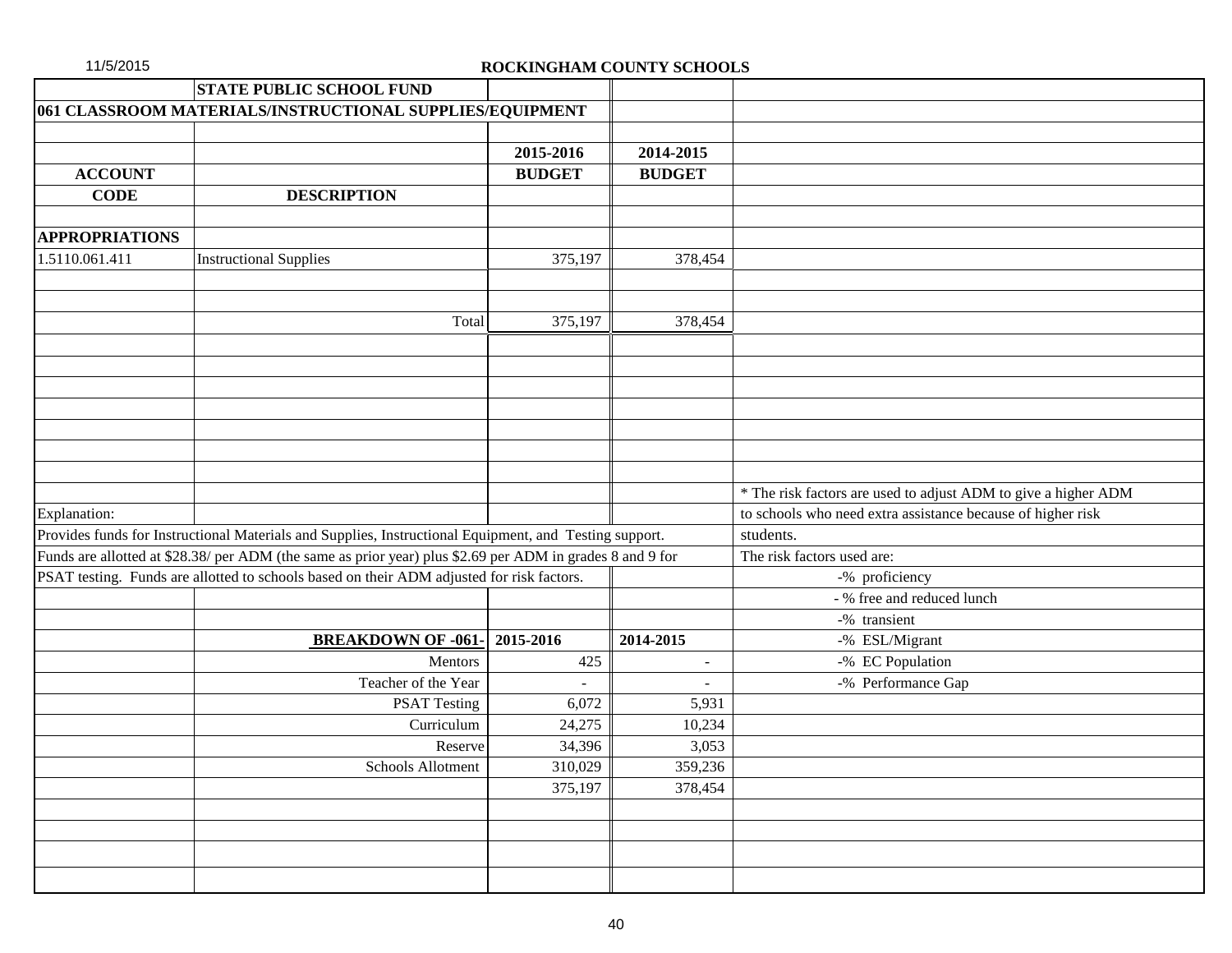|  | 11/5/2015 |  |  |
|--|-----------|--|--|
|  |           |  |  |

# ROCKINGHAM COUNTY SCHOOLS

|              |                                             | $2015 - 2016$                                  |  |
|--------------|---------------------------------------------|------------------------------------------------|--|
| SCHOOL NO. # | <b>SCHOOL NAME</b>                          | TO SCHOOLS TOTAL STATE INSTRUCTIONAL ALLOTMENT |  |
| 302          | Bethany                                     | 9,363                                          |  |
| 310          | Central Elementary                          | 10,981                                         |  |
| 314          | McMichael High School                       | 21,803                                         |  |
| 318          | Douglass Elementary                         | 8,761                                          |  |
| 322          | <b>Draper Elementary</b>                    | 5,340                                          |  |
| 327          | Huntsville Elementary                       | 10,357                                         |  |
| 330          | JE Holmes Middle                            | 17,465                                         |  |
| 334          | John Dillard Primary                        | 6,591                                          |  |
| 344          | Leaksville-Spray Elementary                 | 11,283                                         |  |
| 347          | <b>Lincoln Elementary</b>                   | 8,657                                          |  |
| 350          | Monroeton Elementary                        | 10,857                                         |  |
| 354          | Morehead High School                        | 21,932                                         |  |
| 358          | Moss Street Elementary                      | 10,416                                         |  |
| 362          | New Vision Intermediate                     | 6,785                                          |  |
| 366          | Reidsville High School                      | 17,786                                         |  |
| 374          | Reidsville Middle School                    | 13,503                                         |  |
| 378          | Rockingham County High School               | 34,466                                         |  |
| 379          | Rockingham County Early College High School | 6,807                                          |  |
| 380          | Rockingham County Middle School             | 19,028                                         |  |
| 386          | South End Elementary                        | 6,814                                          |  |
| 390          | Stoneville Elementary                       | 9,798                                          |  |
| 392          | <b>SCORE</b>                                | 1,945                                          |  |
| 394          | Western Rockingham Middle School            | 16,884                                         |  |
| 398          | Wentworth Elementary                        | 11,381                                         |  |
| 402          | Williamsburg Elementary                     | 11,026                                         |  |
|              |                                             |                                                |  |
|              |                                             |                                                |  |
|              | Allotted to Schools                         | 310,029                                        |  |
|              |                                             |                                                |  |
|              |                                             |                                                |  |
|              |                                             |                                                |  |
|              |                                             |                                                |  |
|              |                                             |                                                |  |
|              |                                             |                                                |  |
|              |                                             |                                                |  |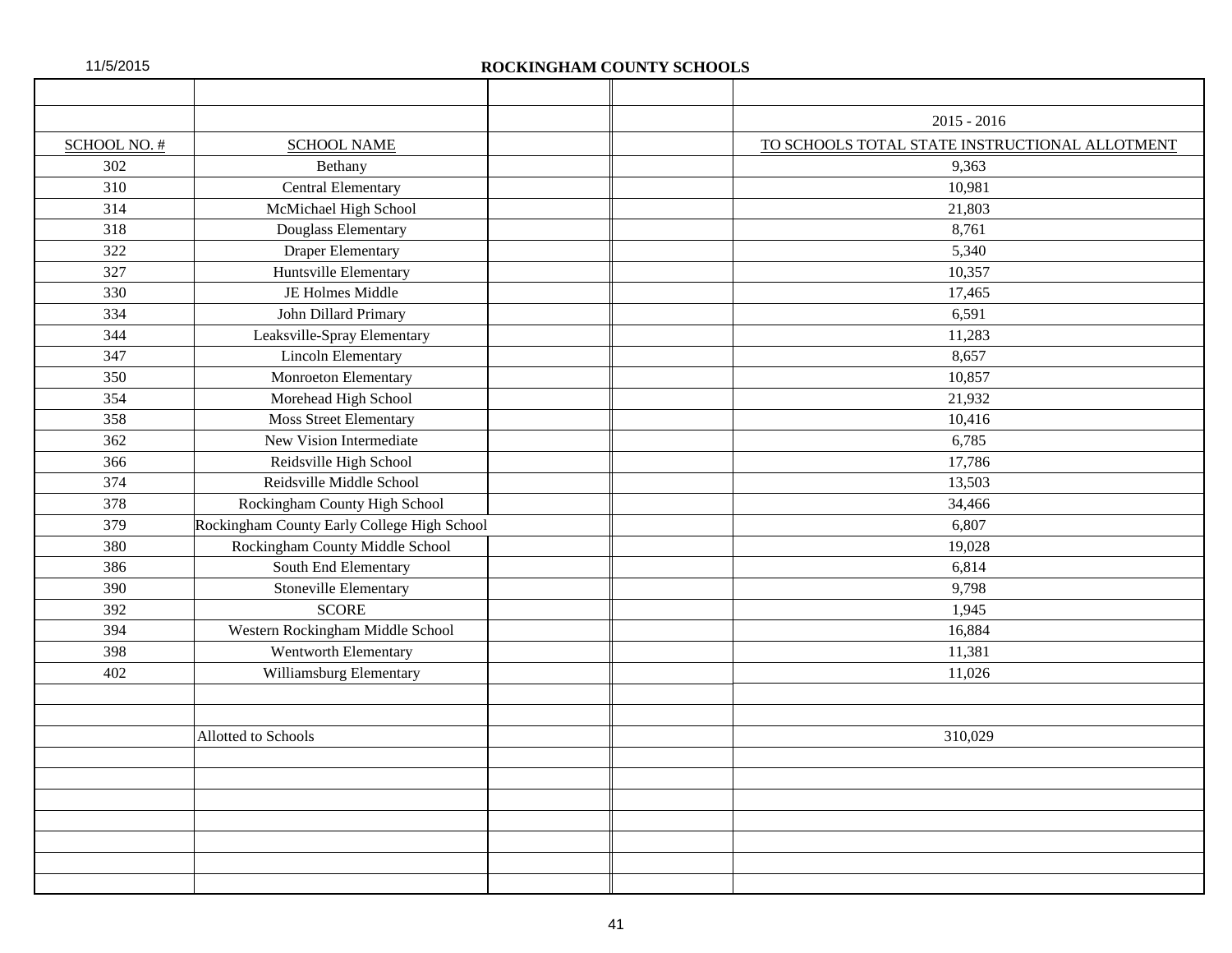|                       | <b>STATE PUBLIC SCHOOL FUND</b> |               |               |                 |
|-----------------------|---------------------------------|---------------|---------------|-----------------|
| 066 TEACHING FELLOWS  |                                 |               |               |                 |
|                       |                                 | 2015-2016     | 2014-2015     |                 |
| <b>ACCOUNT</b>        |                                 | <b>BUDGET</b> | <b>BUDGET</b> |                 |
| <b>CODE</b>           | <b>DESCRIPTION</b>              |               |               | <b>COMMENTS</b> |
|                       |                                 |               |               |                 |
| <b>APPROPRIATIONS</b> |                                 |               |               |                 |
|                       |                                 |               |               |                 |
| 1.5400.066.194        | State-Designated Stipend        | 15,544        | 15,320        |                 |
| 1.5400.066.211        | Employer's Soc Sec - Regular    | 1,288         | 1,172         |                 |
|                       |                                 |               |               |                 |
|                       | Total                           | 16,832        | 16,492        |                 |
|                       |                                 |               |               |                 |
|                       |                                 |               |               |                 |
|                       |                                 |               |               |                 |
|                       |                                 |               |               |                 |
|                       |                                 |               |               |                 |
|                       |                                 |               |               |                 |
|                       |                                 |               |               |                 |
|                       |                                 |               |               |                 |
|                       |                                 |               |               |                 |
|                       |                                 |               |               |                 |
|                       |                                 |               |               |                 |
|                       |                                 |               |               |                 |
|                       |                                 |               |               |                 |
|                       |                                 |               |               |                 |
|                       |                                 |               |               |                 |
|                       |                                 |               |               |                 |
|                       |                                 |               |               |                 |
|                       |                                 |               |               |                 |
|                       |                                 |               |               |                 |
|                       |                                 |               |               |                 |
|                       |                                 |               |               |                 |
|                       |                                 |               |               |                 |
|                       |                                 |               |               |                 |
|                       |                                 |               |               |                 |
|                       |                                 |               |               |                 |
|                       |                                 |               |               |                 |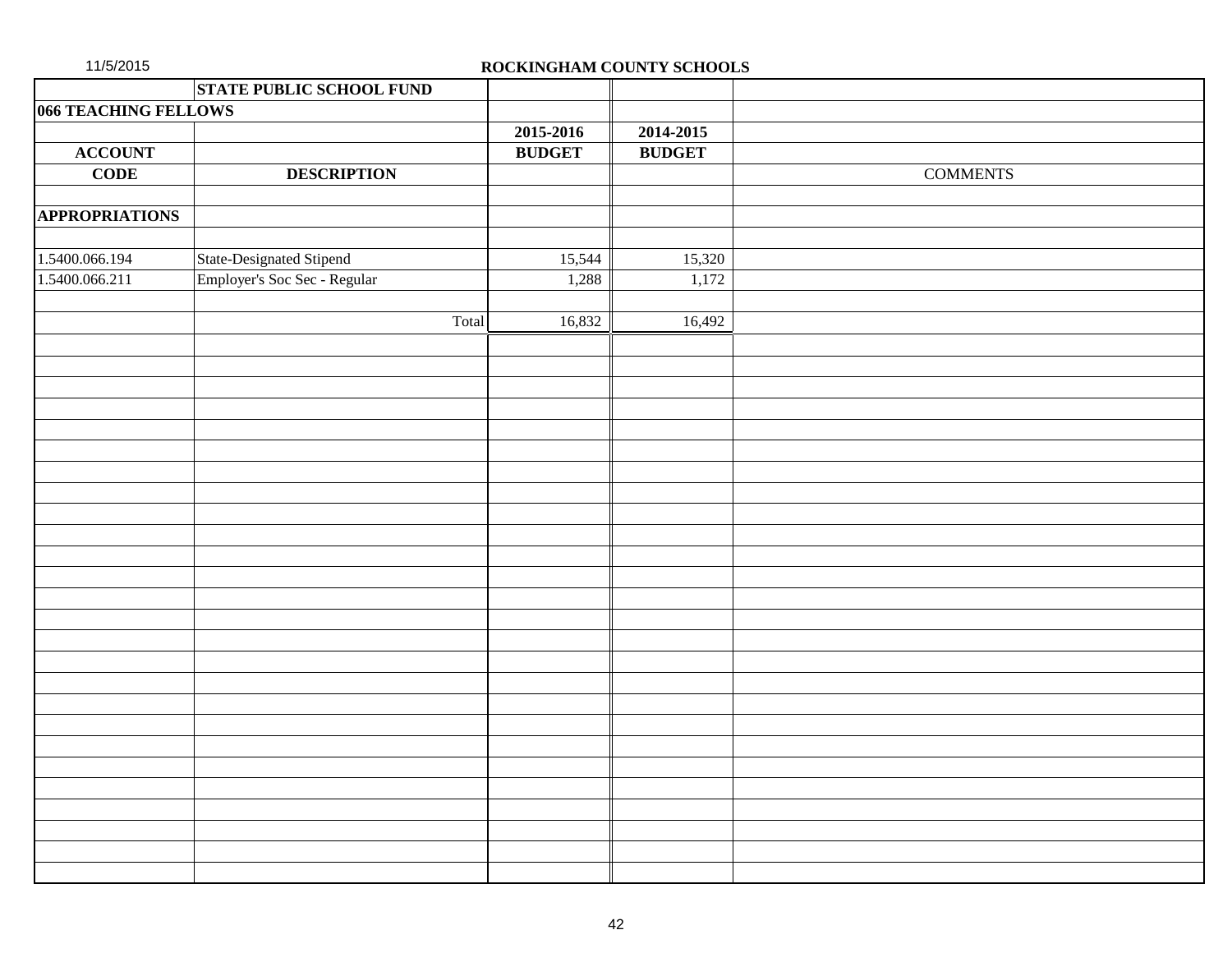|                       | STATE PUBLIC SCHOOL FUND                   |               |               |                 |
|-----------------------|--------------------------------------------|---------------|---------------|-----------------|
|                       | 067 ASSISTANT PRINCIPALS INTERNS - MSA     |               |               |                 |
|                       |                                            | 2015-2016     | 2014-2015     |                 |
| <b>ACCOUNT</b>        |                                            | <b>BUDGET</b> | <b>BUDGET</b> |                 |
| <b>CODE</b>           | <b>DESCRIPTION</b>                         |               |               | <b>COMMENTS</b> |
|                       |                                            |               |               |                 |
| <b>APPROPRIATIONS</b> |                                            |               |               |                 |
|                       |                                            |               |               |                 |
| 1.5400.067.117        | Salary - Assistant Principal Interns - MSA | $\sim$        | 38,280        |                 |
| 1.5400.067.211        | Employers Soc. Sec. Cost                   | $\sim$        | 2,928         |                 |
|                       |                                            |               |               |                 |
|                       | Total                                      | $\omega$      | 41,208        |                 |
|                       |                                            |               |               |                 |
|                       |                                            |               |               |                 |
|                       |                                            |               |               |                 |
|                       |                                            |               |               |                 |
|                       |                                            |               |               |                 |
|                       |                                            |               |               |                 |
|                       |                                            |               |               |                 |
|                       |                                            |               |               |                 |
|                       |                                            |               |               |                 |
|                       |                                            |               |               |                 |
|                       |                                            |               |               |                 |
|                       |                                            |               |               |                 |
|                       |                                            |               |               |                 |
|                       |                                            |               |               |                 |
|                       |                                            |               |               |                 |
|                       |                                            |               |               |                 |
|                       |                                            |               |               |                 |
|                       |                                            |               |               |                 |
|                       |                                            |               |               |                 |
|                       |                                            |               |               |                 |
|                       |                                            |               |               |                 |
|                       |                                            |               |               |                 |
|                       |                                            |               |               |                 |
|                       |                                            |               |               |                 |
|                       |                                            |               |               |                 |
|                       |                                            |               |               |                 |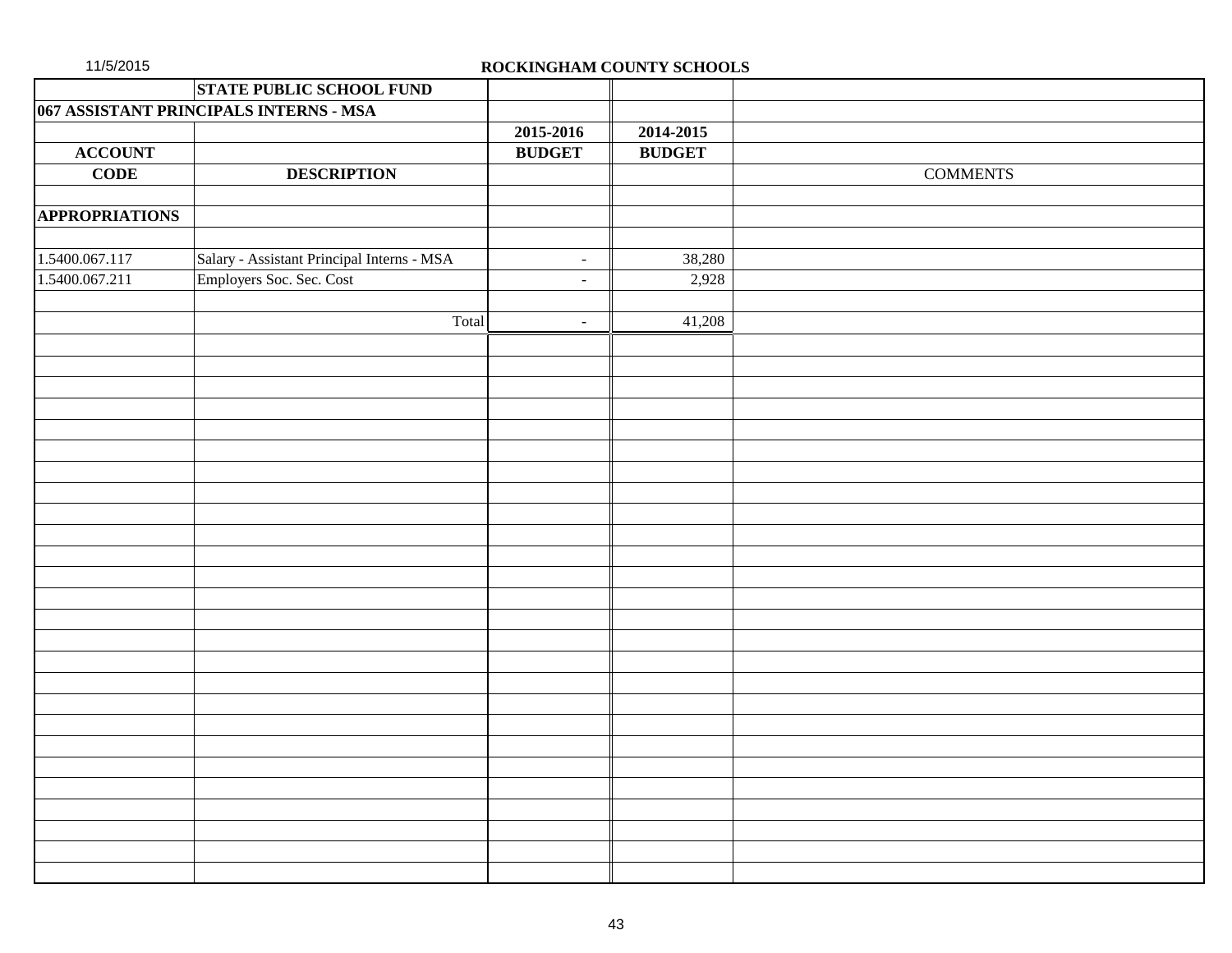|                               | <b>STATE PUBLIC SCHOOL FUND</b>                                                                                                              |               |                          |                                                                    |
|-------------------------------|----------------------------------------------------------------------------------------------------------------------------------------------|---------------|--------------------------|--------------------------------------------------------------------|
| <b>068 ALTERNATIVE SCHOOL</b> |                                                                                                                                              |               |                          |                                                                    |
|                               |                                                                                                                                              | 2015-2016     | 2014-2015                |                                                                    |
| <b>ACCOUNT</b>                |                                                                                                                                              | <b>BUDGET</b> | <b>BUDGET</b>            |                                                                    |
| <b>CODE</b>                   | <b>DESCRIPTION</b>                                                                                                                           |               |                          | <b>COMMENTS</b>                                                    |
|                               |                                                                                                                                              |               |                          |                                                                    |
| <b>APPROPRIATIONS</b>         |                                                                                                                                              |               |                          |                                                                    |
| 1.5310.068.121                | Salary - Teacher                                                                                                                             |               | $\overline{\phantom{a}}$ | Salaries for teachers at Alternative School (4)                    |
| 1.5310.068.142                | Salary - Teacher Assistant                                                                                                                   | 14,892        | 19,855                   | Salaries for (0.75) teacher assistants at Alternative School       |
| 1.5310.068.162                | Substitute Pay                                                                                                                               | 5,000         | 5,000                    | To pay substitutes for Alternative School                          |
| 1.5310.068.211                | Employers Soc. Sec. Cost                                                                                                                     | 1,522         | 1,901                    | FICA @ 7.65%                                                       |
| 1.5310.068.221                | <b>Employers Retirement Cost</b>                                                                                                             | 2,282         | 3,780                    | Retirement @ 15.32%                                                |
| 1.5310.068.231                | <b>Employers Hospital Cost</b>                                                                                                               | 4,104         | 5,378                    | Hospitalization $@5,471/(0.75)$ employees                          |
| 1.5310.068.311                | <b>Contracted Services (ALPS)</b>                                                                                                            | 75,000        | 113,000                  | Alternative Program for Long Term Suspended Students (ALPS)        |
| 1.5310.068.312                | <b>Workshop Expenses</b>                                                                                                                     | 1,000         |                          | Administrative Workshop Expenses                                   |
| 1.5310.068.411                | Supplies & Materials                                                                                                                         | 1,000         | $\mathbf{r}$             | Supplies & Materials needed at the Center                          |
| 1.5820.068.151                | Salary - Office Personnel                                                                                                                    | 61,167        | 61,166                   | Salary - Clerical Staff (1); PowerSchool (1) at Alternative School |
| 1.5820.068.211                | Employers Soc. Sec. Cost                                                                                                                     | 4,679         | 4,679                    | FICA @ 7.65%                                                       |
| 1.5820.068.221                | <b>Employers Retirement Cost</b>                                                                                                             | 9,371         | 9,303                    | Retirement @ 15.32%                                                |
| 1.5820.068.231                | Employers Hospital Cost                                                                                                                      | 10,942        | 10,870                   | Hospitalization $@$ 5,471/employee (2) employees                   |
| 1.5830.068.131                | <b>Salary - Guidance Counselors</b>                                                                                                          | 40,150        | 40,150                   | Salary for School Counselor (1)                                    |
| 1.5830.068.211                | Employers Soc. Sec. Cost                                                                                                                     | 3,072         | 3,072                    | FICA @ 7.65%                                                       |
| 1.5830.068.221                | <b>Employers Retirement Cost</b>                                                                                                             | 6,151         | 6,107                    | Retirement @ 15.32%                                                |
| 1.5830.068.231                | <b>Employers Hospital Cost</b>                                                                                                               | 5,471         | 5,378                    | Hospitalization @ 5,471/employee (1)                               |
| 1.5850.068.311                | <b>Contracted Services (SRO)</b>                                                                                                             | 43,000        | 60,000                   | School Resource Officer at SCORE                                   |
|                               |                                                                                                                                              |               |                          |                                                                    |
|                               | Total                                                                                                                                        | 288,803       | 349,639                  |                                                                    |
|                               |                                                                                                                                              |               |                          |                                                                    |
|                               |                                                                                                                                              |               |                          |                                                                    |
|                               |                                                                                                                                              |               |                          |                                                                    |
| Explanation:                  |                                                                                                                                              |               |                          |                                                                    |
|                               | This PRC accounts for both alternative programs. This includes the budget for SCORE Center as well as payments to the county's ALPS program. |               |                          |                                                                    |
|                               |                                                                                                                                              |               |                          |                                                                    |
|                               |                                                                                                                                              |               |                          |                                                                    |
|                               |                                                                                                                                              |               |                          |                                                                    |
|                               |                                                                                                                                              |               |                          |                                                                    |
|                               |                                                                                                                                              |               |                          |                                                                    |
|                               |                                                                                                                                              |               |                          |                                                                    |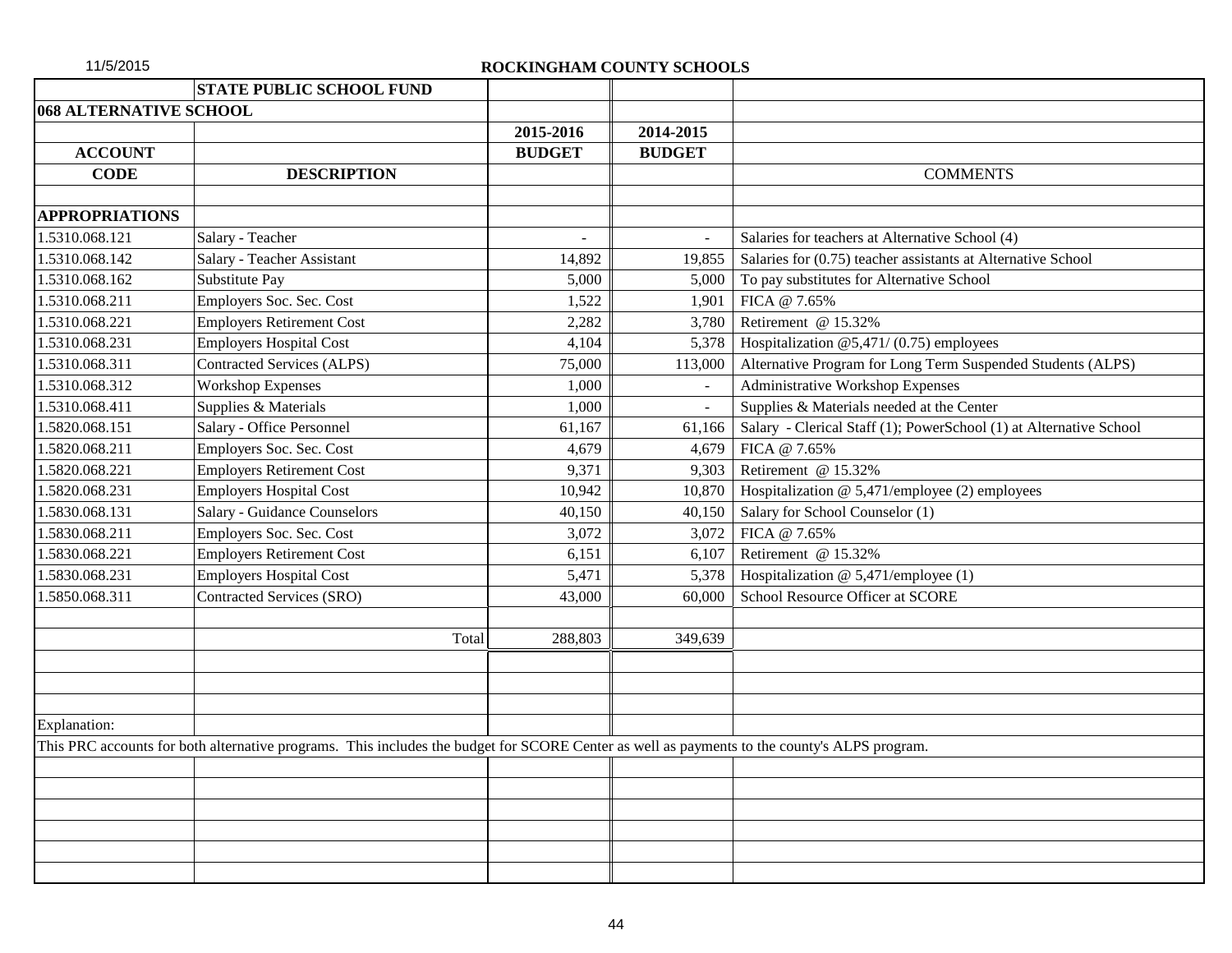|                              | <b>STATE PUBLIC SCHOOL FUND</b>    |                          |                |                                                                      |
|------------------------------|------------------------------------|--------------------------|----------------|----------------------------------------------------------------------|
| 069 AT-RISK STUDENT SERVICES |                                    |                          |                |                                                                      |
|                              |                                    | 2015-2016                | 2014-2015      |                                                                      |
|                              |                                    | <b>BUDGET</b>            | <b>BUDGET</b>  |                                                                      |
| <b>ACCOUNT</b>               |                                    |                          |                |                                                                      |
| <b>CODE</b>                  | <b>DESCRIPTION</b>                 |                          |                | <b>COMMENTS</b>                                                      |
|                              |                                    |                          |                |                                                                      |
| <b>APPROPRIATIONS</b>        |                                    |                          |                |                                                                      |
| 1.5210.069.133               | Salary - Psychologist              | $\sim$                   | $\omega$       | School Psychologist                                                  |
| 1.5210.069.211               | Employers Soc. Sec. Cost           | $\overline{\phantom{a}}$ | $\sim$         | FICA @ 7.65%                                                         |
| 1.5210.069.221               | <b>Employers Retirement Cost</b>   | $\overline{\phantom{a}}$ | $\blacksquare$ | Retirement @ 15.32%                                                  |
| 1.5210.069.231               | <b>Employers Hospital Cost</b>     |                          |                | Hospitalization @ \$5,471/employee                                   |
| 1.5310.069.121               | Salary - Teacher                   | 604,650                  | 660,000        | Funds ISS, Remediation, and Dropout positions at HS & MS (17)        |
| 1.5310.069.142               | Salary - Teacher Assistant         | 104,722                  | 99,709         | Teacher Assistants (4.65)                                            |
| 1.5310.069.146               | Salary - DOP Specialist            | 60,000                   | 55,800         | Dropout Prevention Specialist (1)                                    |
| 1.5310.069.162               | Substitute Pay                     | 12,000                   | 12,000         | Substitute for teachers paid from PRC 069                            |
| 1.5310.069.191               | Salary (HAL and Homebound)         | 20,000                   | 40,000         | Salary for Homework Assistance & Homebound Teachers                  |
| 1.5310.069.211               | Employers Soc. Sec. Cost           | 61,305                   | 66,365         | FICA @ 7.65%                                                         |
| 1.5310.069.221               | <b>Employers Retirement Cost</b>   | 122,771                  | 131,948        | Retirement @ 15.32%                                                  |
| 1.5310.069.231               | <b>Employers Hospital Cost</b>     | 123,919                  | 136,332        | Hospitalization @ \$5,471/employee (22.65)                           |
| 1.5310.069.411               | Supplies & Materials               |                          | $\sim$         | Supplies & Materials                                                 |
| 1.5310.069.461               | Non-Cap. Equipment (Inventoried)   |                          | $\sim$         | <b>Unexpected Computer Costs</b>                                     |
| 1.5310.069.541               | Equipment - Capitalized            |                          | $\blacksquare$ | <b>Unexpected Computer Costs</b>                                     |
| 1.5320.069.131               | Salary - Social Worker             | 43,500                   | 33,000         | Salary - Social Worker (1) - Lead (10 days)                          |
| 1.5320.069.211               | Employers Soc. Sec. Cost           | 3,328                    | 2,525          | FICA @ 7.65%                                                         |
| 1.5320.069.221               | <b>Employers Retirement Cost</b>   | 6,665                    | 5,020          | Retirement @ 15.32%                                                  |
| 1.5320.069.231               | <b>Employers Hospital Cost</b>     | 5,471                    | 5,378          | Hospitalization @ \$5,471/employee (1)                               |
| 1.5330.069.341               | Telephone                          |                          | $\mathbb{Z}^2$ | Homework Assistance Line (HAL)                                       |
| 1.5830.069.131               | Salary - School Counselors         | 86,300                   | 80,300         | School Counselors & Lead counselor (summer) (10 days each)           |
| 1.5830.069.211               | Employers Soc. Sec. Cost           | 6,602                    | 6,143          | FICA @ 7.65%                                                         |
| 1.5830.069.221               | <b>Employers Retirement Cost</b>   | 13,223                   | 12,214         | Retirement @ 15.32%                                                  |
| 1.5830.069.231               | <b>Employers Hospital Cost</b>     | 10,942                   | $\overline{a}$ | Hospitalization @ \$5,471/employee (2)                               |
| 1.5840.069.131               | Salary - Certified Nurse (SNIF)    | 15,371                   | 15,371         | School Nurses (1)                                                    |
| 1.5840.069.146               | Salary - Administrative Specialist | 35,000                   | 66,322         | Student Health Coordinator (75%)                                     |
| 1.5840.069.146               | Salary - Coordinators              | 53,359                   | 51,804         | Gear Up Coordinators: 1 @ 25.97%, 1 @ 25.97% and 1 @ 42%             |
| 1.5840.069.146               | Salary - Coordinators              |                          | 17,680         | Gear Up Family and Community Facilitators: 1 @ 51.66% and 1 @ 39.10% |
|                              |                                    |                          |                | 2 @ 23.22%                                                           |
| 1.5840.069.211               | Employers Soc. Sec. Cost           | 6,760                    | 11,565         | FICA @ 7.65%                                                         |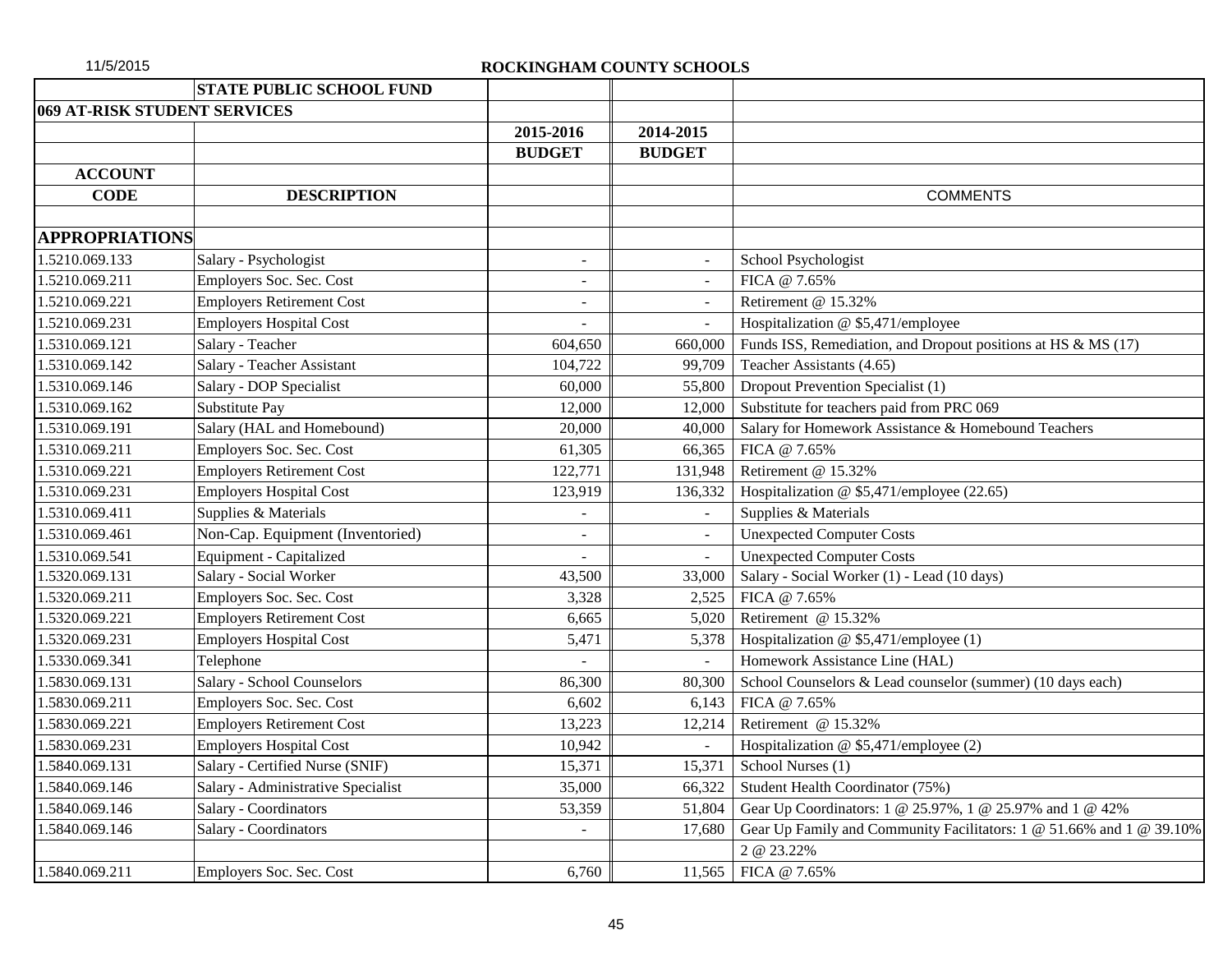| 11/5/2015                         |                                                                                                                                                              | ROCKINGHAM COUNTY SCHOOLS |            |                                                                                                                                                                     |
|-----------------------------------|--------------------------------------------------------------------------------------------------------------------------------------------------------------|---------------------------|------------|---------------------------------------------------------------------------------------------------------------------------------------------------------------------|
| 1.5840.069.221                    | <b>Employers Retirement Cost</b>                                                                                                                             | 13,537                    | 22,995     | Retirement @ 15.32%                                                                                                                                                 |
| 1.5840.069.231                    | <b>Employers Hospital Cost</b>                                                                                                                               | 13,455                    | 17,747     | Hospitalization @ \$5,471/employee                                                                                                                                  |
| 1.5840.069.311                    | <b>Contracted Services</b>                                                                                                                                   | 20,000                    | 20,000     | <b>Student Health Center</b>                                                                                                                                        |
| 1.5850.069.311                    | SRO (8 Officers)                                                                                                                                             | 953,073                   | 683,027    | School Resource Officers for 4 Middle Schools & 4 High Schools                                                                                                      |
|                                   |                                                                                                                                                              |                           |            | See note below about ABC transfer.                                                                                                                                  |
| 1.5870.069.312                    | <b>Workshop Expenses</b>                                                                                                                                     |                           |            | Workshop Expenses / Allowable Travel - Unallocated                                                                                                                  |
| 1.6300.069.151                    | Salary - Office Personnel                                                                                                                                    | 25,212                    | 25,711     | Clerical Staff (.5)                                                                                                                                                 |
| 1.6300.069.211                    | Employers Soc. Sec. Cost                                                                                                                                     | 1,930                     | 1,967      | FICA @ 7.65%                                                                                                                                                        |
| 1.6300.069.221                    | <b>Employers Retirement Cost</b>                                                                                                                             | 3,863                     | 3,910      | Retirement @ 15.32%                                                                                                                                                 |
| 1.6300.069.231                    | <b>Employers Hospital Cost</b>                                                                                                                               | 2,736                     | 2,689      | Hospitalization @ \$5,471/employee (.5)                                                                                                                             |
| 1.6550.069.171                    | Salary - Driver                                                                                                                                              | 5,000                     | 10,000     | Bus Driver salaries for Year Round Education                                                                                                                        |
| 1.6550.069.211                    | Employers Soc. Sec. Cost                                                                                                                                     | 383                       | 765        | FICA @ 7.65%                                                                                                                                                        |
| 1.6550.069.221                    | <b>Employers Retirement Cost</b>                                                                                                                             | 761                       | 1,491      | Retirement @ 15.32%                                                                                                                                                 |
| 1.6550.069.331                    | Transportation                                                                                                                                               |                           | 22,744     | <b>YRE</b> Transportation                                                                                                                                           |
|                                   |                                                                                                                                                              |                           |            |                                                                                                                                                                     |
|                                   | Total                                                                                                                                                        | 2,435,838                 | 2,322,522  |                                                                                                                                                                     |
|                                   |                                                                                                                                                              | 288,803                   | 349,639    | From PRC 068                                                                                                                                                        |
|                                   |                                                                                                                                                              | 2,724,641                 | 2,672,161  | Total of PRC 068/069 - See note below.                                                                                                                              |
|                                   |                                                                                                                                                              |                           |            |                                                                                                                                                                     |
|                                   |                                                                                                                                                              |                           |            |                                                                                                                                                                     |
| Explanation:                      |                                                                                                                                                              |                           |            |                                                                                                                                                                     |
|                                   |                                                                                                                                                              |                           |            | PRC 069 monies are allotted to meet the needs of K-12 "at risk" students. The fund is the result of several programs being collapsed into one. The money is used to |
|                                   | provide funds for remediation at the school level, hire ISS teachers, counselors, and SROs, to staff and operate the SCORE Center and to contract with Youth |                           |            |                                                                                                                                                                     |
|                                   | Involvement for alternative learning program services. Alternative programs are budgeted under PRC -068-.                                                    |                           |            |                                                                                                                                                                     |
|                                   |                                                                                                                                                              |                           |            |                                                                                                                                                                     |
| $**$ (1)                          | School                                                                                                                                                       | Remediation               | <b>ISS</b> | Dropout                                                                                                                                                             |
| Teachers are allotted as follows: |                                                                                                                                                              |                           |            |                                                                                                                                                                     |
|                                   | Morehead High School                                                                                                                                         |                           |            |                                                                                                                                                                     |
|                                   | McMichael High School                                                                                                                                        |                           | 1          |                                                                                                                                                                     |
|                                   | Reidsville High School                                                                                                                                       |                           |            |                                                                                                                                                                     |
|                                   | Rockingham County High School                                                                                                                                |                           |            |                                                                                                                                                                     |
|                                   | Holmes Middle School                                                                                                                                         |                           |            |                                                                                                                                                                     |
|                                   | Reidsville Middle School                                                                                                                                     |                           |            |                                                                                                                                                                     |
|                                   | Rockingham County Middle School                                                                                                                              |                           |            |                                                                                                                                                                     |
|                                   | Western Rockingham Middle School                                                                                                                             |                           |            |                                                                                                                                                                     |
|                                   | School may trade in a teacher position for 1.4 assistants.                                                                                                   |                           |            |                                                                                                                                                                     |
|                                   |                                                                                                                                                              |                           |            |                                                                                                                                                                     |
|                                   | Note: We are expecting to be able to transfer approximately \$580,000 from PRC 068/069 to PRC 031.                                                           |                           |            |                                                                                                                                                                     |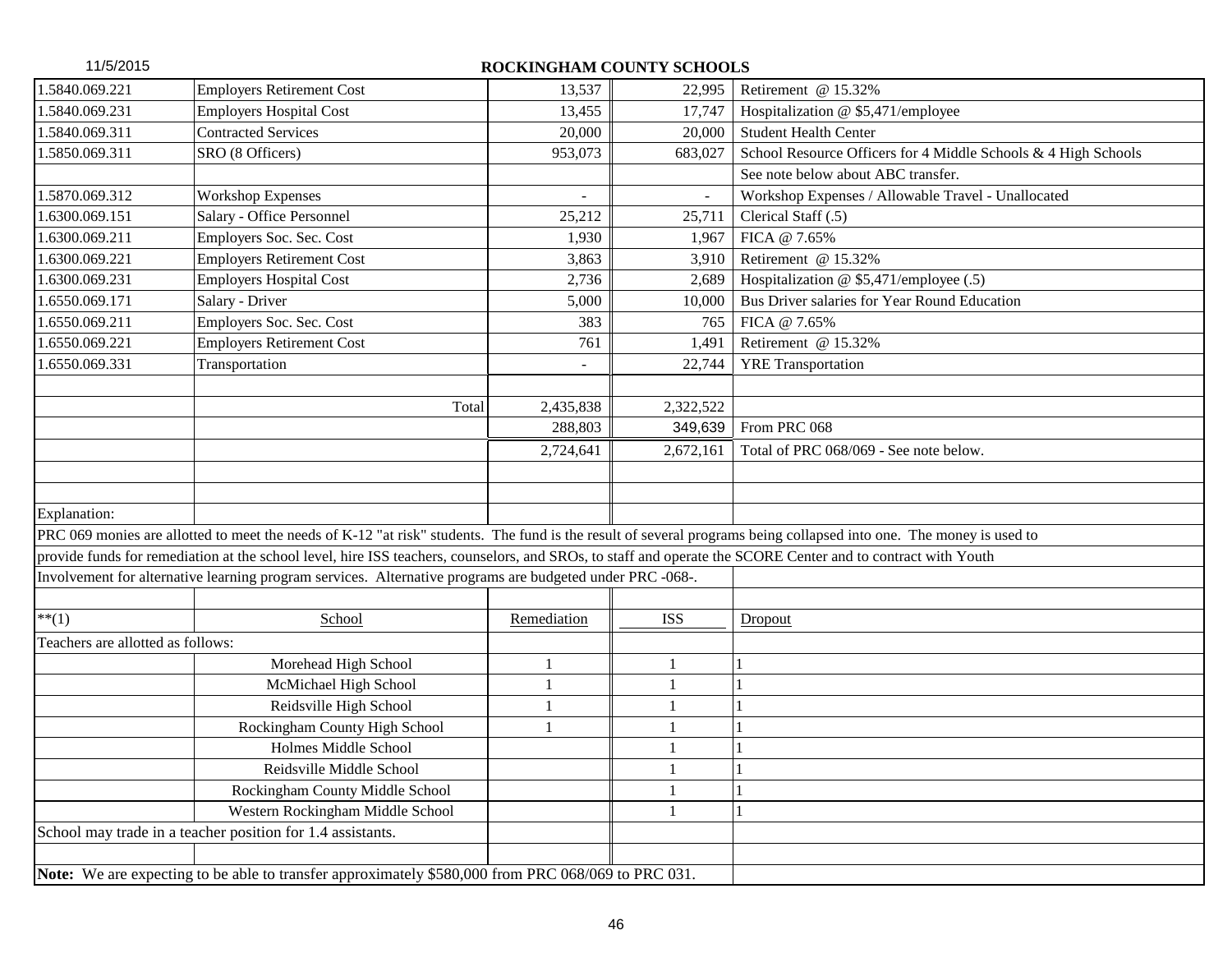11/5/2015 **ROCKINGHAM COUNTY SCHOOLS STATE PUBLIC SCHOOL FUND 073 TELECOMMUNICATIONS 2015-2016 2014-2015 ACCOUNT BUDGET BUDGET BUDGET CODE DESCRIPTION APPROPRIATIONS**  $1.6400.073.343$  Telecommunications  $\qquad \qquad$  $Total$  -  $\parallel$  -State PRC 073 is usually not located on the State planning allotment. If funded for the 2014-2015 fiscal year, it is allocated in the fall and would be paid for by the State Connectivity Initiative.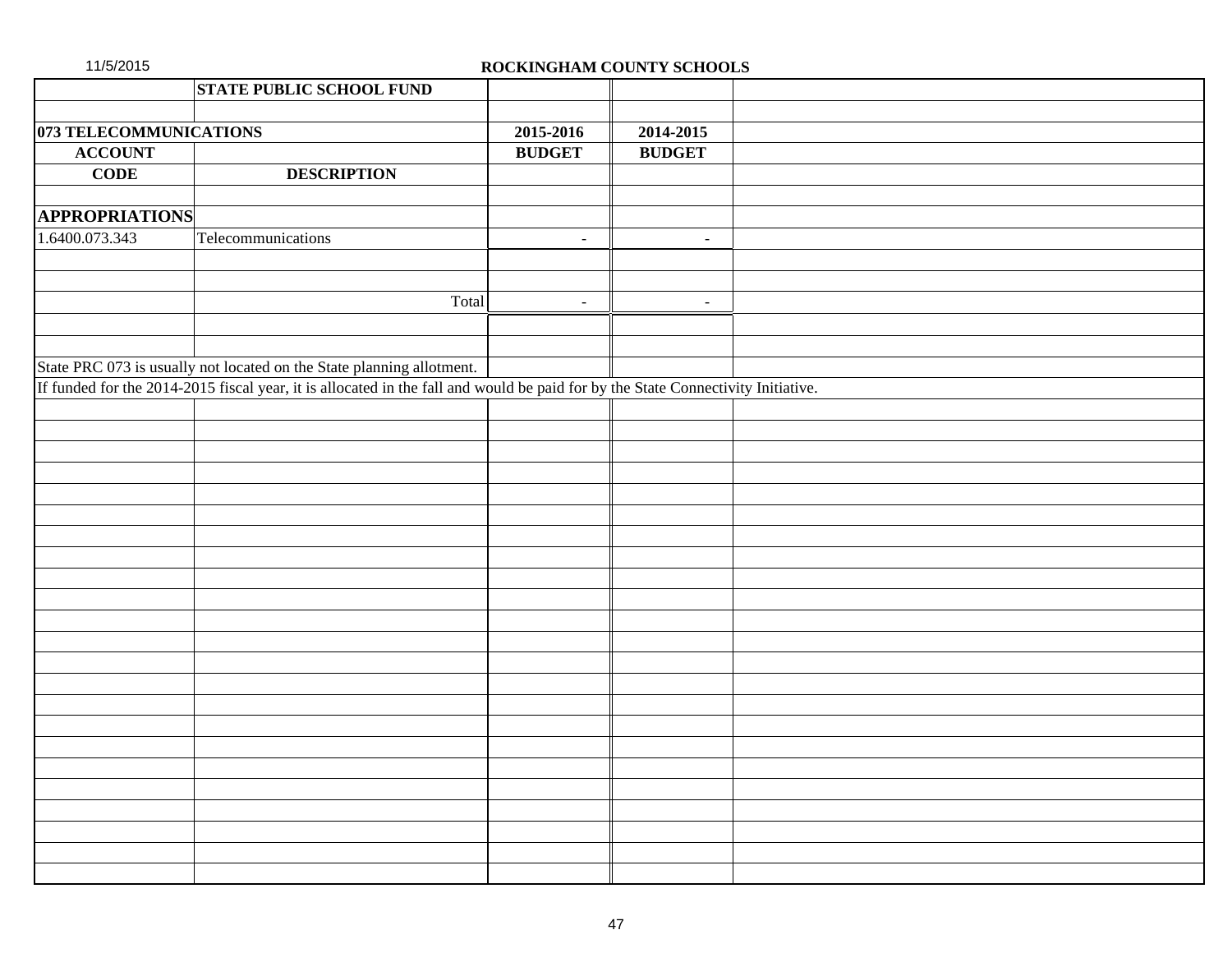|                                 | <b>STATE PUBLIC SCHOOL FUND</b>                                                                                     |               |               |                                                          |
|---------------------------------|---------------------------------------------------------------------------------------------------------------------|---------------|---------------|----------------------------------------------------------|
| <b>130 TEXTBOOKS</b>            |                                                                                                                     |               |               |                                                          |
|                                 |                                                                                                                     | 2015-2016     | 2014-2015     |                                                          |
| <b>ACCOUNT</b>                  |                                                                                                                     | <b>BUDGET</b> | <b>BUDGET</b> |                                                          |
| <b>CODE</b>                     | <b>DESCRIPTION</b>                                                                                                  |               |               | <b>COMMENTS</b>                                          |
|                                 |                                                                                                                     |               |               |                                                          |
| <b>APPROPRIATIONS</b>           |                                                                                                                     |               |               |                                                          |
| 1.5110.130.412                  | <b>State Textbooks</b>                                                                                              | 377,831       | 195,481       | Estimated expenditures for state adopted textbooks.      |
|                                 |                                                                                                                     |               |               | This has been moved from the local current expense fund. |
|                                 |                                                                                                                     |               |               |                                                          |
|                                 | Total                                                                                                               | 377,831       | 195,481       |                                                          |
|                                 |                                                                                                                     |               |               |                                                          |
|                                 |                                                                                                                     |               |               |                                                          |
|                                 |                                                                                                                     |               |               |                                                          |
| Explanation:                    |                                                                                                                     |               |               |                                                          |
|                                 | Permanent recurring cut beginning with the 2013-14 school year allocation dropped from \$67.001 per student at full |               |               |                                                          |
| funding to \$14.86 per student. |                                                                                                                     |               |               |                                                          |
|                                 |                                                                                                                     |               |               |                                                          |
|                                 | Note: We are expecting to transfer all of the textbook allotment to PRC 061.                                        |               |               |                                                          |
|                                 |                                                                                                                     |               |               |                                                          |
|                                 |                                                                                                                     |               |               |                                                          |
|                                 |                                                                                                                     |               |               |                                                          |
|                                 | Total                                                                                                               | 76,494,346    | 75,511,782    |                                                          |
|                                 |                                                                                                                     |               |               |                                                          |
|                                 |                                                                                                                     |               |               |                                                          |
|                                 |                                                                                                                     |               |               |                                                          |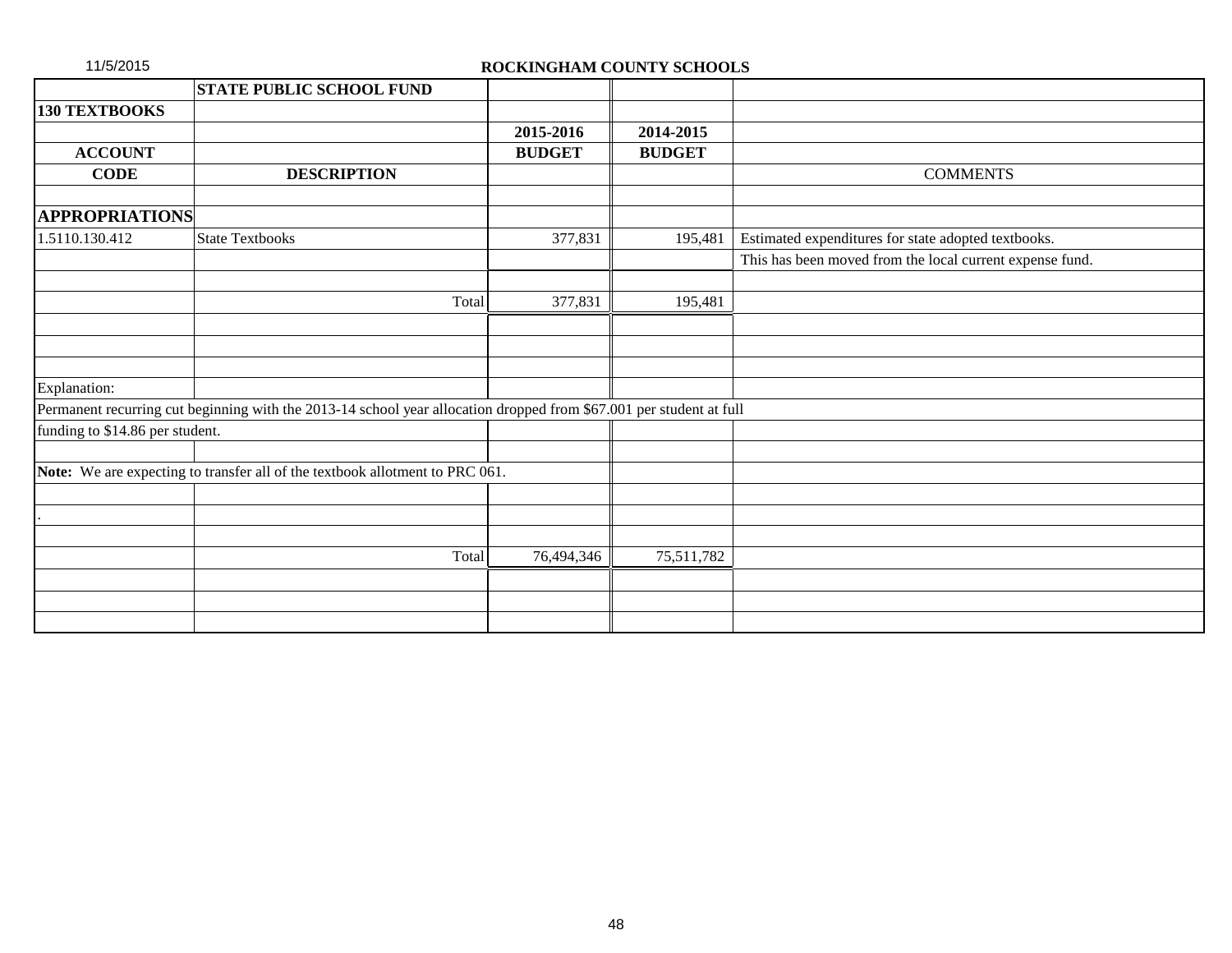# Expense Fund Local Curent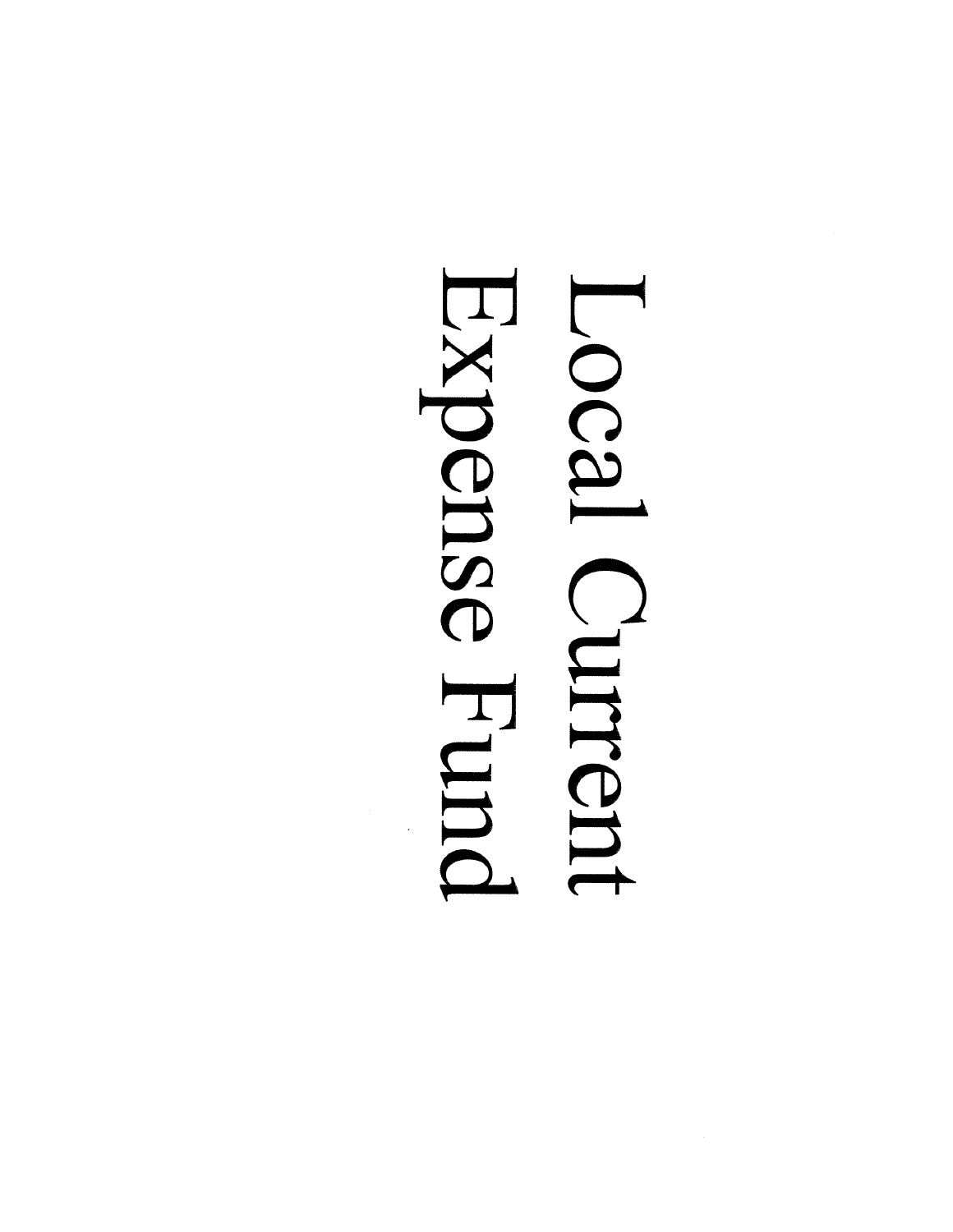| 11/5/2015 |  |  |  |
|-----------|--|--|--|
|           |  |  |  |

## ROCKINGHAM COUNTY SCHOOLS

|                | <b>LOCAL CURRENT EXPENSE FUND</b> |               |               |                                                                   |  |
|----------------|-----------------------------------|---------------|---------------|-------------------------------------------------------------------|--|
|                |                                   |               |               |                                                                   |  |
|                |                                   | $2015 - 2016$ | $2014 - 2015$ |                                                                   |  |
| <b>ACCOUNT</b> |                                   | <b>BUDGET</b> | <b>BUDGET</b> | <b>COMMENTS</b>                                                   |  |
| <b>CODE</b>    | <b>DESCRIPTION</b>                |               |               |                                                                   |  |
|                |                                   |               |               |                                                                   |  |
| <b>REVENUE</b> |                                   |               |               |                                                                   |  |
| 2.4110.000.000 | County Appropriation              | 15,834,840    | 15,834,840    |                                                                   |  |
| 2.4410.000.000 | Fines & Forfeitures               | 300,000       | 300,000       | Estimated on current and historical earnings. Includes the        |  |
|                |                                   |               |               | proceeds of all penalties and forfeitures and all fines collected |  |
|                |                                   |               |               | in the General Court of Justice in Rockingham County.             |  |
|                |                                   |               |               | Based on Current Collections.                                     |  |
| 2.4450.000.000 | Interest                          | 10,000        | 10,000        |                                                                   |  |
| 2.4470.000.000 | Reimbursements                    | 30,000        | 30,000        |                                                                   |  |
| 2.4910.000.000 | Fund Balance Appropriated         | 1,982,942     | 1,230,925     |                                                                   |  |
|                |                                   |               |               |                                                                   |  |
|                |                                   |               |               |                                                                   |  |
|                | Total                             | 18, 157, 782  | 17,405,765    |                                                                   |  |
|                |                                   |               |               |                                                                   |  |
|                |                                   |               |               |                                                                   |  |
|                |                                   |               |               |                                                                   |  |
|                |                                   |               |               |                                                                   |  |
|                |                                   |               |               |                                                                   |  |
|                |                                   |               |               |                                                                   |  |
|                |                                   |               |               |                                                                   |  |
|                |                                   |               |               |                                                                   |  |
|                |                                   |               |               |                                                                   |  |
|                |                                   |               |               |                                                                   |  |
|                |                                   |               |               |                                                                   |  |
|                |                                   |               |               |                                                                   |  |
|                |                                   |               |               |                                                                   |  |
|                |                                   |               |               |                                                                   |  |
|                |                                   |               |               |                                                                   |  |
|                |                                   |               |               |                                                                   |  |
|                |                                   |               |               |                                                                   |  |
|                |                                   |               |               |                                                                   |  |
|                |                                   |               |               |                                                                   |  |
|                |                                   |               |               |                                                                   |  |
|                |                                   |               |               |                                                                   |  |
|                |                                   |               |               |                                                                   |  |
|                |                                   |               |               |                                                                   |  |
|                |                                   |               |               |                                                                   |  |
|                |                                   |               |               |                                                                   |  |
|                |                                   |               |               |                                                                   |  |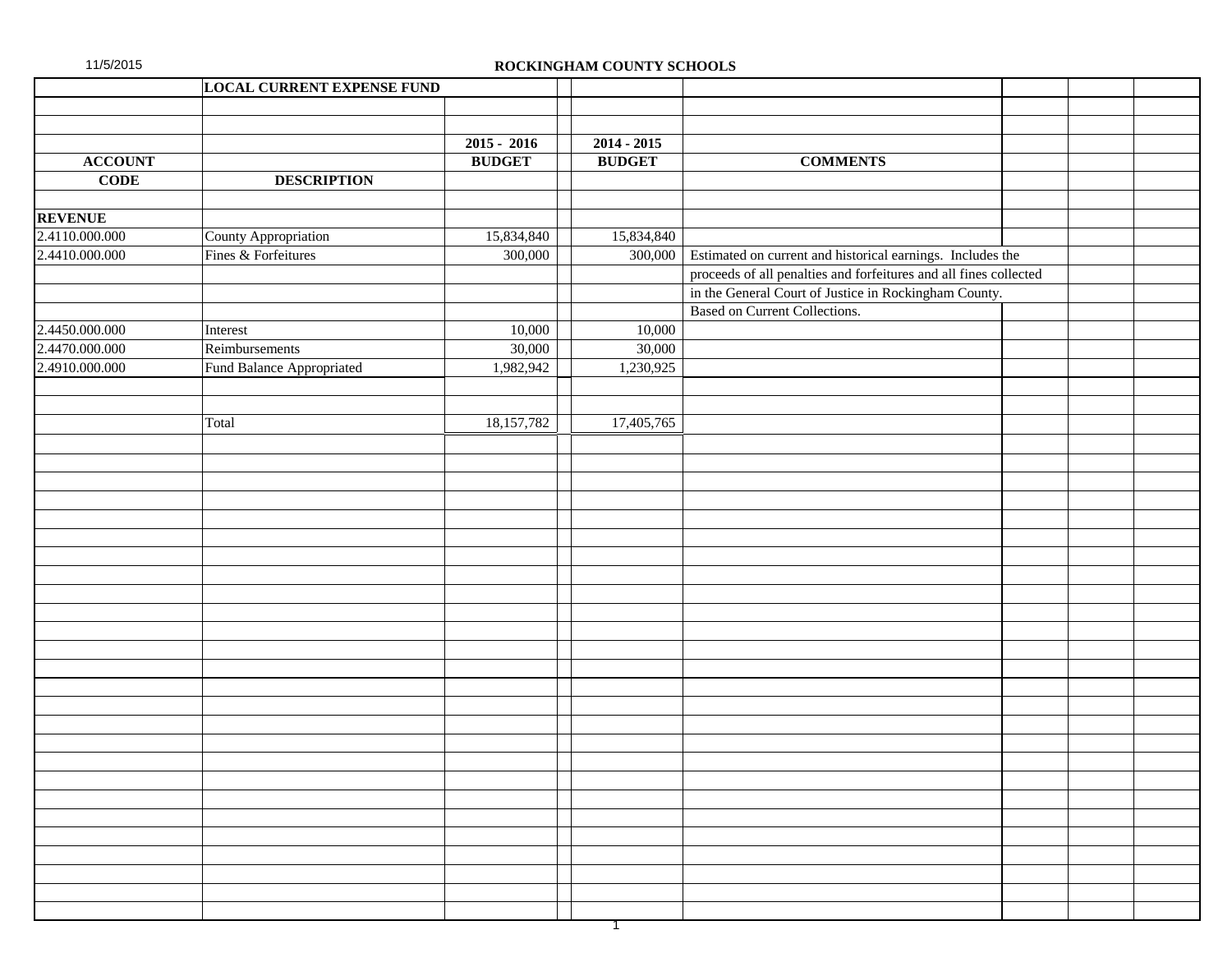|                       | <b>LOCAL CURRENT EXPENSE FUND</b> |                          |                          |                                                       |  |
|-----------------------|-----------------------------------|--------------------------|--------------------------|-------------------------------------------------------|--|
| 001 REGULAR TEACHERS  |                                   |                          |                          |                                                       |  |
|                       |                                   |                          |                          |                                                       |  |
|                       |                                   | $2015 - 2016$            | $2014 - 2015$            |                                                       |  |
| <b>ACCOUNT</b>        |                                   | <b>BUDGET</b>            | <b>BUDGET</b>            | <b>COMMENTS</b>                                       |  |
| <b>CODE</b>           | <b>DESCRIPTION</b>                |                          |                          |                                                       |  |
|                       |                                   |                          |                          |                                                       |  |
| <b>APPROPRIATIONS</b> |                                   |                          |                          |                                                       |  |
| 2.5110.001.121        | Salary - Teacher                  | 41,870                   | $\sim$                   | Includes possible 6% raise for teachers               |  |
|                       |                                   |                          |                          |                                                       |  |
|                       |                                   |                          |                          |                                                       |  |
|                       |                                   |                          |                          |                                                       |  |
|                       |                                   |                          |                          |                                                       |  |
| 2.5110.001.123        | Salary - JROTC                    | $\sim$                   |                          | Moved to fund 8 and Fund 1                            |  |
| 2.5110.001.129        | Salary - Differential             | 147                      | 147                      |                                                       |  |
| 2.5110.001.135        | Salary - Lead Teacher             |                          |                          |                                                       |  |
| 2.5110.001.181        | Supplement Pay                    | 62,184                   | 14,226                   | Reflects teachers supplements @ 5%.                   |  |
|                       |                                   |                          |                          | Most of the supplements are paid from state PRC 031   |  |
| 2.5110.001.187        | Salary - Differential             | 44,000                   | 105,513                  |                                                       |  |
| 2.5110.001.192        | Stipend - Added Responsibility    | 8,000                    | $\overline{\phantom{a}}$ |                                                       |  |
| 2.5110.001.195        | Stipend - Planning Period         | 5,475                    | $\blacksquare$           |                                                       |  |
| 2.5110.001.211        | Employers Soc. Sec. Cost          | 12,369                   | 9,170                    | Employers Social Security Cost, 7.65% of all earnings |  |
| 2.5110.001.221        | Employers Retirement Cost         | 24,769                   | 18,235                   | Estimated Employers Retirement Cost, 15.32% earnings  |  |
| 2.5110.001.231        | Employers Hospital Cost           | $\overline{\phantom{a}}$ | 53,780                   | \$5,471/year per employee.                            |  |
|                       |                                   |                          |                          |                                                       |  |
|                       |                                   |                          |                          |                                                       |  |
|                       |                                   | 198,814                  | 201,071                  |                                                       |  |
|                       | Total                             |                          |                          |                                                       |  |
|                       |                                   |                          |                          |                                                       |  |
|                       |                                   |                          |                          |                                                       |  |
|                       |                                   |                          |                          |                                                       |  |
|                       |                                   |                          |                          |                                                       |  |
|                       |                                   |                          |                          |                                                       |  |
|                       |                                   |                          |                          |                                                       |  |
|                       |                                   |                          |                          |                                                       |  |
|                       |                                   |                          |                          |                                                       |  |
|                       |                                   |                          |                          |                                                       |  |
|                       |                                   |                          |                          |                                                       |  |
|                       |                                   |                          |                          |                                                       |  |
|                       |                                   |                          |                          |                                                       |  |
|                       |                                   |                          |                          |                                                       |  |
|                       |                                   |                          |                          |                                                       |  |
|                       |                                   |                          |                          |                                                       |  |
|                       |                                   |                          |                          |                                                       |  |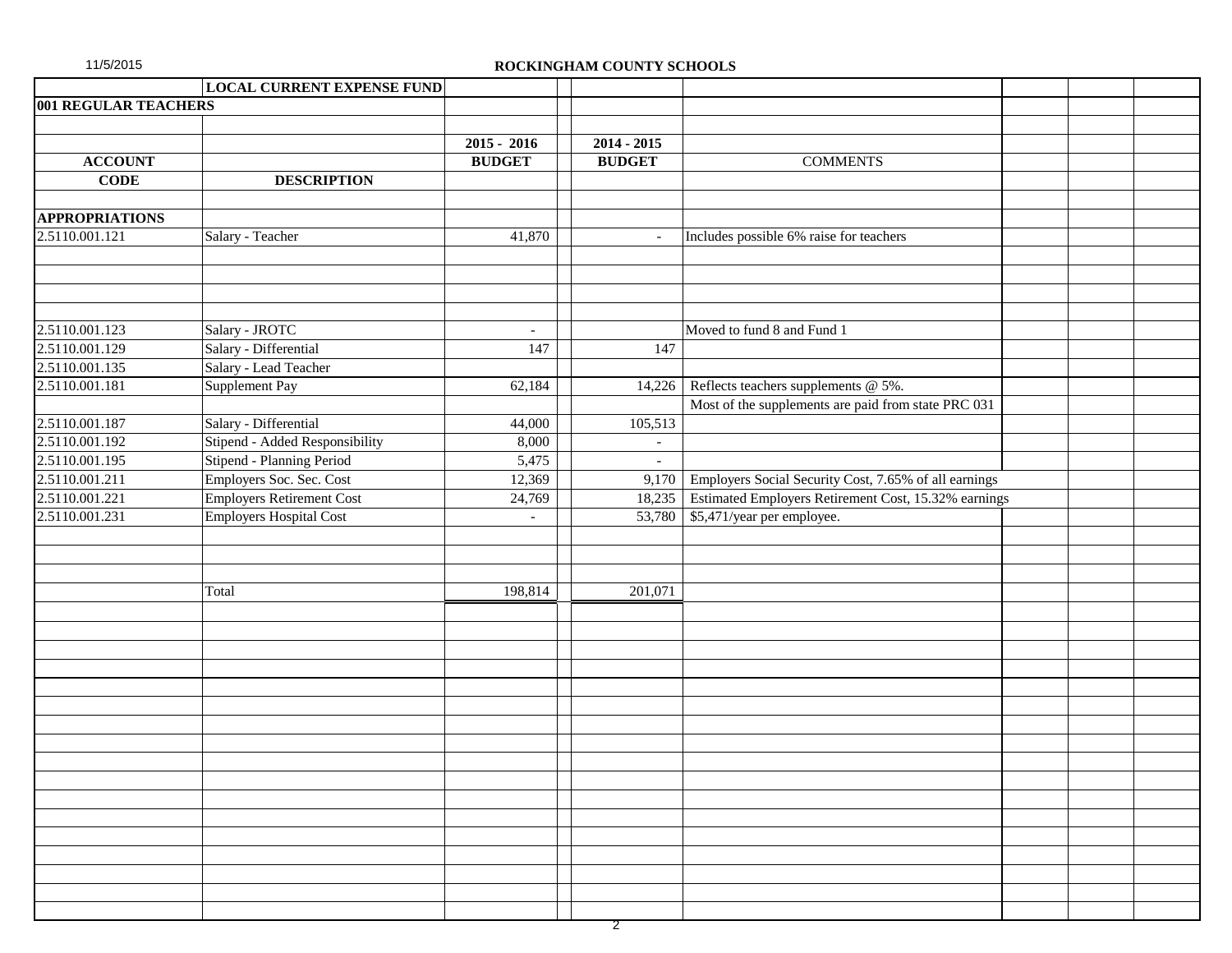|  | 11/5/2015 |  |  |  |
|--|-----------|--|--|--|
|--|-----------|--|--|--|

|                       | <b>LOCAL CURRENT EXPENSE FUND</b>                                                                                                         |               |               |                                                                       |  |
|-----------------------|-------------------------------------------------------------------------------------------------------------------------------------------|---------------|---------------|-----------------------------------------------------------------------|--|
| 002 ADMINISTRATIVE    |                                                                                                                                           |               |               |                                                                       |  |
|                       |                                                                                                                                           |               |               |                                                                       |  |
|                       |                                                                                                                                           | $2015 - 2016$ | $2014 - 2015$ |                                                                       |  |
| <b>ACCOUNT</b>        |                                                                                                                                           | <b>BUDGET</b> | <b>BUDGET</b> | <b>COMMENTS</b>                                                       |  |
| <b>CODE</b>           | <b>DESCRIPTION</b>                                                                                                                        |               |               |                                                                       |  |
|                       |                                                                                                                                           |               |               |                                                                       |  |
| <b>APPROPRIATIONS</b> |                                                                                                                                           |               |               |                                                                       |  |
| 2.6110.002.113        | Salary - Directors                                                                                                                        | 259,055       | 346,111       | 3.55 positions                                                        |  |
| 2.6110.002.211        | Employers Soc. Sec. Cost                                                                                                                  | 19,818        | 26,477        | Budgeted at 7.65%                                                     |  |
| 2.6110.002.221        | Employers Retirement Cost                                                                                                                 | 39,688        | 52,643        | Budgeted at 15.32%.                                                   |  |
| 2.6110.002.231        | Employers Hospital Cost                                                                                                                   | 19,422        | 24,739        | 3.55 x 5,471/employee                                                 |  |
| 2.6400.002.113        | Salary - Director                                                                                                                         | 140,504       | 140,504       | 2 position                                                            |  |
| 2.6400.002.211        | Employers Soc. Sec. Cost                                                                                                                  | 10,749        | 10,750        | Budgeted at 7.65%                                                     |  |
| 2.6400.002.221        | Employers Retirement Cost                                                                                                                 | 21,526        | 21,371        | Budgeted at 15.32%.                                                   |  |
| 2.6400.002.231        | Employers Hospital Cost                                                                                                                   | 10,942        | 10,756        | Budgeted at \$5,471/employee (2)                                      |  |
| 2.6580.002.113        | Salary - Supervisor                                                                                                                       | 114,745       | 114,745       | 2 positions                                                           |  |
| 2.6580.002.181        | Supplementary Pay                                                                                                                         | 8,136         | 8,064         |                                                                       |  |
| 2.6580.002.211        | Employers Soc. Sec. Cost                                                                                                                  | 9,400         | 9,394         | Budgeted at 7.65%                                                     |  |
| 2.6580.002.221        | <b>Employers Retirement Cost</b>                                                                                                          | 18,826        | 18,680        | Budgeted at 15.32%.                                                   |  |
| 2.6580.002.231        | Employers Hospital Cost                                                                                                                   | 10,942        | 10,756        | 2 x \$5,471/employee                                                  |  |
| 2.6610.002.113        | Salary - Assistant Finance Officer                                                                                                        | 43,267        | 43,267        | 1 position                                                            |  |
| 2.6610.002.115        | Salary - Finance Officer                                                                                                                  | 83,488        | 83,488        | 1 position                                                            |  |
| 2.6610.002.181        | Supplementary Pay                                                                                                                         | 2,596         | 2,575         |                                                                       |  |
| 2.6610.002.211        | Employers Soc. Sec. Cost                                                                                                                  | 9,896         | 9,893         | Budgeted at 7.65%                                                     |  |
| 2.6610.002.221        | Employers Retirement Cost                                                                                                                 | 19,817        | 19,671        | Budgeted at 15.32%.                                                   |  |
| 2.6610.002.231        | Employers Hospital Cost                                                                                                                   | 10,942        | 10,756        | $2 x $5,471/$ employee                                                |  |
| 2.6940.002.181        | Supplement - Directors                                                                                                                    |               |               |                                                                       |  |
| 2.6940.002.187        | Salary - Differential                                                                                                                     | 68,128        | 54,312        | 4 positions                                                           |  |
|                       |                                                                                                                                           |               |               | Includes the travel for the Superintendent (\$400/month, \$6000/yr.), |  |
|                       |                                                                                                                                           |               |               | Travel for 3 Assistant Superintendents (\$325/month, \$3,900 year).   |  |
|                       |                                                                                                                                           |               |               | Also includes local portion of salaries.                              |  |
| 2.6940.002.211        | Employers Soc. Sec. Cost                                                                                                                  | 5,212         | 3,925         | Budgeted at 7.65%                                                     |  |
| 2.6940.002.221        | Employers Retirement Cost                                                                                                                 | 10,438        | 8,261         | Budgeted at 15.32%.                                                   |  |
| 2.7200.002.113        | Salary - Supervisor                                                                                                                       |               |               | Moved to state for \$45k then Child Nutrition                         |  |
| 2.7200.002.211        | Employers Soc. Sec. Cost                                                                                                                  |               |               | Budgeted at 7.65%                                                     |  |
| 2.7200.002.221        | Employers Retirement Cost                                                                                                                 |               |               | Budgeted at 15.32%.                                                   |  |
| 2.7200.002.231        | Employers Hospital Cost                                                                                                                   |               |               | Budgeted at \$5,471/employee                                          |  |
|                       |                                                                                                                                           |               |               |                                                                       |  |
|                       | Total                                                                                                                                     | 937,537       | 1,031,137     |                                                                       |  |
|                       |                                                                                                                                           |               |               |                                                                       |  |
|                       |                                                                                                                                           |               |               |                                                                       |  |
|                       |                                                                                                                                           |               |               |                                                                       |  |
|                       |                                                                                                                                           |               |               |                                                                       |  |
|                       | Explanation: Reclassified coordinator's position to director's position using the same amount of funding - therefore, no actual increase. |               |               |                                                                       |  |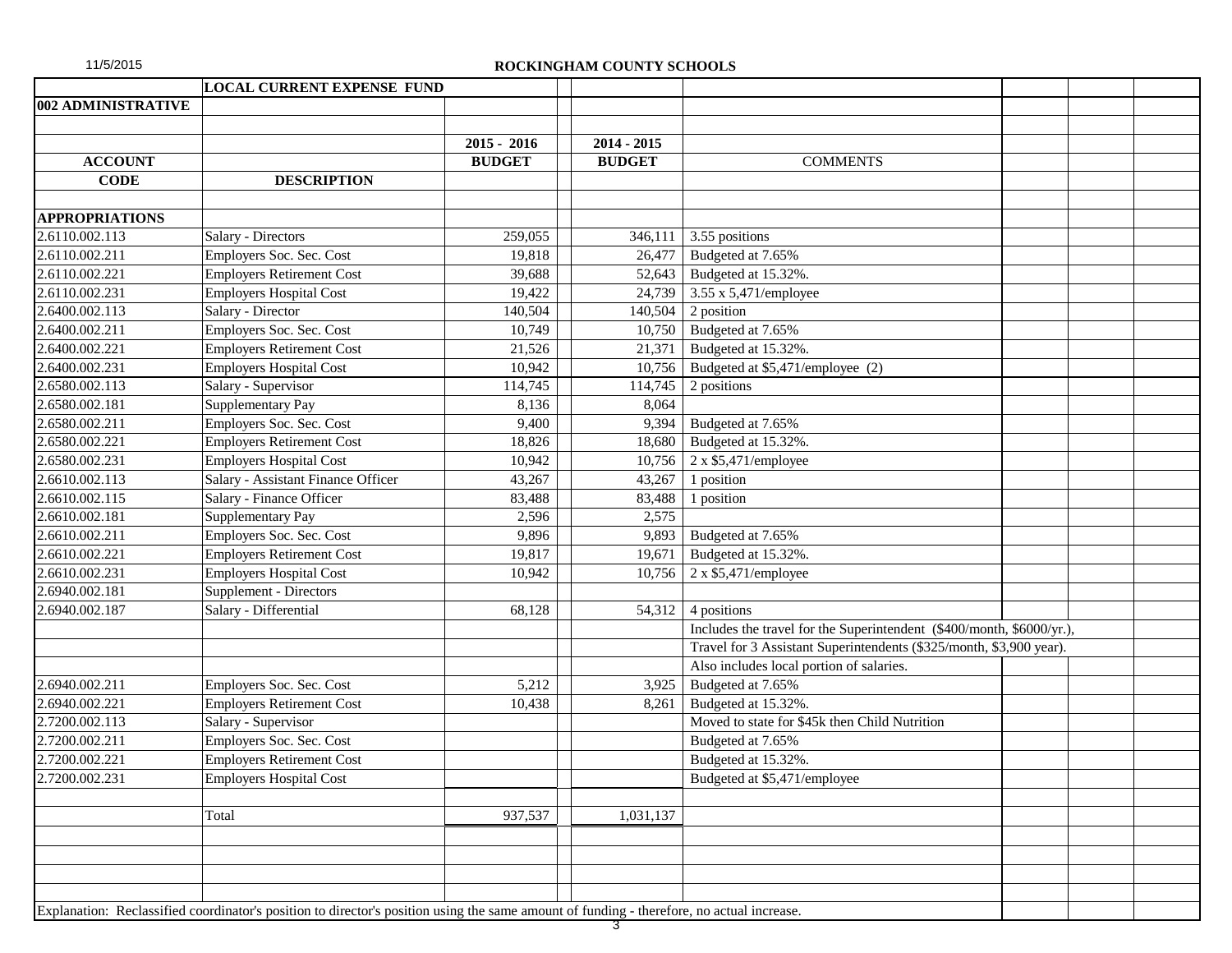|                       | <b>LOCAL CURRENT EXPENSE FUND</b>              |                          |                          |                                               |  |  |
|-----------------------|------------------------------------------------|--------------------------|--------------------------|-----------------------------------------------|--|--|
|                       | 003 CLASSIFIED SUPPORT (CLERICAL & CUSTODIANS) |                          |                          |                                               |  |  |
|                       |                                                |                          |                          |                                               |  |  |
|                       |                                                | $2015 - 2016$            | $2014 - 2015$            | <b>COMMENTS</b>                               |  |  |
| <b>ACCOUNT</b>        |                                                | <b>BUDGET</b>            | <b>BUDGET</b>            |                                               |  |  |
| <b>CODE</b>           | <b>DESCRIPTION</b>                             |                          |                          |                                               |  |  |
|                       |                                                |                          |                          |                                               |  |  |
| <b>APPROPRIATIONS</b> |                                                |                          |                          |                                               |  |  |
| 2.5110.003.162        | Substitute Pay                                 | 546,748                  | 569,256                  | Based on estimated annualized 2014-15 amounts |  |  |
| 2.5110.003.167        | Substitute Pay - Teacher Assistant             | 4,800                    | 4,944                    |                                               |  |  |
| 2.5110.003.211        | Employers Soc. Sec. Cost                       | 42,561                   | 19,032                   | Budgeted at 7.65%                             |  |  |
| 2.5110.003.221        | Employers Retirement Cost                      | 5,000                    | $\overline{\phantom{a}}$ | Budgeted at 15.32%                            |  |  |
| 2.5120.003.162        | Substitute Pay                                 | 575                      | $\sim$                   | Based on estimated annualized 2014-15 amounts |  |  |
| 2.5120.003.211        | Employers Soc. Sec. Cost                       | 44                       | $\sim$                   | Budgeted at 7.65%                             |  |  |
| 2.5210.003.162        | Substitute Pay                                 | 25,865                   | 20,085                   | Based on estimated annualized 2014-15 amounts |  |  |
| 2.5210.003.211        | Employers Soc. Sec. Cost                       | 1,979                    | $\overline{\phantom{a}}$ | Budgeted at 7.65%                             |  |  |
| 2.5260.003.162        | Substitute Pay                                 | 3,932                    | 3,214                    | Based on estimated annualized 2014-15 amounts |  |  |
| 2.5260.003.211        | Employers Soc. Sec. Cost                       | 300                      | $\overline{\phantom{a}}$ | Budgeted at 7.65%                             |  |  |
| 2.5270.003.162        | Substitute Pay                                 | 610                      | 1,236                    | Based on estimated annualized 2014-15 amounts |  |  |
| 2.5270.003.211        | Employers Soc. Sec. Cost                       | 47                       | $\sim$                   | Budgeted at 7.65%                             |  |  |
| 2.5400.003.151        | Salary - Clerical                              | 1,032,366                | 1,041,968                | 37 positions                                  |  |  |
| 2.5400.003.211        | Employers Soc. Sec. Cost                       | 78,976                   | 79,711                   | Budgeted at 7.65%                             |  |  |
| 2.5400.003.221        | <b>Employers Retirement Cost</b>               | 158,159                  | 158,484                  | Budgeted at 15.32%                            |  |  |
| 2.5400.003.231        | <b>Employers Hospital Cost</b>                 | 202,427                  | 193,608                  | Budgeted at \$5,471/employee (37)             |  |  |
| 2.5810.003.162        | Substitute Pay                                 | 675                      | 618                      | Based on estimated annualized 2014-15 amounts |  |  |
| 2.5810.003.211        | Employers Soc. Sec. Cost                       | 52                       | 48                       | Budgeted at 7.65%                             |  |  |
| 2.5810.003.221        | Employers Retirement Cost                      | 103                      | 93                       | Budgeted at 15.32%                            |  |  |
| 2.5810.003.231        | Employers Hospital Cost                        |                          |                          | Budgeted at \$5,471/employee                  |  |  |
| 2.6110.003.151        | Salary - Office Personnel                      | 38,770                   | 70,098                   | l position                                    |  |  |
| 2.6110.003.177        | Salary - Work Study Student                    | 11,130                   | 15,388                   |                                               |  |  |
| 2.6110.003.211        | Employers Soc. Sec. Cost                       | 3,818                    | 6,540                    | Budgeted at 7.65%                             |  |  |
| 2.6110.003.221        | <b>Employers Retirement Cost</b>               | 5,940                    | 10,662                   | Budgeted at 15.32%                            |  |  |
| 2.6110.003.231        | Employers Hospital Cost                        | 4,787                    | 10,111                   | Budgeted at \$5,471/employee (1)              |  |  |
| 2.6200.003.151        | Salary - Office Personnel                      | 121,421                  | 440,532                  | 4.5 positons                                  |  |  |
| 2.6200.003.199        | Salary - Overtime Pay                          |                          |                          |                                               |  |  |
| 2.6200.003.211        | Employers Soc. Sec. Cost                       | 9,289                    | 33,701                   | Budgeted at 7.65%                             |  |  |
| 2.6200.003.221        | <b>Employers Retirement Cost</b>               | 18,602                   | 67,005                   | Budgeted at 15.32%.                           |  |  |
| 2.6200.003.231        | Employers Hospital Cost                        | 24,620                   | 83,360                   | Budgeted at \$5,471/employee (4.5)            |  |  |
| 2.6400.003.151        | Salary - Office Personnel                      | $\overline{\phantom{a}}$ | 111,366                  | 0 positions                                   |  |  |
| 2.6400.003.211        | Employers Soc. Sec. Cost                       | $\overline{\phantom{a}}$ | 8,520                    | Budgeted at 7.65%                             |  |  |
| 2.6400.003.221        | <b>Employers Retirement Cost</b>               | $\overline{\phantom{a}}$ | 16,939                   | Budgeted at 15.32%.                           |  |  |
| 2.6400.003.231        | <b>Employers Hospital Cost</b>                 | $\overline{\phantom{a}}$ | 16,134                   | Budgeted at \$5,471/employee - 0 positions    |  |  |
| 2.6580.003.151        | Salary - Office Personnel                      | 79,495                   | 79,494                   | 2 positions                                   |  |  |
| 2.6580.003.211        | Employers Soc. Sec. Cost                       | 6,082                    | 6,082                    | Budgeted at 7.65%                             |  |  |
| 2.6580.003.221        | Employers Retirement Cost                      | 12,179                   | 12,092                   | Budgeted at 15.32%                            |  |  |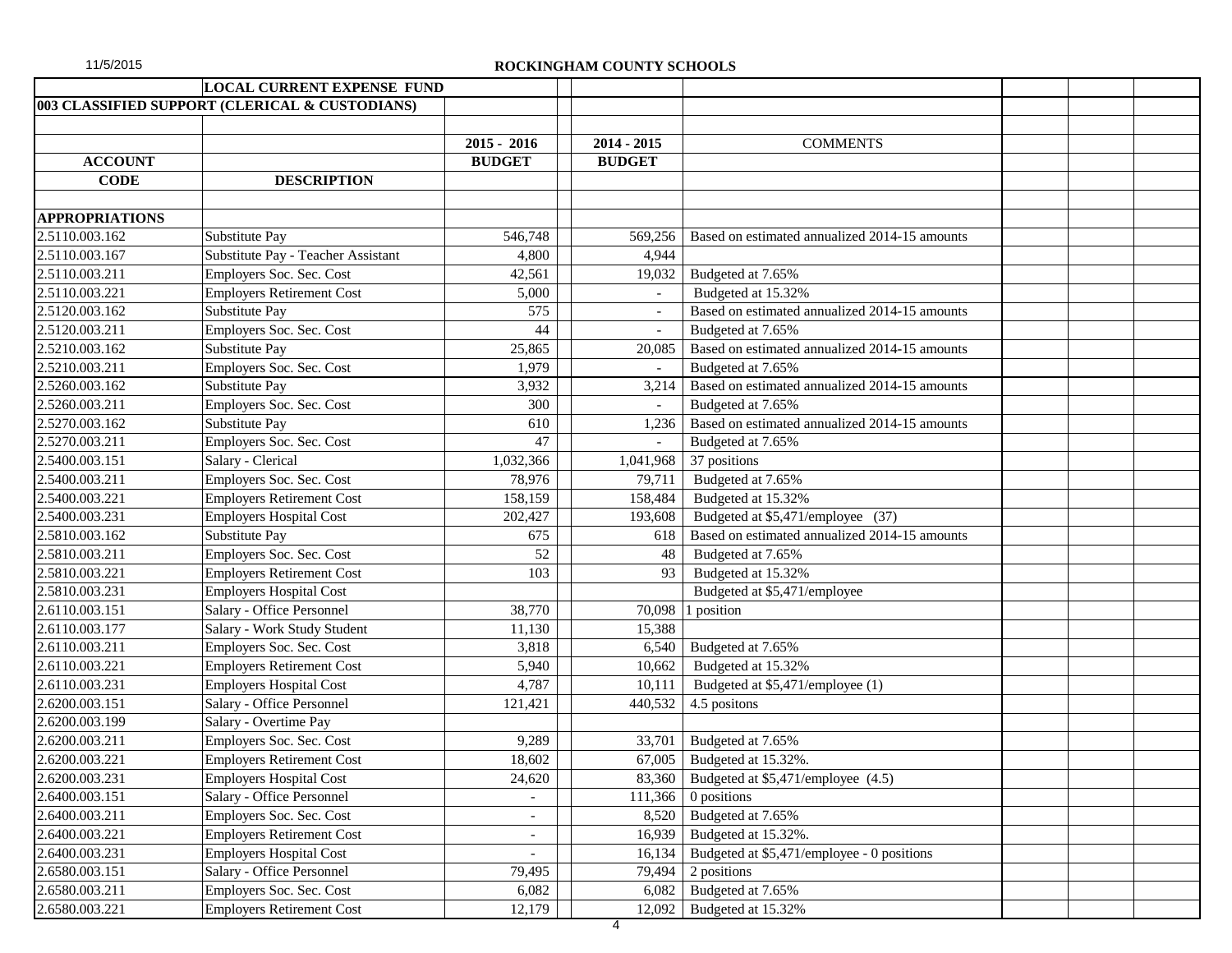| 2.6580.003.231 | <b>Employers Hospital Cost</b>   | 10,942                   | 10,756    | Budgeted at \$5,471/employee - 2 positions    |  |
|----------------|----------------------------------|--------------------------|-----------|-----------------------------------------------|--|
| 2.6610.003.151 | Salary - Office Personnel        |                          | 254,574   | 0 position, moved to state 031                |  |
| 2.6610.003.211 | Employers Soc. Sec. Cost         | $\overline{\phantom{a}}$ | 19,474    | Budgeted at 7.65%                             |  |
| 2.6610.003.221 | <b>Employers Retirement Cost</b> | $\overline{\phantom{a}}$ | 38,721    | Budgeted at 15.32%.                           |  |
| 2.6610.003.231 | <b>Employers Hospital Cost</b>   | $\overline{\phantom{a}}$ | 32,268    | Budgeted at \$5,471/employee - 0 positions    |  |
| 2.6620.003.151 | Salary - Office Personnel        | $\overline{\phantom{a}}$ | 79,100    | 0 positions, moved to state 031               |  |
| 2.6620.003.211 | Employers Soc. Sec. Cost         | $\overline{\phantom{a}}$ | 6,051     | Budgeted at 7.65%                             |  |
| 2.6620.003.221 | <b>Employers Retirement Cost</b> | $\overline{\phantom{a}}$ | 12,032    | Budgeted at 15.32%.                           |  |
| 2.6620.003.231 | <b>Employers Hospital Cost</b>   | $\overline{\phantom{a}}$ | 16,134    | Budgeted at \$5,471/employee - 0 positions    |  |
| 2.6710.003.151 | Salary - Office Personnel        | $\overline{\phantom{a}}$ | 88,327    | $\overline{0}$ positions - moved to state 003 |  |
| 2.6710.003.211 | Employers Soc. Sec. Cost         | $\overline{\phantom{a}}$ | 6,757     | Budgeted at 7.65%                             |  |
| 2.6710.003.221 | <b>Employers Retirement Cost</b> | $\overline{\phantom{a}}$ | 13,435    | Budgeted at 15.32%.                           |  |
| 2.6710.003.231 | <b>Employers Hospital Cost</b>   | $\overline{\phantom{a}}$ | 10,756    | Budgeted at \$5,471/employee - 0 positions    |  |
|                |                                  |                          |           |                                               |  |
|                | Total                            | 2,452,294                | 3,668,706 |                                               |  |
|                |                                  |                          |           |                                               |  |
|                |                                  |                          |           |                                               |  |
|                |                                  |                          |           |                                               |  |
|                |                                  |                          |           |                                               |  |
|                |                                  |                          |           |                                               |  |
|                |                                  |                          |           |                                               |  |
|                |                                  |                          |           |                                               |  |
|                |                                  |                          |           |                                               |  |
|                |                                  |                          |           |                                               |  |
|                |                                  |                          |           |                                               |  |
|                |                                  |                          |           |                                               |  |
|                |                                  |                          |           |                                               |  |
|                |                                  |                          |           |                                               |  |
|                |                                  |                          |           |                                               |  |
|                |                                  |                          |           |                                               |  |
|                |                                  |                          |           |                                               |  |
|                |                                  |                          |           |                                               |  |
|                |                                  |                          |           |                                               |  |
|                |                                  |                          |           |                                               |  |
|                |                                  |                          |           |                                               |  |
|                |                                  |                          |           |                                               |  |
|                |                                  |                          |           |                                               |  |
|                |                                  |                          |           |                                               |  |
|                |                                  |                          |           |                                               |  |
|                |                                  |                          |           |                                               |  |
|                |                                  |                          |           |                                               |  |
|                |                                  |                          |           |                                               |  |
|                |                                  |                          |           |                                               |  |
|                |                                  |                          |           |                                               |  |
|                |                                  |                          |           |                                               |  |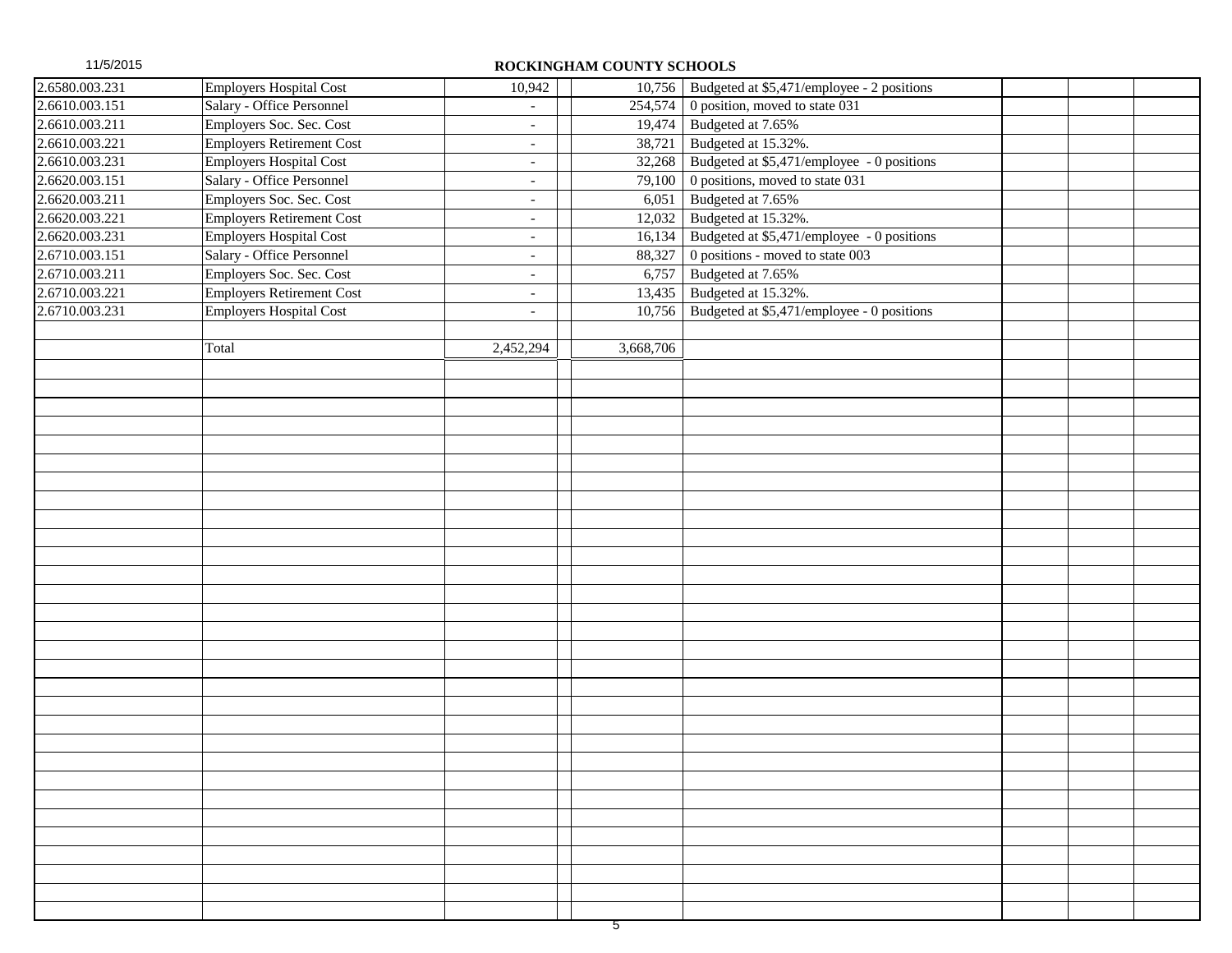|                           | <b>LOCAL CURRENT EXPENSE FUND</b> |                          |               |                                                                  |  |  |
|---------------------------|-----------------------------------|--------------------------|---------------|------------------------------------------------------------------|--|--|
| 005 SCHOOL ADMINISTRATORS |                                   |                          |               |                                                                  |  |  |
|                           |                                   |                          |               |                                                                  |  |  |
|                           |                                   | $2015 - 2016$            | $2014 - 2015$ |                                                                  |  |  |
| <b>ACCOUNT</b>            |                                   | <b>BUDGET</b>            | <b>BUDGET</b> | <b>COMMENTS</b>                                                  |  |  |
| <b>CODE</b>               | <b>DESCRIPTION</b>                |                          |               |                                                                  |  |  |
|                           |                                   |                          |               |                                                                  |  |  |
| <b>APPROPRIATIONS</b>     |                                   |                          |               |                                                                  |  |  |
| 2.5400.005.116            | Salary - Assistant Principals     | 546,898                  | 430,232       | 12 positions - need to budget 119 MOE's from local               |  |  |
| 2.5400.005.129            | <b>Held Harmless</b>              | 19,821                   |               |                                                                  |  |  |
| 2.5400.005.165            | Substittute - Non Teaching        | $\overline{\phantom{a}}$ | 46,513        |                                                                  |  |  |
|                           |                                   |                          |               |                                                                  |  |  |
| 2.5400.005.181            | Supplements - Principals          | 209,887                  | 211,254       | Supplements for High School Principals at 13%,                   |  |  |
|                           |                                   |                          |               | Middle School Principals at 8%, Elementary Principals at 6 1/2%, |  |  |
|                           |                                   |                          |               | High School Assistant Principals at 7%, other Assistant          |  |  |
|                           |                                   |                          |               | Principals at 6%.                                                |  |  |
| 2.5400.005.187            | Principal Pay Differential        | 130,063                  | 136,324       | 31 positions                                                     |  |  |
|                           |                                   |                          |               | Reflects funds needed to pay all principals based on total       |  |  |
|                           |                                   |                          |               | teachers. The State only funds principals based on number        |  |  |
|                           |                                   |                          |               | of state teachers. Funds to incorporate 101 rule for principals, |  |  |
|                           |                                   |                          |               | in order that they will be paid at least 101% of their highest   |  |  |
|                           |                                   |                          |               | paid employee, on an annual basis. Also adds funds to pay for    |  |  |
|                           |                                   |                          |               | Assistant Principals who have National Board certification       |  |  |
|                           |                                   |                          |               | and would make more as a teacher. Estimated to increase due      |  |  |
|                           |                                   |                          |               | to reduction of teachers paid from state funds                   |  |  |
| 2.5400.005.211            | Employers Soc. Sec. Cost          | 68,378                   | 63,061        | Budgeted at 7.65%                                                |  |  |
| 2.5400.005.221            | Employers Retirement Cost         | 136,934                  | 125,380       | Budgeted at 15.32%.                                              |  |  |
| 2.5400.005.231            | Employers Hospital Cost           | 65,652                   | 53,780        | Budgeted at \$5,471/employee (11).                               |  |  |
|                           |                                   |                          |               |                                                                  |  |  |
|                           | Total                             | 1,177,633                | 1,066,544     |                                                                  |  |  |
|                           |                                   |                          |               |                                                                  |  |  |
|                           |                                   |                          |               |                                                                  |  |  |
|                           |                                   |                          |               |                                                                  |  |  |
|                           |                                   |                          |               |                                                                  |  |  |
|                           |                                   |                          |               |                                                                  |  |  |
|                           |                                   |                          |               |                                                                  |  |  |
|                           |                                   |                          |               |                                                                  |  |  |
|                           |                                   |                          |               |                                                                  |  |  |
|                           |                                   |                          |               |                                                                  |  |  |
|                           |                                   |                          |               |                                                                  |  |  |
|                           |                                   |                          |               |                                                                  |  |  |
|                           |                                   |                          |               |                                                                  |  |  |
|                           |                                   |                          |               |                                                                  |  |  |
|                           |                                   |                          |               |                                                                  |  |  |
|                           |                                   |                          |               |                                                                  |  |  |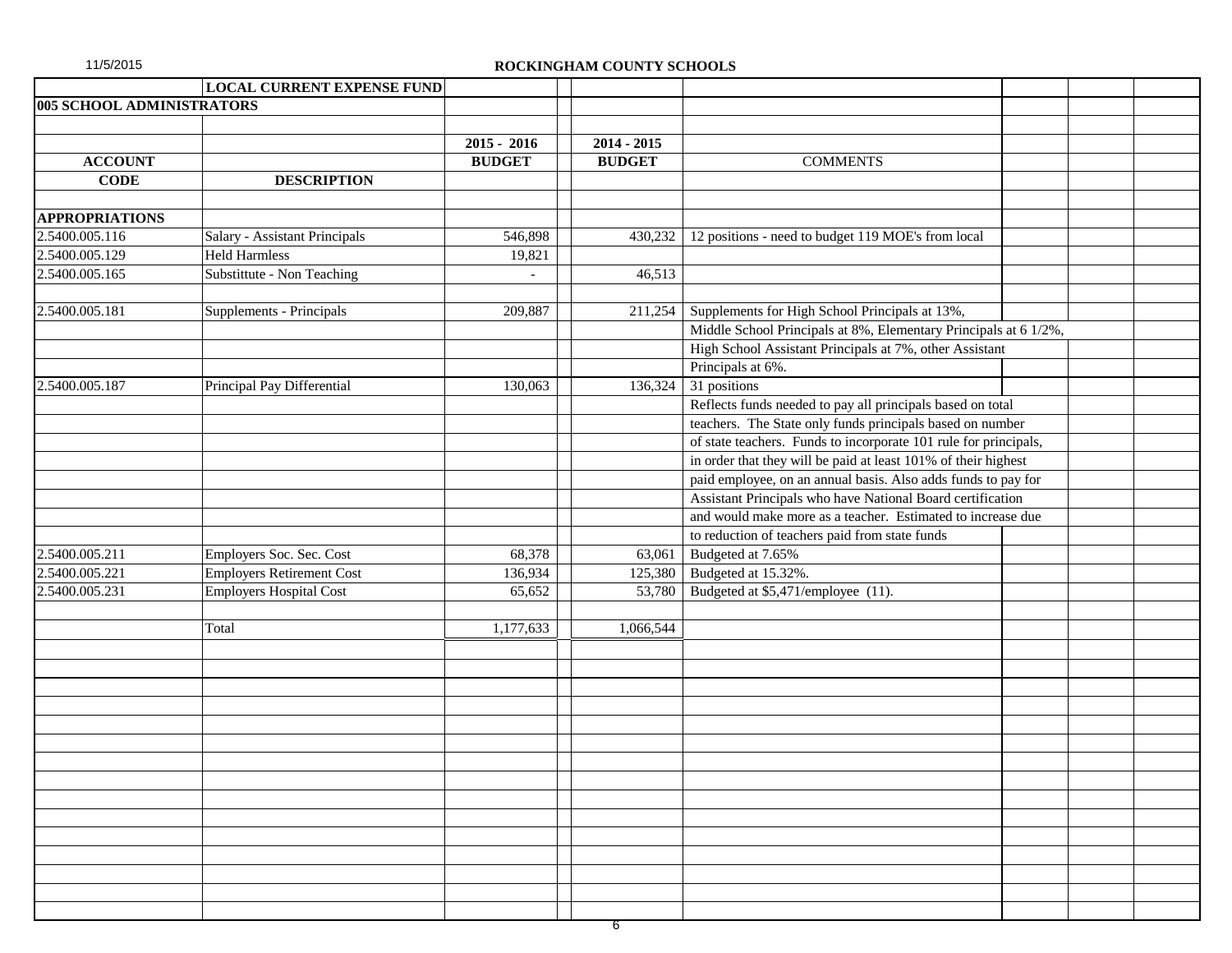|                                   | <b>LOCAL CURRENT EXPENSE FUND</b>                                                                                     |               |               |                                                          |  |
|-----------------------------------|-----------------------------------------------------------------------------------------------------------------------|---------------|---------------|----------------------------------------------------------|--|
| 007 CERTIFIED SUPPORT             |                                                                                                                       |               |               |                                                          |  |
|                                   |                                                                                                                       |               |               |                                                          |  |
|                                   |                                                                                                                       | $2015 - 2016$ | $2014 - 2015$ |                                                          |  |
| <b>ACCOUNT</b>                    |                                                                                                                       | <b>BUDGET</b> | <b>BUDGET</b> | <b>COMMENTS</b>                                          |  |
| <b>CODE</b>                       | <b>DESCRIPTION</b>                                                                                                    |               |               |                                                          |  |
|                                   |                                                                                                                       |               |               |                                                          |  |
| <b>APPROPRIATIONS</b>             |                                                                                                                       |               |               |                                                          |  |
| 2.5110.007.131                    | Salary - Instructional Support                                                                                        |               |               |                                                          |  |
| 2.5110.007.187                    | Pay Differential                                                                                                      | 4,464         | 5,580         | 1 position                                               |  |
| 2.5110.007.211                    | Employers Soc. Sec. Cost                                                                                              | 342           | 427           | FICA at 7.65%                                            |  |
| 2.5110.007.221                    | Employers Retirement Cost                                                                                             |               |               | Retirement at 15.32%.                                    |  |
| 2.5110.007.231                    | Employers Hospital Cost                                                                                               |               |               | Budgeted at \$5,471/employee                             |  |
| 2.5810.007.131                    | Salary - Media                                                                                                        | 132,460       |               | 3 position                                               |  |
| 2.5810.007.211                    | Employers Soc. Sec. Cost                                                                                              | 10,134        |               | FICA at 7.65%                                            |  |
| 2.5810.007.221                    | <b>Employers Retirement Cost</b>                                                                                      | 20,293        |               | Retirement at 15.32%.                                    |  |
| 2.5810.007.231                    | Employers Hospital Cost                                                                                               | 16,413        |               | Budgeted at \$5,471/employee                             |  |
| 2.5830.007.129                    | Salary - Guidance Differential                                                                                        | 264           |               |                                                          |  |
| 2.5830.007.131                    | Salary - Guidance                                                                                                     | 22,021        |               | Funds two months of summer guidance at each high school. |  |
| 2.5830.007.211                    | Employers Soc. Sec. Cost                                                                                              | 1,685         |               | FICA at 7.65%                                            |  |
| 2.5830.007.221                    | Employers Retirement Cost                                                                                             | 3,374         |               | Retirement at 15.32%.                                    |  |
| 2.5840.007.131                    | Salary - Nurse *                                                                                                      | 35,780        | 171,629       |                                                          |  |
| 2.5840.007.211                    | Employers Soc. Sec. Cost                                                                                              | 2,737         | 13,130        | FICA at 7.65%                                            |  |
| 2.5840.007.221                    | Employers Retirement Cost                                                                                             | 5,482         | 26,950        | Retirement at 15.32%.                                    |  |
| 2.5840.007.231                    | Employers Hospital Cost                                                                                               | 5,471         | 19,899        | Budgeted at \$5,471/employee (.6995)                     |  |
| 2.5840.007.312                    | Workshop Expense                                                                                                      |               |               |                                                          |  |
|                                   |                                                                                                                       |               |               |                                                          |  |
|                                   | Total                                                                                                                 | 260,920       | 237,615       |                                                          |  |
|                                   |                                                                                                                       |               |               |                                                          |  |
|                                   |                                                                                                                       |               |               |                                                          |  |
|                                   |                                                                                                                       |               |               |                                                          |  |
| Explanation:                      |                                                                                                                       |               |               |                                                          |  |
| These are state-funded positions. |                                                                                                                       |               |               |                                                          |  |
|                                   | The School Nurse Initiative is a statewide initiative aimed at reducing the student to nurse ratio in public schools. |               |               |                                                          |  |
|                                   |                                                                                                                       |               |               |                                                          |  |
|                                   |                                                                                                                       |               |               |                                                          |  |
|                                   |                                                                                                                       |               |               |                                                          |  |
|                                   |                                                                                                                       |               |               |                                                          |  |
|                                   |                                                                                                                       |               |               |                                                          |  |
|                                   |                                                                                                                       |               |               |                                                          |  |
|                                   |                                                                                                                       |               |               |                                                          |  |
|                                   |                                                                                                                       |               |               |                                                          |  |
|                                   |                                                                                                                       |               |               |                                                          |  |
|                                   |                                                                                                                       |               |               |                                                          |  |
|                                   |                                                                                                                       |               |               |                                                          |  |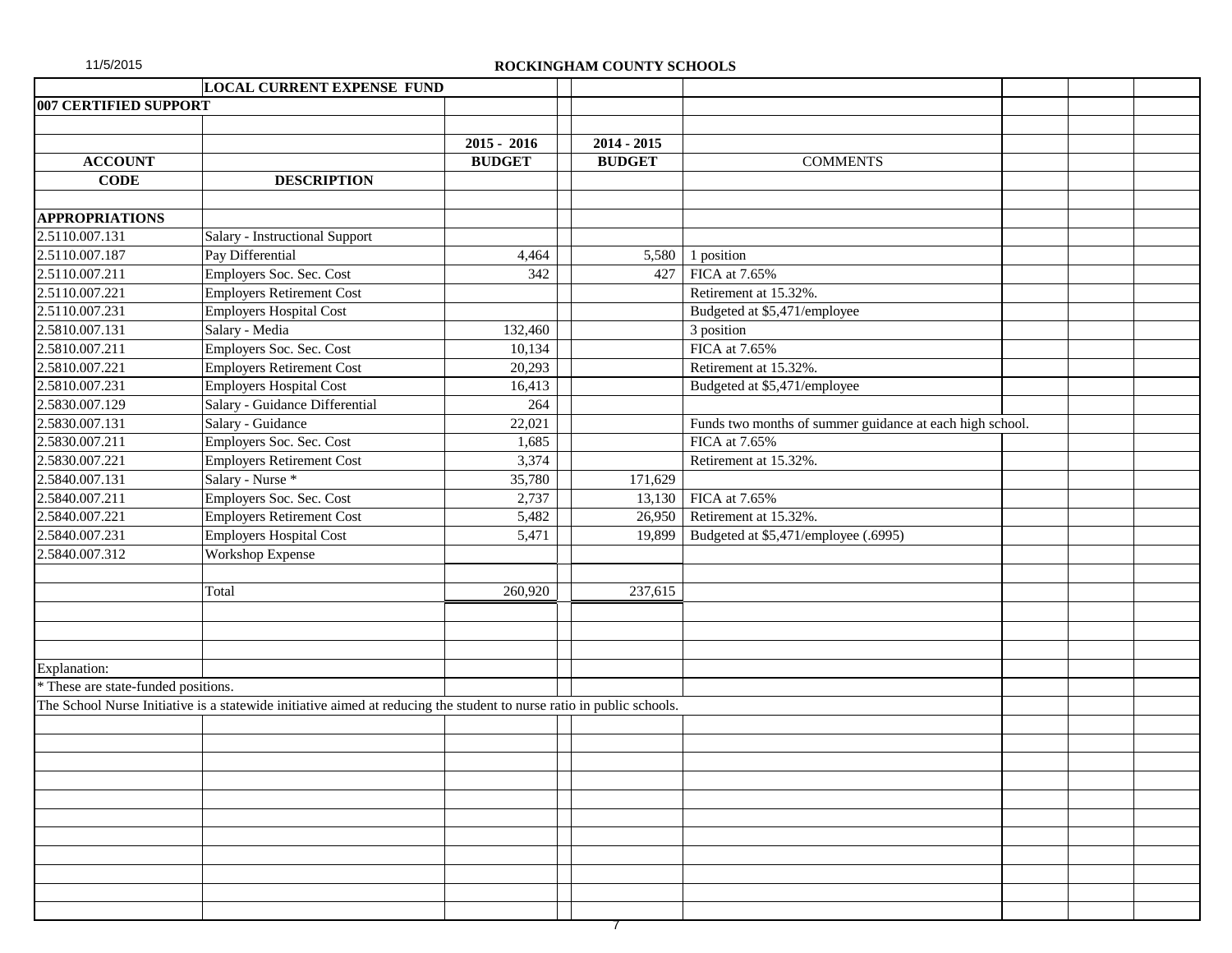|                       | <b>LOCAL CURRENT EXPENSE FUND</b>      |               |               |                                                                     |  |  |
|-----------------------|----------------------------------------|---------------|---------------|---------------------------------------------------------------------|--|--|
|                       | 009 NON-CONTRIBUTORY EMPLOYEE BENEFITS |               |               |                                                                     |  |  |
|                       |                                        |               |               |                                                                     |  |  |
|                       |                                        | $2015 - 2016$ | $2014 - 2015$ |                                                                     |  |  |
| <b>ACCOUNT</b>        |                                        | <b>BUDGET</b> | <b>BUDGET</b> | <b>COMMENTS</b>                                                     |  |  |
| <b>CODE</b>           | <b>DESCRIPTION</b>                     |               |               |                                                                     |  |  |
|                       |                                        |               |               |                                                                     |  |  |
| <b>APPROPRIATIONS</b> |                                        |               |               |                                                                     |  |  |
| 2.5110.009.184        | Longevity                              | 28,845        | 10,425        | Cost of longevity paid for locally paid instructional personnel.    |  |  |
|                       |                                        |               |               | Permanent or part-time employees begin receiving longevity          |  |  |
|                       |                                        |               |               | payments when they have 10 years of total qualifying state          |  |  |
|                       |                                        |               |               | service. The payments are made the month of their                   |  |  |
|                       |                                        |               |               | anniversary. The payment is a percent of their salary               |  |  |
|                       |                                        |               |               | depending upon the length of state service.                         |  |  |
|                       |                                        |               |               | The percentages are:                                                |  |  |
|                       |                                        |               |               | 1.5%<br>10 - 14 years                                               |  |  |
|                       |                                        |               |               | 15 - 19 years<br>2.25%                                              |  |  |
|                       |                                        |               |               | 3.25%<br>20 - 24 years                                              |  |  |
|                       |                                        |               |               | 4.5%<br>25 or more years                                            |  |  |
| 2.5110.009.188        | Annual Leave                           | 44,480        | 26,060        | Cost of annual leave paid up when locally paid instructional        |  |  |
|                       |                                        |               |               | personnel resigns or retires. Employees leaving employment          |  |  |
|                       |                                        |               |               | may receive payment for their annual leave balance, up to a         |  |  |
|                       |                                        |               |               | maximum of 30 days.                                                 |  |  |
| 2.5110.009.211        | Employers Soc. Sec. Cost               | 5,609         | 2,800         | Budgeted at 7.65%                                                   |  |  |
| 2.5110.009.221        | <b>Employers Retirement Cost</b>       | 11,234        | 5,440         | Budgeted at 15.32%.                                                 |  |  |
| 2.5400.009.184        | Longevity                              | 8,350         | 8,350         |                                                                     |  |  |
| 2.5400.009.211        | Employers Soc. Sec. Cost               | 640           | 640           | Budgeted at 7.65%                                                   |  |  |
| 2.5400.009.221        | <b>Employers Retirement Cost</b>       | 1,280         | 1,245         | Budgeted at 15.32%.                                                 |  |  |
| 2.5501.009.184        | Longevity                              | 6,260         | 6,260         |                                                                     |  |  |
| 2.5501.009.211        | Employers Soc. Sec. Cost               | 480           | 480           | Budgeted @ 7.65%                                                    |  |  |
| 2.5501.009.221        | <b>Employers Retirement Cost</b>       | 960           | 935           | Budgeted at 15.32%.                                                 |  |  |
| 2.5840.009.184        | Longevity                              | 2,600         | 2,600         |                                                                     |  |  |
| 2.5840.009.211        | Employers Soc. Sec. Cost               | 200           | 200           | Budgeted @ 7.65%                                                    |  |  |
| 2.5840.009.221        | <b>Employers Retirement Cost</b>       | 400           | 390           | Budgeted at 15.32%.                                                 |  |  |
| 2.5860.009.211        | Longevity                              | 3,125         | 3,125         |                                                                     |  |  |
| 2.5860.009.211        | Employers Soc. Sec. Cost               | 235           | 235           | Budgeted @ 7.65%                                                    |  |  |
| 2.5860.009.221        | <b>Employers Retirement Cost</b>       | 480           | 470           | Budgeted at 15.32%.                                                 |  |  |
| 2.6110.009.184        | Longevity                              | 2,085         | 2,085         |                                                                     |  |  |
| 2.6110.009.211        | Employers Soc. Sec. Cost               | 160           | 160           | Budgeted @ 7.65%                                                    |  |  |
| 2.6110.009.221        | <b>Employers Retirement Cost</b>       | 320           | 315           | Budgeted at 15.32%.                                                 |  |  |
| 2.6200.009.184        | Longevity                              | 1,040         | 1,040         | To budget for projected longevity costs for locally paid employees. |  |  |
| 2.6200.009.188        | Annual Leave                           | 3,735         | 3,735         | Estimated cost to pay up annual leave when                          |  |  |
|                       |                                        |               |               | non-instructional locally paid employees resign or retire.          |  |  |
| 2.6200.009.211        | Employers Soc. Sec. Cost               | 365           | 365           | Budgeted at 7.65%                                                   |  |  |
| 2.6200.009.221        | <b>Employers Retirement Cost</b>       | 735           | 725           | Budgeted at 15.32%.                                                 |  |  |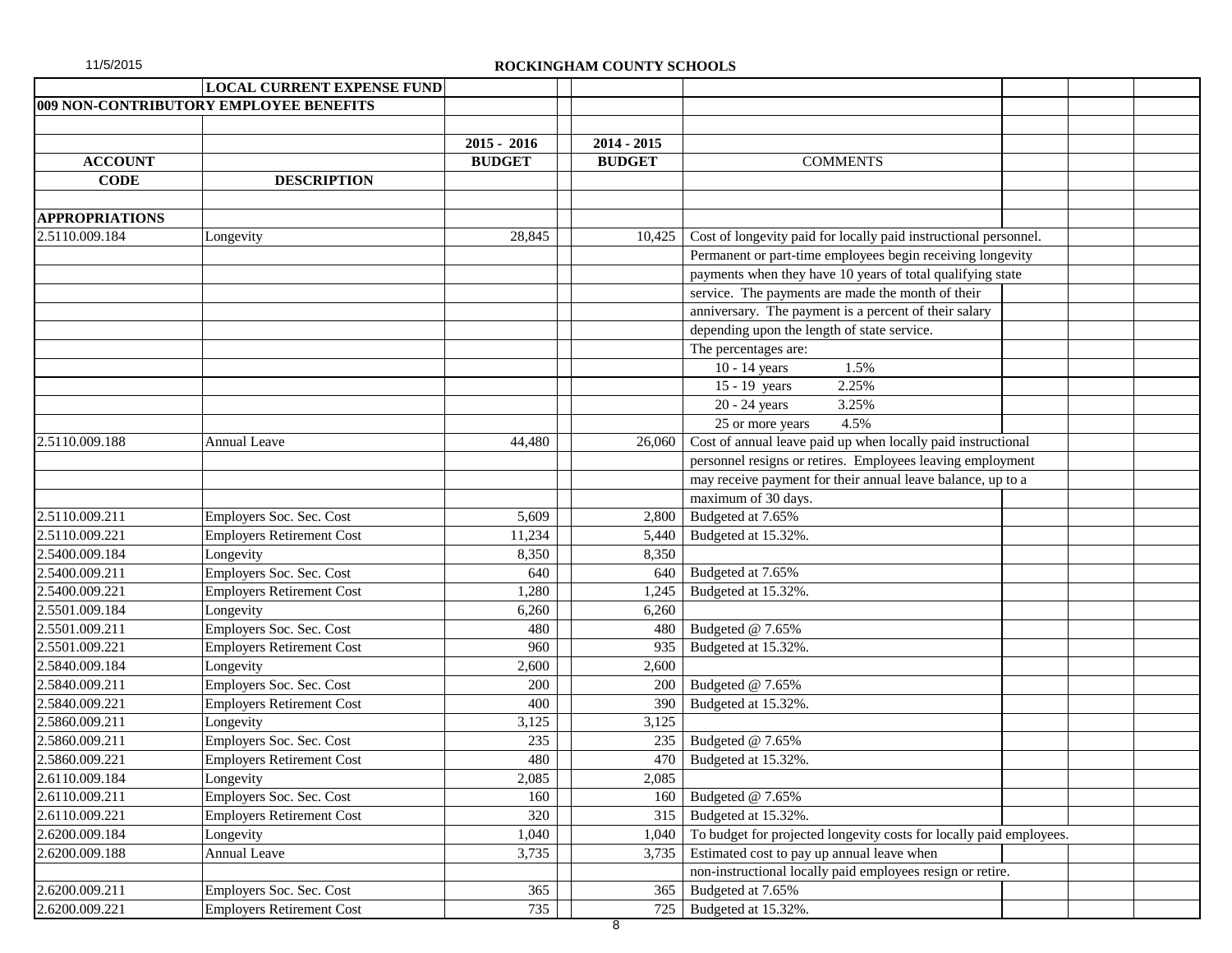11/5/2015 **ROCKINGHAM COUNTY SCHOOLS** 2.6400.009.184 Longevity 5,225 5,225 2.6400.009.211 Employers Soc. Sec. Cost 400 400 Budgeted at 7.65% 2.6400.009.221 Employers Retirement Cost 800 800 780 Budgeted at 15.32%. 2.6540.009.184 Longevity 2.6540.009.184 Dongevity 2.6540.009.188 Annual Leave 10,425 10,425 2.6540.009.211 Employers Soc. Sec. Cost 1,530 1,530 Budgeted @ 7.65% 2.6540.009.221 Employers Retirement Cost 3,065 2,985 Budgeted at 15.32%. 2.6550.009.184 Longevity 2,825 2.825 2.6550.009.211 Employers Soc. Sec. Cost 225 225 Budgeted @ 7.65% 2.6550.009.221 Employers Retirement Cost 435 425 Budgeted at 15.32%. 2.6580.009.184 Longevity 25,050 25,050 2.6580.009.188 Annual Leave 6,275 6,275 6,275 2.6580.009.211 Employers Soc. Sec. Cost 2,400 | 2,400 Budgeted @ 7.65% 2.6580.009.221 Employers Retirement Cost 4,800 4,675 Budgeted at 15.32%. 2.6610.009.184 Longevity 2.6610.009.184 1,700 2.6610.009.211 Employers Soc. Sec. Cost 360 360 Budgeted @ 7.65% 2.6610.009.221 Employers Retirement Cost 725 | 700 Budgeted at 15.32%. 2.6940.009.184 Longevity 1,100 1,100 1,100 2.6940.009.188 Annual Leave 4.075 4.075 4.075 2.6940.009.211 Employers Soc. Sec. Cost 400 400 Budgeted @ 7.65% 2.6940.009.221 Employers Retirement Cost 625 625 775 Budgeted at 15.32%. Total  $208,638$  |  $162,990$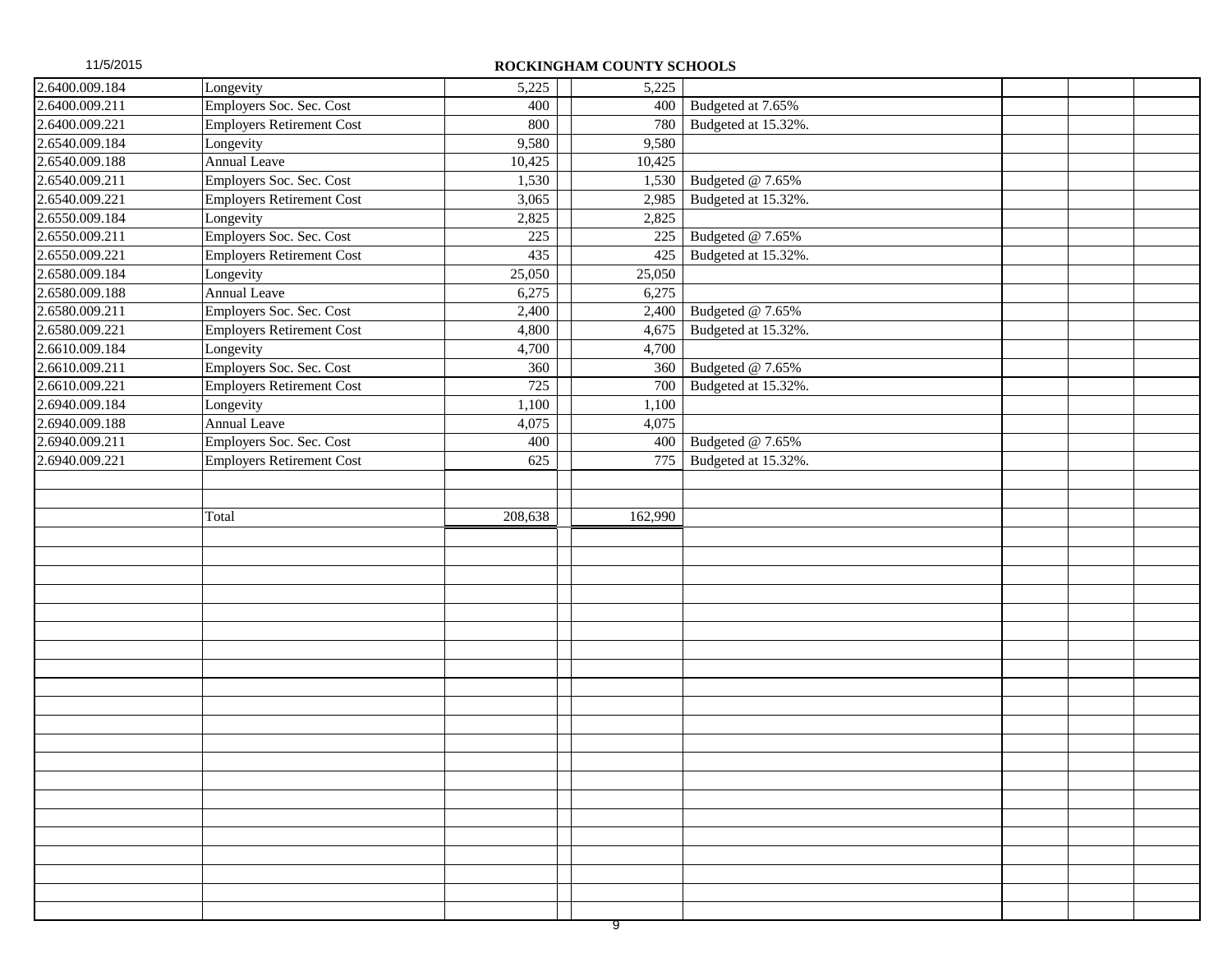| 11/5/2015             |                                   |                             | ROCKINGHAM COUNTY SCHOOLS |                 |  |  |
|-----------------------|-----------------------------------|-----------------------------|---------------------------|-----------------|--|--|
|                       | <b>LOCAL CURRENT EXPENSE FUND</b> |                             |                           |                 |  |  |
| 012 DRIVERS EDUCATION |                                   |                             |                           |                 |  |  |
|                       |                                   |                             |                           |                 |  |  |
|                       |                                   | $2015 - 2016$               | $2014 - 2015$             |                 |  |  |
| <b>ACCOUNT</b>        |                                   | <b>BUDGET</b>               | <b>BUDGET</b>             | <b>COMMENTS</b> |  |  |
| <b>CODE</b>           | <b>DESCRIPTION</b>                |                             |                           |                 |  |  |
|                       |                                   |                             |                           |                 |  |  |
| <b>APPROPRIATIONS</b> |                                   |                             |                           |                 |  |  |
| 2.5110.012.148        | Salary - Administrator            | $\mathcal{L}_{\mathcal{A}}$ | $\overline{\phantom{a}}$  | Moved to Fund 8 |  |  |
|                       |                                   |                             |                           |                 |  |  |
| 2.5110.012.211        | Employers Soc. Sec. Cost          | $\mathcal{L}_{\mathcal{A}}$ | $\overline{\phantom{a}}$  | Moved to Fund 8 |  |  |
|                       |                                   |                             |                           |                 |  |  |
|                       |                                   |                             |                           |                 |  |  |
|                       | Total                             | $\mathbb{L}$                | $\overline{\phantom{a}}$  |                 |  |  |
|                       |                                   |                             |                           |                 |  |  |
|                       |                                   |                             |                           |                 |  |  |
|                       |                                   |                             |                           |                 |  |  |
|                       |                                   |                             |                           |                 |  |  |
|                       |                                   |                             |                           |                 |  |  |
|                       |                                   |                             |                           |                 |  |  |
|                       |                                   |                             |                           |                 |  |  |
|                       |                                   |                             |                           |                 |  |  |
|                       |                                   |                             |                           |                 |  |  |
|                       |                                   |                             |                           |                 |  |  |
|                       |                                   |                             |                           |                 |  |  |
|                       |                                   |                             |                           |                 |  |  |
|                       |                                   |                             |                           |                 |  |  |
|                       |                                   |                             |                           |                 |  |  |
|                       |                                   |                             |                           |                 |  |  |
|                       |                                   |                             |                           |                 |  |  |
|                       |                                   |                             |                           |                 |  |  |
|                       |                                   |                             |                           |                 |  |  |
|                       |                                   |                             |                           |                 |  |  |
|                       |                                   |                             |                           |                 |  |  |
|                       |                                   |                             |                           |                 |  |  |
|                       |                                   |                             |                           |                 |  |  |
|                       |                                   |                             |                           |                 |  |  |
|                       |                                   |                             |                           |                 |  |  |
|                       |                                   |                             |                           |                 |  |  |
|                       |                                   |                             |                           |                 |  |  |
|                       |                                   |                             |                           |                 |  |  |
|                       |                                   |                             |                           |                 |  |  |
|                       |                                   |                             |                           |                 |  |  |
|                       |                                   |                             |                           |                 |  |  |
|                       |                                   |                             |                           |                 |  |  |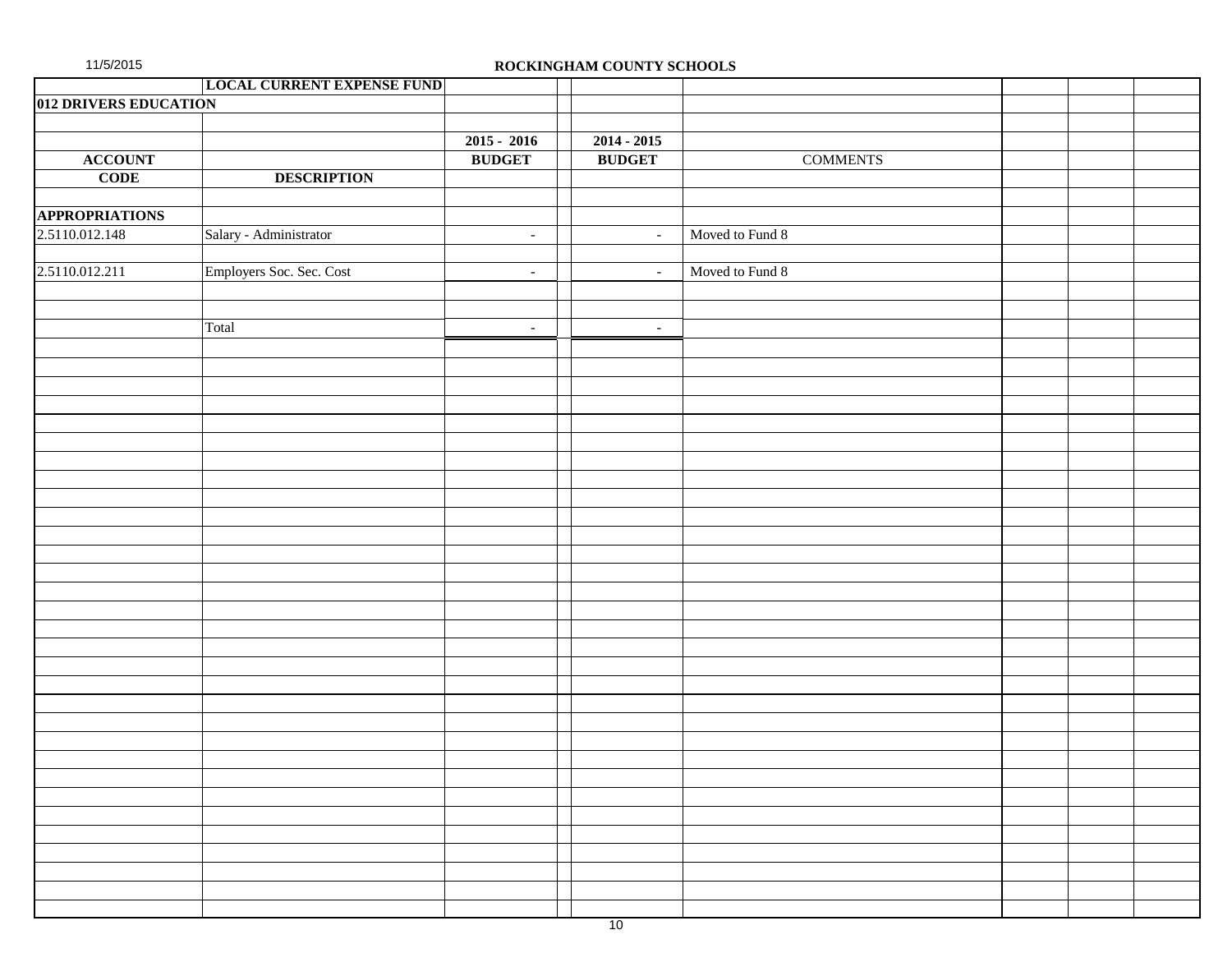|                       | <b>LOCAL CURRENT EXPENSE FUND</b>                                                                                                                |                          |               |                                                                        |  |
|-----------------------|--------------------------------------------------------------------------------------------------------------------------------------------------|--------------------------|---------------|------------------------------------------------------------------------|--|
| 015 TECHNOLOGY        |                                                                                                                                                  |                          |               |                                                                        |  |
|                       |                                                                                                                                                  |                          |               |                                                                        |  |
|                       |                                                                                                                                                  | $2015 - 2016$            | $2014 - 2015$ |                                                                        |  |
| <b>ACCOUNT</b>        |                                                                                                                                                  | <b>BUDGET</b>            | <b>BUDGET</b> | <b>COMMENTS</b>                                                        |  |
| <b>CODE</b>           | <b>DESCRIPTION</b>                                                                                                                               |                          |               |                                                                        |  |
|                       |                                                                                                                                                  |                          |               |                                                                        |  |
| <b>APPROPRIATIONS</b> |                                                                                                                                                  |                          |               |                                                                        |  |
| 2.5110.015.163        | Subs                                                                                                                                             | $\overline{\phantom{a}}$ | 3,414         | Substitute teachers for regular teacher training - moved from 715.     |  |
| 2.5110.015.211        | Employers Soc. Sec. Cost                                                                                                                         | $\overline{\phantom{a}}$ | 227           | Budgeted at 7.65%                                                      |  |
| 2.5110.015.312        | <b>Workshop Expense</b>                                                                                                                          |                          |               | Outside district workshop instructors for in-district trainings.       |  |
| 2.5110.015.332        | Travel                                                                                                                                           | 6,500                    | 10,343        | Travel and mileage for instructional, technology and media             |  |
| 2.5110.015.361        | <b>ITS</b> Membership                                                                                                                            |                          |               | Professional memberships                                               |  |
| 2.5110.015.411        | Supplies & Materials                                                                                                                             | 5,000                    |               | Instructional technology, materials, copier, lease.                    |  |
| 2.5110.015.418        | Computer Software                                                                                                                                |                          |               | Upgrading software and supplies for instructional technology, computer |  |
| 2.5110.015.461        | Non-Capitalized Equipment                                                                                                                        |                          |               | Non-computer technology-bulbs, projectors, active board replace.       |  |
| 2.5110.015.462        | Non-Capitalized Computer                                                                                                                         |                          |               | Computers for elementary/middle                                        |  |
| 2.5860.015.131        | Salary - Instructional Support                                                                                                                   | 196,000                  | 249,070       | 4 positions                                                            |  |
| 2.5860.015.197        | Summer Contract Pay                                                                                                                              | 6,500                    | 15,113        |                                                                        |  |
| 2.5860.015.211        | Employers Soc. Sec. Cost                                                                                                                         | 15,494                   | 20,210        | Budgeted at 7.65%                                                      |  |
| 2.5860.015.221        | <b>Employers Retirement Cost</b>                                                                                                                 | 31,027                   | 40,182        | Budgeted at 15.32%.                                                    |  |
| 2.5860.015.231        | Employers Hospital Cost                                                                                                                          | 21,884                   | 26,890        | Budgeted at \$5,471/employee (4)                                       |  |
| 2.6400.015.152        | <b>IT Technicians</b>                                                                                                                            |                          |               |                                                                        |  |
| 2.6400.015.177        | Salary - Work Study Student                                                                                                                      |                          |               |                                                                        |  |
| 2.6400.015.211        | Employers Soc. Sec. Cost                                                                                                                         |                          |               | Budgeted at 7.65%                                                      |  |
| 2.6400.015.221        | Employers Retirement Cost                                                                                                                        |                          |               | Budgeted at 15.32%.                                                    |  |
| 2.6400.015.231        | Employers Hospital Cost                                                                                                                          |                          |               | Budgeted at \$5,471/employee                                           |  |
| 2.6400.015.311        | Contracted Services                                                                                                                              | 56,800                   | 120,316       | Contracted services to support network infrastructures                 |  |
| 2.6400.015.312        | Workshop Expense                                                                                                                                 | 11,000                   |               | Staff development - technolgy services                                 |  |
| 2.6400.015.326        | Computer Repairs                                                                                                                                 | 24,300                   | 23,885        | Parts and related services - technolgy                                 |  |
| 2.6400.015.332        | <b>Travel - Tech Services</b>                                                                                                                    | 6,500                    | 10,344        | Mileage for Technology Services                                        |  |
| 2.6400.015.418        | Computer Software & Supplies                                                                                                                     | 155,000                  |               | Upgrading and purchase of software - tech. services                    |  |
| 2.6400.015.461        | Non-Capitalized Equipment                                                                                                                        | 14,609                   |               | VoIP telephone, test sets, access points, etc.                         |  |
| 2.6400.015.462        | Non-Capitalized Equipment                                                                                                                        | 3,600                    |               | Computer, switches, network equipment under \$2,000.                   |  |
| 2.6510.015.341        | Telephones                                                                                                                                       | 120,905                  | 85,526        | Telephone Service-PRI's, VoIP, & Security connections                  |  |
|                       |                                                                                                                                                  |                          |               |                                                                        |  |
|                       | Total                                                                                                                                            | 675,119                  | 605,520       |                                                                        |  |
|                       |                                                                                                                                                  |                          |               |                                                                        |  |
|                       |                                                                                                                                                  |                          |               |                                                                        |  |
|                       |                                                                                                                                                  |                          |               |                                                                        |  |
|                       | The suffix 905 designates the use is for Technology Services                                                                                     |                          |               |                                                                        |  |
|                       | The suffix 915 designates the use is for Instructional Technology & Media                                                                        |                          |               |                                                                        |  |
|                       |                                                                                                                                                  |                          |               |                                                                        |  |
|                       | Note: State PRC 015 usually does not have any funding in the planning allotment. We expect the state to fund state PRC 015 and have an estimated |                          |               |                                                                        |  |
|                       | budget of \$248,000 in state. We may need to adjust the state and local PRC 015 budgets once the state funding amount is determined.             |                          |               |                                                                        |  |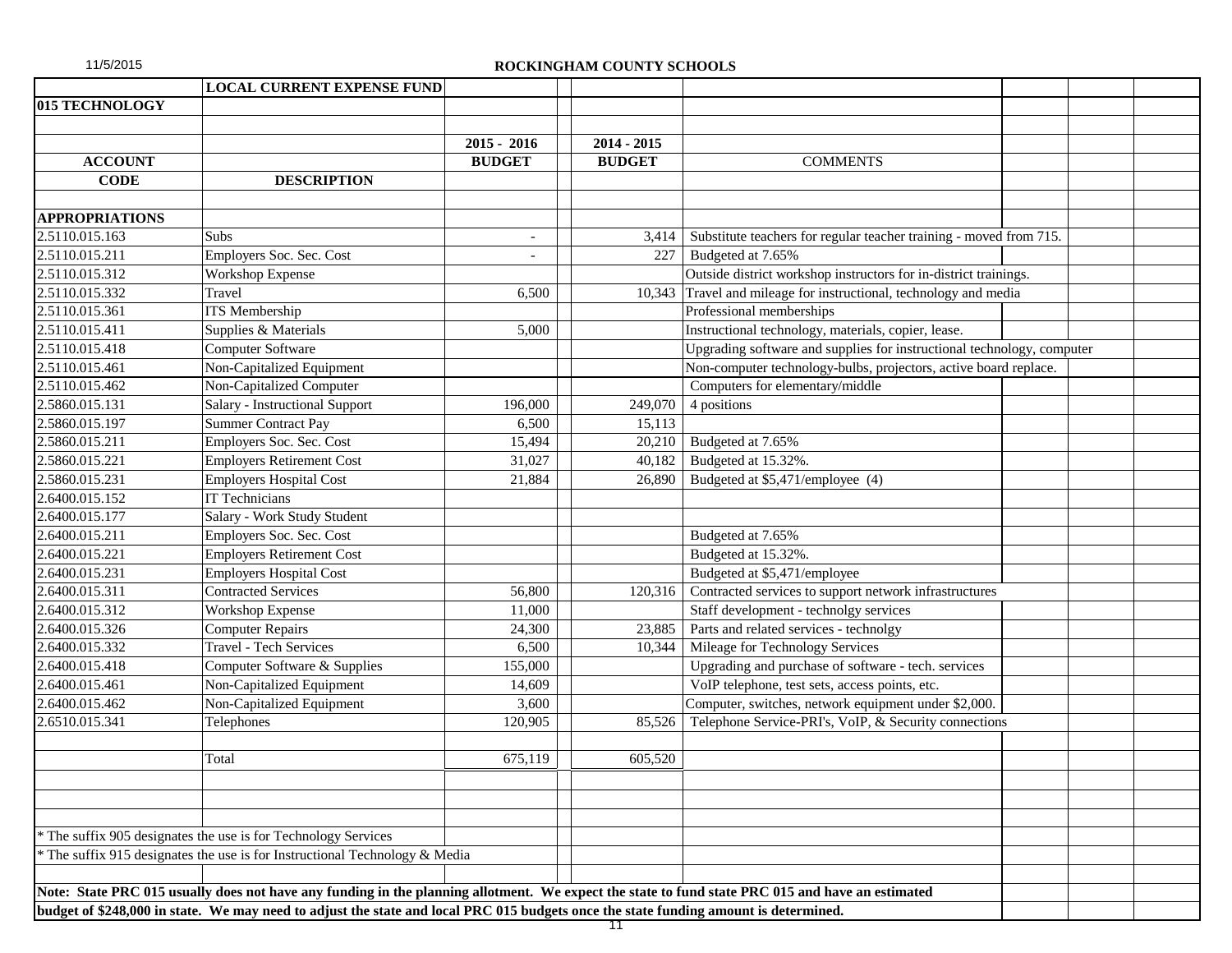| Explanation: |                                                                                                                                                                                         |  |                                                                                                                                                          |  |
|--------------|-----------------------------------------------------------------------------------------------------------------------------------------------------------------------------------------|--|----------------------------------------------------------------------------------------------------------------------------------------------------------|--|
|              |                                                                                                                                                                                         |  |                                                                                                                                                          |  |
|              |                                                                                                                                                                                         |  | Expenditures: We use local PRC 015 funds for both ITS and technical support personnel. Additionally, these funds pay for equipment replacement and other |  |
|              |                                                                                                                                                                                         |  |                                                                                                                                                          |  |
|              | new instructional technology purchases in support of the technology plan.<br>These services are vital in meeting minimum support needs of instructional technology across the district. |  |                                                                                                                                                          |  |
|              |                                                                                                                                                                                         |  |                                                                                                                                                          |  |
|              |                                                                                                                                                                                         |  |                                                                                                                                                          |  |
|              |                                                                                                                                                                                         |  |                                                                                                                                                          |  |
|              |                                                                                                                                                                                         |  |                                                                                                                                                          |  |
|              |                                                                                                                                                                                         |  |                                                                                                                                                          |  |
|              |                                                                                                                                                                                         |  |                                                                                                                                                          |  |
|              |                                                                                                                                                                                         |  |                                                                                                                                                          |  |
|              |                                                                                                                                                                                         |  |                                                                                                                                                          |  |
|              |                                                                                                                                                                                         |  |                                                                                                                                                          |  |
|              |                                                                                                                                                                                         |  |                                                                                                                                                          |  |
|              |                                                                                                                                                                                         |  |                                                                                                                                                          |  |
|              |                                                                                                                                                                                         |  |                                                                                                                                                          |  |
|              |                                                                                                                                                                                         |  |                                                                                                                                                          |  |
|              |                                                                                                                                                                                         |  |                                                                                                                                                          |  |
|              |                                                                                                                                                                                         |  |                                                                                                                                                          |  |
|              |                                                                                                                                                                                         |  |                                                                                                                                                          |  |
|              |                                                                                                                                                                                         |  |                                                                                                                                                          |  |
|              |                                                                                                                                                                                         |  |                                                                                                                                                          |  |
|              |                                                                                                                                                                                         |  |                                                                                                                                                          |  |
|              |                                                                                                                                                                                         |  |                                                                                                                                                          |  |
|              |                                                                                                                                                                                         |  |                                                                                                                                                          |  |
|              |                                                                                                                                                                                         |  |                                                                                                                                                          |  |
|              |                                                                                                                                                                                         |  |                                                                                                                                                          |  |
|              |                                                                                                                                                                                         |  |                                                                                                                                                          |  |
|              |                                                                                                                                                                                         |  |                                                                                                                                                          |  |
|              |                                                                                                                                                                                         |  |                                                                                                                                                          |  |
|              |                                                                                                                                                                                         |  |                                                                                                                                                          |  |
|              |                                                                                                                                                                                         |  |                                                                                                                                                          |  |
|              |                                                                                                                                                                                         |  |                                                                                                                                                          |  |
|              |                                                                                                                                                                                         |  |                                                                                                                                                          |  |
|              |                                                                                                                                                                                         |  |                                                                                                                                                          |  |
|              |                                                                                                                                                                                         |  |                                                                                                                                                          |  |
|              |                                                                                                                                                                                         |  |                                                                                                                                                          |  |
|              |                                                                                                                                                                                         |  |                                                                                                                                                          |  |
|              |                                                                                                                                                                                         |  |                                                                                                                                                          |  |
|              |                                                                                                                                                                                         |  |                                                                                                                                                          |  |
|              |                                                                                                                                                                                         |  |                                                                                                                                                          |  |
|              |                                                                                                                                                                                         |  |                                                                                                                                                          |  |
|              |                                                                                                                                                                                         |  |                                                                                                                                                          |  |
|              |                                                                                                                                                                                         |  |                                                                                                                                                          |  |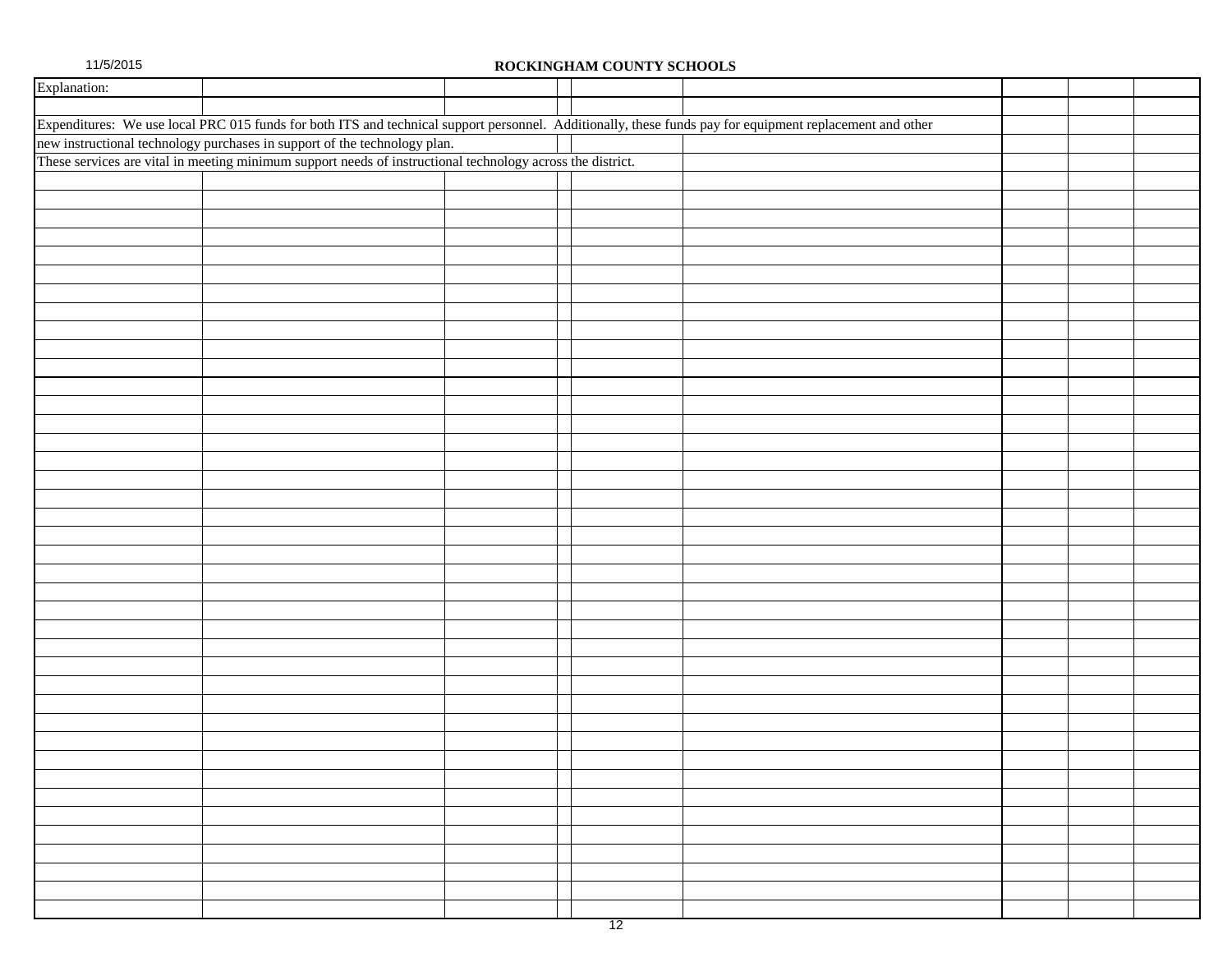|                                     | <b>LOCAL CURRENT EXPENSE FUND</b> |               |               |                                                                                        |  |  |
|-------------------------------------|-----------------------------------|---------------|---------------|----------------------------------------------------------------------------------------|--|--|
| 018 REDUCTION IN FORCE EXPENDITURES |                                   |               |               |                                                                                        |  |  |
|                                     |                                   |               |               |                                                                                        |  |  |
|                                     |                                   | $2015 - 2016$ | $2014 - 2015$ |                                                                                        |  |  |
| <b>ACCOUNT</b>                      |                                   | <b>BUDGET</b> | <b>BUDGET</b> | <b>COMMENTS</b>                                                                        |  |  |
| <b>CODE</b>                         | <b>DESCRIPTION</b>                |               |               |                                                                                        |  |  |
|                                     |                                   |               |               |                                                                                        |  |  |
| <b>APPROPRIATIONS</b>               |                                   |               |               |                                                                                        |  |  |
| 2.5110.018.231                      | Employers Hospital Cost           | 75,000        |               | 54,350 Estimated Hospitalization cost for 1 year to cover RIF employees (14 positions) |  |  |
|                                     |                                   |               |               |                                                                                        |  |  |
|                                     |                                   |               |               |                                                                                        |  |  |
|                                     | Total                             | 75,000        | 54,350        |                                                                                        |  |  |
|                                     |                                   |               |               |                                                                                        |  |  |
|                                     |                                   |               |               |                                                                                        |  |  |
|                                     |                                   |               |               |                                                                                        |  |  |
|                                     |                                   |               |               |                                                                                        |  |  |
|                                     |                                   |               |               |                                                                                        |  |  |
|                                     |                                   |               |               |                                                                                        |  |  |
|                                     |                                   |               |               |                                                                                        |  |  |
|                                     |                                   |               |               |                                                                                        |  |  |
|                                     |                                   |               |               |                                                                                        |  |  |
|                                     |                                   |               |               |                                                                                        |  |  |
|                                     |                                   |               |               |                                                                                        |  |  |
|                                     |                                   |               |               |                                                                                        |  |  |
|                                     |                                   |               |               |                                                                                        |  |  |
|                                     |                                   |               |               |                                                                                        |  |  |
|                                     |                                   |               |               |                                                                                        |  |  |
|                                     |                                   |               |               |                                                                                        |  |  |
|                                     |                                   |               |               |                                                                                        |  |  |
|                                     |                                   |               |               |                                                                                        |  |  |
|                                     |                                   |               |               |                                                                                        |  |  |
|                                     |                                   |               |               |                                                                                        |  |  |
|                                     |                                   |               |               |                                                                                        |  |  |
|                                     |                                   |               |               |                                                                                        |  |  |
|                                     |                                   |               |               |                                                                                        |  |  |
|                                     |                                   |               |               |                                                                                        |  |  |
|                                     |                                   |               |               |                                                                                        |  |  |
|                                     |                                   |               |               |                                                                                        |  |  |
|                                     |                                   |               |               |                                                                                        |  |  |
|                                     |                                   |               |               |                                                                                        |  |  |
|                                     |                                   |               |               |                                                                                        |  |  |
|                                     |                                   |               |               |                                                                                        |  |  |
|                                     |                                   |               |               |                                                                                        |  |  |
|                                     |                                   |               |               |                                                                                        |  |  |
|                                     |                                   |               |               |                                                                                        |  |  |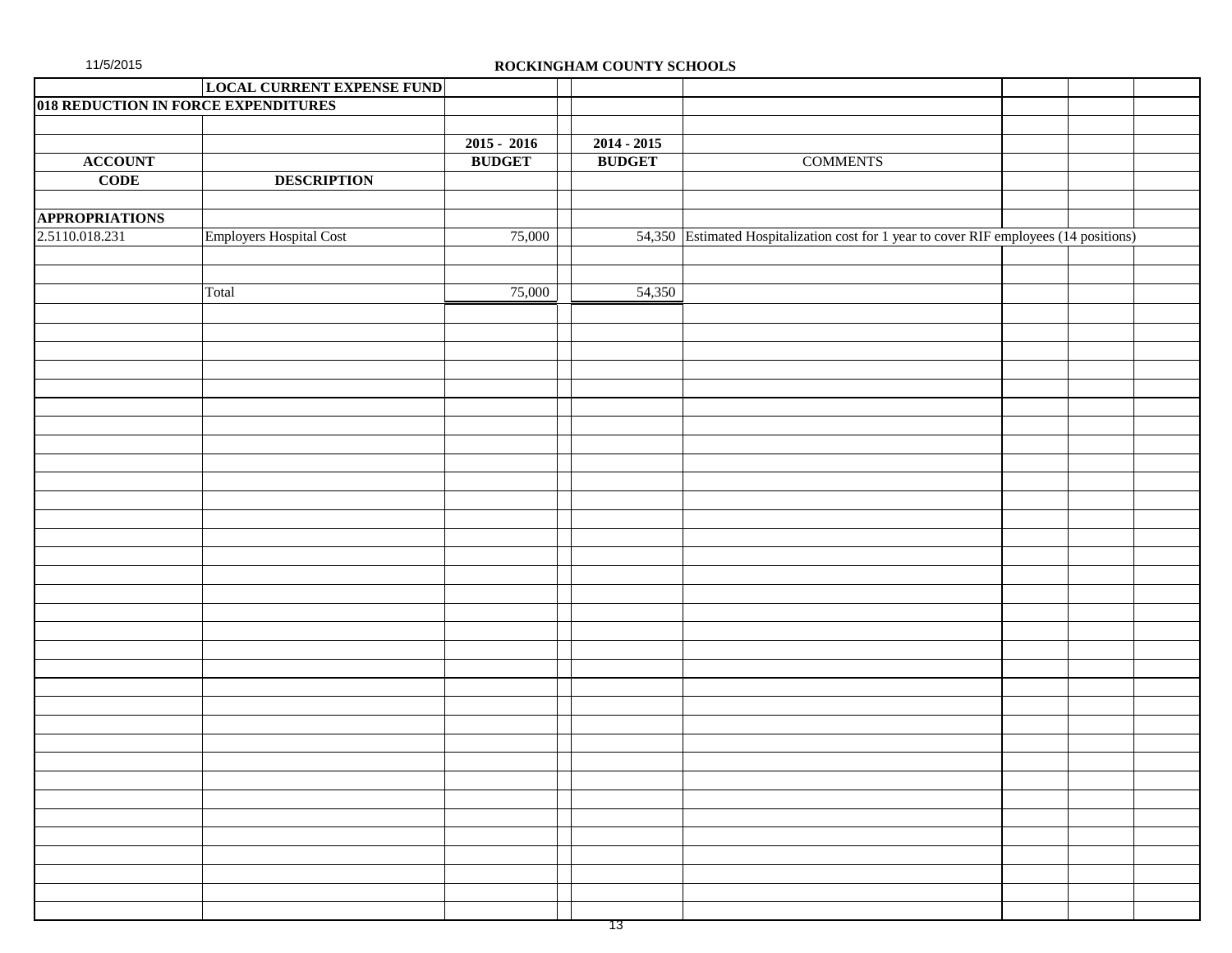| <b>LOCAL CURRENT EXPENSE FUND</b>                                                   |  |
|-------------------------------------------------------------------------------------|--|
| 024 DISADVANTAGED STUDENT SUPPLEMENTAL FUNDING                                      |  |
|                                                                                     |  |
| $2015 - 2016$<br>$2014 - 2015$                                                      |  |
| <b>ACCOUNT</b><br><b>BUDGET</b><br><b>BUDGET</b><br><b>COMMENTS</b>                 |  |
| <b>CODE</b><br><b>DESCRIPTION</b>                                                   |  |
|                                                                                     |  |
| <b>APPROPRIATIONS</b>                                                               |  |
| 10,000 Testing Materials<br>Contracted Services<br>2.5110.024.311<br>$\blacksquare$ |  |
|                                                                                     |  |
| 10,000<br>Total<br>$\overline{\phantom{a}}$                                         |  |
|                                                                                     |  |
|                                                                                     |  |
|                                                                                     |  |
|                                                                                     |  |
|                                                                                     |  |
|                                                                                     |  |
|                                                                                     |  |
|                                                                                     |  |
|                                                                                     |  |
|                                                                                     |  |
|                                                                                     |  |
|                                                                                     |  |
|                                                                                     |  |
|                                                                                     |  |
|                                                                                     |  |
|                                                                                     |  |
|                                                                                     |  |
|                                                                                     |  |
|                                                                                     |  |
|                                                                                     |  |
|                                                                                     |  |
|                                                                                     |  |
|                                                                                     |  |
|                                                                                     |  |
|                                                                                     |  |
|                                                                                     |  |
|                                                                                     |  |
|                                                                                     |  |
|                                                                                     |  |
|                                                                                     |  |
|                                                                                     |  |
|                                                                                     |  |
|                                                                                     |  |
|                                                                                     |  |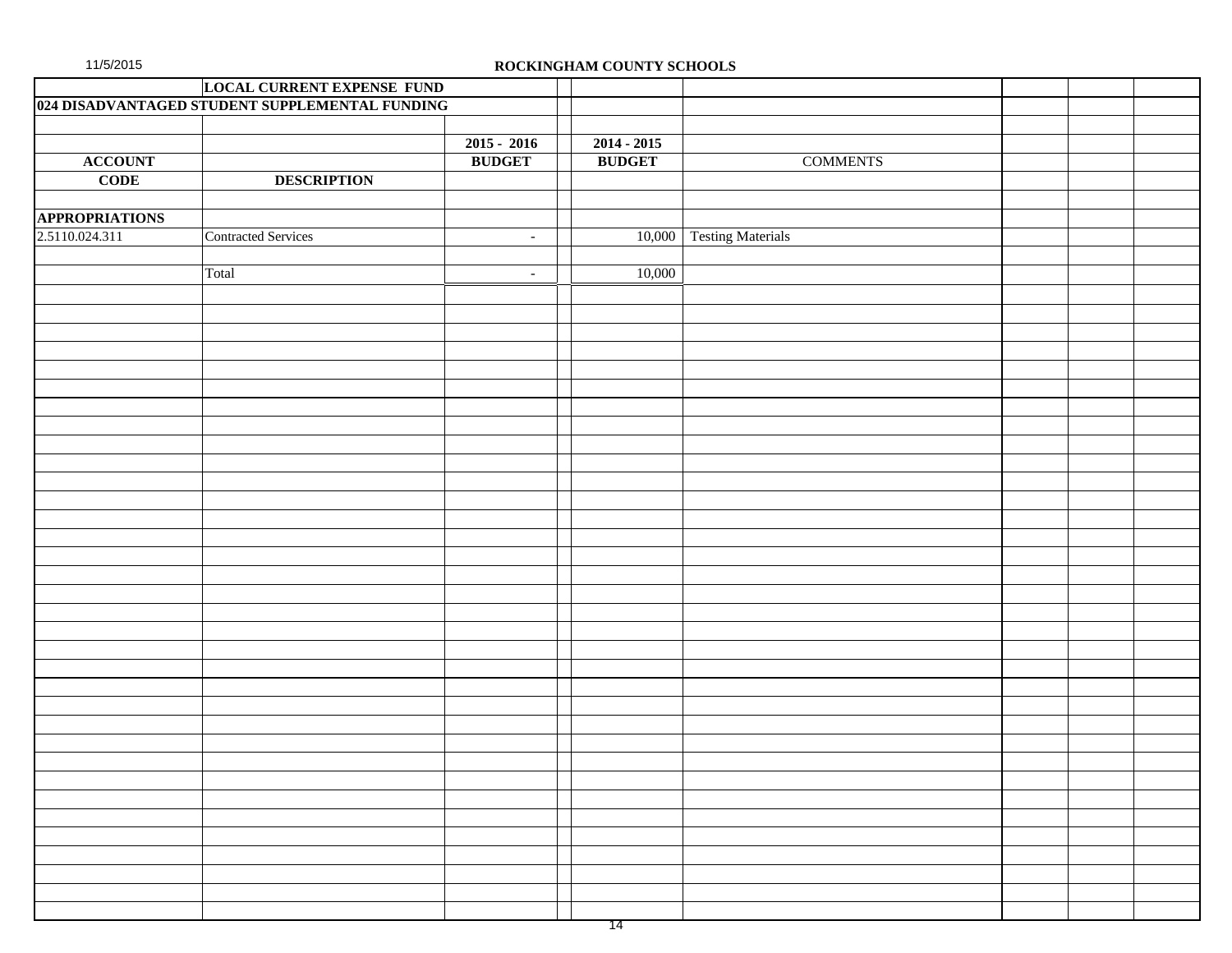|                        | <b>LOCAL CURRENT EXPENSE FUND</b>           |                          |               |                                             |  |
|------------------------|---------------------------------------------|--------------------------|---------------|---------------------------------------------|--|
| 028 STAFF DEVELOPMENT  |                                             |                          |               |                                             |  |
|                        |                                             |                          |               |                                             |  |
|                        |                                             | $2015 - 2016$            | $2014 - 2015$ |                                             |  |
| <b>ACCOUNT</b>         |                                             | <b>BUDGET</b>            | <b>BUDGET</b> | <b>COMMENTS</b>                             |  |
| <b>CODE</b>            | <b>DESCRIPTION</b>                          |                          |               |                                             |  |
|                        |                                             |                          |               |                                             |  |
| <b>APPROPRIATIONS</b>  |                                             |                          |               |                                             |  |
| 2.5110.028.163         | Substitute Pay                              | $\sim$                   | 6,508         | Includes local portion of schools allotment |  |
| 2.5110.028.211         | Employers Soc. Sec. Cost                    | $\overline{\phantom{a}}$ | 498           | Budgeted at 7.65%                           |  |
| 2.5110.028.221         | <b>Employers Retirement Cost</b>            | $\overline{\phantom{a}}$ | 883           | Budgeted at 15.32%.                         |  |
| 2.5110.028.312         | Workshop Expenses - ILT                     | 27,000                   | 27,000        | Includes PTEC costs.                        |  |
| 2.6200.028.312.000.918 | <b>Workshop Expenses - Student Services</b> |                          |               |                                             |  |
| 2.6300.028.312.000.911 | Workshop Expenses - SEA System              |                          |               |                                             |  |
| 2.6610.028.312.000.904 | Workshop Expenses - Finance                 |                          |               |                                             |  |
| 2.6620.028.312.000.901 | Workshop Expenses - Personnel               |                          |               |                                             |  |
| 2.6710.028.312.000.914 | Workshop Expenses - Testing                 |                          |               |                                             |  |
| 2.6940.028.312.000.911 | Workshop Expenses - Curriculum              |                          |               |                                             |  |
| 2.6940.028.312.000.912 | <b>Workshop Expenses - Operations</b>       |                          |               |                                             |  |
| 2.6940.028.312.000.916 | Workshop Expenses - Superintendent          |                          |               |                                             |  |
|                        |                                             |                          |               |                                             |  |
|                        | Total                                       | 27,000                   | 34,889        |                                             |  |
|                        |                                             |                          |               |                                             |  |
|                        |                                             |                          |               |                                             |  |
|                        |                                             |                          |               |                                             |  |
|                        |                                             |                          |               |                                             |  |
|                        |                                             |                          |               |                                             |  |
|                        |                                             |                          |               |                                             |  |
|                        |                                             |                          |               |                                             |  |
|                        |                                             |                          |               |                                             |  |
|                        |                                             |                          |               |                                             |  |
|                        |                                             |                          |               |                                             |  |
|                        |                                             |                          |               |                                             |  |
|                        |                                             |                          |               |                                             |  |
|                        |                                             |                          |               |                                             |  |
|                        |                                             |                          |               |                                             |  |
|                        |                                             |                          |               |                                             |  |
|                        |                                             |                          |               |                                             |  |
|                        |                                             |                          |               |                                             |  |
|                        |                                             |                          |               |                                             |  |
|                        |                                             |                          |               |                                             |  |
|                        |                                             |                          |               |                                             |  |
|                        |                                             |                          |               |                                             |  |
|                        |                                             |                          |               |                                             |  |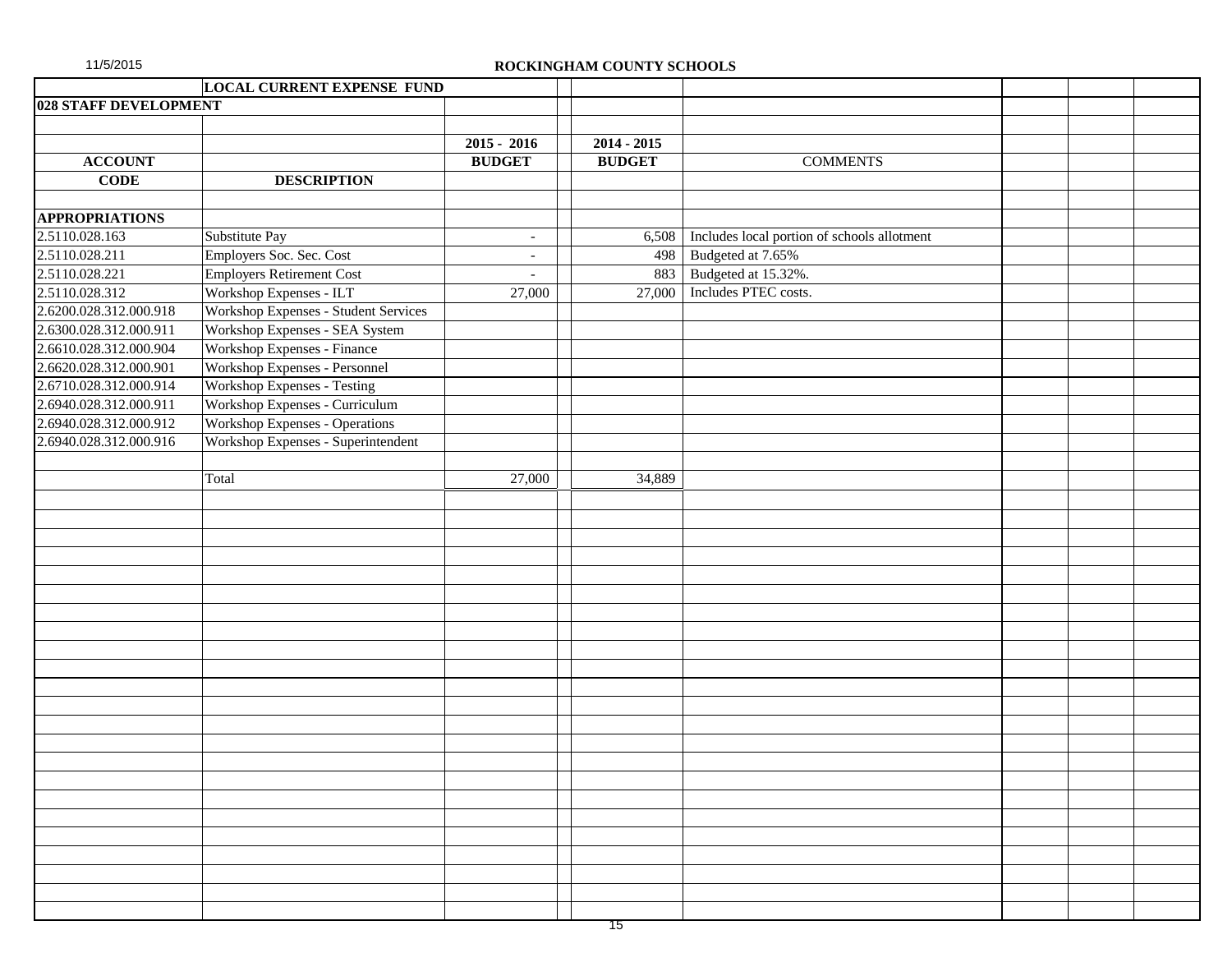|  |  |  | 11/5/2015 |  |  |  |  |
|--|--|--|-----------|--|--|--|--|
|--|--|--|-----------|--|--|--|--|

|                                     | <b>LOCAL CURRENT EXPENSE FUND</b>     |               |               |                 |  |
|-------------------------------------|---------------------------------------|---------------|---------------|-----------------|--|
| 035 LOCAL COSTS FOR CHILD NUTRITION |                                       |               |               |                 |  |
|                                     |                                       |               |               |                 |  |
|                                     |                                       | $2015 - 2016$ | $2014 - 2015$ |                 |  |
| <b>ACCOUNT</b>                      |                                       | <b>BUDGET</b> | <b>BUDGET</b> | <b>COMMENTS</b> |  |
| <b>CODE</b>                         | <b>DESCRIPTION</b>                    |               |               |                 |  |
|                                     |                                       |               |               |                 |  |
| <b>APPROPRIATIONS</b>               |                                       |               |               |                 |  |
|                                     |                                       |               |               |                 |  |
| 2.7200.035.321                      | Electric Service                      | 6,600         | 8,800         |                 |  |
| 2.7200.035.322                      | Natural Gas                           | 2,200         | 4,662         |                 |  |
| 2.7200.035.327                      | Rental / Lease                        | 200           | 650           |                 |  |
| 2.8400.035.715                      | Transfers to the Child Nutrition Fund | 900,000       | 514,000       |                 |  |
|                                     |                                       |               |               |                 |  |
|                                     | Total                                 | 909,000       | 528,112       |                 |  |
|                                     |                                       |               |               |                 |  |
|                                     |                                       |               |               |                 |  |
|                                     |                                       |               |               |                 |  |
|                                     |                                       |               |               |                 |  |
|                                     |                                       |               |               |                 |  |
|                                     |                                       |               |               |                 |  |
|                                     |                                       |               |               |                 |  |
|                                     |                                       |               |               |                 |  |
|                                     |                                       |               |               |                 |  |
|                                     |                                       |               |               |                 |  |
|                                     |                                       |               |               |                 |  |
|                                     |                                       |               |               |                 |  |
|                                     |                                       |               |               |                 |  |
|                                     |                                       |               |               |                 |  |
|                                     |                                       |               |               |                 |  |
|                                     |                                       |               |               |                 |  |
|                                     |                                       |               |               |                 |  |
|                                     |                                       |               |               |                 |  |
|                                     |                                       |               |               |                 |  |
|                                     |                                       |               |               |                 |  |
|                                     |                                       |               |               |                 |  |
|                                     |                                       |               |               |                 |  |
|                                     |                                       |               |               |                 |  |
|                                     |                                       |               |               |                 |  |
|                                     |                                       |               |               |                 |  |
|                                     |                                       |               |               |                 |  |
|                                     |                                       |               |               |                 |  |
|                                     |                                       |               |               |                 |  |
|                                     |                                       |               |               |                 |  |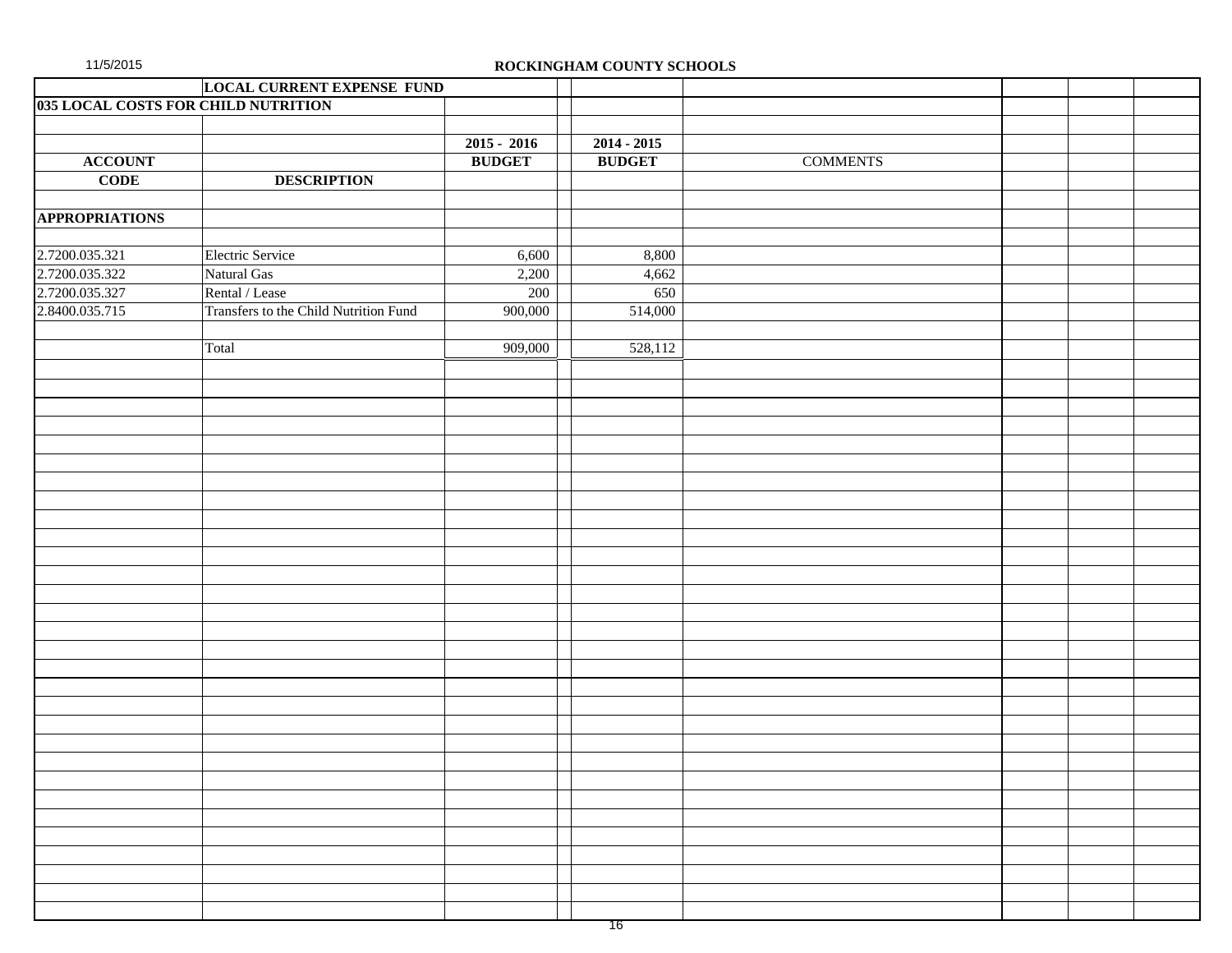|                       | <b>LOCAL CURRENT EXPENSE FUND</b>  |               |               |                                                                         |  |  |
|-----------------------|------------------------------------|---------------|---------------|-------------------------------------------------------------------------|--|--|
| 036 CHARTER SCHOOLS   |                                    |               |               |                                                                         |  |  |
|                       |                                    |               |               |                                                                         |  |  |
|                       |                                    | $2015 - 2016$ | $2014 - 2015$ |                                                                         |  |  |
| <b>ACCOUNT</b>        |                                    | <b>BUDGET</b> | <b>BUDGET</b> | <b>COMMENTS</b>                                                         |  |  |
| <b>CODE</b>           | <b>DESCRIPTION</b>                 |               |               |                                                                         |  |  |
|                       |                                    |               |               |                                                                         |  |  |
| <b>APPROPRIATIONS</b> |                                    |               |               |                                                                         |  |  |
| 2.8100.036.717        | <b>Transfer to Charter Schools</b> | 440,000       |               | 561,359 Local funds by law are to be transferred from County Allocation |  |  |
|                       |                                    |               |               | and Fines & Forfeitures to Charter Schools to cover students            |  |  |
|                       |                                    |               |               | from Rockingham County. Based upon \$1,184/student for 375              |  |  |
|                       |                                    |               |               | students currently from the county, including fines and forfietures     |  |  |
|                       |                                    |               |               | We currently send funds to 9 charter schools                            |  |  |
|                       | Total                              | 440,000       | 561,359       |                                                                         |  |  |
|                       |                                    |               |               |                                                                         |  |  |
|                       |                                    |               |               |                                                                         |  |  |
|                       |                                    |               |               |                                                                         |  |  |
|                       |                                    |               |               |                                                                         |  |  |
|                       |                                    |               |               |                                                                         |  |  |
|                       |                                    |               |               |                                                                         |  |  |
|                       |                                    |               |               |                                                                         |  |  |
|                       |                                    |               |               |                                                                         |  |  |
|                       |                                    |               |               |                                                                         |  |  |
|                       |                                    |               |               |                                                                         |  |  |
|                       |                                    |               |               |                                                                         |  |  |
|                       |                                    |               |               |                                                                         |  |  |
|                       |                                    |               |               |                                                                         |  |  |
|                       |                                    |               |               |                                                                         |  |  |
|                       |                                    |               |               |                                                                         |  |  |
|                       |                                    |               |               |                                                                         |  |  |
|                       |                                    |               |               |                                                                         |  |  |
|                       |                                    |               |               |                                                                         |  |  |
|                       |                                    |               |               |                                                                         |  |  |
|                       |                                    |               |               |                                                                         |  |  |
|                       |                                    |               |               |                                                                         |  |  |
|                       |                                    |               |               |                                                                         |  |  |
|                       |                                    |               |               |                                                                         |  |  |
|                       |                                    |               |               |                                                                         |  |  |
|                       |                                    |               |               |                                                                         |  |  |
|                       |                                    |               |               |                                                                         |  |  |
|                       |                                    |               |               |                                                                         |  |  |
|                       |                                    |               |               |                                                                         |  |  |
|                       |                                    |               |               |                                                                         |  |  |
|                       |                                    |               |               |                                                                         |  |  |
|                       |                                    |               |               |                                                                         |  |  |
|                       |                                    |               |               |                                                                         |  |  |
|                       |                                    |               |               |                                                                         |  |  |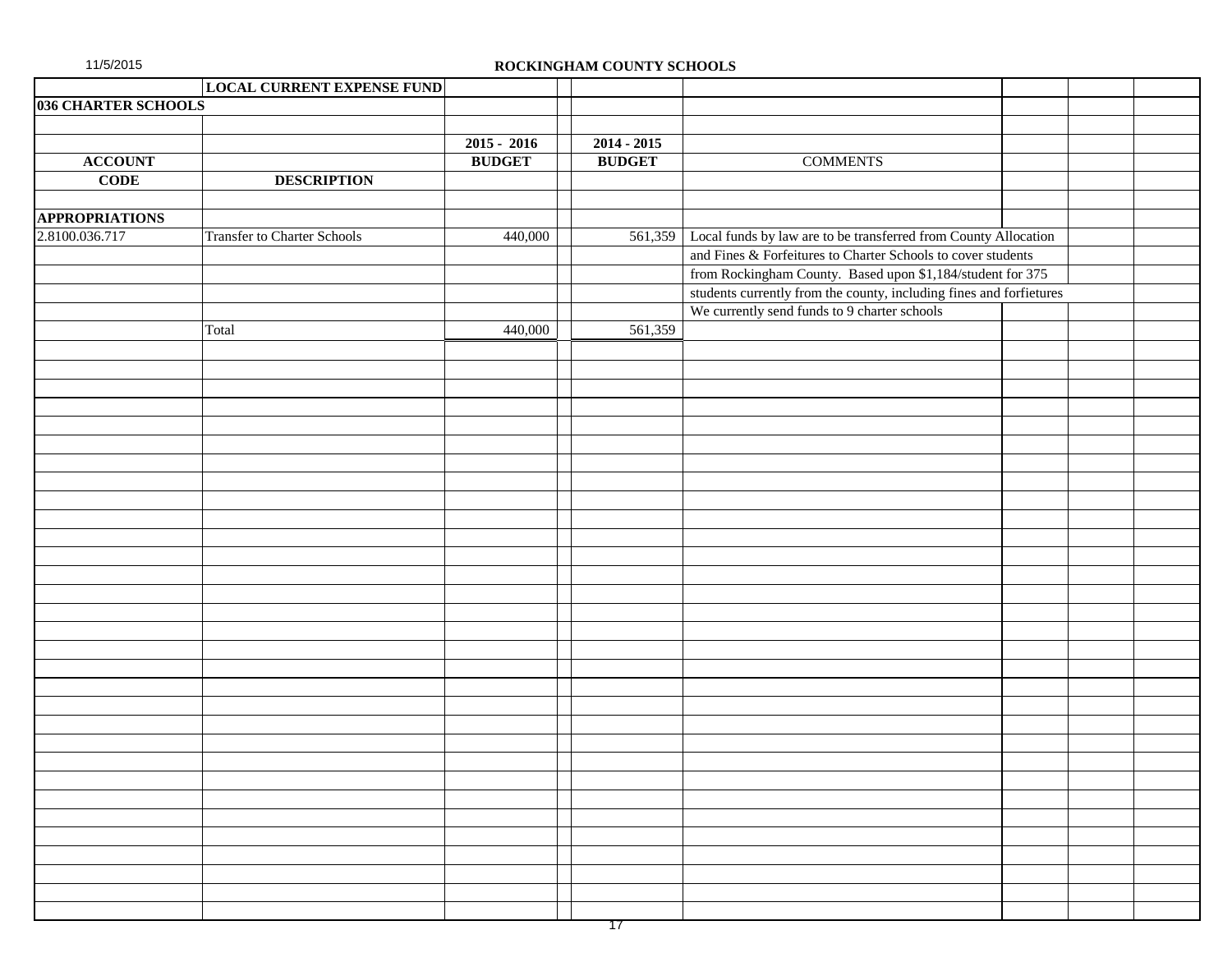|                             | <b>LOCAL CURRENT EXPENSE FUND</b> |                |               |                                                 |  |  |
|-----------------------------|-----------------------------------|----------------|---------------|-------------------------------------------------|--|--|
| 039 SCHOOL RESOURCE OFFICER |                                   |                |               |                                                 |  |  |
|                             |                                   |                |               |                                                 |  |  |
|                             |                                   | $2015 - 2016$  | $2014 - 2015$ |                                                 |  |  |
| <b>ACCOUNT</b>              |                                   | <b>BUDGET</b>  | <b>BUDGET</b> | <b>COMMENTS</b>                                 |  |  |
| <b>CODE</b>                 | <b>DESCRIPTION</b>                |                |               |                                                 |  |  |
|                             |                                   |                |               |                                                 |  |  |
| <b>APPROPRIATIONS</b>       |                                   |                |               |                                                 |  |  |
| 2.5850.039.311              | SRO (4 Officers)                  | 16,207         | 16,207        | School Resource Officers for Elementary Schools |  |  |
| 2.5850.039.312              | Workshop Expenses                 | $\overline{a}$ | $\omega$      | Workshop Expenses                               |  |  |
|                             | Total                             | 16,207         | 16,207        |                                                 |  |  |
|                             |                                   |                |               |                                                 |  |  |
|                             |                                   |                |               |                                                 |  |  |
|                             |                                   |                |               |                                                 |  |  |
|                             |                                   |                |               |                                                 |  |  |
|                             |                                   |                |               |                                                 |  |  |
|                             |                                   |                |               |                                                 |  |  |
|                             |                                   |                |               |                                                 |  |  |
|                             |                                   |                |               |                                                 |  |  |
|                             |                                   |                |               |                                                 |  |  |
|                             |                                   |                |               |                                                 |  |  |
|                             |                                   |                |               |                                                 |  |  |
|                             |                                   |                |               |                                                 |  |  |
|                             |                                   |                |               |                                                 |  |  |
|                             |                                   |                |               |                                                 |  |  |
|                             |                                   |                |               |                                                 |  |  |
|                             |                                   |                |               |                                                 |  |  |
|                             |                                   |                |               |                                                 |  |  |
|                             |                                   |                |               |                                                 |  |  |
|                             |                                   |                |               |                                                 |  |  |
|                             |                                   |                |               |                                                 |  |  |
|                             |                                   |                |               |                                                 |  |  |
|                             |                                   |                |               |                                                 |  |  |
|                             |                                   |                |               |                                                 |  |  |
|                             |                                   |                |               |                                                 |  |  |
|                             |                                   |                |               |                                                 |  |  |
|                             |                                   |                |               |                                                 |  |  |
|                             |                                   |                |               |                                                 |  |  |
|                             |                                   |                |               |                                                 |  |  |
|                             |                                   |                |               |                                                 |  |  |
|                             |                                   |                |               |                                                 |  |  |
|                             |                                   |                |               |                                                 |  |  |
|                             |                                   |                |               |                                                 |  |  |
|                             |                                   |                |               |                                                 |  |  |
|                             |                                   |                |               |                                                 |  |  |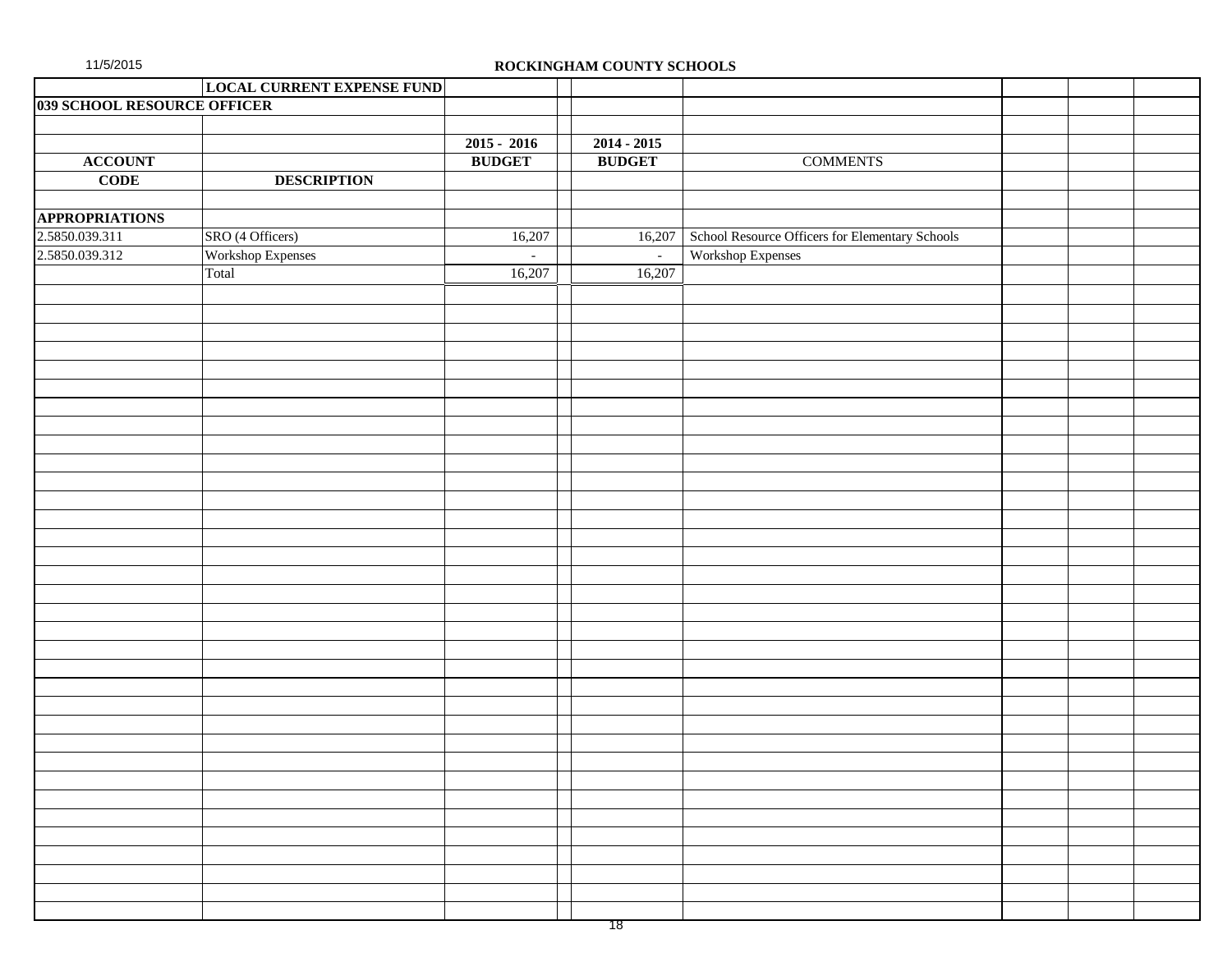|  |  | 11/5/2015 |  |  |  |
|--|--|-----------|--|--|--|
|--|--|-----------|--|--|--|

# ROCKINGHAM COUNTY SCHOOLS

|                       | <b>LOCAL CURRENT EXPENSE FUND</b>   |                          |                          |                                  |  |
|-----------------------|-------------------------------------|--------------------------|--------------------------|----------------------------------|--|
|                       | 045 COMPENSATION BONUS - LEGISLATED |                          |                          |                                  |  |
|                       |                                     |                          |                          |                                  |  |
|                       |                                     | $2015 - 2016$            | $2014 - 2015$            |                                  |  |
| <b>ACCOUNT</b>        |                                     | <b>BUDGET</b>            | <b>BUDGET</b>            | <b>COMMENTS</b>                  |  |
| <b>CODE</b>           | <b>DESCRIPTION</b>                  |                          |                          |                                  |  |
|                       |                                     |                          |                          |                                  |  |
| <b>APPROPRIATIONS</b> |                                     |                          |                          |                                  |  |
| 2.5110.045.180        | Compensation Bonus - \$750          | 131,250                  | $\sim$                   | May be paid from different PRC's |  |
| 2.5110.045.183        | Compensation Bonus - Legislated     | $\overline{a}$           | $\sim$                   |                                  |  |
| 2.5110.045.211        | Employers Soc. Sec. Cost            | 10,041                   |                          | Budgeted at 7.65%                |  |
| 2.5110.045.221        | <b>Employers Retirement Cost</b>    | $\blacksquare$           |                          | Budgeted at 15.32%.              |  |
| 2.5400.045.183        | Compensation Bonus - Legislated     | $\overline{\phantom{a}}$ | $\sim$                   |                                  |  |
| 2.5400.045.211        | Employers Soc. Sec. Cost            | $\sim$                   |                          | Budgeted at 7.65%                |  |
| 2.5400.045.221        | <b>Employers Retirement Cost</b>    | $\overline{\phantom{a}}$ |                          | Budgeted at 15.32%.              |  |
|                       |                                     |                          |                          |                                  |  |
|                       | Total                               | 141,291                  | $\overline{\phantom{a}}$ |                                  |  |
|                       |                                     |                          |                          |                                  |  |
|                       |                                     |                          |                          |                                  |  |
|                       |                                     |                          |                          |                                  |  |
|                       |                                     |                          |                          |                                  |  |
|                       |                                     |                          |                          |                                  |  |
|                       |                                     |                          |                          |                                  |  |
|                       |                                     |                          |                          |                                  |  |
|                       |                                     |                          |                          |                                  |  |
|                       |                                     |                          |                          |                                  |  |
|                       |                                     |                          |                          |                                  |  |
|                       |                                     |                          |                          |                                  |  |
|                       |                                     |                          |                          |                                  |  |
|                       |                                     |                          |                          |                                  |  |
|                       |                                     |                          |                          |                                  |  |
|                       |                                     |                          |                          |                                  |  |
|                       |                                     |                          |                          |                                  |  |
|                       |                                     |                          |                          |                                  |  |
|                       |                                     |                          |                          |                                  |  |
|                       |                                     |                          |                          |                                  |  |
|                       |                                     |                          |                          |                                  |  |
|                       |                                     |                          |                          |                                  |  |
|                       |                                     |                          |                          |                                  |  |
|                       |                                     |                          |                          |                                  |  |
|                       |                                     |                          |                          |                                  |  |
|                       |                                     |                          |                          |                                  |  |
|                       |                                     |                          |                          |                                  |  |
|                       |                                     |                          |                          |                                  |  |
|                       |                                     |                          |                          |                                  |  |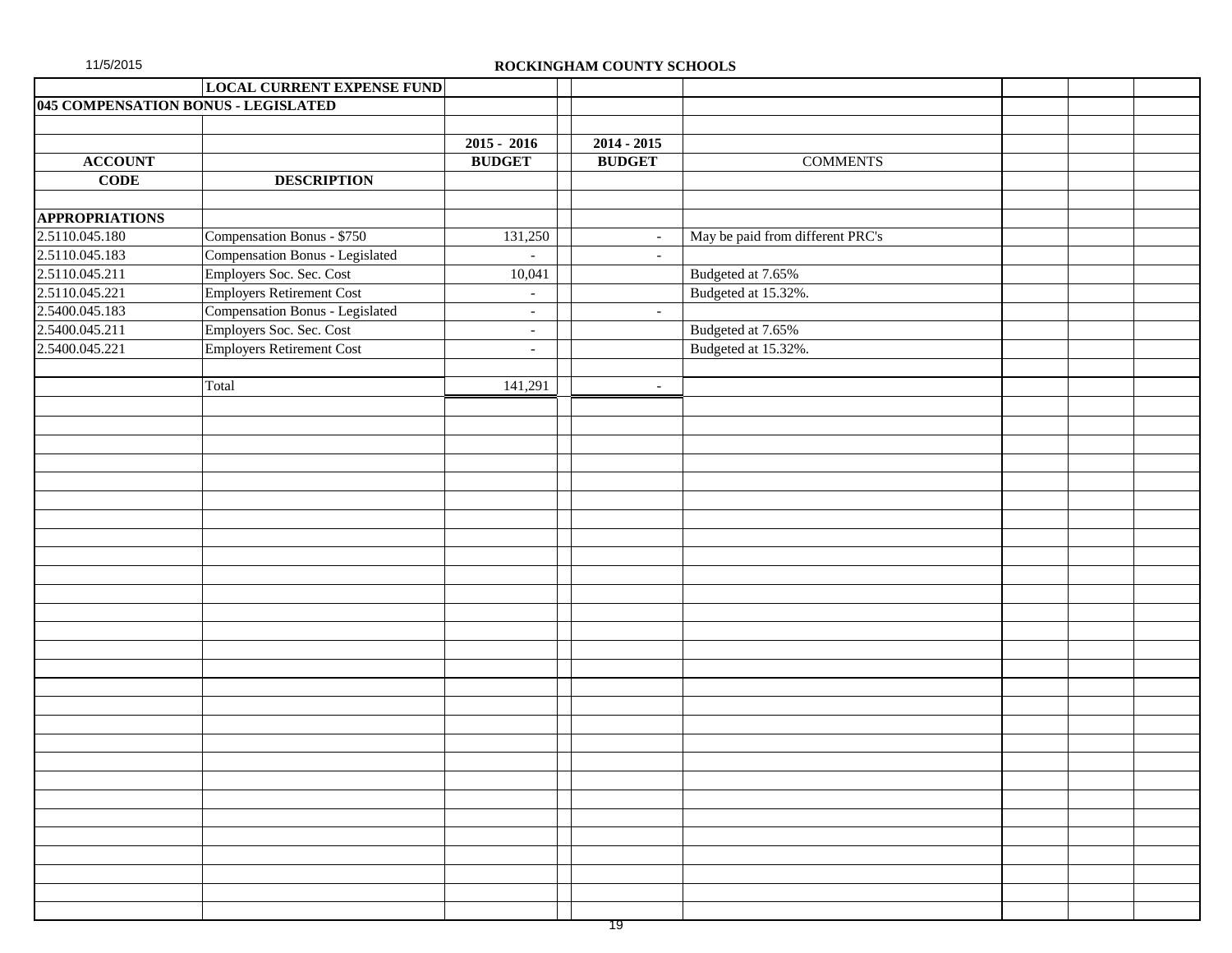|  | 11/5/2015 |  |  |
|--|-----------|--|--|
|--|-----------|--|--|

|                           | <b>LOCAL CURRENT EXPENSE FUND</b>                                                                                                                       |               |               |                                                                             |  |
|---------------------------|---------------------------------------------------------------------------------------------------------------------------------------------------------|---------------|---------------|-----------------------------------------------------------------------------|--|
| <b>056 TRANSPORTATION</b> |                                                                                                                                                         |               |               |                                                                             |  |
|                           |                                                                                                                                                         |               |               |                                                                             |  |
|                           |                                                                                                                                                         | $2015 - 2016$ | $2014 - 2015$ |                                                                             |  |
| <b>ACCOUNT</b>            |                                                                                                                                                         | <b>BUDGET</b> | <b>BUDGET</b> | <b>COMMENTS</b>                                                             |  |
| <b>CODE</b>               | <b>DESCRIPTION</b>                                                                                                                                      |               |               |                                                                             |  |
|                           |                                                                                                                                                         |               |               |                                                                             |  |
| <b>APPROPRIATIONS</b>     |                                                                                                                                                         |               |               |                                                                             |  |
| 2.6550.056.171            | Salary - Drivers                                                                                                                                        |               |               |                                                                             |  |
| 2.6550.056.175            | Salary - Transportation Personnel                                                                                                                       | 64,713        |               | Moved from PRC 706 - 1.5 positions                                          |  |
| 2.6550.056.211            | Employers Soc. Sec. Cost                                                                                                                                | 4,952         |               | Budgeted at 7.65%                                                           |  |
| 2.6550.056.221            | <b>Employers Retirement Cost</b>                                                                                                                        | 9,914         |               | Budgeted at 15.32%                                                          |  |
| 2.6550.056.231            | <b>Employers Hospital Cost</b>                                                                                                                          | 8,206         |               | 1.5 positions                                                               |  |
| 2.6550.056.311            | <b>Contracted Services</b>                                                                                                                              | 74,000        | 60,000        |                                                                             |  |
| 2.6550.056.312            | <b>Workshop Expenses</b>                                                                                                                                |               |               |                                                                             |  |
| 2.6550.056.326            | Garage Maint. of Equipment                                                                                                                              | 20,586        | 24,653        | Outsourced repairs, rebuilt engines, alternators, air compressors           |  |
| 2.6550.056.331            | <b>Contracted Transportation</b>                                                                                                                        | 9,750         | 9,750         | Transportation of students that bus route cannot accommodate.               |  |
| 2.6550.056.332            | Travel                                                                                                                                                  | 2,150         | 2,150         |                                                                             |  |
| 2.6550.056.341            | Telephone                                                                                                                                               | 15,155        | 62,278        | Garage/Nextel dispatch phones on schools buses/transportation               |  |
|                           |                                                                                                                                                         |               |               | employees                                                                   |  |
| 2.6550.056.411            | Supplies                                                                                                                                                | 29,000        |               | Supplies used for the upkeep of Transportation Fleet and its facilities     |  |
| 2.6550.056.422            | Repair Parts, Grease                                                                                                                                    | 125,000       |               | Parts used for repairs & upkeep of school bus fleet                         |  |
| 2.6550.056.423            | Gas/Diesel Fuel                                                                                                                                         | 605,201       |               | Fuel yellow buses service vehicle. State rate \$2.773 - Feb. 15th Allotment |  |
| 2.6550.056.424            | Oil                                                                                                                                                     |               |               |                                                                             |  |
| 2.6550.056.425            | Tires and Tubes                                                                                                                                         |               |               |                                                                             |  |
|                           |                                                                                                                                                         |               |               |                                                                             |  |
|                           |                                                                                                                                                         |               |               |                                                                             |  |
|                           | Total                                                                                                                                                   | 968,627       | 158,831       |                                                                             |  |
|                           |                                                                                                                                                         |               |               |                                                                             |  |
|                           |                                                                                                                                                         |               |               |                                                                             |  |
|                           |                                                                                                                                                         |               |               |                                                                             |  |
|                           |                                                                                                                                                         |               |               |                                                                             |  |
|                           |                                                                                                                                                         |               |               |                                                                             |  |
| Explanation:              |                                                                                                                                                         |               |               |                                                                             |  |
|                           | The mission of the Rockingham County Schools Transportation Department is to provide transportation services to our student and staff population in the |               |               |                                                                             |  |
|                           | safest and most efficient way possible under the guidelines set forth by the Board of Education and the Department of Public Instruction with safety    |               |               |                                                                             |  |
|                           | being the foremost objective and efficiency secondary.                                                                                                  |               |               |                                                                             |  |
|                           |                                                                                                                                                         |               |               |                                                                             |  |
|                           | Note: Needed to cover expected \$354k shortfall in state. Added to Supplies, Repair parts and Gas/Diesel.                                               |               |               |                                                                             |  |
|                           |                                                                                                                                                         |               |               |                                                                             |  |
|                           |                                                                                                                                                         |               |               |                                                                             |  |
|                           |                                                                                                                                                         |               |               |                                                                             |  |
|                           |                                                                                                                                                         |               |               |                                                                             |  |
|                           |                                                                                                                                                         |               |               |                                                                             |  |
|                           |                                                                                                                                                         |               |               |                                                                             |  |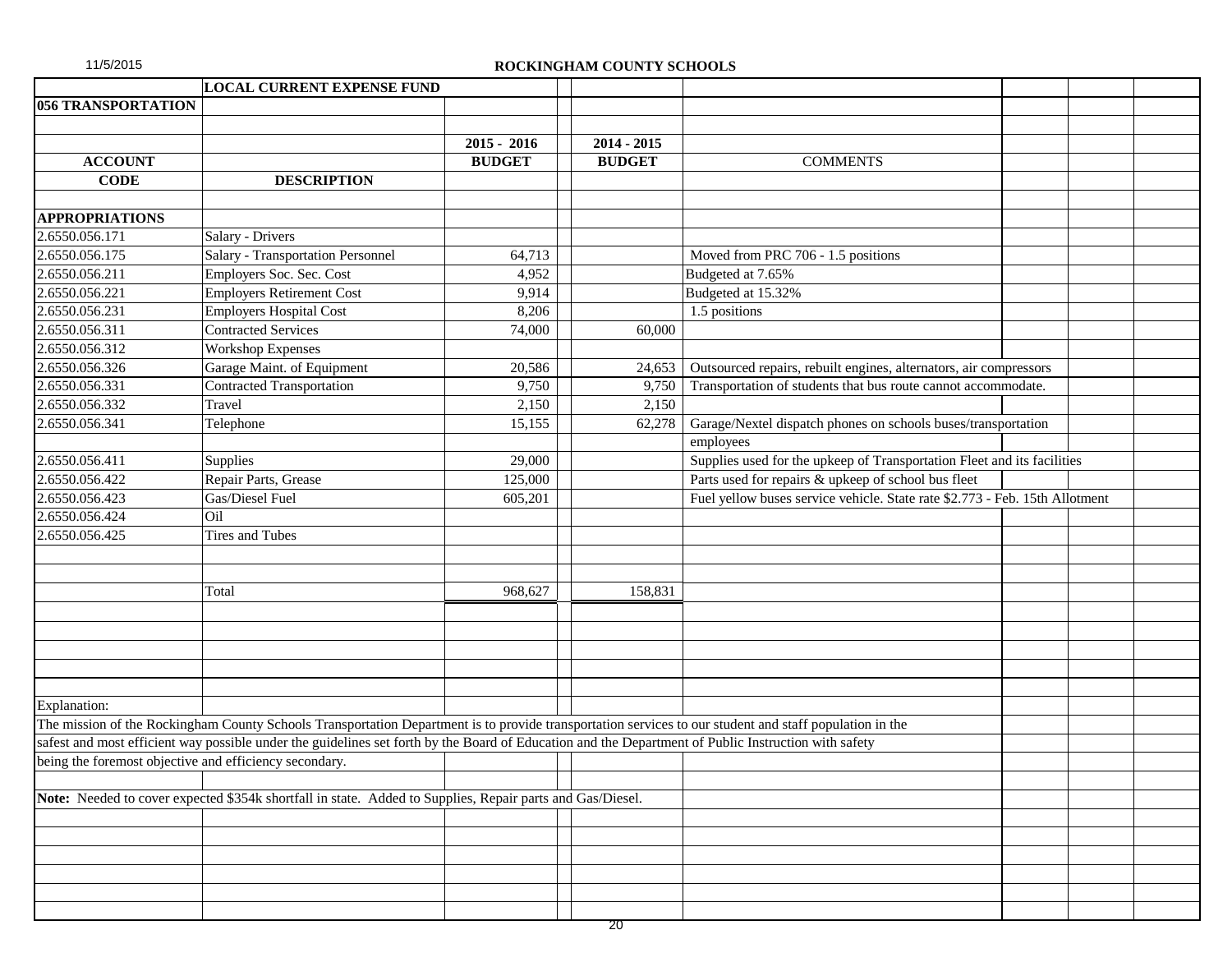|                       | <b>LOCAL CURRENT EXPENSE FUND</b>                                                                                           |               |               |                                                                      |  |
|-----------------------|-----------------------------------------------------------------------------------------------------------------------------|---------------|---------------|----------------------------------------------------------------------|--|
|                       | 061 INSTRUCTIONAL AND SCHOOL FUNDS                                                                                          |               |               |                                                                      |  |
|                       |                                                                                                                             |               |               |                                                                      |  |
|                       |                                                                                                                             | $2015 - 2016$ | $2014 - 2015$ |                                                                      |  |
| <b>ACCOUNT</b>        |                                                                                                                             | <b>BUDGET</b> | <b>BUDGET</b> | <b>COMMENTS</b>                                                      |  |
| <b>CODE</b>           | <b>DESCRIPTION</b>                                                                                                          |               |               |                                                                      |  |
|                       |                                                                                                                             |               |               |                                                                      |  |
| <b>APPROPRIATIONS</b> |                                                                                                                             |               |               |                                                                      |  |
| 2.5110.061.411        | <b>Instructional Supplies</b>                                                                                               | 233,240       | 74,240        | Budgeted based on prior year spending and current year expectations. |  |
|                       |                                                                                                                             |               |               | Includes expense for VIF. Cultural arts money included               |  |
|                       |                                                                                                                             |               |               | in regular school allotment.                                         |  |
| 2.5110.061.413        | Other Textbooks                                                                                                             |               |               |                                                                      |  |
| 2.5110.061.414        | <b>Library Books</b>                                                                                                        |               |               |                                                                      |  |
|                       |                                                                                                                             |               |               |                                                                      |  |
| 2.5400.061.311        | Maintenance Contracts                                                                                                       | 43,121        | 43,121        |                                                                      |  |
|                       |                                                                                                                             |               |               |                                                                      |  |
| 2.5400.061.315        | Reproduction                                                                                                                |               |               |                                                                      |  |
| 2.5400.061.332        | Travel                                                                                                                      | 32,510        | 32,510        |                                                                      |  |
| 2.5400.061.341        | Telephone                                                                                                                   | 14,517        | 14,517        |                                                                      |  |
|                       |                                                                                                                             |               |               |                                                                      |  |
| 2.5400.061.342        | Postage                                                                                                                     | 9,384         | 9,384         |                                                                      |  |
| 2.5400.061.361        | Membership Dues & Fees                                                                                                      |               |               |                                                                      |  |
| 2.5400.061.411        | Office Supplies                                                                                                             | 24,624        | 20,758        |                                                                      |  |
| 2.5400.061.462        | Non-Capitalized Computers                                                                                                   |               |               |                                                                      |  |
|                       |                                                                                                                             |               |               |                                                                      |  |
| 2.5400.061.314        | Printing (at Print Shop)                                                                                                    |               |               |                                                                      |  |
|                       |                                                                                                                             |               |               |                                                                      |  |
|                       | Total                                                                                                                       | 357,396       | 194,530       |                                                                      |  |
|                       |                                                                                                                             |               |               |                                                                      |  |
|                       |                                                                                                                             |               |               |                                                                      |  |
|                       |                                                                                                                             |               |               |                                                                      |  |
|                       | Explanation: Per our planning allotment, ADM is expected to decrease for fiscal year 2014-15 by approximately 229 students. |               |               |                                                                      |  |
|                       | For planning purposes, we have decreased local PRC 061 money by approximately 40%. Additional adjustments may be necessary. |               |               |                                                                      |  |
|                       |                                                                                                                             |               |               |                                                                      |  |
|                       | Note: Needed to cover expected \$159k shortfall in state PRC 020 Foreign Exchange. Added to instructional supplies.         |               |               |                                                                      |  |
|                       |                                                                                                                             |               |               |                                                                      |  |
|                       |                                                                                                                             |               |               |                                                                      |  |
|                       |                                                                                                                             |               |               |                                                                      |  |
|                       |                                                                                                                             |               |               |                                                                      |  |
|                       |                                                                                                                             |               |               |                                                                      |  |
|                       |                                                                                                                             |               |               |                                                                      |  |
|                       |                                                                                                                             |               |               |                                                                      |  |
|                       |                                                                                                                             |               |               |                                                                      |  |
|                       |                                                                                                                             |               |               |                                                                      |  |
|                       |                                                                                                                             |               |               |                                                                      |  |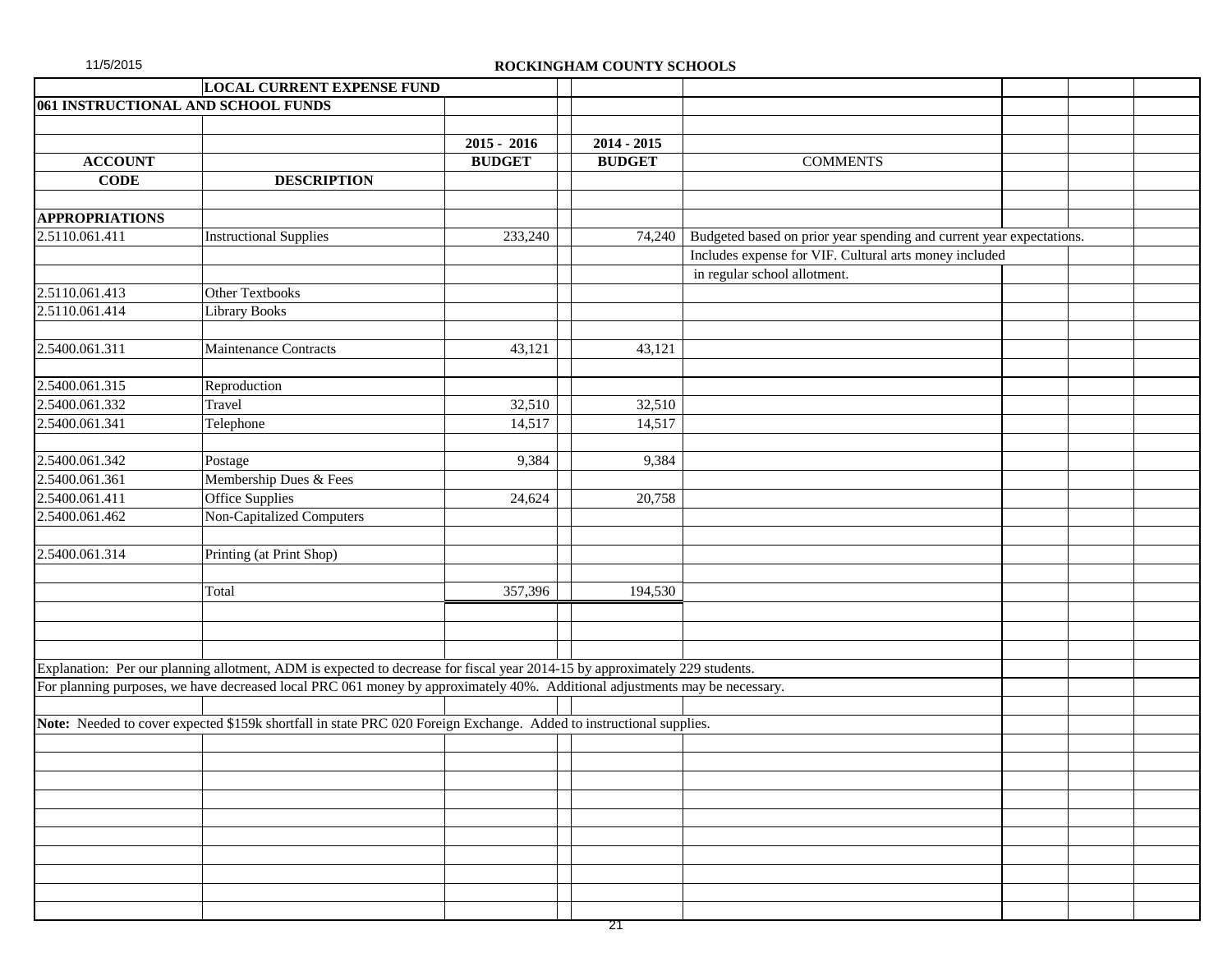|                                         | <b>LOCAL CURRENT EXPENSE FUND</b>                                                                            |               |               |                                                          |  |
|-----------------------------------------|--------------------------------------------------------------------------------------------------------------|---------------|---------------|----------------------------------------------------------|--|
| 706 OTHER LOCAL TRANSPORTATION          |                                                                                                              |               |               |                                                          |  |
|                                         |                                                                                                              |               |               |                                                          |  |
|                                         |                                                                                                              | $2015 - 2016$ | $2014 - 2015$ |                                                          |  |
| <b>ACCOUNT</b>                          |                                                                                                              | <b>BUDGET</b> | <b>BUDGET</b> | <b>COMMENTS</b>                                          |  |
| <b>CODE</b>                             | <b>DESCRIPTION</b>                                                                                           |               |               |                                                          |  |
|                                         |                                                                                                              |               |               |                                                          |  |
| <b>APPROPRIATIONS</b>                   |                                                                                                              |               |               |                                                          |  |
| 2.6550.706.113                          | Salary - Director                                                                                            | 61,391        | 61,490        | Cost of Transportation Director.                         |  |
| 2.6550.706.171                          | Salary - Drivers                                                                                             | 80,158        | 87,085        | Salaries above state maximum, and above state allotments |  |
| 2.6550.706.175                          | Salary - Transportation Personnel                                                                            |               | 64,863        | 1.5 positions - moved to PRC 056                         |  |
| 2.6550.706.177                          | Salary - Work Study Students                                                                                 | 4,136         | 4,136         |                                                          |  |
| 2.6550.706.181                          | Supplementary Pay                                                                                            | 7,370         | 7,301         |                                                          |  |
| 2.6550.706.211                          | Employers Soc. Sec. Cost                                                                                     | 11,709        | 17,203        | Budgeted at 7.65%                                        |  |
| 2.6550.706.221                          | Employers Retirement Cost                                                                                    | 23,448        | 34,204        | Budgeted at 15.32%.                                      |  |
| 2.6550.706.231                          | Employers Hospital Cost                                                                                      | 5,471         | 13,445        | Budgeted at \$5,471/employee (2.5)                       |  |
| 2.6550.706.311                          | Contracted Services                                                                                          | 30,000        | 30,000        | Contracted services/Service Agreements/Where Bus         |  |
| 2.6550.706.326                          | Contracted Repairs & Maintenance                                                                             | 34,644        | 1,816         |                                                          |  |
| 2.6550.706.411                          | Supplies & Materials                                                                                         |               |               |                                                          |  |
|                                         |                                                                                                              |               |               |                                                          |  |
|                                         | Total                                                                                                        | 258,327       | 321,543       |                                                          |  |
|                                         |                                                                                                              |               |               |                                                          |  |
|                                         |                                                                                                              |               |               |                                                          |  |
|                                         |                                                                                                              |               |               |                                                          |  |
|                                         |                                                                                                              |               |               |                                                          |  |
|                                         |                                                                                                              |               |               |                                                          |  |
| Explanation:                            |                                                                                                              |               |               |                                                          |  |
|                                         | PRC 706 is a program required by the State to account for local transportation expenditures not eligible for |               |               |                                                          |  |
| inclusion in the state funding formula. |                                                                                                              |               |               |                                                          |  |
|                                         |                                                                                                              |               |               |                                                          |  |
|                                         |                                                                                                              |               |               |                                                          |  |
|                                         |                                                                                                              |               |               |                                                          |  |
|                                         |                                                                                                              |               |               |                                                          |  |
|                                         |                                                                                                              |               |               |                                                          |  |
|                                         |                                                                                                              |               |               |                                                          |  |
|                                         |                                                                                                              |               |               |                                                          |  |
|                                         |                                                                                                              |               |               |                                                          |  |
|                                         |                                                                                                              |               |               |                                                          |  |
|                                         |                                                                                                              |               |               |                                                          |  |
|                                         |                                                                                                              |               |               |                                                          |  |
|                                         |                                                                                                              |               |               |                                                          |  |
|                                         |                                                                                                              |               |               |                                                          |  |
|                                         |                                                                                                              |               |               |                                                          |  |
|                                         |                                                                                                              |               |               |                                                          |  |
|                                         |                                                                                                              |               |               |                                                          |  |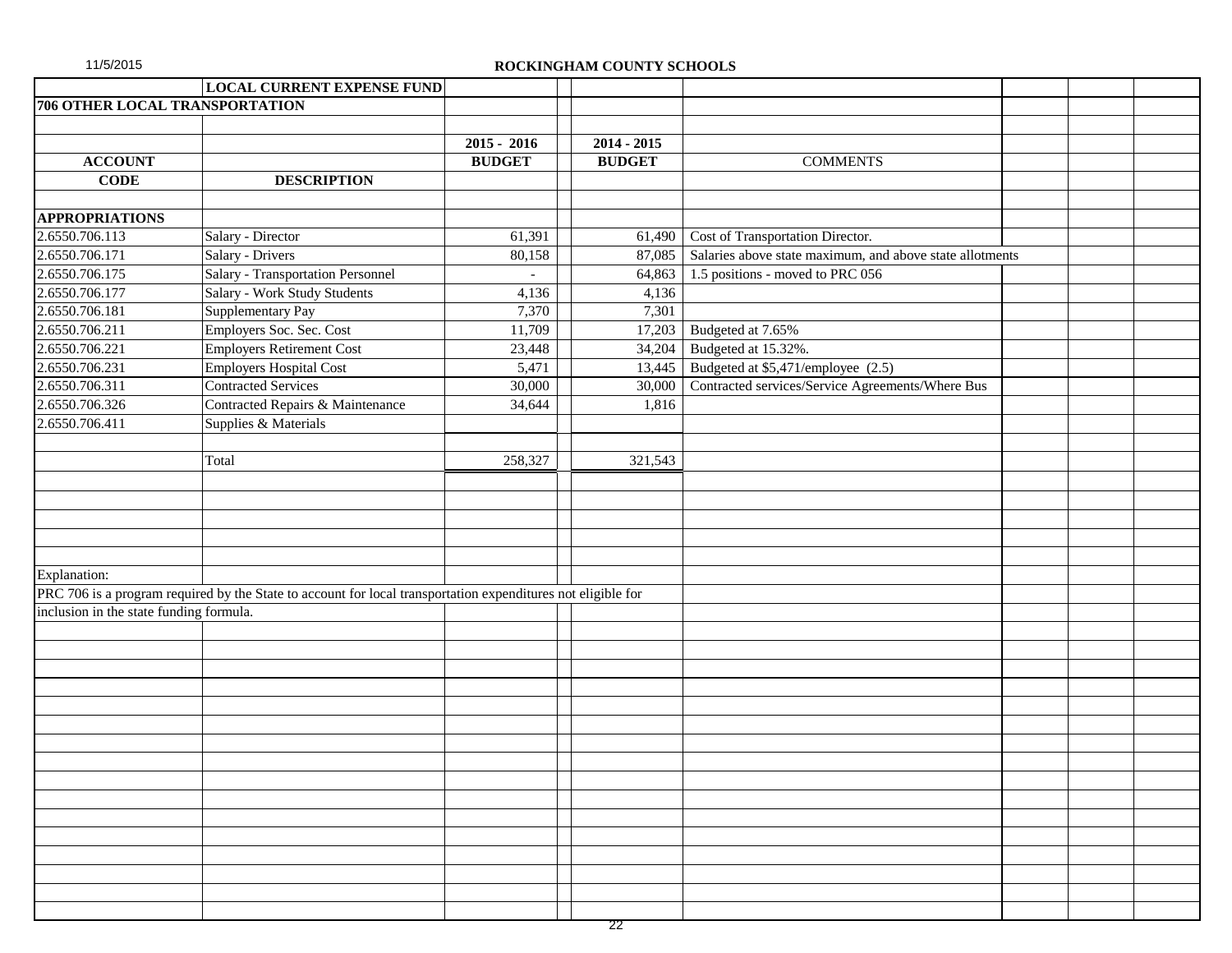|                               | <b>LOCAL CURRENT EXPENSE FUND</b>      |               |               |                                                                                   |  |
|-------------------------------|----------------------------------------|---------------|---------------|-----------------------------------------------------------------------------------|--|
| <b>801 GENERAL OPERATIONS</b> |                                        |               |               |                                                                                   |  |
|                               |                                        |               |               |                                                                                   |  |
|                               |                                        | $2015 - 2016$ | $2014 - 2015$ |                                                                                   |  |
| <b>ACCOUNT</b>                |                                        | <b>BUDGET</b> | <b>BUDGET</b> | <b>COMMENTS</b>                                                                   |  |
| <b>CODE</b>                   | <b>DESCRIPTION</b>                     |               |               |                                                                                   |  |
|                               |                                        |               |               |                                                                                   |  |
| <b>APPROPRIATIONS</b>         |                                        |               |               |                                                                                   |  |
| 2.5110.801.148                | Other Instructional Salary             | 5,750         | 6,180         | Does not Include \$20,000 for homebound,                                          |  |
|                               |                                        |               |               | \$3,000 for SAT review, \$21,000 for                                              |  |
|                               |                                        |               |               | reimbursements received.                                                          |  |
| 2.5110.801.163                | Substitute Pay                         | 309           | 309           |                                                                                   |  |
| 2.5110.801.211                | Employers Soc. Sec. Cost               | 464           | 497           | Budgeted @ 7.65%                                                                  |  |
| 2.5110.801.221                | <b>Employers Retirement Cost</b>       | 922           | 968           | Budgeted @ 15.32%.                                                                |  |
| 2.5110.801.232                | Workers Compensation Ins.              | 460,000       | 460,000       | Est. cost of Local workers compensation insurance based on prior years increases. |  |
| 2.5110.801.233                | <b>Unemployment Compensation</b>       | 20,000        |               | Estimated cost of local unemployment - moved from 6910                            |  |
| 2.5110.801.235                | Life Insurance Cost                    | 15,025        | 15,025        | Estimated cost of \$8,000/employee Life ins.                                      |  |
| 2.5110.801.311                | <b>Contracted Services</b>             | 15,000        | 15,000        | Includes payments for Employee assistance                                         |  |
|                               |                                        |               |               | program with Rockingham County Mental                                             |  |
|                               |                                        |               |               | Health and Carolina Psychological, Contracting for Sign                           |  |
|                               |                                        |               |               | Language Interpretation                                                           |  |
| 2.5110.801.312                | Workshop Expense                       |               |               | CPR, OSHA and Worker's Compensation trainings for employees                       |  |
| 2.5110.801.332                | <b>Travel - Instructional Staff</b>    | 25,000        | 46,500        | Primarily for itinerant teacher travel                                            |  |
|                               |                                        |               |               | reimbursements. Current reimbursement                                             |  |
|                               |                                        |               |               | rate is 57.5 cents per mile                                                       |  |
| 2.5120.801.311                | <b>Contracted Services</b>             | 35,000        | 35,000        | Contract for Vocational Rehabilitation with                                       |  |
|                               |                                        |               |               | the North Carolina Division of Vocational                                         |  |
|                               |                                        |               |               | Rehabilitation Services. They provide                                             |  |
|                               |                                        |               |               | counselors to the schools to provide transition                                   |  |
|                               |                                        |               |               | services to students with special needs and at                                    |  |
|                               |                                        |               |               | risk. They also provide minimal stipends to                                       |  |
|                               |                                        |               |               | students at job sites.                                                            |  |
| 2.5330.801.192                | Stipends                               | 2,700         | 5,253         | Academic Coach Compensation (10 academic coaches)                                 |  |
| 2.5330.801.211                | Employers Soc. Sec. Cost               | 207           | 402           | Employers Soc. Sec. Cost @ 7.65%                                                  |  |
| 2.5330.801.221                | <b>Employers Retirement Cost</b>       | 411           | 784           | Employers Retirement Cost @ 15.32%                                                |  |
| 2.5330.801.312                | Workshop Expense                       |               |               | Academic Coaches                                                                  |  |
| 2.5330.801.332                | Travel                                 | 200           | 200           | <b>Travel for Academic Coaches</b>                                                |  |
| 2.5840.801.311                | Contracted Services - Health Clinic    | 45,000        |               | 45,000   Funds for Student Health Services through Morehead Hospital.             |  |
| 2.5840.801.312                | Workshop Expense - Nurses, Soc Workers |               |               |                                                                                   |  |
| 2.5840.801.371                | <b>Liability Insurance - Nurses</b>    | 515           | 515           |                                                                                   |  |
| 2.5840.801.411                | Supplies - Health Services             |               |               | Supplies for nurses and social workers.                                           |  |
| 2.5890.801.311                | Cont Serv - Communities in Schools     | 9,200         |               | Communities in Schools volunteer coordination services                            |  |
| 2.6110.801.314                | Printing                               | 35,000        | 35,000        | Funds to utilize print shop                                                       |  |
| 2.6110.801.332                | Travel                                 | 12,870        | 12,870        | Travel for Central Office directors & staff. Also covers SACS travel              |  |
| 2.6110.801.411                | Supplies                               |               |               |                                                                                   |  |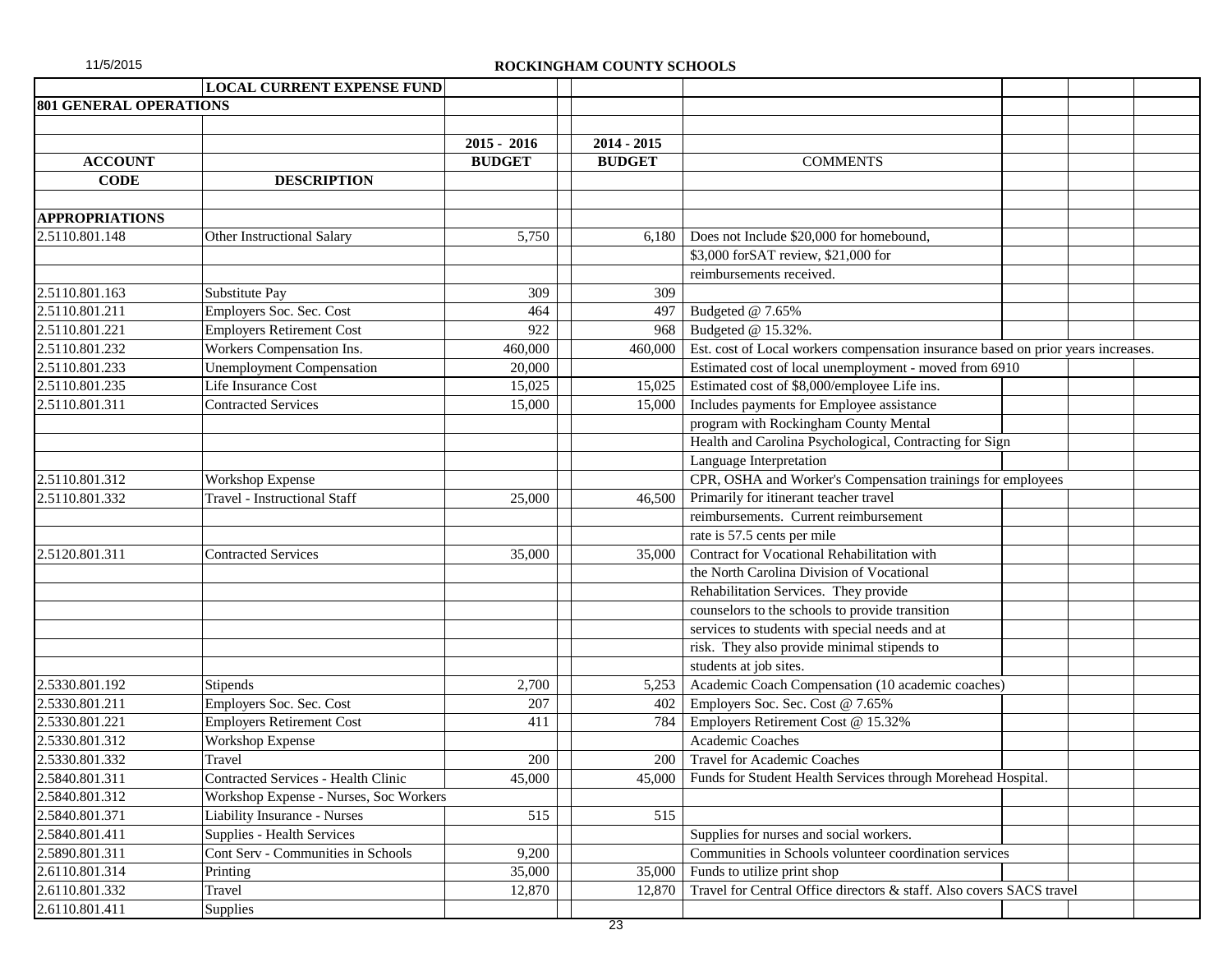| 2.6120.801.371 | Insurance                           | 1,515                    | 1,515   | Cost of garage keepers insurance for garage                                     |  |
|----------------|-------------------------------------|--------------------------|---------|---------------------------------------------------------------------------------|--|
|                |                                     |                          |         | at Morehead High School and Rockingham County High School                       |  |
| 2.6550.801.341 | Telephone - Activity Bus            | $\overline{\phantom{a}}$ | 600     |                                                                                 |  |
| 2.6550.801.411 | <b>TIMS</b> Supplies                |                          |         | Supplies for transportation information                                         |  |
| 2.6550.801.423 | Gas. Diesel Fuel                    | 82,000                   | 72,560  | \$16,000 per high school and \$4,500 per middle schools: increase due to higher |  |
|                |                                     |                          |         | IRS reimbursement rates - currently 57.5 cents                                  |  |
| 2.6610.801.311 | <b>Contracted Services</b>          | 51,436                   | 66,436  | Cost for required services, i.e. postage meter,                                 |  |
|                |                                     |                          |         | folder, electronic hosting services, maintenance agreements                     |  |
| 2.6610.801.326 | Contracted Repairs/Maint. Equipment | 49,000                   | 34,000  | Includes Maintenance and repairs to AS400, printers, etc.                       |  |
| 2.6610.801.332 | Travel                              | 2,500                    | 3,000   | Travel to schools, bank, etc.                                                   |  |
| 2.6610.801.343 | <b>Telecommunications Network</b>   | 500                      |         | Costs for state network (sips lines)                                            |  |
| 2.6610.801.361 | Membership Dues                     | 2,000                    |         | ASBO (Association of School Business Officials, GFOA (Government                |  |
|                |                                     |                          |         | Finance Officers Association), NCACPA (North Carolina Association               |  |
|                |                                     |                          |         | of Certified Public Accountants), AICPA American Institute of Certified         |  |
|                |                                     |                          |         | Carolina Association of Certified Public Accountants.                           |  |
| 2.6610.801.375 | <b>Fidelity Bond</b>                | 5,400                    | 5,400   | Bonds for employees handling funds                                              |  |
| 2.6610.801.411 | Supplies                            | 20,000                   |         | Computer paper, copier paper, purchase                                          |  |
|                |                                     |                          |         | orders, other forms, receipt books, checks                                      |  |
| 2.6610.801.418 | Computer Software & Supplies        | 39,500                   | 39,500  | To purchase accounting spreadsheets & supplies                                  |  |
| 2.6620.801.311 | <b>Contracted Services</b>          | 36,575                   | 117,251 | Out-source ILT Service. Estimated cost to drug test all new                     |  |
|                |                                     |                          |         | employees, and cost of outsourcing director activities.                         |  |
| 2.6620.801.319 | <b>Criminal Records Checks</b>      | 6,500                    | 6,500   | Costs for new employee criminal records checks. Increased to cover volunteers   |  |
| 2.6620.801.326 | <b>HRMS</b> Maintenance             | 6,820                    | 6,820   | Human Resource Management System (HRMS) software maintenance fee.               |  |
| 2.6622.801.313 | Advertising                         |                          |         | Advertising costs of recruitment.                                               |  |
| 2.6622.801.314 | Printing                            | 5,000                    | 5,000   | Costs of printing recruitment brochures                                         |  |
| 2.6622.801.332 | <b>Personnel Recruitment</b>        | 10,500                   | 10,500  | Includes travel, subsistence, and fees for recruiting.                          |  |
| 2.6622.801.411 | <b>Recruitment Supplies</b>         |                          |         | Supplies needed for recruiting new teachers.                                    |  |
| 2.6710.801.311 | <b>Contracted Services</b>          | 2,000                    | 2,000   |                                                                                 |  |
| 2.6710.801.312 | <b>Testing Staff Development</b>    |                          |         |                                                                                 |  |
| 2.6710.801.411 | Testing/Supplies                    | 40,600                   | 40,600  | Testing supplies, benchmark assessment development and                          |  |
|                |                                     |                          |         | duplication, CogAT Testing, SAT Testing, PSAT Testing,                          |  |
|                |                                     |                          |         | testing equipment, test scoring costs, training costs, professional             |  |
|                |                                     |                          |         | development, data warehouse costs, student forms.                               |  |
|                |                                     |                          |         | The district's testing and accountability program provides local                |  |
|                |                                     |                          |         | formative/benchmark testing, standardized tests (PSAT, SAT and                  |  |
|                |                                     |                          |         | CogAT), and test training, reporting and analysis services for local,           |  |
|                |                                     |                          |         | EOG and EOC tests. The increase in prior year's budget request is               |  |
|                |                                     |                          |         | primarily due to the district-wide formative assessment initiative              |  |
|                |                                     |                          |         | (benchmark and formative assessments).                                          |  |
| 2.6820.801.311 | <b>Contracted Services</b>          | 25,000                   | 25,000  | Funds to continue microfilming student records.                                 |  |
| 2.6820.801.411 | <b>NCWISE Supplies</b>              |                          |         | Supplies for NC WISE                                                            |  |
| 2.6850.801.319 | Blood Borne Pathogen Program        | 700                      | 700     | Hepatitis serum for about 50 employees/year for employees in high               |  |
|                |                                     |                          |         | risk positions. \$75/employee. Clinical Laboratory Improvement                  |  |
|                |                                     |                          |         | Amendments program registration certificate, and necessary training.            |  |
| 2.6910.801.192 | Payment to Board Members            | 41,106                   | 41,106  | Monthly Payment to Board Members                                                |  |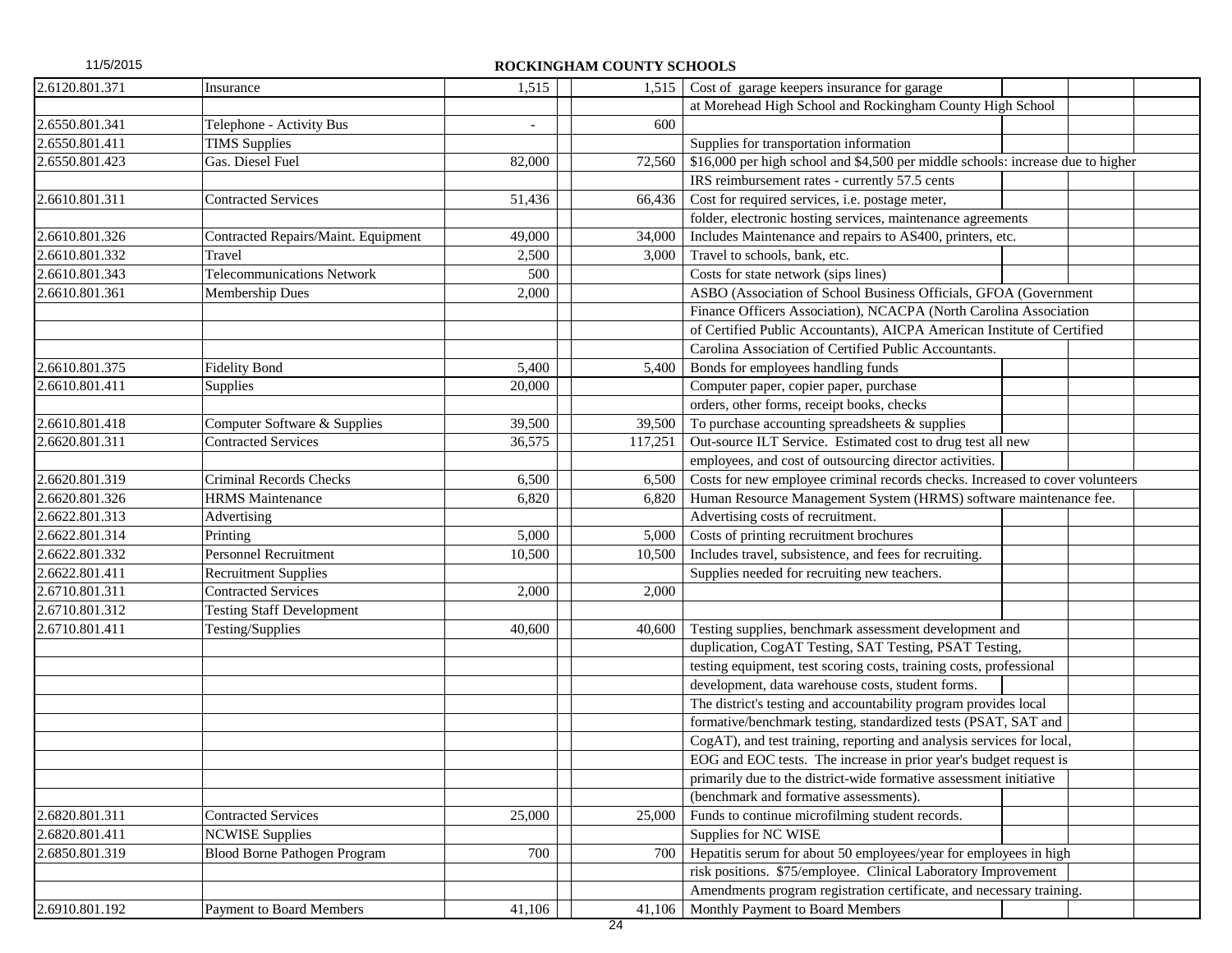| 2.6910.801.211 | Employers Soc. Sec. Cost          | 3,200     |           | 3,200 Budgeted at 7.65%                                                              |  |  |
|----------------|-----------------------------------|-----------|-----------|--------------------------------------------------------------------------------------|--|--|
| 2.6910.801.311 | <b>Contracted Services</b>        | 75,000    | 75,000    | Funds to contract from outside sources for needed services, includes                 |  |  |
|                |                                   |           |           | \$7,950 for Web Based Board Policies, \$10,200 for IB affiliation fee.               |  |  |
|                |                                   |           |           | Redirections Truancy Mediation program for \$12,500, cost of deputies.               |  |  |
|                |                                   |           |           | \$45,000 for Medicaid Administrative Outreach Program filing moved to Fund 8         |  |  |
| 2.6910.801.312 | Workshop                          | 21,250    | 21,250    | \$3,636 per member plus \$2500 for staff, split between workshop and travel          |  |  |
| 2.6910.801.313 | Advertising                       |           |           | <b>Board Advertising</b>                                                             |  |  |
| 2.6910.801.332 | Travel                            | 21,250    | 21,250    | \$3,636 per member plus \$2500 for staff, split between workshop and travel          |  |  |
| 2.6910.801.361 | Membership Dues & Fees            | 3,900     | 3,900     | Funds Southern Association of Colleges and Schools (SACS) costs.                     |  |  |
|                |                                   |           |           | \$4,000 for 15 Schools reaccreditations and \$15,625 for dues                        |  |  |
|                |                                   |           |           | Includes National School Boards Association Dues, North Carolina School              |  |  |
|                |                                   |           |           | Boards Assoc. Dues, Legal Assistance Fund, Low Wealth Consortium,                    |  |  |
|                |                                   |           |           | North Carolina Middle School Association, Chamber of Commerce dues.                  |  |  |
| 2.6910.801.371 | <b>Liability Insurance</b>        | 25,000    | 25,000    | Estimated Cost of Error & Omissions and Liability coverage.                          |  |  |
| 2.6910.801.379 | Other Insurance                   | 4,000     | 4,000     | Insurance to adult volunteers                                                        |  |  |
| 2.6910.801.411 | <b>Supplies</b>                   | 12,000    |           | Funds for supplies for board use. Includes Yearbook ads, Special Dinners,            |  |  |
|                |                                   |           |           | Diplomas (\$6,000), various Board obligations                                        |  |  |
| 2.6920.801.311 | Legal                             | 58,000    | 58,000    | <b>Estimated Legal Costs</b>                                                         |  |  |
| 2.6930.801.311 | Audit                             | 40,000    | 40,000    | <b>Estimated Audit Cost.</b>                                                         |  |  |
| 2.6940.801.315 | Reproduction - Central Office     | 44,000    | 44,000    | Copier Cost                                                                          |  |  |
| 2.6940.801.342 | Postage - Central Office          | 35,000    | 35,000    | Estimated cost of postage                                                            |  |  |
| 2.6941.801.311 | <b>Contracted Services</b>        |           | 8,000     | Principal & Assistant Principal meeting costs                                        |  |  |
| 2.6941.801.332 | Travel                            | 6,350     | 14,500    | Travel for the Superintendent's office & directly reporting                          |  |  |
| 2.6941.801.361 | Membership Dues                   | 12,000    | 12,000    | Includes ASCD (Association of Supervisors and Curriculum Development),               |  |  |
|                |                                   |           |           | AASA (American Association of School Administration), Chambers, CEFPI                |  |  |
|                |                                   |           |           | (Council of Educational Facility Planners, International), NCASCD (North             |  |  |
|                |                                   |           |           | Carolina Association of Supervisors and Curriculum Development)                      |  |  |
| 2.6941.801.411 | Supplies                          | 36,115    |           | Central Office - supplies, subscriptions                                             |  |  |
| 2.6950.801.153 | Salary - PIO                      | 59,723    | 60,995    | Salary for a Public Information Officer.                                             |  |  |
| 2.6950.801.211 | Employers Soc. Sec. Cost          | 4,569     | 4,666     | Budgeted at 7.65%                                                                    |  |  |
| 2.6950.801.221 | <b>Employers Retirement Cost</b>  | 9,150     | 9,095     | Budgeted at 15.32%.                                                                  |  |  |
| 2.6950.801.231 | <b>Employers Hospital Cost</b>    | 5,471     | 5,435     | Budgeted at \$5,471/employee                                                         |  |  |
| 2.6950.801.361 | Membership Dues                   |           |           |                                                                                      |  |  |
| 2.6950.801.411 | Supplies - Public Relations/Publ. | 18,150    | 29,130    | Includes the cost of preparing and printing various mult-media publications          |  |  |
|                |                                   |           |           | such as the annual report, district brochures, Kindergarten registration             |  |  |
|                |                                   |           |           | materials and handbooks. Increased by \$8700 in prior year to cover new students     |  |  |
|                |                                   |           |           | handbooks and \$15,000 in current year for common core announcements.                |  |  |
|                |                                   |           |           | This helps consolodate the district wide student publications to one funding source. |  |  |
|                |                                   |           |           |                                                                                      |  |  |
|                |                                   |           |           |                                                                                      |  |  |
|                | Total                             | 1,606,353 | 1,632,412 |                                                                                      |  |  |
|                |                                   |           |           |                                                                                      |  |  |
|                |                                   |           |           |                                                                                      |  |  |
|                |                                   |           |           |                                                                                      |  |  |
|                |                                   |           |           |                                                                                      |  |  |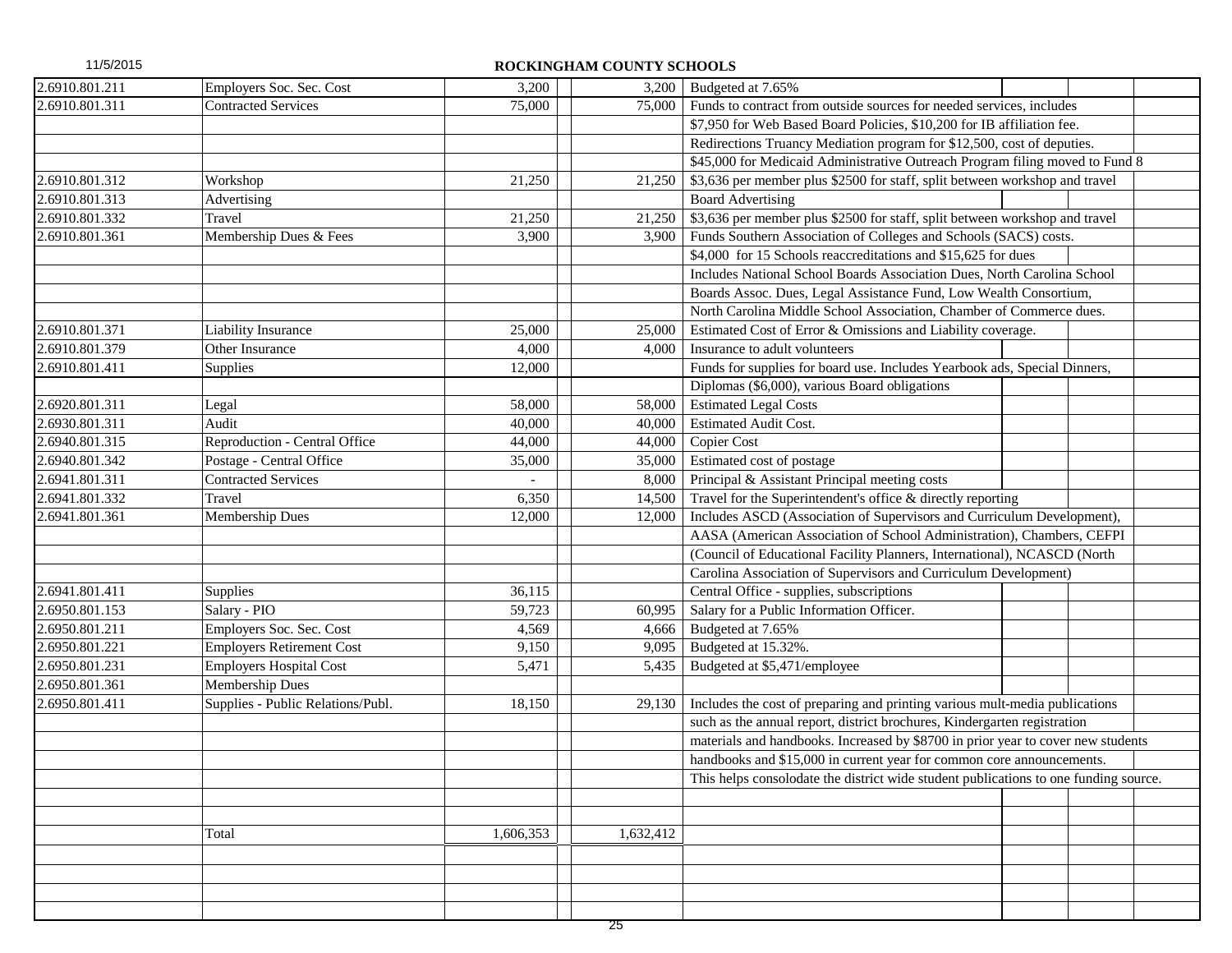|                            | <b>LOCAL CURRENT EXPENSE FUND</b>       |               |                          |                                                                                 |  |
|----------------------------|-----------------------------------------|---------------|--------------------------|---------------------------------------------------------------------------------|--|
| <b>802 PLANT OPERATION</b> |                                         |               |                          |                                                                                 |  |
|                            |                                         |               |                          |                                                                                 |  |
|                            |                                         | $2015 - 2016$ | $2014 - 2015$            |                                                                                 |  |
| <b>ACCOUNT</b>             |                                         | <b>BUDGET</b> | <b>BUDGET</b>            | <b>COMMENTS</b>                                                                 |  |
| <b>CODE</b>                | <b>DESCRIPTION</b>                      |               |                          |                                                                                 |  |
|                            |                                         |               |                          |                                                                                 |  |
| <b>APPROPRIATIONS</b>      |                                         |               |                          |                                                                                 |  |
| 2.6530.802.311             | <b>HVAC Service Contracts</b>           | 359,736       | 359,736                  | Outsource HVAC maintenance program. Promotes more of a                          |  |
|                            |                                         |               |                          | preventive program verses reactive one. Utilizes licensed HVAC contractors.     |  |
| 2.6530.802.311             | Contracted Services                     | 360,000       |                          | For Cenergistic                                                                 |  |
| 2.6530.802.321             | Electricity                             | 1,842,648     | 2,048,122                | Based on estimated usage                                                        |  |
| 2.6530.802.322             | Natural Gas                             | 553,092       | 755,125                  | Transferred excess to water/sewer                                               |  |
| 2.6530.802.323             | Water/Sewage                            | 679,824       | 651,307                  | Based on estimated projected usage                                              |  |
| 2.6530.802.324             | Waste Management                        | 244,140       | 263,451                  | Disposal of waste, trash, old records.                                          |  |
| 2.6530.802.341             | Telephone                               |               | 20,000                   |                                                                                 |  |
| 2.6530.802.421             | Fuel Oil                                | 188,124       |                          |                                                                                 |  |
| 2.6540.802.411             | <b>Custodial Supplies</b>               | 90,000        | $\overline{\phantom{a}}$ | Custodial supplies for schools. Moved from JROTC to Fund 8                      |  |
|                            |                                         |               |                          | Increase due to increased demand for wax and stripper.                          |  |
| 2.6580.802.175             | Salary - Maintenance Employees          | 875,008       | 873,820                  | 22.8 positions                                                                  |  |
| 2.6580.802.177             | Salary - Work Study Student             |               | $\overline{\phantom{a}}$ | Work Study Student                                                              |  |
| 2.6580.802.211             | Employers Soc. Sec. Cost                | 66,938        | 66,848                   | Budgeted at 7.65%                                                               |  |
| 2.6580.802.221             | Employers Retirement Cost               | 134,052       | 132,909                  | Budgeted at 15.32%.                                                             |  |
| 2.6580.802.231             | Employers Hospital Cost                 | 124,740       | 122,619                  | Budgeted at \$5,471/employee (22.8).                                            |  |
| 2.6580.802.311             | Contracted Services                     | 223,668       | 224,341                  | Includes grounds contract/janitorial service for Central Office                 |  |
|                            |                                         |               |                          | building; OSHA training and safety inspectors, energy management, etc.          |  |
| 2.6580.802.312             | <b>Staff Development</b>                |               | $\blacksquare$           |                                                                                 |  |
| 2.6580.802.315             | Reproduction - Maintenance              | 1,464         | 2,594                    | Copier contract, paper                                                          |  |
| 2.6580.802.325             | <b>Contracted Maintenance - Grounds</b> | 126,660       | 139,895                  | Schools are allotted funds and contract with a company to                       |  |
|                            |                                         |               |                          | perform these services.                                                         |  |
| 2.6580.802.326             | Contracted Services: Equipment          | 11,724        | 47,851                   | Repair of Equipment                                                             |  |
| 2.6580.802.327             | Rental of Equipment                     | 22,584        | 28,345                   | Includes various maintenance contracts, i.e. uniform rental, mop rental.        |  |
|                            |                                         |               |                          | cost of goods and equipment.                                                    |  |
| 2.6580.802.329             | <b>Other Property Services</b>          | 104,580       | 146,826                  | Costs to maintain older fleet of maintenance vehicles. Various costs, including |  |
|                            |                                         |               |                          | storage tank permits, wastewater wells, asbestos physicals, pest control        |  |
| 2.6580.802.341             | Telephone                               | 14,832        | 6,181                    | storage tank permits, wastewater wells, asbestos physicals, pest control        |  |
| 2.6580.802.361             | Membership Dues and Fees                | 3,500         |                          |                                                                                 |  |
| 2.6580.802.372             | Vehicle Liability Insurance             | 36,248        |                          | Estimated cost for Fleet insurance                                              |  |
| 2.6580.802.373             | Property Insurance                      | 160,491       | 147,637                  |                                                                                 |  |
| 2.6580.802.411             | Maintenance Supplies                    | 2,500         |                          | Office supplies, computer equipment, new technology.                            |  |
| 2.6580.802.418             | Software                                | 7,650         | 6,650                    |                                                                                 |  |
| 2.6580.802.422             | Repair Parts & Materials                | 290,190       |                          | Maintenance of facilities. Higher costs for indoor air-quality.                 |  |
| 2.6580.802.423             | Gasoline                                |               |                          | Gas for maintenance vehicles.                                                   |  |
|                            |                                         |               |                          |                                                                                 |  |
|                            | Total                                   | 6,524,393     | 6,044,257                |                                                                                 |  |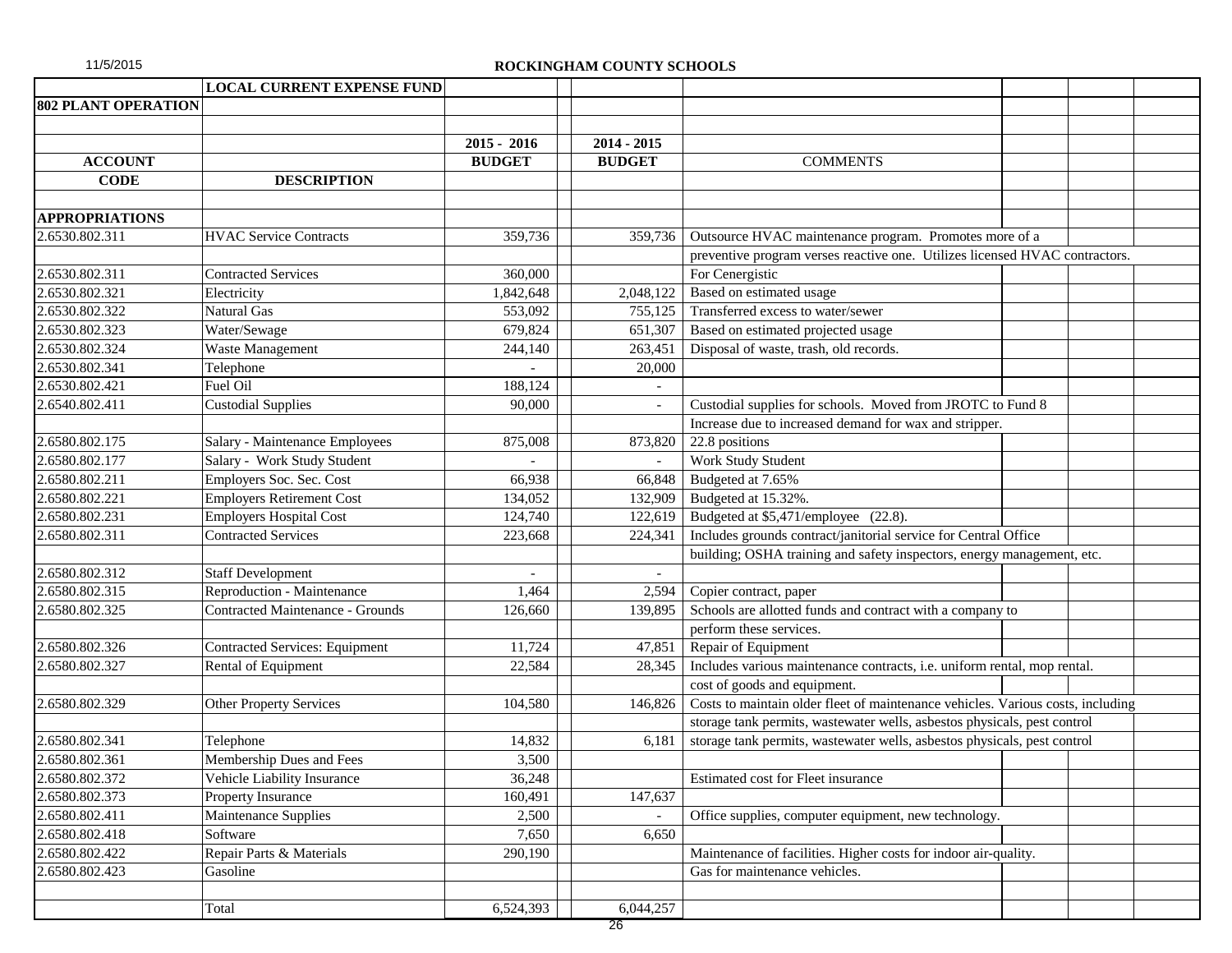|                                      | <b>LOCAL CURRENT EXPENSE FUND</b> |               |               |                                                                                                                          |  |
|--------------------------------------|-----------------------------------|---------------|---------------|--------------------------------------------------------------------------------------------------------------------------|--|
| <b>803 CULTURAL ARTS SUPPLEMENTS</b> |                                   |               |               |                                                                                                                          |  |
|                                      |                                   |               |               |                                                                                                                          |  |
|                                      |                                   | $2015 - 2016$ | $2014 - 2015$ |                                                                                                                          |  |
| <b>ACCOUNT</b>                       |                                   | <b>BUDGET</b> | <b>BUDGET</b> | <b>COMMENTS</b>                                                                                                          |  |
| <b>CODE</b>                          | <b>DESCRIPTION</b>                |               |               |                                                                                                                          |  |
| <b>APPROPRIATIONS</b>                |                                   |               |               |                                                                                                                          |  |
| 2.5502.803.192                       | Co-Curricular Personnel           | 42,803        | 29,191        |                                                                                                                          |  |
|                                      |                                   |               |               | Cultural arts supplements schedule, i.e. Band, Choral, Drama.<br>Also includes 20 days summer employment for High School |  |
|                                      |                                   |               |               | Band Directors, and 10 days for Middle School Band Directors.                                                            |  |
| 2.5502.803.211                       | Employers Soc. Sec. Cost          | 3,275         | 2,233         | Budgeted at 7.65%                                                                                                        |  |
| 2.5502.803.221                       | Employers Retirement Cost         | 6,560         | 4,440         | Budgeted at 15.32%.                                                                                                      |  |
|                                      |                                   |               |               |                                                                                                                          |  |
|                                      | Total                             | 52,638        | 35,864        |                                                                                                                          |  |
|                                      |                                   |               |               |                                                                                                                          |  |
|                                      |                                   |               |               |                                                                                                                          |  |
|                                      |                                   |               |               |                                                                                                                          |  |
|                                      |                                   |               |               |                                                                                                                          |  |
|                                      |                                   |               |               |                                                                                                                          |  |
|                                      |                                   |               |               |                                                                                                                          |  |
|                                      |                                   |               |               |                                                                                                                          |  |
|                                      |                                   |               |               |                                                                                                                          |  |
|                                      |                                   |               |               |                                                                                                                          |  |
|                                      |                                   |               |               |                                                                                                                          |  |
|                                      |                                   |               |               |                                                                                                                          |  |
|                                      |                                   |               |               |                                                                                                                          |  |
|                                      |                                   |               |               |                                                                                                                          |  |
|                                      |                                   |               |               |                                                                                                                          |  |
|                                      |                                   |               |               |                                                                                                                          |  |
|                                      |                                   |               |               |                                                                                                                          |  |
|                                      |                                   |               |               |                                                                                                                          |  |
|                                      |                                   |               |               |                                                                                                                          |  |
|                                      |                                   |               |               |                                                                                                                          |  |
|                                      |                                   |               |               |                                                                                                                          |  |
|                                      |                                   |               |               |                                                                                                                          |  |
|                                      |                                   |               |               |                                                                                                                          |  |
|                                      |                                   |               |               |                                                                                                                          |  |
|                                      |                                   |               |               |                                                                                                                          |  |
|                                      |                                   |               |               |                                                                                                                          |  |
|                                      |                                   |               |               |                                                                                                                          |  |
|                                      |                                   |               |               |                                                                                                                          |  |
|                                      |                                   |               |               |                                                                                                                          |  |
|                                      |                                   |               |               |                                                                                                                          |  |
|                                      |                                   |               |               |                                                                                                                          |  |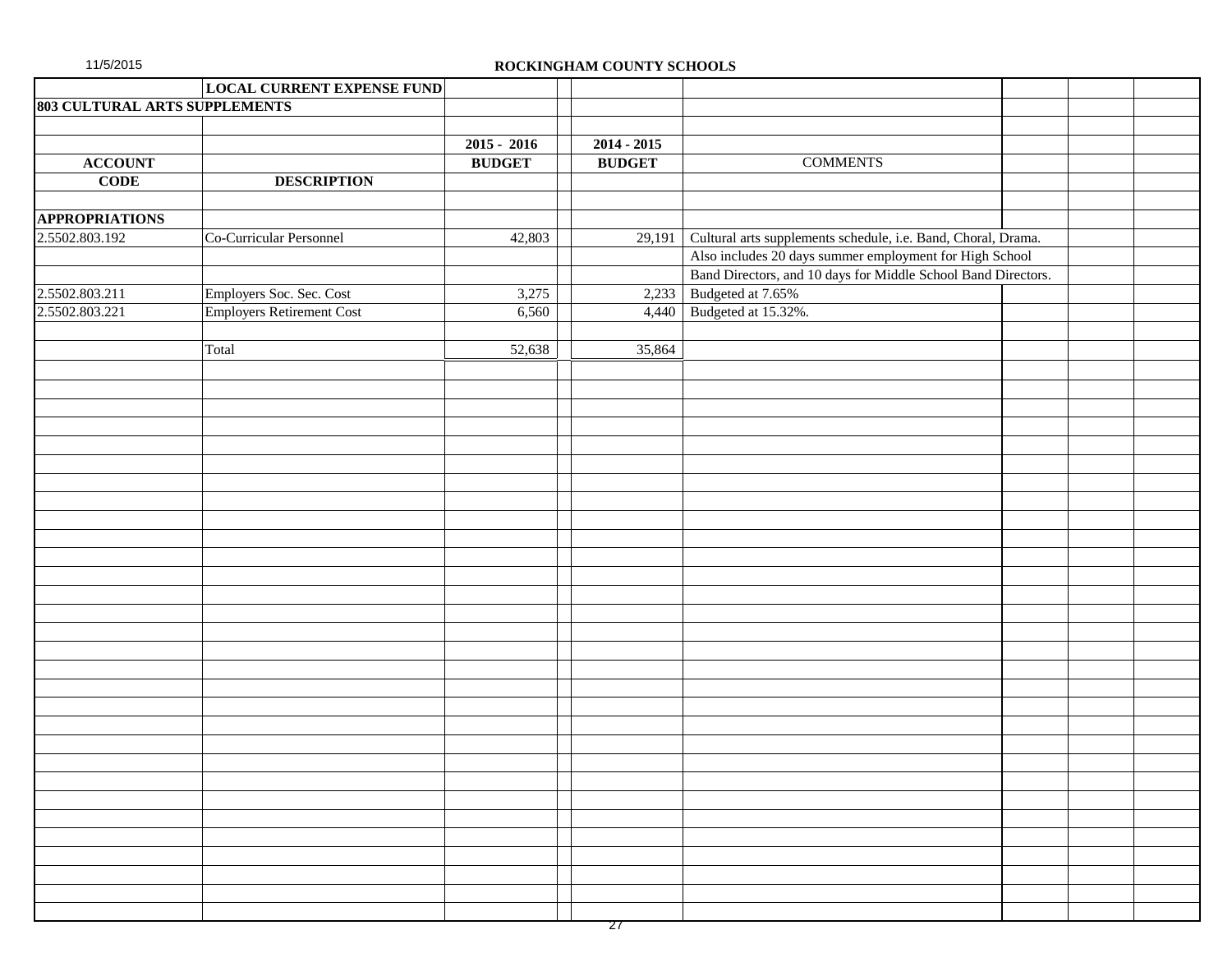|  | 11/5/2015 |
|--|-----------|
|--|-----------|

# ROCKINGHAM COUNTY SCHOOLS

|                          | <b>LOCAL CURRENT EXPENSE FUND</b> |               |               |                                                                          |  |  |
|--------------------------|-----------------------------------|---------------|---------------|--------------------------------------------------------------------------|--|--|
| <b>843 CULTURAL ARTS</b> |                                   |               |               |                                                                          |  |  |
|                          |                                   |               |               |                                                                          |  |  |
|                          |                                   | $2015 - 2016$ | $2014 - 2015$ |                                                                          |  |  |
| <b>ACCOUNT</b>           |                                   | <b>BUDGET</b> | <b>BUDGET</b> | <b>COMMENTS</b>                                                          |  |  |
| <b>CODE</b>              | <b>DESCRIPTION</b>                |               |               |                                                                          |  |  |
|                          |                                   |               |               |                                                                          |  |  |
| <b>APPROPRIATIONS</b>    |                                   |               |               |                                                                          |  |  |
| 2.5502.843.162           | Substitute Pay                    | 3,320         | 5,891         |                                                                          |  |  |
| 2.5502.843.211           | Employers Soc. Sec. Cost          | 254           | 1,250         |                                                                          |  |  |
| 2.5502.843.233           | Unemployment Insurance            |               |               |                                                                          |  |  |
| 2.5502.843.311           | <b>Contracted Services</b>        | 6,000         | 9,072         | North Carolina Symphony performance in the spring & all county contracts |  |  |
| 2.5502.843.331           | Transportation                    | 1,500         |               |                                                                          |  |  |
| 2.5502.843.411           | Instructional Supplies            |               |               | Systemwide funds for cultural arts activities, science fair,             |  |  |
|                          |                                   |               |               | children's theater, Sawtooth Center, Young Writers program,              |  |  |
|                          |                                   |               |               | choral festival, and supplies.                                           |  |  |
|                          |                                   |               |               |                                                                          |  |  |
|                          | Total                             | 11,074        | 16,213        |                                                                          |  |  |
|                          |                                   |               |               |                                                                          |  |  |
|                          |                                   |               |               |                                                                          |  |  |
|                          |                                   |               |               |                                                                          |  |  |
|                          |                                   |               |               |                                                                          |  |  |
|                          |                                   |               |               |                                                                          |  |  |
|                          |                                   |               |               |                                                                          |  |  |
|                          |                                   |               |               |                                                                          |  |  |
|                          |                                   |               |               |                                                                          |  |  |
|                          |                                   |               |               |                                                                          |  |  |
|                          |                                   |               |               |                                                                          |  |  |
|                          |                                   |               |               |                                                                          |  |  |
|                          |                                   |               |               |                                                                          |  |  |
|                          |                                   |               |               |                                                                          |  |  |
|                          |                                   |               |               |                                                                          |  |  |
|                          |                                   |               |               |                                                                          |  |  |
|                          |                                   |               |               |                                                                          |  |  |
|                          |                                   |               |               |                                                                          |  |  |
|                          |                                   |               |               |                                                                          |  |  |
|                          |                                   |               |               |                                                                          |  |  |
|                          |                                   |               |               |                                                                          |  |  |
|                          |                                   |               |               |                                                                          |  |  |
|                          |                                   |               |               |                                                                          |  |  |
|                          |                                   |               |               |                                                                          |  |  |
|                          |                                   |               |               |                                                                          |  |  |
|                          |                                   |               |               |                                                                          |  |  |
|                          |                                   |               |               |                                                                          |  |  |
|                          |                                   |               |               |                                                                          |  |  |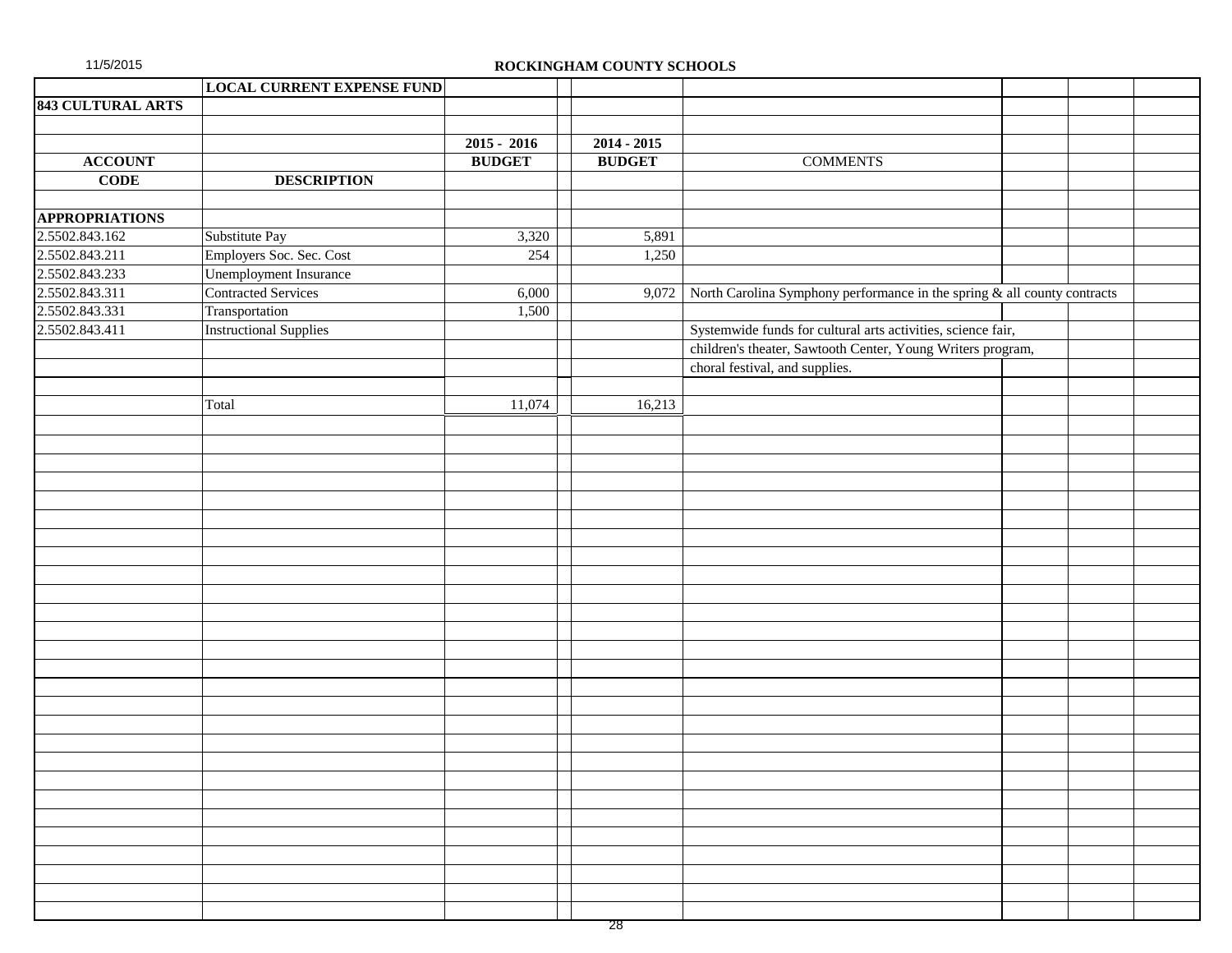| 11/5/2015 |  |  |  |  |  |
|-----------|--|--|--|--|--|
|-----------|--|--|--|--|--|

|                | <b>LOCAL CURRENT EXPENSE FUND</b> |               |               |                                                                   |  |  |
|----------------|-----------------------------------|---------------|---------------|-------------------------------------------------------------------|--|--|
| 880 PRINT SHOP |                                   |               |               |                                                                   |  |  |
|                |                                   |               |               |                                                                   |  |  |
|                |                                   | $2015 - 2016$ | $2014 - 2015$ |                                                                   |  |  |
| <b>ACCOUNT</b> |                                   | <b>BUDGET</b> | <b>BUDGET</b> | <b>COMMENTS</b>                                                   |  |  |
| <b>CODE</b>    | <b>DESCRIPTION</b>                |               |               |                                                                   |  |  |
| 2.5400.880.314 | Printing                          | 45,000        |               | 25,090 Funds allotted to schools and designated for use only with |  |  |
|                |                                   |               |               | print shop, and restricted to this use.                           |  |  |
|                |                                   |               |               |                                                                   |  |  |
|                |                                   |               |               |                                                                   |  |  |
|                | Total                             | 45,000        | 25,090        |                                                                   |  |  |
|                |                                   |               |               |                                                                   |  |  |
|                |                                   |               |               |                                                                   |  |  |
|                |                                   |               |               |                                                                   |  |  |
|                |                                   |               |               |                                                                   |  |  |
|                |                                   |               |               |                                                                   |  |  |
|                |                                   |               |               |                                                                   |  |  |
|                |                                   |               |               |                                                                   |  |  |
|                |                                   |               |               |                                                                   |  |  |
|                |                                   |               |               |                                                                   |  |  |
|                |                                   |               |               |                                                                   |  |  |
|                |                                   |               |               |                                                                   |  |  |
|                |                                   |               |               |                                                                   |  |  |
|                |                                   |               |               |                                                                   |  |  |
|                |                                   |               |               |                                                                   |  |  |
|                |                                   |               |               |                                                                   |  |  |
|                |                                   |               |               |                                                                   |  |  |
|                |                                   |               |               |                                                                   |  |  |
|                |                                   |               |               |                                                                   |  |  |
|                |                                   |               |               |                                                                   |  |  |
|                |                                   |               |               |                                                                   |  |  |
|                |                                   |               |               |                                                                   |  |  |
|                |                                   |               |               |                                                                   |  |  |
|                |                                   |               |               |                                                                   |  |  |
|                |                                   |               |               |                                                                   |  |  |
|                |                                   |               |               |                                                                   |  |  |
|                |                                   |               |               |                                                                   |  |  |
|                |                                   |               |               |                                                                   |  |  |
|                |                                   |               |               |                                                                   |  |  |
|                |                                   |               |               |                                                                   |  |  |
|                |                                   |               |               |                                                                   |  |  |
|                |                                   |               |               |                                                                   |  |  |
|                |                                   |               |               |                                                                   |  |  |
|                |                                   |               |               |                                                                   |  |  |
|                |                                   |               |               |                                                                   |  |  |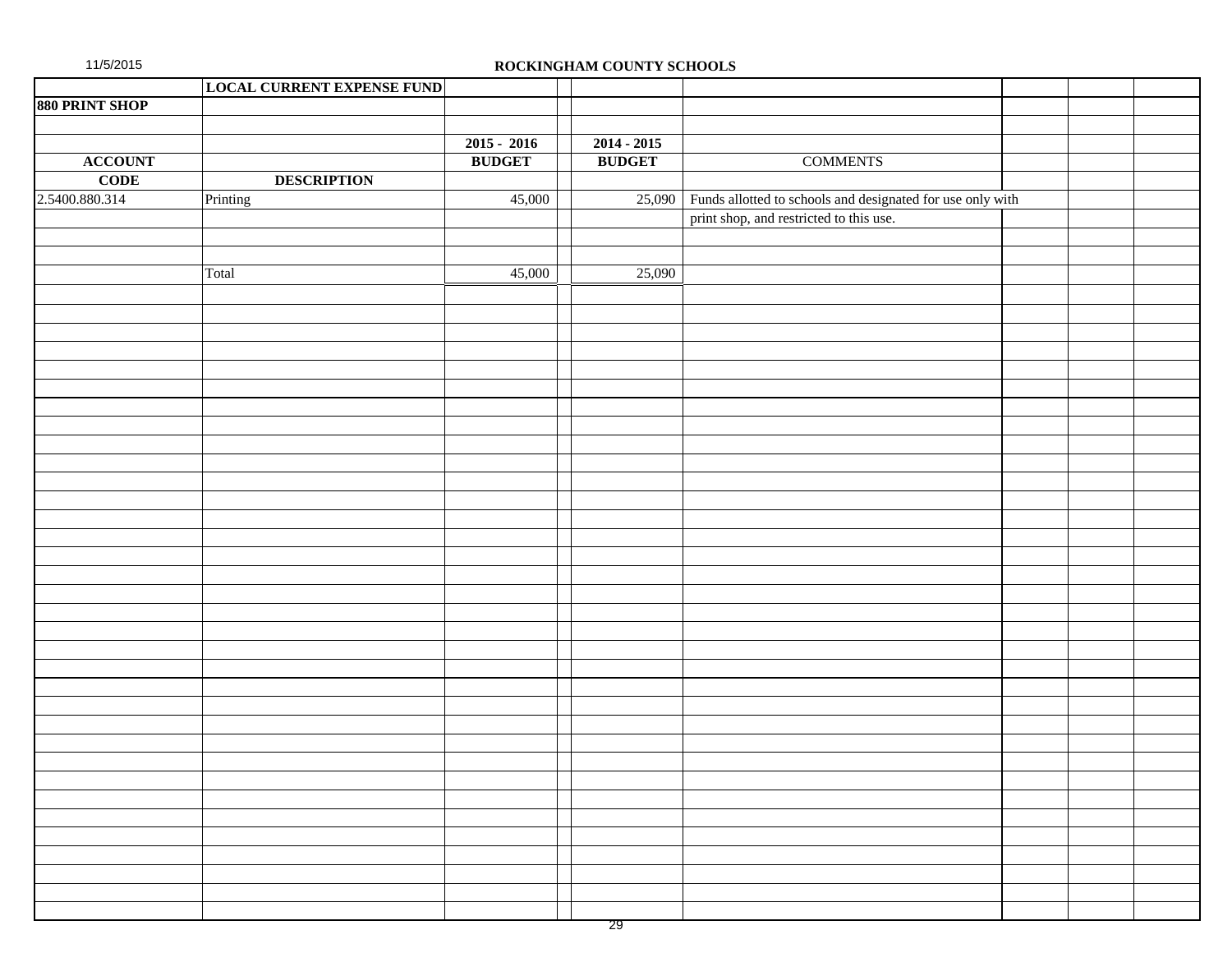|  | 11/5/2015 |
|--|-----------|
|--|-----------|

### ROCKINGHAM COUNTY SCHOOLS

|                       | <b>LOCAL CURRENT EXPENSE FUND</b>        |                |               |                                                                             |  |
|-----------------------|------------------------------------------|----------------|---------------|-----------------------------------------------------------------------------|--|
| <b>882 ATHLETICS</b>  |                                          |                |               |                                                                             |  |
|                       |                                          |                |               |                                                                             |  |
|                       |                                          | $2015 - 2016$  | $2014 - 2015$ |                                                                             |  |
| <b>ACCOUNT</b>        |                                          | <b>BUDGET</b>  | <b>BUDGET</b> | <b>COMMENTS</b>                                                             |  |
| <b>CODE</b>           | <b>DESCRIPTION</b>                       |                |               |                                                                             |  |
|                       |                                          |                |               |                                                                             |  |
| <b>APPROPRIATIONS</b> |                                          |                |               |                                                                             |  |
| 2.5501.882.121        | Salary - Athletic/Activity Directors     | 215,400        | 215,220       | Salaries for four athletic directors. (4 positions)                         |  |
| 2.5501.882.181        | Supplemental Pay - Coaching              | 377,848        | 366,106       | Coaching salaries - increase due to coaches taking education courses        |  |
|                       |                                          |                |               | which increase salary                                                       |  |
| 2.5501.882.192        | <b>Additional Responsibility Stipend</b> | 14,978         | 10,210        |                                                                             |  |
| 2.5501.882.211        | Employers Soc. Sec. Cost                 | 46,529         | 45,253        | Budgeted at 7.65%                                                           |  |
| 2.5501.882.221        | Employers Retirement Cost                | 93,180         | 89,973        | Budgeted at 15.32%.                                                         |  |
| 2.5501.882.231        | Employers Hospital Cost                  | 21,884         | 21,512        | Budgeted at \$5,471/employee (4)                                            |  |
| 2.5501.882.311        | <b>Contracted Services</b>               | $\overline{a}$ | 11,835        |                                                                             |  |
| 2.5501.882.361        | Membership Dues & Fees                   |                |               |                                                                             |  |
| 2.5501.882.378        | Student Accident Ins. - Sports           | 44,557         | 54,477        | Costs of insurance for athletic programs.                                   |  |
|                       |                                          |                |               | These plans provide coverage for                                            |  |
|                       |                                          |                |               | injuries sustained at school or during school sponsored                     |  |
|                       |                                          |                |               | activities until the end of the regular school term excluding               |  |
|                       |                                          |                |               | varsity football.                                                           |  |
| 2.5501.882.411        | Supplies - Athletics                     |                |               | Funds to help fund athletic programs in high schools & middle schools.      |  |
| 2.5501.882.552        | License & Title Fees                     |                |               |                                                                             |  |
| 2.6580.882.175        | <b>Turf Management</b>                   |                |               | Payment to Employees for turf grass maintenance of athletic                 |  |
|                       |                                          |                |               | facilities - increase due to additional costs of softball field maintenance |  |
| 2.6580.882.211        | Employers Soc. Sec. Cost                 |                |               | Budgeted at 7.65%                                                           |  |
| 2.6580.882.221        | <b>Employers Retirement Cost</b>         |                |               | Budgeted at 15.32%.                                                         |  |
| 2.6580.882.329        | Other Property & Services                | 145            | 145           |                                                                             |  |
| 2.6580.882.411        | Turf Management & Pool Supplies          |                |               | Increase due to building four new softball fields.                          |  |
|                       |                                          |                |               |                                                                             |  |
|                       |                                          |                |               |                                                                             |  |
|                       | Total                                    | 814,521        | 814,731       |                                                                             |  |
|                       |                                          |                |               |                                                                             |  |
|                       |                                          |                |               |                                                                             |  |
|                       |                                          |                |               |                                                                             |  |
|                       |                                          |                |               |                                                                             |  |
|                       |                                          |                |               |                                                                             |  |
|                       |                                          |                |               |                                                                             |  |
|                       | Total                                    | 18, 157, 782   | 17,405,765    |                                                                             |  |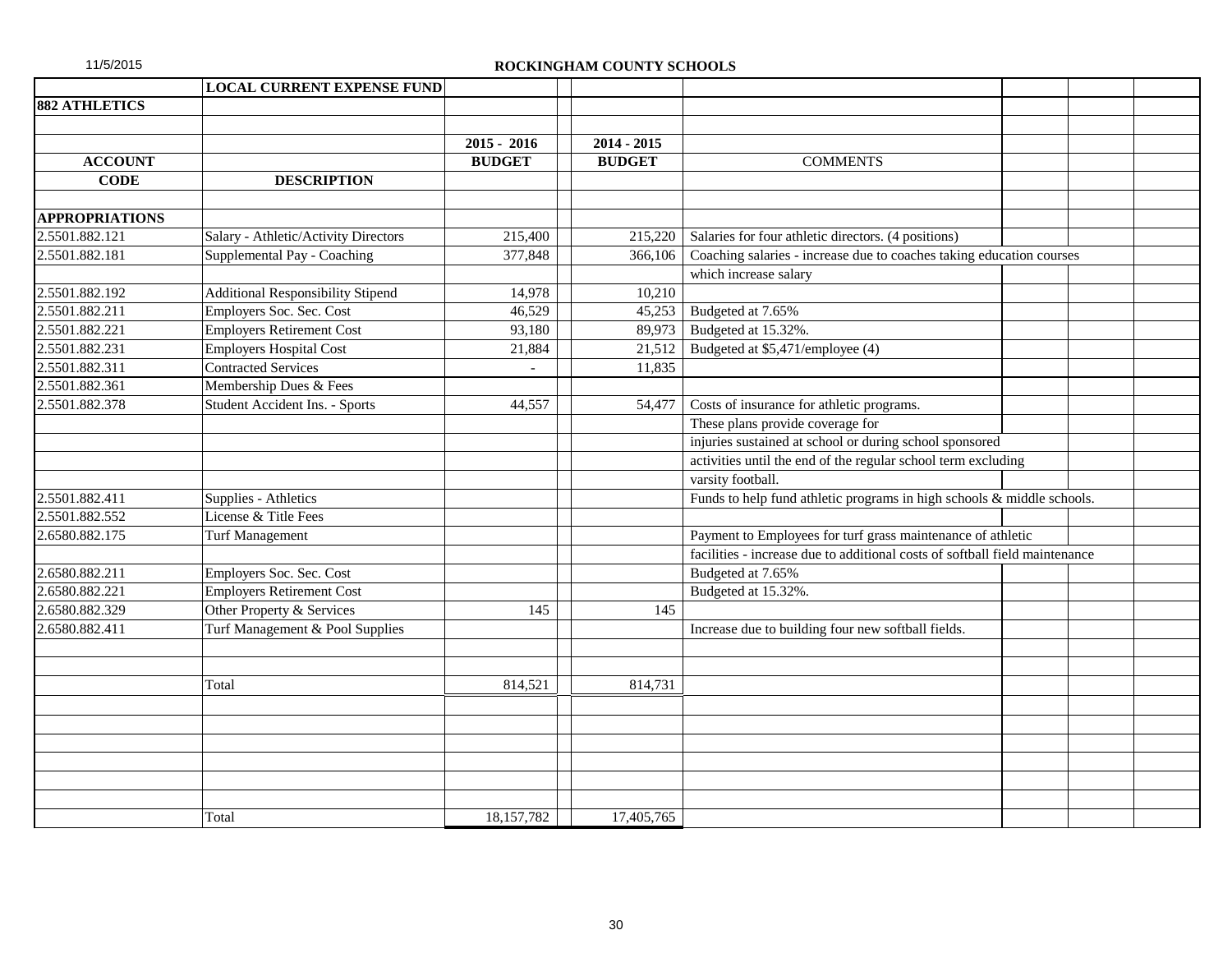# Federal Grant Fund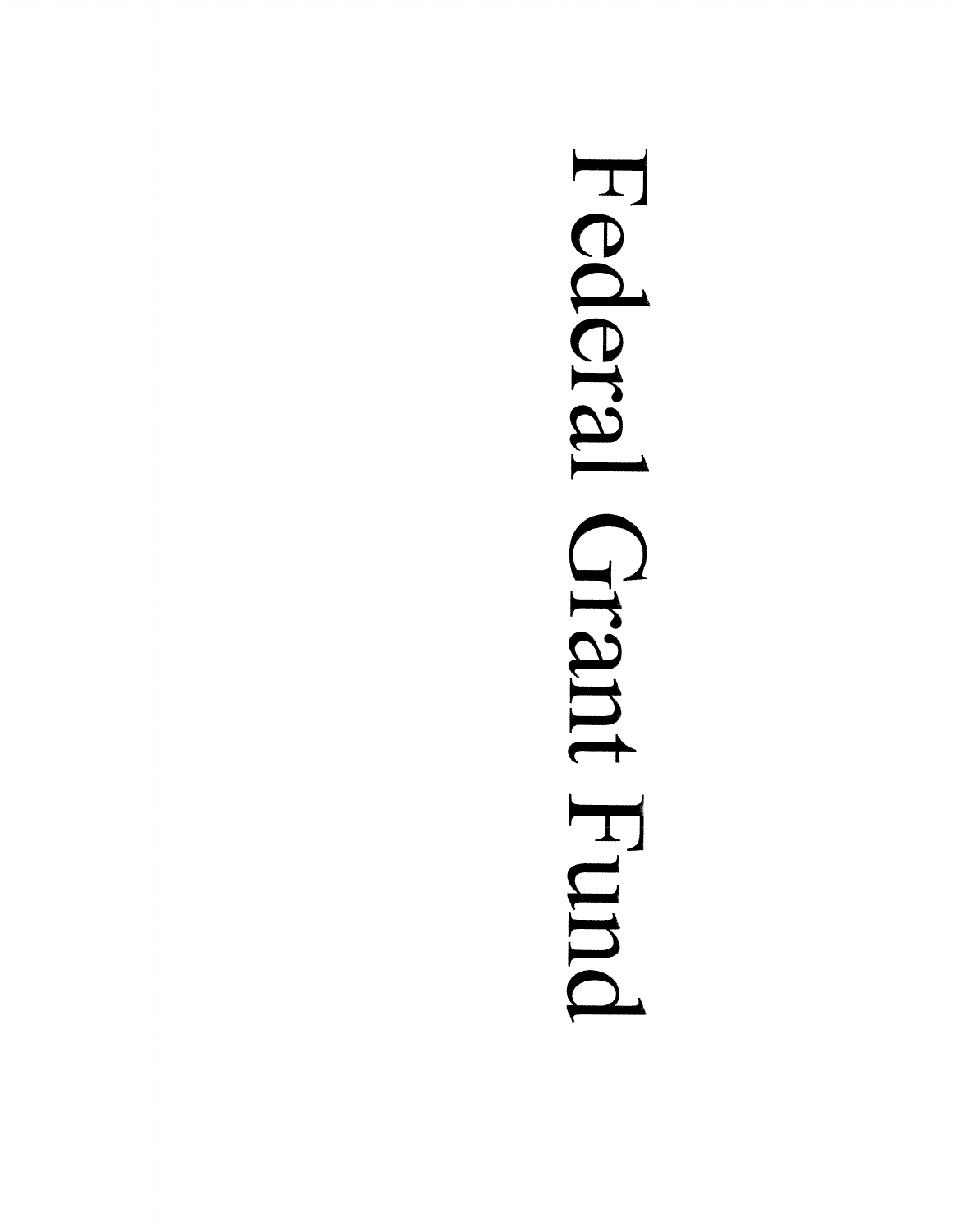|                               | FEDERAL GRANT FUND                        |                                |                                |                 |
|-------------------------------|-------------------------------------------|--------------------------------|--------------------------------|-----------------|
| <b>ACCOUNT</b><br><b>CODE</b> | <b>DESCRIPTION</b>                        | $2015 - 2016$<br><b>BUDGET</b> | $2014 - 2015$<br><b>BUDGET</b> | <b>COMMENTS</b> |
| <b>REVENUE</b>                |                                           |                                |                                |                 |
| 3.3600.017.000                | Voc. Ed. Program Improvement              | 168,062.00                     | 164,774.00                     |                 |
| 3.3600.026.000                | <b>Education for Homeless Child</b>       | 15,106.80                      | 15,000.00                      |                 |
| 3.3600.049.000                | <b>IDEA Title VI-B - Pre-School</b>       | 455,424.00                     | 441,597.68                     |                 |
| 3.3600.050.000                | ESEA Title I - Basic Prog.                | 4,272,662.58                   | 4,231,105.14                   |                 |
| 3.3600.051.000                | <b>ESEA Title I Migrant Education</b>     | 262,072.85                     | 294,040.00                     |                 |
| 3.3600.060.000                | <b>IDEA VI-B Handicapped</b>              | 5,178,340.00                   | 5,534,334.07                   |                 |
| 3.3600.082.000                | <b>IDEA VI-B State Improvement</b>        | 27,418.90                      | 7,418.90                       |                 |
| 3.3600.103.000                | Title II - Improving Teacher Quality      | 512,345.00                     | 757,425.90                     |                 |
| 3.3610.103.000                | Title II - Improving Teacher Quality      | 327,697.71                     |                                |                 |
| 3.3600.104.000                | Title III - Language Acquisition          | 71,343.66                      | 88,454.32                      |                 |
| 3.3600.111.000                | <b>Migrant Grant</b>                      | 5,183.00                       |                                |                 |
| 3.3600.114.000                | Children with Disabilities - Risk Pool    |                                |                                |                 |
| 3.3600.118.000                | <b>IDEA VI-B Special Needs Target</b>     | 36,573.37                      | 29,547.85                      |                 |
| 3.3600.119.000                | <b>IDEA Targeted Assist for Preschool</b> | 4,500.00                       | 3,769.00                       |                 |
| 3.3600.156.000                | ARRA - Race to the Top                    | $\sim$                         | 91,769.11                      |                 |
|                               |                                           | 11,336,729.87                  | 11,659,235.97                  |                 |
|                               |                                           |                                |                                |                 |
|                               |                                           |                                |                                |                 |
|                               |                                           |                                |                                |                 |
|                               |                                           |                                |                                |                 |
|                               |                                           |                                |                                |                 |
|                               |                                           |                                |                                |                 |
|                               |                                           |                                |                                |                 |
|                               |                                           |                                |                                |                 |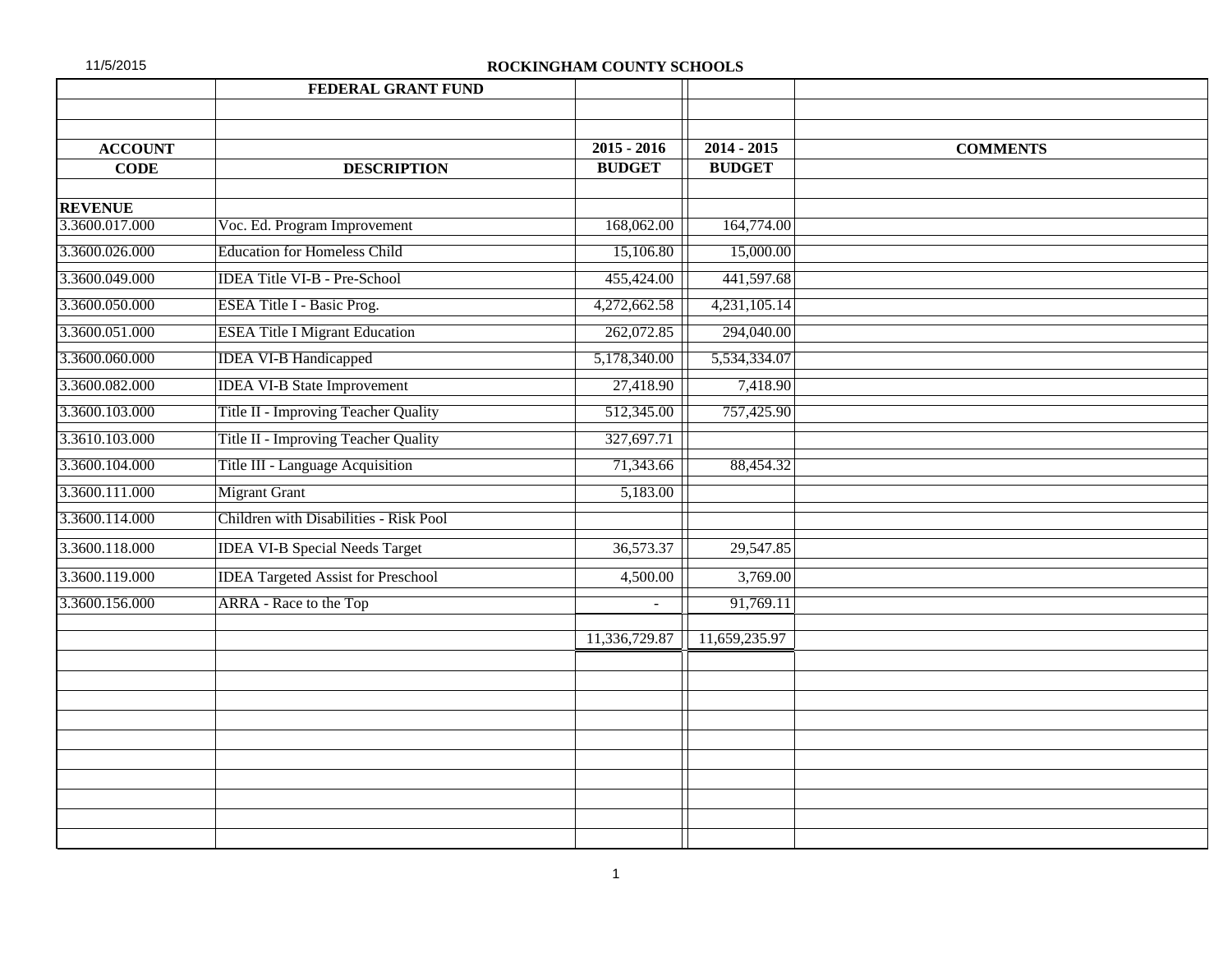|                          | FEDERAL GRANT FUND                                                                                                               |               |               |                                                        |
|--------------------------|----------------------------------------------------------------------------------------------------------------------------------|---------------|---------------|--------------------------------------------------------|
|                          | 017 VOCATIONAL EDUCATION PROGRAM IMPROVEMENT                                                                                     |               |               |                                                        |
|                          |                                                                                                                                  |               |               |                                                        |
| <b>ACCOUNT</b>           |                                                                                                                                  | $2015 - 2016$ | $2014 - 2015$ | <b>COMMENTS</b>                                        |
| <b>CODE</b>              | <b>DESCRIPTION</b>                                                                                                               | <b>BUDGET</b> | <b>BUDGET</b> |                                                        |
|                          |                                                                                                                                  |               |               |                                                        |
| <b>APPROPRIATIONS</b>    |                                                                                                                                  |               |               |                                                        |
| 3.5120.017.163           | Substitute Pay-Workshop                                                                                                          | 3,000.00      | 3,000.00      |                                                        |
| 3.5120.017.211           | Employers Soc. Sec. Cost                                                                                                         | 229.50        | 229.50        |                                                        |
| 3.5120.017.312           | <b>Workshop Expenses</b>                                                                                                         | 14,000.00     | 9,000.00      | Workshop expense for CTE teachers                      |
| 3.5120.017.319           | Other Professional/Tech. Services                                                                                                | 1,500.00      | 1,024.00      |                                                        |
| 3.5120.050.332           | Travel                                                                                                                           | 5,000.00      |               | Travel allowance                                       |
| 3.5120.050.333           | <b>Field Trips</b>                                                                                                               | 2,000.00      |               | Travel allowance                                       |
| 3.5120.017.342           | Postage                                                                                                                          |               |               | Postage fees for CTE mailings                          |
| 3.5120.017.379           | Other Insurance/Judgments                                                                                                        | 2,000.00      | 5,106.00      | Insurance for Allied Health and interns                |
| 3.5120.017.411           | Supplies & Materials                                                                                                             | 68,516.95     | 84,542.27     | Supplies for CTE classes                               |
| 3.5120.017.418           | <b>Computer Software</b>                                                                                                         | 4,148.00      | 1,000.00      | Software for CTE classes                               |
| 3.5120.017.422           | Repairs                                                                                                                          | 919.00        | 2,500.00      | Repairs for equipment                                  |
| 3.5120.017.461           | Non-Capitalized Equipment                                                                                                        |               |               | Purchase of equipment under \$2000 for classroom       |
| 3.5120.017.462           | Non-Capitalized Computer Hardware                                                                                                | 54,000.00     | 54,000.00     | Purchase of Non-Capitalized Computer Equipment (update |
|                          |                                                                                                                                  |               |               | drafting labs at DMHS and RCHS)                        |
| 3.5120.017.541           | Purchase of Equipment                                                                                                            | 6,000.00      |               |                                                        |
| 3.5870.017.312           | <b>Workshop Expenses</b>                                                                                                         |               |               | Workshop expense for CTE teachers                      |
| 3.6120.017.311           | <b>Contracted Services</b>                                                                                                       | 2,500.00      |               |                                                        |
| 3.6120.017.411           | Supplies & Materials                                                                                                             | 800.00        | 800.00        | VoCATS supplies                                        |
| 3.6120.017.462           | <b>Computer Hardware VoCATS</b>                                                                                                  |               |               | Computer hardware for VoCATS                           |
| 3.6550.017.312           | <b>Workshop Expenses</b>                                                                                                         |               |               | Workshop expense for CTE staff                         |
| 3.8100.017.392           | <b>Indirect Cost</b>                                                                                                             | 3,448.55      | 3,572.23      | Payment for indirect cost @ 2.209%                     |
| 3.8100.017.418           | <b>Computer Software and Supplies</b>                                                                                            |               |               |                                                        |
| 3.8200.017.399           | Unbudgeted Federal Grant Fund                                                                                                    |               |               |                                                        |
|                          |                                                                                                                                  |               |               |                                                        |
|                          |                                                                                                                                  |               |               |                                                        |
|                          | Total                                                                                                                            | 168,062.00    | 164,774.00    |                                                        |
|                          |                                                                                                                                  |               |               |                                                        |
|                          |                                                                                                                                  |               |               |                                                        |
| Explanation:             |                                                                                                                                  |               |               |                                                        |
|                          | The 017 Federal Budget is used to provide support for CTE educators through the purchasing of equipment, materials and supplies. |               |               |                                                        |
|                          | These funds are also used to provide support for the VoCats Program and to pay expenses for appropriate staff development to     |               |               |                                                        |
| support the CTE Program. |                                                                                                                                  |               |               |                                                        |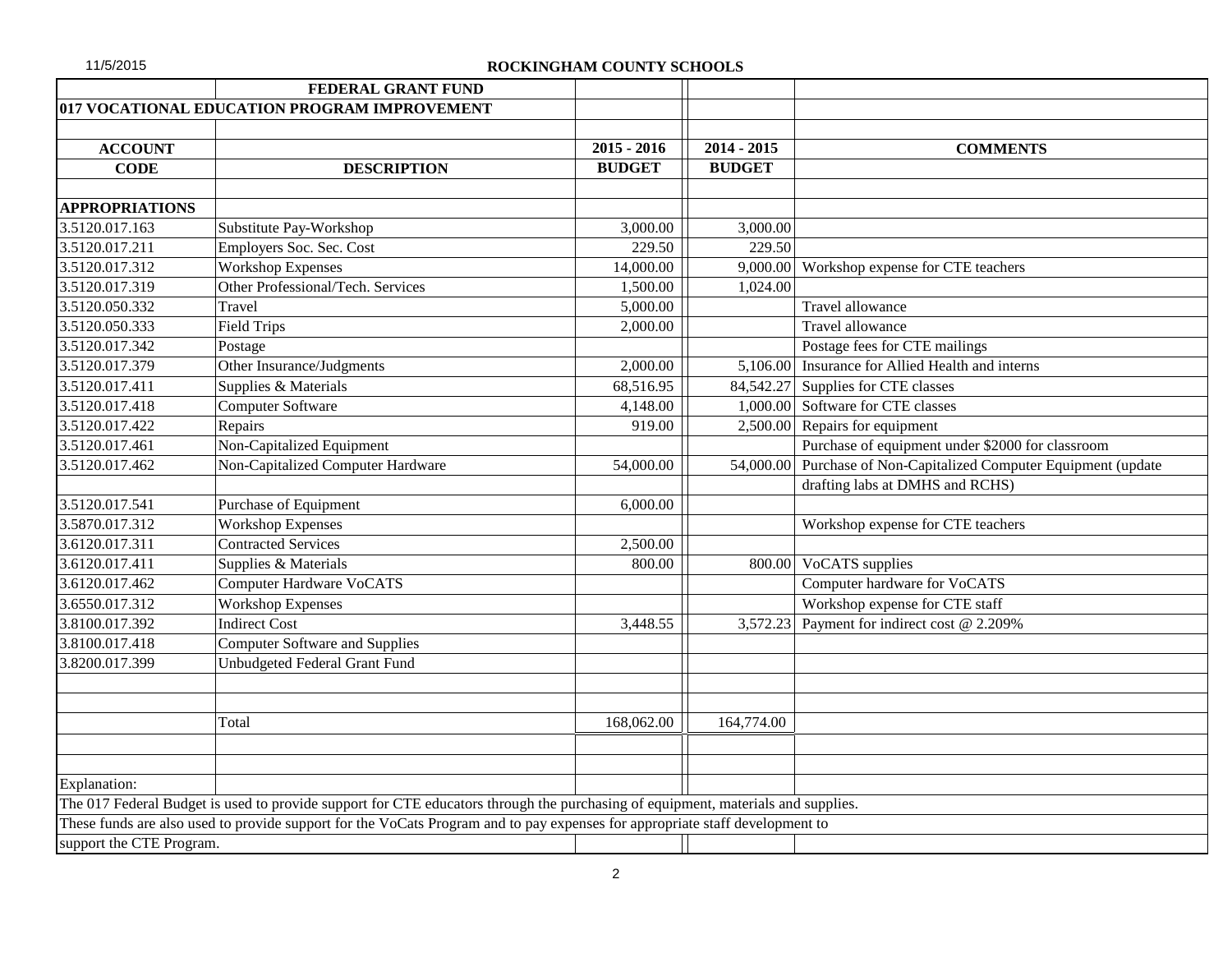|                                  | FEDERAL GRANT FUND                                                                                                  |               |               |                 |
|----------------------------------|---------------------------------------------------------------------------------------------------------------------|---------------|---------------|-----------------|
| 026 EDUCATION FOR HOMELESS CHILD |                                                                                                                     |               |               |                 |
|                                  |                                                                                                                     |               |               |                 |
| <b>ACCOUNT</b>                   |                                                                                                                     | $2015 - 2016$ | $2014 - 2015$ | <b>COMMENTS</b> |
| <b>CODE</b>                      | <b>DESCRIPTION</b>                                                                                                  | <b>BUDGET</b> | <b>BUDGET</b> |                 |
|                                  |                                                                                                                     |               |               |                 |
| <b>APPROPRIATIONS</b>            |                                                                                                                     |               |               |                 |
| 3.5330.026.143                   | Tutor                                                                                                               | 6,000.00      | 7,582.00      |                 |
| 3.5330.026.211                   | Employers Soc. Sec. Cost                                                                                            | 459.00        | 580.02        |                 |
| 3.5330.026.411                   | Supplies & Materials                                                                                                | 2,308.30      |               |                 |
| 3.6550.026.312                   | <b>Workshop Expenses</b>                                                                                            | 3,000.00      | 3,500.00      |                 |
| 3.6550.026.331                   | <b>Pupil Transportation</b>                                                                                         | 3,013.00      | 3,012.79      |                 |
| 3.8100.026.392                   | <b>Indirect Cost</b>                                                                                                | 326.50        | 325.19        |                 |
|                                  |                                                                                                                     |               |               |                 |
|                                  |                                                                                                                     |               |               |                 |
|                                  | Total                                                                                                               | 15,106.80     | 15,000.00     |                 |
|                                  |                                                                                                                     |               |               |                 |
|                                  |                                                                                                                     |               |               |                 |
| Explanation:                     |                                                                                                                     |               |               |                 |
|                                  | To provide funds to develop services to meet the educational and related needs of homeless students (e.g. tutoring, |               |               |                 |
|                                  | counseling, enrollement, attendance, staff development, parent training, etc.)                                      |               |               |                 |
|                                  |                                                                                                                     |               |               |                 |
|                                  |                                                                                                                     |               |               |                 |
|                                  |                                                                                                                     |               |               |                 |
|                                  |                                                                                                                     |               |               |                 |
|                                  |                                                                                                                     |               |               |                 |
|                                  |                                                                                                                     |               |               |                 |
|                                  |                                                                                                                     |               |               |                 |
|                                  |                                                                                                                     |               |               |                 |
|                                  |                                                                                                                     |               |               |                 |
|                                  |                                                                                                                     |               |               |                 |
|                                  |                                                                                                                     |               |               |                 |
|                                  |                                                                                                                     |               |               |                 |
|                                  |                                                                                                                     |               |               |                 |
|                                  |                                                                                                                     |               |               |                 |
|                                  |                                                                                                                     |               |               |                 |
|                                  |                                                                                                                     |               |               |                 |
|                                  |                                                                                                                     |               |               |                 |
|                                  |                                                                                                                     |               |               |                 |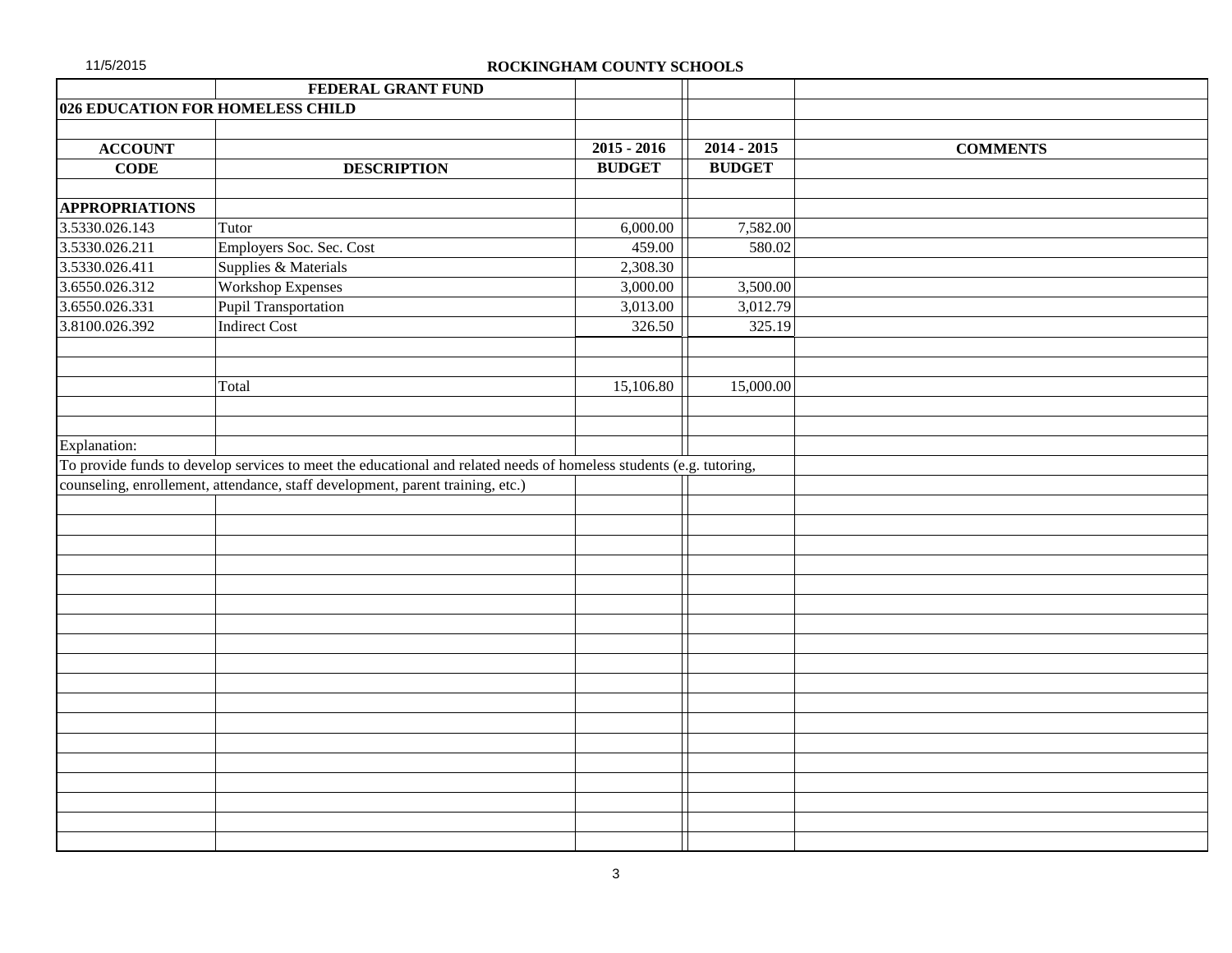|                                | FEDERAL GRANT FUND                     |               |                     |                                                                     |
|--------------------------------|----------------------------------------|---------------|---------------------|---------------------------------------------------------------------|
| 049 IDEA TITLE VI-B PRE-SCHOOL |                                        |               |                     |                                                                     |
|                                |                                        |               |                     |                                                                     |
| <b>ACCOUNT</b>                 |                                        | $2015 - 2016$ | $2014 - 2015$       | <b>COMMENTS</b>                                                     |
| <b>CODE</b>                    | <b>DESCRIPTION</b>                     | <b>BUDGET</b> | <b>BUDGET</b>       |                                                                     |
|                                |                                        |               |                     |                                                                     |
| <b>APPROPRIATIONS</b>          |                                        |               |                     |                                                                     |
| 3.5230.049.121.366             | Salary - Teacher                       | 36,500.00     | 32,620.00 1 teacher |                                                                     |
| 3.5230.049.142.302             | Salary - Teacher Assistant             | 20,355.10     |                     | 142,099.10 5.8438 Assistants to provide early intervention services |
| 3.5230.049.142.327             | Salary - Teacher Assistant             | 20,508.20     |                     |                                                                     |
| 3.5230.049.142.347             | Salary - Teacher Assistant             | 17,251.10     |                     |                                                                     |
| 3.5230.049.142.350             | Salary - Teacher Assistant             | 21,006.50     |                     |                                                                     |
| 3.5230.049.142.386             | Salary - Teacher Assistant             | 21,580.90     |                     |                                                                     |
| 3.5230.049.142.402             | Salary - Teacher Assistant             | 21,580.90     |                     |                                                                     |
| 3.5230.049.146                 | Salary - Other Assignments             |               |                     | Summer contract for preschool teacher                               |
| 3.5230.049.162                 | Substitute Pay                         | 2,500.00      | 2,500.00            | Substitute Pay                                                      |
| 3.5230.049.167                 | Substitute Pay - Asst Subs for Teacher |               |                     | Substitute Pay when teacher assistant subs for teacher              |
| 3.5230.049.181                 | Supplement Pay                         | 1,825.00      | 1,631.00            | <b>Bonus Pay</b>                                                    |
| 3.5230.049.184                 | Longevity Pay                          | 1,500.00      |                     | 1,500.00 Longevity Pay                                              |
| 3.5230.049.199                 | Overtime Pay                           | 200.00        |                     | 200.00 Longevity Pay                                                |
| 3.5230.049.211                 | Employers Soc. Sec. Cost               | 460.91        | 13,812.07           | <b>Employers Social Security Cost</b>                               |
| 3.5230.049.211.302             | Employers Soc. Sec. Cost               | 1,557.17      |                     |                                                                     |
| 3.5230.049.211.327             | Employers Soc. Sec. Cost               | 1,568.88      |                     |                                                                     |
| 3.5230.049.211.347             | Employers Soc. Sec. Cost               | 1,319.71      |                     |                                                                     |
| 3.5230.049.211.350             | Employers Soc. Sec. Cost               | 1,606.99      |                     |                                                                     |
| 3.5230.049.211.366             | Employers Soc. Sec. Cost               | 2,792.25      |                     |                                                                     |
| 3.5230.049.211.386             | Employers Soc. Sec. Cost               | 1,650.94      |                     |                                                                     |
| 3.5230.049.211.402             | Employers Soc. Sec. Cost               | 1,650.94      |                     |                                                                     |
| 3.5230.049.221                 | <b>Employers Retirement Cost</b>       | 536.15        | 26,920.02           | Employers Retirement Cost @15.32%                                   |
| 3.5230.049.221.302             | <b>Employers Retirement Cost</b>       | 3,096.01      |                     |                                                                     |
| 3.5230.049.221.327             | <b>Employers Retirement Cost</b>       | 3,119.30      |                     |                                                                     |
| 3.5230.049.221.347             | <b>Employers Retirement Cost</b>       | 2,623.89      |                     |                                                                     |
| 3.5230.049.221.350             | <b>Employers Retirement Cost</b>       | 3,195.09      |                     |                                                                     |
| 3.5230.049.221.366             | <b>Employers Retirement Cost</b>       | 5,551.65      |                     |                                                                     |
| 3.5230.049.221.386             | <b>Employers Retirement Cost</b>       | 3,282.45      |                     |                                                                     |
| 3.5230.049.221.402             | <b>Employers Retirement Cost</b>       | 3,282.45      |                     |                                                                     |
| 3.5230.049.231.302             | <b>Employers Hospital Cost</b>         | 5,378.00      |                     | 42,610.40 Employers Hospital Cost 6 @ \$5,471/employee              |
| 3.5230.049.231.327             | <b>Employers Hospital Cost</b>         | 5,378.00      |                     |                                                                     |
| 3.5230.049.231.347             | <b>Employers Hospital Cost</b>         | 4,571.30      |                     |                                                                     |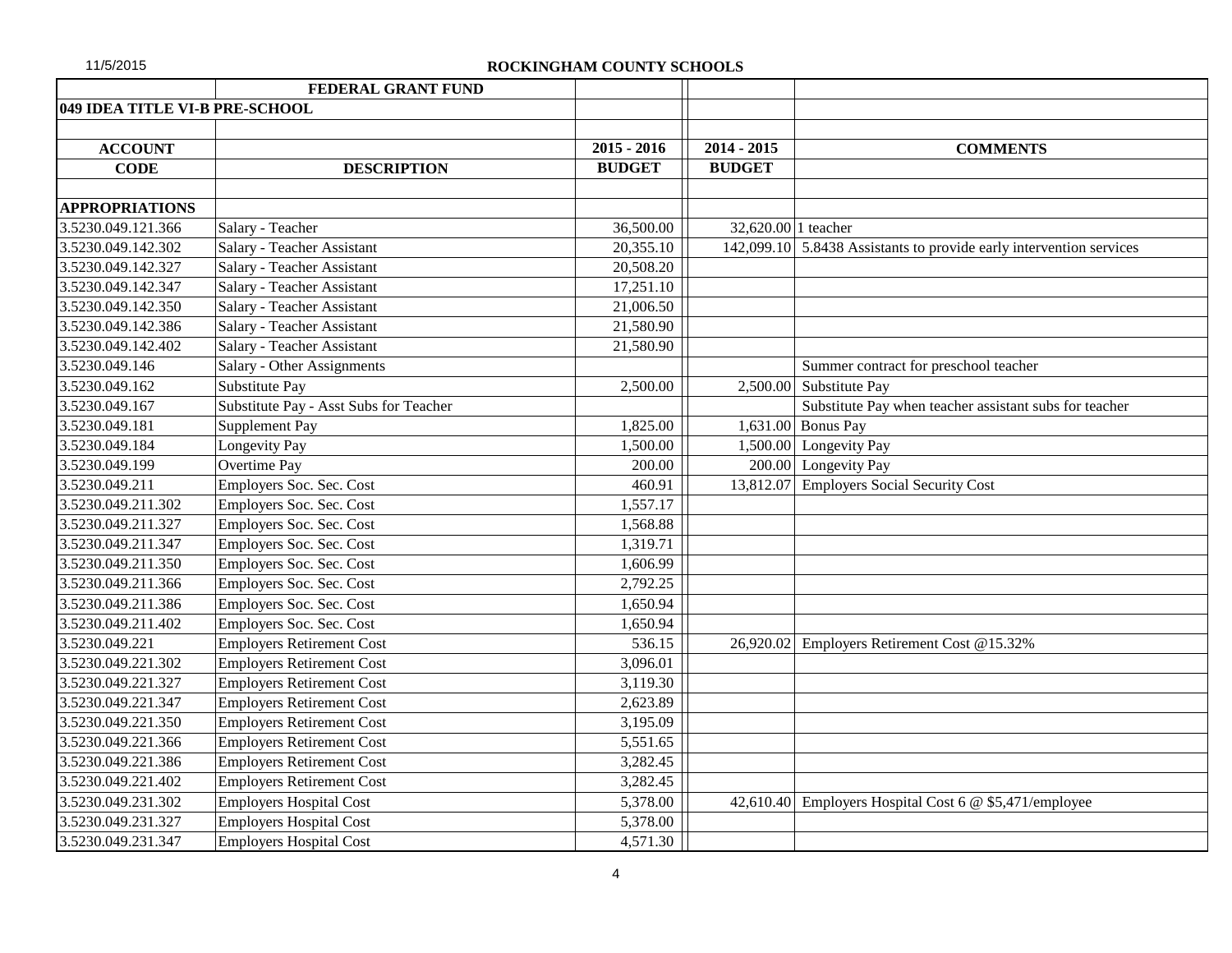| 3.5230.049.231.350 | <b>Employers Hospital Cost</b>                                                                                                               | 5,378.00   |            |                                                     |
|--------------------|----------------------------------------------------------------------------------------------------------------------------------------------|------------|------------|-----------------------------------------------------|
| 3.5230.049.231.366 | <b>Employers Hospital Cost</b>                                                                                                               | 5,378.00   |            |                                                     |
| 3.5230.049.231.386 | <b>Employers Hospital Cost</b>                                                                                                               | 5,378.00   |            |                                                     |
| 3.5230.049.231.402 | <b>Employers Hospital Cost</b>                                                                                                               | 5,378.00   |            |                                                     |
| 3.5230.049.232     | <b>Employers Workers Compensation Insurance</b>                                                                                              | 2,000.00   | 1,154.00   |                                                     |
| 3.5230.049.233     | <b>Unemployment Insurance</b>                                                                                                                | 1,015.00   |            | 1,015.00 Unemployment Cost                          |
| 3.5230.049.311     | <b>Contracted Services</b>                                                                                                                   | 300.00     |            |                                                     |
| 3.5241.049.132.402 | Salary - Speech Teachers                                                                                                                     | 40,150.00  |            | $40,561.40$ 1 speech therapists                     |
| 3.5241.049.146     | Salary - Other Assignments                                                                                                                   | 2,994.00   |            | $2,994.00$ Summer contract for speech therapist     |
| 3.5241.049.181     | Supplement Pay                                                                                                                               | 2,008.00   | 2,028.00   |                                                     |
| 3.5241.049.211     | Employers Soc. Sec. Cost                                                                                                                     | 382.66     |            | 3,487.14 Employers Social Security Cost @ 7.65%     |
| 3.5241.049.211.402 | Employers Soc. Sec. Cost                                                                                                                     | 3,071.48   |            |                                                     |
| 3.5241.049.221     | <b>Employers Retirement Cost</b>                                                                                                             | 305.42     |            | 6,796.48 Employers Retirement Cost $@15.32\%$       |
| 3.5241.049.221.402 | <b>Employers Retirement Cost</b>                                                                                                             | 6,106.82   |            |                                                     |
| 3.5241.049.231.402 | <b>Employers Hospital Cost</b>                                                                                                               | 5,378.00   |            | 5,435.00 Employers Hospital Cost @ \$5,471/employee |
| 3.5241.049.311     | <b>Contracted Services - Speech</b>                                                                                                          | 24,000.00  |            | 38,000.00 Contracted Speech Services                |
| 3.6201.049.151     | Salary - Office Personnel                                                                                                                    | 29,380.08  |            | 29,746.44 Salary for Office personnel               |
| 3.6201.049.211     | Employers Soc. Sec. Cost                                                                                                                     | 2,247.58   |            | 2,275.60 Employers Social Security Cost @ 7.65%     |
| 3.6201.049.221     | <b>Employers Retirement Cost</b>                                                                                                             | 4,468.71   |            | 4,435.19 Employers Retirement Cost @15.32%          |
| 3.6201.049.231     | <b>Employers Hospital Cost</b>                                                                                                               | 5,378.00   | 5,435.00   | Employers Hospital Cost @ \$5,471/employee          |
| 3.6201.049.233     | <b>Unemployment Insurance</b>                                                                                                                | 140.00     | 140.00     | <b>Unemployment Cost</b>                            |
| 3.6550.049.331     | <b>Contracted Pupil Transport</b>                                                                                                            | 3,000.00   | 3,000.00   | Contracted pupil transportation                     |
| 3.8100.049.392     | <b>Indirect Cost</b>                                                                                                                         | 7,654.10   | 8,252.29   | Indirect Cost @ 2.209%                              |
| 3.8200.049.399     | <b>Unbudgeted Federal Grant Fund</b>                                                                                                         | 76,502.37  | 22,949.55  | Federal Unbudgeted                                  |
|                    |                                                                                                                                              |            |            |                                                     |
|                    | Total                                                                                                                                        | 455,424.00 | 441,597.68 |                                                     |
|                    |                                                                                                                                              |            |            |                                                     |
|                    |                                                                                                                                              |            |            |                                                     |
|                    | Revenue: Monies are based on a formula including poverty, average expenditures, and ADM.                                                     |            |            |                                                     |
|                    |                                                                                                                                              |            |            |                                                     |
|                    | Expenditures: Expenditures are based on an annual grant application process to support the preschool program for students with disabilities. |            |            |                                                     |
|                    | The current budget includes teachers, interpreters, teacher assistants, therapists, office support and other program supports.               |            |            |                                                     |
|                    |                                                                                                                                              |            |            |                                                     |
|                    | This budget could be changed in the month of April 2015 if Rockingham County is identified as having Discipline                              |            |            |                                                     |
|                    | Disproportionality for a third year in a row. If this occurs, fifteen percent (15%) of the PRC 049 grant will be                             |            |            |                                                     |
|                    | mandated by the state to be used for Coordinated Early Intervening Services (CEIS). Also included in this                                    |            |            |                                                     |
|                    | mandate is PRC 060, but we are not certain if we have any discretion as to how the mandate is divided between                                |            |            |                                                     |
| these two funds.   |                                                                                                                                              |            |            |                                                     |
|                    |                                                                                                                                              |            |            |                                                     |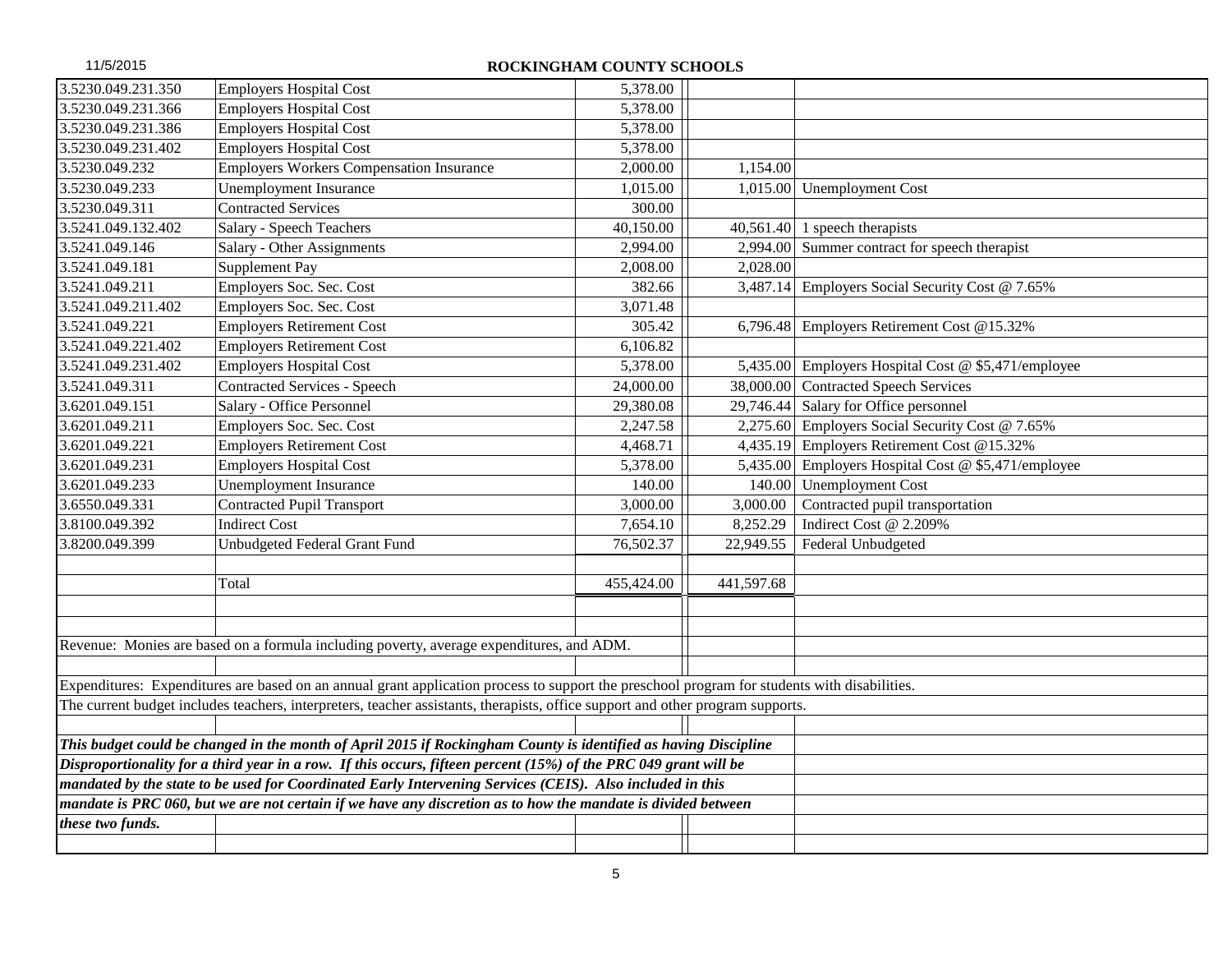|                       | FEDERAL GRANT FUND                            |                          |               |                                                             |
|-----------------------|-----------------------------------------------|--------------------------|---------------|-------------------------------------------------------------|
|                       | 050 ESEA TITLE I - LEA BASIC PROGRAM          |                          |               |                                                             |
|                       |                                               |                          |               |                                                             |
|                       |                                               | $2015 - 2016$            | $2014 - 2015$ |                                                             |
| <b>ACCOUNT</b>        |                                               | <b>BUDGET</b>            | <b>BUDGET</b> | <b>COMMENTS</b>                                             |
| <b>CODE</b>           | <b>DESCRIPTION</b>                            |                          |               |                                                             |
|                       |                                               |                          |               |                                                             |
| <b>APPROPRIATIONS</b> |                                               |                          |               |                                                             |
| 3.5330.050.121.310    | Salary Remedial and Supplemental K-12         | 92,400.00                |               | 1,280,340.41 Salary 37.6 teachers - added Reidsville Middle |
| 3.5330.050.121.318    | Salary Remedial and Supplemental K-13         | 69,300.00                |               |                                                             |
| 3.5330.050.121.322    | Salary Remedial and Supplemental K-14         | 77,330.00                |               |                                                             |
| 3.5330.050.121.327    | Salary Remedial and Supplemental K-15         | 119,730.00               |               |                                                             |
| 3.5330.050.121.334    | Salary Remedial and Supplemental K-16         | 80,600.00                |               |                                                             |
| 3.5330.050.121.344    | Salary Remedial and Supplemental K-17         | 145,800.00               |               |                                                             |
| 3.5330.050.121.347    | Salary Remedial and Supplemental K-18         | 85,400.00                |               |                                                             |
| 3.5330.050.121.350    | Salary Remedial and Supplemental K-19         | 99,000.00                |               |                                                             |
| 3.5330.050.121.358    | Salary Remedial and Supplemental K-20         | 171,800.00               |               |                                                             |
| 3.5330.050.121.374    | Salary Remedial and Supplemental K-21         | 66,000.00                |               |                                                             |
| 3.5330.050.121.386    | Salary Remedial and Supplemental K-22         | 66,000.00                |               |                                                             |
| 3.5330.050.121.390    | Salary Remedial and Supplemental K-23         | 105,800.00               |               |                                                             |
| 3.5330.050.121.402    | Salary Remedial and Supplemental K-24         | 99,000.00                |               |                                                             |
| 3.5330.050.126        | Salary - Extended Contracts                   |                          | 0.00          |                                                             |
| 3.5330.050.132        | Remedial & Support Monitoring                 | $\overline{\phantom{a}}$ | 0.00          |                                                             |
| 3.5330.050.135        | Remedial & Support Salary                     | $\blacksquare$           | 0.00          | Instructional coaches reclassification to object code 127   |
|                       |                                               |                          |               | 13.8 positions paid from State 001                          |
| 3.5330.050.142.334    | Salary - Teacher Assistant                    | 10,574.59                |               | 62,984.45 3.3 teacher assistants                            |
| 3.5330.050.142.386    | Salary - Teacher Assistant                    | 6,091.92                 |               |                                                             |
| 3.5330.050.142.390    | Salary - Teacher Assistant                    | 16,662.90                |               |                                                             |
| 3.5330.050.142.402    | Salary - Teacher Assistant                    | 26,051.70                |               |                                                             |
| 3.5330.050.143        | Salary - Tutor (within the instructional day) | 58,282.98                | 292,359.74    | 40 tutors including Eden Parent Resource Center             |
| 3.5330.050.162.310    | Substitute Pay - Regular                      | 2,800.00                 | 40,310.00     | Used when teachers paid out of Title 1 are out sick         |
| 3.5330.050.162.318    | Substitute Pay - Regular                      | 2,000.00                 |               |                                                             |
| 3.5330.050.162.322    | Substitute Pay - Regular                      | 2,200.00                 |               |                                                             |
| 3.5330.050.162.327    | Substitute Pay - Regular                      | 3,000.00                 |               |                                                             |
| 3.5330.050.162.334    | Substitute Pay - Regular                      | 2,400.00                 |               |                                                             |
| 3.5330.050.162.344    | Substitute Pay - Regular                      | 4,000.00                 |               |                                                             |
| 3.5330.050.162.347    | Substitute Pay - Regular                      | 2,310.00                 |               |                                                             |
| 3.5330.050.162.350    | Substitute Pay - Regular                      | 3,000.00                 |               |                                                             |
| 3.5330.050.162.358    | Substitute Pay - Regular                      | 5,000.00                 |               |                                                             |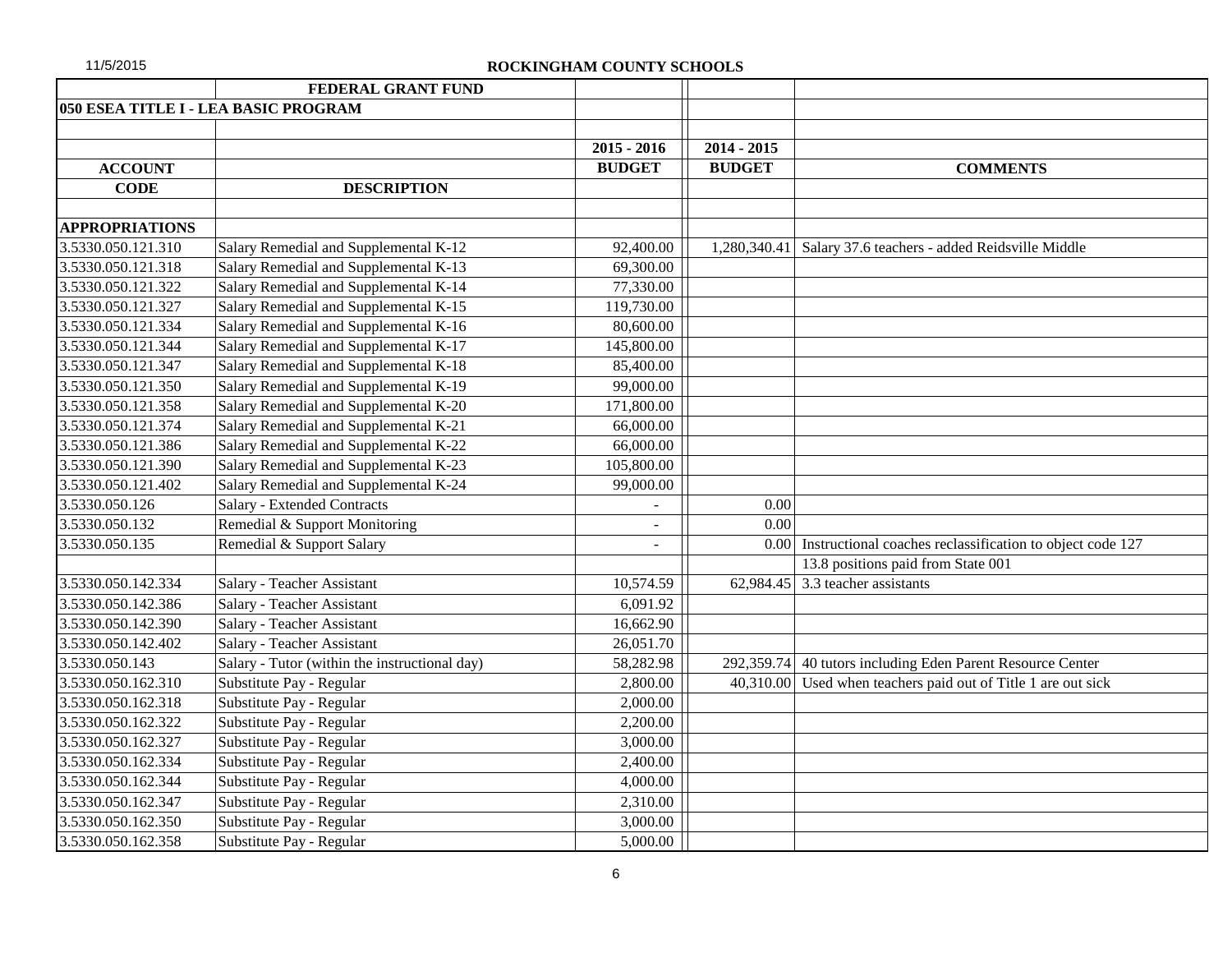| 3.5330.050.162.374 | Substitute Pay - Regular                        | 2,000.00          |            |                                                          |
|--------------------|-------------------------------------------------|-------------------|------------|----------------------------------------------------------|
| 3.5330.050.162.386 | Substitute Pay - Regular                        | 2,000.00          |            |                                                          |
| 3.5330.050.162.390 | Substitute Pay - Regular                        | 3,000.00          |            |                                                          |
| 3.5330.050.162.402 | Substitute Pay - Regular                        | 3,000.00          |            |                                                          |
| 3.5330.050.163     | <b>Staff Development Unallocated Substitute</b> |                   | 59,647.00  | Subs when Title 1 teachers attend staff development      |
| 3.5330.050.167     | Salary - Teacher Assistant - when substituting  |                   | 0.00       | Money to pay when a teacher assistant subs for a teacher |
| 3.5330.050.181.310 | Supplement Pay                                  | 4,620.00          | 65,586.41  | Supplement for teachers (5%)                             |
| 3.5330.050.181.318 | Supplement Pay                                  | 3,465.00          |            |                                                          |
| 3.5330.050.181.322 | Supplement Pay                                  | 3,866.50          |            |                                                          |
| 3.5330.050.181.327 | Supplement Pay                                  | 5,986.50          |            |                                                          |
| 3.5330.050.181.334 | Supplement Pay                                  | 4,030.00          |            |                                                          |
| 3.5330.050.181.344 | Supplement Pay                                  | 7,290.00          |            |                                                          |
| 3.5330.050.181.347 | Supplement Pay                                  | 4,266.40          |            |                                                          |
| 3.5330.050.181.350 | Supplement Pay                                  | 4,950.00          |            |                                                          |
| 3.5330.050.181.358 | Supplement Pay                                  | 8,590.00          |            |                                                          |
| 3.5330.050.181.374 | Supplement Pay                                  | 3,300.00          |            |                                                          |
| 3.5330.050.181.386 | Supplement Pay                                  | 3,300.00          |            |                                                          |
| 3.5330.050.181.390 | Supplement Pay                                  | 5,290.00          |            |                                                          |
| 3.5330.050.181.402 | Supplement Pay                                  | 4,950.00          |            |                                                          |
| 3.5330.050.184.344 | Longevity Pay                                   | 258.38            |            | $2,181.65$ Longevity pay for teachers/assistants         |
| 3.5330.050.184.386 | Longevity Pay                                   | 197.88            |            |                                                          |
| 3.5330.050.184.402 | Longevity Pay                                   | 390.78            |            |                                                          |
| 3.5330.050.199.334 | Overtime Pay                                    | 22.00             |            | Overtime for TA's                                        |
| 3.5330.050.199.386 | Overtime Pay                                    | 1.00              |            |                                                          |
| 3.5330.050.199.390 | Overtime Pay                                    | 23.00             |            |                                                          |
| 3.5330.050.199.402 | Overtime Pay                                    | $\overline{1.00}$ |            |                                                          |
| 3.5330.050.211     | Employers Soc. Sec. Cost                        | 4,458.64          | 137,293.00 | Social Security for Title 1 Teachers/Assistants          |
| 3.5330.050.211.310 | Employers Soc. Sec. Cost                        | 7,636.24          |            |                                                          |
| 3.5330.050.211.318 | Employers Soc. Sec. Cost                        | 5,719.53          |            |                                                          |
| 3.5330.050.211.322 | Employers Soc. Sec. Cost                        | 6,379.84          |            |                                                          |
| 3.5330.050.211.327 | Employers Soc. Sec. Cost                        | 9,846.82          |            |                                                          |
| 3.5330.050.211.334 | Employers Soc. Sec. Cost                        | 7,468.44          |            |                                                          |
| 3.5330.050.211.344 | Employers Soc. Sec. Cost                        | 12,037.16         |            |                                                          |
| 3.5330.050.211.347 | Employers Soc. Sec. Cost                        | 7,036.20          |            |                                                          |
| 3.5330.050.211.350 | Employers Soc. Sec. Cost                        | 8,181.69          |            |                                                          |
| 3.5330.050.211.358 | Employers Soc. Sec. Cost                        | 14,182.35         |            |                                                          |
| 3.5330.050.211.374 | Employers Soc. Sec. Cost                        | 5,454.46          |            |                                                          |
| 3.5330.050.211.386 | Employers Soc. Sec. Cost                        | 5,935.70          |            |                                                          |
| 3.5330.050.211.390 | Employers Soc. Sec. Cost                        | 10,004.36         |            |                                                          |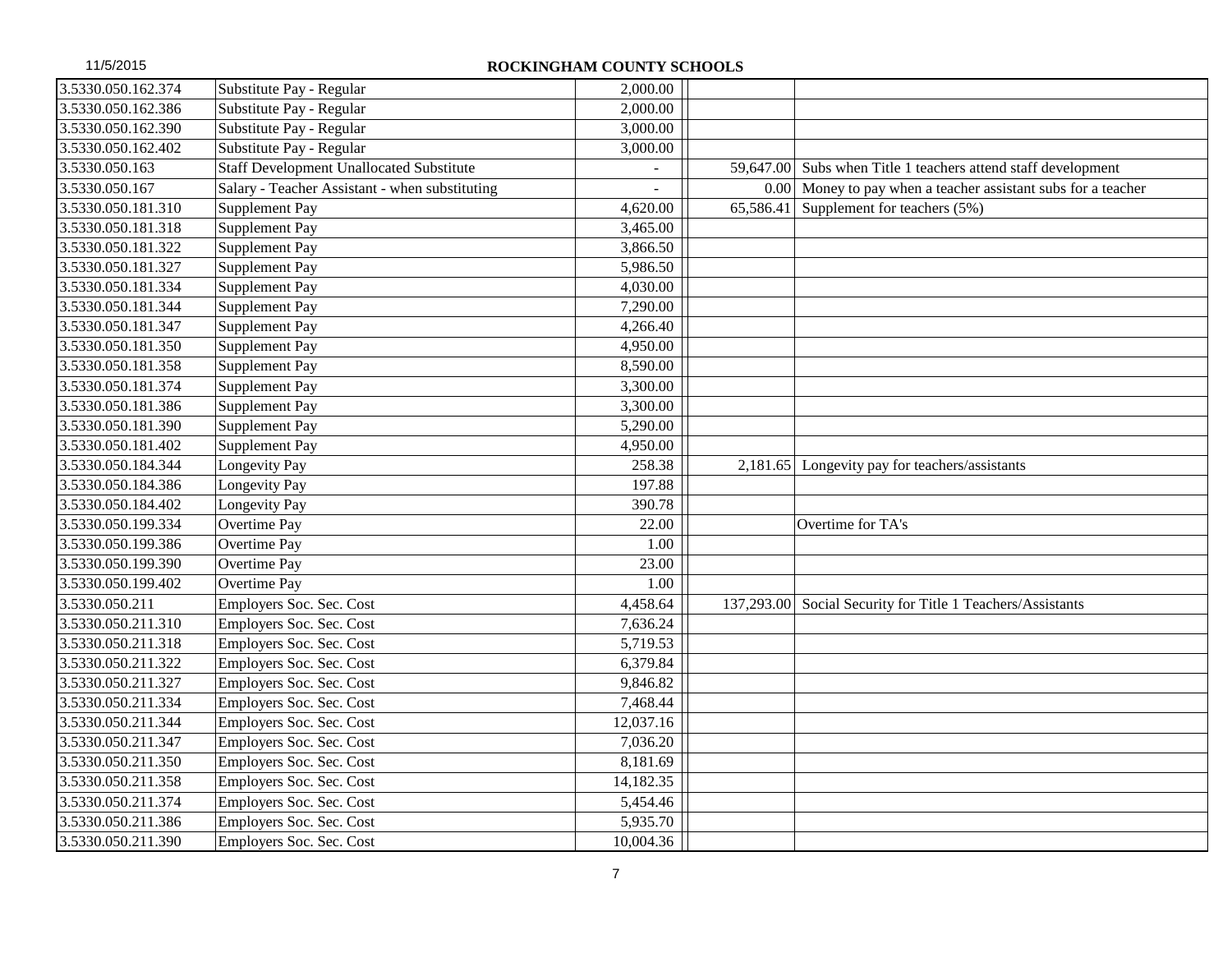| 3.5330.050.211.402 | Employers Soc. Sec. Cost         | 10,204.60 |            |                                                                |
|--------------------|----------------------------------|-----------|------------|----------------------------------------------------------------|
| 3.5330.050.221.310 | <b>Employers Retirement Cost</b> | 14,756.75 | 214,569.16 | Retirement for Title 1 Teachers/Assistants @ 15.32%            |
| 3.5330.050.221.318 | <b>Employers Retirement Cost</b> | 11,067.56 |            |                                                                |
| 3.5330.050.221.322 | <b>Employers Retirement Cost</b> | 12,349.99 |            |                                                                |
| 3.5330.050.221.327 | <b>Employers Retirement Cost</b> | 19,121.48 |            |                                                                |
| 3.5330.050.221.334 | <b>Employers Retirement Cost</b> | 14,483.98 |            |                                                                |
| 3.5330.050.221.344 | <b>Employers Retirement Cost</b> | 23,324.29 |            |                                                                |
| 3.5330.050.221.347 | <b>Employers Retirement Cost</b> | 13,638.25 |            |                                                                |
| 3.5330.050.221.350 | <b>Employers Retirement Cost</b> | 15,810.81 |            |                                                                |
| 3.5330.050.221.358 | <b>Employers Retirement Cost</b> | 27,437.33 |            |                                                                |
| 3.5330.050.221.374 | <b>Employers Retirement Cost</b> | 10,844.74 |            |                                                                |
| 3.5330.050.221.386 | <b>Employers Retirement Cost</b> | 11,497.37 |            |                                                                |
| 3.5330.050.221.390 | <b>Employers Retirement Cost</b> | 19,434.72 |            |                                                                |
| 3.5330.050.221.402 | <b>Employers Retirement Cost</b> | 19,832.86 |            |                                                                |
| 3.5330.050.231.310 | <b>Employers Hospital Cost</b>   | 15,058.40 | 229,737.45 | Hospitalization Cost for Title 1 Teachers/Assistants @ \$5,471 |
|                    |                                  |           |            | for 40.9 positions                                             |
| 3.5330.050.231.318 | <b>Employers Hospital Cost</b>   | 10,756.00 |            |                                                                |
|                    |                                  |           |            |                                                                |
| 3.5330.050.231.322 | <b>Employers Hospital Cost</b>   | 11,831.60 |            |                                                                |
|                    |                                  |           |            |                                                                |
| 3.5330.050.231.327 | <b>Employers Hospital Cost</b>   | 17,209.60 |            |                                                                |
|                    |                                  |           |            |                                                                |
| 3.5330.050.231.334 | <b>Employers Hospital Cost</b>   | 15,542.42 |            |                                                                |
|                    |                                  |           |            |                                                                |
| 3.5330.050.231.344 | <b>Employers Hospital Cost</b>   | 21,512.00 |            |                                                                |
|                    |                                  |           |            |                                                                |
| 3.5330.050.231.347 | <b>Employers Hospital Cost</b>   | 12,423.18 |            |                                                                |
|                    |                                  |           |            |                                                                |
| 3.5330.050.231.350 | <b>Employers Hospital Cost</b>   | 16,134.00 |            |                                                                |
|                    |                                  |           |            |                                                                |
| 3.5330.050.231.358 | <b>Employers Hospital Cost</b>   | 26,890.00 |            |                                                                |
|                    |                                  |           |            |                                                                |
| 3.5330.050.231.374 | <b>Employers Hospital Cost</b>   | 10,756.00 |            |                                                                |
|                    |                                  |           |            |                                                                |
| 3.5330.050.231.386 | <b>Employers Hospital Cost</b>   | 12,100.50 |            |                                                                |
|                    |                                  |           |            |                                                                |
| 3.5330.050.231.390 | <b>Employers Hospital Cost</b>   | 21,512.00 |            |                                                                |
|                    |                                  |           |            |                                                                |
| 3.5330.050.231.402 | <b>Employers Hospital Cost</b>   | 22,856.50 |            |                                                                |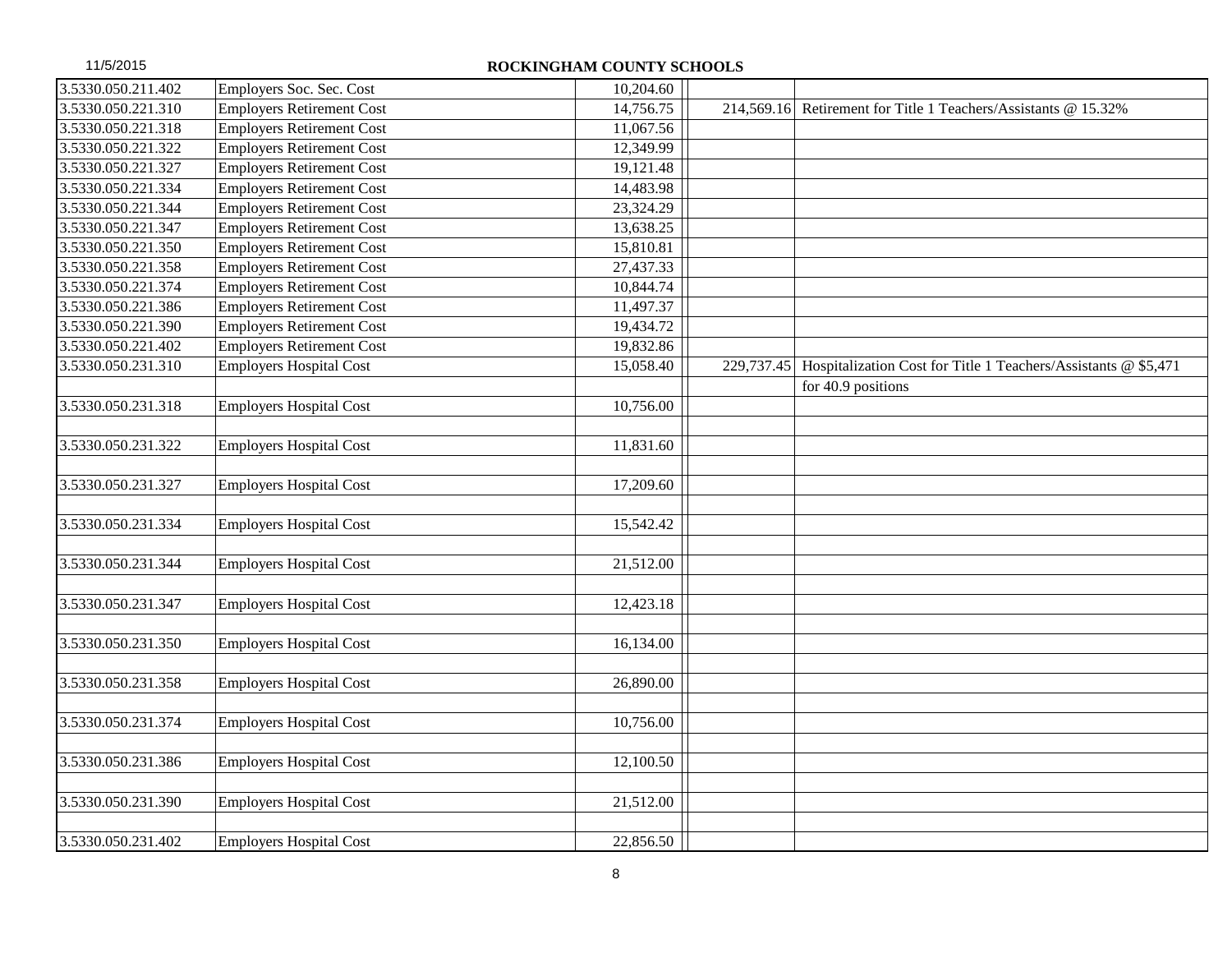| 3.5330.050.232     | <b>Employers Workers Compensation</b>          | 20,000.00                |                   | 17,000.00 Title 1 portion of Worker's Compensation            |
|--------------------|------------------------------------------------|--------------------------|-------------------|---------------------------------------------------------------|
| 3.5330.050.233     | <b>Employers Unemployment Insurance</b>        | 2,700.00                 | 2,491.00          |                                                               |
| 3.5330.050.311     | <b>Contracted Services Other Pupil Support</b> |                          | 22,000.00         | Supplemental Services for Schools in 2nd year of improvement  |
| 3.5330.050.312     | <b>Workshop Expenses</b>                       | 59,423.89                | 12,500.00         | Pays for staff development for Title 1 Staff                  |
| 3.5330.050.326     | Contracted Services Other Pupil Support        |                          |                   |                                                               |
| 3.5330.050.332     | Travel                                         | $\overline{a}$           | 0.00 <sub>l</sub> | Travel allowance                                              |
| 3.5330.050.341     | Telephone                                      |                          | 460.00            |                                                               |
| 3.5330.050.411     | Supplies & Materials (Periodicals)             | 609,497.58               | 833,872.01        | Supplies used for direct instruction-above and beyond regular |
| 3.5330.050.411.310 | Supplies & Materials (Periodicals)             | 58,431.00                |                   |                                                               |
| 3.5330.050.411.318 | Supplies & Materials (Periodicals)             | 73,227.00                |                   |                                                               |
| 3.5330.050.411.322 | Supplies & Materials (Periodicals)             | 62,860.00                |                   |                                                               |
| 3.5330.050.411.327 | Supplies & Materials (Periodicals)             | 9,779.00                 |                   |                                                               |
| 3.5330.050.411.334 | Supplies & Materials (Periodicals)             | 10,763.00                |                   |                                                               |
| 3.5330.050.411.344 | Supplies & Materials (Periodicals)             | 50,735.00                |                   |                                                               |
| 3.5330.050.411.347 | Supplies & Materials (Periodicals)             | 13,604.00                |                   |                                                               |
| 3.5330.050.411.350 | Supplies & Materials (Periodicals)             | 62,963.00                |                   |                                                               |
| 3.5330.050.411.358 | Supplies & Materials (Periodicals)             | 32,939.00                |                   |                                                               |
| 3.5330.050.411.374 | Supplies & Materials (Periodicals)             | 169,870.00               |                   |                                                               |
| 3.5330.050.411.386 | Supplies & Materials (Periodicals)             | 33,975.00                |                   |                                                               |
| 3.5330.050.411.390 | Supplies & Materials (Periodicals)             | 1,369.00                 |                   |                                                               |
| 3.5330.050.411.402 | Supplies & Materials (Periodicals)             | 55,597.00                |                   |                                                               |
| 3.5330.050.418     | Computer Software & Supplies                   | $\overline{\phantom{a}}$ | 7,800.00          | Instructional software to be used in the classroom            |
| 3.5330.050.461     | Lease/Purchase of Non-Capitalized Equip.       |                          | 0.00              | Purchase of Non Capitalized Classroom Equipment               |
| 3.5330.050.462     | Lease/Purchase of Non-Capitalized Computer     | 195,595.79               | 47,300.00         | Purchase of Non Capital Classroom Computer Equipment          |
| 3.5330.050.541     | Purchase of Equipment - Capitalized            |                          |                   |                                                               |
| 3.5330.050.542     | Purchase of Computer Equipment - Capitalized   |                          | 7,118.00          |                                                               |
| 3.5350.050.192     | <b>Additional Responsibility Stipend</b>       |                          |                   | 0.00 Stipends for Set Aside Increased Learning                |
| 3.5350.050.198.322 | <b>EXTENDED DAYS Tutor</b>                     | 3,208.00                 | 35,830.72         |                                                               |
| 3.5350.050.211.322 | Employers Soc. Sec. Cost                       | 245.42                   | 2,741.05          | Social Security for contract for Supplemental Services        |
| 3.5350.050.221.322 | <b>Employers Retirement Cost</b>               | 487.94                   | 5,342.36          | Retirement @ 15.32%                                           |
| 3.5350.050.231     | Employers Hospital Cost                        |                          | 0.00              |                                                               |
| 3.5350.050.233     | <b>Employers Unemployment Insurance</b>        | 20.00                    | 20.00             |                                                               |
| 3.5350.050.311     | Contracted Services Other Pupil Support        |                          | 1,110.00          |                                                               |
| 3.5350.050.411     | Supplies & Materials (Periodicals)             | 63,325.00                | 59,889.20         |                                                               |
| 3.5880.050.131     | Salary - Parent Involvement                    | 106,750.68               | 160,622.70        | Licensed employees for parent centers - 3 positions           |
| 3.5880.050.131.358 | Salary - Parent Involvement                    | 55,000.00                |                   |                                                               |
| 3.5880.050.146     | Salary - Parent Involvement                    |                          |                   | <b>Teacher Assistant</b>                                      |
| 3.5880.050.181     | Supplement Pay                                 | 5,225.00                 |                   | $7,581.93$ Supplement                                         |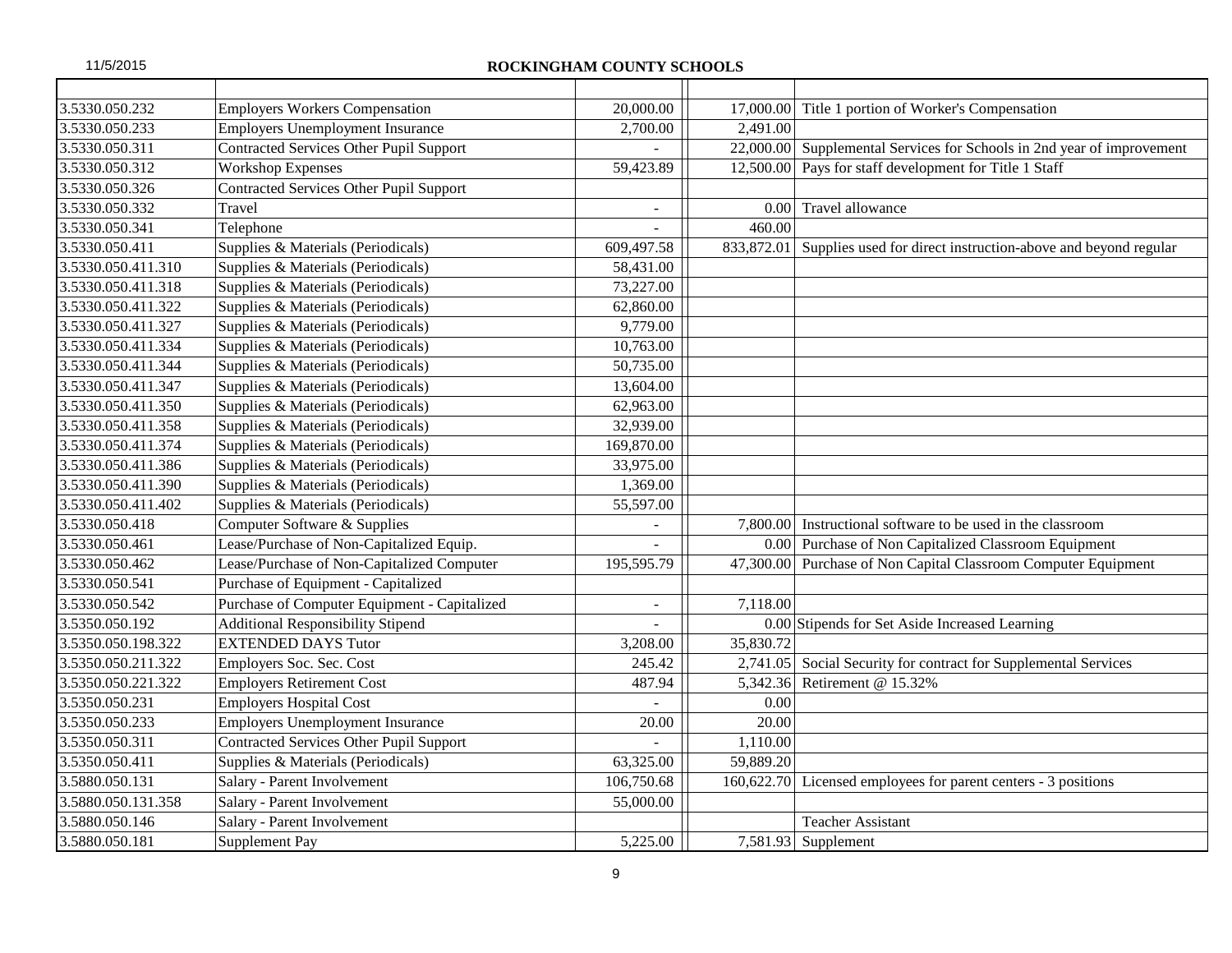| 3.5880.050.181.358 | Supplement Pay                                 | 2,750.00                 |            |                                                           |
|--------------------|------------------------------------------------|--------------------------|------------|-----------------------------------------------------------|
| 3.5880.050.184     | Longevity Pay                                  | 3,055.18                 |            | 4,868.16 Longevity for Parent Center Employees            |
| 3.5880.050.184.358 | Longevity Pay                                  | 1,889.28                 |            |                                                           |
| 3.5880.050.211     | Employers Soc. Sec. Cost                       | 8,799.86                 |            | 13,240.06 Social Security Cost @ 7.65%                    |
| 3.5880.050.211.358 | Employers Soc. Sec. Cost                       | 4,562.41                 |            |                                                           |
| 3.5880.050.221     | <b>Employers Retirement Cost</b>               | 17,496.19                |            | 25,805.16 Retirement Cost @ 15.32%                        |
| 3.5880.050.221.358 | <b>Employers Retirement Cost</b>               | 9,071.14                 |            |                                                           |
| 3.5880.050.231     | <b>Employers Hospital Cost</b>                 | 21,512.00                |            | 16,305.00 Hospitalization Cost @ \$5,471 - 3 positions    |
| 3.5880.050.231.358 | <b>Employers Hospital Cost</b>                 | 5,378.00                 |            |                                                           |
| 3.5880.050.311     | <b>School IMP Contracted Services School</b>   | 6,000.00                 |            | 6,000.00 Contracted Services                              |
| 3.5880.050.312     | <b>Workshop Expenses</b>                       | 41,000.00                |            | 41,000.00 Workshop Cost - Parent Involvement related      |
| 3.5880.050.314     | Print/Binding Fees                             | 1,000.00                 | 1,000.00   |                                                           |
| 3.5880.050.332     | Travel                                         | 400.00                   | 400.00     | Travel Parent Involvement related                         |
| 3.5880.050.342     | Postage                                        |                          |            | Postage                                                   |
| 3.5880.050.411     | Supplies                                       | 87,661.98                | 299,222.56 | Used for Parent Involvement                               |
| 3.5880.050.411.310 | Supplies                                       | 3,741.00                 |            |                                                           |
| 3.5880.050.411.318 | Supplies                                       | 3,384.57                 |            |                                                           |
| 3.5880.050.411.322 | Supplies                                       | 2,493.90                 |            |                                                           |
| 3.5880.050.411.327 | Supplies                                       | 3,400.77                 |            |                                                           |
| 3.5880.050.411.334 | Supplies                                       | 2,802.00                 |            |                                                           |
| 3.5880.050.411.344 | Supplies                                       | 5,084.94                 |            |                                                           |
| 3.5880.050.411.347 | Supplies                                       | 2,672.03                 |            |                                                           |
| 3.5880.050.411.350 | Supplies                                       | 3,951.36                 |            |                                                           |
| 3.5880.050.411.358 | Supplies                                       | 5,538.40                 |            |                                                           |
| 3.5880.050.411.374 | Supplies                                       | 5,165.91                 |            |                                                           |
| 3.5880.050.411.386 | Supplies                                       | 2,720.60                 |            |                                                           |
| 3.5880.050.411.390 | Supplies                                       | 3,530.30                 |            |                                                           |
| 3.5880.050.411.402 | Supplies                                       | 4,663.90                 |            |                                                           |
| 3.5880.050.462     | Non-cap computer equipment                     |                          |            |                                                           |
| 3.6300.050.113     | Director/Supervisor                            | 37,415.46                |            | 33,420.38 .45 position                                    |
| 3.6300.050.131     | Salary - Instructional Support                 | 4,151.00                 | 4,151.00   |                                                           |
| 3.6300.050.151     | Salary - Office Personnel                      | 31,384.68                | 35,694.60  | Salary Title 1 Secretary                                  |
| 3.6300.050.181     | Supplement Pay                                 |                          |            |                                                           |
| 3.6300.050.184     | Longevity Pay                                  | 749.00                   | 1,879.90   | <b>Longevity Cost Secretary</b>                           |
| 3.6300.050.211     | Employers Soc. Sec. Cost                       | 5,638.06                 | 5,748.66   | Social Security for Secretary                             |
| 3.6300.050.221     | <b>Employers Retirement Cost</b>               | 11,209.79                | 11,204.24  | Retirement for Secretary @ 15.32%                         |
| 3.6300.050.231     | <b>Employers Hospital Cost</b>                 | 7,798.10                 | 7,609.00   | Hospitalization Cost Secretary - \$5,471 - 1.45 positions |
| 3.6300.050.233     | <b>Employers Unemployment Insurance</b>        | 50.00                    | 50.00      |                                                           |
| 3.6300.050.311     | <b>Contracted Services Other Pupil Support</b> | $\overline{\phantom{a}}$ | $\sim$     | <b>Contracted Services Director</b>                       |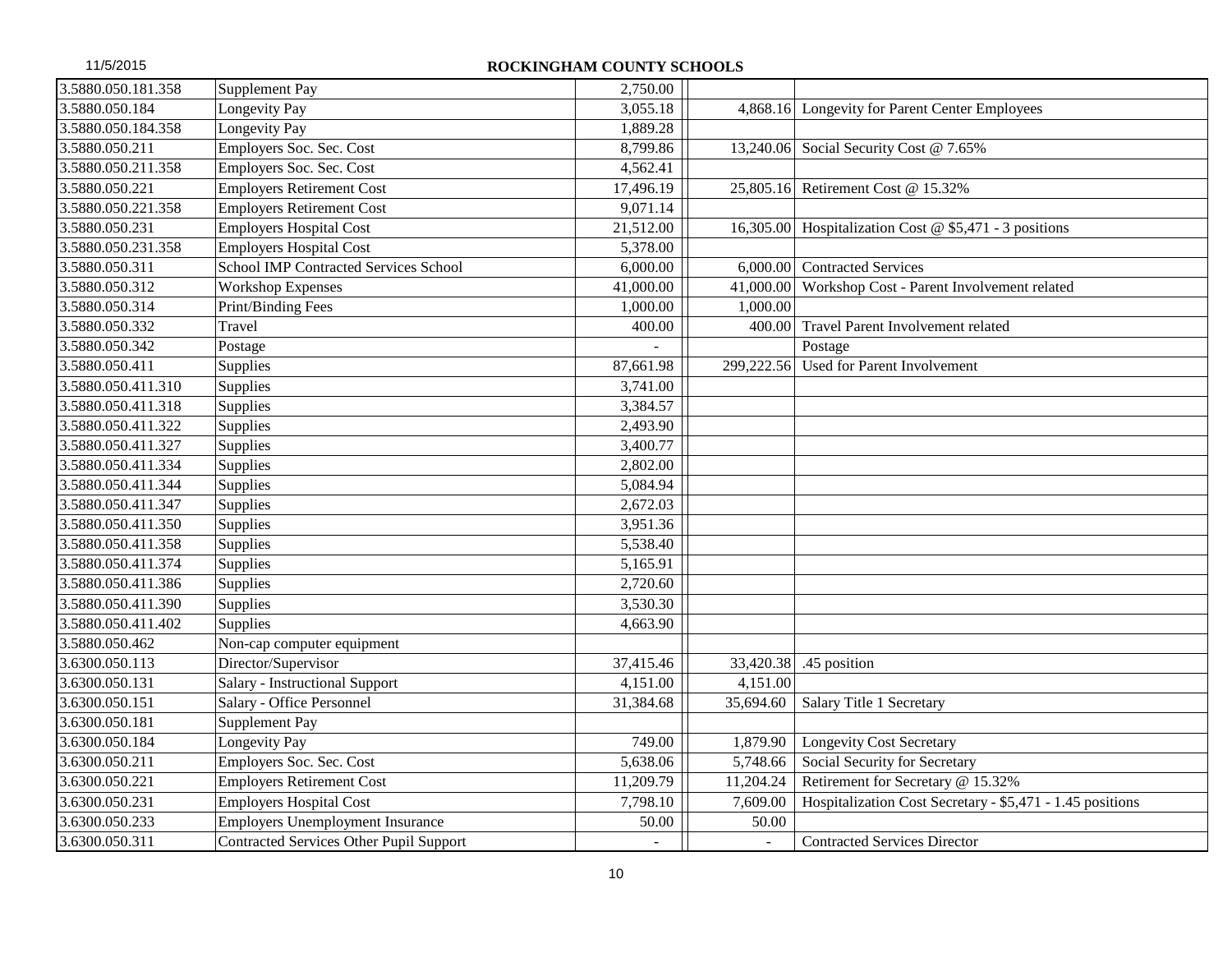| 3.6300.050.312     | <b>Workshop Expenses</b>                                                                                                                                                       | 300.00       | 1,535.00     |                                          |
|--------------------|--------------------------------------------------------------------------------------------------------------------------------------------------------------------------------|--------------|--------------|------------------------------------------|
| 3.6300.050.312.322 | <b>Workshop Expenses</b>                                                                                                                                                       | 400.00       |              |                                          |
| 3.6300.050.312.327 | <b>Workshop Expenses</b>                                                                                                                                                       | 500.00       |              |                                          |
| 3.6300.050.312.344 | <b>Workshop Expenses</b>                                                                                                                                                       | 535.00       |              |                                          |
| 3.6300.050.312.386 | <b>Workshop Expenses</b>                                                                                                                                                       | 500.00       |              |                                          |
| 3.6300.050.314     | Print/Binding Fees                                                                                                                                                             |              | $\sim$       | Cost for Printing for Title 1            |
| 3.6300.050.327     | Rentals                                                                                                                                                                        |              |              | Parent Center Rental Space & Copier      |
| 3.6300.050.332     | Travel                                                                                                                                                                         | 3,000.00     | 9,135.00     | Office Support Travel                    |
| 3.6300.050.332.322 | Travel                                                                                                                                                                         | 400.00       |              |                                          |
| 3.6300.050.332.327 | Travel                                                                                                                                                                         | 500.00       |              |                                          |
| 3.6300.050.332.344 | Travel                                                                                                                                                                         | 135.00       |              |                                          |
| 3.6300.050.332.374 | Travel                                                                                                                                                                         | 5,500.00     |              |                                          |
| 3.6300.050.341     | Telephone                                                                                                                                                                      |              |              | Telephone expense for Eden Parent Center |
| 3.6300.050.342     | Postage                                                                                                                                                                        |              |              | Postage Expense for Title 1              |
| 3.6300.050.361     | Membership Dues                                                                                                                                                                | 4,700.00     | 5,000.00     |                                          |
| 3.6300.050.411     | Supplies & Materials (Periodicals)                                                                                                                                             | 5,000.00     | 5,000.00     | Admin Supplies & Materials               |
| 3.6300.050.462     | Lease/Purchase of Non-Capitalized Computer                                                                                                                                     |              |              | Admin Computer Equipment                 |
| 3.6550.050.331     | <b>Pupil Transportation - Contracted</b>                                                                                                                                       | 3,000.00     | 3,205.00     | Transportation cost for choice schools   |
| 3.6550.050.331.327 | <b>Pupil Transportation - Contracted</b>                                                                                                                                       | 205.00       |              |                                          |
| 3.8100.050.392     | <b>Indirect Cost</b>                                                                                                                                                           | 92,213.58    | 90,943.18    | Indirect cost for system @ 2.209%        |
| 3.8200.050.399     | <b>Unbudgeted Federal Grant Fund</b>                                                                                                                                           |              |              | Unbudgeted Federal Grant Fund            |
|                    |                                                                                                                                                                                |              |              |                                          |
|                    | Total                                                                                                                                                                          | 4,272,662.58 | 4,231,105.14 |                                          |
|                    |                                                                                                                                                                                |              |              |                                          |
|                    |                                                                                                                                                                                |              |              |                                          |
| Explanation:       |                                                                                                                                                                                |              |              |                                          |
|                    | Title I is the largest Supplemental Education Program funded by the Federal Government. This program was started in 1965 to provide                                            |              |              |                                          |
|                    | supplemental (not to replace or supplant local or state resources) funds to schools whose student population consists of large numbers of economically disadvantaged students. |              |              |                                          |
|                    | The program provides funds for supplemental teachers, tutors, supplies, staff development, parent involvement and many other items as listed.                                  |              |              |                                          |
|                    |                                                                                                                                                                                |              |              |                                          |
|                    | Rockingham County has 12 elementary schools and one Middle School that receive Title I funds. In these schools the direct certification percentage is                          |              |              |                                          |
|                    | multiplied by 1.6 to estimate the percent of economically disadvantaged students.                                                                                              |              |              |                                          |
|                    | In Rockingham County, Early Intervention is emphasized, therefore Title I supplemental services are concentrated in                                                            |              |              |                                          |
|                    | elementary and middle schools with high poverty rates.                                                                                                                         |              |              |                                          |
|                    |                                                                                                                                                                                |              |              |                                          |
|                    | This proposed budget is based on 85% of prior year's allotment.                                                                                                                |              |              |                                          |
|                    | Rockingham County School's expected carryover is estimated to be around \$525,000. The budget indicates the planned use of this money.                                         |              |              |                                          |
|                    |                                                                                                                                                                                |              |              |                                          |
|                    | A full Comprehensive Needs Assessment will be completed by each school and the budget will be adjusted according to the needs of each school.                                  |              |              |                                          |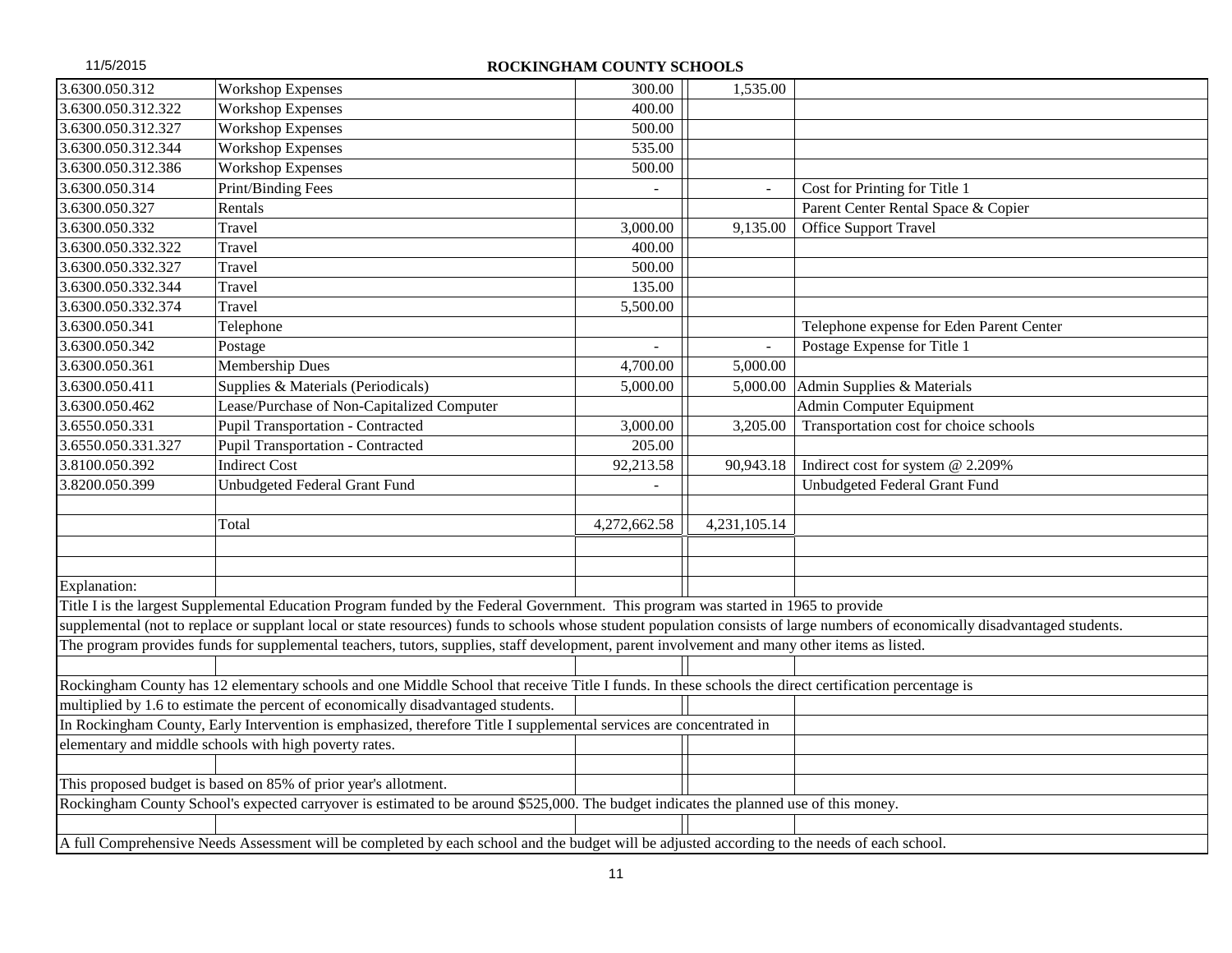|                                    | FEDERAL GRANT FUND                        |               |               |                                                               |
|------------------------------------|-------------------------------------------|---------------|---------------|---------------------------------------------------------------|
| 051 ESEA TITLE I - MIGRANT REGULAR |                                           |               |               |                                                               |
|                                    |                                           |               |               |                                                               |
|                                    |                                           | $2015 - 2016$ | $2014 - 2015$ |                                                               |
| <b>ACCOUNT</b>                     |                                           | <b>BUDGET</b> | <b>BUDGET</b> | <b>COMMENTS</b>                                               |
| <b>CODE</b>                        | <b>DESCRIPTION</b>                        |               |               |                                                               |
|                                    |                                           |               |               |                                                               |
| <b>APPROPRIATIONS</b>              |                                           |               |               |                                                               |
| 3.5330.051.135                     | Salary - Teacher                          | 52,500.00     | 48,180.00     |                                                               |
| 3.5330.051.142                     | <b>Salary Assistant</b>                   | 6,124.50      |               |                                                               |
| 3.5330.051.143                     | Salary - Tutors                           |               |               |                                                               |
| 3.5330.051.181                     | Supplement Pay                            | 2,610.00      |               |                                                               |
| 3.5330.051.184                     | <b>Longevity Pay</b>                      | 953.00        |               | 952.58 Longevity for employees                                |
| 3.5330.051.211                     | Employers Soc. Sec. Cost                  | 4,757.36      |               | 3,758.64 Social Security for Migrant Tutor Staff              |
| 3.5330.051.221                     | <b>Employers Retirement Cost</b>          | 9,458.72      |               | 7,325.67 Retirement for Migrant Staff @ 15.32%                |
| 3.5330.051.231                     | <b>Employers Hospital Cost</b>            | 6,722.50      | 5,435.00      | <b>Hospitalization for Migrant Staff</b>                      |
| 3.5330.051.232                     | <b>Employers Workers Compensation</b>     | 1,103.00      |               | Migrant portion of system worker's comp                       |
| 3.5330.051.311                     | <b>Contracted Services</b>                |               |               |                                                               |
| 3.5330.051.312                     | <b>Workshop Expenses</b>                  | 1,500.00      | 3,000.00      | Registration/expenses for Migrant Staff - Staff Development   |
| 3.5330.051.332                     | Travel                                    | 6,000.00      | 7,000.00      | Tutors travel                                                 |
| 3.5330.051.411                     | Supplies & Materials                      | 8,000.00      | 15,000.00     | Supplies for Tutors/Recruiters                                |
| 3.5350.051.198                     | <b>Extended Day - Tutor Pay</b>           | 30,000.00     | 50,000.00     |                                                               |
| 3.5350.051.211                     | Employers Soc. Sec. Cost                  | 2,295.00      | 3,825.00      |                                                               |
| 3.5350.051.221                     | <b>Employers Retirement Cost</b>          | 4,563.00      | 7,455.00      | Retirement @ 15.32%                                           |
| 3.5350.050.311                     | <b>Extended Day Contracted Services</b>   |               |               |                                                               |
| 3.5880.051.411                     | Parent Involvement - Supplies & Materials | 2,000.00      | 5,000.00      |                                                               |
| 3.6110.051.341                     | Telephone                                 |               | 600.00        |                                                               |
| 3.6200.051.131                     | Salary - Instructional Support I          | 27,900.00     | 29,673.00     |                                                               |
| 3.6200.051.153                     | Salary - Migrant Recruiter                | 21,463.56     | 21,463.56     |                                                               |
| 3.6200.051.181                     | Supplement Pay                            | 7,395.00      |               |                                                               |
| 3.6200.051.184                     | Longevity Pay                             | 1,084.00      | 1,084.00      |                                                               |
| 3.6200.051.211                     | Employers Soc. Sec. Cost                  | 4,424.96      | 3,994.88      | Social Security for Director, Secretary and Recruiters@ 7.65% |
| 3.6200.051.221                     | <b>Employers Retirement Cost</b>          | 8,797.86      | 7,786.08      | Retirement for Secretary/recruiters @ 15.32%                  |
| 3.6200.051.231                     | <b>Employers Hospital Cost</b>            | 9,411.50      | 9,511.25      |                                                               |
| 3.6200.051.311                     | <b>Contracted Services</b>                |               |               | <b>Contracted Services</b>                                    |
| 3.6200.051.332                     | Travel                                    | 6,000.00      | 5,000.00      |                                                               |
| 3.6200.051.341                     | Telephone                                 |               | 0.00          | Telephone Migrant Recruiter                                   |
| 3.6200.051.342                     | Postage                                   | 400.00        | 400.00        |                                                               |
| 3.6300.051.332                     | Travel                                    |               | 2,500.00      |                                                               |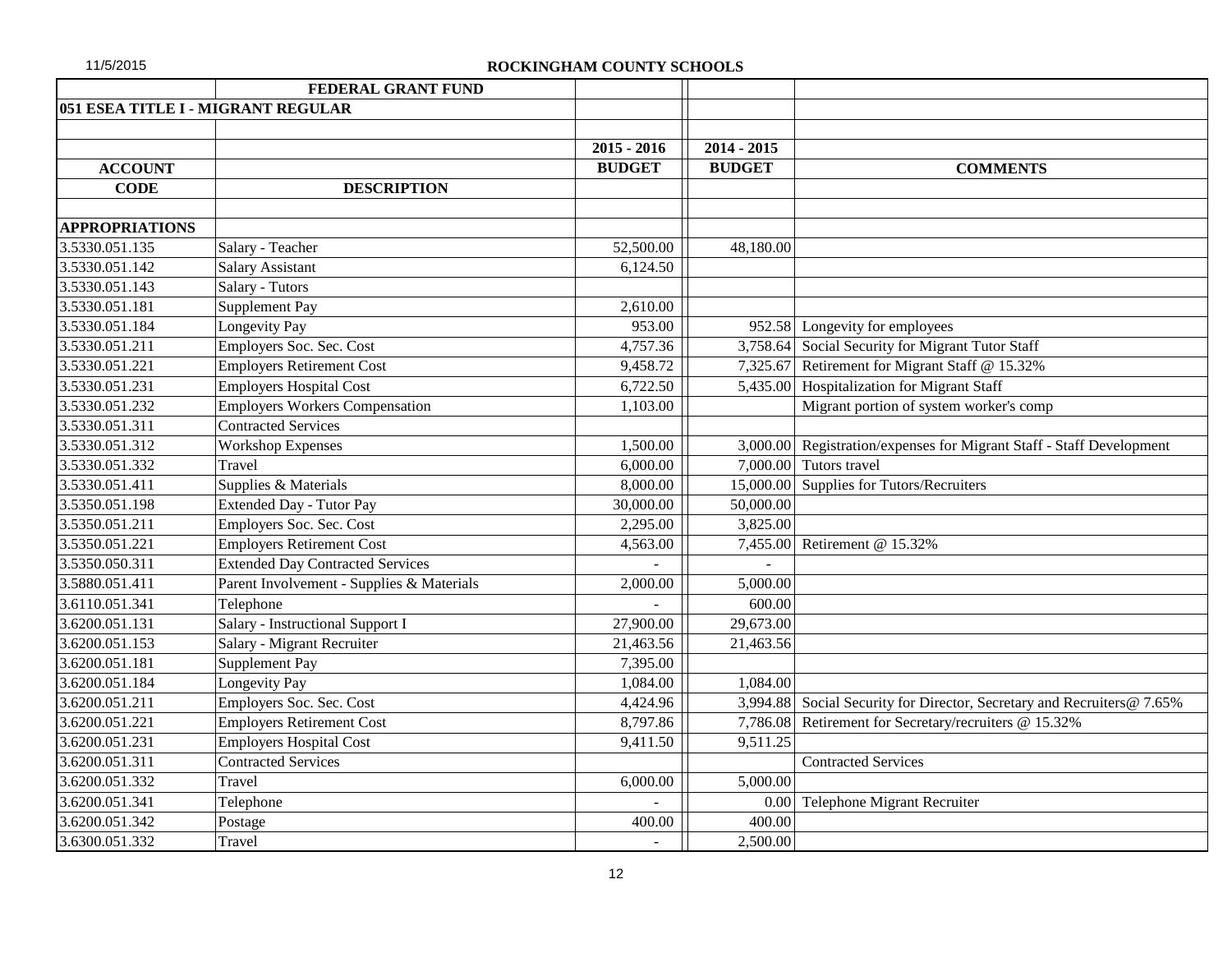| 3.6300.051.341 | Telephone                                                                                                                            |            |            | Phone for office & Cell Phone Service for Recruiters |
|----------------|--------------------------------------------------------------------------------------------------------------------------------------|------------|------------|------------------------------------------------------|
| 3.6400.051.152 | Salary - Technology Support                                                                                                          | 7,154.52   | 7,154.52   | Data entry salary (65%)                              |
| 3.6400.051.184 | Longevity Pay                                                                                                                        |            |            |                                                      |
| 3.6400.051.211 | Employers Soc. Sec. Cost                                                                                                             | 547.32     | 547.32     |                                                      |
| 3.6400.051.221 | <b>Employers Retirement Cost</b>                                                                                                     | 1,088.20   | 1,066.74   | Retirement @ 15.32%                                  |
| 3.6400.051.231 | Employers Hospital Cost                                                                                                              | 1,344.50   | 1,358.75   |                                                      |
| 3.6400.051.312 | <b>Workshop Expenses</b>                                                                                                             |            |            |                                                      |
| 3.6400.051.332 | Travel                                                                                                                               |            |            |                                                      |
| 3.6400.051.411 | Supplies & Materials                                                                                                                 |            |            |                                                      |
| 3.6550.051.171 | Salary - Driver                                                                                                                      | 4,000.00   | 4,000.00   |                                                      |
| 3.6550.051.211 | Employers Soc. Sec. Cost                                                                                                             | 306.00     | 306.00     |                                                      |
| 3.6550.051.221 | <b>Employers Retirement Cost</b>                                                                                                     | 608.40     | 596.40     | Retirement @ 15.32%                                  |
| 3.6550.051.331 | <b>Pupil Transportation</b>                                                                                                          | 6,000.00   | 6,000.00   |                                                      |
| 3.6570.051.529 | Alarm System Fee                                                                                                                     | 51.67      |            |                                                      |
| 3.8100.051.392 | <b>Indirect Cost</b>                                                                                                                 | 5,445.47   | 5,761.03   | Indirect cost for system @ 2.209%                    |
| 3.8200.051.399 | Unbudgeted Federal Grant Fund                                                                                                        | 10,062.81  | 28,304.58  |                                                      |
|                |                                                                                                                                      |            |            |                                                      |
|                | Total                                                                                                                                | 262,072.85 | 294,040.00 |                                                      |
|                |                                                                                                                                      |            |            |                                                      |
|                |                                                                                                                                      |            |            |                                                      |
|                |                                                                                                                                      |            |            |                                                      |
|                |                                                                                                                                      |            |            |                                                      |
| Explanation:   |                                                                                                                                      |            |            |                                                      |
|                | Migrant Education is a program of the Federal Government. This program is to provide services to Migrant families and students.      |            |            |                                                      |
|                | It provides funds for tutors, recruiters, supplies, staff development, parent involvement, summer school opportunities and many      |            |            |                                                      |
|                | other items as listed above. The budget above indicates the planned use of this money for the students of Rockingham County Schools. |            |            |                                                      |
|                |                                                                                                                                      |            |            |                                                      |
|                |                                                                                                                                      |            |            |                                                      |
|                |                                                                                                                                      |            |            |                                                      |
|                |                                                                                                                                      |            |            |                                                      |
|                |                                                                                                                                      |            |            |                                                      |
|                |                                                                                                                                      |            |            |                                                      |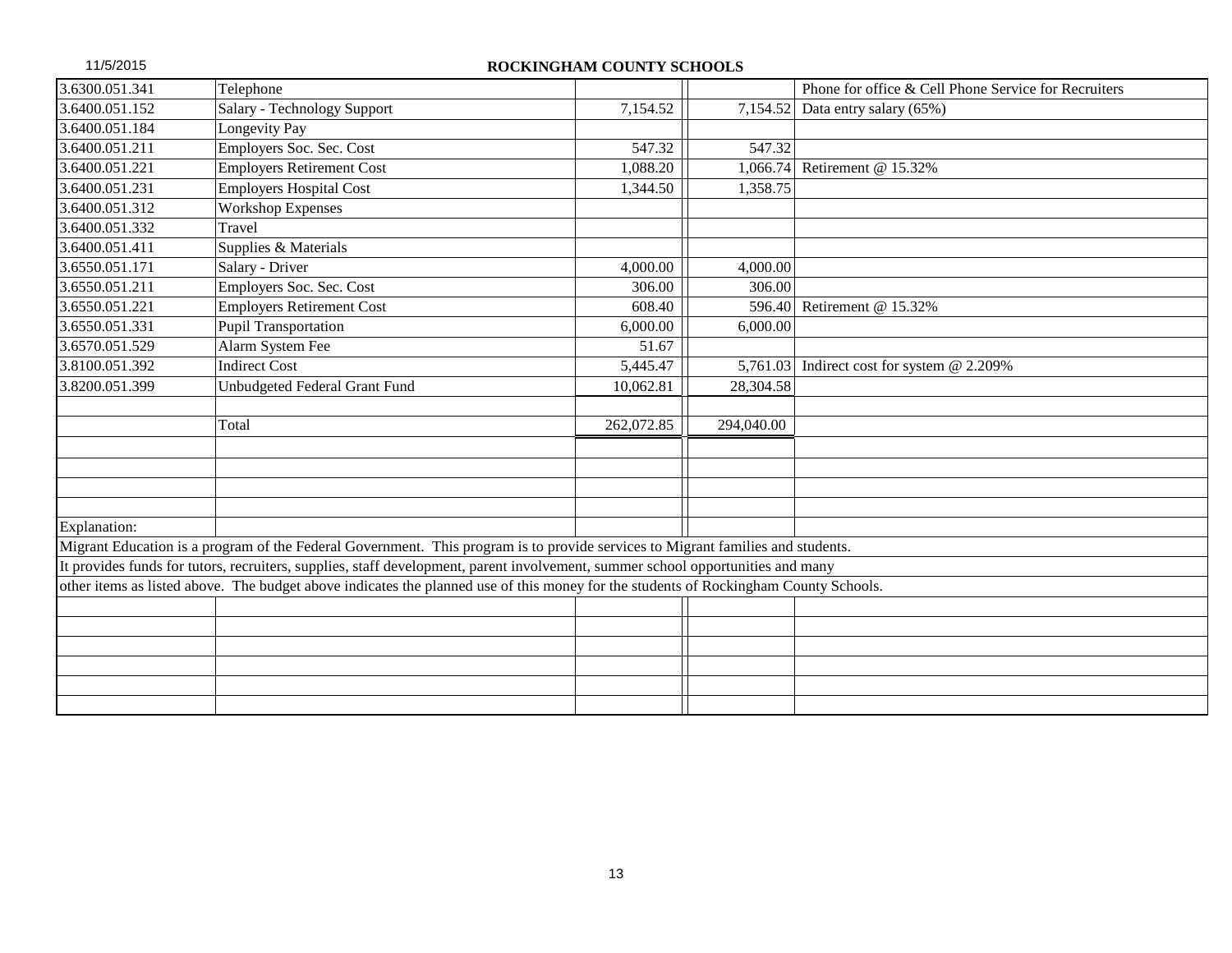|                           | FEDERAL GRANT FUND                 |               |               |                                                                  |
|---------------------------|------------------------------------|---------------|---------------|------------------------------------------------------------------|
| 060 IDEA VI-B HANDICAPPED |                                    |               |               |                                                                  |
|                           |                                    |               |               |                                                                  |
| <b>ACCOUNT</b>            |                                    | $2015 - 2016$ | $2014 - 2015$ | <b>COMMENTS</b>                                                  |
| <b>CODE</b>               | <b>DESCRIPTION</b>                 | <b>BUDGET</b> | <b>BUDGET</b> |                                                                  |
|                           |                                    |               |               |                                                                  |
| <b>APPROPRIATIONS</b>     |                                    |               |               |                                                                  |
| 3.5210.060.121.310        | Salary - Teachers                  | 40,000.00     |               | 422,917.00 Salary for 12 teachers                                |
| 3.5210.060.121.358        | Salary - Teachers                  | 69,500.00     |               |                                                                  |
| 3.5210.060.121.366        | Salary - Teachers                  | 118,260.00    |               |                                                                  |
| 3.5210.060.121.378        | Salary - Teachers                  | 43,500.00     |               |                                                                  |
| 3.5210.060.121.380        | Salary - Teachers                  | 43,500.00     |               |                                                                  |
| 3.5210.060.121.390        | Salary - Teachers                  | 69,500.00     |               |                                                                  |
| 3.5210.060.121.394        | Salary - Teachers                  | 78,500.00     |               |                                                                  |
| 3.5210.060.133.330        | Salary - Psychologist              | 5,368.00      |               | 156,658.88 Salary for 3 FTE psych's & 1 month each for 3 psych's |
| 3.5210.060.133.347        | Salary - Psychologist              | 44,165.00     |               |                                                                  |
| 3.5210.060.133.366        | Salary - Psychologist              | 49,709.00     |               |                                                                  |
| 3.5210.060.133.374        | Salary - Psychologist              | 5,626.00      |               |                                                                  |
| 3.5210.060.133.390        | Salary - Psychologist              | 43,252.00     |               |                                                                  |
| 3.5210.060.133.394        | Salary - Psychologist              | 44,165.00     |               |                                                                  |
| 3.5210.060.133.402        | Salary - Psychologist              | 4,911.00      |               |                                                                  |
| 3.5210.060.142.302        | Salary - Teacher Assistants        | 20,205.10     |               | 1,657,134.00 Salary for $75.1668$ teacher assistants (81 total)  |
| 3.5210.060.142.310        | Salary - Teacher Assistants        | 21,306.30     |               |                                                                  |
| 3.5210.060.142.314        | Salary - Teacher Assistants        | 102,782.30    |               |                                                                  |
| 3.5210.060.142.318        | Salary - Teacher Assistants        | 84,525.10     |               |                                                                  |
| 3.5210.060.142.322        | Salary - Teacher Assistants        | 42,686.00     |               |                                                                  |
| 3.5210.060.142.327        | <b>Salary - Teacher Assistants</b> | 14,891.30     |               |                                                                  |
| 3.5210.060.142.330        | <b>Salary - Teacher Assistants</b> | 101,979.70    |               |                                                                  |
| 3.5210.060.142.334        | Salary - Teacher Assistants        | 36,842.20     |               |                                                                  |
| 3.5210.060.142.344        | Salary - Teacher Assistants        | 89,614.30     |               |                                                                  |
| 3.5210.060.142.347        | Salary - Teacher Assistants        | 58,406.20     |               |                                                                  |
| 3.5210.060.142.350        | Salary - Teacher Assistants        | 41,415.10     |               |                                                                  |
| 3.5210.060.142.354        | Salary - Teacher Assistants        | 107,438.00    |               |                                                                  |
| 3.5210.060.142.358        | Salary - Teacher Assistants        | 19,855.10     |               |                                                                  |
| 3.5210.060.142.366        | Salary - Teacher Assistants        | 127,122.80    |               |                                                                  |
| 3.5210.060.142.374        | Salary - Teacher Assistants        | 62,427.40     |               |                                                                  |
| 3.5210.060.142.378        | Salary - Teacher Assistants        | 113,295.50    |               |                                                                  |
| 3.5210.060.142.380        | Salary - Teacher Assistants        | 96,273.50     |               |                                                                  |
| 3.5210.060.142.386        | Salary - Teacher Assistants        | 34,746.40     |               |                                                                  |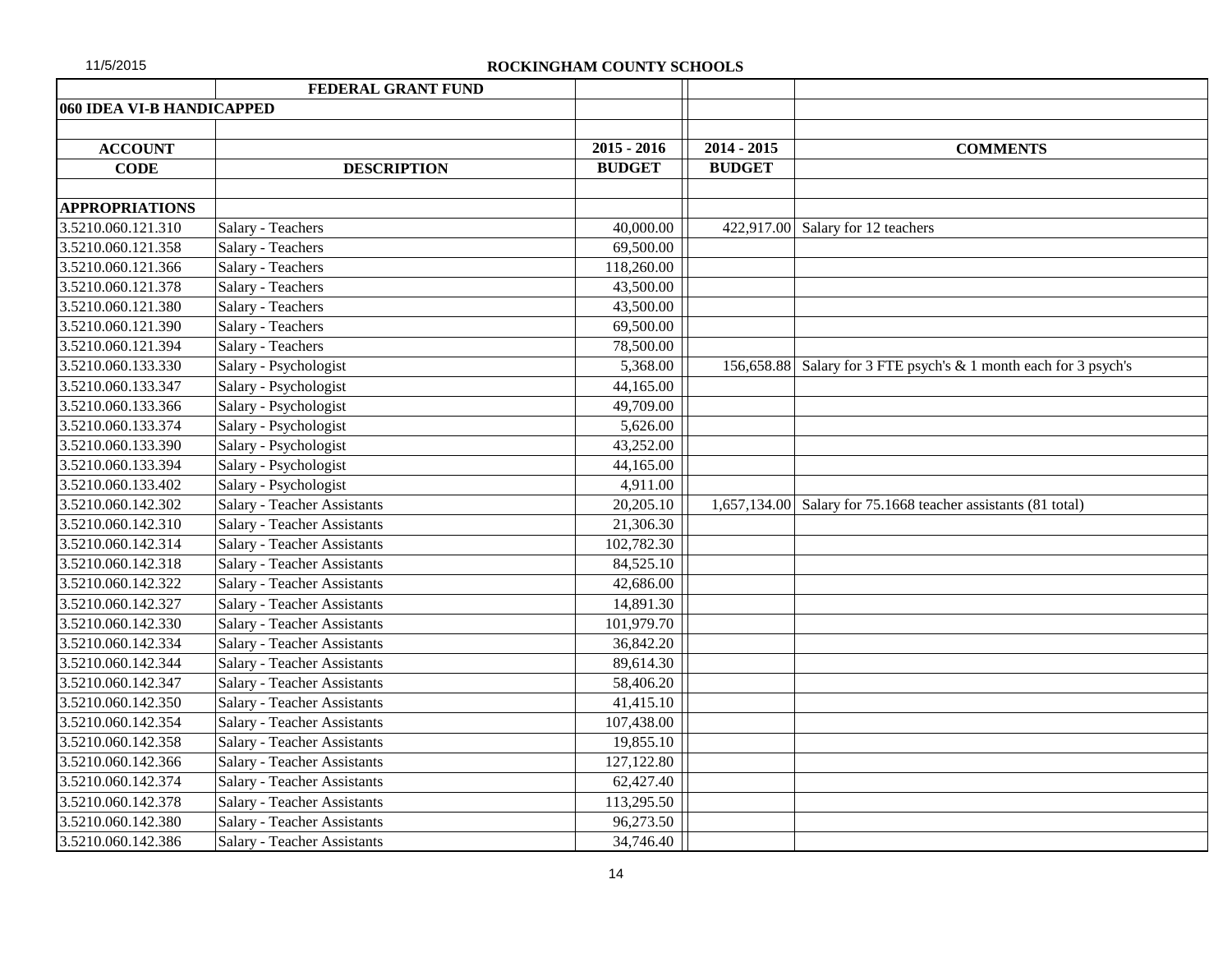| Salary - Teacher Assistants        | 84,646.40  |          |                                                                 |
|------------------------------------|------------|----------|-----------------------------------------------------------------|
| <b>Salary - Teacher Assistants</b> | 97,263.10  |          |                                                                 |
| <b>Salary - Teacher Assistants</b> | 92,399.80  |          |                                                                 |
| Salary - Teacher Assistants        | 116,071.10 |          |                                                                 |
| Salary - Teacher Assistants        | 37,396.60  |          |                                                                 |
| Salary - EC Interpreter            | 25,680.00  |          | 112,380.30 Salary for 4 interpreters                            |
| Salary - EC Interpreter            | 25,680.00  |          |                                                                 |
| Salary - EC Interpreter            | 36,430.00  |          |                                                                 |
| Salary - EC Interpreter            | 25,680.00  |          |                                                                 |
| Salary - Teacher                   | 35,840.00  |          | 36,916.00 Salary for summer contracts                           |
| Substitute Pay                     | 10,500.00  |          | 10,500.00 Substitute Pay                                        |
| Salary - TA Sub for Teachers       | 5,000.00   |          | $5,000.00$ Sub pay for teacher assistants who subs for teachers |
| Salary - Supplement Pay            | 29,994.00  |          | 28,261.00 Supplementary Pay                                     |
| Longevity Pay                      | 25,000.00  |          | $25,000.00$ Longevity pay                                       |
| Short Term Disability              | 7,500.00   | 7,500.00 |                                                                 |
| Overtime Pay                       | 2,000.00   | 2,000.00 |                                                                 |
| Employers Soc. Sec. Cost           | 8,861.30   |          | 188,516.44 Employers Social Security Cost @ 7.65%               |
| Employers Soc. Sec. Cost           | 1,545.69   |          |                                                                 |
| Employers Soc. Sec. Cost           | 4,689.93   |          |                                                                 |
| Employers Soc. Sec. Cost           | 7,862.85   |          |                                                                 |
| Employers Soc. Sec. Cost           | 6,466.17   |          |                                                                 |
| Employers Soc. Sec. Cost           | 3,265.48   |          |                                                                 |
| Employers Soc. Sec. Cost           | 1,139.18   |          |                                                                 |
| Employers Soc. Sec. Cost           | 8,212.12   |          |                                                                 |
| Employers Soc. Sec. Cost           | 2,818.42   |          |                                                                 |
| Employers Soc. Sec. Cost           | 6,855.49   |          |                                                                 |
| Employers Soc. Sec. Cost           | 9,811.22   |          |                                                                 |
| Employers Soc. Sec. Cost           | 3,168.26   |          |                                                                 |
| Employers Soc. Sec. Cost           | 8,219.02   |          |                                                                 |
| Employers Soc. Sec. Cost           | 6,835.67   |          |                                                                 |
| Employers Soc. Sec. Cost           | 22,574.52  |          |                                                                 |
| Employers Soc. Sec. Cost           | 5,206.07   |          |                                                                 |
| Employers Soc. Sec. Cost           | 11,994.88  |          |                                                                 |
| Employers Soc. Sec. Cost           | 10,692.67  |          |                                                                 |
| Employers Soc. Sec. Cost           | 4,622.62   |          |                                                                 |
| Employers Soc. Sec. Cost           | 15,100.98  |          |                                                                 |
| Employers Soc. Sec. Cost           | 10,227.53  |          |                                                                 |
| Employers Soc. Sec. Cost           | 16,452.46  |          |                                                                 |
| Employers Soc. Sec. Cost           | 8,879.44   |          |                                                                 |
|                                    |            |          |                                                                 |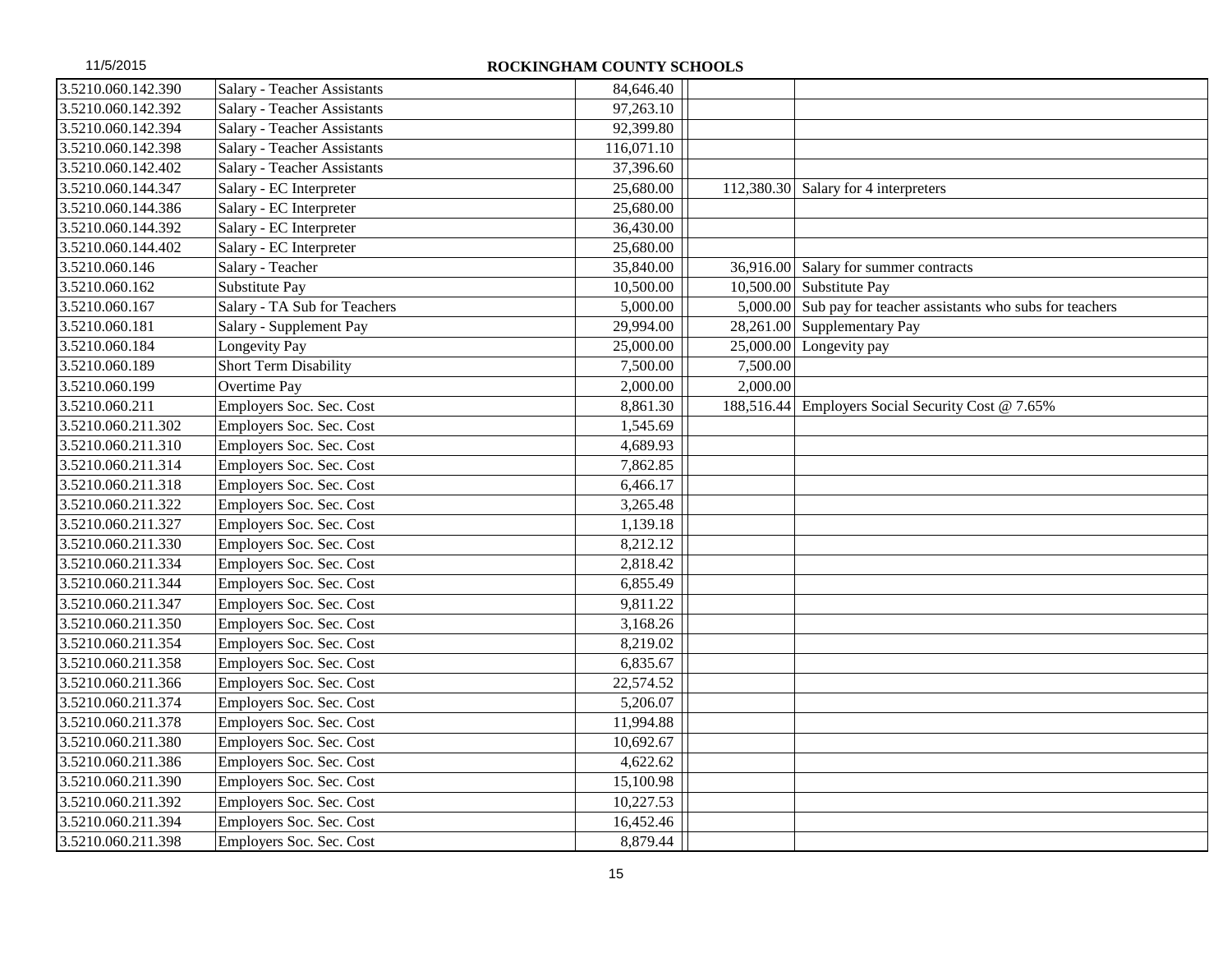| 3.5210.060.211.402 | Employers Soc. Sec. Cost         | 5,201.05  |            |                                            |
|--------------------|----------------------------------|-----------|------------|--------------------------------------------|
| 3.5210.060.221     | <b>Employers Retirement Cost</b> | 13,815.85 | 363,694.76 | Employers Retirement Cost @ 15.32%         |
| 3.5210.060.221.302 | <b>Employers Retirement Cost</b> | 3,073.20  |            |                                            |
| 3.5210.060.221.310 | <b>Employers Retirement Cost</b> | 9,324.69  |            |                                            |
| 3.5210.060.221.314 | <b>Employers Retirement Cost</b> | 15,633.19 |            |                                            |
| 3.5210.060.221.318 | <b>Employers Retirement Cost</b> | 12,856.26 |            |                                            |
| 3.5210.060.221.322 | <b>Employers Retirement Cost</b> | 6,492.54  |            |                                            |
| 3.5210.060.221.327 | <b>Employers Retirement Cost</b> | 2,264.97  |            |                                            |
| 3.5210.060.221.330 | <b>Employers Retirement Cost</b> | 16,327.59 |            |                                            |
| 3.5210.060.221.334 | <b>Employers Retirement Cost</b> | 5,603.70  |            |                                            |
| 3.5210.060.221.344 | <b>Employers Retirement Cost</b> | 13,630.34 |            |                                            |
| 3.5210.060.221.347 | <b>Employers Retirement Cost</b> | 19,507.01 |            |                                            |
| 3.5210.060.221.350 | <b>Employers Retirement Cost</b> | 6,299.23  |            |                                            |
| 3.5210.060.221.354 | <b>Employers Retirement Cost</b> | 16,341.32 |            |                                            |
| 3.5210.060.221.358 | <b>Employers Retirement Cost</b> | 13,590.91 |            |                                            |
| 3.5210.060.221.366 | <b>Employers Retirement Cost</b> | 44,883.46 |            |                                            |
| 3.5210.060.221.374 | <b>Employers Retirement Cost</b> | 10,350.92 |            |                                            |
| 3.5210.060.221.378 | <b>Employers Retirement Cost</b> | 23,848.61 |            |                                            |
| 3.5210.060.221.380 | <b>Employers Retirement Cost</b> | 21,259.55 |            |                                            |
| 3.5210.060.221.386 | <b>Employers Retirement Cost</b> | 9,190.86  |            |                                            |
| 3.5210.060.221.390 | <b>Employers Retirement Cost</b> | 30,024.30 |            |                                            |
| 3.5210.060.221.392 | <b>Employers Retirement Cost</b> | 20,334.72 |            |                                            |
| 3.5210.060.221.394 | <b>Employers Retirement Cost</b> | 32,711.36 |            |                                            |
| 3.5210.060.221.398 | <b>Employers Retirement Cost</b> | 17,654.42 |            |                                            |
| 3.5210.060.221.402 | <b>Employers Retirement Cost</b> | 10,340.92 |            |                                            |
| 3.5210.060.231.302 | <b>Employers Hospital Cost</b>   | 5,378.00  | 518,716.40 | Employers Hospital Cost @ \$5,471/employee |
| 3.5210.060.231.310 | <b>Employers Hospital Cost</b>   | 10,756.00 |            |                                            |
| 3.5210.060.231.314 | <b>Employers Hospital Cost</b>   | 26,890.00 |            |                                            |
| 3.5210.060.231.318 | <b>Employers Hospital Cost</b>   | 16,134.00 |            |                                            |
| 3.5210.060.231.322 | <b>Employers Hospital Cost</b>   | 10,756.00 |            |                                            |
| 3.5210.060.231.327 | <b>Employers Hospital Cost</b>   | 5,378.00  |            |                                            |
| 3.5210.060.231.330 | <b>Employers Hospital Cost</b>   | 25,545.50 |            |                                            |
| 3.5210.060.231.334 | <b>Employers Hospital Cost</b>   | 10,756.00 |            |                                            |
| 3.5210.060.231.344 | <b>Employers Hospital Cost</b>   | 21,512.00 |            |                                            |
| 3.5210.060.231.347 | <b>Employers Hospital Cost</b>   | 26,083.30 |            |                                            |
| 3.5210.060.231.350 | <b>Employers Hospital Cost</b>   | 10,433.32 |            |                                            |
| 3.5210.060.231.354 | <b>Employers Hospital Cost</b>   | 26,890.00 |            |                                            |
| 3.5210.060.231.358 | <b>Employers Hospital Cost</b>   | 16,134.00 |            |                                            |
| 3.5210.060.231.366 | <b>Employers Hospital Cost</b>   | 53,780.00 |            |                                            |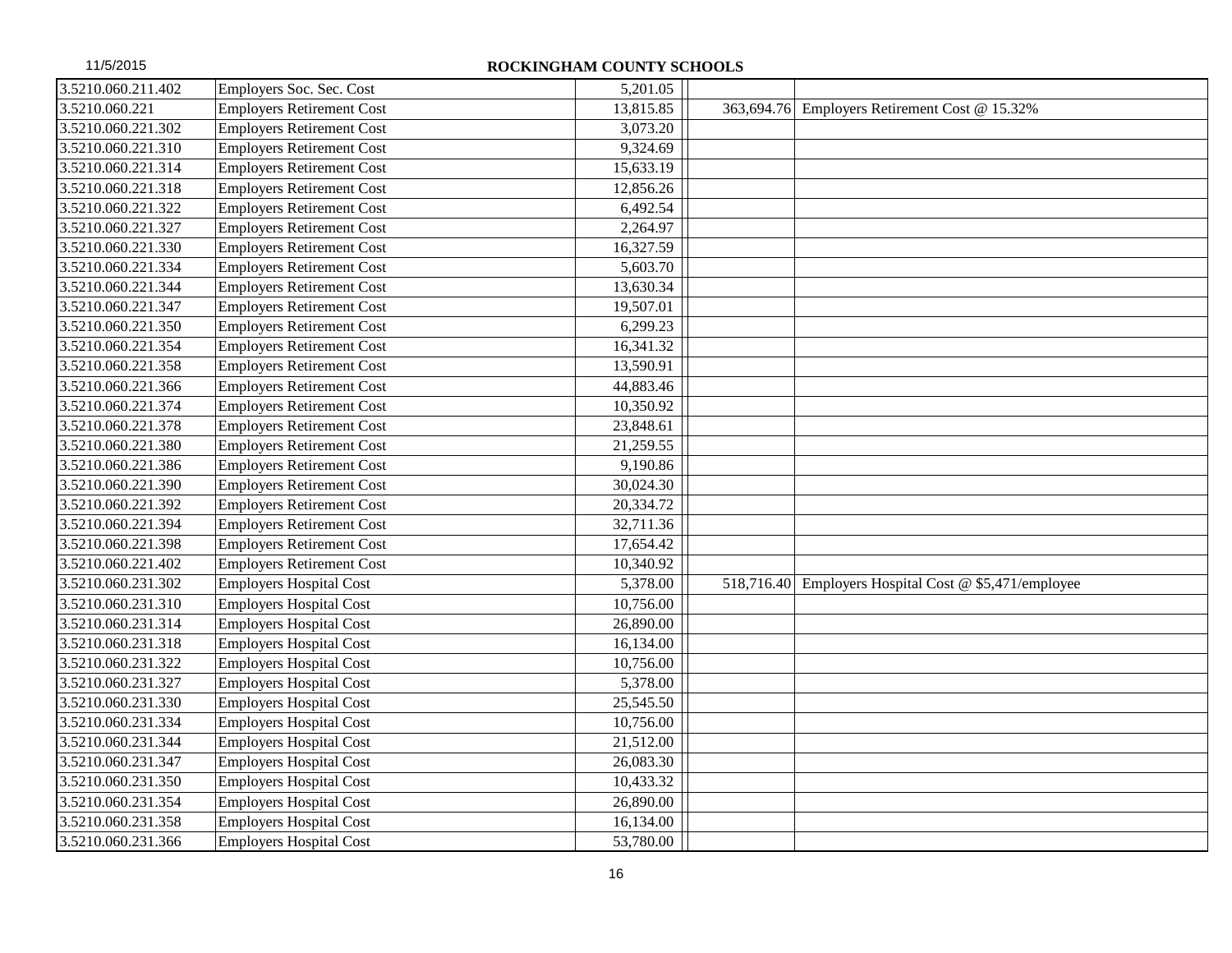| 3.5210.060.231.374 | <b>Employers Hospital Cost</b>                     | 10,756.00             |            |                                                           |
|--------------------|----------------------------------------------------|-----------------------|------------|-----------------------------------------------------------|
| 3.5210.060.231.378 | <b>Employers Hospital Cost</b>                     | 32,268.00             |            |                                                           |
| 3.5210.060.231.380 | <b>Employers Hospital Cost</b>                     | 32,268.00             |            |                                                           |
| 3.5210.060.231.386 | <b>Employers Hospital Cost</b>                     | 16,134.00             |            |                                                           |
| 3.5210.060.231.390 | <b>Employers Hospital Cost</b>                     | 37,646.00             |            |                                                           |
| 3.5210.060.231.392 | <b>Employers Hospital Cost</b>                     | 32,268.00             |            |                                                           |
| 3.5210.060.231.394 | <b>Employers Hospital Cost</b>                     | 43,024.00             |            |                                                           |
| 3.5210.060.231.398 | <b>Employers Hospital Cost</b>                     | 30,600.82             |            |                                                           |
| 3.5210.060.231.402 | <b>Employers Hospital Cost</b>                     | 16,134.00             |            |                                                           |
| 3.5210.060.232     | <b>Workers Compensation Cost</b>                   | 22,000.00             |            | 21,380.00 Workers Compensation Cost                       |
| 3.5210.060.233     | <b>Unemployment Cost</b>                           | 11,624.00             |            | 11,624.00 Unemployment Cost                               |
| 3.5210.060.311     | <b>Contracted Services - Communication Service</b> | 10,000.00             | 10,000.00  | Contracted Interpreting services                          |
| 3.5240.060.132.318 | Salary - Speech                                    | 35,200.00             | 82,420.60  | Salary for 2 speech therapist                             |
| 3.5240.060.132.390 | Salary - Speech                                    | 45,260.00             |            |                                                           |
| 3.5240.060.181     | Salary - Supplement Pay                            | $\overline{4,023.00}$ |            | 4,121.00 Supplement Pay                                   |
| 3.5240.060.211     | Employers Soc. Sec. Cost                           | 307.76                | 6,620.43   | Employers Social Security Cost @ 7.65%                    |
| 3.5240.060.211.318 | Employers Soc. Sec. Cost                           | 2,692.80              |            |                                                           |
| 3.5240.060.211.390 | Employers Soc. Sec. Cost                           | 3,462.39              |            |                                                           |
| 3.5240.060.221     | <b>Employers Retirement Cost</b>                   | 611.90                |            | 12,903.35 Employers Retirement Cost @ 15.32%              |
| 3.5240.060.221.318 | <b>Employers Retirement Cost</b>                   | 5,353.92              |            |                                                           |
| 3.5240.060.221.390 | <b>Employers Retirement Cost</b>                   | 6,884.05              |            |                                                           |
| 3.5240.060.231.318 | Employers Hospital Cost                            | 5,378.00              |            | 10,870.00 Employers Hospitalization Cost @ \$5,471        |
| 3.5240.060.231.390 | <b>Employers Hospital Cost</b>                     | 5,378.00              |            |                                                           |
| 3.5240.060.311     | <b>Contracted Services - Speech</b>                | 88,000.00             |            | 90,000.00 Speech services - Individual                    |
| 3.5250.060.311     | <b>Contracted Services - Audiology</b>             | 42,024.00             | 42,024.00  | <b>Contracted Audiology</b>                               |
| 3.5840.060.145.392 | Salary - Health Services                           | 112,950.00            |            | 136,887.00 Salary for 3 day treatment qp's                |
| 3.5840.060.211.392 | Employers Soc. Sec. Cost                           | 8,640.68              | 10,471.87  | Employers Social Security Cost @ 7.65%                    |
| 3.5840.060.221.392 | <b>Employers Retirement Cost</b>                   | 17,179.70             |            | 20,409.85 Employers Retirement Cost @ 15.32%              |
| 3.5840.060.231.392 | <b>Employers Hospital Cost</b>                     | 16,134.00             |            | 21,740.00 Employers Hospital Cost @ \$5,471/employee      |
| 3.5840.060.311     | <b>Contracted Services</b>                         | 226,000.00            | 193,000.00 | Contracted Physical/Occupational Therapy services         |
| 3.6200.060.113     | Salary - Director                                  | 192,245.40            | 131,033.88 | Salary for 2 Exceptional Children Coordinator             |
| 3.6200.060.151     | Salary - Office                                    | 46,988.64             | 47,883.24  | Salary for 1 office support personnel                     |
| 3.6200.060.181     | Salary - Supplement Pay                            | 3,069.00              | 2,873.00   |                                                           |
| 3.6200.060.184     | Longevity Pay                                      | 5,350.00              | 7,435.00   | Longevity Pay                                             |
| 3.6200.060.211     | Employers Soc. Sec. Cost                           | 18,945.46             | 14,475.73  | Employers Soc. Sec. Cost at 7.65%                         |
| 3.6200.060.221     | <b>Employers Retirement Cost</b>                   | 37,668.03             | 28,213.46  | Employers Retirement Cost @ 15.32%                        |
| 3.6200.060.231     | <b>Employers Hospital Cost</b>                     | 21,512.00             | 16,305.00  | Employers Hospital Cost @ \$5,471/employee                |
| 3.6200.060.233     | <b>Unemployment Cost</b>                           | 300.00                | 300.00     |                                                           |
| 3.6201.060.151     | Salary - Office Personnel                          | 11,980.80             |            | 5,141.64 Salary for .2 part time office support personnel |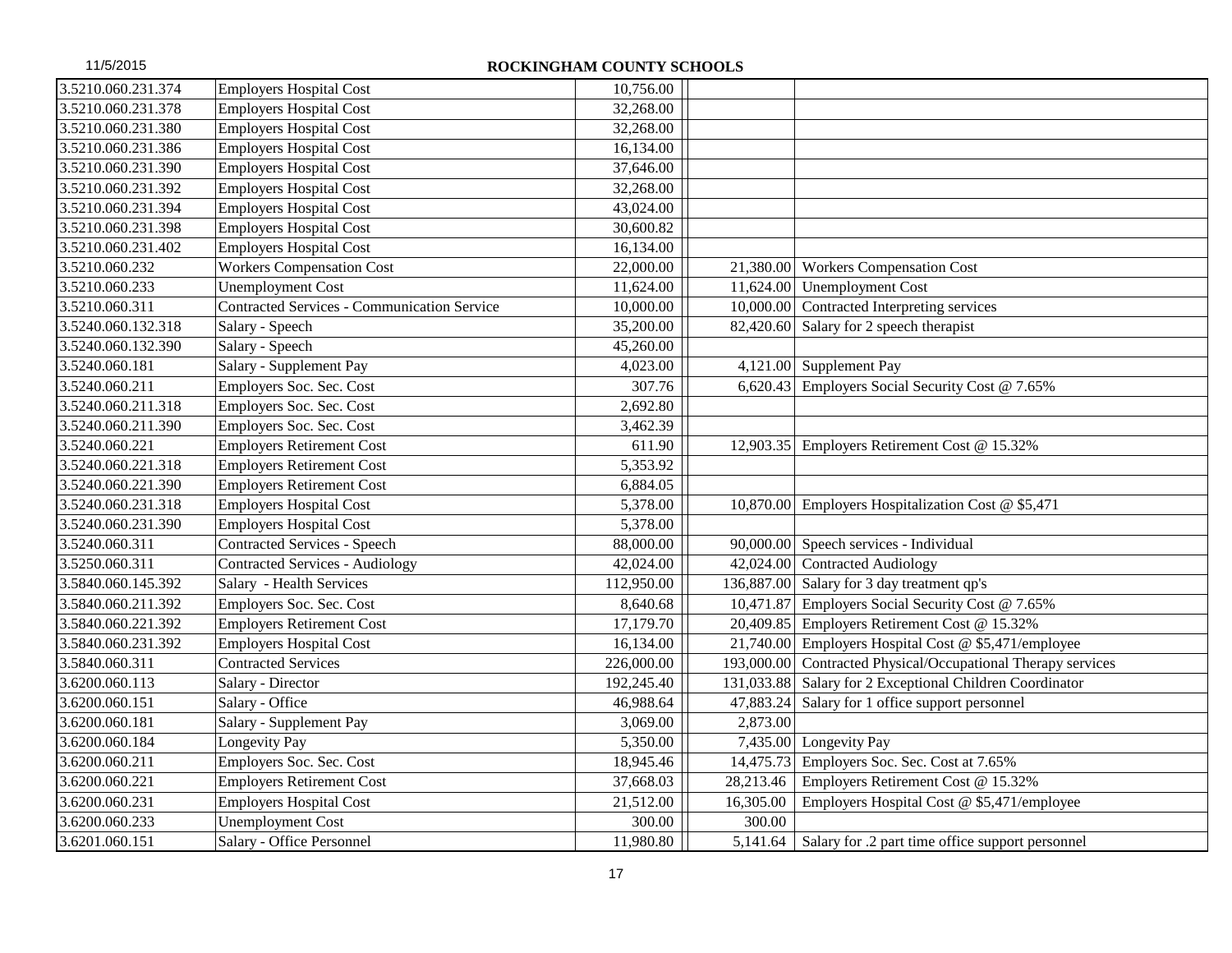| 3.6201.060.211     | Employers Soc. Sec. Cost         | 916.53    | 393.33     | Employers Soc. Sec. Cost at 7.65%      |
|--------------------|----------------------------------|-----------|------------|----------------------------------------|
| 3.6201.060.233     | <b>Unemployment Cost</b>         | 40.00     | 40.00      |                                        |
| 3.6550.060.147.302 | Salary - Bus Monitor             | 14,370.00 | 220,852.60 | Salary for 10.32 bus monitors          |
| 3.6550.060.147.310 | Salary - Bus Monitor             | 7,150.20  |            |                                        |
| 3.6550.060.147.314 | Salary - Bus Monitor             | 10,058.00 |            |                                        |
| 3.6550.060.147.318 | Salary - Bus Monitor             | 7,604.90  |            |                                        |
| 3.6550.060.147.322 | Salary - Bus Monitor             | 4,091.20  |            |                                        |
| 3.6550.060.147.334 | Salary - Bus Monitor             | 10,725.40 |            |                                        |
| 3.6550.060.147.344 | Salary - Bus Monitor             | 7,747.00  |            |                                        |
| 3.6550.060.147.347 | Salary - Bus Monitor             | 7,824.80  |            |                                        |
| 3.6550.060.147.350 | Salary - Bus Monitor             | 20,575.40 |            |                                        |
| 3.6550.060.147.380 | Salary - Bus Monitor             | 9,533.60  |            |                                        |
| 3.6550.060.147.386 | Salary - Bus Monitor             | 9,533.60  |            |                                        |
| 3.6550.060.147.390 | Salary - Bus Monitor             | 5,005.20  |            |                                        |
| 3.6550.060.147.392 | Salary - Bus Monitor             | 33,088.50 |            |                                        |
| 3.6550.060.147.394 | Salary - Bus Monitor             | 11,608.20 |            |                                        |
| 3.6550.060.147.398 | Salary - Bus Monitor             | 12,107.70 |            |                                        |
| 3.6550.060.147.402 | Salary - Bus Monitor             | 10,797.80 |            |                                        |
| 3.6550.060.189     | <b>Short Term Disability</b>     | 2,000.00  | 2,000.00   |                                        |
| 3.6550.060.199     | Overtime Pay                     | 250.00    | 250.00     |                                        |
| 3.6550.060.211     | Employers Soc. Sec. Cost         | 172.13    | 17,067.32  | Employers Social Security Cost @ 7.65% |
| 3.6550.060.211.302 | Employers Soc. Sec. Cost         | 1,099.32  |            |                                        |
| 3.6550.060.211.310 | Employers Soc. Sec. Cost         | 546.99    |            |                                        |
| 3.6550.060.211.314 | Employers Soc. Sec. Cost         | 769.44    |            |                                        |
| 3.6550.060.211.318 | Employers Soc. Sec. Cost         | 581.77    |            |                                        |
| 3.6550.060.211.322 | Employers Soc. Sec. Cost         | 312.97    |            |                                        |
| 3.6550.060.211.334 | Employers Soc. Sec. Cost         | 820.49    |            |                                        |
| 3.6550.060.211.344 | Employers Soc. Sec. Cost         | 592.64    |            |                                        |
| 3.6550.060.211.347 | Employers Soc. Sec. Cost         | 598.60    |            |                                        |
| 3.6550.060.211.350 | Employers Soc. Sec. Cost         | 1,574.03  |            |                                        |
| 3.6550.060.211.380 | Employers Soc. Sec. Cost         | 729.33    |            |                                        |
| 3.6550.060.211.386 | Employers Soc. Sec. Cost         | 729.33    |            |                                        |
| 3.6550.060.211.390 | Employers Soc. Sec. Cost         | 382.90    |            |                                        |
| 3.6550.060.211.392 | Employers Soc. Sec. Cost         | 2,531.26  |            |                                        |
| 3.6550.060.211.394 | Employers Soc. Sec. Cost         | 888.03    |            |                                        |
| 3.6550.060.211.398 | Employers Soc. Sec. Cost         | 926.24    |            |                                        |
| 3.6550.060.211.402 | Employers Soc. Sec. Cost         | 826.03    |            |                                        |
| 3.6550.060.221     | <b>Employers Retirement Cost</b> | 342.23    | 10,562.28  | Employers Retirement Cost @ 15.32%     |
| 3.6550.060.221.302 | <b>Employers Retirement Cost</b> | 543.77    |            |                                        |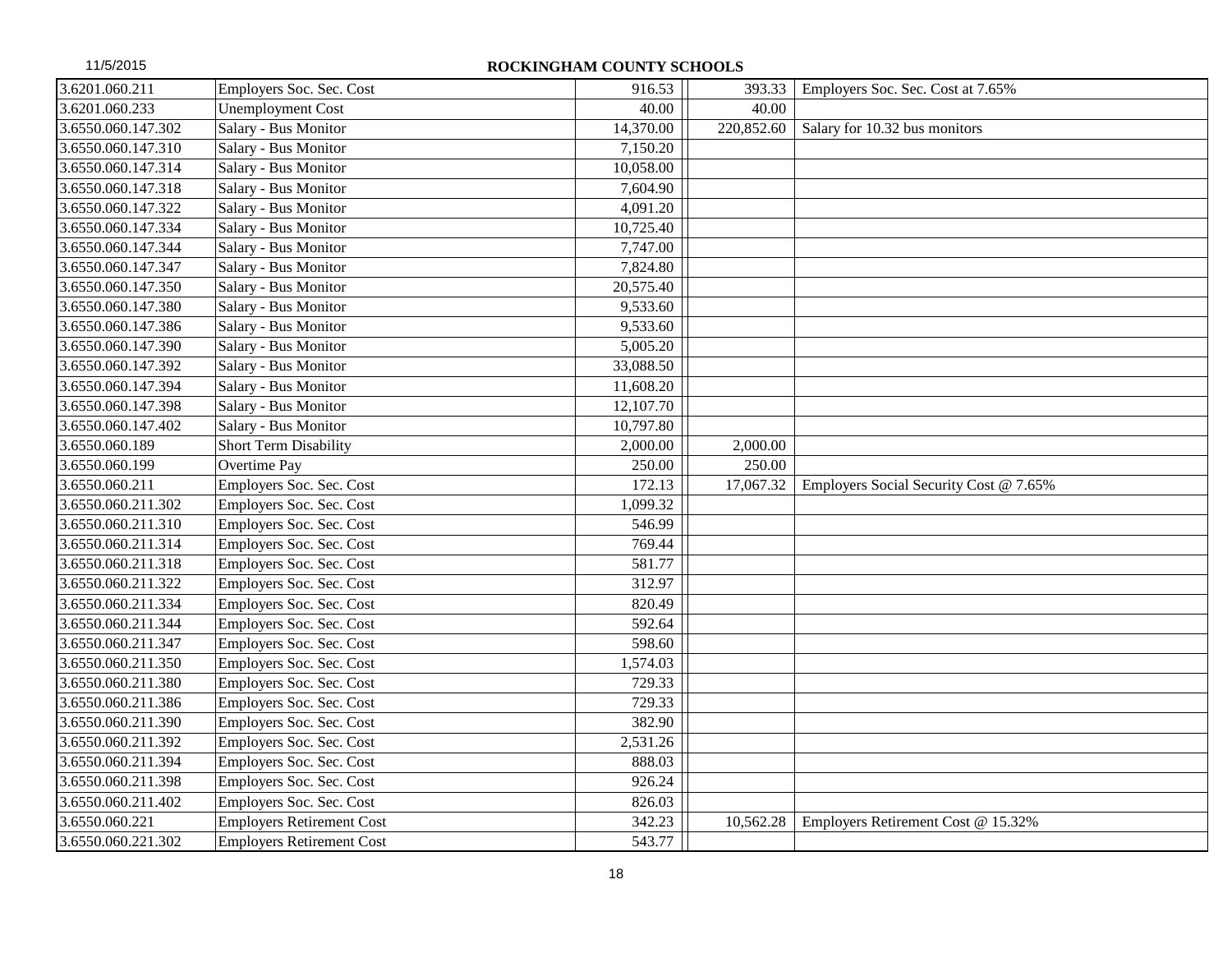| 3.6550.060.221.334                                                                                            | <b>Employers Retirement Cost</b>                                                                                   | 1,631.33     |              |                                            |
|---------------------------------------------------------------------------------------------------------------|--------------------------------------------------------------------------------------------------------------------|--------------|--------------|--------------------------------------------|
| 3.6550.060.221.347                                                                                            | <b>Employers Retirement Cost</b>                                                                                   | 1,190.16     |              |                                            |
| 3.6550.060.221.392                                                                                            | <b>Employers Retirement Cost</b>                                                                                   | 1,896.11     |              |                                            |
| 3.6550.060.231.302                                                                                            | <b>Employers Hospital Cost</b>                                                                                     | 1,021.82     | 21,903.05    | Employers Hospital Cost @ \$5,471/employee |
| 3.6550.060.231.334                                                                                            | <b>Employers Hospital Cost</b>                                                                                     | 3,011.68     |              |                                            |
| 3.6550.060.231.347                                                                                            | <b>Employers Hospital Cost</b>                                                                                     | 1,882.30     |              |                                            |
| 3.6550.060.231.392                                                                                            | <b>Employers Hospital Cost</b>                                                                                     | 3,495.70     |              |                                            |
| 3.6550.060.233                                                                                                | <b>Unemployment Cost</b>                                                                                           | 954.00       | 954.00       |                                            |
| 3.6550.060.311                                                                                                | Contracted Services - Servs. Transport                                                                             | 5,000.00     | 5,000.00     | Contract transportation                    |
| 3.8100.060.392                                                                                                | <b>Indirect Cost</b>                                                                                               | 97,784.38    | 97,555.55    | Indirect Cost @ 2.209%                     |
| 3.8200.060.399                                                                                                | Unbudgeted Federal Grant Fund                                                                                      | 276,876.28   | 694,428.11   | Unbudgeted funds                           |
|                                                                                                               |                                                                                                                    |              |              |                                            |
|                                                                                                               | Total                                                                                                              | 5,178,340.00 | 5,534,334.07 |                                            |
|                                                                                                               |                                                                                                                    |              |              |                                            |
|                                                                                                               |                                                                                                                    |              |              |                                            |
| Explanation:                                                                                                  |                                                                                                                    |              |              |                                            |
| Revenue: Monies are based on a formula that includes poverty, average expenditures, and ADM.                  |                                                                                                                    |              |              |                                            |
|                                                                                                               |                                                                                                                    |              |              |                                            |
|                                                                                                               | Expenditures: Expenditures for the current monies are controlled by a grant application process. Monies will       |              |              |                                            |
|                                                                                                               | support the special education program by paying for teachers, psychologists, interpreters, teacher assistants,     |              |              |                                            |
|                                                                                                               | qualified professionals (for day treatment), director and office staff, bus monitors, and other program support.   |              |              |                                            |
|                                                                                                               |                                                                                                                    |              |              |                                            |
|                                                                                                               | This budget could be changed in the month of April 2015 if Rockingham County is identified as having Discipline    |              |              |                                            |
|                                                                                                               | Disproportionality for a third year in a row. If this occurs, fifteen percent $(15%)$ of the PRC 060 grant will be |              |              |                                            |
|                                                                                                               | mandated by the state to be used for Coordinated Early Intervening Services (CEIS). Also included in this          |              |              |                                            |
| mandate is PRC 049, but we are not certain if we have any discretion as to how the mandate is divided between |                                                                                                                    |              |              |                                            |
| these two funds.                                                                                              |                                                                                                                    |              |              |                                            |
|                                                                                                               |                                                                                                                    |              |              |                                            |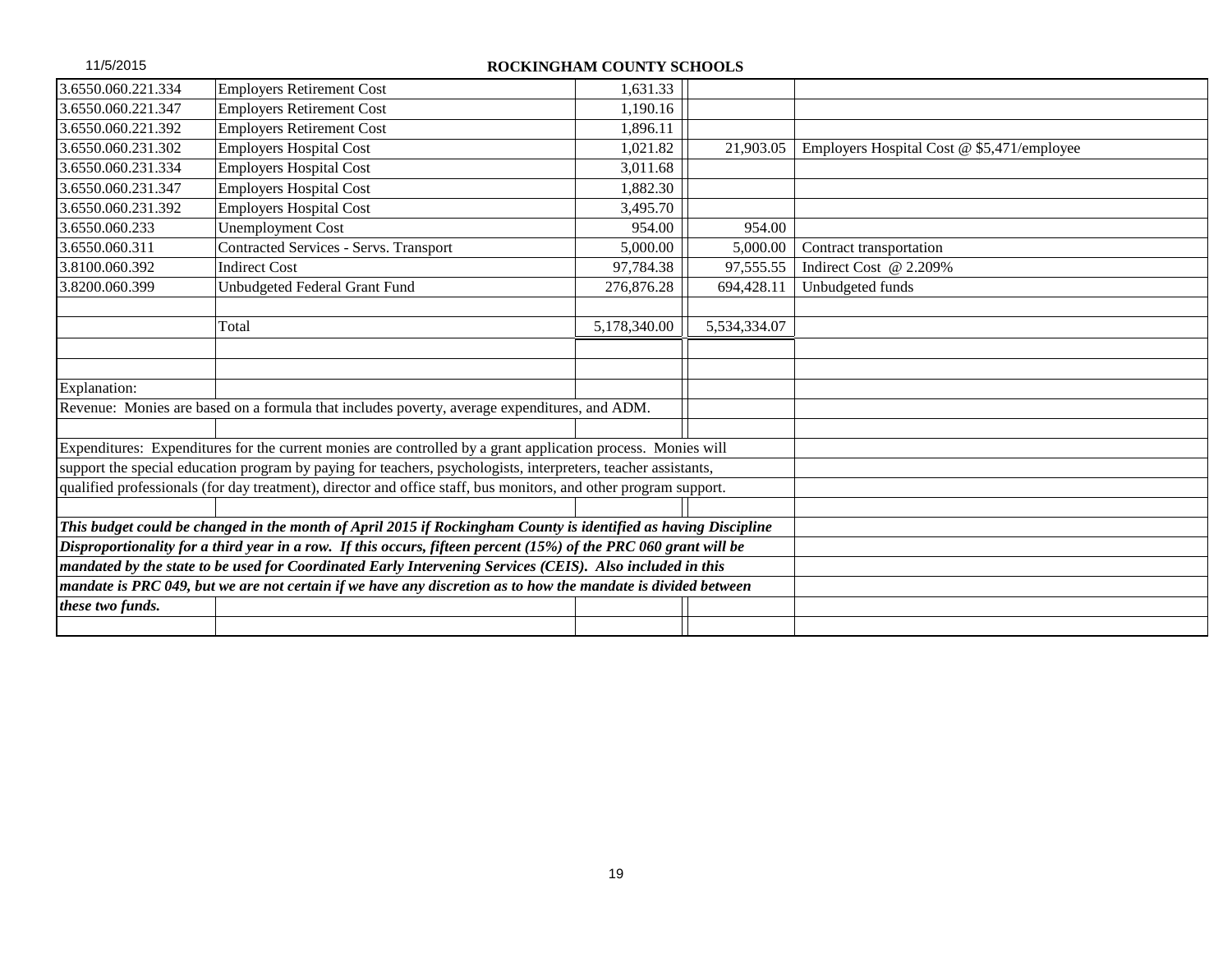|                                 | FEDERAL GRANT FUND                                                                                             |               |               |                                        |
|---------------------------------|----------------------------------------------------------------------------------------------------------------|---------------|---------------|----------------------------------------|
| 082 IDEA VI-B STATE IMPROVEMENT |                                                                                                                |               |               |                                        |
|                                 |                                                                                                                |               |               |                                        |
| <b>ACCOUNT</b>                  |                                                                                                                | $2015 - 2016$ | $2014 - 2015$ | <b>COMMENTS</b>                        |
| <b>CODE</b>                     | <b>DESCRIPTION</b>                                                                                             | <b>BUDGET</b> | <b>BUDGET</b> |                                        |
|                                 |                                                                                                                |               |               |                                        |
| <b>APPROPRIATIONS</b>           |                                                                                                                |               |               |                                        |
| 3.5210.082.163                  | Substitute Pay                                                                                                 | 5,000.00      | 2,000.00      |                                        |
| 3.5210.082.211                  | Employers Soc. Sec. Cost                                                                                       | 383.00        | 153.00        | Employers Social Security Cost @ 7.65% |
| 3.5210.082.233                  | <b>Unemployment Cost</b>                                                                                       | 45.00         | 45.00         |                                        |
| 3.5210.082.312                  | Workshop Expenses                                                                                              | 10,000.00     | 5,020.90      | <b>Workshop Expenses</b>               |
| 3.5210.082.411                  | Supplies & Materials                                                                                           | 3,000.00      | 200.00        | Supplies & Materials                   |
| 3.8100.082.392                  | <b>Indirect Cost</b>                                                                                           | 408.00        | 0.00          | Indirect Cost @ 2.209%                 |
| 3.8200.082.399                  | <b>Unbudgeted Federal Grant Fund</b>                                                                           | 8,582.90      |               | <b>Unbudgeted Funds</b>                |
|                                 |                                                                                                                |               |               |                                        |
|                                 | Total                                                                                                          | 27,418.90     | 7,418.90      |                                        |
|                                 |                                                                                                                |               |               |                                        |
|                                 |                                                                                                                |               |               |                                        |
|                                 |                                                                                                                |               |               |                                        |
|                                 |                                                                                                                |               |               |                                        |
| Explanation:                    |                                                                                                                |               |               |                                        |
|                                 | This budget reflects the second year of stimulus money expenditures. These monies can only be used for special |               |               |                                        |
|                                 | education. Monies are utilized to maintain program and save staff positions.                                   |               |               |                                        |
|                                 |                                                                                                                |               |               |                                        |
|                                 |                                                                                                                |               |               |                                        |
|                                 |                                                                                                                |               |               |                                        |
|                                 |                                                                                                                |               |               |                                        |
|                                 |                                                                                                                |               |               |                                        |
|                                 |                                                                                                                |               |               |                                        |
|                                 |                                                                                                                |               |               |                                        |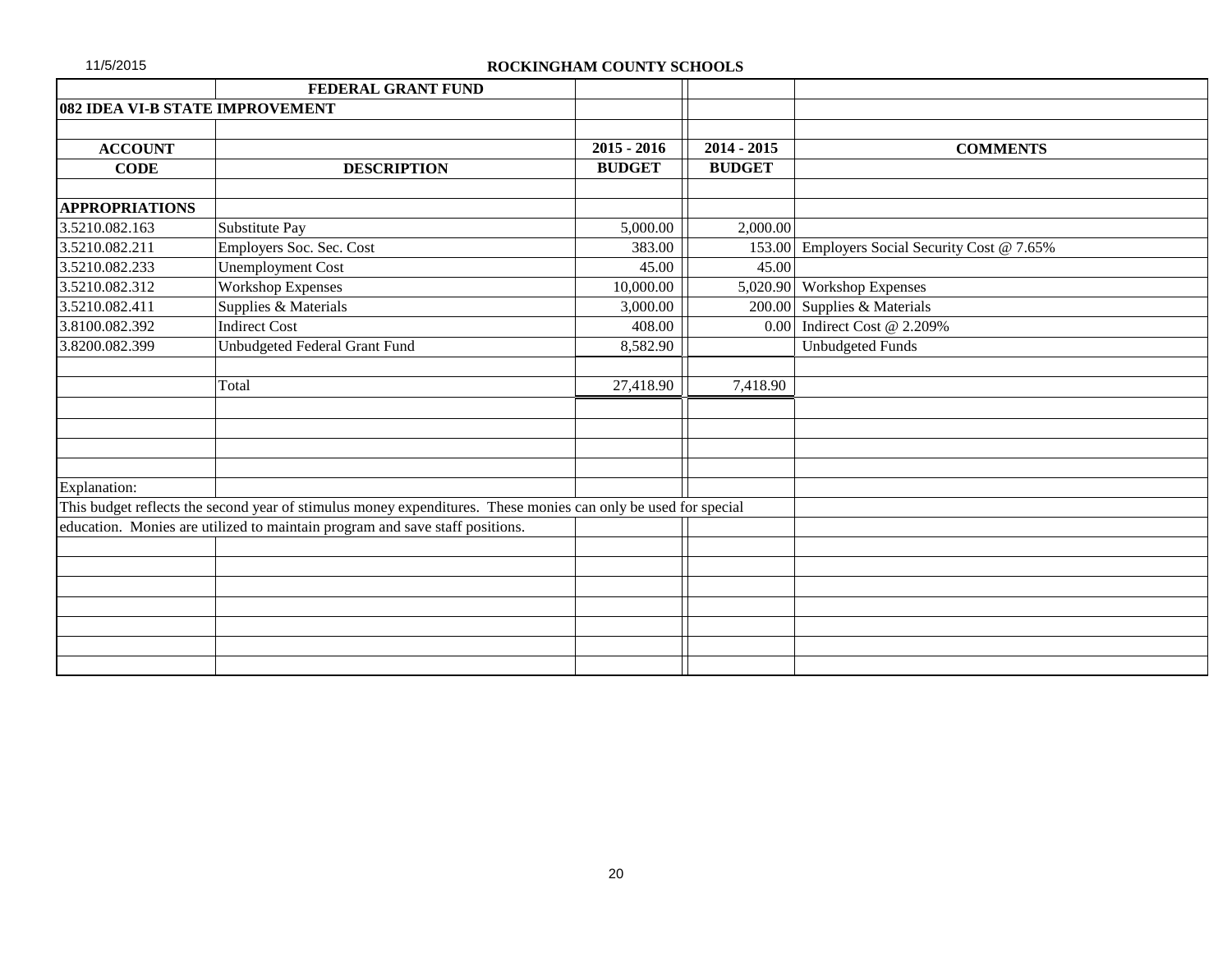|                       | FEDERAL GRANT FUND                       |               |                         |                                                                 |
|-----------------------|------------------------------------------|---------------|-------------------------|-----------------------------------------------------------------|
|                       | 103 TITLE II - IMPROVING TEACHER QUALITY |               |                         |                                                                 |
|                       |                                          |               |                         |                                                                 |
|                       |                                          | $2015 - 2016$ | $2014 - 2015$           |                                                                 |
| <b>ACCOUNT</b>        |                                          | <b>BUDGET</b> | <b>BUDGET</b>           | <b>COMMENTS</b>                                                 |
| <b>CODE</b>           | <b>DESCRIPTION</b>                       |               |                         |                                                                 |
|                       |                                          |               |                         |                                                                 |
| <b>APPROPRIATIONS</b> |                                          |               |                         |                                                                 |
| 3.5110.103.121.314    | Salary - Teacher                         | 36,500.00     | 221,601.65 $5$ teachers |                                                                 |
| 3.5110.103.121.366    | Salary - Teacher                         | 35,000.00     |                         |                                                                 |
| 3.5110.103.121.374    | Salary - Teacher                         | 36,500.00     |                         |                                                                 |
| 3.5110.103.135        | <b>Instructional Coach</b>               | 120,000.00    |                         |                                                                 |
| 3.5110.103.162        | Substitute Pay for Sick                  | 10,000.00     |                         | 10,000.00 Money to cover subs for Title II teachers - Sick days |
| 3.5110.103.163        | Substitute Pay for Workshop              | 25,000.00     | 50,000.00               |                                                                 |
| 3.5110.103.181.314    | Supplement                               | 1,825.00      |                         | 9,830.00 Supplement for Teachers in Title II                    |
| 3.5110.103.181.366    | Supplement                               | 1,750.00      |                         |                                                                 |
| 3.5110.103.181.374    | Supplement                               | 1,825.00      |                         |                                                                 |
| 3.5110.103.184        | Longevity Pay                            |               | 1,045.00                |                                                                 |
| 3.5110.103.193        | Mentor Pay                               | 50,000.00     | 20,000.00               |                                                                 |
| 3.5110.103.197        | Curriculum-SD Lead Teacher               |               | 0.00                    |                                                                 |
| 3.5110.103.211        | Social Security                          | 15,682.50     | 23,630.21               | Social Security for Title II Teachers/Assistants                |
| 3.5110.103.211.314    | Social Security                          | 2,931.86      |                         |                                                                 |
| 3.5110.103.211.366    | Social Security                          | 2,811.38      |                         |                                                                 |
| 3.5110.103.211.374    | Social Security                          | 2,931.86      |                         |                                                                 |
| 3.5110.103.221        | Retirement                               | 29,659.50     | 37,856.43               | Retirement for Title II Teachers/Assistants @ 15.32%            |
| 3.5110.103.221.314    | Retirement                               | 5,829.23      |                         |                                                                 |
| 3.5110.103.221.366    | Retirement                               | 5,589.68      |                         |                                                                 |
| 3.5110.103.221.374    | Retirement                               | 5,829.23      |                         |                                                                 |
| 3.5110.103.231        | Hospitalization                          | 64,536.00     |                         | 59,695.80 Hospitalization Cost for Title II Teachers/Assistants |
|                       |                                          |               |                         |                                                                 |
| 3.5110.103.231.314    | Hospitalization                          | 5,378.00      |                         |                                                                 |
|                       |                                          |               |                         |                                                                 |
| 3.5110.103.231.366    | Hospitalization                          | 5,378.00      |                         |                                                                 |
|                       |                                          |               |                         |                                                                 |
| 3.5110.103.231.374    | Hospitalization                          | 5,378.00      |                         |                                                                 |
|                       |                                          |               |                         | $@$ \$5,471/employee                                            |
| 3.5110.103.232        | <b>Workers Compensation Insurance</b>    | 2,072.00      | 4,885.00                | Title II portion of Worker's Compensation                       |
| 3.5110.103.233        | <b>Unemployment Cost</b>                 | 734.00        | 734.00                  |                                                                 |
| 3.5110.103.311        | <b>Contracted Services</b>               | 35,000.00     | 29,000.00               |                                                                 |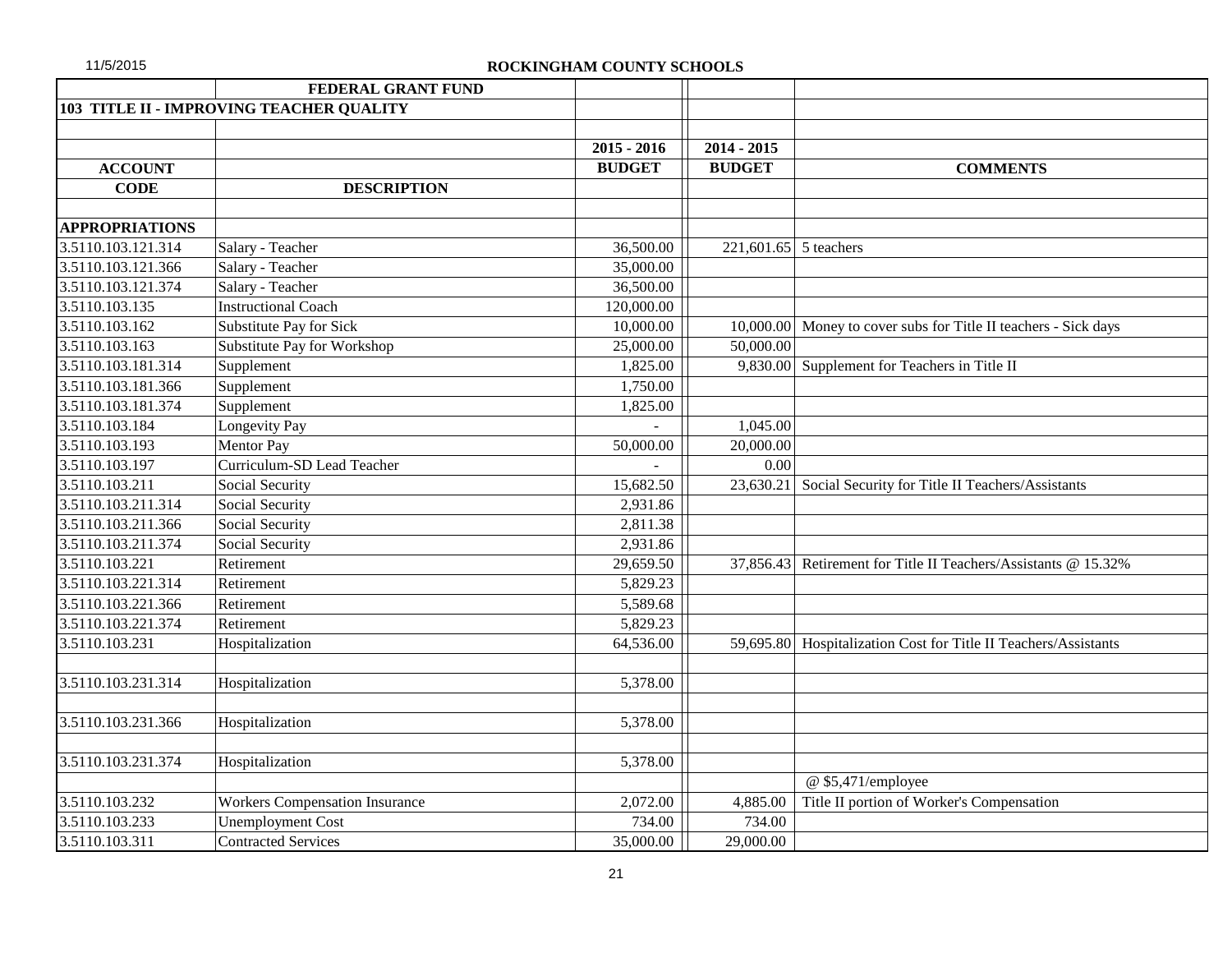| 3.5110.103.312 | <b>Workshop Expenses</b>                                                                                                | 216,888.30               |                | 90,000.00 The only dollar source of funding for professional development. |
|----------------|-------------------------------------------------------------------------------------------------------------------------|--------------------------|----------------|---------------------------------------------------------------------------|
| 3.5110.103.332 | Travel                                                                                                                  | 6,345.00                 | 5,000.00       |                                                                           |
| 3.5110.103.351 | <b>Tuition Fee</b>                                                                                                      | 15,000.00                |                |                                                                           |
| 3.5110.103.352 | <b>Employee Education Reimbursement</b>                                                                                 | $\overline{\phantom{a}}$ | 16,000.00      |                                                                           |
| 3.5110.103.411 | Supplies & Materials                                                                                                    |                          | 135,541.34     |                                                                           |
| 3.6110.103.192 | Stipend                                                                                                                 | 50,000.00                |                |                                                                           |
| 3.6200.103.151 | Office Support                                                                                                          | 17,004.00                | 19,256.28      |                                                                           |
| 3.6200.103.184 | Longevity Pay                                                                                                           |                          | 930.00         |                                                                           |
| 3.6200.103.211 | Social Security                                                                                                         | 1,300.81                 | 1,552.21       |                                                                           |
| 3.6200.103.221 | Retirement                                                                                                              | 2,586.31                 |                | 3,086.15 Retirement calculated at 15.32%                                  |
| 3.6200.103.231 | Hospitalization                                                                                                         | 5,378.00                 |                | 1,989.86 Hospitalization calculated at \$5,471 per year                   |
| 3.8100.103.392 | <b>Indirect Cost</b>                                                                                                    | 17,399.05                | 15,791.97      | Indirect cost for system @ 2.209%                                         |
| 3.8200.103.399 | Unbudgeted Federal Grant Fund                                                                                           |                          | $\blacksquare$ |                                                                           |
|                |                                                                                                                         |                          |                |                                                                           |
|                | Total                                                                                                                   | 840,042.71               | 757,425.90     |                                                                           |
|                |                                                                                                                         |                          |                |                                                                           |
|                |                                                                                                                         |                          |                |                                                                           |
| Explanation:   |                                                                                                                         |                          |                |                                                                           |
|                | Title II is a Federally funded program. The lst key components of this program, Improving Teacher Quality (PRC 103),    |                          |                |                                                                           |
|                | continues to place emphasis on maintaining and increasing the number of reduced class size positions. The 2nd component |                          |                |                                                                           |
|                | emphasizes recruiting, hiring and maintaining "highly qualified teachers and principals".                               |                          |                |                                                                           |
|                |                                                                                                                         |                          |                |                                                                           |
|                | The budget indicates the planned use of this money for the students of Rockingham County Schools.                       |                          |                |                                                                           |
|                |                                                                                                                         |                          |                |                                                                           |
|                |                                                                                                                         |                          |                |                                                                           |
|                |                                                                                                                         |                          |                |                                                                           |
|                |                                                                                                                         |                          |                |                                                                           |
|                |                                                                                                                         |                          |                |                                                                           |
|                |                                                                                                                         |                          |                |                                                                           |
|                |                                                                                                                         |                          |                |                                                                           |
|                |                                                                                                                         |                          |                |                                                                           |
|                |                                                                                                                         |                          |                |                                                                           |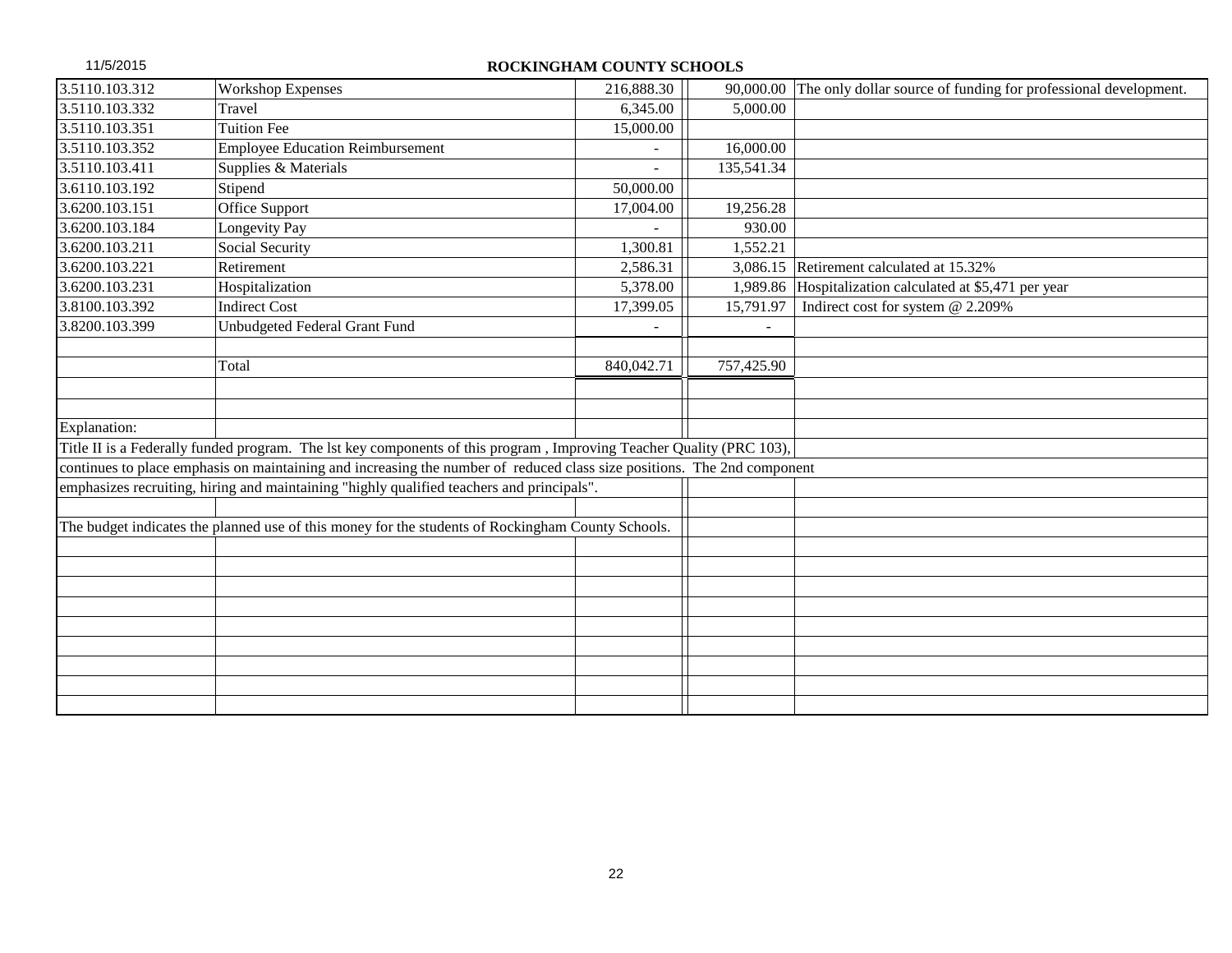|                       | FEDERAL GRANT FUND                                                                                                 |                |               |                                                                 |
|-----------------------|--------------------------------------------------------------------------------------------------------------------|----------------|---------------|-----------------------------------------------------------------|
|                       | 104 TITLE III - LANGUAGE ACQUISITION                                                                               |                |               |                                                                 |
|                       |                                                                                                                    |                |               |                                                                 |
|                       |                                                                                                                    | $2015 - 2016$  | $2014 - 2015$ |                                                                 |
| <b>ACCOUNT</b>        |                                                                                                                    | <b>BUDGET</b>  | <b>BUDGET</b> | <b>COMMENTS</b>                                                 |
| <b>CODE</b>           | <b>DESCRIPTION</b>                                                                                                 |                |               |                                                                 |
|                       |                                                                                                                    |                |               |                                                                 |
| <b>APPROPRIATIONS</b> |                                                                                                                    |                |               |                                                                 |
| 3.5270.104.135        | Salary - Lead Teacher                                                                                              | 27,900.00      |               | 27,900.00 Salary for 43.85% Lead Teacher                        |
| 3.5270.104.142        | Salary - Teacher Assistant                                                                                         | 6,124.50       |               | 24,498.00 Salary Teacher Assistant for ESL program              |
| 3.5270.104.151        | Office Support                                                                                                     | 12,249.00      |               |                                                                 |
| 3.5270.104.181        | Supplement                                                                                                         | 1,395.00       |               | 1,301.10 Supplement for Teachers paid out of 104                |
| 3.5270.104.184        | Longevity Pay                                                                                                      | 1,143.00       |               | 368.00 Longevity Pay                                            |
| 3.5270.104.197        | <b>Staff Development Instructor</b>                                                                                |                | 0.00          |                                                                 |
| 3.5270.104.211        | Employers Soc. Sec. Cost                                                                                           | 3,734.09       | 4,086.37      | Social Security for Teachers/Assistants                         |
| 3.5270.104.221        | <b>Employers Retirement Cost</b>                                                                                   | 7,424.23       | 7,964.41      | Retirement for Teachers/Assistants @ 15.32%                     |
| 3.5270.104.231        | <b>Employers Hospital Cost</b>                                                                                     | 6,722.50       | 8,152.50      | Hospitalization Cost for Teachers/Assistants @ \$5,471/employee |
| 3.5270.104.232        | <b>Workers Compensations</b>                                                                                       | 600.00         | 600.00        | Title III Portion of Workers' Compensation                      |
| 3.5270.104.312        | <b>Workshop Expenses</b>                                                                                           | $\overline{a}$ | 4,000.00      |                                                                 |
| 3.5270.104.411        | <b>Instructional Supplies</b>                                                                                      |                |               | Supplies to be used for Instruction                             |
| 3.5330.104.121        | Salary Limited English Proficient Teachers                                                                         |                |               | ESL Teachers 49.75% of a position                               |
| 3.5330.104.163        | Staff Development - Sub Pay                                                                                        | $\sim$         | 4,000.00      |                                                                 |
| 3.5330.104.181        | Supplement Pay                                                                                                     |                |               | Supplement for Teachers paid out of 104                         |
| 3.5330.104.184        | Longevity Pay                                                                                                      |                |               | Longevity Pay                                                   |
| 3.5330.104.211        | Employers Soc. Sec. Cost                                                                                           | $\overline{a}$ | 306.00        | Social Security for Teachers/Assistants @ 7.65%                 |
| 3.5330.104.221        | <b>Employers Retirement Cost</b>                                                                                   |                |               | Retirement for Teachers/Assistants @ 15.32%                     |
| 3.5330.104.231        | <b>Employers Hospital Cost</b>                                                                                     |                |               | Hospitalization Cost for Teachers/Assistants @ \$5,471/employee |
| 3.5330.104.311        | <b>Contracted Services</b>                                                                                         |                |               |                                                                 |
| 3.5330.104.411        | Supplies & Materials                                                                                               | $\blacksquare$ | 3,360.29      |                                                                 |
| 3.8100.104.392        | <b>Indirect Cost</b>                                                                                               | 1,345.85       | 1,917.65      | Paid to system to cover administration expenses @ 2.209%        |
| 3.8200.104.399        | Unbudgeted Federal Grant Fund                                                                                      | 2,705.49       |               |                                                                 |
|                       |                                                                                                                    |                |               |                                                                 |
|                       | Total                                                                                                              | 71,343.66      | 88,454.32     |                                                                 |
|                       |                                                                                                                    |                |               |                                                                 |
|                       |                                                                                                                    |                |               |                                                                 |
|                       |                                                                                                                    |                |               |                                                                 |
| Explanation:          |                                                                                                                    |                |               |                                                                 |
|                       | Title III Language Acquisition (PRC 104) is a federally funded program. This is a program to supplement/enhance    |                |               |                                                                 |
|                       | services for immigrant and Limited English Proficient Students. This is what the carryover money will be used for. |                |               |                                                                 |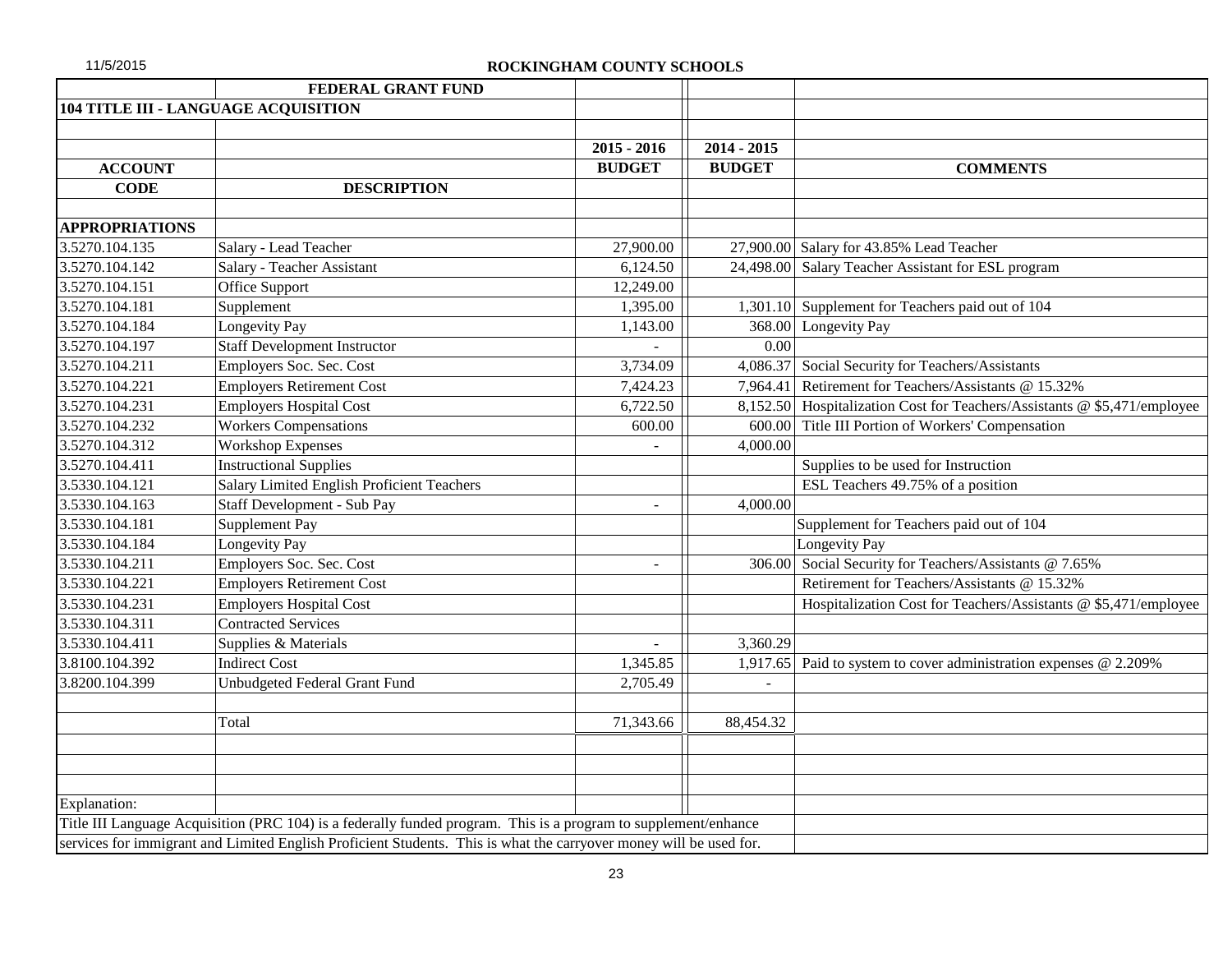|                       | FEDERAL GRANT FUND                    |                   |               |                 |
|-----------------------|---------------------------------------|-------------------|---------------|-----------------|
| 111 Migrant Grant     |                                       |                   |               |                 |
|                       |                                       |                   |               |                 |
|                       |                                       | $2015 - 2016$     | $2014 - 2015$ |                 |
| <b>ACCOUNT</b>        |                                       | <b>BUDGET</b>     | <b>BUDGET</b> | <b>COMMENTS</b> |
| <b>CODE</b>           | <b>DESCRIPTION</b>                    |                   |               |                 |
| <b>APPROPRIATIONS</b> |                                       |                   |               |                 |
| 3.5350.111.198        | Extended Day/Tutorial Pay             | 4,814.60          |               |                 |
| 3.5350.111.211        | Employers Soc. Sec. Cost              | 368.32            |               |                 |
| 3.8100.111.392        | <b>Indirect Cost</b>                  |                   |               |                 |
| 3.8200.114.399        | <b>Unbudgeted Federal Grant Funds</b> | $\overline{0.08}$ |               |                 |
|                       |                                       |                   |               |                 |
|                       | Total                                 | 5,183.00          | $\sim$        |                 |
|                       |                                       |                   |               |                 |
|                       |                                       |                   |               |                 |
|                       |                                       |                   |               |                 |
|                       |                                       |                   |               |                 |
|                       |                                       |                   |               |                 |
|                       |                                       |                   |               |                 |
|                       |                                       |                   |               |                 |
|                       |                                       |                   |               |                 |
|                       |                                       |                   |               |                 |
|                       |                                       |                   |               |                 |
|                       |                                       |                   |               |                 |
|                       |                                       |                   |               |                 |
|                       |                                       |                   |               |                 |
|                       |                                       |                   |               |                 |
|                       |                                       |                   |               |                 |
|                       |                                       |                   |               |                 |
|                       |                                       |                   |               |                 |
|                       |                                       |                   |               |                 |
|                       |                                       |                   |               |                 |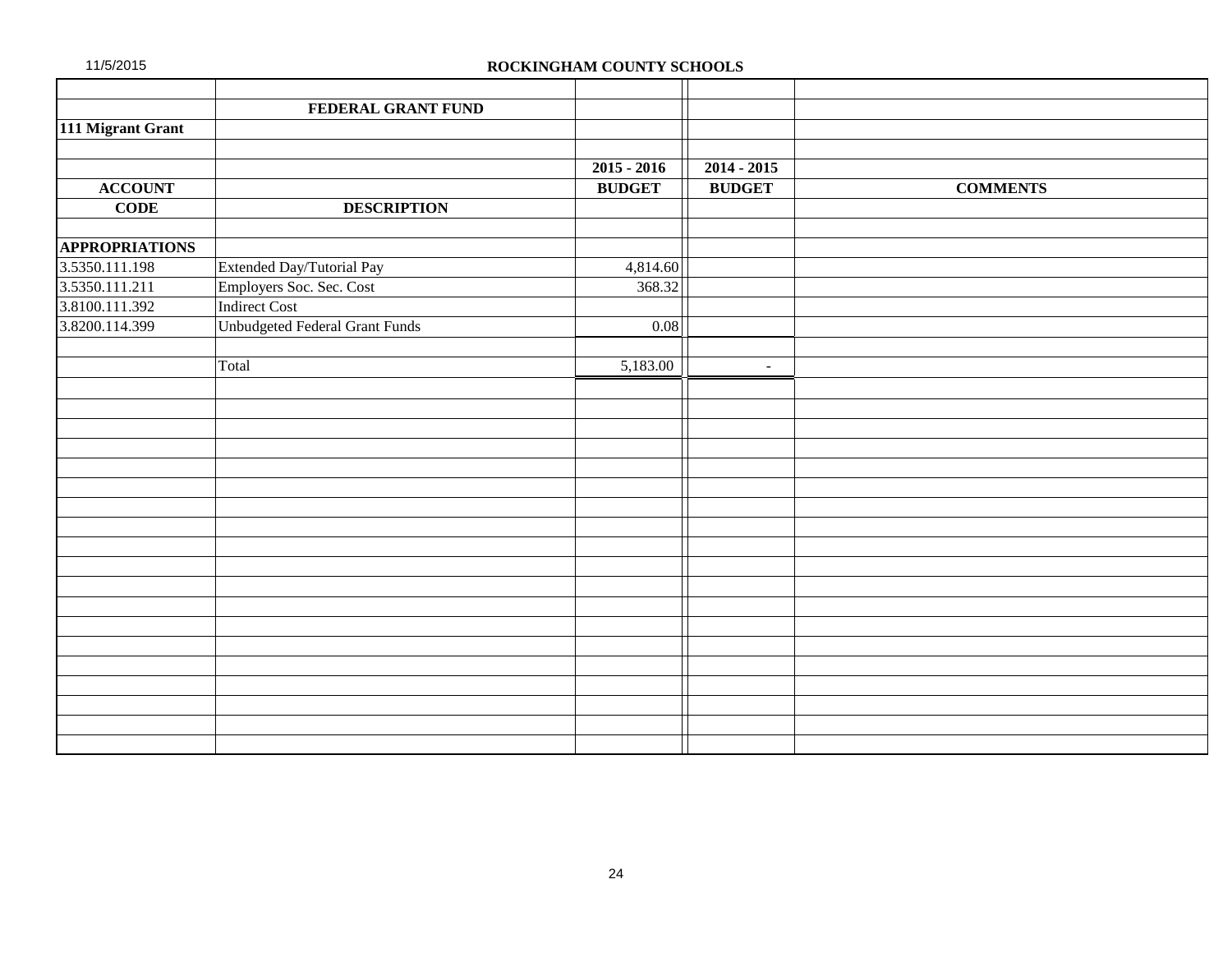|                       | FEDERAL GRANT FUND                                                                                         |                          |               |                 |
|-----------------------|------------------------------------------------------------------------------------------------------------|--------------------------|---------------|-----------------|
|                       | 114 CHILDREN WITH DISABILITIES - RISK POOL                                                                 |                          |               |                 |
|                       |                                                                                                            |                          |               |                 |
|                       |                                                                                                            | $2015 - 2016$            | $2014 - 2015$ |                 |
| <b>ACCOUNT</b>        |                                                                                                            | <b>BUDGET</b>            | <b>BUDGET</b> | <b>COMMENTS</b> |
| <b>CODE</b>           | <b>DESCRIPTION</b>                                                                                         |                          |               |                 |
| <b>APPROPRIATIONS</b> |                                                                                                            |                          |               |                 |
| 3.5840.114.311        | Contracted Services - Nurse                                                                                |                          |               |                 |
| 3.8200.114.399        | Unbudgeted Federal Grant Funds                                                                             |                          |               |                 |
|                       | Total                                                                                                      | $\overline{\phantom{a}}$ | $\sim$        |                 |
|                       |                                                                                                            |                          |               |                 |
| Explanation:          |                                                                                                            |                          |               |                 |
|                       | Provides IDEA, Title VI, Part B funds to "high need" students with disabilities served in local education  |                          |               |                 |
|                       | agencies (LEAs). These funds are to be used for the student's special education and related service needs. |                          |               |                 |
|                       |                                                                                                            |                          |               |                 |
|                       |                                                                                                            |                          |               |                 |
|                       |                                                                                                            |                          |               |                 |
|                       |                                                                                                            |                          |               |                 |
|                       |                                                                                                            |                          |               |                 |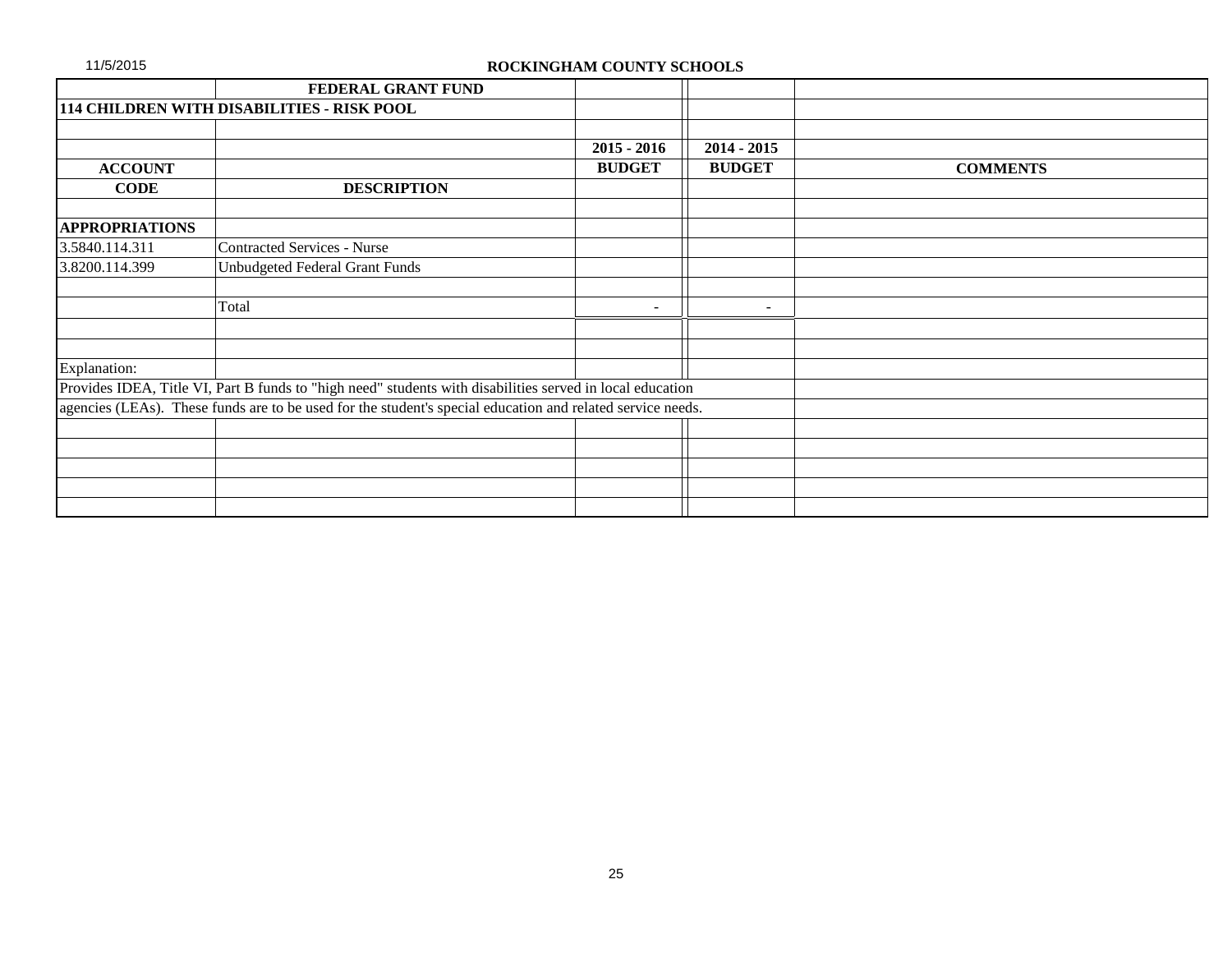|                       | FEDERAL GRANT FUND                                                                                                       |               |               |                 |
|-----------------------|--------------------------------------------------------------------------------------------------------------------------|---------------|---------------|-----------------|
|                       | 118 IDEA VI-B SPECIAL NEEDS TARGET                                                                                       |               |               |                 |
|                       |                                                                                                                          |               |               |                 |
|                       |                                                                                                                          | $2015 - 2016$ | $2014 - 2015$ |                 |
| <b>ACCOUNT</b>        |                                                                                                                          | <b>BUDGET</b> | <b>BUDGET</b> | <b>COMMENTS</b> |
| <b>CODE</b>           | <b>DESCRIPTION</b>                                                                                                       |               |               |                 |
| <b>APPROPRIATIONS</b> |                                                                                                                          |               |               |                 |
| 3.5210.118.163        | Substitute Pay                                                                                                           | 5,100.00      | 5,000.00      |                 |
| 3.5210.118.197        | Salary - Summer Workshop Instructor                                                                                      |               |               |                 |
| 3.5210.118.211        | Employers Soc. Sec. Cost                                                                                                 | 25.00         | 382.50        |                 |
| 3.5210.118.232        | <b>Workers Compensations</b>                                                                                             | 60.00         |               |                 |
| 3.5210.118.233        | <b>Unemployment Cost</b>                                                                                                 | 60.00         | 40.00         |                 |
| 3.5210.118.311        | <b>Contracted Services</b>                                                                                               | 2,660.00      | 3,500.00      |                 |
| 3.5210.118.312        | <b>Workshop Expenses</b>                                                                                                 | 2,425.00      | 5,844.88      |                 |
| 3.5210.118.411        | Supplies & Materials                                                                                                     | 8,060.00      | 13,155.12     |                 |
| 3.5240.118.312        | Speech Workshop Expense                                                                                                  |               | 300.00        |                 |
| 3.5330.118.121        | Salary - Teacher                                                                                                         |               |               |                 |
| 3.5330.118.211        | Employers Soc. Sec. Cost                                                                                                 |               |               |                 |
| 3.5330.118.221        | <b>Employers Retirement Cost</b>                                                                                         |               |               |                 |
| 3.5330.118.231        | <b>Employers Hospital Cost</b>                                                                                           |               |               |                 |
| 3.8100.118.392        | <b>Indirect Cost</b>                                                                                                     | 210.00        | 547.85        |                 |
| 3.8200.118.399        | <b>Unbudgeted Federal Grant Funds</b>                                                                                    | 17,973.37     | 777.50        |                 |
|                       |                                                                                                                          |               |               |                 |
|                       | Total                                                                                                                    | 36,573.37     | 29,547.85     |                 |
|                       |                                                                                                                          |               |               |                 |
|                       |                                                                                                                          |               |               |                 |
| Explanation:          |                                                                                                                          |               |               |                 |
|                       | The Individuals with Disabilities Education Act 2004 provides funds to local education agencies, charter schools         |               |               |                 |
|                       | and state-operated programs for specific areas of need for students with disabilities. These targeted areas include      |               |               |                 |
|                       | the establishment and coordination of reading/writing coordinators and training, math coordinators and training,         |               |               |                 |
|                       | ealy literacy activities, Positive Behavior Interventions and Support coordinators and training, Responsiveness to       |               |               |                 |
|                       | Instruction coordinators and training, related services support, autism and low incidence support and training,          |               |               |                 |
|                       | transition training and support for supervision and internships for related services personnel and school psychologists. |               |               |                 |
|                       |                                                                                                                          |               |               |                 |
|                       |                                                                                                                          |               |               |                 |
|                       |                                                                                                                          |               |               |                 |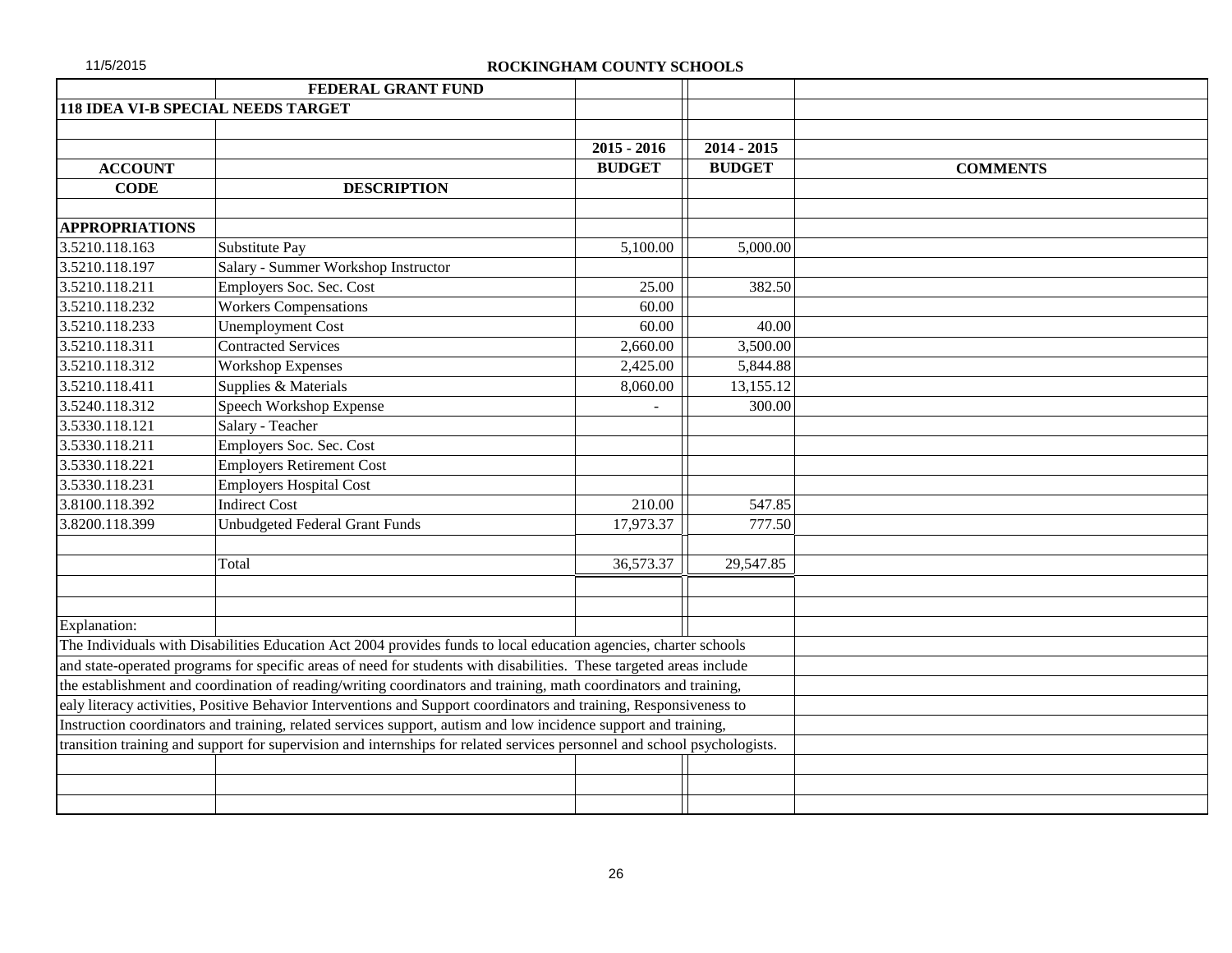|                                        | <b>FEDERAL GRANT FUND</b>                                                                                           |               |               |  |
|----------------------------------------|---------------------------------------------------------------------------------------------------------------------|---------------|---------------|--|
|                                        |                                                                                                                     |               |               |  |
| 119 IDEA Targeted Assist for Preschool |                                                                                                                     |               |               |  |
|                                        |                                                                                                                     | $2015 - 2016$ | $2014 - 2015$ |  |
| <b>CODE</b>                            | <b>DESCRIPTION</b>                                                                                                  |               |               |  |
| <b>APPROPRIATIONS</b>                  |                                                                                                                     |               |               |  |
| 3.5230.119.163                         | Substitute Pay                                                                                                      | 200.00        | 700.00        |  |
| 3.5230.119.211                         | Employers Soc. Sec. Cost                                                                                            | 54.00         | 53.55         |  |
| 3.5230.119.221                         | <b>Employers Retirement Cost</b>                                                                                    | 30.00         | 104.37        |  |
| 3.5230.119.312                         | Workshop Expense                                                                                                    | 1,000.00      | 1,650.27      |  |
| 3.5230.119.411                         | Supplies & Materials                                                                                                | 673.00        | 1,179.10      |  |
| 3.8100.119.392                         | <b>Indirect Cost</b>                                                                                                | 43.00         | 81.71         |  |
| 3.8200.119.399                         | <b>Unbudgeted Federal Grant Funds</b>                                                                               | 2,500.00      | 0.00          |  |
|                                        |                                                                                                                     |               |               |  |
|                                        | Total                                                                                                               | 4,500.00      | 3,769.00      |  |
|                                        |                                                                                                                     |               |               |  |
|                                        |                                                                                                                     |               |               |  |
| Explanation:                           |                                                                                                                     |               |               |  |
|                                        | The Individuals with Disabilities Education Act 2004 provides funds to local education agencies, charter schools    |               |               |  |
|                                        | and state-operated programs for specific areas of need for students with disabilities. These targeted areas include |               |               |  |
|                                        | professional development and support around activities to improve Child Find programs, early childhood transitions, |               |               |  |
|                                        | early childhood outcomes, and improving preschool LRE opportunities for handicapped preschoolers.                   |               |               |  |
|                                        |                                                                                                                     |               |               |  |
|                                        |                                                                                                                     |               |               |  |
|                                        |                                                                                                                     |               |               |  |
|                                        |                                                                                                                     |               |               |  |
|                                        |                                                                                                                     |               |               |  |
|                                        |                                                                                                                     |               |               |  |
|                                        |                                                                                                                     |               |               |  |
|                                        |                                                                                                                     |               |               |  |
|                                        |                                                                                                                     |               |               |  |
|                                        |                                                                                                                     |               |               |  |
|                                        |                                                                                                                     |               |               |  |
|                                        |                                                                                                                     |               |               |  |
|                                        |                                                                                                                     |               |               |  |
|                                        |                                                                                                                     |               |               |  |
|                                        |                                                                                                                     |               |               |  |
|                                        |                                                                                                                     |               |               |  |
|                                        |                                                                                                                     |               |               |  |
|                                        |                                                                                                                     |               |               |  |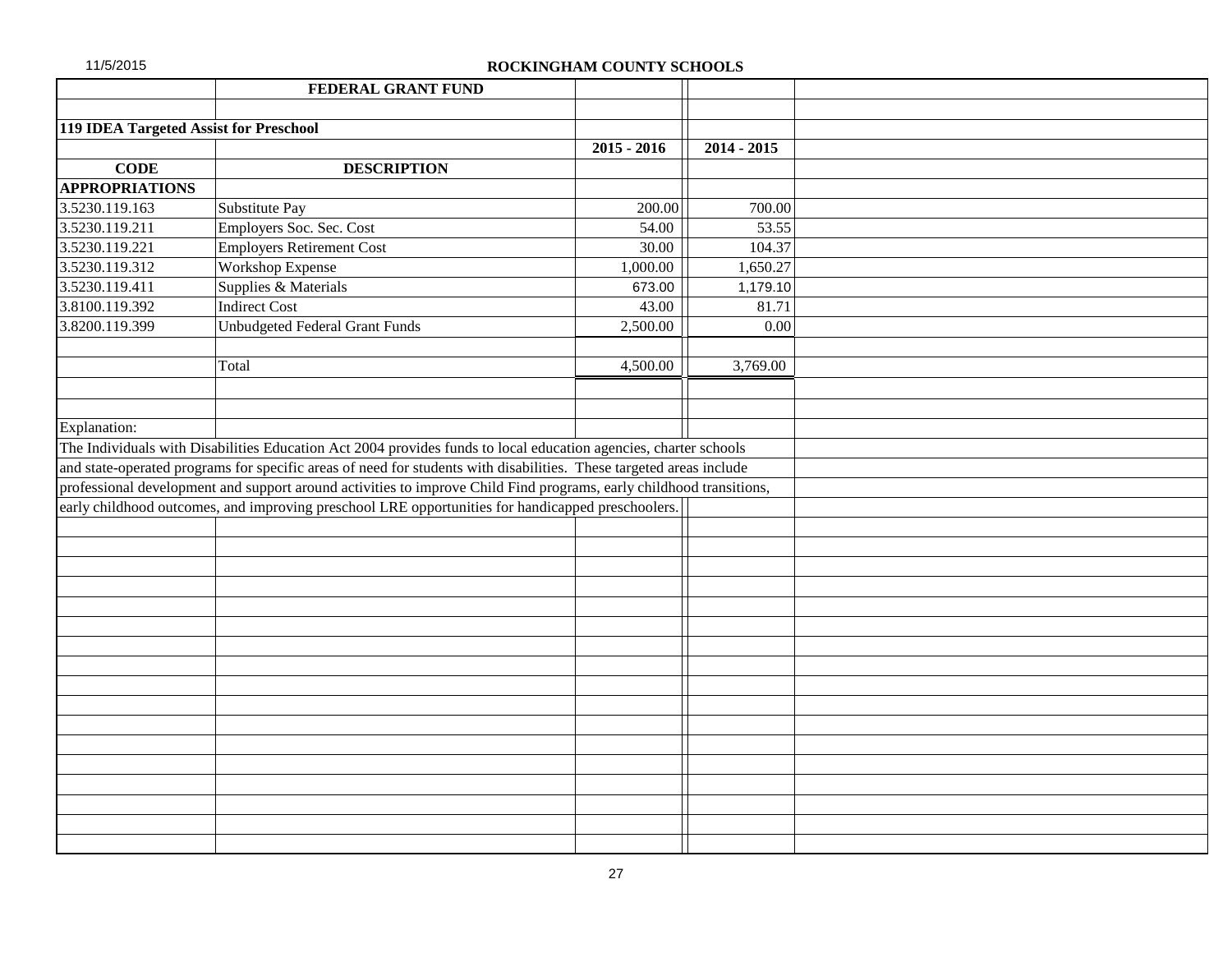|                            | FEDERAL GRANT FUND               |                          |                          |                              |
|----------------------------|----------------------------------|--------------------------|--------------------------|------------------------------|
|                            |                                  |                          |                          |                              |
| 156 ARRA - RACE TO THE TOP |                                  |                          |                          |                              |
|                            |                                  | $2015 - 2016$            | $2014 - 2015$            |                              |
| <b>CODE</b>                | <b>DESCRIPTION</b>               |                          |                          |                              |
| <b>APPROPRIATIONS</b>      |                                  |                          |                          |                              |
| 3.5110.156.121.314         | Teacher                          | $\blacksquare$           | 2,566.65                 |                              |
| 3.5110.156.146             | Specialist                       |                          |                          |                              |
| 3.5110.156.184             | Longevity Pay                    |                          | 20,000.00                |                              |
| 3.5110.156.184             | Longevity Pay                    | $\overline{\phantom{a}}$ |                          |                              |
| 3.5110.156.192             | <b>Contracted Services</b>       |                          | 1,000.00                 |                              |
| 3.5110.156.211             | Employers Soc. Sec. Cost         |                          |                          | 1,606.50 FICA @ 7.65%        |
| 3.5110.156.211.314         | Employers Soc. Sec. Cost         |                          |                          | 196.35   FICA @ 7.65%        |
| 3.5110.156.221             | <b>Employers Retirement Cost</b> |                          |                          | 3,194.10 Retirement @ 15.32% |
| 3.5110.156.221.314         | <b>Employers Retirement Cost</b> | $\blacksquare$           |                          | 390.39 Retirement @ 15.32%   |
| 3.5110.156.231.314         | <b>Employers Hospital Cost</b>   | $\overline{\phantom{a}}$ | 430.24                   |                              |
| 3.5110.156.312             | <b>Workshop Expenses</b>         |                          | 60,395.36                |                              |
| 3.5110.156.332             | <b>Travel Reimbursement</b>      |                          | $\overline{\phantom{a}}$ |                              |
| 3.5110.156.418             | Computer Software & Supplies     | $\overline{\phantom{a}}$ | $\overline{\phantom{a}}$ |                              |
| 3.5400.156.151             | Salary                           |                          |                          |                              |
| 3.8100.156.392             | <b>Indirect Costs</b>            | $\blacksquare$           | 1,989.52                 |                              |
|                            |                                  |                          |                          |                              |
|                            | Total                            |                          | 91,769.11                |                              |
|                            |                                  |                          |                          |                              |
|                            | <b>Total Federal Funds</b>       | 11,336,729.87            | 11,659,235.97            |                              |
|                            |                                  |                          |                          |                              |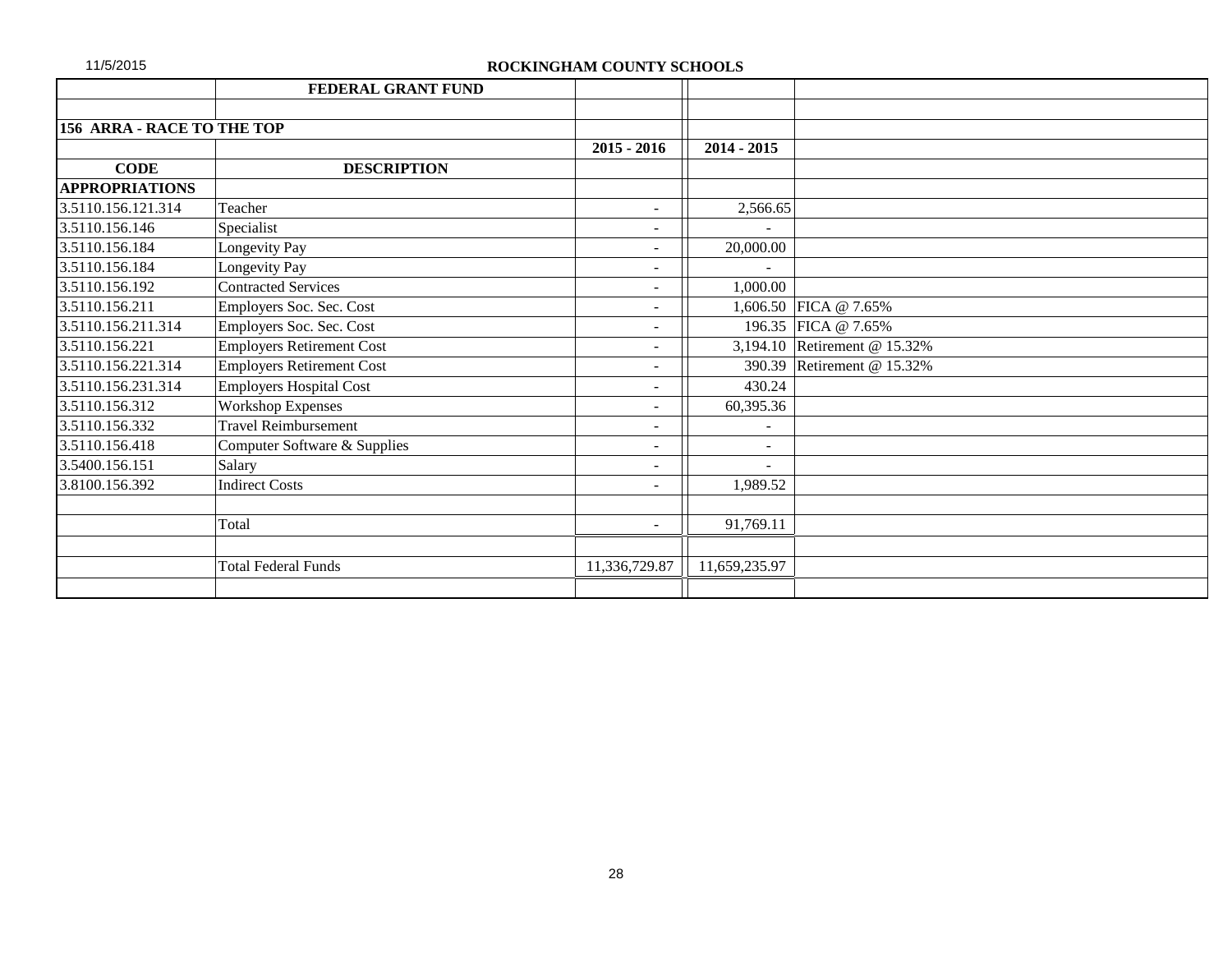# Capital Outlay Fund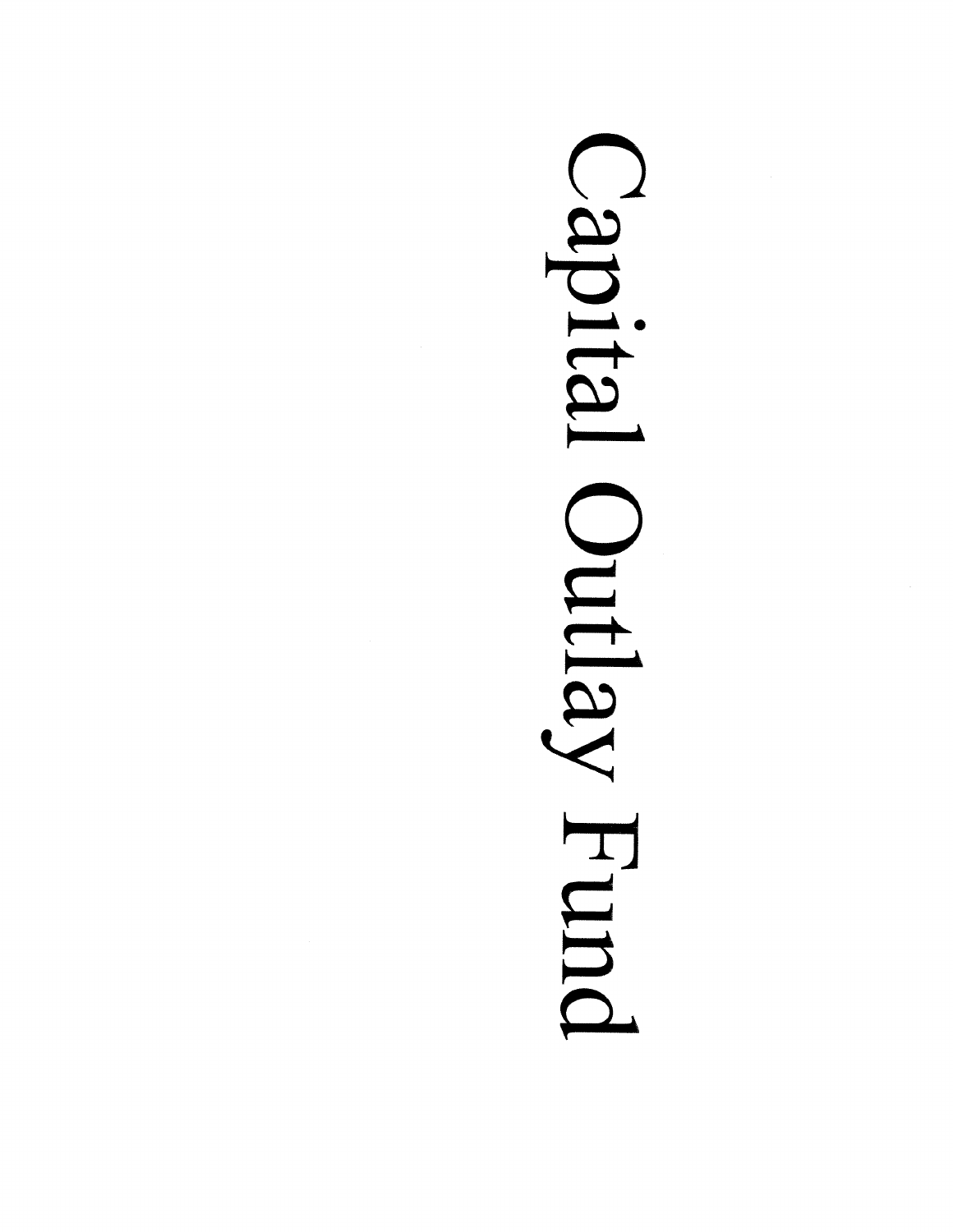|                | <b>CAPITAL OUTLAY FUND</b>        |               |               |                 |
|----------------|-----------------------------------|---------------|---------------|-----------------|
|                |                                   | 2015-2016     | 2014-2015     |                 |
| <b>ACCOUNT</b> |                                   | <b>BUDGET</b> | <b>BUDGET</b> | <b>COMMENTS</b> |
| <b>CODE</b>    | <b>DESCRIPTION</b>                |               |               |                 |
|                |                                   |               |               |                 |
| <b>REVENUE</b> |                                   |               |               |                 |
| 4.4110.000.000 | County Appropriation - initial    | 882,525       | 882,525       |                 |
| 4.4110.000.000 | County Appropriation - additional | 402,876       |               |                 |
| 4.4910.000.000 | Fund Balance Appropriated         | 123,764       | 167,680       |                 |
| 4.4820.000.000 | <b>Property Settlement</b>        |               |               |                 |
|                |                                   |               |               |                 |
|                | Total                             | 1,409,165     | 1,050,205     |                 |
|                |                                   |               |               |                 |
|                |                                   |               |               |                 |
|                |                                   |               |               |                 |
|                |                                   |               |               |                 |
|                |                                   |               |               |                 |
|                |                                   |               |               |                 |
|                |                                   |               |               |                 |
|                |                                   |               |               |                 |
|                |                                   |               |               |                 |
|                |                                   |               |               |                 |
|                |                                   |               |               |                 |
|                |                                   |               |               |                 |
|                |                                   |               |               |                 |
|                |                                   |               |               |                 |
|                |                                   |               |               |                 |
|                |                                   |               |               |                 |
|                |                                   |               |               |                 |
|                |                                   |               |               |                 |
|                |                                   |               |               |                 |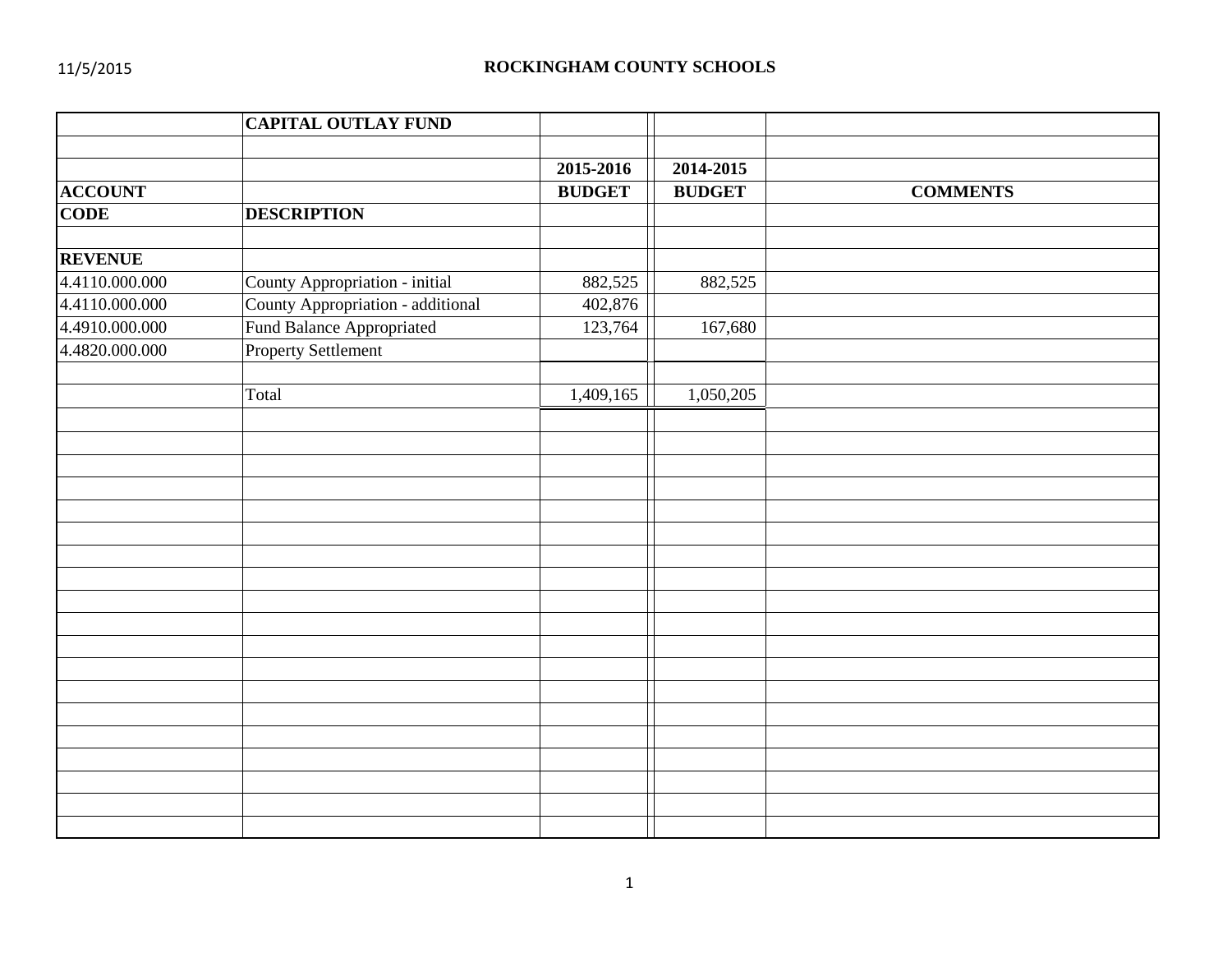|                       | <b>CAPITAL OUTLAY FUND</b>             |               |               |                                                           |
|-----------------------|----------------------------------------|---------------|---------------|-----------------------------------------------------------|
|                       |                                        |               |               |                                                           |
|                       |                                        | 2015-2016     | 2014-2015     |                                                           |
| <b>ACCOUNT</b>        |                                        | <b>BUDGET</b> | <b>BUDGET</b> | <b>COMMENTS</b>                                           |
| <b>CODE</b>           | <b>DESCRIPTION</b>                     |               |               |                                                           |
|                       |                                        |               |               |                                                           |
| <b>CATEGORY I</b>     |                                        |               |               |                                                           |
| <b>APPROPRIATIONS</b> |                                        |               |               |                                                           |
| 4.9000.801.529        | Roofs-Replacement/Repair               | 405,000       |               | 167,680 Roof Replacements as identified                   |
| 4.9001.801.529        | HVAC-Replacement/Parts/Materials/IAQ   | 130,000       |               | 72,598 Upkeep/replacement of HVAC Equipment               |
| 4.9003.801.529        | Code/Security Improvements/Repair      | 83,000        |               | 32,500 OSHA, AHERA, ADA, Elect. Fire, Security, Environ., |
|                       |                                        |               |               | Bldg, Reg.                                                |
| 4.9005.801.529        | Floor Coverings/Refinishing            | 14,165        | 40,000        | Wooden gym floors, tile, carpet                           |
| 4.9006.801.529        | <b>Covered Walkways</b>                |               | 20,000        | Installation/renovation as identified                     |
| 4.9007.801.529        | <b>Classroom/Building Renovations</b>  | 26,000        |               | 70,000 Renovations $\&$ projects as identified            |
| 4.9008.801.529        | Paving/Gravel/Sealing                  | 40,000        | 68,303        | Parking lot paving, repair, striping                      |
| 4.9009.801.529        | <b>Emergency Repair</b>                | 25,000        |               | $25,000$ Emergency repairs to buildings                   |
| 4.9010.801.529        | Grounds Improvement                    | 23,000        | 20,000        | Playgrounds, tree service, fencing, grading, seeding      |
| 4.9013.801.529        | General Repair                         | 31,000        | 28,500        | General upkeep of buildings as identified                 |
| 4.9014.801.529        | Communications/Intercom/Fire System    |               | 35,500        | Replace/Repair as identified                              |
| 4.9019.801.529        | <b>Bus Garage Equipment</b>            | 5,200         | 4,400         | Equipment for bus garage                                  |
| 4.9025.801.529        | Mobile Units - (4 units)               |               |               | Relocate mobile unit(s)                                   |
| 4.9031.801.529        | <b>Boiler Replacement/Parts</b>        | 22,000        | 46,000        | Upkeep/replacement of boilers & equipment                 |
| 4.9040.801.529        | School Stadiums/Gyms/Tracks/Tennis Ct. | 175,000       | 76,177        | Repair/replace/upgrade/parts for bleachers/fencing/       |
|                       |                                        |               |               | tracks                                                    |
| 4.9041.801.529        | Auditorium-Parts/Upgrades/Curtains     | 152,000       | 30,000        | As identified                                             |
| 4.9042.801.529        | <b>Swimming Pool - RCHS</b>            |               |               | Repair of pool, equipment                                 |
| 4.9043.801.529        | <b>OCR</b> Facility Upgrades           |               | 9,500         | Office of Civil Rights facility requirements/upgrades     |
|                       |                                        |               |               |                                                           |
|                       | <b>TOTAL</b>                           | 1,131,365     | 746,158       |                                                           |
|                       |                                        |               |               |                                                           |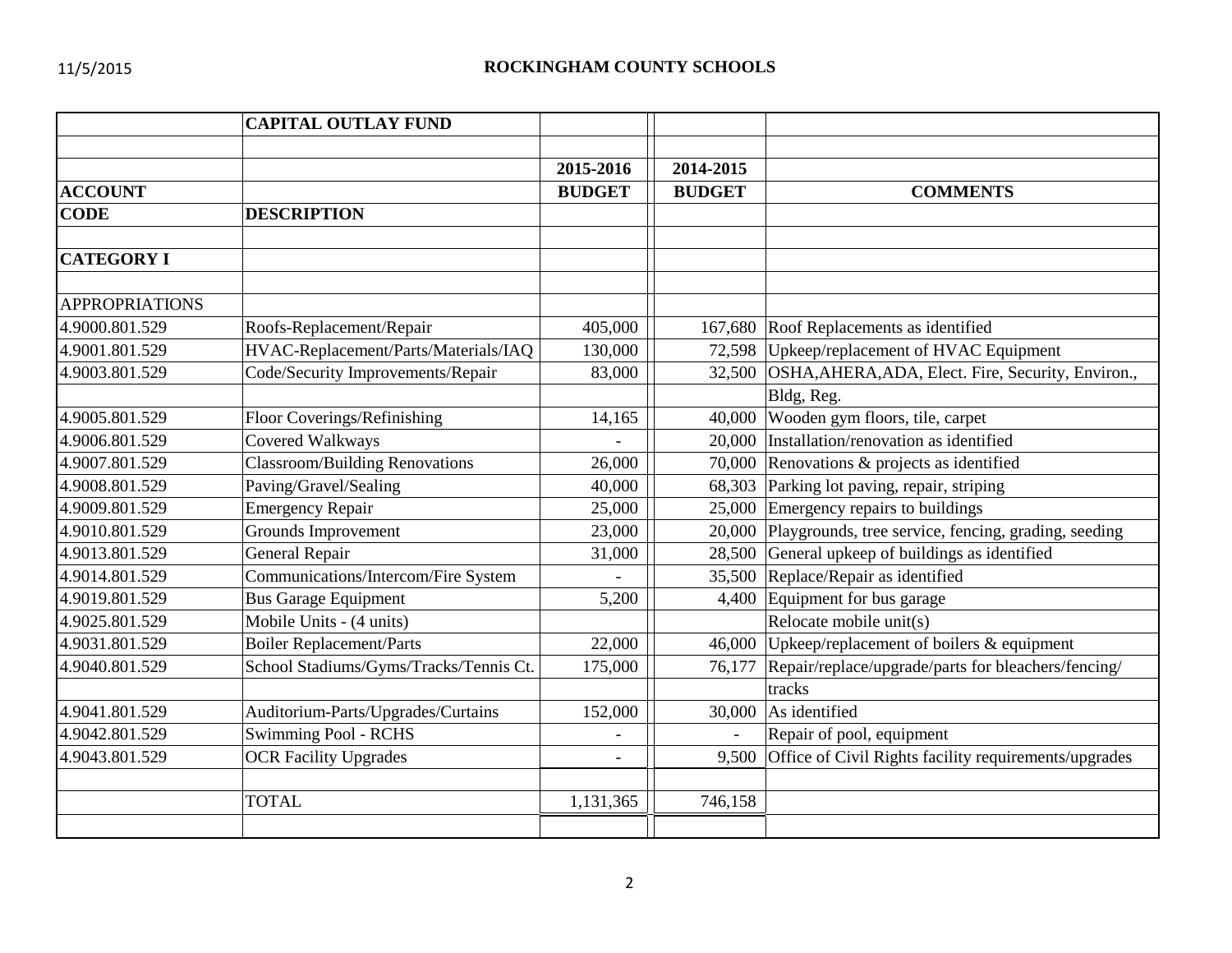|                       | <b>CAPITAL OUTLAY FUND</b>            |                |                          |                                                  |
|-----------------------|---------------------------------------|----------------|--------------------------|--------------------------------------------------|
|                       |                                       |                |                          |                                                  |
|                       |                                       | 2015-2016      | 2014-2015                |                                                  |
| <b>ACCOUNT</b>        |                                       | <b>BUDGET</b>  | <b>BUDGET</b>            | <b>COMMENTS</b>                                  |
| <b>CODE</b>           | <b>DESCRIPTION</b>                    |                |                          |                                                  |
|                       |                                       |                |                          |                                                  |
| <b>CATEGORY II</b>    |                                       |                |                          |                                                  |
| <b>APPROPRIATIONS</b> |                                       |                |                          |                                                  |
| 4.5110.802.541        | Technology Equipment, etc.            | 70,000         | 40,000                   | Technology needs other than computers, printers, |
|                       |                                       |                |                          | hardware                                         |
| 4.5110.802.542        | Computer/Printers                     | 10,000         |                          | 54,111 Computer, printer, hardware               |
| 4.5400.801.541        | School Capital Outlay                 | 140,000        |                          | 143,000 Money allocated to schools based on ADM  |
| 4.5401.801.541        | Equipment/Furnishings                 | 6,000          | 6,336                    | School needs as identified                       |
| 4.6550.802.542        | <b>Bus Garage Computers/Equipment</b> | $\blacksquare$ | $\equiv$                 | Computers/printers/etc.                          |
| 4.6610.801.542        | Finance Dept. - Equipment             | $\overline{a}$ | $\overline{\phantom{a}}$ | Lease on AS400 Computer                          |
| 4.6820.802.542        | PowerSchool                           | L,             | 8,000                    | Computers/Printers                               |
|                       |                                       |                |                          |                                                  |
|                       | <b>TOTAL</b>                          | 226,000        | 251,447                  |                                                  |
|                       |                                       |                |                          |                                                  |
|                       |                                       |                |                          |                                                  |
|                       |                                       |                |                          |                                                  |
|                       |                                       |                |                          |                                                  |
|                       |                                       |                |                          |                                                  |
|                       |                                       |                |                          |                                                  |
|                       |                                       |                |                          |                                                  |
|                       |                                       |                |                          |                                                  |
|                       |                                       |                |                          |                                                  |
|                       |                                       |                |                          |                                                  |
|                       |                                       |                |                          |                                                  |
|                       |                                       |                |                          |                                                  |
|                       |                                       |                |                          |                                                  |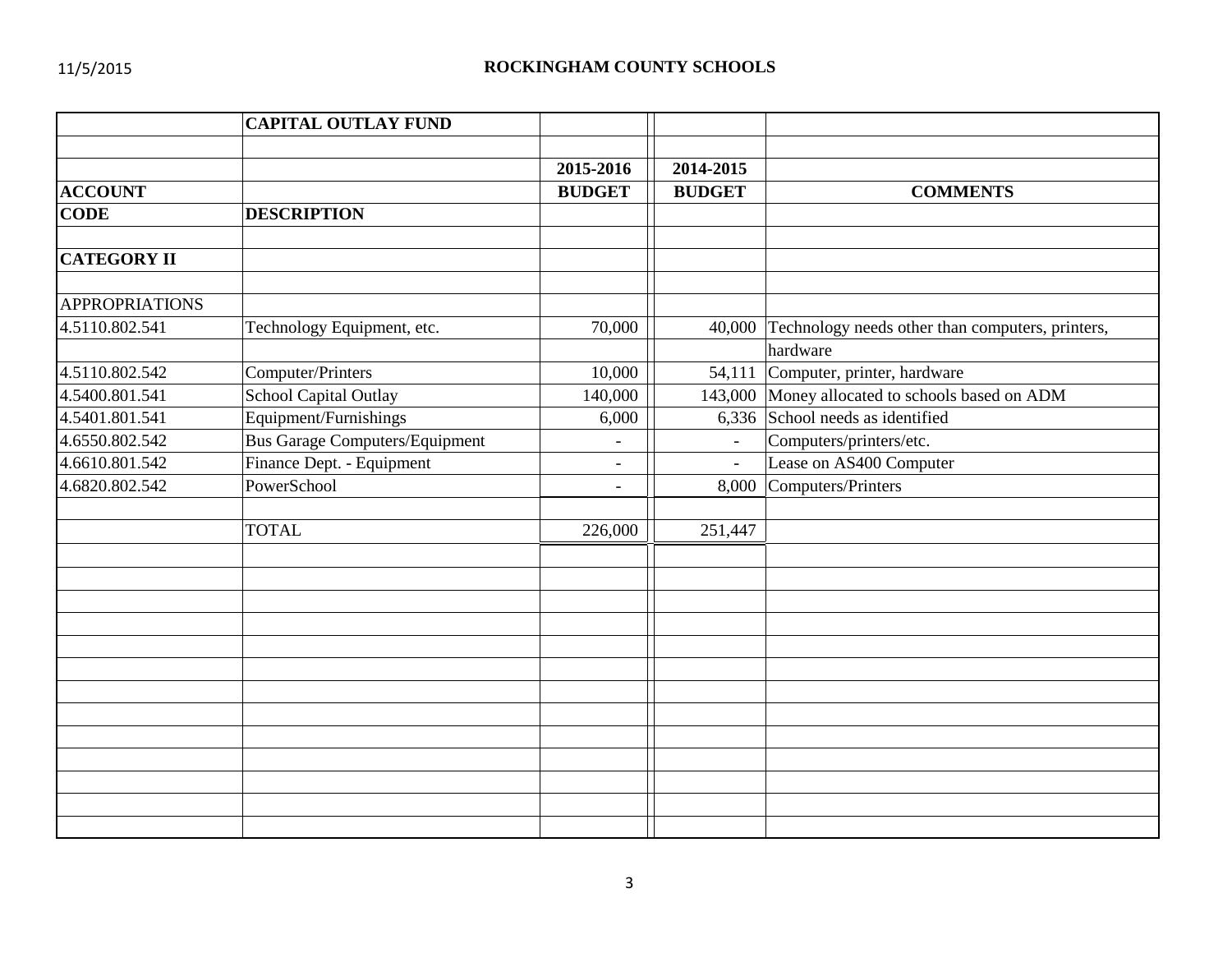|                       | <b>CAPITAL OUTLAY FUND</b>               |                          |                |                                          |
|-----------------------|------------------------------------------|--------------------------|----------------|------------------------------------------|
|                       |                                          |                          |                |                                          |
|                       |                                          | 2015-2016                | 2014-2015      |                                          |
| <b>ACCOUNT</b>        |                                          | <b>BUDGET</b>            | <b>BUDGET</b>  | <b>COMMENTS</b>                          |
| <b>CODE</b>           | <b>DESCRIPTION</b>                       |                          |                |                                          |
| <b>CATEGORY III</b>   |                                          |                          |                |                                          |
| <b>APPROPRIATIONS</b> |                                          |                          |                |                                          |
| 4.6550.802.542        | <b>Bus Garage Computers/Equipment</b>    | $\overline{a}$           |                | 7,600 Purchase Computers/other equipment |
| 4.6550.801.551        | <b>Transportation Vehicles/Equipment</b> | 6,800                    | $\overline{a}$ |                                          |
| 4.6580.801.551        | Maintenance Vehicles/Equipment           | 45,000                   | 45,000         | Lease & Purchase/Repair parts/Equipment  |
| 4.9301.881.551        | <b>Activity Buses</b>                    | $\overline{\phantom{a}}$ | $\blacksquare$ | Purchases of Activity Buses              |
|                       | <b>TOTAL</b>                             | 51,800                   | 52,600         |                                          |
|                       |                                          |                          |                |                                          |
|                       |                                          |                          |                |                                          |
|                       | <b>GRAND TOTAL</b>                       | 1,409,165                | 1,050,205      |                                          |
|                       |                                          |                          |                |                                          |
|                       |                                          |                          |                |                                          |
|                       |                                          |                          |                |                                          |
|                       |                                          |                          |                |                                          |
|                       |                                          |                          |                |                                          |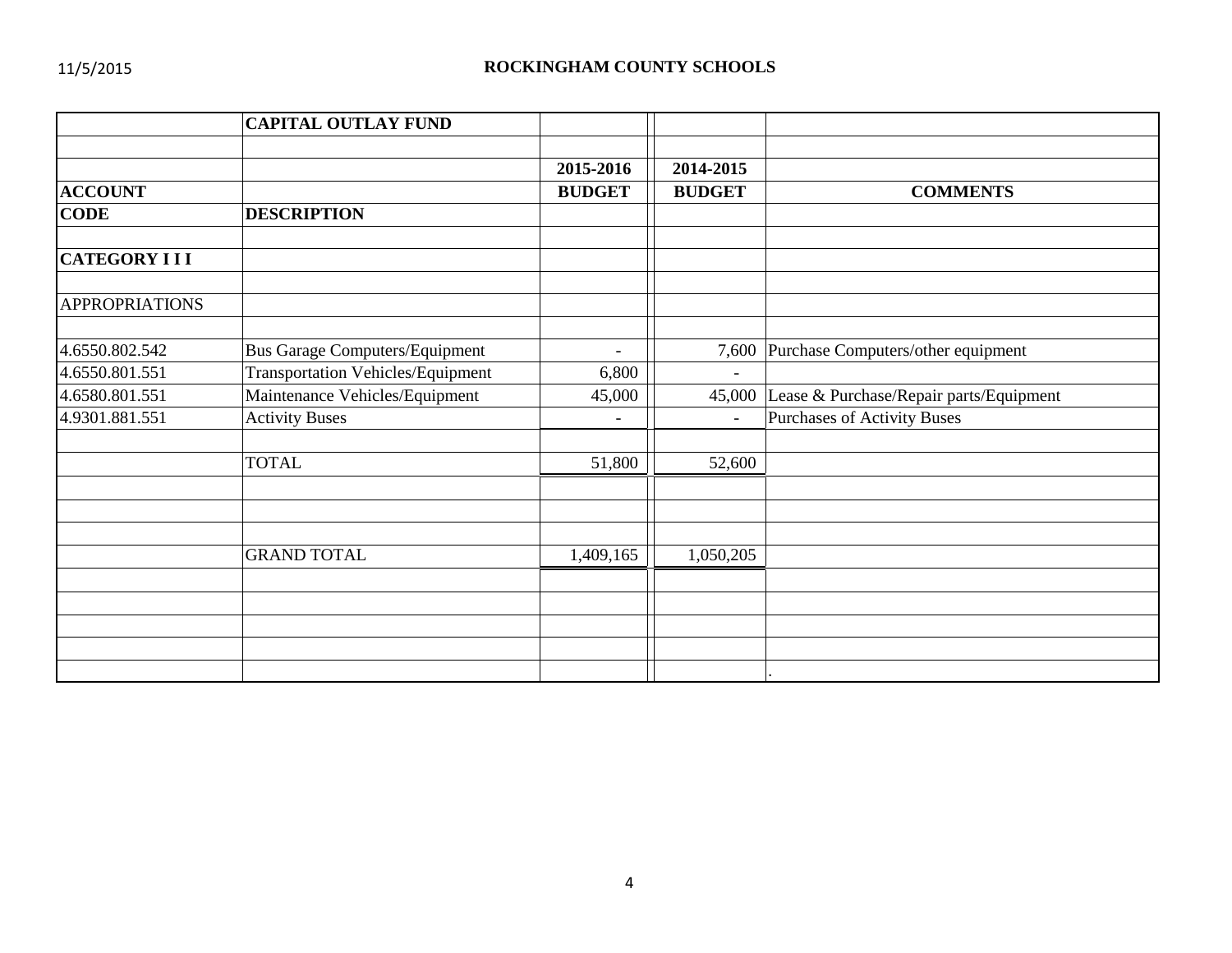# School Food Service Hund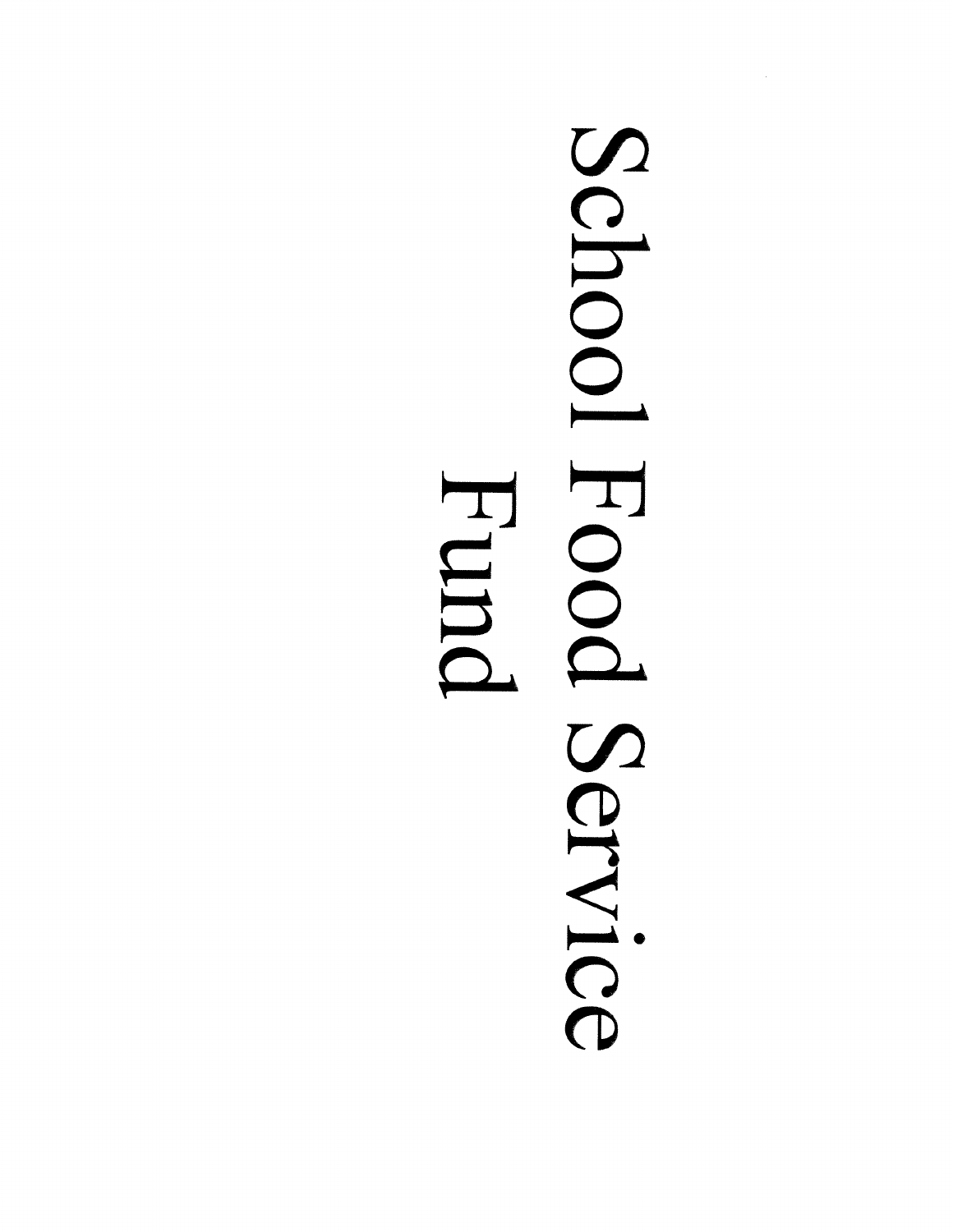| 11/5/2015 |  |
|-----------|--|
|-----------|--|

# ROCKINGHAM COUNTY SCHOOLS

|                | <b>SCHOOL FOOD SERVICE</b>                 |                          |                |                 |
|----------------|--------------------------------------------|--------------------------|----------------|-----------------|
|                |                                            |                          |                |                 |
|                |                                            | 2015-2016                | 2014-2015      |                 |
| <b>ACCOUNT</b> |                                            | <b>BUDGET</b>            | <b>BUDGET</b>  | <b>COMMENTS</b> |
| <b>CODE</b>    | <b>DESCRIPTION</b>                         |                          |                |                 |
|                |                                            |                          |                |                 |
|                |                                            |                          |                |                 |
| <b>REVENUE</b> |                                            |                          |                |                 |
| 5.3200.035.000 | Other-State Alloc. Disab.BYND.6            | $\overline{\phantom{a}}$ | 2,500          |                 |
| 5.3811.035.000 | USDA Grants - Regular                      | 4,782,550                | 4,732,000      |                 |
| 5.3815.035.000 | <b>USDA Grants - Commodity Foods</b>       | 501,000                  | 380,089        |                 |
| 5.4311.035.000 | <b>Paid Student Breakfast Sales</b>        |                          | $\mathbf{r}$   |                 |
| 5.4312.035.000 | <b>Reduced Student Breakfast Sales</b>     | $\mathbf{r}$             | $\overline{a}$ |                 |
| 5.4313.035.000 | <b>Adult Breakfast Sales</b>               | 1,500                    | 5,000          |                 |
| 5.4314.035.000 | <b>Paid Student Lunch Sales</b>            | $\overline{\phantom{a}}$ | $\mathbf{r}$   |                 |
| 5.4315.035.000 | <b>Reduced Student Lunch Sales</b>         | $\mathbf{r}$             |                |                 |
| 5.4316.035.000 | <b>Adult Lunch Sales</b>                   | 65,450                   | 115,000        |                 |
| 5.4318.035.000 | Supplemental Sales                         | 500,700                  | 1,549,230      |                 |
| 5.4321.035.000 | <b>Catered Breakfast Sales</b>             | 28,000                   | 28,000         |                 |
| 5.4322.035.000 | <b>Catered Lunch Sales</b>                 | 110,000                  | 97,800         |                 |
| 5.4323.035.000 | Suppers & Banquets                         |                          | 9,200          |                 |
| 5.4324.035.000 | <b>Catered Supplements</b>                 | 150                      | 32,800         |                 |
| 5.4341.035.000 | <b>State Grant Reduced Breakfast</b>       |                          | 35,000         |                 |
| 5.4430.035.000 | Contributions & Donations                  | 10,000                   | 1,000          |                 |
| 5.4450.035.000 | <b>Interest Earned on Investments</b>      | 100                      | 2,000          |                 |
| 5.4490.035.000 | Overages/Shortages                         | 2,000                    | 15,000         |                 |
| 5.4480.035.000 | <b>Indirect Cost Allocated</b>             |                          | 256,230        |                 |
| 5.4922.035.000 | <b>Transfer from Local Current Expense</b> | 900,000                  | 514,000        |                 |
|                | Fund                                       |                          |                |                 |
|                |                                            |                          |                |                 |
|                | <b>TOTAL</b>                               | 6,901,450                | 7,774,849      |                 |
|                |                                            |                          |                |                 |
|                |                                            |                          |                |                 |
|                |                                            |                          |                |                 |
|                |                                            |                          |                |                 |
|                |                                            |                          |                |                 |
|                |                                            |                          |                |                 |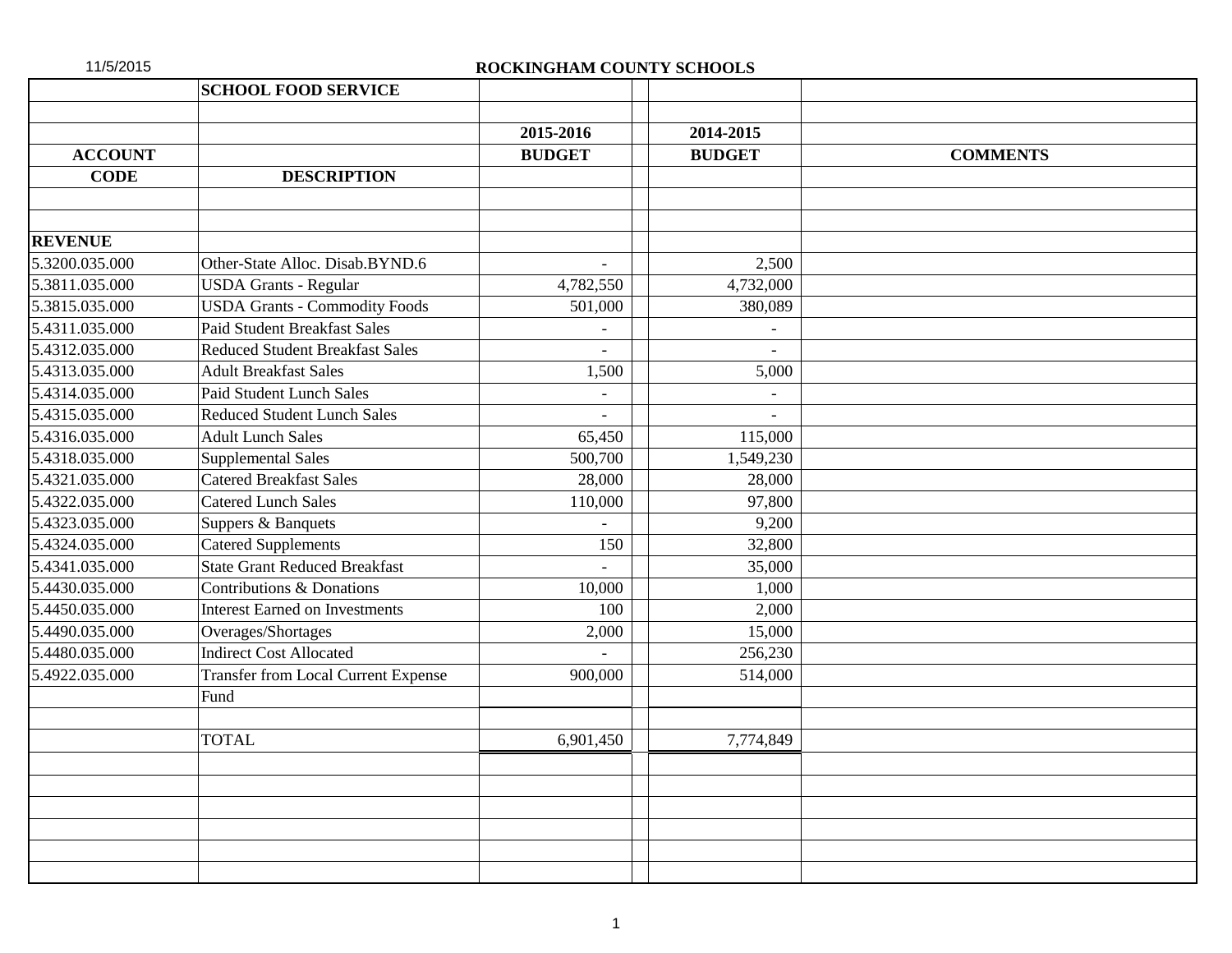|  |  | 11/5/2015 |  |  |  |  |
|--|--|-----------|--|--|--|--|
|--|--|-----------|--|--|--|--|

# ROCKINGHAM COUNTY SCHOOLS

|                       | <b>SCHOOL FOOD SERVICE</b>         |               |               |                 |
|-----------------------|------------------------------------|---------------|---------------|-----------------|
|                       |                                    |               |               |                 |
|                       |                                    | 2015-2016     | 2014-2015     |                 |
| <b>ACCOUNT</b>        |                                    | <b>BUDGET</b> | <b>BUDGET</b> | <b>COMMENTS</b> |
| <b>CODE</b>           | <b>DESCRIPTION</b>                 |               |               |                 |
|                       |                                    |               |               |                 |
| <b>APPROPRIATIONS</b> |                                    |               |               |                 |
| 5.7200.035.113        | Salary - Supervisors               | 62,000        | 95,000        |                 |
| 5.7200.035.151        | <b>Office Personnel</b>            | 145,000       | 183,760       |                 |
| 5.7200.035.165        | Substitutes                        | 60,000        | 111,200       |                 |
| 5.7200.035.171        | <b>Drivers</b>                     | 50,000        | 64,300        |                 |
| 5.7200.035.174        | <b>Child Nutrition Employees</b>   | 1,385,000     | 1,259,600     |                 |
| 5.7200.035.176        | Managers                           | 583,000       | 458,050       |                 |
| 5.7200.035.184        | Longevity Pay                      | 48,000        | 15,000        |                 |
| 5.7200.035.185        | <b>Bonus Leave Pay</b>             | 2,000         | 8,000         |                 |
| 5.7200.035.188        | <b>Annual Leave</b>                | 2,500         | 8,000         |                 |
| 5.7200.035.189        | Payments for Short Term Disability | 300           | 4,000         |                 |
| 5.7200.035.199        | Overtime Pay                       | 500           | 1,000         |                 |
| 5.7200.035.211        | Employers Soc. Sec. Cost           | 148,000       | 212,750       |                 |
| 5.7200.035.221        | <b>Employers Retirement Cost</b>   | 286,000       | 333,500       |                 |
| 5.7200.035.231        | <b>Employers Hospital Cost</b>     | 675,000       | 895,000       |                 |
| 5.7200.035.232        | <b>Workers Compensation</b>        | 126,500       | 126,500       |                 |
| 5.7200.035.233        | Employers Unemployment Ins.        | 10,000        | 1,500         |                 |
| 5.7200.035.312        | Workshop Expenses/Allowable Travel | 12,000        | 11,700        |                 |
| 5.7200.035.313        | <b>Advertising Cost</b>            |               | 200           |                 |
| 5.7200.035.314        | Printing & Binding Fees            | 5,000         | 15,000        |                 |
| 5.7200.035.326        | Contracted Repairs & Maintenance   | 90,000        | 40,000        |                 |
| 5.7200.035.327        | Rentals/Leases                     |               | 400           |                 |
| 5.7200.035.329        | Other Property Services            |               |               |                 |
| 5.7200.035.332        | <b>Travel Reimbursement</b>        | 12,000        | 15,600        |                 |
| 5.7200.035.342        | Postage                            | 250           | 4,000         |                 |
| 5.7200.035.344        | <b>Mobile Communications</b>       | 600           | 870           |                 |
| 5.7200.035.361        | Member Dues & Fees                 | 300           | 600           |                 |
| 5.7200.035.372        | Vehicle Liability Insurance        | 1,500         | 800           |                 |
| 5.7200.035.411        | Supplies & Materials               | 10,000        | 325,000       |                 |
| 5.7200.035.418        | Computer Software & Supplies       | 25,000        | 25,000        |                 |
| 5.7200.035.422        | Repair Parts, Materials & Labor    | 35,000        | 85,000        |                 |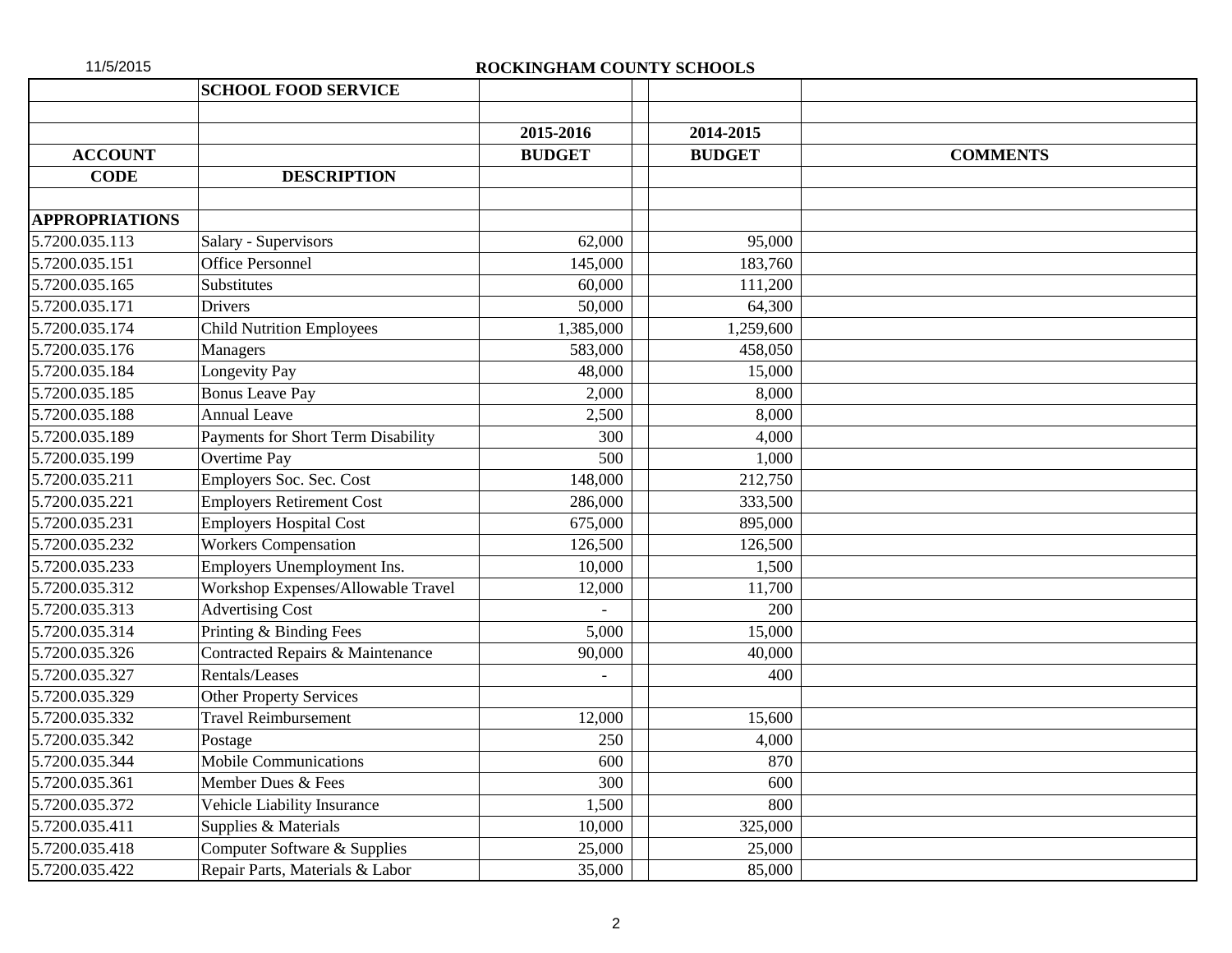| 11/5/2015      | ROCKINGHAM COUNTY SCHOOLS                                                                                                                                 |           |  |           |                                                         |  |  |
|----------------|-----------------------------------------------------------------------------------------------------------------------------------------------------------|-----------|--|-----------|---------------------------------------------------------|--|--|
| 5.7200.035.451 | Food Purchase                                                                                                                                             | 2,110,000 |  | 2,552,200 |                                                         |  |  |
| 5.7200.035.452 | <b>USDA Commodity Foods</b>                                                                                                                               | 501,000   |  | 380,089   |                                                         |  |  |
| 5.7200.035.453 | Food Processing/Supplies                                                                                                                                  | 275,000   |  | 200,000   |                                                         |  |  |
| 5.7200.035.454 | <b>Inventory Loss</b>                                                                                                                                     | 5,000     |  | 10,000    |                                                         |  |  |
| 5.7200.035.462 | Purchase of Non-Capitalized Equip.                                                                                                                        |           |  | 2,000     | Initial, additional, replacement of small support items |  |  |
| 5.7200.035.541 | Purchase of Equipment                                                                                                                                     |           |  | 45,000    | New equipment to replace items not repairable           |  |  |
| 5.7200.035.571 | Depreciation                                                                                                                                              |           |  |           | 28,000 Depreciation of cafeteria/office equipment       |  |  |
| 5.8100.035.392 | <b>Indirect Cost</b>                                                                                                                                      | 235,000   |  |           | 256,230 Indirect Cost calculated by USDA formula        |  |  |
|                |                                                                                                                                                           |           |  |           |                                                         |  |  |
|                | <b>TOTAL</b>                                                                                                                                              | 6,901,450 |  | 7,774,849 |                                                         |  |  |
|                |                                                                                                                                                           |           |  |           |                                                         |  |  |
|                |                                                                                                                                                           |           |  |           |                                                         |  |  |
|                | Child Nutrition is an enterprise fund operated similar to private business. Revenues are generated primarily from sales of meals to students, federal     |           |  |           |                                                         |  |  |
|                | reimbursement for meals served and some catered meals to child care agencies outside the school system. Expenses are paid from these funds.               |           |  |           |                                                         |  |  |
|                | Child Nutrition must maintain a separate budget not only for local purposes, but also for state and federal regulations as set forth in Federal Register, |           |  |           |                                                         |  |  |
|                | Subchapter A. Due to extreme increases in food and supply cost and nutrition standards and mandates, Child Nutrition has been unable to generate funds    |           |  |           |                                                         |  |  |
|                | to pay indirect cost. The state expects Child Nutrition programs to provide foods of higher nutrition standards but does not provide funding to           |           |  |           |                                                         |  |  |
|                | offset the higher costs. In addition, the state does not provide any funding to support cost of living increases.                                         |           |  |           |                                                         |  |  |
|                |                                                                                                                                                           |           |  |           |                                                         |  |  |
|                |                                                                                                                                                           |           |  |           |                                                         |  |  |
|                |                                                                                                                                                           |           |  |           |                                                         |  |  |
|                |                                                                                                                                                           |           |  |           |                                                         |  |  |
|                |                                                                                                                                                           |           |  |           |                                                         |  |  |
|                |                                                                                                                                                           |           |  |           |                                                         |  |  |
|                |                                                                                                                                                           |           |  |           |                                                         |  |  |
|                |                                                                                                                                                           |           |  |           |                                                         |  |  |
|                |                                                                                                                                                           |           |  |           |                                                         |  |  |
|                |                                                                                                                                                           |           |  |           |                                                         |  |  |
|                |                                                                                                                                                           |           |  |           |                                                         |  |  |
|                |                                                                                                                                                           |           |  |           |                                                         |  |  |
|                |                                                                                                                                                           |           |  |           |                                                         |  |  |
|                |                                                                                                                                                           |           |  |           |                                                         |  |  |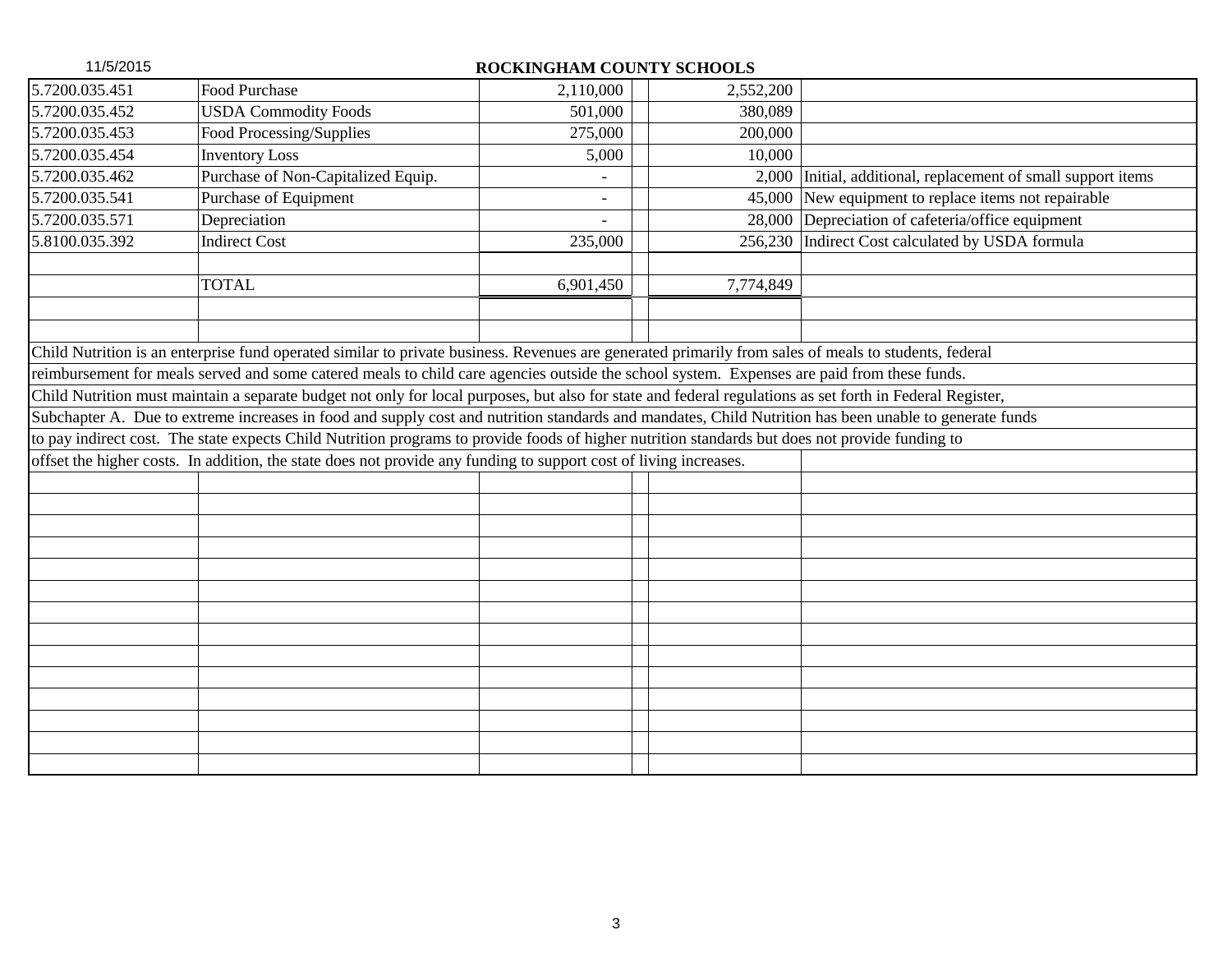# Special Fund

 $\sim$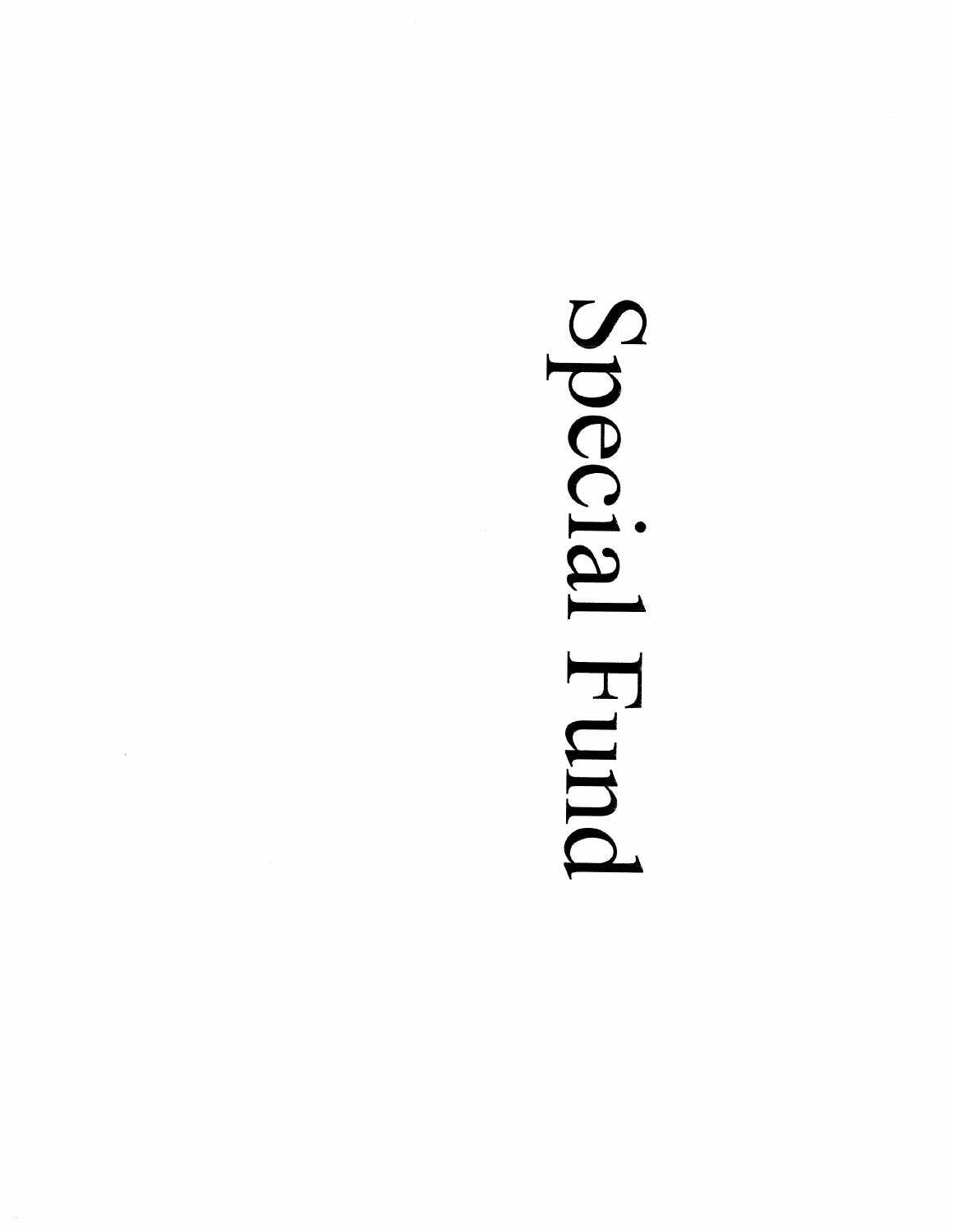| 11/5/2015<br>ROCKINGHAM COUNTY SCHOOLS |                     |               |               |                 |  |  |
|----------------------------------------|---------------------|---------------|---------------|-----------------|--|--|
|                                        | <b>SPECIAL FUND</b> |               |               |                 |  |  |
|                                        |                     |               |               |                 |  |  |
|                                        |                     | 2015-2016     | 2014-2015     |                 |  |  |
| <b>ACCOUNT</b>                         |                     | <b>BUDGET</b> | <b>BUDGET</b> | <b>COMMENTS</b> |  |  |
| <b>CODE</b>                            | <b>DESCRIPTION</b>  |               |               |                 |  |  |
|                                        |                     |               |               |                 |  |  |
| <b>REVENUE</b>                         |                     |               |               |                 |  |  |
| 6.4210.701.000                         | Tuition and Fees    | 601,355       | 565,776       |                 |  |  |
|                                        |                     |               |               |                 |  |  |
|                                        |                     |               |               |                 |  |  |
|                                        |                     |               |               |                 |  |  |
|                                        | Total               | 601,355       | 565,776       |                 |  |  |
|                                        |                     |               |               |                 |  |  |
|                                        |                     |               |               |                 |  |  |
|                                        |                     |               |               |                 |  |  |
|                                        |                     |               |               |                 |  |  |
|                                        |                     |               |               |                 |  |  |
|                                        |                     |               |               |                 |  |  |
|                                        |                     |               |               |                 |  |  |
|                                        |                     |               |               |                 |  |  |
|                                        |                     |               |               |                 |  |  |
|                                        |                     |               |               |                 |  |  |
|                                        |                     |               |               |                 |  |  |
|                                        |                     |               |               |                 |  |  |
|                                        |                     |               |               |                 |  |  |
|                                        |                     |               |               |                 |  |  |
|                                        |                     |               |               |                 |  |  |
|                                        |                     |               |               |                 |  |  |
|                                        |                     |               |               |                 |  |  |
|                                        |                     |               |               |                 |  |  |
|                                        |                     |               |               |                 |  |  |
|                                        |                     |               |               |                 |  |  |
|                                        |                     |               |               |                 |  |  |
|                                        |                     |               |               |                 |  |  |
|                                        |                     |               |               |                 |  |  |
|                                        |                     |               |               |                 |  |  |
|                                        |                     |               |               |                 |  |  |
|                                        |                     |               |               |                 |  |  |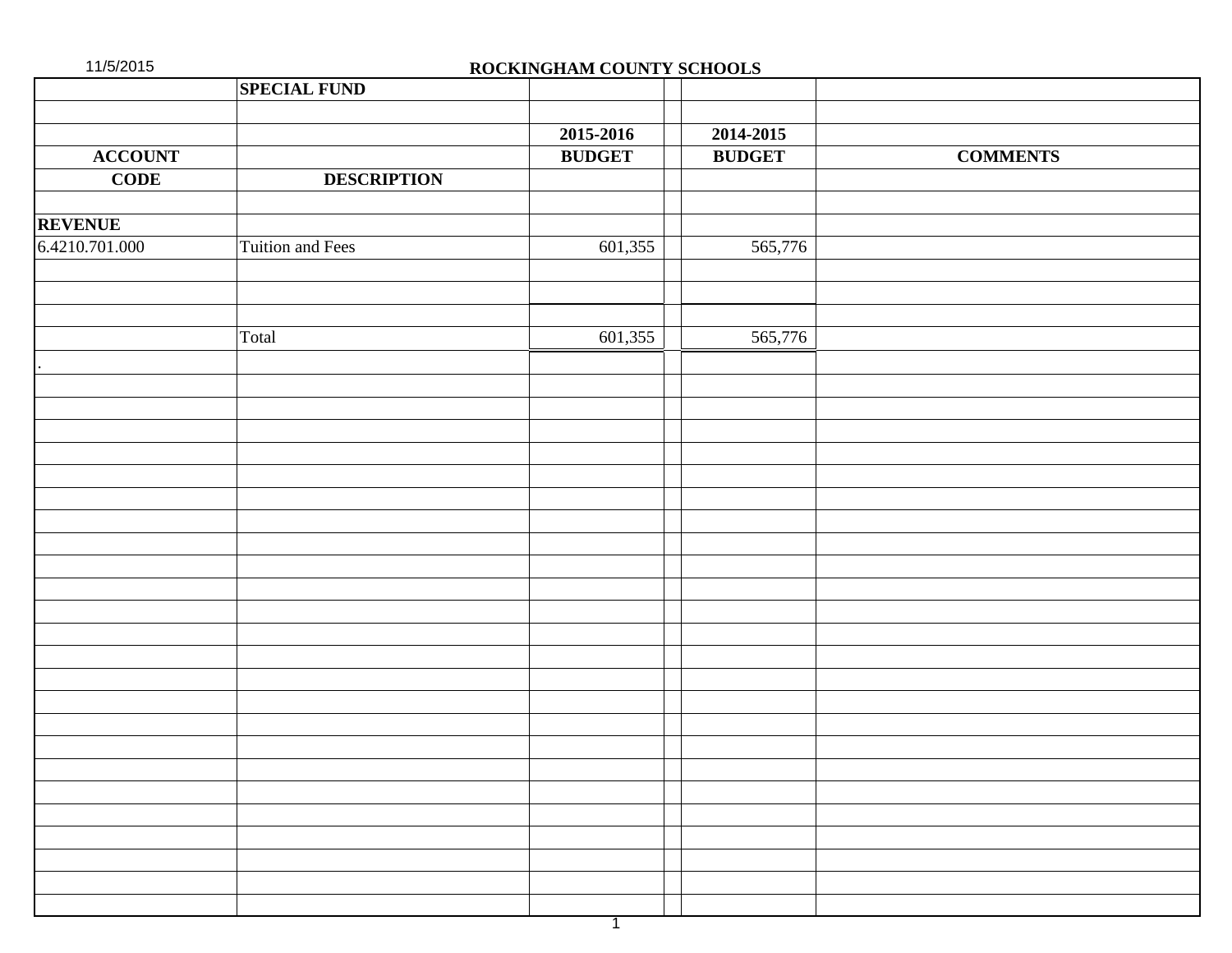| 11/5/2015                        |                                                                                                                                                        | ROCKINGHAM COUNTY SCHOOLS |                          |                               |
|----------------------------------|--------------------------------------------------------------------------------------------------------------------------------------------------------|---------------------------|--------------------------|-------------------------------|
|                                  | <b>SPECIAL FUND</b>                                                                                                                                    |                           |                          |                               |
| <b>701 SCHOOL AGE CHILD CARE</b> |                                                                                                                                                        |                           |                          |                               |
|                                  |                                                                                                                                                        |                           |                          |                               |
| <b>ACCOUNT</b>                   |                                                                                                                                                        | 2015-2016                 | 2014-2015                | <b>COMMENTS</b>               |
| <b>CODE</b>                      | <b>DESCRIPTION</b>                                                                                                                                     | <b>BUDGET</b>             | <b>BUDGET</b>            |                               |
| <b>APPROPRIATIONS</b>            |                                                                                                                                                        |                           |                          |                               |
| 6.7100.701.178                   | Salary - Hourly Associates                                                                                                                             | 395,000                   | 406,850                  | Salary for hourly associates  |
| 6.7100.701.184                   | Longevity Pay                                                                                                                                          | 5,000                     | 2,300                    | Longevity Pay                 |
| 6.7100.701.185                   | <b>Bonus Leave Pay</b>                                                                                                                                 | 250                       | 250                      | <b>Bonus Leave Pay</b>        |
| 6.7100.701.188                   | <b>Annual Leave Pay</b>                                                                                                                                | 500                       | 1,500                    | Annual Leave Pay              |
| 6.7100.701.189                   | <b>Short Term Disability</b>                                                                                                                           |                           |                          | Short Term Disability Pay     |
| 6.7100.701.211                   | Employers Soc. Sec. Cost                                                                                                                               | 30,657                    | 31,434                   | Budgeted @ 7.65%              |
| 6.7100.701.221                   | <b>Employers Retirement Cost</b>                                                                                                                       | 31,754                    | 31,267                   | Budgeted @ 15.32%             |
| 6.7100.701.231                   | <b>Employers Hospital Cost</b>                                                                                                                         | 69,755                    | 44,032                   | Budgeted @ \$5,471/employee   |
| 6.7100.701.232                   | <b>Workers Compensation</b>                                                                                                                            | 2,000                     | 2,000                    | <b>Workers Compensation</b>   |
| 6.7100.701.233                   | Unemployment                                                                                                                                           | 500                       | 500                      | <b>Unemployment Cost</b>      |
| 6.7100.701.311                   | <b>Contracted Services</b>                                                                                                                             | 300                       |                          | Contracted services           |
| 6.7100.701.312                   | <b>Staff Development</b>                                                                                                                               | 2,000                     | 1,000                    | <b>Workshop Expenses</b>      |
| 6.7100.701.314                   | Printing & Binding                                                                                                                                     | 200                       | 200                      | Printing & Binding            |
| 6.7100.701.315                   | <b>Reproduction Costs</b>                                                                                                                              | 2,000                     | $\overline{\phantom{a}}$ | <b>Reproduction Costs</b>     |
| 6.7100.701.332                   | Travel                                                                                                                                                 | 5,000                     | 4,000                    | Itinerant travel              |
| 6.7100.701.333                   | <b>Field Trips</b>                                                                                                                                     | 8,000                     | 8,100                    | <b>Field Trips</b>            |
| 6.7100.701.341                   | Telephone                                                                                                                                              | 600                       | 1,800                    | Telephone charges             |
| 6.7100.701.342                   | Postage                                                                                                                                                | 100                       | 200                      | Postage cost                  |
| 6.7100.701.411                   | Supplies & Materials                                                                                                                                   | 13,000                    | 11,700                   | Office Supplies               |
| 6.7100.701.422                   | Repair, Parts, & Materials                                                                                                                             | 5,000                     | 4,000                    | Contracted repairs            |
| 6.7100.701.459                   | Food/Snacks                                                                                                                                            | 27,409                    | 13,221                   | Food/snacks purchase for kids |
| 6.7100.701.461                   | Non-Capital Equipment                                                                                                                                  | 500                       | 100                      | Equipment under \$2000        |
| 6.7100.701.462                   | <b>Computer Equipment</b>                                                                                                                              | 500                       | 100                      |                               |
| 6.8100.701.392                   | <b>Indirect Cost</b>                                                                                                                                   | 1,330                     | 1,222                    | Budgeted at 2.209%            |
|                                  |                                                                                                                                                        |                           |                          |                               |
|                                  | Total                                                                                                                                                  | 601,355                   | 565,776                  |                               |
|                                  |                                                                                                                                                        |                           |                          |                               |
| <b>Explanations:</b>             |                                                                                                                                                        |                           |                          |                               |
|                                  | Revenues: The School Age Child Care program is operated with collected fees, both parental fees and DSS fees. The program appears to be breaking       |                           |                          |                               |
|                                  | even; its operating costs are within the limits of monies collected. We will operate with a similar budget this year as last year; anticipated program |                           |                          |                               |
|                                  | costs will include increased benefit costs which will be covered with a small anticipated program fund balance plus collected fees.                    |                           |                          |                               |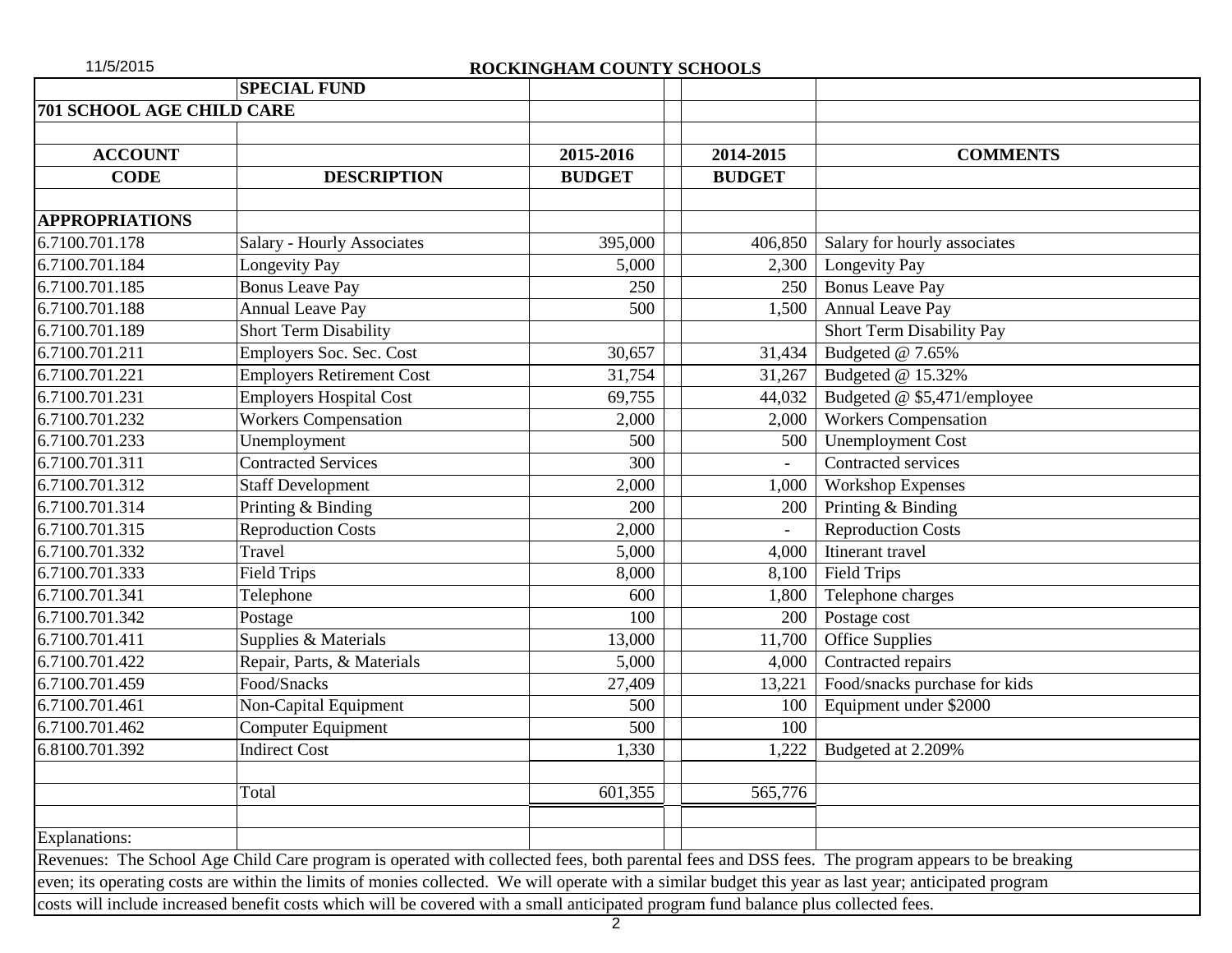# **CHILD NUTRITION AGENCY FUND**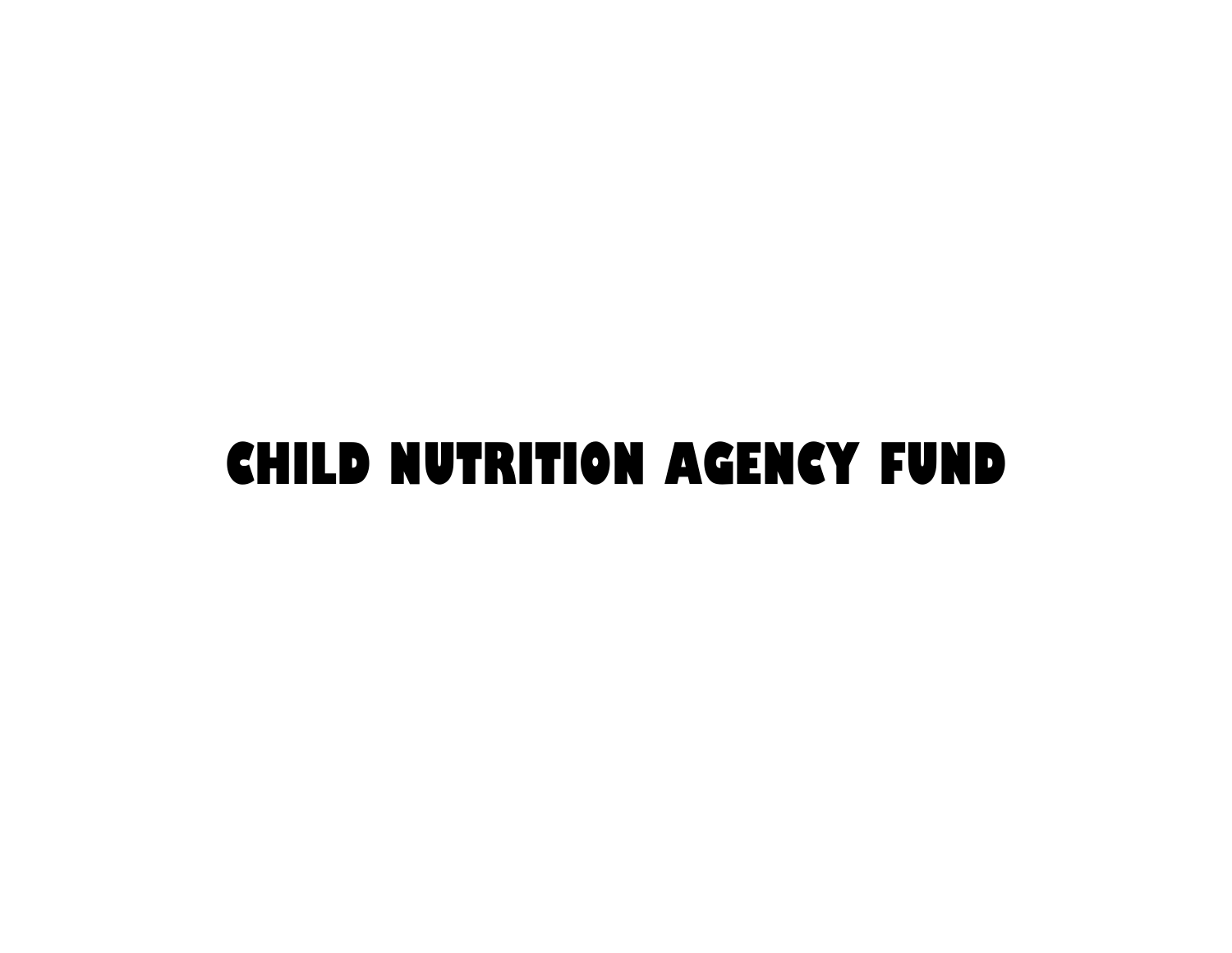| 11/5/2015      |                                    | ROCKINGHAM COUNTY SCHOOLS |                          |                 |
|----------------|------------------------------------|---------------------------|--------------------------|-----------------|
|                | <b>CHILD NUTRITION AGENCY FUND</b> |                           |                          |                 |
|                |                                    |                           |                          |                 |
|                |                                    | 2015-2016                 | 2014-2015                |                 |
| <b>ACCOUNT</b> |                                    | <b>BUDGET</b>             | <b>BUDGET</b>            | <b>COMMENTS</b> |
| <b>CODE</b>    | <b>DESCRIPTION</b>                 |                           |                          |                 |
| <b>REVENUE</b> |                                    |                           |                          |                 |
| 7.4890.035.000 | Agency Fund Revenue                | 1,424,720                 |                          |                 |
|                |                                    |                           |                          |                 |
|                |                                    |                           |                          |                 |
|                |                                    |                           |                          |                 |
|                | Total                              | 1,424,720                 | $\overline{\phantom{a}}$ |                 |
|                |                                    |                           |                          |                 |
|                |                                    |                           |                          |                 |
|                |                                    |                           |                          |                 |
|                |                                    |                           |                          |                 |
|                |                                    |                           |                          |                 |
|                |                                    |                           |                          |                 |
|                |                                    |                           |                          |                 |
|                |                                    |                           |                          |                 |
|                |                                    |                           |                          |                 |
|                |                                    |                           |                          |                 |
|                |                                    |                           |                          |                 |
|                |                                    |                           |                          |                 |
|                |                                    |                           |                          |                 |
|                |                                    |                           |                          |                 |
|                |                                    |                           |                          |                 |
|                |                                    |                           |                          |                 |
|                |                                    |                           |                          |                 |
|                |                                    |                           |                          |                 |
|                |                                    |                           |                          |                 |
|                |                                    |                           |                          |                 |
|                |                                    |                           |                          |                 |
|                |                                    |                           |                          |                 |
|                |                                    | 1                         |                          |                 |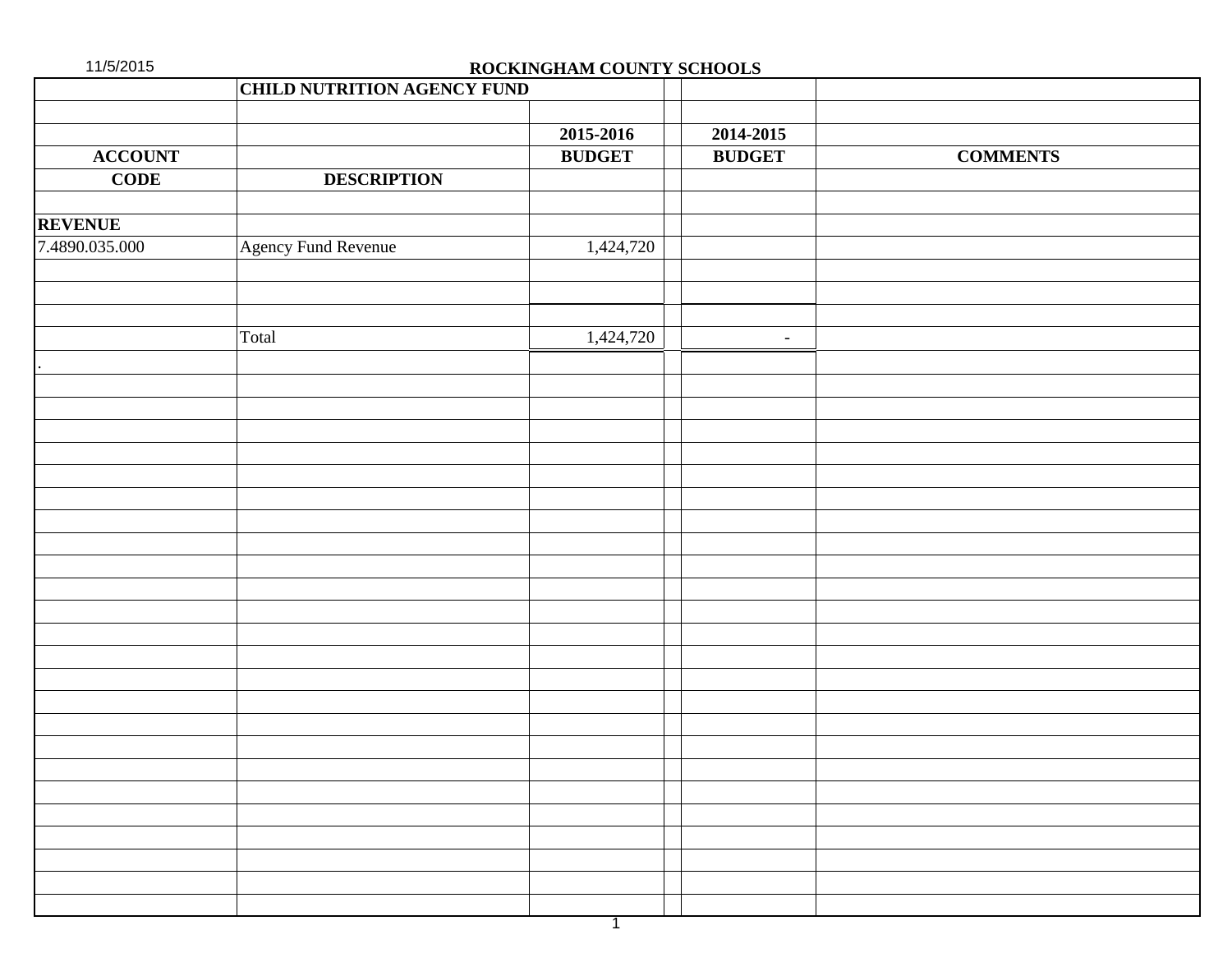| 11/5/2015                              | ROCKINGHAM COUNTY SCHOOLS                                                                                                  |               |                          |                              |  |  |  |  |
|----------------------------------------|----------------------------------------------------------------------------------------------------------------------------|---------------|--------------------------|------------------------------|--|--|--|--|
|                                        | <b>CHILD NUTRITION AGENCY FUND</b>                                                                                         |               |                          |                              |  |  |  |  |
| <b>035 CHILD NUTRITION AGENCY FUND</b> |                                                                                                                            |               |                          |                              |  |  |  |  |
| <b>ACCOUNT</b>                         |                                                                                                                            | 2015-2016     | 2014-2015                | <b>COMMENTS</b>              |  |  |  |  |
| <b>CODE</b>                            | <b>DESCRIPTION</b>                                                                                                         | <b>BUDGET</b> | <b>BUDGET</b>            |                              |  |  |  |  |
| <b>APPROPRIATIONS</b>                  |                                                                                                                            |               |                          |                              |  |  |  |  |
| 7.7200.035.311                         | <b>Contracted Services</b>                                                                                                 | 1,295,200     | $\overline{\phantom{a}}$ | Salary for hourly associates |  |  |  |  |
| 7.8100.035.392                         | <b>Indirect Cost</b>                                                                                                       | 129,520       | $\overline{\phantom{a}}$ | Longevity Pay                |  |  |  |  |
|                                        | Total                                                                                                                      | 1,424,720     | $\overline{\phantom{a}}$ |                              |  |  |  |  |
| Explanations:                          |                                                                                                                            |               |                          |                              |  |  |  |  |
|                                        | This is a contractual arrangement with NCDPI School Food Service Division, Culinary Solution Centers and Rockingham County |               |                          |                              |  |  |  |  |
|                                        | Schools. NCDPI pays us to provide services to them. RCS contracts Culinary Solution Centers to provide the services to us. |               |                          |                              |  |  |  |  |
|                                        | For these services, RCS gets indirect costs, which go to the Child Nutrition program.                                      |               |                          |                              |  |  |  |  |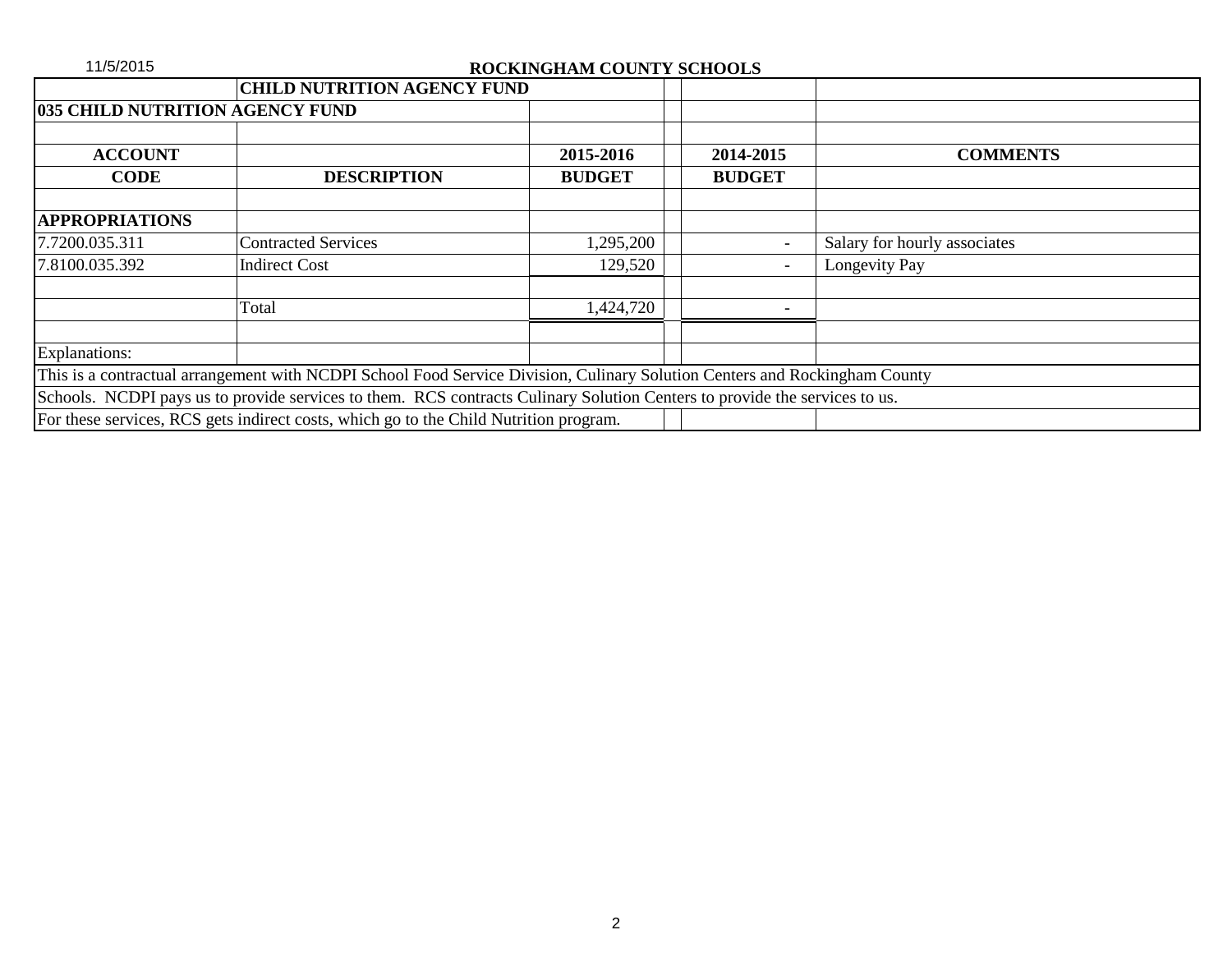# **RESTRICTED FUND**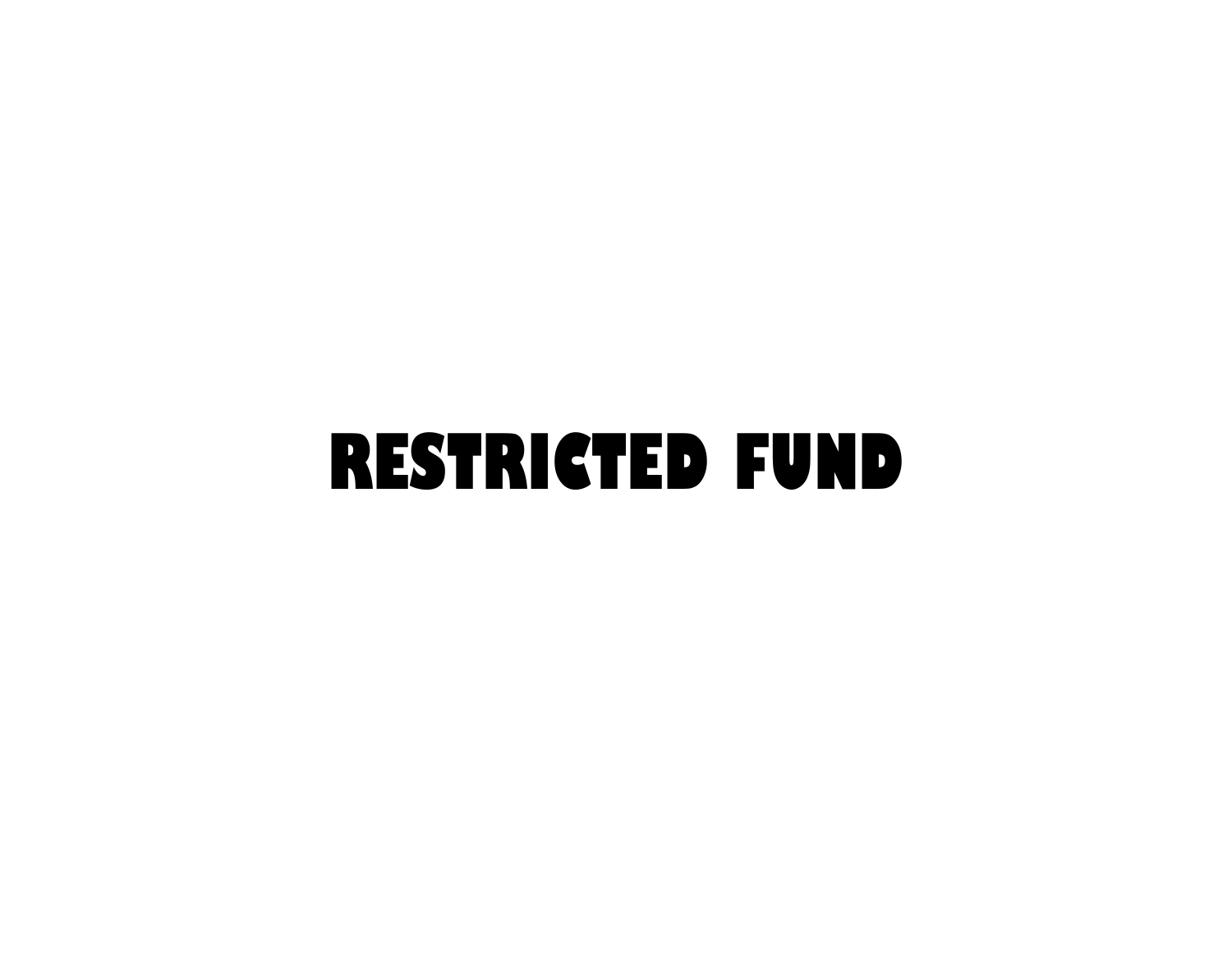|                 | <b>FUND 8 - OTHER RESTRICTED FUNDS</b>    |                |               |                                                                      |
|-----------------|-------------------------------------------|----------------|---------------|----------------------------------------------------------------------|
|                 |                                           |                |               |                                                                      |
|                 |                                           | $2015 - 2016$  | $2014 - 2015$ |                                                                      |
|                 |                                           | <b>BUDGET</b>  | <b>BUDGET</b> |                                                                      |
| <b>ACCOUNT</b>  |                                           |                |               | <b>COMMENTS</b>                                                      |
| <b>CODE</b>     | <b>DESCRIPTION</b>                        |                |               |                                                                      |
|                 |                                           |                |               |                                                                      |
| <b>REVENUES</b> |                                           |                |               |                                                                      |
| 8.4430.000.000  | Contributions                             | 50,000         |               | 50,000 Moved from Local Fund 2                                       |
| 8.4490.000.000  | Miscellaneous Revenue                     | 10,000         |               | 10,000 Moved from Local Fund 2                                       |
| 8.4880.000.000  | <b>Indirect Cost</b>                      | 175,000        |               | 175,000 Moved from Local Fund 2                                      |
|                 |                                           |                |               | Costs charged to Federal programs and Enterprise funds for overhead. |
|                 |                                           |                |               | The allowable percentage decreased by the state. Reduced C/N to      |
|                 |                                           |                |               | $0\%$ .                                                              |
| 8.4910.012.000  | Appropriated Fund Balance - Drivers Ed.   | 182,616        | 48,000        | Moved director salary from local Fund 2                              |
| 8.4490.012.000  | Miscellaneous - Driver Education          | 65,000         | 10,000        |                                                                      |
| 8.4490.032.000  | Miscellaneous - Exceptional Children      | 607,187        | 567,843       | Funds anticipated from Day Treatment reimbursements, grants, etc.    |
| 8.4910.032.000  | Fund Balance Appropriated - EC            | 226,945        | 220,015       |                                                                      |
| 8.4490.049.000  | Preschool Income                          | 432,680        | 441,140       | Anticipated funding for 108 More at Four students                    |
| 8.4910.049.000  | Fund Balance Appropriated - EC            | 86,598         | 41,871        |                                                                      |
| 8.4490.050.000  | Parent Center                             |                |               |                                                                      |
| 8.4910.050.000  | Fund Balance Appr. - Parent Ctr           |                |               | Carryover                                                            |
| 8.4470.069.000  | Miscellaneous Rev. - Remediation          |                |               |                                                                      |
| 8.4910.069.000  | Fund Balance Appropriated - Remediation   | 76,128         | 81,131        |                                                                      |
| 8.3700.301.000  | <b>ROTC</b> Reimbursement                 | 327,141        | 327,141       | Estimated reimbursement for four schools                             |
|                 |                                           |                |               | Army - Morehead                                                      |
|                 |                                           |                |               | Air Force - McMichael/Rockingham                                     |
|                 |                                           |                |               | Marines - Reidsville                                                 |
| 8.3701.305.000  | Medicaid Administrative Outreach Prog.    | 180,000        | 195,000       | Administrative Outreach Claiming (AOC) is Medicaid                   |
|                 |                                           |                |               | funding based on submitted claims from collected time                |
|                 |                                           |                |               | sample data documenting eligible administrative duties               |
|                 |                                           |                |               | performed that are associated with the provision of                  |
|                 |                                           |                |               | Medicaid services in the schools.                                    |
| 8.3700.306.000  | Medicaid Reimbursement Program            | 60,000         | 60,000        | <b>Exceptional Children Program</b>                                  |
| 8.4910.306.000  | Fund Balance Appropriated-Medicaid        | 439,024        | 360,311       |                                                                      |
| 8.3700.311.000  | <b>GEAR UP Grant</b>                      | 359,336        | 359,336       |                                                                      |
| 8.3700.332.000  | <b>PEP Grant</b>                          | $\overline{a}$ | 625,000       |                                                                      |
| 8.4890.340.000  | <b>NC Quest Grant</b>                     |                |               |                                                                      |
| 8.4910.403.000  | Fund Balance Appropriated-Quality Sch     | 2,100          |               |                                                                      |
| 8.4210.410.000  | Early Childhood Center                    | 256,255        | 247,000       |                                                                      |
| 8.4910.410.000  | Fund Balance Appropriated-Early Childhood |                | 10,759        |                                                                      |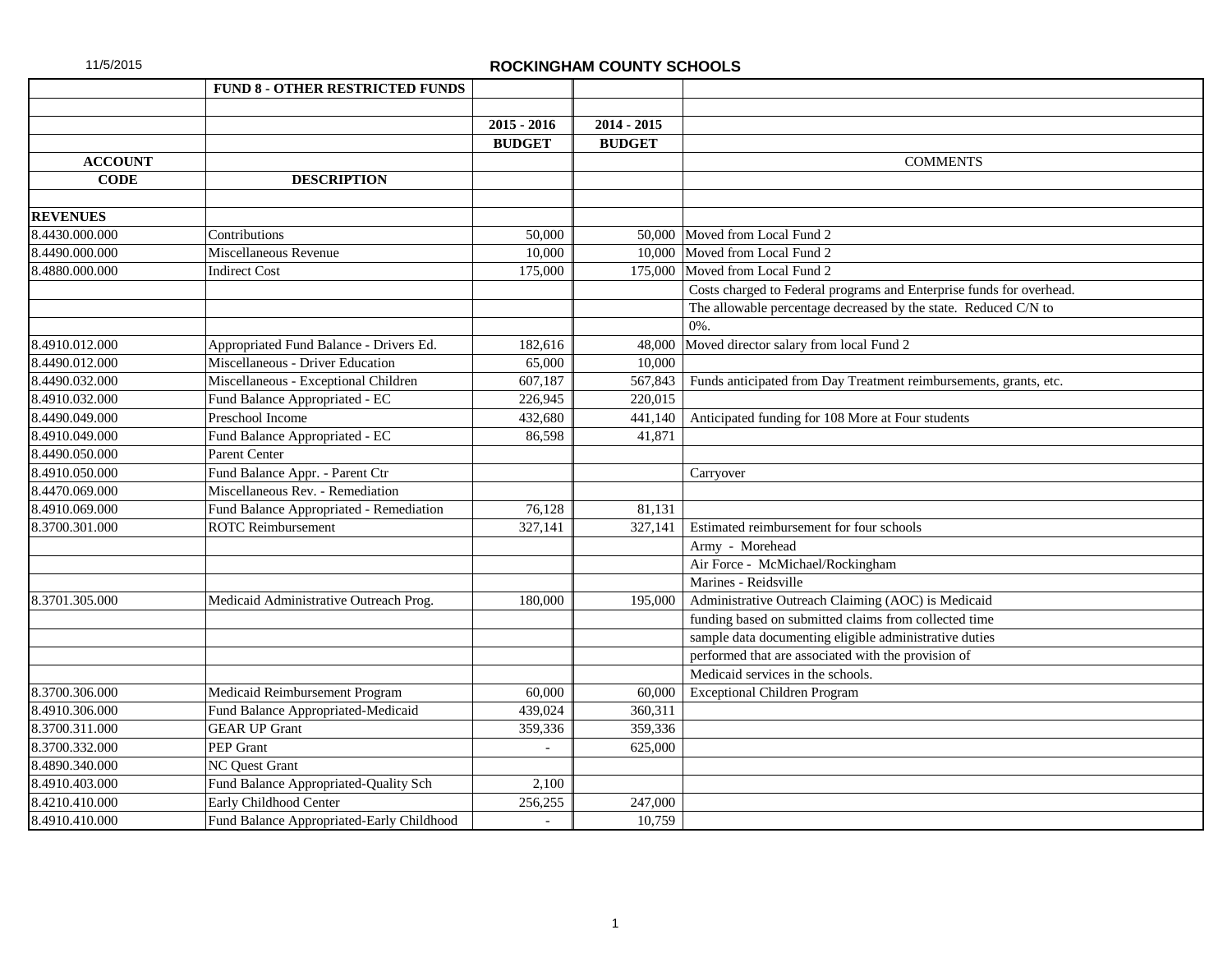| 8.4890.573.000 | <b>KBR PE Grant</b>                             | 100,000                  | 425,600        |                                                                        |
|----------------|-------------------------------------------------|--------------------------|----------------|------------------------------------------------------------------------|
| 8.4910.574.000 | Fund Balance Appropriated - RC Ed. Found.       |                          |                |                                                                        |
| 8.3200.575.000 | Golden Leaf STEM Initiative Project             |                          |                |                                                                        |
| 8.4490.576.000 | Misc. Chromebook Self Insurance                 | 97,400                   | 129,000        |                                                                        |
| 8.4910.576.000 | Fund Balance Appropriated - Chrome Ins          |                          | 79,286         |                                                                        |
| 8.4910.578.000 | Fund Balance Appropriated - USTEP               | $\blacksquare$           | 2,365          |                                                                        |
| 8.4490.581.000 | <b>APEX</b> Learning                            |                          |                |                                                                        |
| 8.4470.582.000 | PROJECT CONNECT GRANT                           | 7,400                    | 7,400          |                                                                        |
| 8.4470.583.000 | RAF - Wellness Grant                            | 948                      | 25,948         |                                                                        |
| 8.4490.585.000 | RAF - Social Working Fund                       | 6,091                    | 7,771          |                                                                        |
| 8.4910.585.000 | Fund Balance Approp. RAF - Social Workers' Fund |                          |                |                                                                        |
| 8.4470.589.000 | <b>SPARK</b>                                    |                          |                |                                                                        |
| 8.4470.591.000 | School Health Coordinator - RAF                 | 30,000                   | 30,000         |                                                                        |
| 8.4910.591.000 | Fund Balance Appropriated - School Health       |                          |                | Fund Balance from local will be transferred here to cover local share. |
| 8.4470.594.000 | <b>RAF-Wireless Grant</b>                       | 266,977                  | 266,977        |                                                                        |
| 8.4470.596.000 | RAF - Science Classroom                         |                          |                |                                                                        |
| 8.4890.615.000 | State Grant for School Nurse Initiative         | 200,000                  |                | 200,546 Moved from local Fund 2                                        |
| 8.4490.715.000 | Technology                                      | 684,514                  | 792,000        | Reimb. and Erate reimbursement on phones, internet, & hosting          |
| 8.4910.801.000 | <b>Appropriated Fund Balance</b>                |                          |                |                                                                        |
| 8.4140.801.000 | <b>Local Government Sales Tax</b>               | 85,000                   | 85,000         |                                                                        |
| 8.4210.801.000 | Tuition & Fees                                  | 20,000                   | 20,000         | Funds from Out of County and Out of State Students                     |
| 8.4890.804.000 | Reading is Fundamental                          |                          |                |                                                                        |
| 8.4910.804.000 | Fund Balance Appropriated-RIF                   |                          |                | Carryover of Program Funds                                             |
| 8.4420.805.000 | Rental of School Property                       | 20,000                   | 20,000         |                                                                        |
| 8.4430.806.000 | <b>Childrens Fund Contributions</b>             |                          |                |                                                                        |
| 8.4910.806.000 | Fund Balance Appr.-Childrens Fund               |                          |                |                                                                        |
| 8.4910.808.000 | <b>IB</b> Program                               | 33,500                   | 36,583         |                                                                        |
| 8.4910.809.000 | Scholar Athlete - Appropriated Fund Balance     | 1,000                    |                |                                                                        |
| 8.4430.809.000 | Scholar Athlete                                 | 3,000                    | 5,000          |                                                                        |
| 8.4910.819.000 | Fund Balance Appropriated - SHAC                | $\overline{\phantom{a}}$ |                | 3,182 School Health Advisory Council                                   |
| 8.4430.821.000 | Contributions -Teacher of the Year              | 2,000                    | 2,000          |                                                                        |
| 8.4470.833.000 | <b>Cultural Arts Contributed</b>                | 5,000                    | 5,000          |                                                                        |
| 8.4430.834.000 | Cultural Arts - Keystone                        | 26,265                   | 22,000         |                                                                        |
| 8.4430.835.000 | <b>Bible Education</b>                          | 207,788                  | 207,792        |                                                                        |
| 8.4430.837.000 | <b>WRMS</b> Summer Stem Enrichment              | 10,320                   | $\blacksquare$ |                                                                        |
| 8.4490.880.000 | Print Shop Revenue                              | 70,500                   | 70,500         |                                                                        |
| 8.4490.881.000 | <b>Activity Bus</b>                             | 74,000                   | 36,000         |                                                                        |
| 8.2910.000.000 | Fund Balance Appropriated                       | $\blacksquare$           | $\blacksquare$ |                                                                        |
|                |                                                 |                          |                |                                                                        |
|                |                                                 | 5,487,713                | 6,309,497      |                                                                        |
|                |                                                 |                          |                |                                                                        |
|                |                                                 |                          |                |                                                                        |
|                |                                                 |                          |                |                                                                        |
|                |                                                 |                          |                |                                                                        |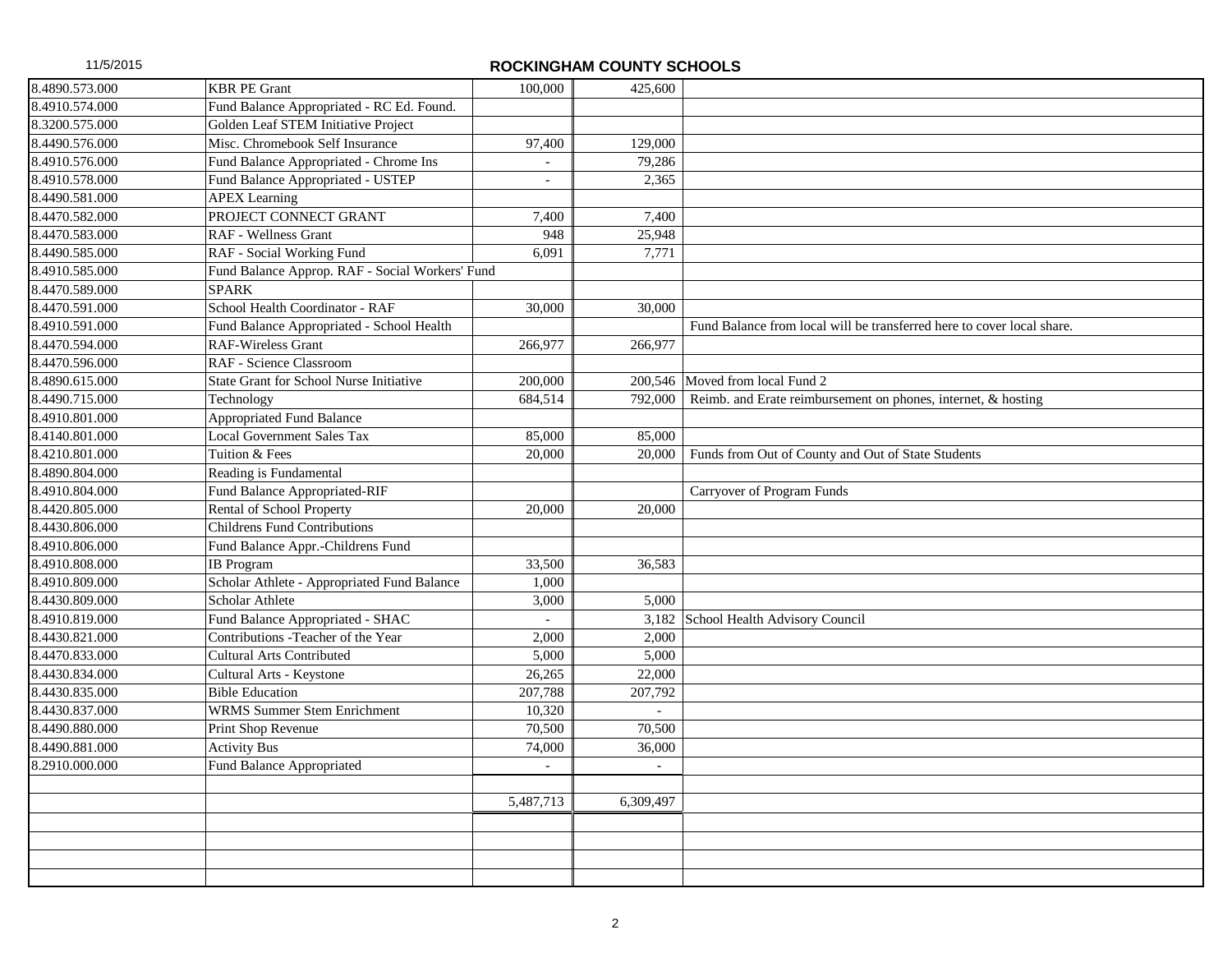|                       | <b>FUND 8 - OTHER RESTRICTED FUNDS</b> |                 |                             |                                                                                  |
|-----------------------|----------------------------------------|-----------------|-----------------------------|----------------------------------------------------------------------------------|
| 012 DRIVERS EDUCATION |                                        |                 |                             |                                                                                  |
|                       |                                        |                 |                             |                                                                                  |
|                       |                                        | $2015 - 2016$   | $2014 - 2015$               |                                                                                  |
| <b>ACCOUNT</b>        |                                        | <b>BUDGET</b>   | <b>BUDGET</b>               | <b>COMMENTS</b>                                                                  |
| <b>CODE</b>           | <b>DESCRIPTION</b>                     |                 |                             |                                                                                  |
| 8.5110.012.148        | Salary - Non Certified Instructor      | 155,567         |                             | 47,500 Local cost of Instructors and director - moved director salary from local |
| 8.5110.012.162        | Substitute Pay                         | 500             |                             |                                                                                  |
| 8.5110.012.211        | Employers Soc. Sec. Cost               | 14,000          |                             | 3,400 Employers Soc. Sec. Cost @ 7.65%                                           |
| 8.5110.012.221        | <b>Employers Retirement Cost</b>       | 24,000          |                             | 7,100 Employers Retirement Cost @ 15.32%                                         |
| 8.5110.012.311        | Contracted Services                    | $\frac{375}{ }$ | $\overline{\phantom{a}}$    |                                                                                  |
| 8.5110.012.312        | <b>Workshop Expenses</b>               | 1,945           | $\mathcal{L}_{\mathcal{A}}$ | <b>State Conference</b>                                                          |
| 8.5110.012.326        | Contracted Repairs & Maintenance       | 2,500           | $\sim$                      | Repair of Cars                                                                   |
| 8.5110.012.372        | Vehicle Liability Insurance            | 7,000           | $\blacksquare$              | 18 cars to insure                                                                |
| 8.5110.012.411        | Supplies & Materials                   | 4,265           | $\sim$                      | <b>Teaching Supplies</b>                                                         |
| 8.5110.012.418        | Computer Software/Supplies             | 5,200           | $\sim$                      | <b>Computer Drivers Education Software</b>                                       |
| 8.5110.012.422        | Repair parts, Materials, Etc           | 4,800           | $\omega$                    | Car parts, lubrication                                                           |
| 8.5110.012.423        | Gas                                    | 9,710           | $\mathcal{L}$               | <b>Gas for Drivers Education Cars</b>                                            |
| 8.5110.012.424        | Oil                                    | 500             | $\blacksquare$              |                                                                                  |
| 8.5110.012.551        | Purchase of Vehicle                    | 16,740          | $\sim$                      |                                                                                  |
| 8.5110.012.552        | License & Title Fees                   | 514             | $\mathbf{r}$                | Employers Retirement Cost @ 15.32%                                               |
|                       |                                        |                 |                             |                                                                                  |
|                       |                                        | 247,616         | 58,000                      |                                                                                  |
|                       |                                        |                 |                             |                                                                                  |
|                       |                                        |                 |                             |                                                                                  |
|                       |                                        |                 |                             |                                                                                  |
|                       |                                        |                 |                             |                                                                                  |
|                       |                                        |                 |                             |                                                                                  |
|                       |                                        |                 |                             |                                                                                  |
|                       |                                        |                 |                             |                                                                                  |
|                       |                                        |                 |                             |                                                                                  |
|                       |                                        |                 |                             |                                                                                  |
|                       |                                        |                 |                             |                                                                                  |
|                       |                                        |                 |                             |                                                                                  |
|                       |                                        |                 |                             |                                                                                  |
|                       |                                        |                 |                             |                                                                                  |
|                       |                                        |                 |                             |                                                                                  |
|                       |                                        |                 |                             |                                                                                  |
|                       |                                        |                 |                             |                                                                                  |
|                       |                                        |                 |                             |                                                                                  |
|                       |                                        |                 |                             |                                                                                  |
|                       |                                        |                 |                             |                                                                                  |
|                       |                                        |                 |                             |                                                                                  |
|                       |                                        |                 |                             |                                                                                  |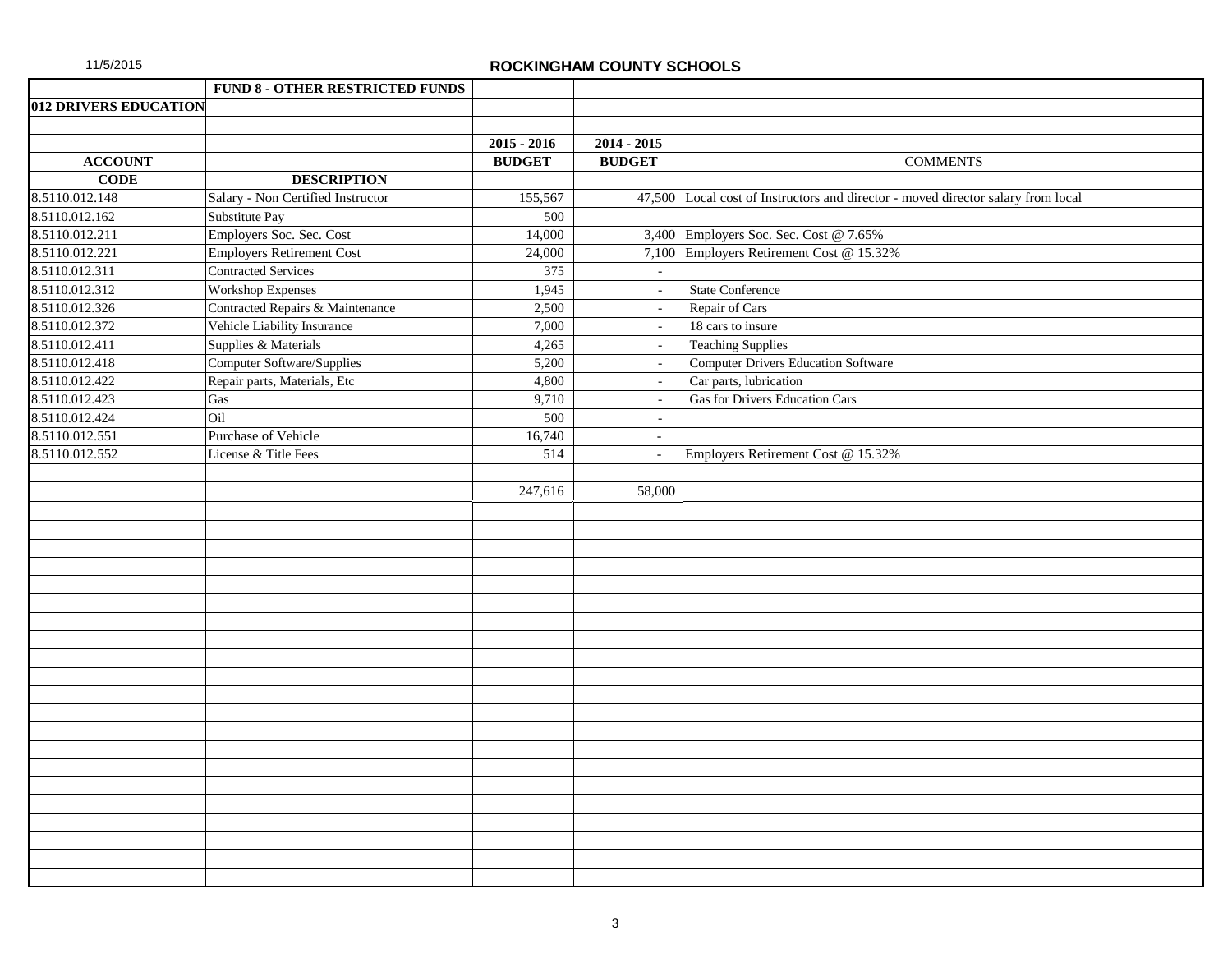|                          | <b>FUND 8 - OTHER RESTRICTED FUNDS</b> |               |               |                                                          |
|--------------------------|----------------------------------------|---------------|---------------|----------------------------------------------------------|
| 032 EXCEPTIONAL CHILDREN |                                        |               |               |                                                          |
|                          |                                        |               |               |                                                          |
|                          |                                        | $2015 - 2016$ | $2014 - 2015$ |                                                          |
| <b>ACCOUNT</b>           |                                        | <b>BUDGET</b> | <b>BUDGET</b> | <b>COMMENTS</b>                                          |
| <b>CODE</b>              | <b>DESCRIPTION</b>                     |               |               |                                                          |
|                          |                                        |               |               |                                                          |
| <b>APPROPRIATIONS</b>    |                                        |               |               |                                                          |
| 8.5110.032.121           | Salary - Teacher                       | 407,900       | 389,800       | Salary for 11 teacher tradeoffs                          |
| 8.5110.032.162           | Substitute Pay                         | 10,000        | 8,000         | Substitute pay for 5100 series                           |
| 8.5110.032.211           | Employers Soc. Sec. Cost               | 31,969        | 30,432        | Employers Soc. Sec. Cost @ 7.65%                         |
| 8.5110.032.221           | <b>Employers Retirement Cost</b>       | 62,490        | 59,289        | Employers Retirement Cost @ 15.32%                       |
| 8.5110.032.231           | <b>Employers Hospital Cost</b>         | 60,181        | 59,158        | Employers Hospitalization Cost @5,471 (11)               |
| 8.5210.032.221           | <b>Employers Retirement Cost</b>       |               |               | Employers Retirement Cost @ 15.32%                       |
| 8.5210.032.232           | Workman's Compensation                 | 1,500         | 10,438        | Workman's Comp                                           |
| 8.5210.032.233           | <b>Unemployment Compensation</b>       | 2,000         | 2,162         |                                                          |
| 8.5210.032.311           | <b>Contracted Services</b>             | 8,750         | 8,750         | <b>Community Based Instruction Stipends</b>              |
| 8.5210.032.312           | <b>Workshop Expenses</b>               | 3,000         | 100           | <b>Workshop Expenses</b>                                 |
| 8.5210.032.314           | Printing & Binding                     | 100           | 100           | Printing & Binding                                       |
| 8.5210.032.332           | Travel                                 | 100           | 100           | <b>Travel Reimbursements</b>                             |
| 8.5210.032.333           | Fieldtrips                             | 350           | 350           |                                                          |
| 8.5210.032.411           | <b>Instructional Supplies</b>          | 113,081       | 116,027       | Supplies & Materials                                     |
| 8.5210.032.422           | Repairs                                | 100           | 100           | Repair Parts etc.                                        |
| 8.5210.032.459           | Other Food Purchases                   | 100           | 100           | Food Purchases                                           |
| 8.5210.032.461           | Non-Capitalized Equipment              | 700           | 700           | Purchase non-capitalized equipment under \$2000          |
| 8.5210.032.462           | Non-Capitalized Computer Equip.        | 10,000        | 1,200         | Purchase non-capitalized computer equipment under \$2000 |
| 8.5810.032.131           | Salary - Media                         |               |               | Salary for 1 media specialist                            |
| 8.5810.032.211           | Employers Soc. Sec. Cost               |               |               |                                                          |
| 8.5810.032.221           | <b>Employers Retirement Cost</b>       |               |               | Employers Retirement Cost @ 15.32%                       |
| 8.5810.032.231           | <b>Employers Hospital Cost</b>         |               |               |                                                          |
| 8.5830.032.131           | Salary - Counselor                     | 89,110        | 72,600        | Salary for 2 counselors trade off                        |
| 8.5830.032.211           | Employers Soc. Sec. Cost               | 6,817         | 5,554         | Employers Soc. Sec. Cost @ 7.65%                         |
| 8.5830.032.221           | <b>Employers Retirement Cost</b>       | 13,652        | 11,042        | Employers Retirement Cost @ 15.32%                       |
| 8.5830.032.231           | <b>Employers Hospital Cost</b>         | 10,942        | 10,756        | Employers Hospitalization Cost @5,471 (2)                |
| 8.6200.032.312           | <b>Workshop Expenses</b>               | 150           |               | <b>Workshop Expenses</b>                                 |
| 8.6201.032.371           | Insurance                              | 1,000         | 1.000         | <b>CBT</b> Insurance Cost                                |
| 8.6550.032.331           | <b>Contract Pupil Transportation</b>   | 40            |               | <b>Contract Transportation</b>                           |
| 8.6910.032.233           | <b>Unemployment Compensation</b>       | 100           | 100           |                                                          |
|                          |                                        |               |               |                                                          |
|                          | Total                                  | 834,132       | 787,858       |                                                          |
|                          |                                        |               |               |                                                          |
|                          |                                        |               |               |                                                          |
|                          |                                        |               |               |                                                          |
|                          |                                        |               |               |                                                          |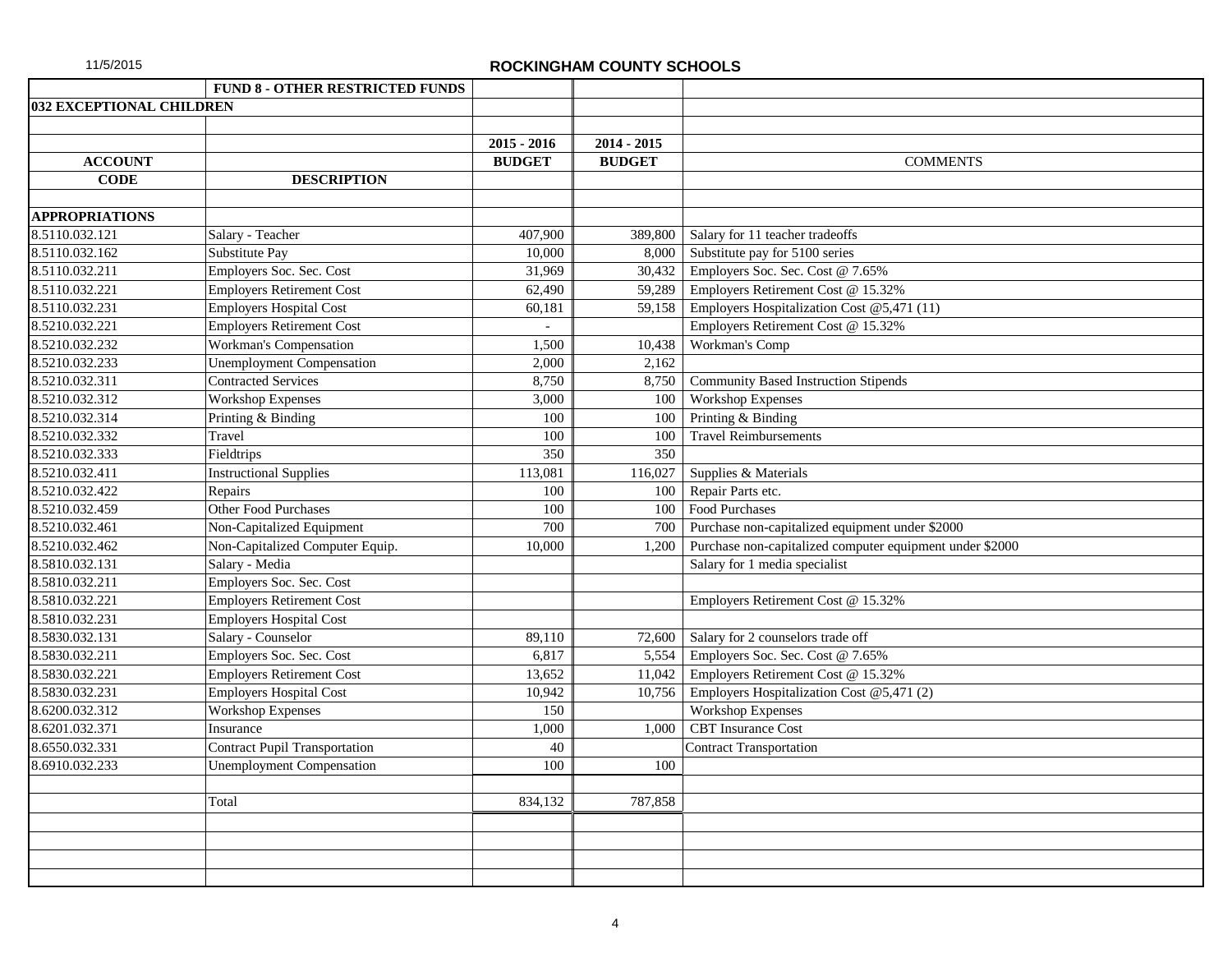| Explanation:                                                                                                                          |                                                                                                                                                                                                                                                           |  |  |  |  |  |  |  |
|---------------------------------------------------------------------------------------------------------------------------------------|-----------------------------------------------------------------------------------------------------------------------------------------------------------------------------------------------------------------------------------------------------------|--|--|--|--|--|--|--|
|                                                                                                                                       | Revenue: Vocational Rehabilitation pays stipends to qualifying students with special needs who are learning work skills;                                                                                                                                  |  |  |  |  |  |  |  |
| stipends are then paid from this account. Revenues and expenditures exactly match and are anticipated to be about the same next year. |                                                                                                                                                                                                                                                           |  |  |  |  |  |  |  |
|                                                                                                                                       |                                                                                                                                                                                                                                                           |  |  |  |  |  |  |  |
|                                                                                                                                       | Reidsville Area Foundation will generate approximately \$45,000 to use to hire the equivalent of a full time psychologist to work in                                                                                                                      |  |  |  |  |  |  |  |
|                                                                                                                                       | the Student Health Centers. We will "trade off" by using monies to pay for a counselor in order to get a state slot for a highly paid psychologist.                                                                                                       |  |  |  |  |  |  |  |
|                                                                                                                                       |                                                                                                                                                                                                                                                           |  |  |  |  |  |  |  |
|                                                                                                                                       | Medicaid monies for Day Treatment services will provide the main source of revenue. We currently provide Day Treatment<br>services to up to 30 students, but anticipate increased capacity in the future. Monies generated cover costs of the program. We |  |  |  |  |  |  |  |
| actually pay program costs from other EC funds utilizing these revenues for "trade offs". Being cautious, we are anticipating enough  |                                                                                                                                                                                                                                                           |  |  |  |  |  |  |  |
| revenue for 14 "trade off " teachers.                                                                                                 |                                                                                                                                                                                                                                                           |  |  |  |  |  |  |  |
|                                                                                                                                       |                                                                                                                                                                                                                                                           |  |  |  |  |  |  |  |
|                                                                                                                                       | Fund Balance: We hope to generate enough money from Day Treatment to not actually use fund balance; however, the delay in                                                                                                                                 |  |  |  |  |  |  |  |
|                                                                                                                                       | reimbursement and unanticipated problems may require use of these funds.                                                                                                                                                                                  |  |  |  |  |  |  |  |
|                                                                                                                                       |                                                                                                                                                                                                                                                           |  |  |  |  |  |  |  |
|                                                                                                                                       | Expenditures: Monies are utilized in cooperation with finance department to maximize services. In addition, we pay student earned                                                                                                                         |  |  |  |  |  |  |  |
| stipends and cover some direct program costs.                                                                                         |                                                                                                                                                                                                                                                           |  |  |  |  |  |  |  |
|                                                                                                                                       |                                                                                                                                                                                                                                                           |  |  |  |  |  |  |  |
|                                                                                                                                       |                                                                                                                                                                                                                                                           |  |  |  |  |  |  |  |
|                                                                                                                                       |                                                                                                                                                                                                                                                           |  |  |  |  |  |  |  |
|                                                                                                                                       |                                                                                                                                                                                                                                                           |  |  |  |  |  |  |  |
|                                                                                                                                       |                                                                                                                                                                                                                                                           |  |  |  |  |  |  |  |
|                                                                                                                                       |                                                                                                                                                                                                                                                           |  |  |  |  |  |  |  |
|                                                                                                                                       |                                                                                                                                                                                                                                                           |  |  |  |  |  |  |  |
|                                                                                                                                       |                                                                                                                                                                                                                                                           |  |  |  |  |  |  |  |
|                                                                                                                                       |                                                                                                                                                                                                                                                           |  |  |  |  |  |  |  |
|                                                                                                                                       |                                                                                                                                                                                                                                                           |  |  |  |  |  |  |  |
|                                                                                                                                       |                                                                                                                                                                                                                                                           |  |  |  |  |  |  |  |
|                                                                                                                                       |                                                                                                                                                                                                                                                           |  |  |  |  |  |  |  |
|                                                                                                                                       |                                                                                                                                                                                                                                                           |  |  |  |  |  |  |  |
|                                                                                                                                       |                                                                                                                                                                                                                                                           |  |  |  |  |  |  |  |
|                                                                                                                                       |                                                                                                                                                                                                                                                           |  |  |  |  |  |  |  |
|                                                                                                                                       |                                                                                                                                                                                                                                                           |  |  |  |  |  |  |  |
|                                                                                                                                       |                                                                                                                                                                                                                                                           |  |  |  |  |  |  |  |
|                                                                                                                                       |                                                                                                                                                                                                                                                           |  |  |  |  |  |  |  |
|                                                                                                                                       |                                                                                                                                                                                                                                                           |  |  |  |  |  |  |  |
|                                                                                                                                       |                                                                                                                                                                                                                                                           |  |  |  |  |  |  |  |
|                                                                                                                                       |                                                                                                                                                                                                                                                           |  |  |  |  |  |  |  |
|                                                                                                                                       |                                                                                                                                                                                                                                                           |  |  |  |  |  |  |  |
|                                                                                                                                       |                                                                                                                                                                                                                                                           |  |  |  |  |  |  |  |
|                                                                                                                                       |                                                                                                                                                                                                                                                           |  |  |  |  |  |  |  |
|                                                                                                                                       |                                                                                                                                                                                                                                                           |  |  |  |  |  |  |  |
|                                                                                                                                       |                                                                                                                                                                                                                                                           |  |  |  |  |  |  |  |
|                                                                                                                                       |                                                                                                                                                                                                                                                           |  |  |  |  |  |  |  |
|                                                                                                                                       |                                                                                                                                                                                                                                                           |  |  |  |  |  |  |  |
|                                                                                                                                       |                                                                                                                                                                                                                                                           |  |  |  |  |  |  |  |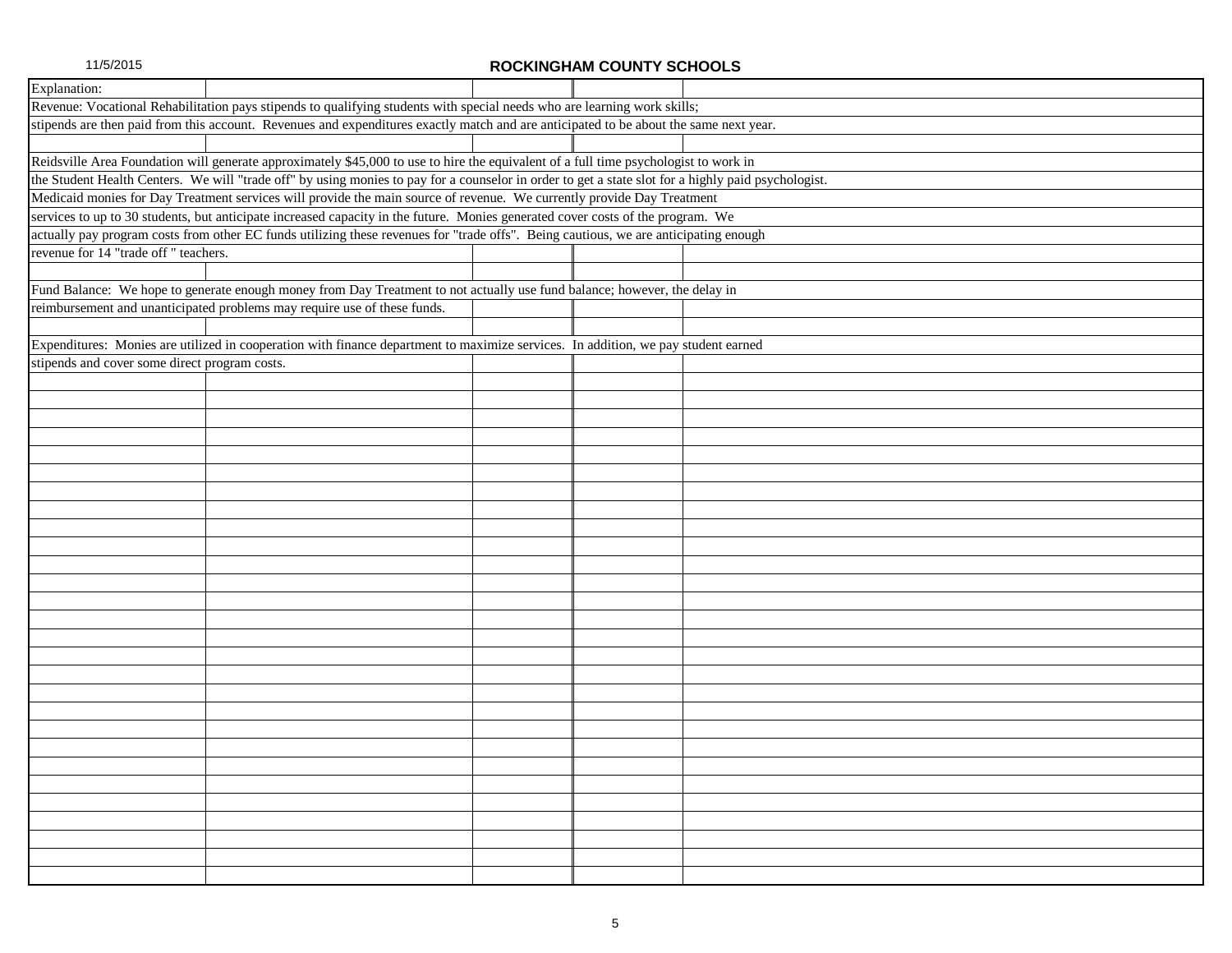|                       | <b>FUND 8 - OTHER RESTRICTED FUNDS</b>                                                                                                    |               |               |                                          |
|-----------------------|-------------------------------------------------------------------------------------------------------------------------------------------|---------------|---------------|------------------------------------------|
| 049 PRESCHOOL         |                                                                                                                                           |               |               |                                          |
|                       |                                                                                                                                           |               |               |                                          |
| <b>ACCOUNT</b>        |                                                                                                                                           | $2015 - 2016$ | $2014 - 2015$ | <b>COMMENTS</b>                          |
| <b>CODE</b>           | <b>DESCRIPTION</b>                                                                                                                        | <b>BUDGET</b> | <b>BUDGET</b> |                                          |
|                       |                                                                                                                                           |               |               |                                          |
| <b>APPROPRIATIONS</b> |                                                                                                                                           |               |               |                                          |
| 8.5110.049.121        | Salary - Teacher                                                                                                                          | 353,200       | 321,800       | Salary for 9 trade-offs                  |
| 8.5110.049.162        | Substitute Pay                                                                                                                            | 5,000         | 5,000         | Substitute Pay                           |
| 8.5110.049.211        | Employers Soc. Sec. Cost                                                                                                                  | 27,403        | 25,000        | Social Security Cost @ 7.65%             |
| 8.5110.049.221        | <b>Employers Retirement Cost</b>                                                                                                          | 54,110        | 48,946        | Retirement Cost @ 15.32%                 |
| 8.5110.049.231        | <b>Employers Hospital Cost</b>                                                                                                            | 48,915        | 48,915        | Hospitalization Cost @5,471 (9)          |
| 8.5110.049.232        | Workers Compensation                                                                                                                      |               |               | <b>Workers Comp</b>                      |
| 8.5110.049.233        | <b>Unemployment Compensation</b>                                                                                                          |               |               |                                          |
| 8.5230.049.232        | <b>Workers Compensation</b>                                                                                                               |               |               |                                          |
| 8.5230.049.311        | <b>Contracted Services</b>                                                                                                                | 10,000        | 100           | Contracted services                      |
| 8.5230.049.312        | <b>Workshop Expenses</b>                                                                                                                  | 100           | 100           | Instructional workshop expenses          |
| 8.5230.049.314        | Printing & Binding                                                                                                                        | 100           | 100           |                                          |
| 8.5230.049.326        | Repair/Maintenance                                                                                                                        | 100           | 100           | Repair and maintenance                   |
| 8.5230.049.331        | Contracted Pupil Transportation                                                                                                           | 1,000         | 1,000         | Preschool pupil transportation           |
| 8.5230.049.332        | Travel                                                                                                                                    | 250           | 250           | Itinerant travel                         |
| 8.5230.049.333        | <b>Field Trips</b>                                                                                                                        | 500           | 500           | Field Trips                              |
| 8.5230.049.411        | <b>Instructional Supplies</b>                                                                                                             | 3,500         | 20,000        | Purchase instructional supplies          |
| 8.5230.049.459        | Other Food Purchases                                                                                                                      | 11,000        | 11,000        | Purchase food/snacks                     |
| 8.5230.049.462        | Non-Capitalized Computer Equip.                                                                                                           | 4,000         | 100           | Purchase computer equipment under \$2000 |
| 8.5241.049.311        | <b>Contracted Services</b>                                                                                                                | 100           | 100           | <b>Contracted Speech Services</b>        |
| 8.6201.049.312        | <b>Workshop Expenses</b>                                                                                                                  |               |               |                                          |
| 8.6580.049.422        | Repair/Maintenance                                                                                                                        |               |               |                                          |
|                       |                                                                                                                                           |               |               |                                          |
|                       | Total                                                                                                                                     | 519,278       | 483,011       |                                          |
|                       |                                                                                                                                           |               |               |                                          |
|                       |                                                                                                                                           |               |               |                                          |
|                       |                                                                                                                                           |               |               |                                          |
| Explanation:          |                                                                                                                                           |               |               |                                          |
|                       | Revenues: Monies are received from various sources, but primarily through NC PK to support inclusive efforts.                             |               |               |                                          |
|                       | We anticipate funding from NC PK to serve ninety six 4-year olds based on their criteria.                                                 |               |               |                                          |
|                       |                                                                                                                                           |               |               |                                          |
| Expenditures:         |                                                                                                                                           |               |               |                                          |
|                       | The cost of 10 teachers have been assigned to this budget. In addition, funds will be used to support cost for repairs, renovations, etc. |               |               |                                          |
|                       | due to required NC licensing of Pre-K classes as well as to purchase needed materials and supplies not available through other funds.     |               |               |                                          |
|                       | Funds are also used to support playgrounds and renovations.                                                                               |               |               |                                          |
|                       |                                                                                                                                           |               |               |                                          |
|                       |                                                                                                                                           |               |               |                                          |
|                       |                                                                                                                                           |               |               |                                          |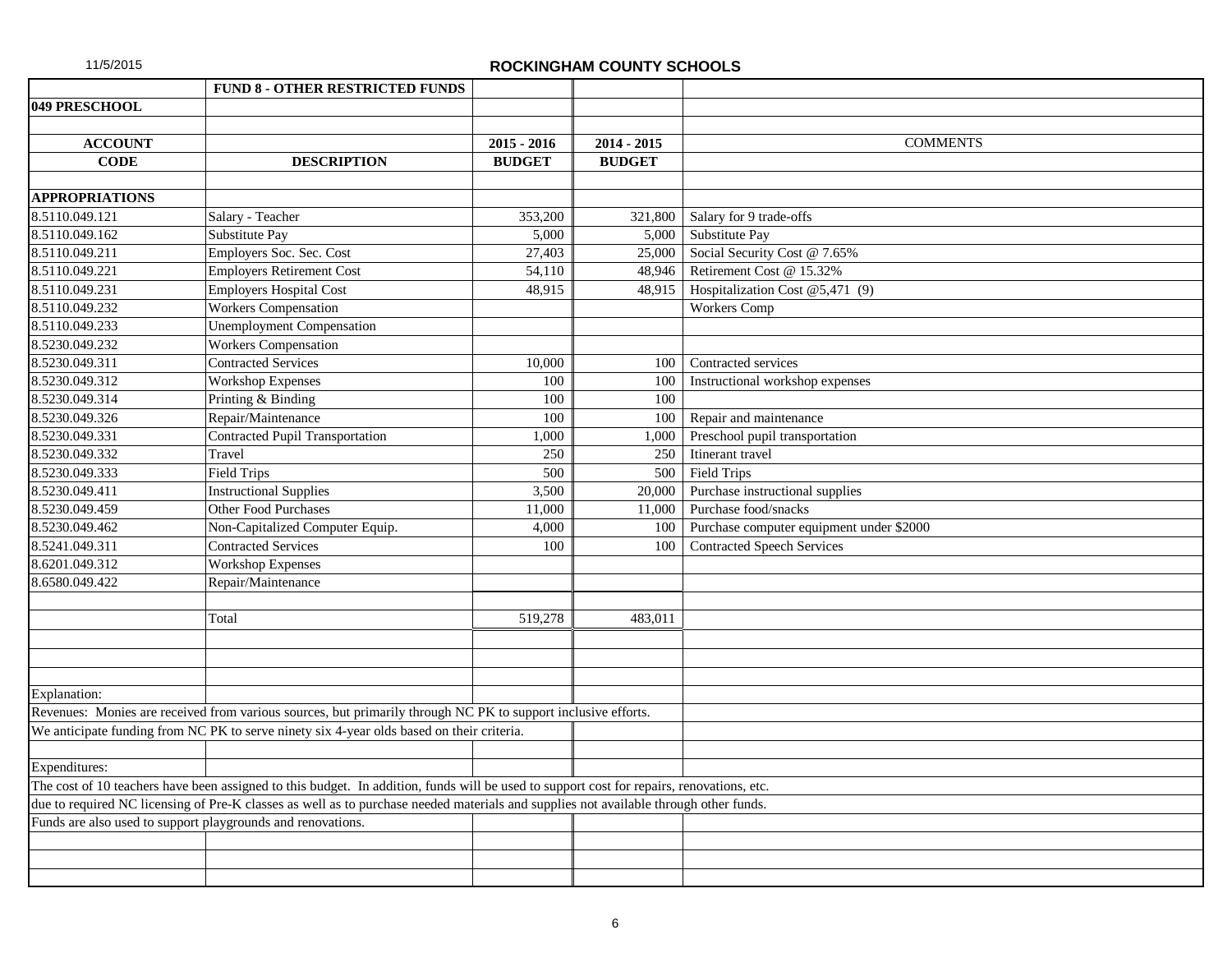|                              | FUND 8 - OTHER RESTRICTED FUNDS                                                                             |               |               |                                   |
|------------------------------|-------------------------------------------------------------------------------------------------------------|---------------|---------------|-----------------------------------|
| 050 LOCAL PARENT INVOLVEMENT |                                                                                                             |               |               |                                   |
|                              |                                                                                                             | $2015 - 2016$ | $2014 - 2015$ |                                   |
| <b>ACCOUNT</b>               |                                                                                                             | <b>BUDGET</b> | <b>BUDGET</b> | <b>COMMENTS</b>                   |
| <b>CODE</b>                  | <b>DESCRIPTION</b>                                                                                          |               |               |                                   |
|                              |                                                                                                             |               |               |                                   |
| <b>APPROPRIATIONS</b>        |                                                                                                             |               |               |                                   |
| 8.5880.050.411               | Supplies & Materials                                                                                        |               |               | Books/materials for Parent Center |
|                              |                                                                                                             |               |               |                                   |
|                              |                                                                                                             |               |               |                                   |
|                              | Total                                                                                                       | $\sim$        | $\omega$      |                                   |
|                              |                                                                                                             |               |               |                                   |
|                              |                                                                                                             |               |               |                                   |
| Explanation:                 |                                                                                                             |               |               |                                   |
|                              | The Local Parent Center account was established for repair and replacement of materials for the center.     |               |               |                                   |
|                              | The funds include damage/lost fees, laminating cost, donations form patrons & community/business donations. |               |               |                                   |
|                              |                                                                                                             |               |               |                                   |
|                              |                                                                                                             |               |               |                                   |
|                              |                                                                                                             |               |               |                                   |
|                              |                                                                                                             |               |               |                                   |
|                              |                                                                                                             |               |               |                                   |
|                              |                                                                                                             |               |               |                                   |
|                              |                                                                                                             |               |               |                                   |
|                              |                                                                                                             |               |               |                                   |
|                              |                                                                                                             |               |               |                                   |
|                              |                                                                                                             |               |               |                                   |
|                              |                                                                                                             |               |               |                                   |
|                              |                                                                                                             |               |               |                                   |
|                              |                                                                                                             |               |               |                                   |
|                              |                                                                                                             |               |               |                                   |
|                              |                                                                                                             |               |               |                                   |
|                              |                                                                                                             |               |               |                                   |
|                              |                                                                                                             |               |               |                                   |
|                              |                                                                                                             |               |               |                                   |
|                              |                                                                                                             |               |               |                                   |
|                              |                                                                                                             |               |               |                                   |
|                              |                                                                                                             |               |               |                                   |
|                              |                                                                                                             |               |               |                                   |
|                              |                                                                                                             |               |               |                                   |
|                              |                                                                                                             |               |               |                                   |
|                              |                                                                                                             |               |               |                                   |
|                              |                                                                                                             |               |               |                                   |
|                              |                                                                                                             |               |               |                                   |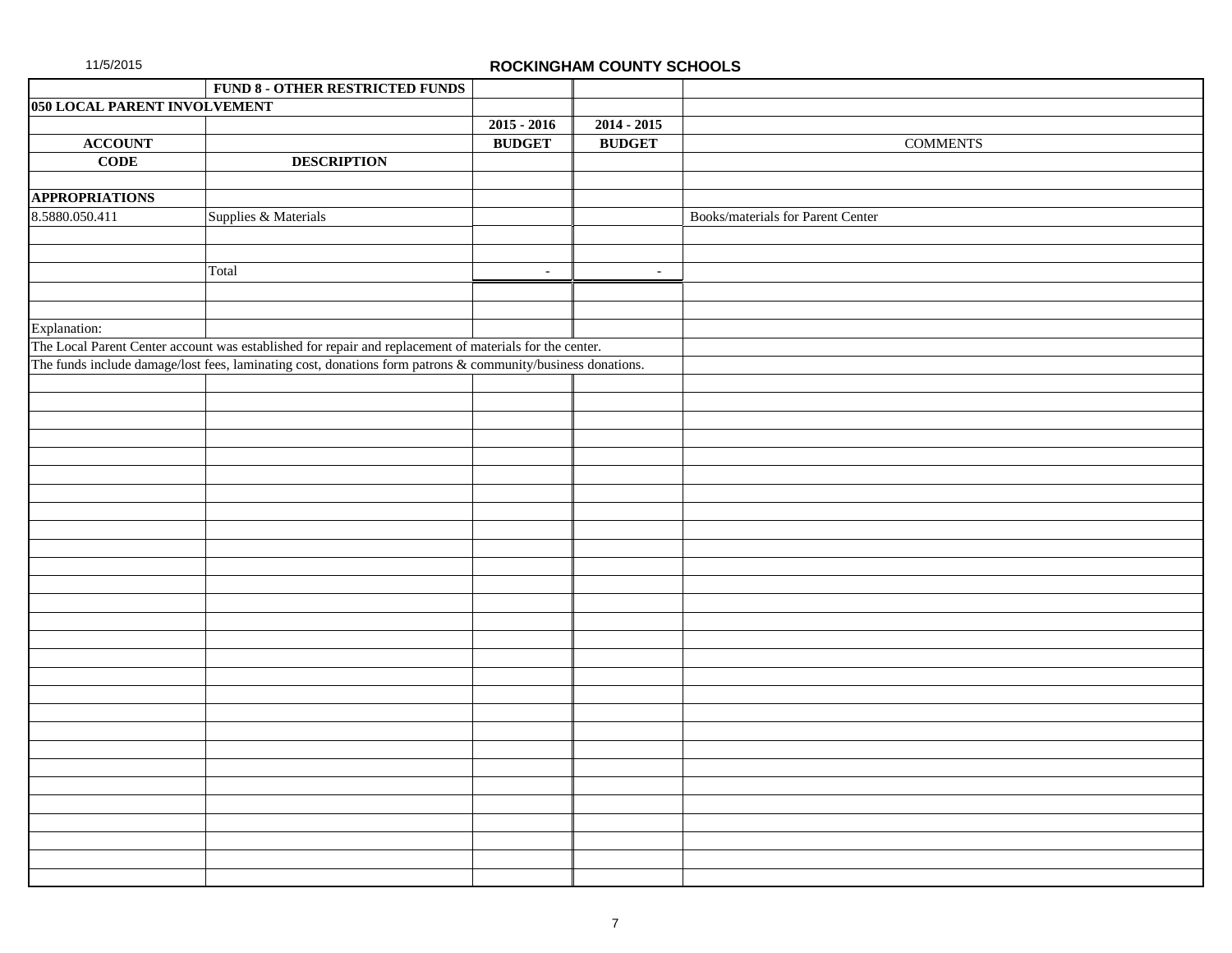|                       | FUND 8 - OTHER RESTRICTED FUNDS                                                                                               |                          |               |                 |
|-----------------------|-------------------------------------------------------------------------------------------------------------------------------|--------------------------|---------------|-----------------|
| 069 LOCAL REMEDIATION |                                                                                                                               |                          |               |                 |
|                       |                                                                                                                               | $2015 - 2016$            | $2014 - 2015$ |                 |
| <b>ACCOUNT</b>        |                                                                                                                               | <b>BUDGET</b>            | <b>BUDGET</b> | <b>COMMENTS</b> |
| <b>CODE</b>           | <b>DESCRIPTION</b>                                                                                                            |                          |               |                 |
|                       |                                                                                                                               |                          |               |                 |
| <b>APPROPRIATIONS</b> |                                                                                                                               |                          |               |                 |
| 8.5110.069.312        | Workshop Expenses                                                                                                             | $\overline{\phantom{a}}$ | 37,500        |                 |
| 8.5110.069.411        | Supplies and Materials                                                                                                        | $\sim$                   | 37,500        |                 |
| 8.5310.069.312        | <b>Staff Development</b>                                                                                                      | 38,904                   | 3,066         |                 |
| 8.5310.069.411        | Supplies & Materials                                                                                                          | 37,224                   | 3,065         |                 |
| 8.5870.069.312        | Workshop Expense                                                                                                              | $\sim$                   | $\mathcal{L}$ |                 |
|                       |                                                                                                                               |                          |               |                 |
|                       | Total                                                                                                                         | 76,128                   | 81,131        |                 |
|                       |                                                                                                                               |                          |               |                 |
| Explanation:          |                                                                                                                               |                          |               |                 |
|                       | Local Remediation funds are used to support school staffs with development and continuation of programs for at risk students. |                          |               |                 |
|                       |                                                                                                                               |                          |               |                 |
|                       |                                                                                                                               |                          |               |                 |
|                       |                                                                                                                               |                          |               |                 |
|                       |                                                                                                                               |                          |               |                 |
|                       |                                                                                                                               |                          |               |                 |
|                       |                                                                                                                               |                          |               |                 |
|                       |                                                                                                                               |                          |               |                 |
|                       |                                                                                                                               |                          |               |                 |
|                       |                                                                                                                               |                          |               |                 |
|                       |                                                                                                                               |                          |               |                 |
|                       |                                                                                                                               |                          |               |                 |
|                       |                                                                                                                               |                          |               |                 |
|                       |                                                                                                                               |                          |               |                 |
|                       |                                                                                                                               |                          |               |                 |
|                       |                                                                                                                               |                          |               |                 |
|                       |                                                                                                                               |                          |               |                 |
|                       |                                                                                                                               |                          |               |                 |
|                       |                                                                                                                               |                          |               |                 |
|                       |                                                                                                                               |                          |               |                 |
|                       |                                                                                                                               |                          |               |                 |
|                       |                                                                                                                               |                          |               |                 |
|                       |                                                                                                                               |                          |               |                 |
|                       |                                                                                                                               |                          |               |                 |
|                       |                                                                                                                               |                          |               |                 |
|                       |                                                                                                                               |                          |               |                 |
|                       |                                                                                                                               |                          |               |                 |
|                       |                                                                                                                               |                          |               |                 |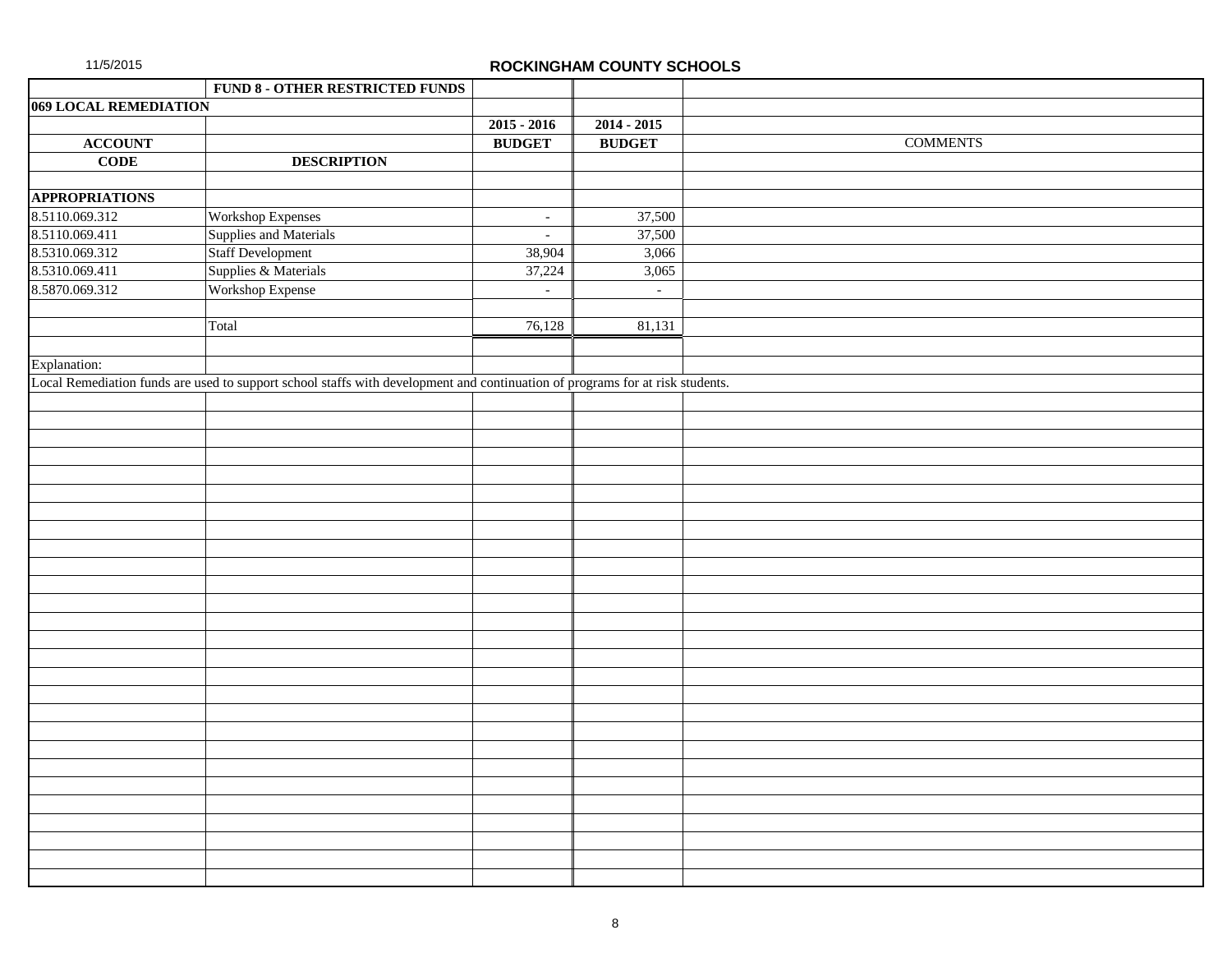| FUND 8 - OTHER RESTRICTED FUNDS                    |                             |                  |                                                                                  |
|----------------------------------------------------|-----------------------------|------------------|----------------------------------------------------------------------------------|
| 301-ROTC REIMBURSEMENT                             |                             |                  |                                                                                  |
|                                                    | $2015 - 2016$               | $2014 - 2015$    |                                                                                  |
| <b>ACCOUNT</b>                                     | <b>BUDGET</b>               | <b>BUDGET</b>    | <b>COMMENTS</b>                                                                  |
| $\overline{CODE}$<br><b>DESCRIPTION</b>            |                             |                  |                                                                                  |
|                                                    |                             |                  |                                                                                  |
| <b>APPROPRIATIONS</b>                              |                             |                  |                                                                                  |
| Salary - JROTC<br>8.5110.301.123                   | 187,626                     |                  | 187,626 Salary for 4.5 positions - approx. half from restricted, half from state |
| 8.5110.301.181<br><b>Bonus Pay</b>                 |                             |                  |                                                                                  |
| 8.5110.301.187<br>Salary - Differential            | 58,950                      | 58,950           |                                                                                  |
| 8.5110.301.211<br>Employers Soc. Sec. Cost         | 18,865                      |                  | 18,865 Social Security Cost @ 7.65%                                              |
| 8.5110.301.221<br><b>Employers Retirement Cost</b> | 37,500                      |                  | 37,500 Retirement Cost @ 15.32%                                                  |
| 8.5110.301.231<br>Employers Hospitalization        | 24,200                      |                  | 24,200 Hospitalization Cost @5,471 (4.5)                                         |
| 8.5110.301.411<br><b>Custodial Supplies</b>        | $\mathcal{L}_{\mathcal{A}}$ | $\blacksquare$   |                                                                                  |
| Fuel Oil<br>8.6530.301.421                         | $\omega$                    | $\omega_{\rm c}$ |                                                                                  |
|                                                    |                             |                  |                                                                                  |
|                                                    |                             |                  |                                                                                  |
| Total                                              | 327,141                     | 327,141          |                                                                                  |
|                                                    |                             |                  |                                                                                  |
|                                                    |                             |                  |                                                                                  |
|                                                    |                             |                  |                                                                                  |
|                                                    |                             |                  |                                                                                  |
|                                                    |                             |                  |                                                                                  |
|                                                    |                             |                  |                                                                                  |
|                                                    |                             |                  |                                                                                  |
|                                                    |                             |                  |                                                                                  |
|                                                    |                             |                  |                                                                                  |
|                                                    |                             |                  |                                                                                  |
|                                                    |                             |                  |                                                                                  |
|                                                    |                             |                  |                                                                                  |
|                                                    |                             |                  |                                                                                  |
|                                                    |                             |                  |                                                                                  |
|                                                    |                             |                  |                                                                                  |
|                                                    |                             |                  |                                                                                  |
|                                                    |                             |                  |                                                                                  |
|                                                    |                             |                  |                                                                                  |
|                                                    |                             |                  |                                                                                  |
|                                                    |                             |                  |                                                                                  |
|                                                    |                             |                  |                                                                                  |
|                                                    |                             |                  |                                                                                  |
|                                                    |                             |                  |                                                                                  |
|                                                    |                             |                  |                                                                                  |
|                                                    |                             |                  |                                                                                  |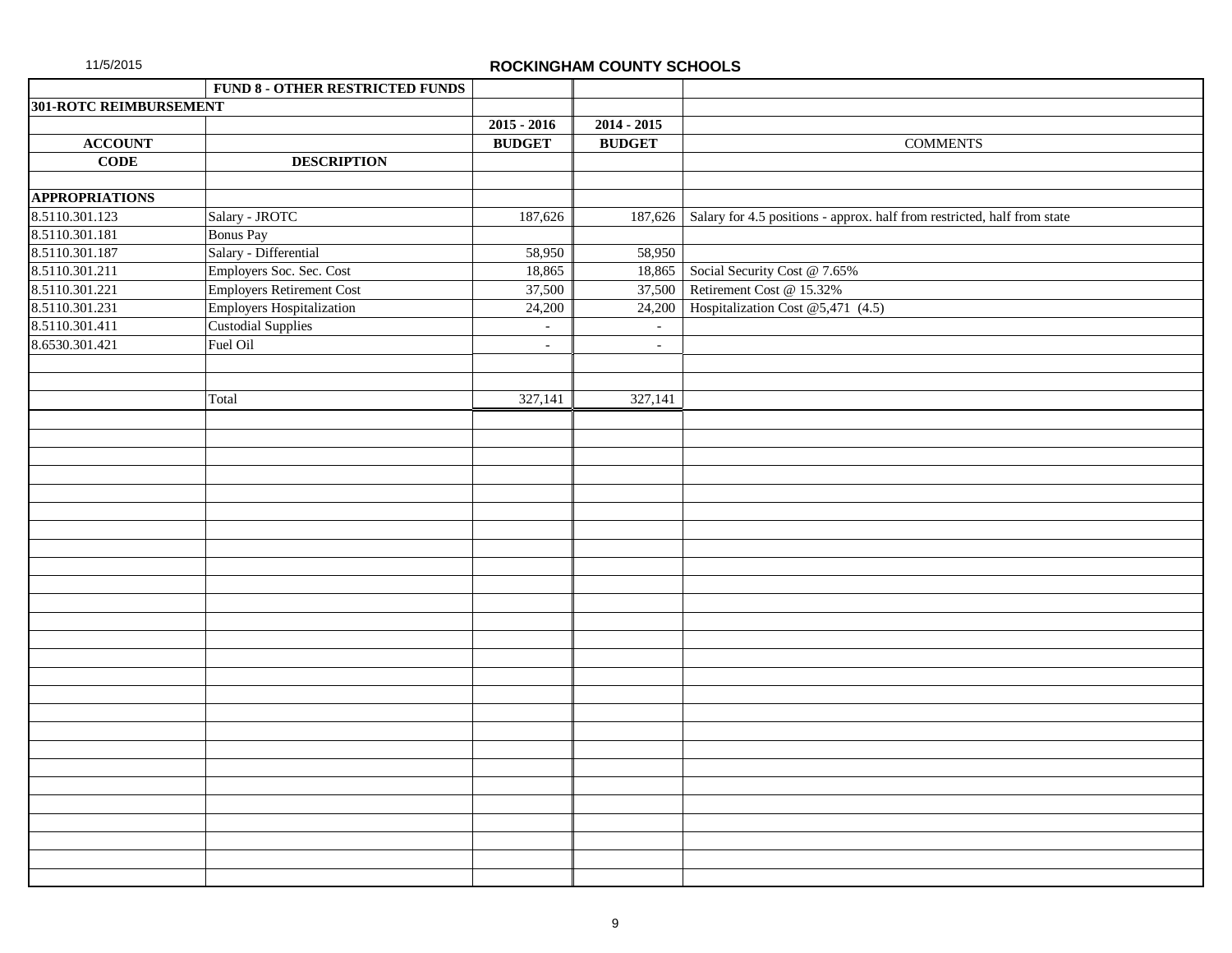|                                      | FUND 8 - OTHER RESTRICTED FUNDS |               |               |                                                                  |
|--------------------------------------|---------------------------------|---------------|---------------|------------------------------------------------------------------|
| 305 MEDICAID ADMINISTRATIVE OUTREACH |                                 |               |               |                                                                  |
|                                      |                                 | $2015 - 2016$ | $2014 - 2015$ |                                                                  |
| <b>ACCOUNT</b>                       |                                 | <b>BUDGET</b> | <b>BUDGET</b> | <b>COMMENTS</b>                                                  |
|                                      |                                 |               |               |                                                                  |
| 8.6200.305.151                       | Salary - Office Personnel       | 43,790        | 43,790        |                                                                  |
| 8.6200.305.184                       | Longevity                       | 1,423         | 1,423         |                                                                  |
| 8.6200.305.211                       | Employers Soc. Sec. Cost        | 3,350         |               | 3,350 Social Security Cost @ 7.65%                               |
| 8.6200.305.221                       | Employers Retirement Cost       | 6,530         |               | 6,530 Retirement Cost @ 15.32%                                   |
| 8.6200.305.231                       | Employers Hospital Cost         | 5,378         |               | 5,435 Hospitalization Cost @5,471                                |
| 8.6530.305.421                       | Fuel Oil                        | 85,114        | 100,057       |                                                                  |
| 8.6910.305.311                       | <b>Contracted Services</b>      | 34,415        |               | 34,415 To cover Medicaid Administrative Outreach Program filing. |
|                                      |                                 |               |               |                                                                  |
|                                      | Total                           | 180,000       | 195,000       |                                                                  |
|                                      |                                 |               |               |                                                                  |
|                                      |                                 |               |               |                                                                  |
|                                      |                                 |               |               |                                                                  |
|                                      |                                 |               |               |                                                                  |
|                                      |                                 |               |               |                                                                  |
|                                      |                                 |               |               |                                                                  |
|                                      |                                 |               |               |                                                                  |
|                                      |                                 |               |               |                                                                  |
|                                      |                                 |               |               |                                                                  |
|                                      |                                 |               |               |                                                                  |
|                                      |                                 |               |               |                                                                  |
|                                      |                                 |               |               |                                                                  |
|                                      |                                 |               |               |                                                                  |
|                                      |                                 |               |               |                                                                  |
|                                      |                                 |               |               |                                                                  |
|                                      |                                 |               |               |                                                                  |
|                                      |                                 |               |               |                                                                  |
|                                      |                                 |               |               |                                                                  |
|                                      |                                 |               |               |                                                                  |
|                                      |                                 |               |               |                                                                  |
|                                      |                                 |               |               |                                                                  |
|                                      |                                 |               |               |                                                                  |
|                                      |                                 |               |               |                                                                  |
|                                      |                                 |               |               |                                                                  |
|                                      |                                 |               |               |                                                                  |
|                                      |                                 |               |               |                                                                  |
|                                      |                                 |               |               |                                                                  |
|                                      |                                 |               |               |                                                                  |
|                                      |                                 |               |               |                                                                  |
|                                      |                                 |               |               |                                                                  |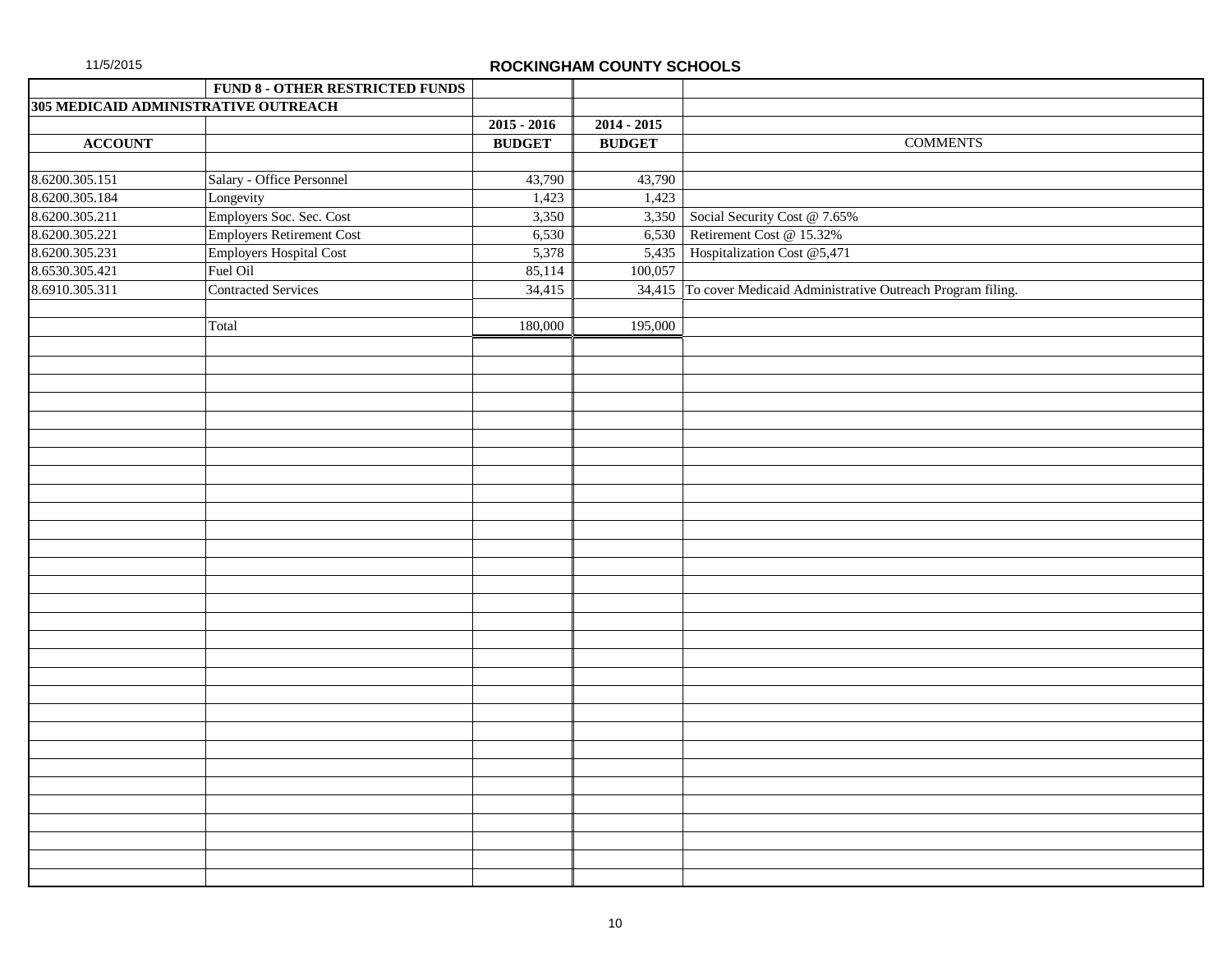|                                   | <b>FUND 8 - OTHER RESTRICTED FUNDS</b>                                                                                                      |                          |               |                                  |
|-----------------------------------|---------------------------------------------------------------------------------------------------------------------------------------------|--------------------------|---------------|----------------------------------|
| <b>306 MEDICAID REIMBURSEMENT</b> |                                                                                                                                             |                          |               |                                  |
|                                   |                                                                                                                                             | $2015 - 2016$            | $2014 - 2015$ |                                  |
| <b>ACCOUNT</b>                    |                                                                                                                                             | <b>BUDGET</b>            | <b>BUDGET</b> | <b>COMMENTS</b>                  |
|                                   |                                                                                                                                             |                          |               |                                  |
| 8.5240.306.132                    | Salary - Speech Therapists                                                                                                                  | $\sim$                   | 61,330        | Salary for 0 speech teacher      |
| 8.5240.306.181                    | Supplement                                                                                                                                  | $\overline{\phantom{a}}$ | 3,067         |                                  |
| 8.5240.306.183                    | <b>Bonus Pay</b>                                                                                                                            | $\sim$                   |               |                                  |
| 8.5240.306.184                    | Longevity Pay                                                                                                                               | $\sim$                   | 1,000         |                                  |
| 8.5240.306.211                    | Employers Soc. Sec. Cost                                                                                                                    | $\overline{\phantom{a}}$ | 5,003         | Social Security Cost @ 7.65%     |
| 8.5240.306.221                    | <b>Employers Retirement Cost</b>                                                                                                            | $\sim$                   | 9,947         | Retirement Cost @ 15.32%         |
| 8.5240.306.231                    | <b>Employers Hospital Cost</b>                                                                                                              | $\sim$                   | 5,378         | Hospitalization Cost @5,471      |
| 8.5240.306.311                    | Contracted Services - Speech                                                                                                                | 200,000                  | 123,376       | Contracted Sservices - speech    |
| 8.5250.306.311                    | <b>Contracted Services - Audiology</b>                                                                                                      | 42,024                   | $\sim$        | Contracted Sservices - audiology |
| 8.5840.306.311                    | Contracted Services                                                                                                                         | 42,000                   | 86,210        | Contracted Services - pt/ot      |
| 8.6200.306.311                    | <b>Contracted Services</b>                                                                                                                  | 215,000                  | 125,000       | Contracted services - PCG        |
|                                   |                                                                                                                                             |                          |               |                                  |
|                                   | Total                                                                                                                                       | 499,024                  | 420,311       |                                  |
|                                   |                                                                                                                                             |                          |               |                                  |
|                                   |                                                                                                                                             |                          |               |                                  |
|                                   |                                                                                                                                             |                          |               |                                  |
| Explanation:                      |                                                                                                                                             |                          |               |                                  |
|                                   | Revenue: Monies are generated based on strict Medicaid guidelines for reimbursement for specific related services provided in the           |                          |               |                                  |
|                                   | schools. Currently, services eligible for reimbursement include therapy and assessments performed by speech pathologists,                   |                          |               |                                  |
|                                   | occupational therapists, physical therapists, and audiologists. We may begin billing some limited nursing services                          |                          |               |                                  |
| next year as well.                |                                                                                                                                             |                          |               |                                  |
|                                   |                                                                                                                                             |                          |               |                                  |
|                                   | Expenditures: Based on our signed contract with Medicaid, these monies may only be used to support related services. Therefore              |                          |               |                                  |
|                                   | we utilize these monies to employ a speech therapist. We will use some of the restricted fund balance that we expect at the end of the year |                          |               |                                  |
|                                   | in this area combined with anticipated revenues for the 2014-15 year to pay for 1 therapists as well as some contracted services.           |                          |               |                                  |
|                                   |                                                                                                                                             |                          |               |                                  |
|                                   |                                                                                                                                             |                          |               |                                  |
|                                   |                                                                                                                                             |                          |               |                                  |
|                                   |                                                                                                                                             |                          |               |                                  |
|                                   |                                                                                                                                             |                          |               |                                  |
|                                   |                                                                                                                                             |                          |               |                                  |
|                                   |                                                                                                                                             |                          |               |                                  |
|                                   |                                                                                                                                             |                          |               |                                  |
|                                   |                                                                                                                                             |                          |               |                                  |
|                                   |                                                                                                                                             |                          |               |                                  |
|                                   |                                                                                                                                             |                          |               |                                  |
|                                   |                                                                                                                                             |                          |               |                                  |
|                                   |                                                                                                                                             |                          |               |                                  |
|                                   |                                                                                                                                             |                          |               |                                  |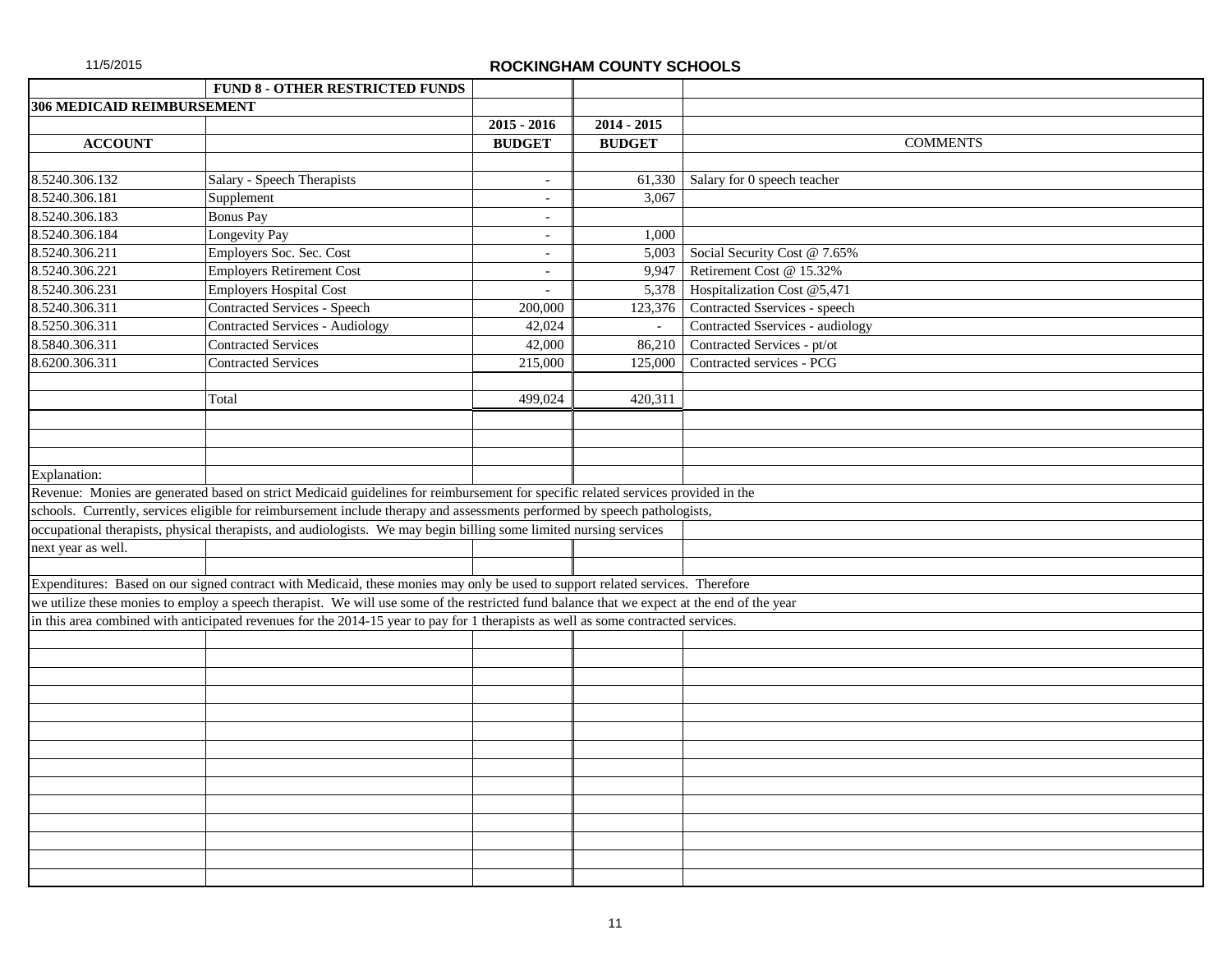|                       | <b>FUND 8 - OTHER RESTRICTED FUNDS</b> |                          |                |                                                    |
|-----------------------|----------------------------------------|--------------------------|----------------|----------------------------------------------------|
| 311 GEAR UP           |                                        |                          |                |                                                    |
|                       |                                        |                          |                |                                                    |
|                       |                                        | $2015 - 2016$            | $2014 - 2015$  |                                                    |
| <b>ACCOUNT</b>        |                                        | <b>BUDGET</b>            | <b>BUDGET</b>  | <b>COMMENTS</b>                                    |
| <b>CODE</b>           | <b>DESCRIPTION</b>                     |                          |                |                                                    |
|                       |                                        |                          |                |                                                    |
| <b>APPROPRIATIONS</b> |                                        |                          |                |                                                    |
| 8.5830.311.131        | Salary - Summer Enrichiment            | 25,000                   | 25,000         | <b>Summer Student Enrichment</b>                   |
| 8.5830.311.142        | Salary - Teacher Assistant             | $\overline{a}$           | $\mathbf{r}$   |                                                    |
| 8.5830.311.146        | Salary                                 | 118,885                  | 60,426         | Coordinators                                       |
| 8.5830.311.146        | Salary                                 | $\sim$                   | 58.459         | <b>Family and Community Facilitators</b>           |
| 8.5830.311.162        | Substitute Pay                         | 5,000                    | 5,000          |                                                    |
| 8.5830.311.198        | Tutors                                 | 20,000                   | 20,000         |                                                    |
| 8.5830.311.211        | Employers Soc. Sec. Cost               | 12,920                   | 12,920         | Employers Soc. Sec. Cost @ 7.65%                   |
| 8.5830.311.221        | <b>Employers Retirement Cost</b>       | 25,688                   | 25,181         | Employers Retirement Cost @ 15.32%                 |
| 8.5830.311.231        | <b>Employers Hospital Cost</b>         | 13,711                   | 14,284         | Employers Hospitalization Cost @5,471 (4)          |
| 8.5830.311.311        | <b>Contracted Services</b>             | 5,000                    | 5,000          |                                                    |
| 8.5830.311.312        | <b>Workshop Expenses</b>               | 25,000                   | 25,000         |                                                    |
| 8.5830.311.313        | <b>Advertising Cost</b>                | $\sim$                   | $\sim$         |                                                    |
| 8.5830.311.314        | Printing                               | 1,250                    | 1,250          |                                                    |
| 8.5830.311.332        | Travel                                 | 3,000                    | 3,000          | Local travel for Coordinators & Comm. Facilitators |
| 8.5830.311.333        | <b>Field Trips</b>                     | 20,000                   | 20,000         | Field trip costs for students                      |
| 8.5830.311.341        | Telephone                              | 1,200                    | 1,200          |                                                    |
| 8.5830.311.342        | Postage                                | 1,000                    | 1,000          |                                                    |
| 8.5830.311.411        | Supplies & Materials                   | 27,435                   | 27,435         |                                                    |
| 8.5830.311.451        | Food Purchases (Student Lunches)       | 25,000                   | 25,000         |                                                    |
| 8.5830.311.459        | Other Food Purchases (Snacks Only)     | 2,217                    | 2,217          |                                                    |
| 8.5830.311.462        | Computer Equipment - Inventoried       | $\overline{\phantom{a}}$ | $\overline{a}$ |                                                    |
| 8.6540.311.173        | Salary - Custodian                     | 2,000                    | 2,000          |                                                    |
| 8.6540.311.211        | Employers Soc. Sec. Cost               | 153                      | 153            | Employers Soc. Sec. Cost @ 7.65%                   |
| 8.6540.311.221        | <b>Employers Retirement Cost</b>       | 305                      | 299            | Employers Retirement Cost @ 15.32%                 |
| 8.6550.311.171        | Salary - Bus Driver                    | 20,000                   | 20,000         | <b>Bus Drivers for Field Trips</b>                 |
| 8.6550.311.211        | Employers Soc. Sec. Cost               | 1,530                    | 1,530          | Employers Soc. Sec. Cost @ 7.65%                   |
| 8.6550.311.221        | <b>Employers Retirement Cost</b>       | 3,042                    | 2.982          | Employers Retirement Cost @ 15.32%                 |
|                       |                                        |                          |                |                                                    |
|                       |                                        |                          |                |                                                    |
|                       |                                        |                          |                |                                                    |
|                       |                                        |                          |                |                                                    |
|                       | Total                                  | 359,336                  | 359,336        |                                                    |
|                       |                                        |                          |                |                                                    |
|                       |                                        |                          |                |                                                    |
|                       |                                        |                          |                |                                                    |
|                       |                                        |                          |                |                                                    |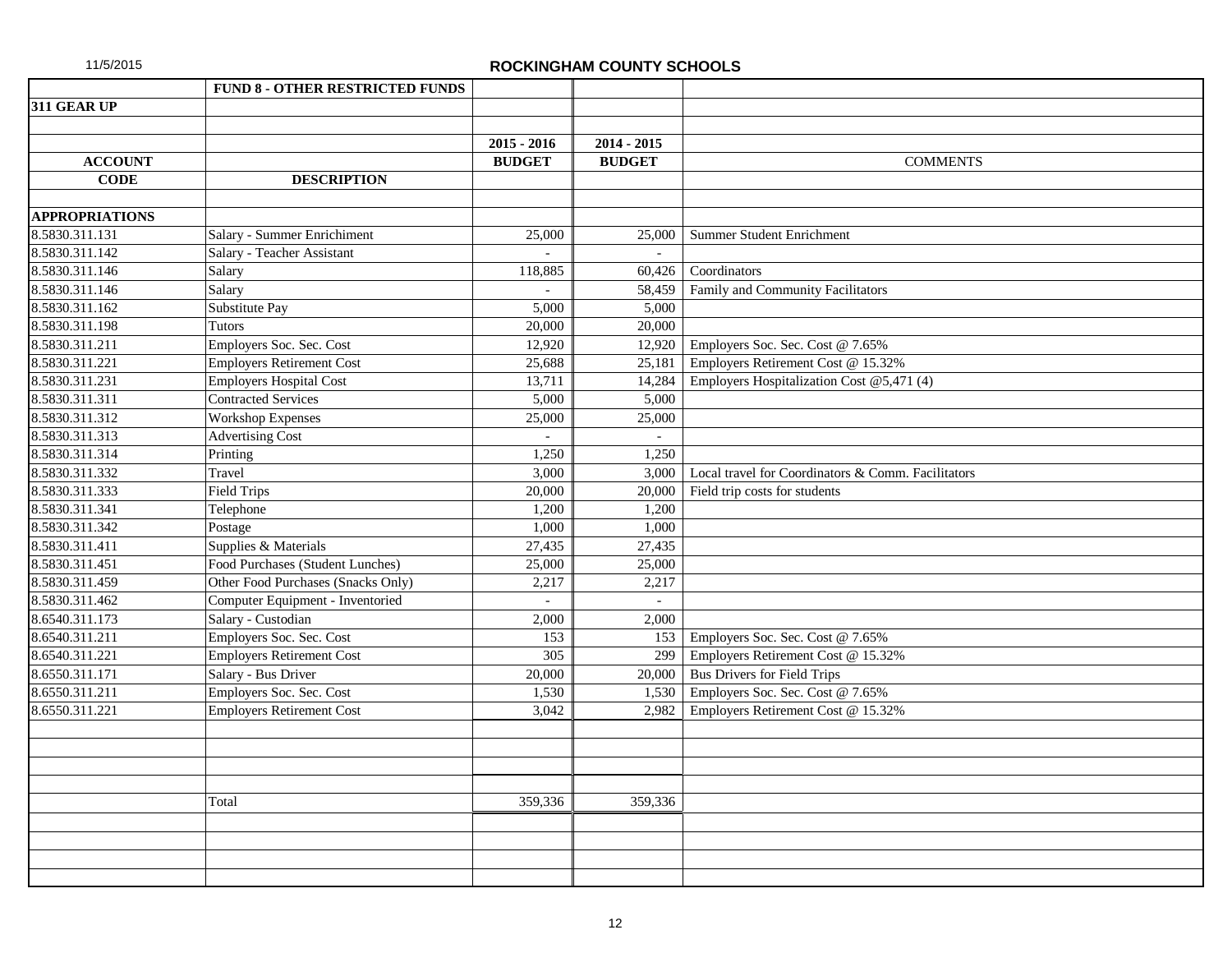|                       | <b>FUND 8 - OTHER RESTRICTED FUNDS</b>    |                          |               |                                           |
|-----------------------|-------------------------------------------|--------------------------|---------------|-------------------------------------------|
| 332 PEP GRANT         |                                           |                          |               |                                           |
|                       |                                           |                          |               |                                           |
|                       |                                           | $2015 - 2016$            | $2014 - 2015$ |                                           |
| <b>ACCOUNT</b>        |                                           | <b>BUDGET</b>            | <b>BUDGET</b> | <b>COMMENTS</b>                           |
| <b>CODE</b>           | <b>DESCRIPTION</b>                        |                          |               |                                           |
|                       |                                           |                          |               |                                           |
| <b>APPROPRIATIONS</b> |                                           |                          |               |                                           |
| 8.6840.332.146        | Salary - School Based Specialist          | $\sim$                   | 62,000        | PEP Program Mananger                      |
| 8.6840.332.151        | Salary - Office Support                   | $\overline{\phantom{a}}$ | 36,000        | PEP Administrative Assistant              |
| 8.6840.332.162        | Substitute Pay                            | $\blacksquare$           | 8,500         |                                           |
| 8.6840.332.192        | <b>Additional Responsibility Stipends</b> | $\overline{\phantom{a}}$ | 18,000        | Lead PE Teachers                          |
| 8.6840.332.211        | Employers Soc. Sec. Cost                  | $\overline{\phantom{a}}$ | 9,650         | Employers Soc. Sec. Cost @ 7.65%          |
| 8.6840.332.221        | <b>Employers Retirement Cost</b>          | $\overline{\phantom{a}}$ | 19,000        | Employers Retirement Cost @ 15.32%        |
| 8.6840.332.231        | Employers Hospital Cost                   | $\mathbf{r}$             | 11,000        | Employers Hospitalization Cost @5,471 (2) |
| 8.6840.332.311        | <b>Contracted Services</b>                | $\overline{\phantom{a}}$ | 60,000        |                                           |
| 8.6840.332.312        | <b>Workshop Expenses</b>                  | $\sim$                   | 46,850        |                                           |
| 8.6840.332.314        | Printing                                  | $\mathbb{L}^+$           | 500           |                                           |
| 8.6840.332.332        | Travel                                    | $\overline{\phantom{a}}$ | 7,500         |                                           |
| 8.6840.332.341        | Telephone                                 | $\overline{\phantom{a}}$ | 500           |                                           |
| 8.6840.332.342        | Postage                                   | $\overline{\phantom{a}}$ | 500           |                                           |
| 8.6840.332.411        | Supplies & Materials                      | $\blacksquare$           | 340,000       |                                           |
| 8.6840.332.462        | Computer Equipment - Inventoried          | $\blacksquare$           | 5,000         |                                           |
|                       |                                           |                          |               |                                           |
|                       |                                           |                          |               |                                           |
|                       | Total                                     | $\omega$                 | 625,000       |                                           |
|                       |                                           |                          |               |                                           |
|                       |                                           |                          |               |                                           |
|                       |                                           |                          |               |                                           |
|                       |                                           |                          |               |                                           |
|                       |                                           |                          |               |                                           |
|                       |                                           |                          |               |                                           |
|                       |                                           |                          |               |                                           |
|                       |                                           |                          |               |                                           |
|                       |                                           |                          |               |                                           |
|                       |                                           |                          |               |                                           |
|                       |                                           |                          |               |                                           |
|                       |                                           |                          |               |                                           |
|                       |                                           |                          |               |                                           |
|                       |                                           |                          |               |                                           |
|                       |                                           |                          |               |                                           |
|                       |                                           |                          |               |                                           |
|                       |                                           |                          |               |                                           |
|                       |                                           |                          |               |                                           |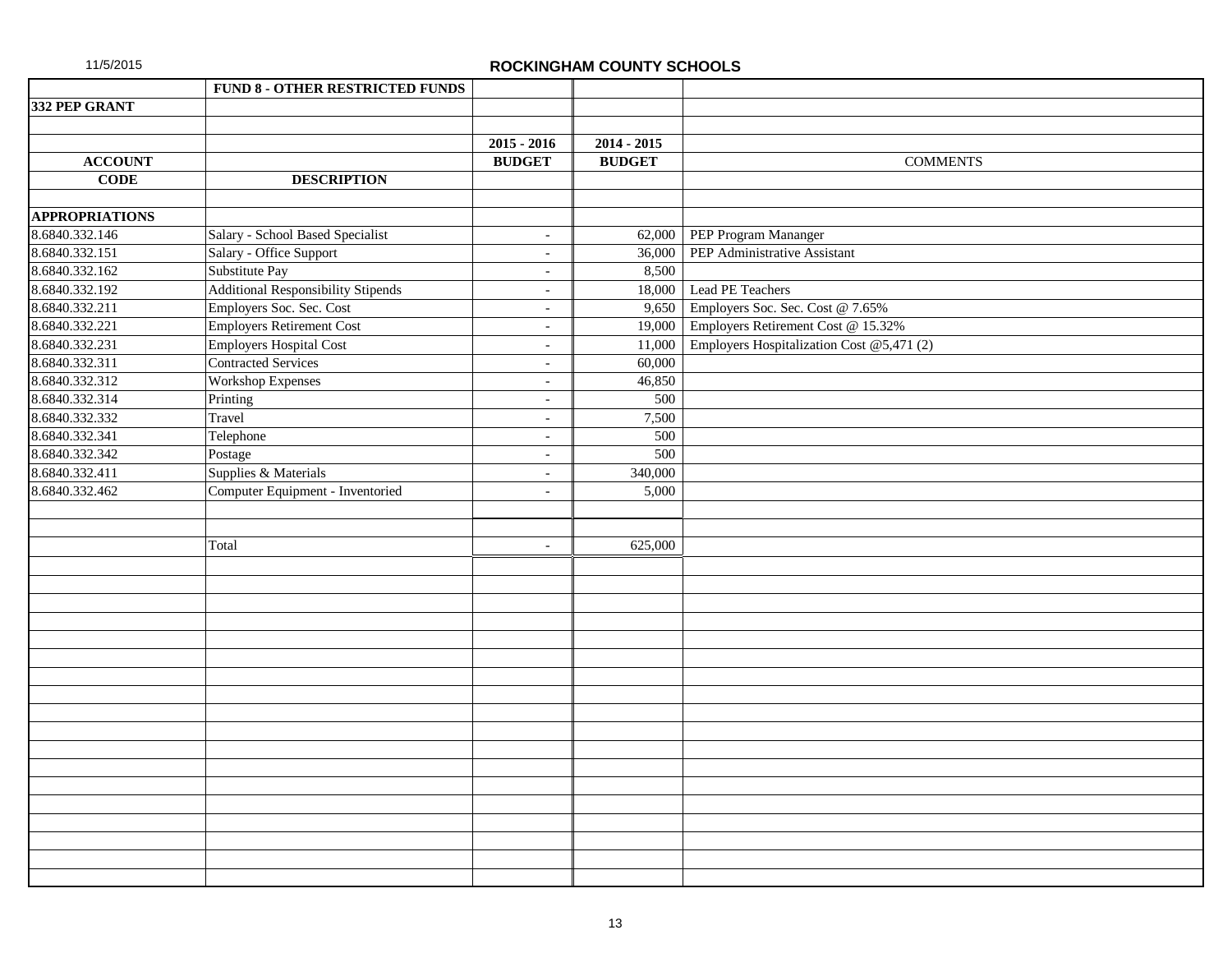|                       | <b>FUND 8 - OTHER RESTRICTED FUNDS</b>                                                                                            |                |                          |                                    |
|-----------------------|-----------------------------------------------------------------------------------------------------------------------------------|----------------|--------------------------|------------------------------------|
| 340 NC QUEST          |                                                                                                                                   |                |                          |                                    |
|                       |                                                                                                                                   |                |                          |                                    |
|                       |                                                                                                                                   | $2015 - 2016$  | $2014 - 2015$            |                                    |
| <b>ACCOUNT</b>        |                                                                                                                                   | <b>BUDGET</b>  | <b>BUDGET</b>            | <b>COMMENTS</b>                    |
| <b>CODE</b>           | <b>DESCRIPTION</b>                                                                                                                |                |                          |                                    |
|                       |                                                                                                                                   |                |                          |                                    |
| <b>APPROPRIATIONS</b> |                                                                                                                                   |                |                          |                                    |
| 8.5110.340.196        | <b>State Designated Stipend</b>                                                                                                   | $\omega$       | $\overline{\phantom{a}}$ |                                    |
| 8.5110.340.211        | Employers Soc. Sec. Cost                                                                                                          | $\blacksquare$ | $\omega$                 | Employers Soc. Sec. Cost @ 7.65%   |
| 8.5110.340.221        | Employers Retirement Cost                                                                                                         | $\sim$         | $\sim$                   | Employers Retirement Cost @ 15.32% |
| 8.5110.340.312        | <b>Workshop Expenses</b>                                                                                                          | $\sim$         | $\overline{\phantom{a}}$ |                                    |
| 8.8100.340.392        | <b>Indirect Cost</b>                                                                                                              | $\omega$       | $\blacksquare$           |                                    |
|                       |                                                                                                                                   |                |                          |                                    |
|                       |                                                                                                                                   |                |                          |                                    |
|                       | Total                                                                                                                             | $\sim$         | $\sim$                   |                                    |
|                       |                                                                                                                                   |                |                          |                                    |
|                       |                                                                                                                                   |                |                          |                                    |
|                       |                                                                                                                                   |                |                          |                                    |
|                       |                                                                                                                                   |                |                          |                                    |
|                       |                                                                                                                                   |                |                          |                                    |
|                       |                                                                                                                                   |                |                          |                                    |
|                       | This budget represents the NC Quest project Core-Math II: Assisting Teacher's Implementation of the Common Core State Standards   |                |                          |                                    |
|                       | for Mathematics with Learning Trajectories Reform-Oriented Pedagogy and Instructional Support that will partner faculty from UNCG |                |                          |                                    |
|                       | with teachers and school leaders in our district and those from Asheboro City and Randolph Co. Schools.                           |                |                          |                                    |
|                       |                                                                                                                                   |                |                          |                                    |
|                       |                                                                                                                                   |                |                          |                                    |
|                       |                                                                                                                                   |                |                          |                                    |
|                       |                                                                                                                                   |                |                          |                                    |
|                       |                                                                                                                                   |                |                          |                                    |
|                       |                                                                                                                                   |                |                          |                                    |
|                       |                                                                                                                                   |                |                          |                                    |
|                       |                                                                                                                                   |                |                          |                                    |
|                       |                                                                                                                                   |                |                          |                                    |
|                       |                                                                                                                                   |                |                          |                                    |
|                       |                                                                                                                                   |                |                          |                                    |
|                       |                                                                                                                                   |                |                          |                                    |
|                       |                                                                                                                                   |                |                          |                                    |
|                       |                                                                                                                                   |                |                          |                                    |
|                       |                                                                                                                                   |                |                          |                                    |
|                       |                                                                                                                                   |                |                          |                                    |
|                       |                                                                                                                                   |                |                          |                                    |
|                       |                                                                                                                                   |                |                          |                                    |
|                       |                                                                                                                                   |                |                          |                                    |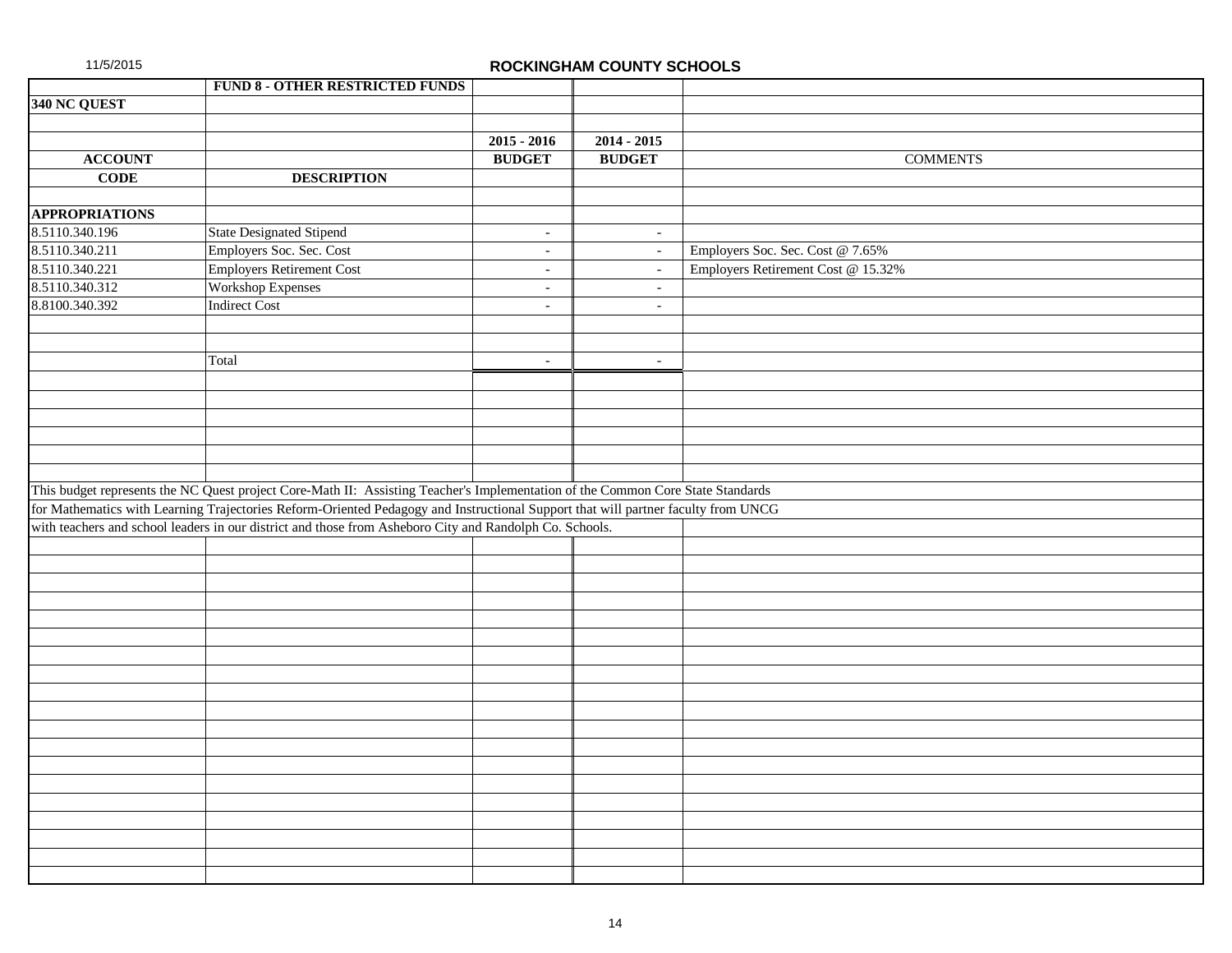|                            | <b>FUND 8 - OTHER RESTRICTED FUNDS</b>                                                                                                               |               |               |                                                                   |
|----------------------------|------------------------------------------------------------------------------------------------------------------------------------------------------|---------------|---------------|-------------------------------------------------------------------|
| <b>403 QUALITY SCHOOLS</b> |                                                                                                                                                      |               |               |                                                                   |
|                            |                                                                                                                                                      | $2015 - 2016$ | $2014 - 2015$ |                                                                   |
| <b>ACCOUNT</b>             |                                                                                                                                                      | <b>BUDGET</b> | <b>BUDGET</b> | <b>COMMENTS</b>                                                   |
| <b>CODE</b>                | <b>DESCRIPTION</b>                                                                                                                                   |               |               |                                                                   |
|                            |                                                                                                                                                      |               |               |                                                                   |
| <b>APPROPRIATIONS</b>      |                                                                                                                                                      |               |               |                                                                   |
| 8.5110.403.162             | Substitute Pay                                                                                                                                       |               |               | Substitute Pay                                                    |
| 8.5110.403.211             | Employers Soc. Sec. Cost                                                                                                                             |               |               | Social Security Cost @ 7.65%                                      |
| 8.5110.403.411             | Supplies & Materials                                                                                                                                 | 1,600         |               | Social Security Cost @ 7.65%                                      |
| 8.5400.403.311             | Contracted Services                                                                                                                                  |               |               | To pay any contracted services - workshop facilitator's contracts |
| 8.5400.403.312             | <b>Workshop Expenses</b>                                                                                                                             | 500           |               | Instructional workshop expenses - workshop equipment & supplies   |
|                            |                                                                                                                                                      |               |               |                                                                   |
|                            | Total                                                                                                                                                | 2,100         | $\sim$        |                                                                   |
|                            |                                                                                                                                                      |               |               |                                                                   |
|                            |                                                                                                                                                      |               |               |                                                                   |
|                            |                                                                                                                                                      |               |               |                                                                   |
| Explanation:               |                                                                                                                                                      |               |               |                                                                   |
|                            | Revenues: Monies were received from the North Carolina Partnership for Excellence for the use of training administrators and teachers in the area of |               |               |                                                                   |
| Total Quality.             |                                                                                                                                                      |               |               |                                                                   |
|                            |                                                                                                                                                      |               |               |                                                                   |
|                            |                                                                                                                                                      |               |               |                                                                   |
|                            |                                                                                                                                                      |               |               |                                                                   |
|                            |                                                                                                                                                      |               |               |                                                                   |
|                            |                                                                                                                                                      |               |               |                                                                   |
|                            |                                                                                                                                                      |               |               |                                                                   |
|                            |                                                                                                                                                      |               |               |                                                                   |
|                            |                                                                                                                                                      |               |               |                                                                   |
|                            |                                                                                                                                                      |               |               |                                                                   |
|                            |                                                                                                                                                      |               |               |                                                                   |
|                            |                                                                                                                                                      |               |               |                                                                   |
|                            |                                                                                                                                                      |               |               |                                                                   |
|                            |                                                                                                                                                      |               |               |                                                                   |
|                            |                                                                                                                                                      |               |               |                                                                   |
|                            |                                                                                                                                                      |               |               |                                                                   |
|                            |                                                                                                                                                      |               |               |                                                                   |
|                            |                                                                                                                                                      |               |               |                                                                   |
|                            |                                                                                                                                                      |               |               |                                                                   |
|                            |                                                                                                                                                      |               |               |                                                                   |
|                            |                                                                                                                                                      |               |               |                                                                   |
|                            |                                                                                                                                                      |               |               |                                                                   |
|                            |                                                                                                                                                      |               |               |                                                                   |
|                            |                                                                                                                                                      |               |               |                                                                   |
|                            |                                                                                                                                                      |               |               |                                                                   |
|                            |                                                                                                                                                      |               |               |                                                                   |
|                            |                                                                                                                                                      |               |               |                                                                   |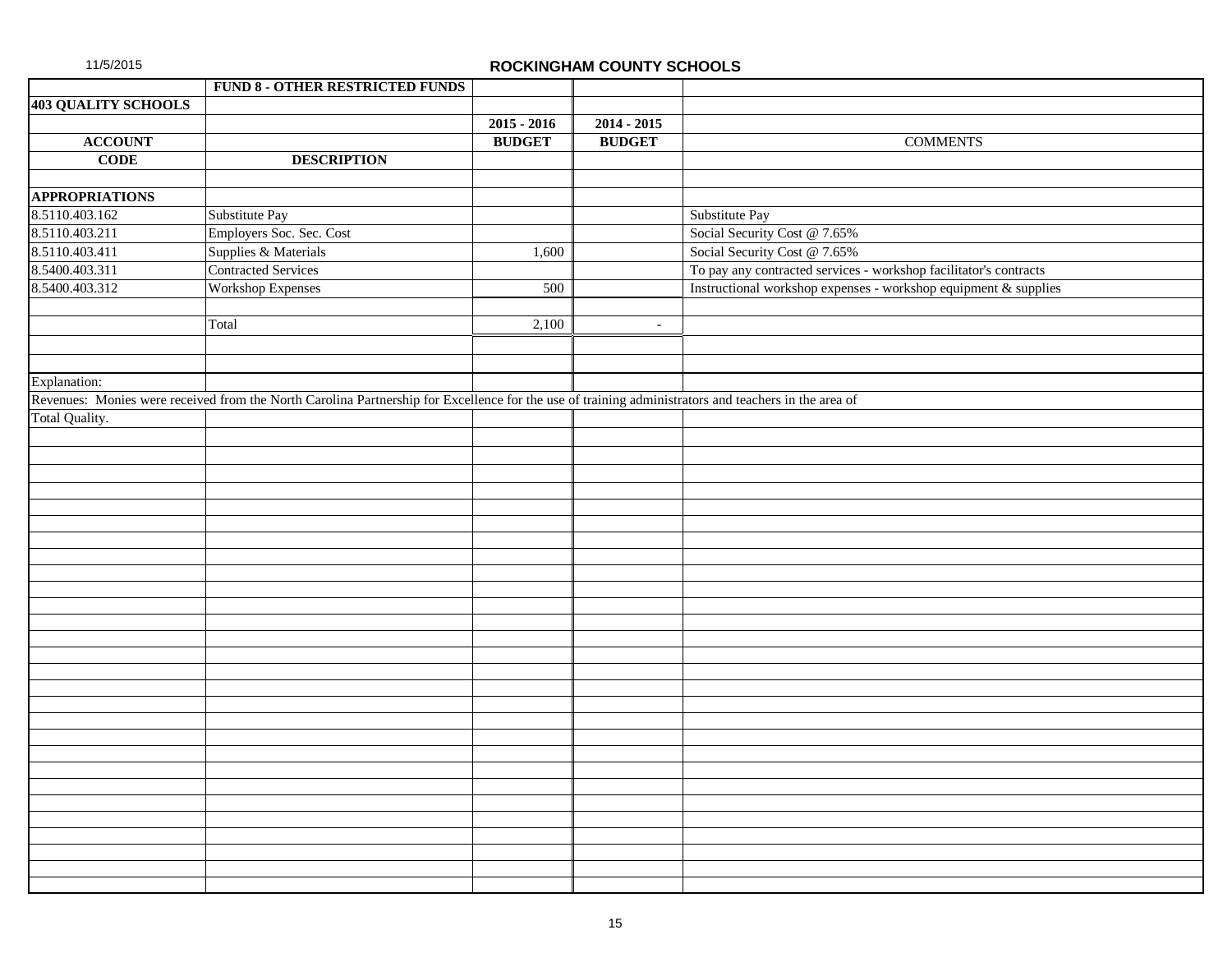|                            | <b>FUND 8 - OTHER RESTRICTED FUNDS</b> |                          |                |                                                |
|----------------------------|----------------------------------------|--------------------------|----------------|------------------------------------------------|
| <b>410 EARLY CHILDHOOD</b> |                                        |                          |                |                                                |
|                            |                                        | $2015 - 2016$            | $2014 - 2015$  |                                                |
| <b>ACCOUNT</b>             |                                        | <b>BUDGET</b>            | <b>BUDGET</b>  | <b>COMMENTS</b>                                |
| <b>CODE</b>                | <b>DESCRIPTION</b>                     |                          |                |                                                |
| <b>APPROPRIATIONS</b>      |                                        |                          |                |                                                |
| 8.5110.410.142.334         | Salary - Teacher Assistant             | 40,061                   | 41,937         | 2 FTE assistants                               |
| 8.5110.410.142.366         | Salary - Teacher Assistant             | 20,205                   | 20,205         | 1 FTE assistants                               |
| 8.5110.410.184.334         | Longevity                              | 100                      | 100            |                                                |
| 8.5110.410.188.334         | Annual Leave                           | 300                      | 300            |                                                |
| 8.5110.410.189.334         | Disability Pay                         |                          |                |                                                |
| 8.5110.410.211             | Employers Soc. Sec. Cost               | 4,610                    | 4,754          | Social Security Cost @ 7.65%                   |
| 8.5110.410.221             | <b>Employers Retirement Cost</b>       | 9,166                    | 9,452          | Employers Retirement Cost @ 15.32%             |
| 8.5110.410.231             | <b>Employers Hospital Cost</b>         | 16,134                   | 16,134         | Employers Hospitalization Cost @ \$5,471 (3)   |
| 8.5110.410.233             | <b>Unemployment Compensation</b>       | 400                      | 400            |                                                |
| 8.7100.410.121.334         | Salary - Teacher                       | 63,035                   | 63,035         | 1.5 FTE Teacher                                |
| 8.7100.410.121.366         | Salary - Teacher                       | 36,500                   | 36,500         | 1 FTE Teacher                                  |
| 8.7100.410.162             | Sub Pay                                | 1,100                    | 1,100          | Sub Pay                                        |
| 8.7100.410.167             | Sub Pay - TA subs for Teachers         | 200                      | 200            | Sub Pay for TA subs for teachers               |
| 8.7100.410.178.334         | Salary - Hourly Associates             | $\overline{a}$           | $\blacksquare$ | 2 FTE PTE Child Care Workers                   |
| 8.7100.410.178.366         | Salary - Hourly Associates             | $\overline{\phantom{0}}$ | $\blacksquare$ | 1.5625 FTE Child Care Workers                  |
| 8.7100.410.183             | Bonus                                  |                          |                | <b>Bonus Pay</b>                               |
| 8.7100.410.184             | Longevity                              |                          |                | Longevity                                      |
| 8.7100.410.185             | <b>Bonus</b> Leave                     |                          |                |                                                |
| 8.7100.410.188             | <b>Annual Leave</b>                    |                          |                | Annual Leave Pay                               |
| 8.7100.410.211             | Employers Soc. Sec. Cost               | 7,714                    | 7,714          | Social Security Cost @ 7.65%                   |
| 8.7100.410.221             | <b>Employers Retirement Cost</b>       | 15,170                   | 15,170         | Employers Retirement Cost @ 15.32%             |
| 8.7100.410.231             | <b>Employers Hospital Cost</b>         | 13,445                   | 13,445         | Employers Hospitalization Cost @ \$5,471 (2.5) |
| 8.7100.410.232             | <b>Workers Compensation</b>            | 400                      | 400            | Workers Compensation cost                      |
| 8.7100.410.233             | <b>Unemployment Compensation</b>       | 450                      | 450            |                                                |
| 8.7100.410.312             | <b>Instructional Workshop Expenses</b> | 2,600                    | 2,600          | <b>Staff Development Expenses</b>              |
| 8.7100.410.324             | Water, Sewage, Garbage                 | 200                      | 200            | Waste management expenses                      |
| 8.7100.410.326             | Maintenance                            | 1,800                    | 1,000          | Contracted Maintenance on Equipment            |
| 8.7100.410.327             | Rentals                                | 3,000                    | 3,000          |                                                |
| 8.7100.410.332             | Itinerant Travel                       | 2,500                    | 2,500          | Travel reimbursement                           |
| 8.7100.410.333             | Field Trip                             | 250                      | 250            | Field trip cost                                |
| 8.7100.410.341             | Telephone                              | 700                      | 700            | Telephone cost for daycare centers             |
| 8.7100.410.351             | <b>Tuition Fees</b>                    | 350                      |                | 350 Tuition fees                               |
| 8.7100.410.411             | <b>Instructional Supplies</b>          | 5,077                    | 5,077          | <b>Instructional Supplies - General</b>        |
| 8.7100.410.422             | Repair Parts & Materials               | 250                      | 250            | Repair parts                                   |
| 8.7100.410.459             | Other Food Purchases                   | 10,138                   | 10,136         | Food purchases for daycare - breakfast/lunch   |
| 8.8100.410.392             | <b>Indirect Cost</b>                   | 400                      | 400            | Indirect Cost 2.209%                           |
|                            |                                        |                          |                |                                                |
|                            | Total                                  | 256,255                  | 257,759        |                                                |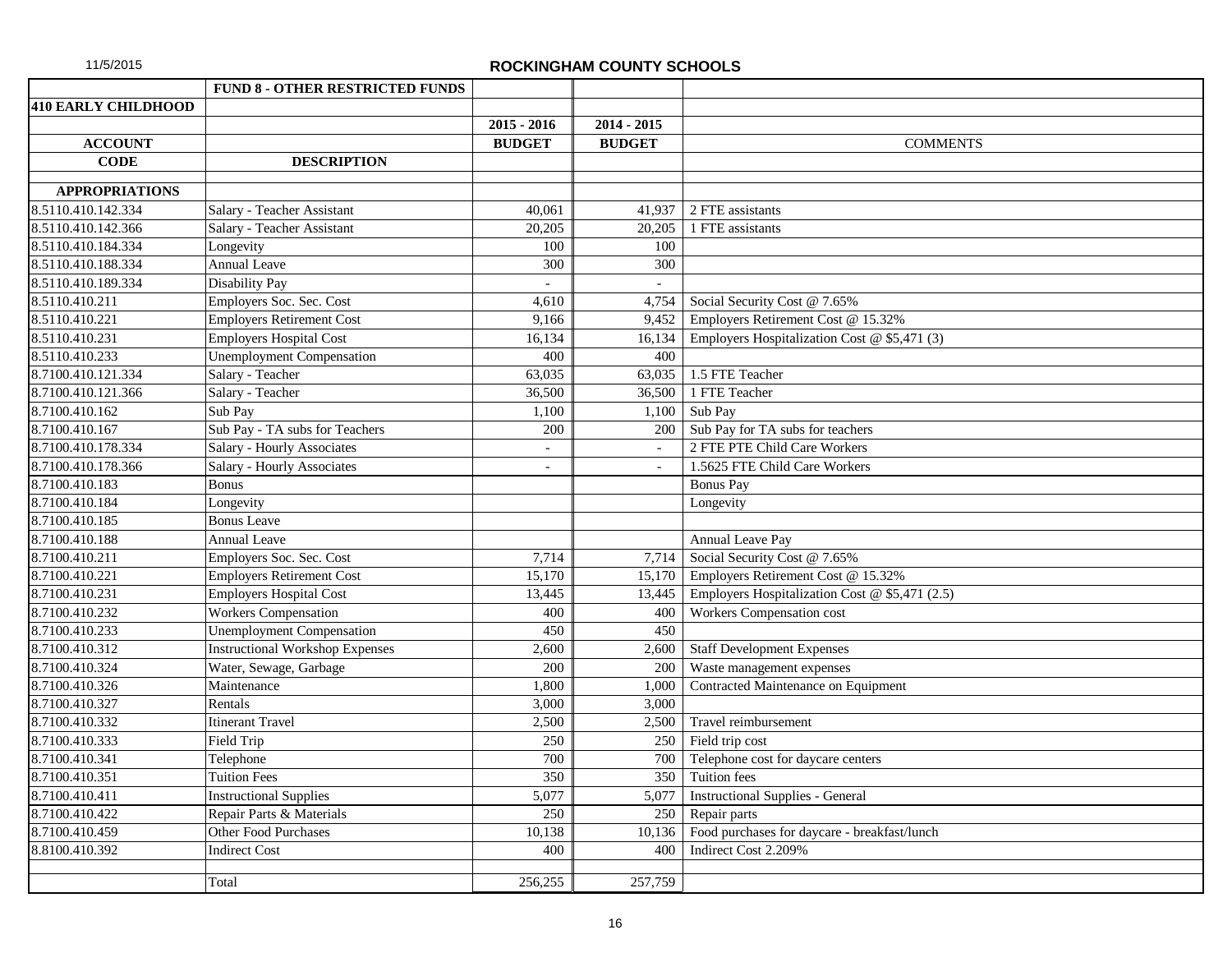| Explanation: |                                                                                                                                                              |  |  |
|--------------|--------------------------------------------------------------------------------------------------------------------------------------------------------------|--|--|
|              |                                                                                                                                                              |  |  |
|              | The preschool age classes (ages 3, 4, and not school age 5 year olds) that generate More At Four and/or disability monies blended with students              |  |  |
|              | who are fee for service have higher student-teacher ratios therefore covering costs of teachers and assistants. This year with the                           |  |  |
|              | restructuring of the program and phasing out of the toddler class, childcare and aftershool services for 3,4 and not school age 5 will be a minimal expense. |  |  |
|              | Supplemental funding for these services will come from local PRC 049 monies.                                                                                 |  |  |
|              |                                                                                                                                                              |  |  |
|              |                                                                                                                                                              |  |  |
|              |                                                                                                                                                              |  |  |
|              |                                                                                                                                                              |  |  |
|              |                                                                                                                                                              |  |  |
|              |                                                                                                                                                              |  |  |
|              |                                                                                                                                                              |  |  |
|              |                                                                                                                                                              |  |  |
|              |                                                                                                                                                              |  |  |
|              |                                                                                                                                                              |  |  |
|              |                                                                                                                                                              |  |  |
|              |                                                                                                                                                              |  |  |
|              |                                                                                                                                                              |  |  |
|              |                                                                                                                                                              |  |  |
|              |                                                                                                                                                              |  |  |
|              |                                                                                                                                                              |  |  |
|              |                                                                                                                                                              |  |  |
|              |                                                                                                                                                              |  |  |
|              |                                                                                                                                                              |  |  |
|              |                                                                                                                                                              |  |  |
|              |                                                                                                                                                              |  |  |
|              |                                                                                                                                                              |  |  |
|              |                                                                                                                                                              |  |  |
|              |                                                                                                                                                              |  |  |
|              |                                                                                                                                                              |  |  |
|              |                                                                                                                                                              |  |  |
|              |                                                                                                                                                              |  |  |
|              |                                                                                                                                                              |  |  |
|              |                                                                                                                                                              |  |  |
|              |                                                                                                                                                              |  |  |
|              |                                                                                                                                                              |  |  |
|              |                                                                                                                                                              |  |  |
|              |                                                                                                                                                              |  |  |
|              |                                                                                                                                                              |  |  |
|              |                                                                                                                                                              |  |  |
|              |                                                                                                                                                              |  |  |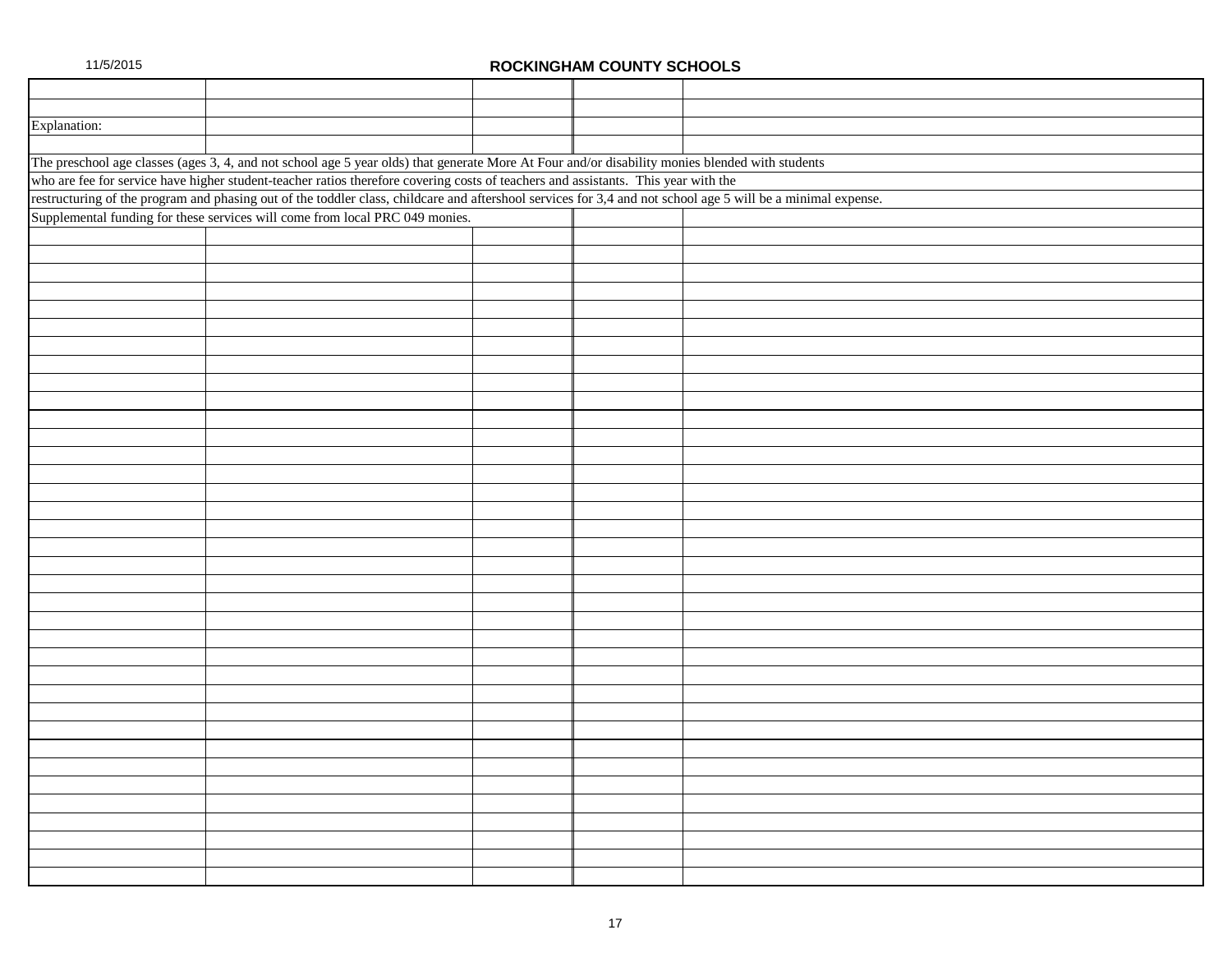|                       | FUND 8 - OTHER RESTRICTED FUNDS                                                                       |               |               |                 |
|-----------------------|-------------------------------------------------------------------------------------------------------|---------------|---------------|-----------------|
| 573 KBR PE GRANT      |                                                                                                       |               |               |                 |
|                       |                                                                                                       |               |               |                 |
|                       |                                                                                                       | $2015 - 2016$ | $2014 - 2015$ |                 |
| <b>ACCOUNT</b>        |                                                                                                       | <b>BUDGET</b> | <b>BUDGET</b> | <b>COMMENTS</b> |
| <b>CODE</b>           | <b>DESCRIPTION</b>                                                                                    |               |               |                 |
|                       |                                                                                                       |               |               |                 |
| <b>APPROPRIATIONS</b> |                                                                                                       |               |               |                 |
| 8.6840.573.311        | Contracted Services                                                                                   | 10,000        | 150,000       |                 |
| 8.6840.573.411        |                                                                                                       | 80,000        | 175,600       |                 |
| 8.6840.573.461        |                                                                                                       | 5,000         | 45,000        |                 |
| 8.6840.573.541        | Supplies & Materials<br>Furniture & Equipment - under \$2,000<br>Furniture & Equipment - over \$2,000 | 5,000         | 55,000        |                 |
|                       |                                                                                                       |               |               |                 |
|                       | Total                                                                                                 | 100,000       | 425,600       |                 |
|                       |                                                                                                       |               |               |                 |
|                       |                                                                                                       |               |               |                 |
|                       |                                                                                                       |               |               |                 |
|                       |                                                                                                       |               |               |                 |
|                       |                                                                                                       |               |               |                 |
|                       |                                                                                                       |               |               |                 |
|                       |                                                                                                       |               |               |                 |
|                       |                                                                                                       |               |               |                 |
|                       |                                                                                                       |               |               |                 |
|                       |                                                                                                       |               |               |                 |
|                       |                                                                                                       |               |               |                 |
|                       |                                                                                                       |               |               |                 |
|                       |                                                                                                       |               |               |                 |
|                       |                                                                                                       |               |               |                 |
|                       |                                                                                                       |               |               |                 |
|                       |                                                                                                       |               |               |                 |
|                       |                                                                                                       |               |               |                 |
|                       |                                                                                                       |               |               |                 |
|                       |                                                                                                       |               |               |                 |
|                       |                                                                                                       |               |               |                 |
|                       |                                                                                                       |               |               |                 |
|                       |                                                                                                       |               |               |                 |
|                       |                                                                                                       |               |               |                 |
|                       |                                                                                                       |               |               |                 |
|                       |                                                                                                       |               |               |                 |
|                       |                                                                                                       |               |               |                 |
|                       |                                                                                                       |               |               |                 |
|                       |                                                                                                       |               |               |                 |
|                       |                                                                                                       |               |               |                 |
|                       |                                                                                                       |               |               |                 |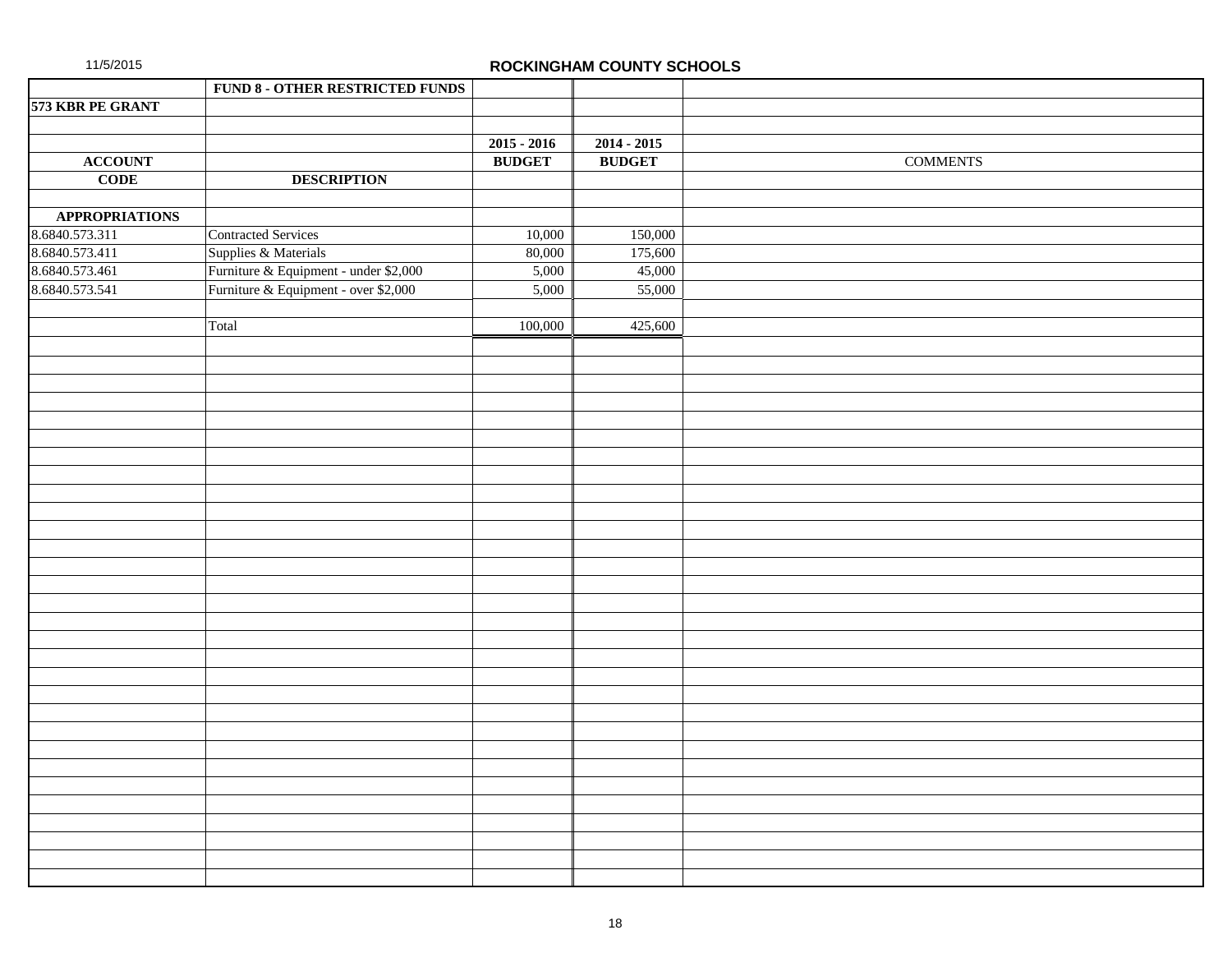|                       | <b>FUND 8 - OTHER RESTRICTED FUNDS</b>     |               |               |                     |
|-----------------------|--------------------------------------------|---------------|---------------|---------------------|
|                       | 574 ROCKINGHAM COUNTY EDUCATION FOUNDATION |               |               |                     |
|                       |                                            |               |               |                     |
|                       |                                            | $2015 - 2016$ | $2014 - 2015$ |                     |
| <b>ACCOUNT</b>        |                                            | <b>BUDGET</b> | <b>BUDGET</b> | <b>COMMENTS</b>     |
| <b>CODE</b>           | <b>DESCRIPTION</b>                         |               |               |                     |
|                       |                                            |               |               |                     |
| <b>APPROPRIATIONS</b> |                                            |               |               |                     |
| 8.5110.574.148        | Salary - Instructor                        |               |               | <b>SAT Review</b>   |
| 8.5110.574.211        | Employers Soc. Sec. Cost                   |               |               |                     |
| 8.5110.574.221        | <b>Employers Retirement Cost</b>           |               |               |                     |
| 8.5110.574.411        | Supplies & Materials                       |               |               |                     |
| 8.5110.574.459        | Other Food Purchases                       |               |               | Snacks for students |
|                       |                                            |               |               |                     |
|                       | Total                                      | $\sim$        | $\sim$        |                     |
|                       |                                            |               |               |                     |
|                       |                                            |               |               |                     |
|                       |                                            |               |               |                     |
|                       |                                            |               |               |                     |
|                       |                                            |               |               |                     |
|                       |                                            |               |               |                     |
|                       |                                            |               |               |                     |
|                       |                                            |               |               |                     |
|                       |                                            |               |               |                     |
|                       |                                            |               |               |                     |
|                       |                                            |               |               |                     |
|                       |                                            |               |               |                     |
|                       |                                            |               |               |                     |
|                       |                                            |               |               |                     |
|                       |                                            |               |               |                     |
|                       |                                            |               |               |                     |
|                       |                                            |               |               |                     |
|                       |                                            |               |               |                     |
|                       |                                            |               |               |                     |
|                       |                                            |               |               |                     |
|                       |                                            |               |               |                     |
|                       |                                            |               |               |                     |
|                       |                                            |               |               |                     |
|                       |                                            |               |               |                     |
|                       |                                            |               |               |                     |
|                       |                                            |               |               |                     |
|                       |                                            |               |               |                     |
|                       |                                            |               |               |                     |
|                       |                                            |               |               |                     |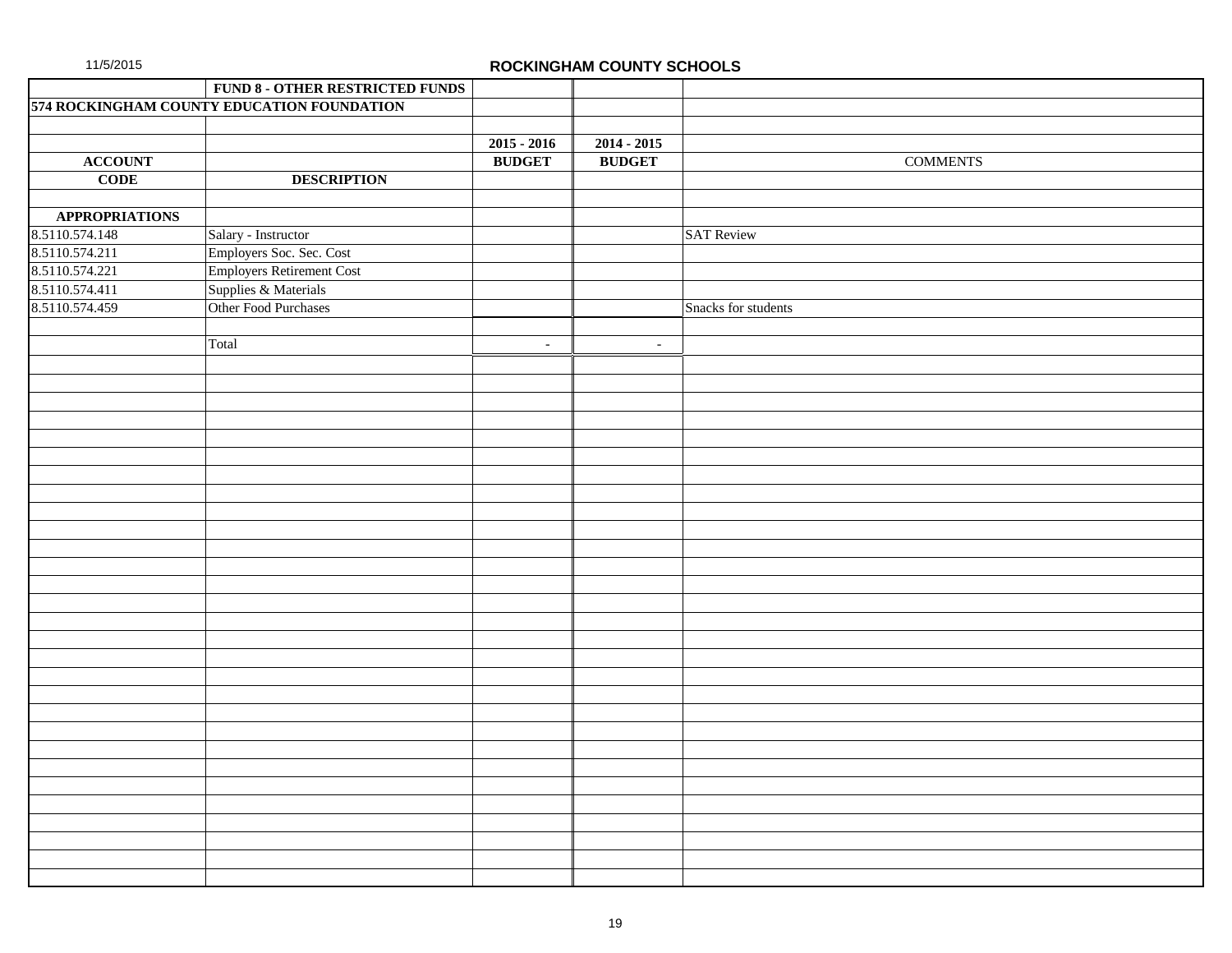|                                         | <b>FUND 8 - OTHER RESTRICTED FUNDS</b> |               |               |                                                                 |
|-----------------------------------------|----------------------------------------|---------------|---------------|-----------------------------------------------------------------|
| 575 GOLDEN LEAF STEM INITIATIVE PROJECT |                                        |               |               |                                                                 |
|                                         |                                        |               |               |                                                                 |
|                                         |                                        | $2015 - 2016$ | $2014 - 2015$ |                                                                 |
| <b>ACCOUNT</b>                          |                                        | <b>BUDGET</b> | <b>BUDGET</b> | <b>COMMENTS</b>                                                 |
| <b>CODE</b>                             | <b>DESCRIPTION</b>                     |               |               |                                                                 |
|                                         |                                        |               |               |                                                                 |
| <b>APPROPRIATIONS</b>                   |                                        |               |               |                                                                 |
| 8.5110.575.312                          | <b>Workshop Expenses</b>               |               |               | Professional development & training for science & math teachers |
| 8.5110.575.411                          | <b>Instructional Supplies</b>          |               |               | Supplies purchased for science & math teachers                  |
|                                         |                                        |               |               |                                                                 |
|                                         | Total                                  | $\sim$        | $\sim$        |                                                                 |
|                                         |                                        |               |               |                                                                 |
|                                         |                                        |               |               |                                                                 |
|                                         |                                        |               |               |                                                                 |
|                                         |                                        |               |               |                                                                 |
|                                         |                                        |               |               |                                                                 |
|                                         |                                        |               |               |                                                                 |
|                                         |                                        |               |               |                                                                 |
|                                         |                                        |               |               |                                                                 |
|                                         |                                        |               |               |                                                                 |
|                                         |                                        |               |               |                                                                 |
|                                         |                                        |               |               |                                                                 |
|                                         |                                        |               |               |                                                                 |
|                                         |                                        |               |               |                                                                 |
|                                         |                                        |               |               |                                                                 |
|                                         |                                        |               |               |                                                                 |
|                                         |                                        |               |               |                                                                 |
|                                         |                                        |               |               |                                                                 |
|                                         |                                        |               |               |                                                                 |
|                                         |                                        |               |               |                                                                 |
|                                         |                                        |               |               |                                                                 |
|                                         |                                        |               |               |                                                                 |
|                                         |                                        |               |               |                                                                 |
|                                         |                                        |               |               |                                                                 |
|                                         |                                        |               |               |                                                                 |
|                                         |                                        |               |               |                                                                 |
|                                         |                                        |               |               |                                                                 |
|                                         |                                        |               |               |                                                                 |
|                                         |                                        |               |               |                                                                 |
|                                         |                                        |               |               |                                                                 |
|                                         |                                        |               |               |                                                                 |
|                                         |                                        |               |               |                                                                 |
|                                         |                                        |               |               |                                                                 |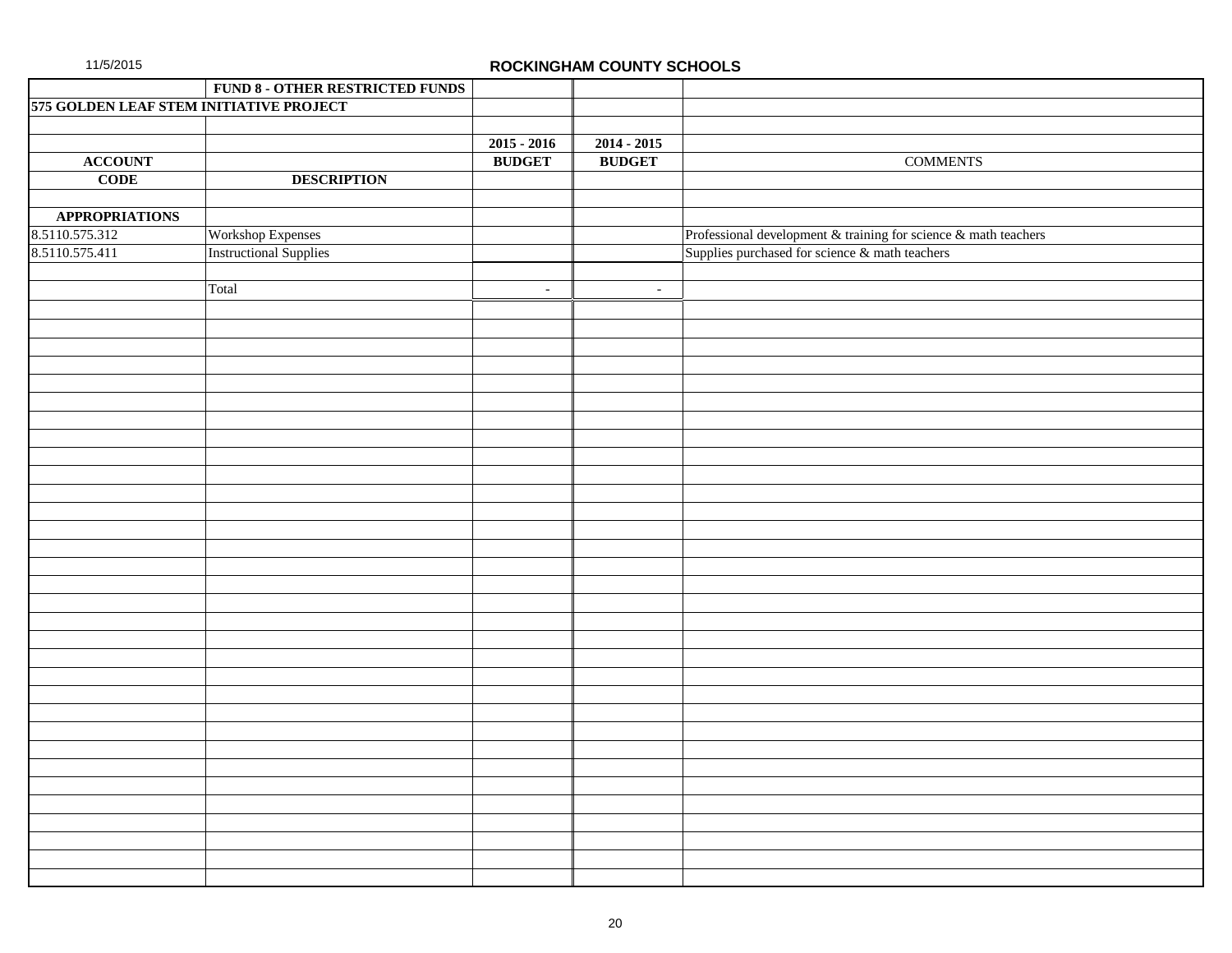|                                  | FUND 8 - OTHER RESTRICTED FUNDS    |               |               |                 |
|----------------------------------|------------------------------------|---------------|---------------|-----------------|
| <b>576 CHROME BOOK INSURANCE</b> |                                    |               |               |                 |
|                                  |                                    | $2015 - 2016$ | $2014 - 2015$ |                 |
| <b>ACCOUNT</b>                   |                                    | <b>BUDGET</b> | <b>BUDGET</b> | <b>COMMENTS</b> |
| <b>CODE</b>                      | <b>DESCRIPTION</b>                 |               |               |                 |
|                                  |                                    |               |               |                 |
| <b>APPROPRIATIONS</b>            |                                    |               |               |                 |
| 8.5110.576.326                   | Contracted Repairs and Maintenance | $\omega$      | 70,446        |                 |
| 8.5110.576.373                   | Propoerty Insurance - Chrome Books | 97,400        | 98,900        |                 |
| 8.5110.576.462                   | Computer Equipment - Inventoried   | $\sim$        | 38,940        |                 |
|                                  |                                    |               |               |                 |
|                                  | Total                              | 97,400        | 208,286       |                 |
|                                  |                                    |               |               |                 |
|                                  |                                    |               |               |                 |
|                                  |                                    |               |               |                 |
|                                  |                                    |               |               |                 |
|                                  |                                    |               |               |                 |
|                                  |                                    |               |               |                 |
|                                  |                                    |               |               |                 |
|                                  |                                    |               |               |                 |
|                                  |                                    |               |               |                 |
|                                  |                                    |               |               |                 |
|                                  |                                    |               |               |                 |
|                                  |                                    |               |               |                 |
|                                  |                                    |               |               |                 |
|                                  |                                    |               |               |                 |
|                                  |                                    |               |               |                 |
|                                  |                                    |               |               |                 |
|                                  |                                    |               |               |                 |
|                                  |                                    |               |               |                 |
|                                  |                                    |               |               |                 |
|                                  |                                    |               |               |                 |
|                                  |                                    |               |               |                 |
|                                  |                                    |               |               |                 |
|                                  |                                    |               |               |                 |
|                                  |                                    |               |               |                 |
|                                  |                                    |               |               |                 |
|                                  |                                    |               |               |                 |
|                                  |                                    |               |               |                 |
|                                  |                                    |               |               |                 |
|                                  |                                    |               |               |                 |
|                                  |                                    |               |               |                 |
|                                  |                                    |               |               |                 |
|                                  |                                    |               |               |                 |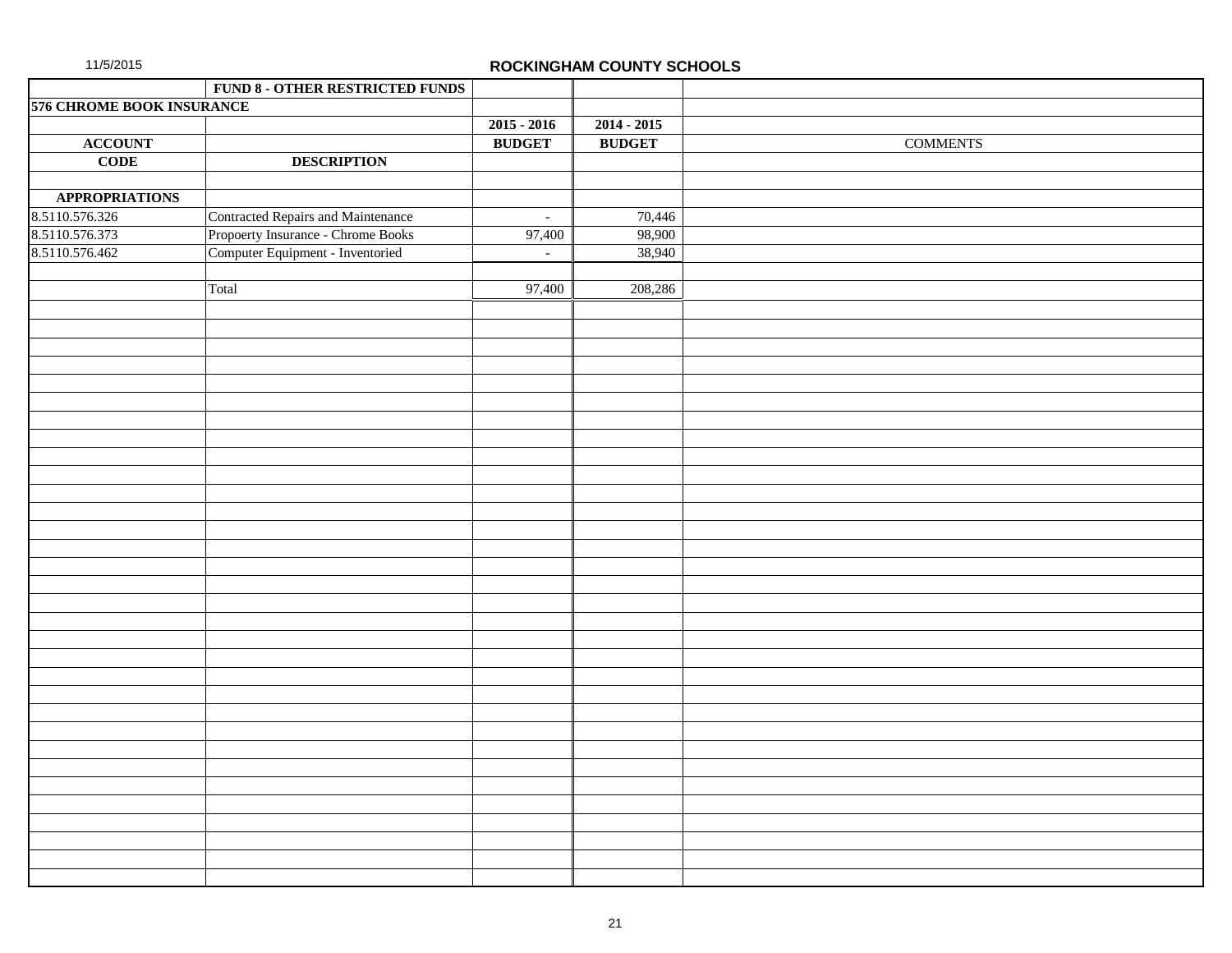|                       | <b>FUND 8 - OTHER RESTRICTED FUNDS</b> |                          |               |                                              |
|-----------------------|----------------------------------------|--------------------------|---------------|----------------------------------------------|
| 578 USTEP             |                                        |                          |               |                                              |
|                       |                                        | $2015 - 2016$            | $2014 - 2015$ |                                              |
| <b>ACCOUNT</b>        |                                        | <b>BUDGET</b>            | <b>BUDGET</b> | <b>COMMENTS</b>                              |
| <b>CODE</b>           | <b>DESCRIPTION</b>                     |                          |               |                                              |
|                       |                                        |                          |               |                                              |
| <b>APPROPRIATIONS</b> |                                        |                          |               |                                              |
| 8.5110.578.163        | Substitute Pay                         | $\omega_{\rm c}$         | 1,900         |                                              |
| 8.5110.578.211        | Employers Soc. Sec. Cost               | $\sim$                   |               | 160 Employers Retirement Cost @ 15.32%       |
| 8.5110.578.221        | Employers Retirement Cost              | $\overline{\phantom{a}}$ |               | 305 Employers Hospitalization Cost @ \$5,471 |
| 8.5110.578.411        | Supplies and Materials                 |                          |               |                                              |
|                       |                                        |                          |               |                                              |
|                       | Total                                  | $\omega$                 | 2,365         |                                              |
|                       |                                        |                          |               |                                              |
|                       |                                        |                          |               |                                              |
|                       |                                        |                          |               |                                              |
|                       |                                        |                          |               |                                              |
|                       |                                        |                          |               |                                              |
|                       |                                        |                          |               |                                              |
|                       |                                        |                          |               |                                              |
|                       |                                        |                          |               |                                              |
|                       |                                        |                          |               |                                              |
|                       |                                        |                          |               |                                              |
|                       |                                        |                          |               |                                              |
|                       |                                        |                          |               |                                              |
|                       |                                        |                          |               |                                              |
|                       |                                        |                          |               |                                              |
|                       |                                        |                          |               |                                              |
|                       |                                        |                          |               |                                              |
|                       |                                        |                          |               |                                              |
|                       |                                        |                          |               |                                              |
|                       |                                        |                          |               |                                              |
|                       |                                        |                          |               |                                              |
|                       |                                        |                          |               |                                              |
|                       |                                        |                          |               |                                              |
|                       |                                        |                          |               |                                              |
|                       |                                        |                          |               |                                              |
|                       |                                        |                          |               |                                              |
|                       |                                        |                          |               |                                              |
|                       |                                        |                          |               |                                              |
|                       |                                        |                          |               |                                              |
|                       |                                        |                          |               |                                              |
|                       |                                        |                          |               |                                              |
|                       |                                        |                          |               |                                              |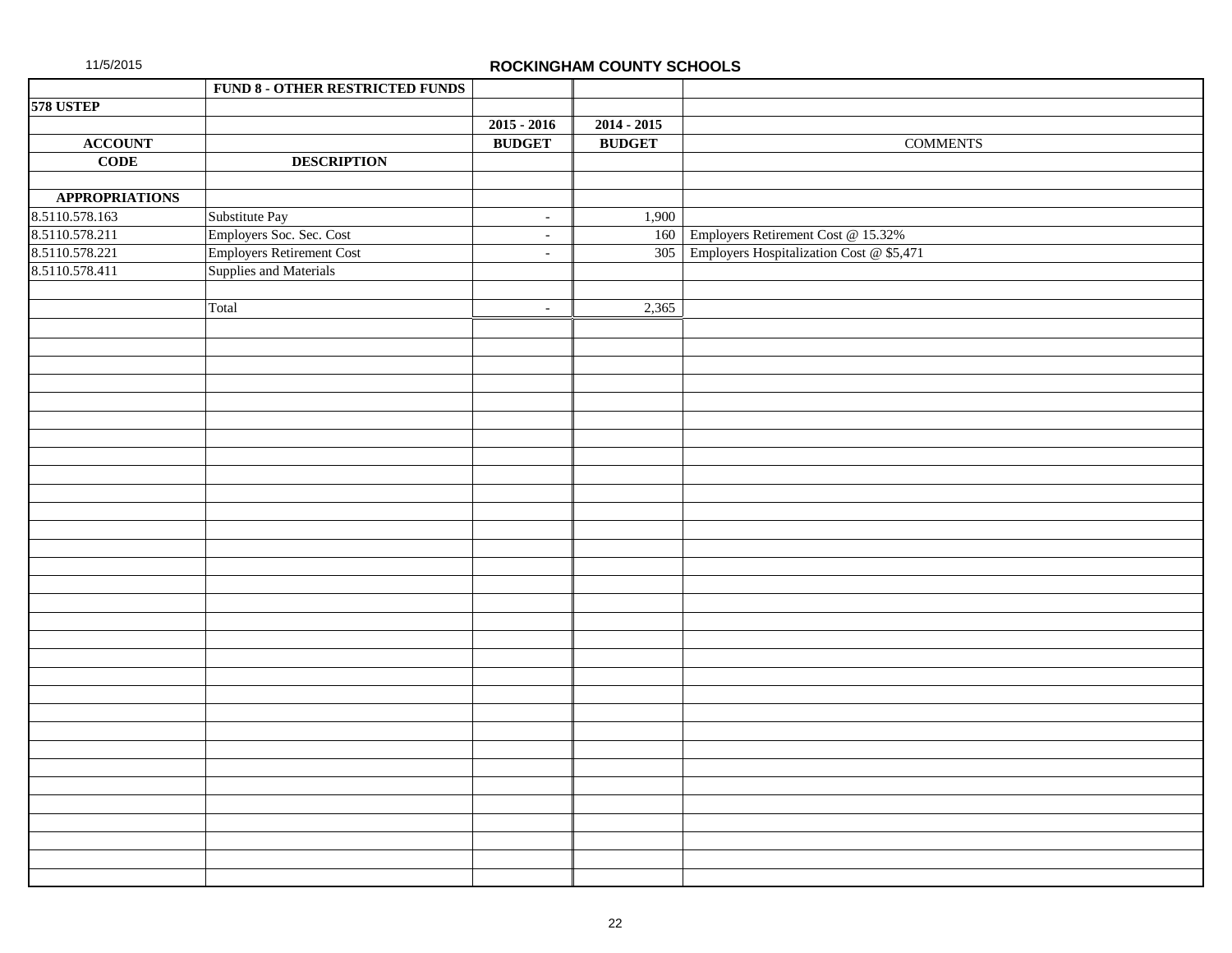|                       | <b>FUND 8 - OTHER RESTRICTED FUNDS</b>                                                                                                    |               |               |                                                                                                                                                                                   |
|-----------------------|-------------------------------------------------------------------------------------------------------------------------------------------|---------------|---------------|-----------------------------------------------------------------------------------------------------------------------------------------------------------------------------------|
| <b>581 APEX</b>       |                                                                                                                                           |               |               |                                                                                                                                                                                   |
|                       |                                                                                                                                           | $2015 - 2016$ | $2014 - 2015$ |                                                                                                                                                                                   |
| <b>ACCOUNT</b>        |                                                                                                                                           | <b>BUDGET</b> | <b>BUDGET</b> | <b>COMMENTS</b>                                                                                                                                                                   |
| $\overline{CODE}$     | <b>DESCRIPTION</b>                                                                                                                        |               |               |                                                                                                                                                                                   |
|                       |                                                                                                                                           |               |               |                                                                                                                                                                                   |
| <b>APPROPRIATIONS</b> |                                                                                                                                           |               |               |                                                                                                                                                                                   |
| 8.5110.581.411        | <b>Instructional Supplies</b>                                                                                                             |               |               |                                                                                                                                                                                   |
|                       |                                                                                                                                           |               |               |                                                                                                                                                                                   |
|                       | Total                                                                                                                                     | $\sim$        | $\sim$        |                                                                                                                                                                                   |
|                       |                                                                                                                                           |               |               |                                                                                                                                                                                   |
|                       |                                                                                                                                           |               |               |                                                                                                                                                                                   |
|                       |                                                                                                                                           |               |               |                                                                                                                                                                                   |
| Explanation:          |                                                                                                                                           |               |               |                                                                                                                                                                                   |
|                       |                                                                                                                                           |               |               |                                                                                                                                                                                   |
|                       |                                                                                                                                           |               |               | Apex Learning is the leading provider of digital curriculum for secondary education to the nation's school districts. The company's comprehensive, standards-based online courses |
|                       |                                                                                                                                           |               |               | help schools successfully engage all student in rigorous coursework and prepare them for high school graduation and beyond. RCS uses APEX learning to provide credit recovery     |
|                       | for students who are at-risk of dropping out, and to provide acceleration for students who need honors and/or advanced placement courses. |               |               |                                                                                                                                                                                   |
|                       |                                                                                                                                           |               |               |                                                                                                                                                                                   |
|                       |                                                                                                                                           |               |               |                                                                                                                                                                                   |
|                       |                                                                                                                                           |               |               |                                                                                                                                                                                   |
|                       |                                                                                                                                           |               |               |                                                                                                                                                                                   |
|                       |                                                                                                                                           |               |               |                                                                                                                                                                                   |
|                       |                                                                                                                                           |               |               |                                                                                                                                                                                   |
|                       |                                                                                                                                           |               |               |                                                                                                                                                                                   |
|                       |                                                                                                                                           |               |               |                                                                                                                                                                                   |
|                       |                                                                                                                                           |               |               |                                                                                                                                                                                   |
|                       |                                                                                                                                           |               |               |                                                                                                                                                                                   |
|                       |                                                                                                                                           |               |               |                                                                                                                                                                                   |
|                       |                                                                                                                                           |               |               |                                                                                                                                                                                   |
|                       |                                                                                                                                           |               |               |                                                                                                                                                                                   |
|                       |                                                                                                                                           |               |               |                                                                                                                                                                                   |
|                       |                                                                                                                                           |               |               |                                                                                                                                                                                   |
|                       |                                                                                                                                           |               |               |                                                                                                                                                                                   |
|                       |                                                                                                                                           |               |               |                                                                                                                                                                                   |
|                       |                                                                                                                                           |               |               |                                                                                                                                                                                   |
|                       |                                                                                                                                           |               |               |                                                                                                                                                                                   |
|                       |                                                                                                                                           |               |               |                                                                                                                                                                                   |
|                       |                                                                                                                                           |               |               |                                                                                                                                                                                   |
|                       |                                                                                                                                           |               |               |                                                                                                                                                                                   |
|                       |                                                                                                                                           |               |               |                                                                                                                                                                                   |
|                       |                                                                                                                                           |               |               |                                                                                                                                                                                   |
|                       |                                                                                                                                           |               |               |                                                                                                                                                                                   |
|                       |                                                                                                                                           |               |               |                                                                                                                                                                                   |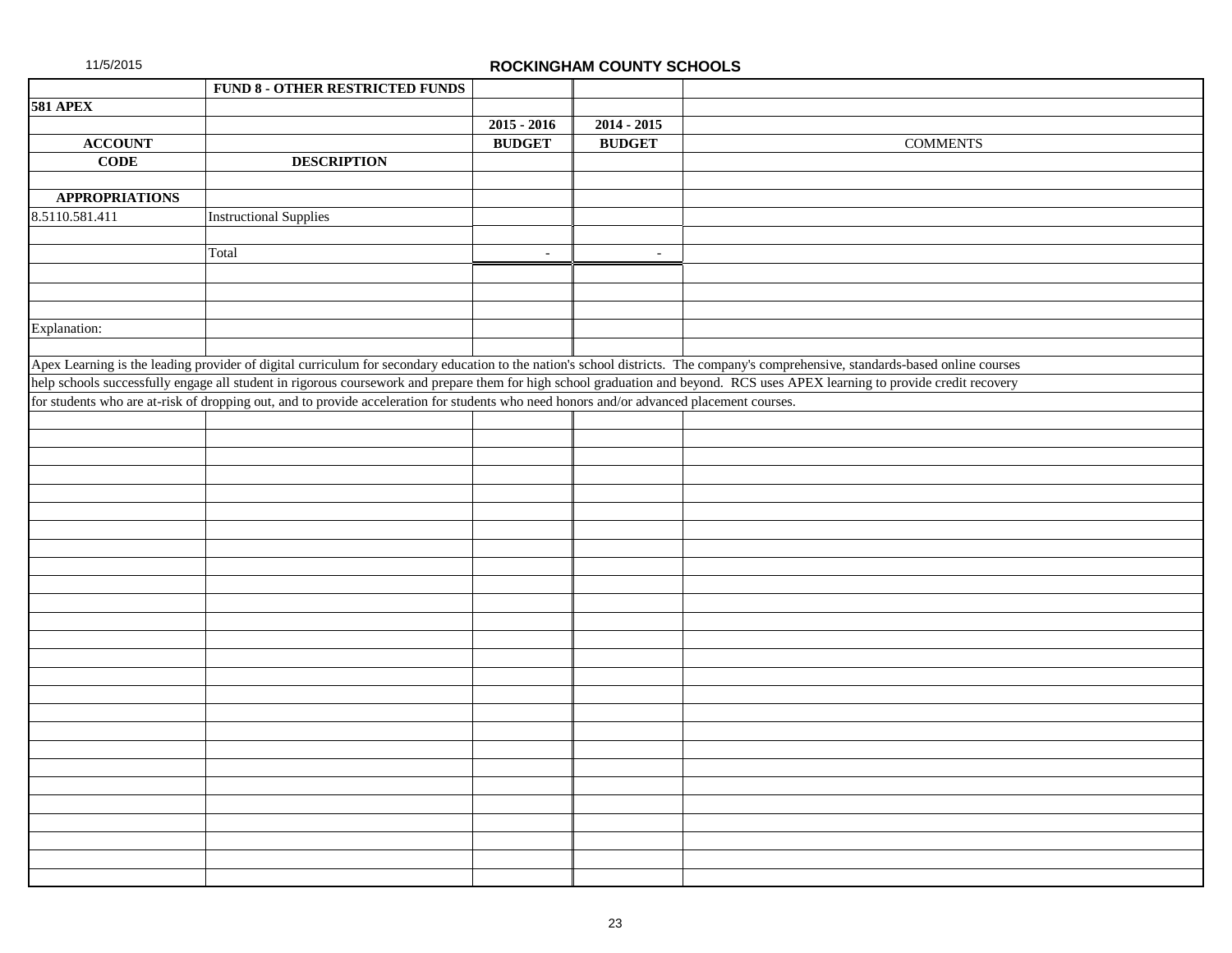|                                  | FUND 8 - OTHER RESTRICTED FUNDS     |               |                          |                                                                                                                                                                                    |
|----------------------------------|-------------------------------------|---------------|--------------------------|------------------------------------------------------------------------------------------------------------------------------------------------------------------------------------|
| <b>582 PROJECT CONNECT GRANT</b> |                                     |               |                          |                                                                                                                                                                                    |
|                                  |                                     | $2015 - 2016$ | $2014 - 2015$            |                                                                                                                                                                                    |
| <b>ACCOUNT</b>                   |                                     | <b>BUDGET</b> | <b>BUDGET</b>            | <b>COMMENTS</b>                                                                                                                                                                    |
| <b>CODE</b>                      | <b>DESCRIPTION</b>                  |               |                          |                                                                                                                                                                                    |
|                                  |                                     |               |                          |                                                                                                                                                                                    |
| <b>APPROPRIATIONS</b>            |                                     |               |                          |                                                                                                                                                                                    |
| 8.5310.582.191                   | Salary - Teacher                    | 2,795         |                          | 2,795 Salary for homebound teachers                                                                                                                                                |
| 8.5310.582.211                   | Employers Soc. Sec. Cost            | 276           |                          | 276 Social security @ 7.65%                                                                                                                                                        |
| 8.5310.582.221                   | <b>Employers Retirement Cost</b>    | 529           | 529                      | Retirement @ 15.32%                                                                                                                                                                |
| 8.5310.582.311                   | <b>Contracted Services</b>          |               |                          |                                                                                                                                                                                    |
| 8.5310.582.332                   | Travel                              | 1,250         | $\overline{\phantom{a}}$ |                                                                                                                                                                                    |
| 8.5310.582.342                   | Postage                             |               |                          |                                                                                                                                                                                    |
| 8.5310.582.411                   | Supplies & Materials                | $\sim$        | $\overline{\phantom{a}}$ |                                                                                                                                                                                    |
| 8.5310.582.462                   | Non-Capitalized Computer            |               |                          |                                                                                                                                                                                    |
| 8.5330.582.341                   | Telephone                           | 750           |                          | 2,000 Internet Services                                                                                                                                                            |
| 8.5330.582.349                   | Other Communication Services (APEX) | 1,800         |                          | 1,800 APEX online classes.                                                                                                                                                         |
| 8.5870.582.312                   | Workshop Expense                    |               |                          |                                                                                                                                                                                    |
|                                  |                                     |               |                          |                                                                                                                                                                                    |
|                                  | Total                               | 7,400         | 7,400                    |                                                                                                                                                                                    |
|                                  |                                     |               |                          |                                                                                                                                                                                    |
|                                  |                                     |               |                          |                                                                                                                                                                                    |
|                                  |                                     |               |                          |                                                                                                                                                                                    |
| Explanation:                     |                                     |               |                          |                                                                                                                                                                                    |
|                                  |                                     |               |                          |                                                                                                                                                                                    |
|                                  |                                     |               |                          | The RCS district is part of a community collaborative which received grant funding to provide additional services to pregnant and parenting students with the goal of helping them |
|                                  |                                     |               |                          | be successful academically. When a student must leave school for medical reasons relating to her pregnancy, she is offered both the services of a homebound student and online     |
|                                  |                                     |               |                          | courses. For those students who do not have a computer, we have used grant funds to purchase netbooks. Additionally, we can provide broadband cards to allow internet access       |
| from home.                       |                                     |               |                          |                                                                                                                                                                                    |
|                                  |                                     |               |                          |                                                                                                                                                                                    |
|                                  |                                     |               |                          |                                                                                                                                                                                    |
|                                  |                                     |               |                          |                                                                                                                                                                                    |
|                                  |                                     |               |                          |                                                                                                                                                                                    |
|                                  |                                     |               |                          |                                                                                                                                                                                    |
|                                  |                                     |               |                          |                                                                                                                                                                                    |
|                                  |                                     |               |                          |                                                                                                                                                                                    |
|                                  |                                     |               |                          |                                                                                                                                                                                    |
|                                  |                                     |               |                          |                                                                                                                                                                                    |
|                                  |                                     |               |                          |                                                                                                                                                                                    |
|                                  |                                     |               |                          |                                                                                                                                                                                    |
|                                  |                                     |               |                          |                                                                                                                                                                                    |
|                                  |                                     |               |                          |                                                                                                                                                                                    |
|                                  |                                     |               |                          |                                                                                                                                                                                    |
|                                  |                                     |               |                          |                                                                                                                                                                                    |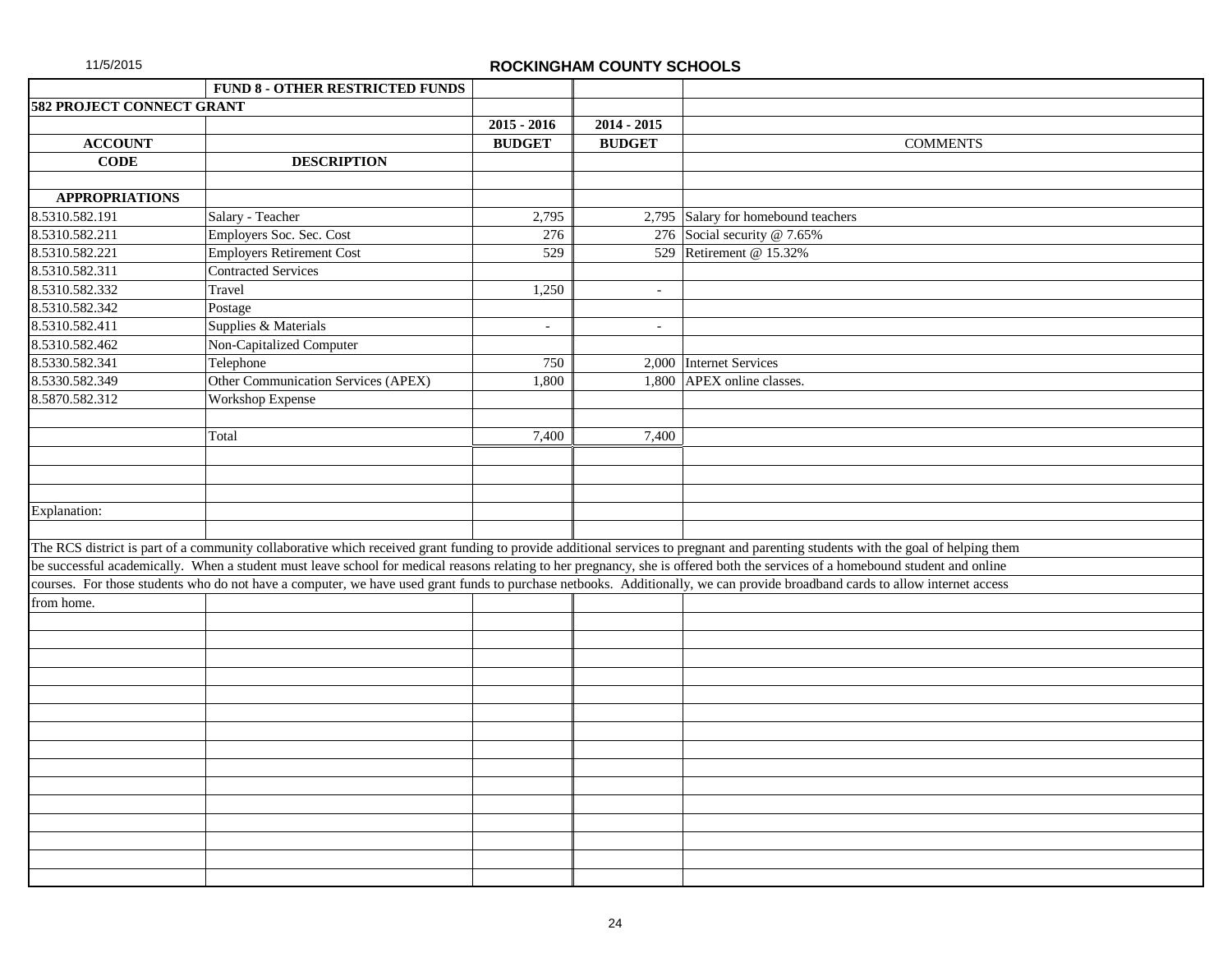|                          | <b>FUND 8 - OTHER RESTRICTED FUNDS</b>                                                                                                                          |               |               |                                                                                                                                                                                        |
|--------------------------|-----------------------------------------------------------------------------------------------------------------------------------------------------------------|---------------|---------------|----------------------------------------------------------------------------------------------------------------------------------------------------------------------------------------|
| 583 RAF - WELLNESS GRANT |                                                                                                                                                                 |               |               |                                                                                                                                                                                        |
|                          |                                                                                                                                                                 | $2015 - 2016$ | $2014 - 2015$ |                                                                                                                                                                                        |
| <b>ACCOUNT</b>           |                                                                                                                                                                 | <b>BUDGET</b> | <b>BUDGET</b> | <b>COMMENTS</b>                                                                                                                                                                        |
| <b>CODE</b>              | <b>DESCRIPTION</b>                                                                                                                                              |               |               |                                                                                                                                                                                        |
|                          |                                                                                                                                                                 |               |               |                                                                                                                                                                                        |
| <b>APPROPRIATIONS</b>    |                                                                                                                                                                 |               |               |                                                                                                                                                                                        |
| 8.5110.583.411           | Supplies & Materials                                                                                                                                            | 948           |               | 25,948 For PE                                                                                                                                                                          |
|                          |                                                                                                                                                                 |               |               |                                                                                                                                                                                        |
|                          | Total                                                                                                                                                           | 948           | 25,948        |                                                                                                                                                                                        |
|                          |                                                                                                                                                                 |               |               |                                                                                                                                                                                        |
|                          |                                                                                                                                                                 |               |               |                                                                                                                                                                                        |
| Explanation:             |                                                                                                                                                                 |               |               |                                                                                                                                                                                        |
|                          |                                                                                                                                                                 |               |               |                                                                                                                                                                                        |
|                          |                                                                                                                                                                 |               |               | The goal of the Reidsville Area Foundation Fitness & Nutrition Initiative is to increase the awareness of students, teachers, parents and staff of the importance of physical activity |
|                          |                                                                                                                                                                 |               |               | and nutrition. Additionally, they aim to support the public schools efforts to create healthier school environments and healthy and responsible students. Wellness grants make funds   |
|                          | available to individual elementary and middle schools to enhance the current nutrition and/or physical activity programs offered within the current curriculum. |               |               |                                                                                                                                                                                        |
|                          |                                                                                                                                                                 |               |               |                                                                                                                                                                                        |
|                          |                                                                                                                                                                 |               |               |                                                                                                                                                                                        |
|                          |                                                                                                                                                                 |               |               |                                                                                                                                                                                        |
|                          |                                                                                                                                                                 |               |               |                                                                                                                                                                                        |
|                          |                                                                                                                                                                 |               |               |                                                                                                                                                                                        |
|                          |                                                                                                                                                                 |               |               |                                                                                                                                                                                        |
|                          |                                                                                                                                                                 |               |               |                                                                                                                                                                                        |
|                          |                                                                                                                                                                 |               |               |                                                                                                                                                                                        |
|                          |                                                                                                                                                                 |               |               |                                                                                                                                                                                        |
|                          |                                                                                                                                                                 |               |               |                                                                                                                                                                                        |
|                          |                                                                                                                                                                 |               |               |                                                                                                                                                                                        |
|                          |                                                                                                                                                                 |               |               |                                                                                                                                                                                        |
|                          |                                                                                                                                                                 |               |               |                                                                                                                                                                                        |
|                          |                                                                                                                                                                 |               |               |                                                                                                                                                                                        |
|                          |                                                                                                                                                                 |               |               |                                                                                                                                                                                        |
|                          |                                                                                                                                                                 |               |               |                                                                                                                                                                                        |
|                          |                                                                                                                                                                 |               |               |                                                                                                                                                                                        |
|                          |                                                                                                                                                                 |               |               |                                                                                                                                                                                        |
|                          |                                                                                                                                                                 |               |               |                                                                                                                                                                                        |
|                          |                                                                                                                                                                 |               |               |                                                                                                                                                                                        |
|                          |                                                                                                                                                                 |               |               |                                                                                                                                                                                        |
|                          |                                                                                                                                                                 |               |               |                                                                                                                                                                                        |
|                          |                                                                                                                                                                 |               |               |                                                                                                                                                                                        |
|                          |                                                                                                                                                                 |               |               |                                                                                                                                                                                        |
|                          |                                                                                                                                                                 |               |               |                                                                                                                                                                                        |
|                          |                                                                                                                                                                 |               |               |                                                                                                                                                                                        |
|                          |                                                                                                                                                                 |               |               |                                                                                                                                                                                        |
|                          |                                                                                                                                                                 |               |               |                                                                                                                                                                                        |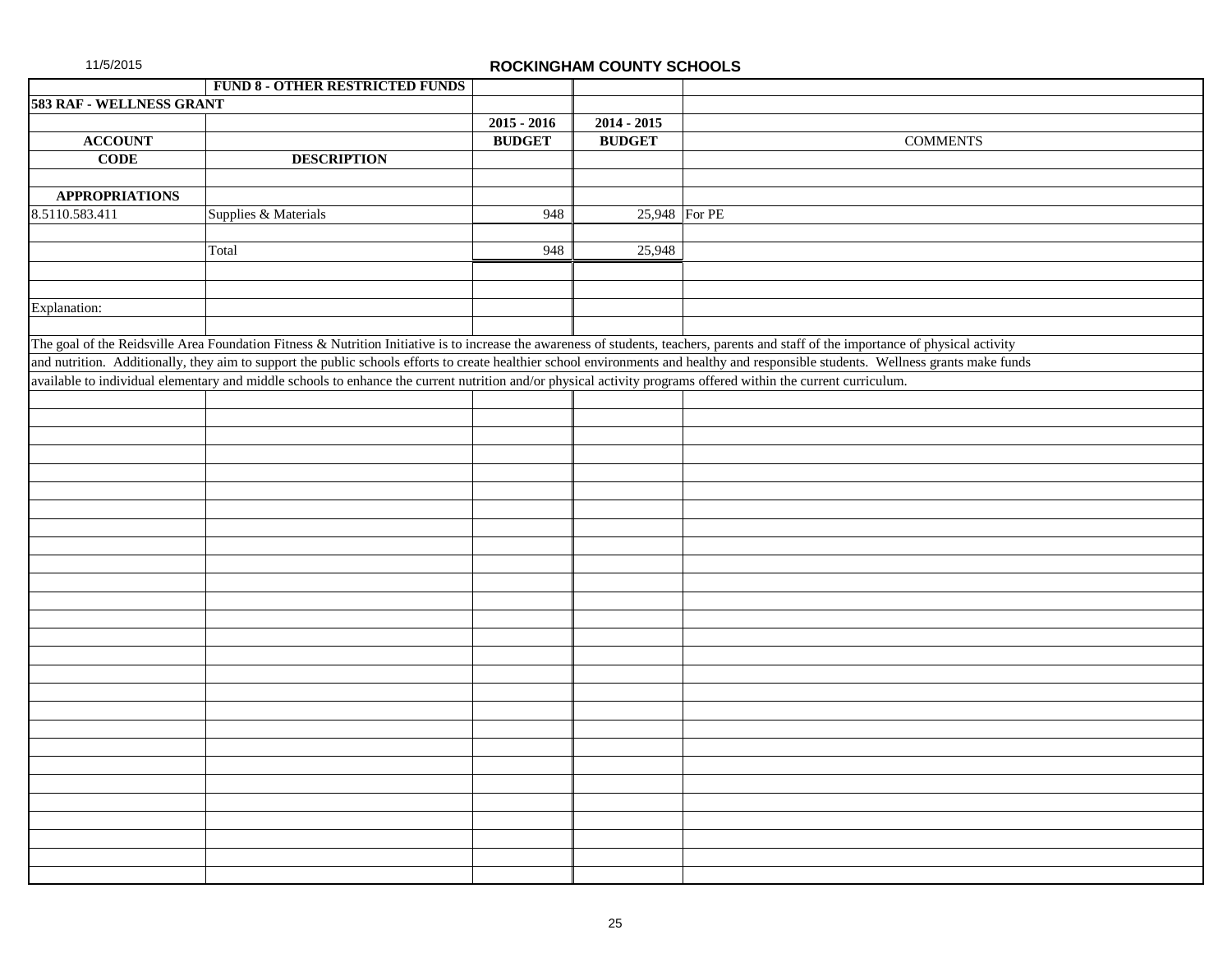|                                                           | FUND 8 - OTHER RESTRICTED FUNDS                                                                     |               |               |                            |
|-----------------------------------------------------------|-----------------------------------------------------------------------------------------------------|---------------|---------------|----------------------------|
|                                                           | 585 REIDSVILLE AREA FOUNDATION - SOCIAL WORKERS' FUND                                               |               |               |                            |
|                                                           |                                                                                                     |               |               |                            |
|                                                           |                                                                                                     | $2015 - 2016$ | $2014 - 2015$ |                            |
| <b>ACCOUNT</b>                                            |                                                                                                     | <b>BUDGET</b> | <b>BUDGET</b> | <b>COMMENTS</b>            |
| <b>CODE</b>                                               | <b>DESCRIPTION</b>                                                                                  |               |               |                            |
|                                                           |                                                                                                     |               |               |                            |
| <b>APPROPRIATIONS</b>                                     |                                                                                                     |               |               |                            |
| 8.5320.585.411                                            | Supplies & Materials                                                                                | 6,020         |               | 7,700 Social Worker's Fund |
| 8.5840.585.461                                            | Non-Capital Equipment                                                                               | 71            |               | 71 Surround Sound Systems  |
|                                                           |                                                                                                     |               |               |                            |
|                                                           | Total                                                                                               | 6,091         | 7,771         |                            |
|                                                           |                                                                                                     |               |               |                            |
|                                                           |                                                                                                     |               |               |                            |
|                                                           |                                                                                                     |               |               |                            |
|                                                           |                                                                                                     |               |               |                            |
| Explanation:                                              |                                                                                                     |               |               |                            |
|                                                           | This fund is used by Social Workers to help our neediest students. We have an application           |               |               |                            |
|                                                           | process that the Social Workers complete making sure there is no other help available.              |               |               |                            |
| Funds are appropriated by the Reidsville Area Foundation. |                                                                                                     |               |               |                            |
|                                                           |                                                                                                     |               |               |                            |
|                                                           | Surround Sound Funds are appropriated by the Reidsville Area Foundation for Surround Sound Systems. |               |               |                            |
|                                                           |                                                                                                     |               |               |                            |
|                                                           |                                                                                                     |               |               |                            |
|                                                           |                                                                                                     |               |               |                            |
|                                                           |                                                                                                     |               |               |                            |
|                                                           |                                                                                                     |               |               |                            |
|                                                           |                                                                                                     |               |               |                            |
|                                                           |                                                                                                     |               |               |                            |
|                                                           |                                                                                                     |               |               |                            |
|                                                           |                                                                                                     |               |               |                            |
|                                                           |                                                                                                     |               |               |                            |
|                                                           |                                                                                                     |               |               |                            |
|                                                           |                                                                                                     |               |               |                            |
|                                                           |                                                                                                     |               |               |                            |
|                                                           |                                                                                                     |               |               |                            |
|                                                           |                                                                                                     |               |               |                            |
|                                                           |                                                                                                     |               |               |                            |
|                                                           |                                                                                                     |               |               |                            |
|                                                           |                                                                                                     |               |               |                            |
|                                                           |                                                                                                     |               |               |                            |
|                                                           |                                                                                                     |               |               |                            |
|                                                           |                                                                                                     |               |               |                            |
|                                                           |                                                                                                     |               |               |                            |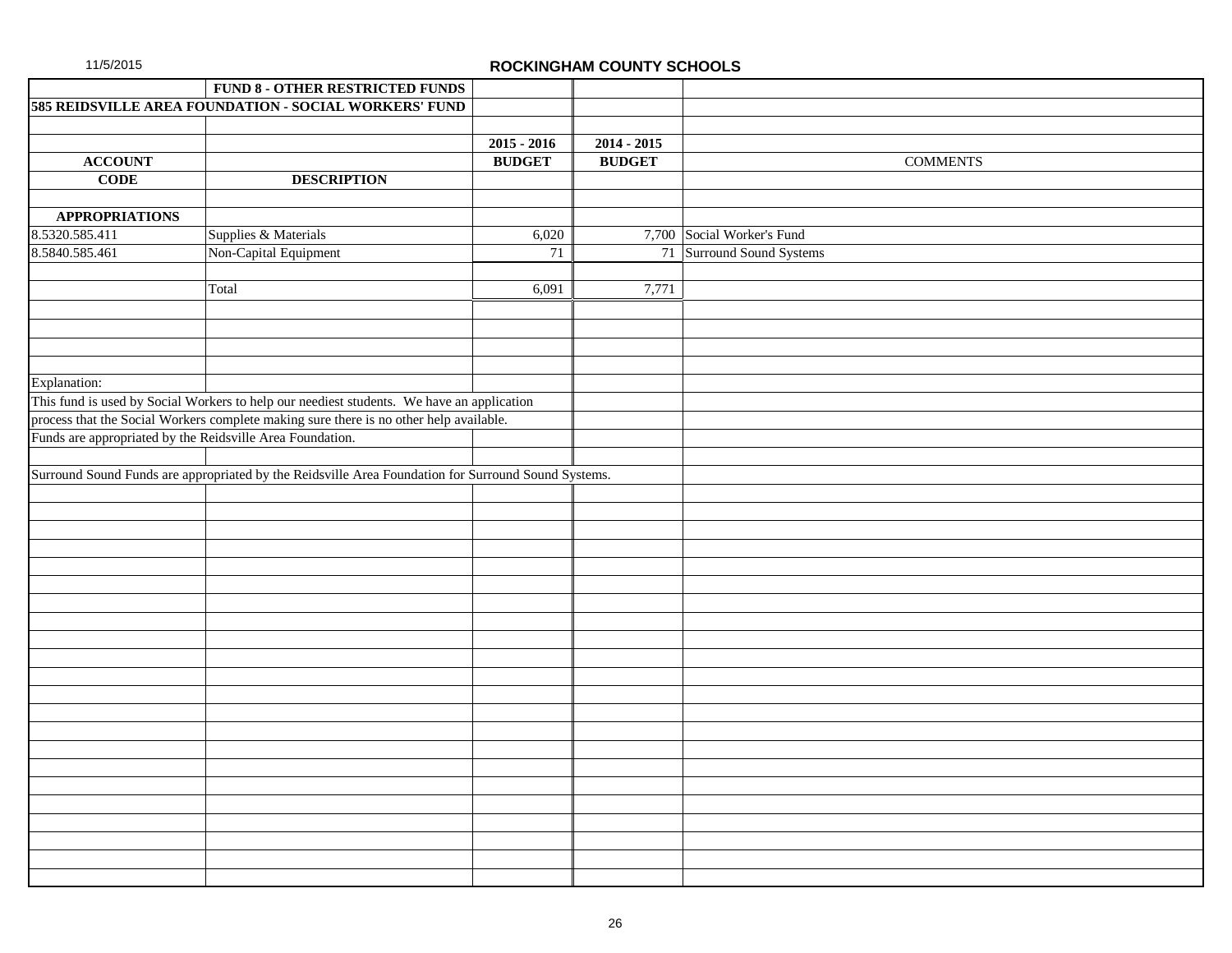|                       | FUND 8 - OTHER RESTRICTED FUNDS                                                                                        |               |               |                            |
|-----------------------|------------------------------------------------------------------------------------------------------------------------|---------------|---------------|----------------------------|
|                       | 589 SPARK - SPORTS, PLAY AND ACTIVE RECREATION FOR KIDS                                                                |               |               |                            |
|                       |                                                                                                                        |               |               |                            |
|                       |                                                                                                                        | $2015 - 2016$ | $2014 - 2015$ |                            |
| <b>ACCOUNT</b>        |                                                                                                                        | <b>BUDGET</b> | <b>BUDGET</b> | <b>COMMENTS</b>            |
| <b>CODE</b>           | <b>DESCRIPTION</b>                                                                                                     |               |               |                            |
|                       |                                                                                                                        |               |               |                            |
| <b>APPROPRIATIONS</b> |                                                                                                                        |               |               |                            |
| 8.5110.589.411        | Spark Kits                                                                                                             | $\sim$        | $\sim$        | Physical Education Porgram |
|                       |                                                                                                                        |               |               |                            |
|                       |                                                                                                                        |               |               |                            |
|                       | Total                                                                                                                  | $\sim$        | $\sim$        |                            |
|                       |                                                                                                                        |               |               |                            |
|                       |                                                                                                                        |               |               |                            |
|                       |                                                                                                                        |               |               |                            |
|                       |                                                                                                                        |               |               |                            |
| Explanation:          |                                                                                                                        |               |               |                            |
|                       |                                                                                                                        |               |               |                            |
|                       | SPARK (Sports, Play and Active Recreation for Kids) is the actual curriculum that is used in the IsPOD program that    |               |               |                            |
|                       | specializes in research-based physical education for our county teachers. It emphasizes increased moderate-to-vigorous |               |               |                            |
|                       | physical activity in students, fitness achievement, academic achievement, sport skills development, and enjoyment of   |               |               |                            |
|                       | physical education. RCS PE teachers have had professional development training for this curriculum. Funds were         |               |               |                            |
|                       | appropriated by the Reidsville Area Foundation to purchases these kits.                                                |               |               |                            |
|                       |                                                                                                                        |               |               |                            |
|                       |                                                                                                                        |               |               |                            |
|                       |                                                                                                                        |               |               |                            |
|                       |                                                                                                                        |               |               |                            |
|                       |                                                                                                                        |               |               |                            |
|                       |                                                                                                                        |               |               |                            |
|                       |                                                                                                                        |               |               |                            |
|                       |                                                                                                                        |               |               |                            |
|                       |                                                                                                                        |               |               |                            |
|                       |                                                                                                                        |               |               |                            |
|                       |                                                                                                                        |               |               |                            |
|                       |                                                                                                                        |               |               |                            |
|                       |                                                                                                                        |               |               |                            |
|                       |                                                                                                                        |               |               |                            |
|                       |                                                                                                                        |               |               |                            |
|                       |                                                                                                                        |               |               |                            |
|                       |                                                                                                                        |               |               |                            |
|                       |                                                                                                                        |               |               |                            |
|                       |                                                                                                                        |               |               |                            |
|                       |                                                                                                                        |               |               |                            |
|                       |                                                                                                                        |               |               |                            |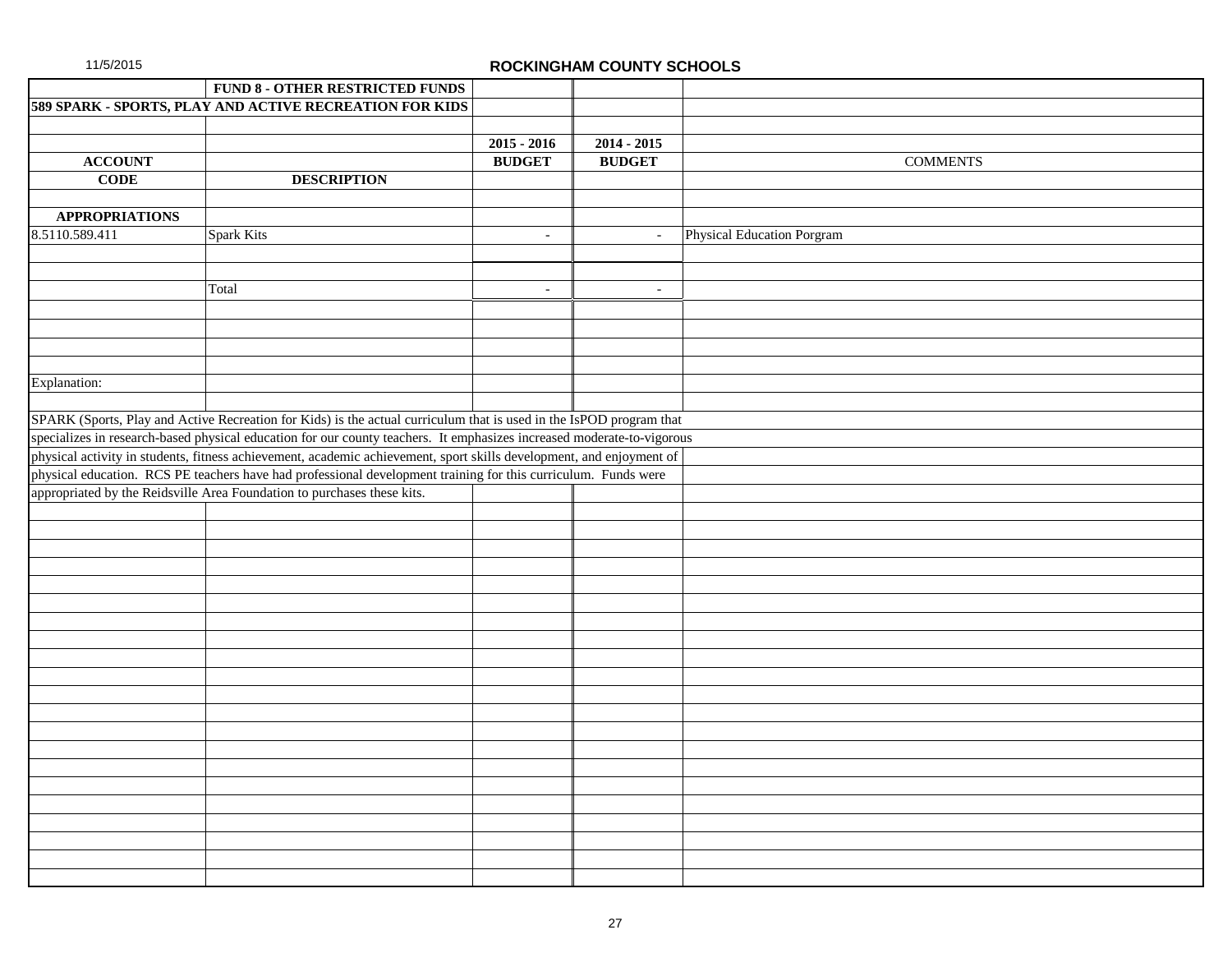|                                      | FUND 8 - OTHER RESTRICTED FUNDS                                                                                                                                       |               |               |                                  |
|--------------------------------------|-----------------------------------------------------------------------------------------------------------------------------------------------------------------------|---------------|---------------|----------------------------------|
| <b>591 SCHOOL HEALTH COORDINATOR</b> |                                                                                                                                                                       |               |               |                                  |
|                                      |                                                                                                                                                                       |               |               |                                  |
|                                      |                                                                                                                                                                       | $2015 - 2016$ | $2014 - 2015$ |                                  |
| <b>ACCOUNT</b>                       |                                                                                                                                                                       | <b>BUDGET</b> | <b>BUDGET</b> | <b>COMMENTS</b>                  |
| <b>CODE</b>                          | <b>DESCRIPTION</b>                                                                                                                                                    |               |               |                                  |
|                                      |                                                                                                                                                                       |               |               |                                  |
| <b>APPROPRIATIONS</b>                |                                                                                                                                                                       |               |               |                                  |
| 8.5840.591.153                       | Salary - Administrative Specialist                                                                                                                                    | 23,073        |               | 22,364 School Health Coordinator |
| 8.5840.591.211                       | Employers Soc. Sec. Cost                                                                                                                                              | 1,765         | 1,711         | FICA @ 7.65%                     |
| 8.5840.591.221                       | <b>Employers Retirement Cost</b>                                                                                                                                      | 3,509         | 3,334         | Retirement @15.32%               |
| 8.5840.591.231                       | <b>Employers Hospital Cost</b>                                                                                                                                        | 1,653         | 2,591         | Hospitalization @5,471           |
|                                      |                                                                                                                                                                       |               |               |                                  |
|                                      |                                                                                                                                                                       |               |               |                                  |
|                                      | Total                                                                                                                                                                 | 30,000        | 30,000        |                                  |
|                                      |                                                                                                                                                                       |               |               |                                  |
|                                      |                                                                                                                                                                       |               |               |                                  |
|                                      | RAF - 48.47%                                                                                                                                                          | 30,000        | 30,000        |                                  |
|                                      | $(-069)$ RCS - 51.53%                                                                                                                                                 | 31,896        | 32,933        |                                  |
|                                      | Total                                                                                                                                                                 | 61,896        | 62,933        |                                  |
|                                      |                                                                                                                                                                       |               |               |                                  |
|                                      |                                                                                                                                                                       |               |               |                                  |
| Explanation:                         |                                                                                                                                                                       |               |               |                                  |
|                                      | The Reidsville Area Foundation is funding 48.47% of the salary and benefits costs for this position. Rockingham County Schools will fund the remaining 51.53%.        |               |               |                                  |
|                                      |                                                                                                                                                                       |               |               |                                  |
|                                      |                                                                                                                                                                       |               |               |                                  |
|                                      | The person in this position works closely with the students and staff to increase physical activity in and out of school, and to build healthy habits for a lifetime. |               |               |                                  |
|                                      |                                                                                                                                                                       |               |               |                                  |
|                                      |                                                                                                                                                                       |               |               |                                  |
|                                      |                                                                                                                                                                       |               |               |                                  |
|                                      |                                                                                                                                                                       |               |               |                                  |
|                                      |                                                                                                                                                                       |               |               |                                  |
|                                      |                                                                                                                                                                       |               |               |                                  |
|                                      |                                                                                                                                                                       |               |               |                                  |
|                                      |                                                                                                                                                                       |               |               |                                  |
|                                      |                                                                                                                                                                       |               |               |                                  |
|                                      |                                                                                                                                                                       |               |               |                                  |
|                                      |                                                                                                                                                                       |               |               |                                  |
|                                      |                                                                                                                                                                       |               |               |                                  |
|                                      |                                                                                                                                                                       |               |               |                                  |
|                                      |                                                                                                                                                                       |               |               |                                  |
|                                      |                                                                                                                                                                       |               |               |                                  |
|                                      |                                                                                                                                                                       |               |               |                                  |
|                                      |                                                                                                                                                                       |               |               |                                  |
|                                      |                                                                                                                                                                       |               |               |                                  |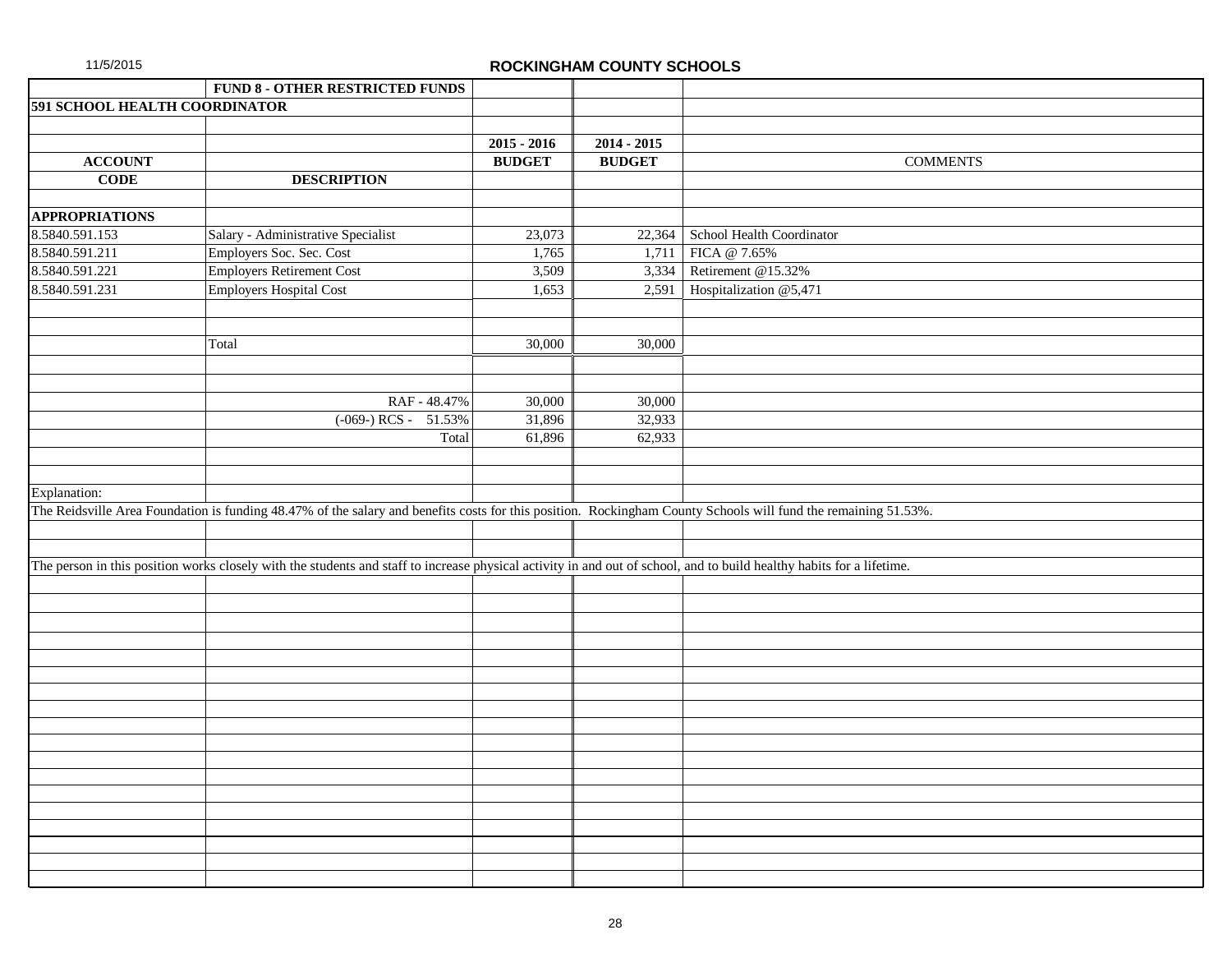|                       | <b>FUND 8 - OTHER RESTRICTED FUNDS</b>                                                                                                |               |               |                 |
|-----------------------|---------------------------------------------------------------------------------------------------------------------------------------|---------------|---------------|-----------------|
|                       | 594 REIDSVILLE AREA FOUNDATION - WIRELESS GRANT                                                                                       |               |               |                 |
|                       |                                                                                                                                       |               |               |                 |
|                       |                                                                                                                                       | $2015 - 2016$ | $2014 - 2015$ |                 |
| <b>ACCOUNT</b>        |                                                                                                                                       | <b>BUDGET</b> | <b>BUDGET</b> | <b>COMMENTS</b> |
| <b>CODE</b>           | <b>DESCRIPTION</b>                                                                                                                    |               |               |                 |
|                       |                                                                                                                                       |               |               |                 |
| <b>APPROPRIATIONS</b> |                                                                                                                                       |               |               |                 |
| 8.5860.594.131        | Salary - Instructional Support - IT                                                                                                   | 139,150       | 139,150       |                 |
| 8.5860.594.211        | Employers Soc. Sec. Cost                                                                                                              | 10,646        | 10,646        |                 |
| 8.5860.594.221        | Employers Retirement Cost                                                                                                             | 21,164        | 21,164        |                 |
| 8.5860.594.231        | Employers Hospital Cost                                                                                                               | 16,134        | 16,134        |                 |
| 8.5860.594.462        | Purchase of Non-Capitalized Equipment                                                                                                 | 79,883        | 79,883        |                 |
|                       |                                                                                                                                       |               |               |                 |
|                       | Total                                                                                                                                 | 266,977       | 266,977       |                 |
|                       |                                                                                                                                       |               |               |                 |
|                       |                                                                                                                                       |               |               |                 |
| Explanation:          |                                                                                                                                       |               |               |                 |
|                       | This is funding for expansion of wireless capabilities to elementary schools. Funding is pending with the Reidsville Area Foundation. |               |               |                 |
|                       |                                                                                                                                       |               |               |                 |
|                       |                                                                                                                                       |               |               |                 |
|                       |                                                                                                                                       |               |               |                 |
|                       |                                                                                                                                       |               |               |                 |
|                       |                                                                                                                                       |               |               |                 |
|                       |                                                                                                                                       |               |               |                 |
|                       |                                                                                                                                       |               |               |                 |
|                       |                                                                                                                                       |               |               |                 |
|                       |                                                                                                                                       |               |               |                 |
|                       |                                                                                                                                       |               |               |                 |
|                       |                                                                                                                                       |               |               |                 |
|                       |                                                                                                                                       |               |               |                 |
|                       |                                                                                                                                       |               |               |                 |
|                       |                                                                                                                                       |               |               |                 |
|                       |                                                                                                                                       |               |               |                 |
|                       |                                                                                                                                       |               |               |                 |
|                       |                                                                                                                                       |               |               |                 |
|                       |                                                                                                                                       |               |               |                 |
|                       |                                                                                                                                       |               |               |                 |
|                       |                                                                                                                                       |               |               |                 |
|                       |                                                                                                                                       |               |               |                 |
|                       |                                                                                                                                       |               |               |                 |
|                       |                                                                                                                                       |               |               |                 |
|                       |                                                                                                                                       |               |               |                 |
|                       |                                                                                                                                       |               |               |                 |
|                       |                                                                                                                                       |               |               |                 |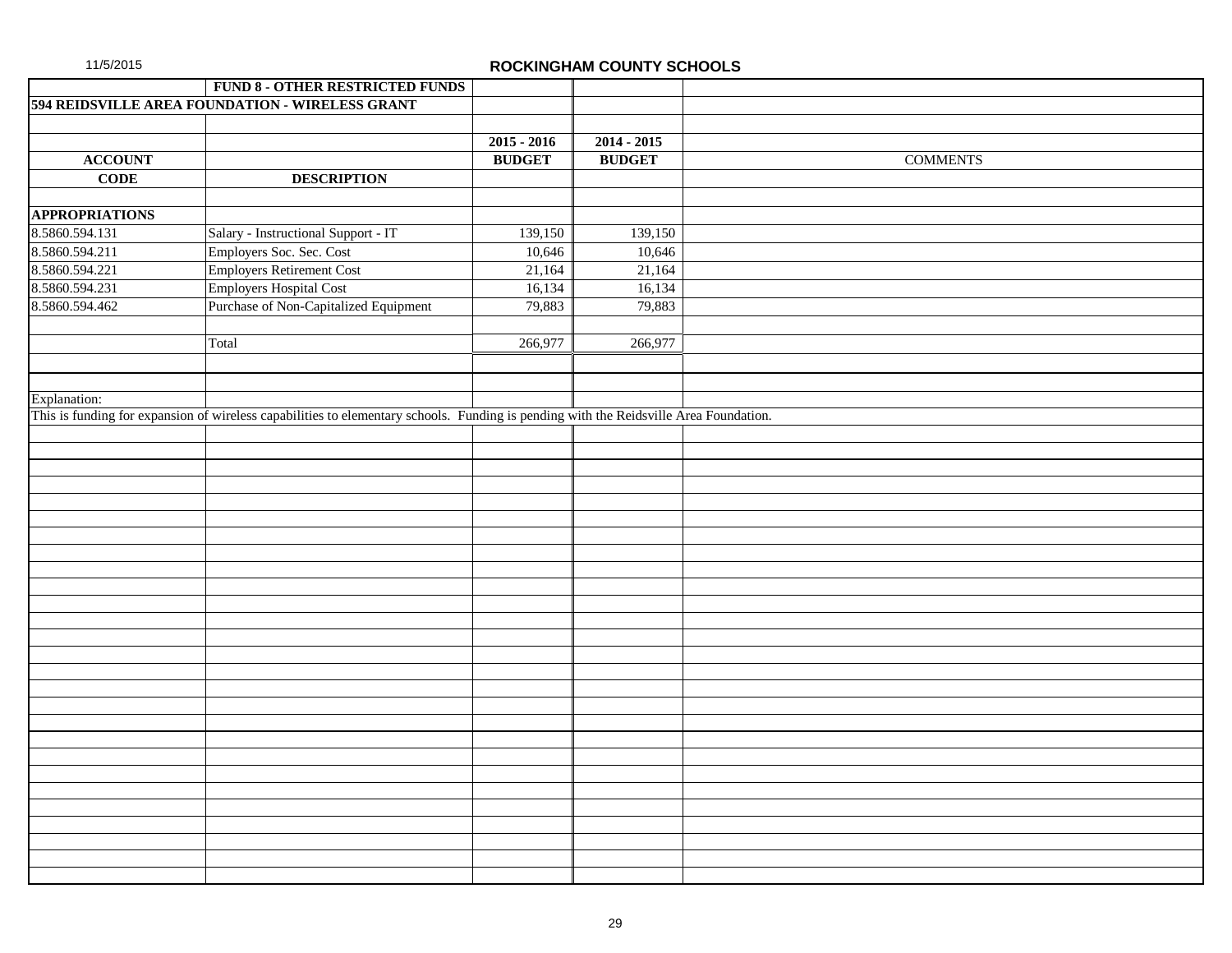|                       | <b>FUND 8 - OTHER RESTRICTED FUNDS</b>                |               |               |                                               |
|-----------------------|-------------------------------------------------------|---------------|---------------|-----------------------------------------------|
|                       | <b>596 REIDSVILLE AREA FOUNDATION - SCIENCE GRANT</b> |               |               |                                               |
|                       |                                                       |               |               |                                               |
|                       |                                                       | $2015 - 2016$ | $2014 - 2015$ |                                               |
| <b>ACCOUNT</b>        |                                                       | <b>BUDGET</b> | <b>BUDGET</b> | <b>COMMENTS</b>                               |
| <b>CODE</b>           | <b>DESCRIPTION</b>                                    |               |               |                                               |
|                       |                                                       |               |               |                                               |
| <b>APPROPRIATIONS</b> |                                                       |               |               |                                               |
| 8.5110.596.163        | Substitute Pay                                        |               |               |                                               |
| 8.5110.596.211        | Employers Soc. Sec. Cost                              |               |               | Social Scurity Cost @ 7.65%                   |
| 8.5110.596.221        | Employers Retirement Cost                             |               |               | Retirement Cost @ 15.32%                      |
| 8.5110.596.312        | Workshop Expenses                                     |               |               | <b>Staff Development for Science Teachers</b> |
| 8.5110.596.411        | <b>Instructional Supplies</b>                         |               |               | <b>Supplies for Science Teachers</b>          |
|                       |                                                       |               |               |                                               |
|                       | Total                                                 | $\bar{a}$     | $\omega$      |                                               |
|                       |                                                       |               |               |                                               |
|                       |                                                       |               |               |                                               |
|                       |                                                       |               |               |                                               |
|                       |                                                       |               |               |                                               |
|                       |                                                       |               |               |                                               |
|                       |                                                       |               |               |                                               |
|                       |                                                       |               |               |                                               |
|                       |                                                       |               |               |                                               |
|                       |                                                       |               |               |                                               |
|                       |                                                       |               |               |                                               |
|                       |                                                       |               |               |                                               |
|                       |                                                       |               |               |                                               |
|                       |                                                       |               |               |                                               |
|                       |                                                       |               |               |                                               |
|                       |                                                       |               |               |                                               |
|                       |                                                       |               |               |                                               |
|                       |                                                       |               |               |                                               |
|                       |                                                       |               |               |                                               |
|                       |                                                       |               |               |                                               |
|                       |                                                       |               |               |                                               |
|                       |                                                       |               |               |                                               |
|                       |                                                       |               |               |                                               |
|                       |                                                       |               |               |                                               |
|                       |                                                       |               |               |                                               |
|                       |                                                       |               |               |                                               |
|                       |                                                       |               |               |                                               |
|                       |                                                       |               |               |                                               |
|                       |                                                       |               |               |                                               |
|                       |                                                       |               |               |                                               |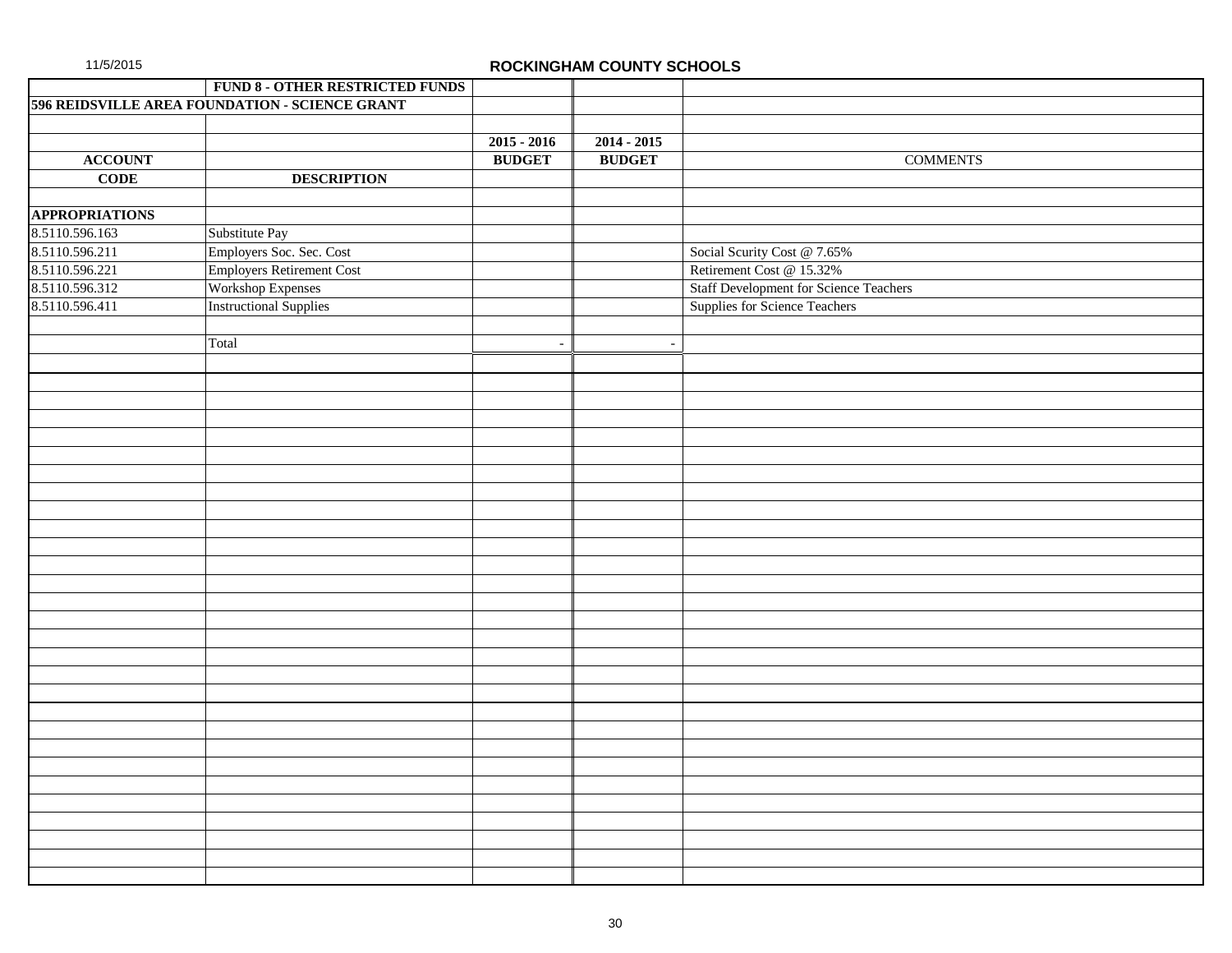|                       | FUND 8 - OTHER RESTRICTED FUNDS                    |               |                |                                    |
|-----------------------|----------------------------------------------------|---------------|----------------|------------------------------------|
|                       | <b>615 STATE GRANT FOR SCHOOL NURSE INITIATIVE</b> |               |                |                                    |
|                       |                                                    |               |                |                                    |
|                       |                                                    | $2015 - 2016$ | $2014 - 2015$  |                                    |
| <b>ACCOUNT</b>        |                                                    | <b>BUDGET</b> | <b>BUDGET</b>  | <b>COMMENTS</b>                    |
| <b>CODE</b>           | <b>DESCRIPTION</b>                                 |               |                |                                    |
|                       |                                                    |               |                |                                    |
| <b>APPROPRIATIONS</b> |                                                    |               |                |                                    |
| 8.5840.615.131        | Salary - Nurse                                     | 147,831       | 147,500        |                                    |
| 8.5840.615.211        | Employers Soc. Sec. Cost                           | 11,310        |                | 11,824 Social Scurity Cost @ 7.65% |
| 8.5840.615.221        | <b>Employers Retirement Cost</b>                   | 22,417        | 21,668         | Retirement Cost @ 15.32%           |
| 8.5840.615.231        | <b>Employers Hospital Cost</b>                     | 18,442        |                | 19,552 Hospitalization @ 5,471 (4) |
| 8.5840.615.312        | Workshop Expense                                   | $\omega$      | $\overline{2}$ | Workshop Expenses                  |
|                       |                                                    |               |                |                                    |
|                       | Total                                              | 200,000       | 200,546        |                                    |
|                       |                                                    |               |                |                                    |
|                       |                                                    |               |                |                                    |
|                       |                                                    |               |                |                                    |
|                       |                                                    |               |                |                                    |
|                       |                                                    |               |                |                                    |
|                       |                                                    |               |                |                                    |
|                       |                                                    |               |                |                                    |
|                       |                                                    |               |                |                                    |
|                       |                                                    |               |                |                                    |
|                       |                                                    |               |                |                                    |
|                       |                                                    |               |                |                                    |
|                       |                                                    |               |                |                                    |
|                       |                                                    |               |                |                                    |
|                       |                                                    |               |                |                                    |
|                       |                                                    |               |                |                                    |
|                       |                                                    |               |                |                                    |
|                       |                                                    |               |                |                                    |
|                       |                                                    |               |                |                                    |
|                       |                                                    |               |                |                                    |
|                       |                                                    |               |                |                                    |
|                       |                                                    |               |                |                                    |
|                       |                                                    |               |                |                                    |
|                       |                                                    |               |                |                                    |
|                       |                                                    |               |                |                                    |
|                       |                                                    |               |                |                                    |
|                       |                                                    |               |                |                                    |
|                       |                                                    |               |                |                                    |
|                       |                                                    |               |                |                                    |
|                       |                                                    |               |                |                                    |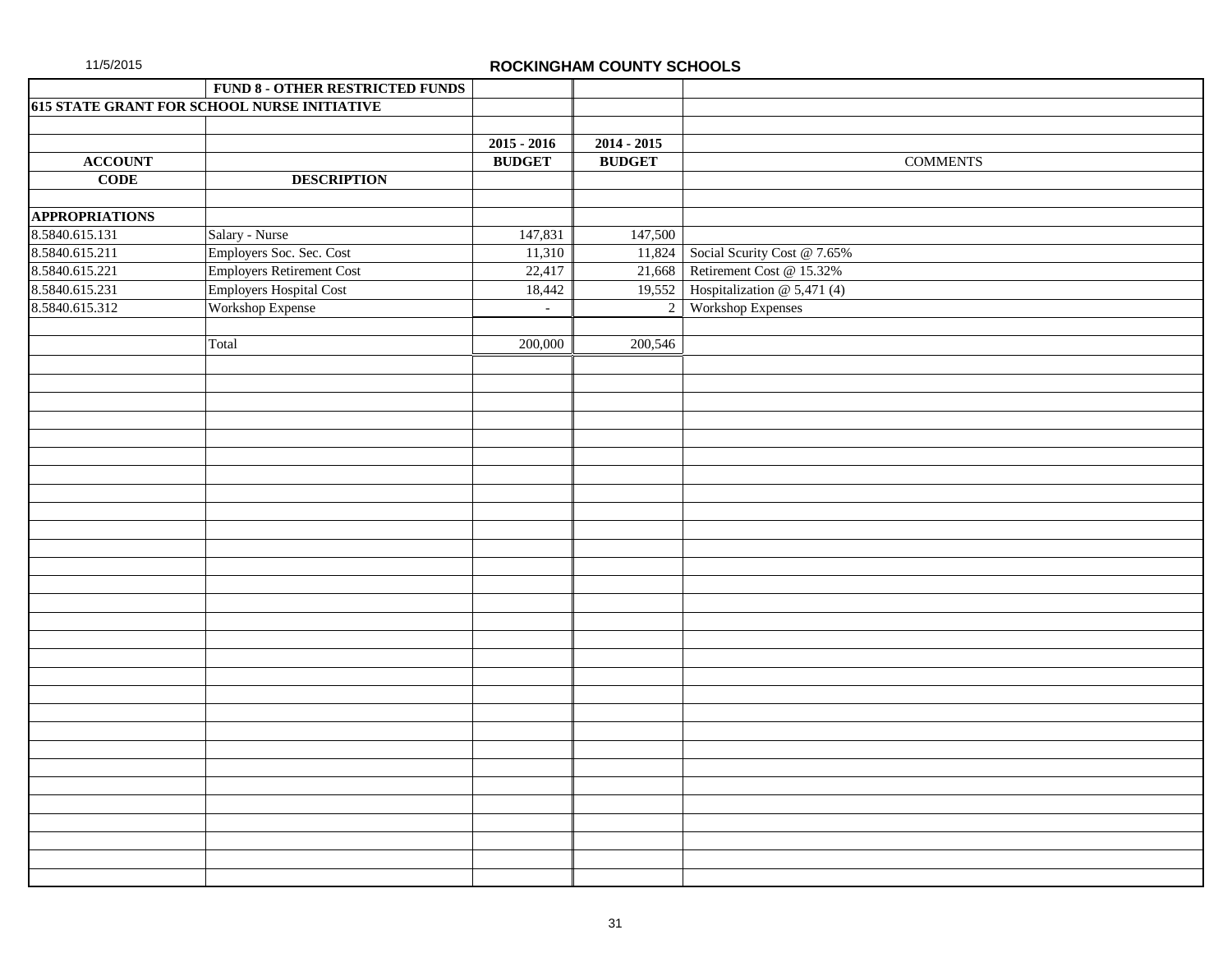|                                             | <b>FUND 8 - OTHER RESTRICTED FUNDS</b>                                                                                                                |               |               |                                                                 |
|---------------------------------------------|-------------------------------------------------------------------------------------------------------------------------------------------------------|---------------|---------------|-----------------------------------------------------------------|
| <b>715 TECHNOLOGY</b>                       |                                                                                                                                                       |               |               |                                                                 |
|                                             |                                                                                                                                                       | $2015 - 2016$ | $2014 - 2015$ |                                                                 |
| <b>ACCOUNT</b>                              |                                                                                                                                                       | <b>BUDGET</b> | <b>BUDGET</b> | <b>COMMENTS</b>                                                 |
| <b>CODE</b>                                 | <b>DESCRIPTION</b>                                                                                                                                    |               |               |                                                                 |
|                                             |                                                                                                                                                       |               |               |                                                                 |
| <b>APPROPRIATIONS</b>                       |                                                                                                                                                       |               |               |                                                                 |
| 8.5110.715.163                              | Substitute Pay                                                                                                                                        |               |               | Sub. for Technology training for teachers.                      |
| 8.5110.715.181                              | Supplement                                                                                                                                            |               |               |                                                                 |
| 8.5110.715.184                              | Longevity                                                                                                                                             |               |               |                                                                 |
| 8.5110.715.197                              | <b>Staff Development - Instructors</b>                                                                                                                |               |               | 100% of(1)ITS, 15% of(1)Secondary Math, &(2)Stipends for Media  |
|                                             |                                                                                                                                                       |               |               | Support. Moved to Local -015-                                   |
| 8.5110.715.211                              | Employers Soc. Sec. Cost                                                                                                                              |               |               | Budgeted at 7.65%                                               |
| 8.5110.715.221                              | <b>Employers Retirement Cost</b>                                                                                                                      |               |               | Budgeted at 15.32%                                              |
| 8.5110.715.231                              | Employers Hospital Cost                                                                                                                               |               |               |                                                                 |
| 8.5110.715.343                              | Telecommunications - Cellular                                                                                                                         | 5,000         | 95,000        | Cellular Services for District                                  |
| 8.5110.715.411                              | Supplies & Materials-Instructional Tech.                                                                                                              | 30,000        | 20,000        | Replacement LCD projector bulbs                                 |
| 8.5110.715.462                              | Non-Capitalized Computers-Inst. Tech                                                                                                                  |               |               | <b>Student Computers</b>                                        |
| 8.5860.715.181                              | Supplement                                                                                                                                            |               |               |                                                                 |
| 8.5860.715.184                              | Longevity                                                                                                                                             |               |               |                                                                 |
| 8.5860.715.197                              | <b>Staff Development Instructor</b>                                                                                                                   |               |               | For summer professional development & 15% of HS Math ITS.       |
| 8.5860.715.211                              | Employers Soc. Sec. Cost                                                                                                                              |               |               | Social Security @ 7.65%                                         |
| 8.5860.715.221                              | <b>Employers Retirement Cost</b>                                                                                                                      |               |               | Retirement cost at 15.32%                                       |
| 8.5860.715.231                              | Employers Hospital Cost                                                                                                                               |               |               | Hospitalization @5,471                                          |
| 8.5860.715.392                              | <b>Indirect Cost</b>                                                                                                                                  |               |               |                                                                 |
| 8.6400.715.418                              | Comp. Software and Supplies                                                                                                                           |               | 4,000         | Computer Software and Supplies                                  |
| 8.6400.715.461                              | Non-Capitalized Computers                                                                                                                             | 49,514        | 13,000        | Switches, network and technology under \$2,000                  |
| 8.6400.715.462                              | <b>Non-Capitalized Computers</b>                                                                                                                      |               |               |                                                                 |
| 8.6510.715.341                              | Other Support Services Telephone                                                                                                                      |               | 60,000        | PRI's, VoIP & Security connections (increase by 600 connection) |
| 8.6510.715.343                              | Telecommunications - WAN & Firewall                                                                                                                   | 600,000       | 600,000       | District WAN Connectivity and Managed Firewall                  |
|                                             |                                                                                                                                                       |               |               |                                                                 |
|                                             | Total                                                                                                                                                 | 684,514       | 792,000       |                                                                 |
|                                             |                                                                                                                                                       |               |               |                                                                 |
|                                             |                                                                                                                                                       |               |               |                                                                 |
| Explanation:                                |                                                                                                                                                       |               |               |                                                                 |
|                                             | Revenue: 715 revenue is generated solely from erate reimbursement of 76% of previous expenditures. The reimbursement is denoted as spring or fall     |               |               |                                                                 |
| from the previous budget cycle.             |                                                                                                                                                       |               |               |                                                                 |
|                                             |                                                                                                                                                       |               |               |                                                                 |
| Expenditures:                               |                                                                                                                                                       |               |               |                                                                 |
|                                             | These funds are used to support the bulk of the cost of the erate eligible purchases for this funding cycle. This supports WAN Connectivity and voice |               |               |                                                                 |
| communications and cellular communications. |                                                                                                                                                       |               |               |                                                                 |
|                                             |                                                                                                                                                       |               |               |                                                                 |
|                                             | Instructional Technology & media is budgeted under purpose code 5110                                                                                  |               |               |                                                                 |
|                                             | Technology Services is budgeted under pupose code 6400 and 6510.                                                                                      |               |               |                                                                 |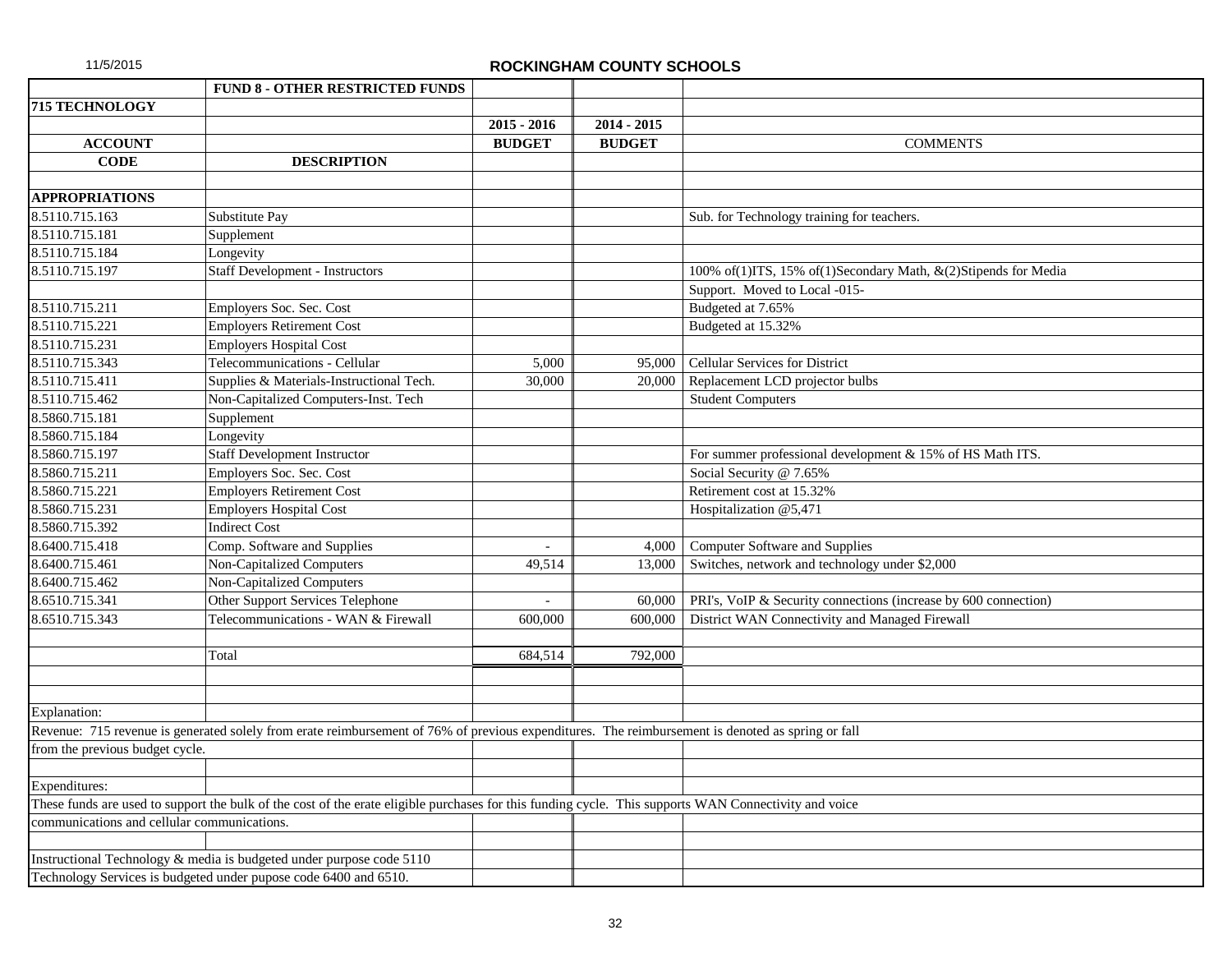|                               | FUND 8 - OTHER RESTRICTED FUNDS |               |                          |                 |
|-------------------------------|---------------------------------|---------------|--------------------------|-----------------|
| <b>801 GENERAL OPERATIONS</b> |                                 |               |                          |                 |
|                               |                                 | $2015 - 2016$ | $2014 - 2015$            |                 |
| ACCOUNT<br>CODE               |                                 | <b>BUDGET</b> | <b>BUDGET</b>            | <b>COMMENTS</b> |
|                               | <b>DESCRIPTION</b>              |               |                          |                 |
|                               |                                 |               |                          |                 |
| 8.6530.801.321                | Electricty                      | 300,675       |                          |                 |
| 8.6530.801.421                | Fuel Oil                        | 39,325        | $\frac{300,675}{39,325}$ |                 |
|                               |                                 |               |                          |                 |
|                               |                                 |               |                          |                 |
|                               |                                 | 340,000       | 340,000                  |                 |
|                               |                                 |               |                          |                 |
|                               |                                 |               |                          |                 |
|                               |                                 |               |                          |                 |
|                               |                                 |               |                          |                 |
|                               |                                 |               |                          |                 |
|                               |                                 |               |                          |                 |
|                               |                                 |               |                          |                 |
|                               |                                 |               |                          |                 |
|                               |                                 |               |                          |                 |
|                               |                                 |               |                          |                 |
|                               |                                 |               |                          |                 |
|                               |                                 |               |                          |                 |
|                               |                                 |               |                          |                 |
|                               |                                 |               |                          |                 |
|                               |                                 |               |                          |                 |
|                               |                                 |               |                          |                 |
|                               |                                 |               |                          |                 |
|                               |                                 |               |                          |                 |
|                               |                                 |               |                          |                 |
|                               |                                 |               |                          |                 |
|                               |                                 |               |                          |                 |
|                               |                                 |               |                          |                 |
|                               |                                 |               |                          |                 |
|                               |                                 |               |                          |                 |
|                               |                                 |               |                          |                 |
|                               |                                 |               |                          |                 |
|                               |                                 |               |                          |                 |
|                               |                                 |               |                          |                 |
|                               |                                 |               |                          |                 |
|                               |                                 |               |                          |                 |
|                               |                                 |               |                          |                 |
|                               |                                 |               |                          |                 |
|                               |                                 |               |                          |                 |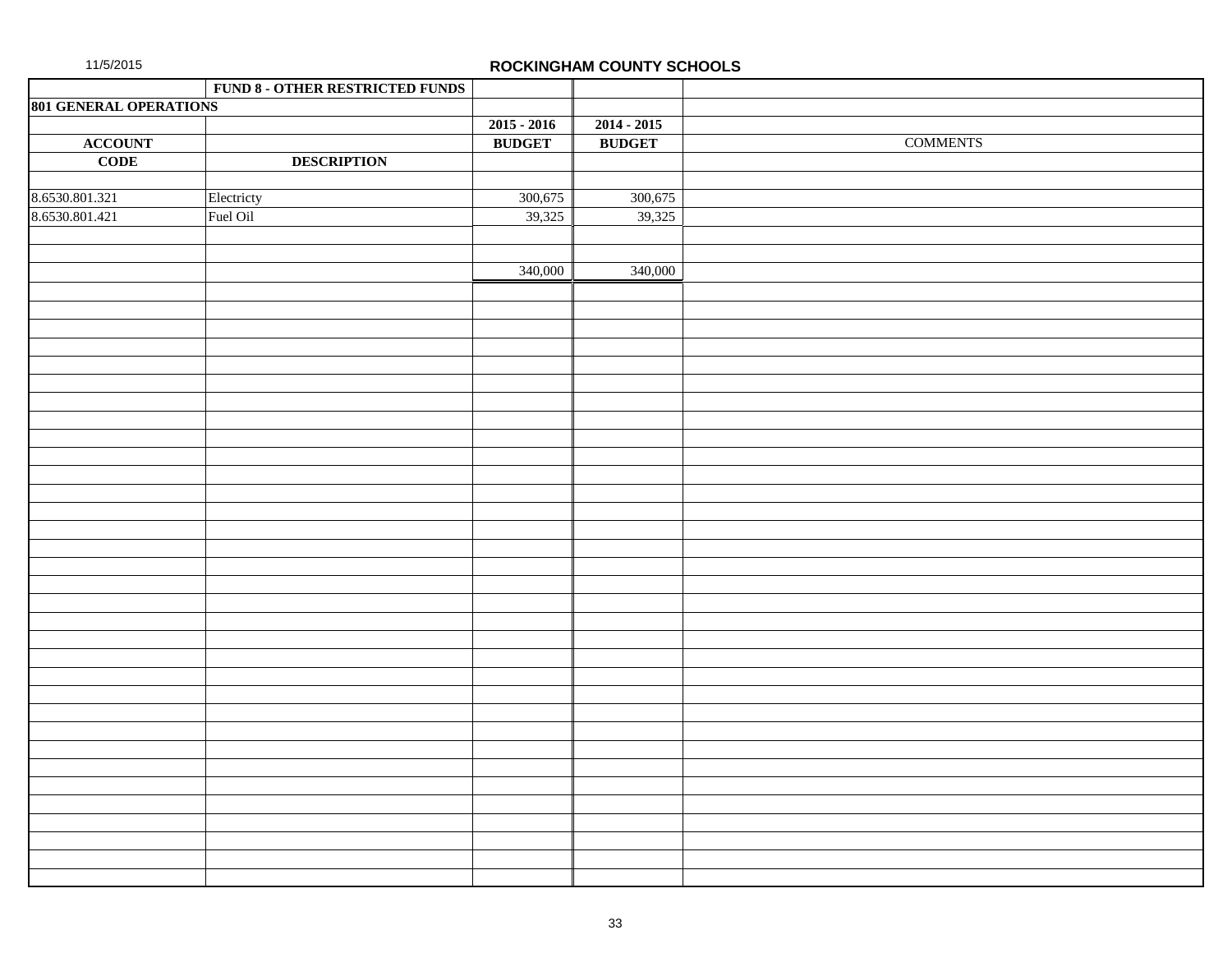|                                  | FUND 8 - OTHER RESTRICTED FUNDS                                                                                                     |               |                                                                                                                                                                  |
|----------------------------------|-------------------------------------------------------------------------------------------------------------------------------------|---------------|------------------------------------------------------------------------------------------------------------------------------------------------------------------|
| 804 READING IS FUNDAMENTAL       |                                                                                                                                     |               |                                                                                                                                                                  |
|                                  |                                                                                                                                     | $2015 - 2016$ | $2014 - 2015$                                                                                                                                                    |
| <b>ACCOUNT</b>                   |                                                                                                                                     | <b>BUDGET</b> | <b>BUDGET</b><br><b>COMMENTS</b>                                                                                                                                 |
| <b>CODE</b>                      | <b>DESCRIPTION</b>                                                                                                                  |               |                                                                                                                                                                  |
| <b>APPROPRIATIONS</b>            |                                                                                                                                     |               |                                                                                                                                                                  |
| 8.5330.804.414                   | <b>Books</b>                                                                                                                        |               | Purchase Books                                                                                                                                                   |
| 8.5330.804.414                   | <b>Books</b>                                                                                                                        |               | <b>Purchase Books</b>                                                                                                                                            |
|                                  |                                                                                                                                     |               |                                                                                                                                                                  |
|                                  | Total                                                                                                                               | $\sim$        | $\omega$                                                                                                                                                         |
|                                  |                                                                                                                                     |               |                                                                                                                                                                  |
|                                  |                                                                                                                                     |               |                                                                                                                                                                  |
|                                  |                                                                                                                                     |               | Reading Is Fundamental (RIF) is a Federal Program that provides free books to disadvantaged students. The Reidsville Zone Elementary Schools participate in this |
|                                  | donations of area service clubs, Reidsville Junior Service League, Reidsville Junior Woman's Club, and the Federated Woman's Clubs. |               |                                                                                                                                                                  |
|                                  |                                                                                                                                     |               |                                                                                                                                                                  |
|                                  |                                                                                                                                     |               | RIF representatives at these schools purchase low cost books. Each school has 3 separate distributions. At each distribution students are allowed to choose one  |
|                                  |                                                                                                                                     |               | book to add to their home library. In addition to the free book, incentives are provided for students who read 25, 50, 75 and 100 books. Some of these           |
|                                  |                                                                                                                                     |               | incentives are provided by local businesses (McDonalds of Reidsville and Pete's Burgers of Reidsville) the Local RIF Account and the local school provides       |
| the remainder of the incentives. |                                                                                                                                     |               |                                                                                                                                                                  |
|                                  |                                                                                                                                     |               |                                                                                                                                                                  |
|                                  |                                                                                                                                     |               |                                                                                                                                                                  |
|                                  |                                                                                                                                     |               |                                                                                                                                                                  |
|                                  |                                                                                                                                     |               |                                                                                                                                                                  |
|                                  |                                                                                                                                     |               |                                                                                                                                                                  |
|                                  |                                                                                                                                     |               |                                                                                                                                                                  |
|                                  |                                                                                                                                     |               |                                                                                                                                                                  |
|                                  |                                                                                                                                     |               |                                                                                                                                                                  |
|                                  |                                                                                                                                     |               |                                                                                                                                                                  |
|                                  |                                                                                                                                     |               |                                                                                                                                                                  |
|                                  |                                                                                                                                     |               |                                                                                                                                                                  |
|                                  |                                                                                                                                     |               |                                                                                                                                                                  |
|                                  |                                                                                                                                     |               |                                                                                                                                                                  |
|                                  |                                                                                                                                     |               |                                                                                                                                                                  |
|                                  |                                                                                                                                     |               |                                                                                                                                                                  |
|                                  |                                                                                                                                     |               |                                                                                                                                                                  |
|                                  |                                                                                                                                     |               |                                                                                                                                                                  |
|                                  |                                                                                                                                     |               |                                                                                                                                                                  |
|                                  |                                                                                                                                     |               |                                                                                                                                                                  |
|                                  |                                                                                                                                     |               |                                                                                                                                                                  |
|                                  |                                                                                                                                     |               |                                                                                                                                                                  |
|                                  |                                                                                                                                     |               |                                                                                                                                                                  |
|                                  |                                                                                                                                     |               |                                                                                                                                                                  |
|                                  |                                                                                                                                     |               |                                                                                                                                                                  |
|                                  |                                                                                                                                     |               |                                                                                                                                                                  |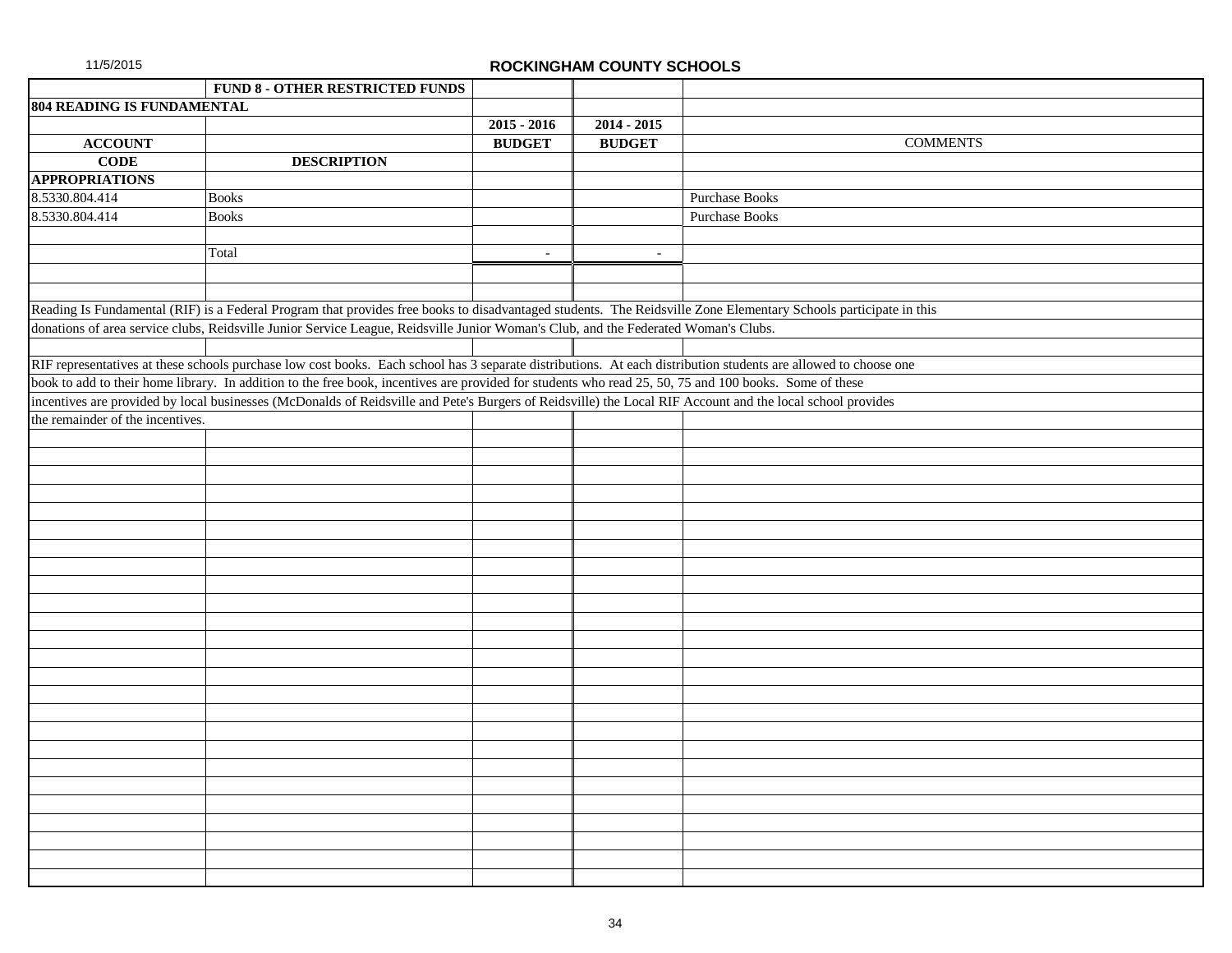|                       | <b>FUND 8 - OTHER RESTRICTED FUNDS</b> |               |               |                 |
|-----------------------|----------------------------------------|---------------|---------------|-----------------|
| 805 - RENTAL          |                                        |               |               |                 |
|                       |                                        | $2015 - 2016$ | $2014 - 2015$ |                 |
| ACCOUNT<br>CODE       |                                        | <b>BUDGET</b> | <b>BUDGET</b> | <b>COMMENTS</b> |
|                       | <b>DESCRIPTION</b>                     |               |               |                 |
|                       |                                        |               |               |                 |
| <b>APPROPRIATIONS</b> |                                        |               |               |                 |
| 8.6530.805.321        | Electricity                            | 20,000        | 20,000        |                 |
|                       |                                        |               |               |                 |
|                       | Total                                  | 20,000        | 20,000        |                 |
|                       |                                        |               |               |                 |
|                       |                                        |               |               |                 |
|                       |                                        |               |               |                 |
|                       |                                        |               |               |                 |
|                       |                                        |               |               |                 |
|                       |                                        |               |               |                 |
|                       |                                        |               |               |                 |
|                       |                                        |               |               |                 |
|                       |                                        |               |               |                 |
|                       |                                        |               |               |                 |
|                       |                                        |               |               |                 |
|                       |                                        |               |               |                 |
|                       |                                        |               |               |                 |
|                       |                                        |               |               |                 |
|                       |                                        |               |               |                 |
|                       |                                        |               |               |                 |
|                       |                                        |               |               |                 |
|                       |                                        |               |               |                 |
|                       |                                        |               |               |                 |
|                       |                                        |               |               |                 |
|                       |                                        |               |               |                 |
|                       |                                        |               |               |                 |
|                       |                                        |               |               |                 |
|                       |                                        |               |               |                 |
|                       |                                        |               |               |                 |
|                       |                                        |               |               |                 |
|                       |                                        |               |               |                 |
|                       |                                        |               |               |                 |
|                       |                                        |               |               |                 |
|                       |                                        |               |               |                 |
|                       |                                        |               |               |                 |
|                       |                                        |               |               |                 |
|                       |                                        |               |               |                 |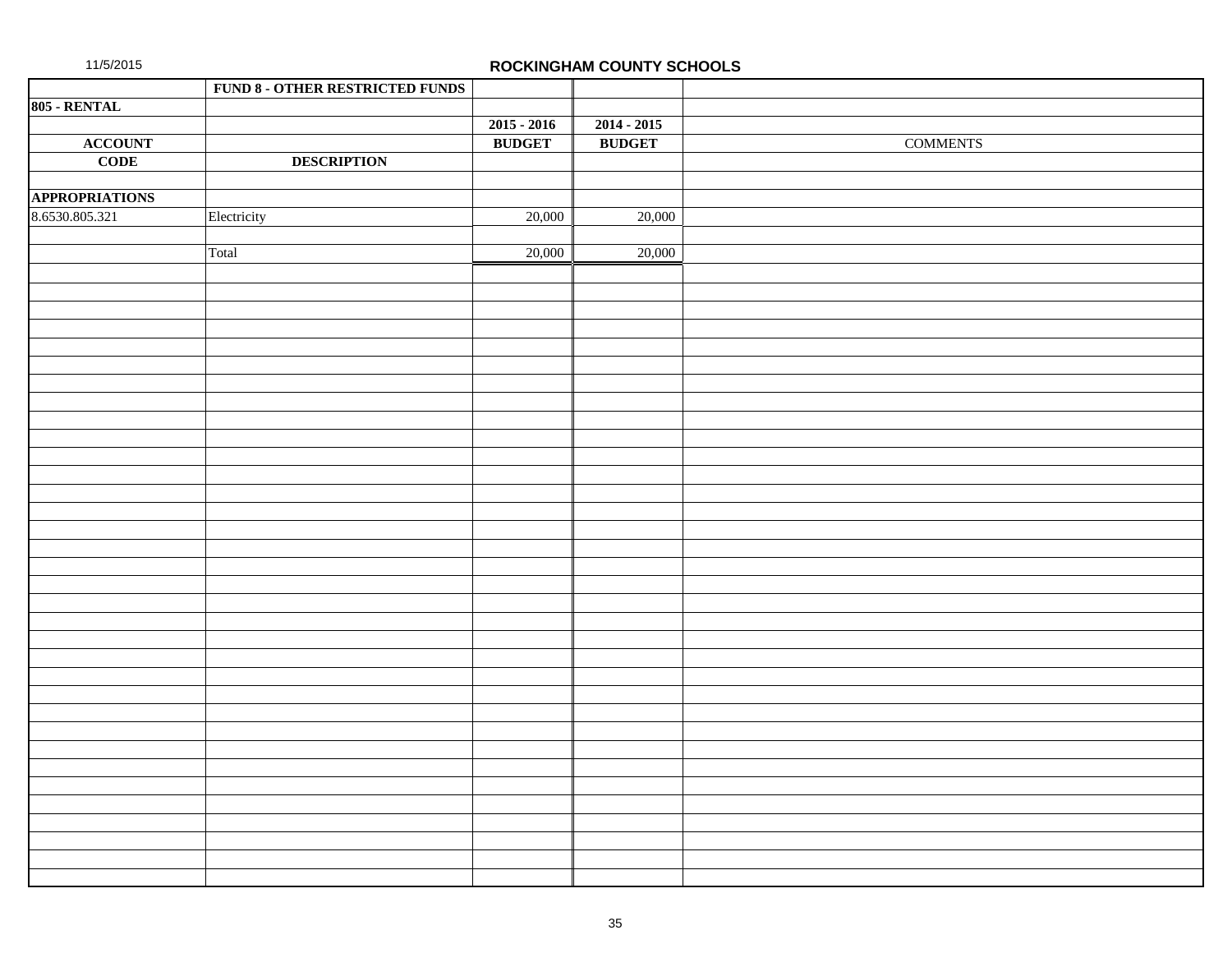|                       | <b>FUND 8 - OTHER RESTRICTED FUNDS</b>                                                                                                   |               |               |                                           |
|-----------------------|------------------------------------------------------------------------------------------------------------------------------------------|---------------|---------------|-------------------------------------------|
| 806 - CHILDREN'S FUND |                                                                                                                                          |               |               |                                           |
|                       |                                                                                                                                          | $2015 - 2016$ | $2014 - 2015$ |                                           |
| <b>ACCOUNT</b>        |                                                                                                                                          | <b>BUDGET</b> | <b>BUDGET</b> |                                           |
| <b>CODE</b>           | <b>DESCRIPTION</b>                                                                                                                       |               |               |                                           |
|                       |                                                                                                                                          |               |               |                                           |
| <b>APPROPRIATIONS</b> |                                                                                                                                          |               |               |                                           |
| 8.7100.806.411        | Supplies                                                                                                                                 |               |               | Supplies for students with special needs. |
|                       |                                                                                                                                          |               |               |                                           |
|                       | Total                                                                                                                                    | $\omega$      | $\sim$        |                                           |
|                       |                                                                                                                                          |               |               |                                           |
|                       |                                                                                                                                          |               |               |                                           |
| Explanation:          |                                                                                                                                          |               |               |                                           |
|                       | The Jackie Stevens Fund was originally set-up by Liberty Embroidery in memory of one of their employees. However, Liberty Embroidery     |               |               |                                           |
|                       | decided not to continue supporting this fund. As result, the name of the fund has been changed to the Children's Fund of                 |               |               |                                           |
|                       | Rockingham County. The new fund is supported through the generosity of Duke Power, Ball Corporation, Rockingham County Schools           |               |               |                                           |
|                       | Central Office and many individuals. The donations to the Rockingham County Children's fund are used to assist students with emergency   |               |               |                                           |
|                       | needs such as clothing, medication, vision and dental. Students needing assistance from this fund are identified by the school nurses or |               |               |                                           |
| social workers.       |                                                                                                                                          |               |               |                                           |
|                       |                                                                                                                                          |               |               |                                           |
|                       |                                                                                                                                          |               |               |                                           |
|                       |                                                                                                                                          |               |               |                                           |
|                       |                                                                                                                                          |               |               |                                           |
|                       |                                                                                                                                          |               |               |                                           |
|                       |                                                                                                                                          |               |               |                                           |
|                       |                                                                                                                                          |               |               |                                           |
|                       |                                                                                                                                          |               |               |                                           |
|                       |                                                                                                                                          |               |               |                                           |
|                       |                                                                                                                                          |               |               |                                           |
|                       |                                                                                                                                          |               |               |                                           |
|                       |                                                                                                                                          |               |               |                                           |
|                       |                                                                                                                                          |               |               |                                           |
|                       |                                                                                                                                          |               |               |                                           |
|                       |                                                                                                                                          |               |               |                                           |
|                       |                                                                                                                                          |               |               |                                           |
|                       |                                                                                                                                          |               |               |                                           |
|                       |                                                                                                                                          |               |               |                                           |
|                       |                                                                                                                                          |               |               |                                           |
|                       |                                                                                                                                          |               |               |                                           |
|                       |                                                                                                                                          |               |               |                                           |
|                       |                                                                                                                                          |               |               |                                           |
|                       |                                                                                                                                          |               |               |                                           |
|                       |                                                                                                                                          |               |               |                                           |
|                       |                                                                                                                                          |               |               |                                           |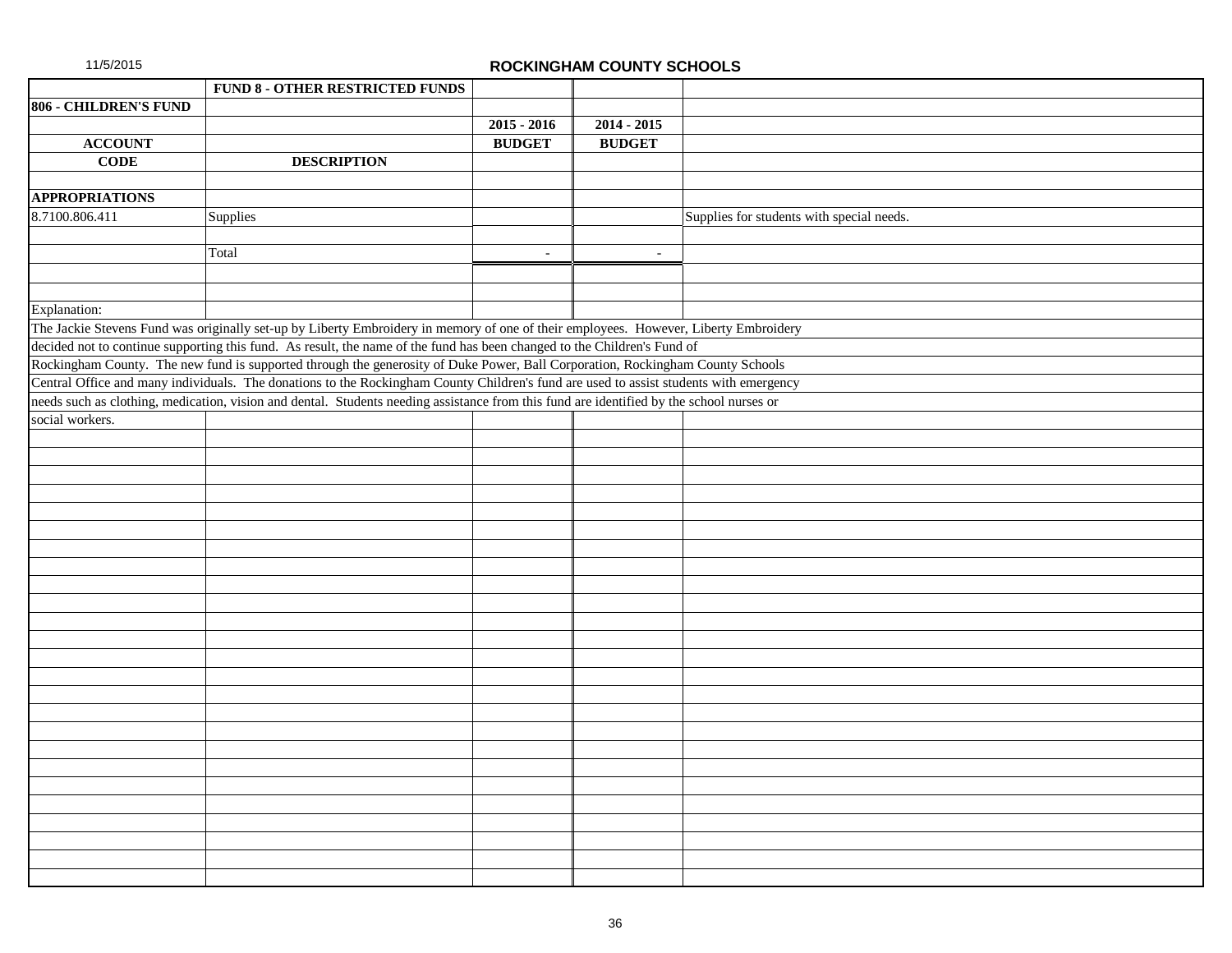|                       | <b>FUND 8 - OTHER RESTRICTED FUNDS</b> |                           |               |                         |                 |  |
|-----------------------|----------------------------------------|---------------------------|---------------|-------------------------|-----------------|--|
| 808 IB PROGRAM        |                                        |                           |               |                         |                 |  |
|                       |                                        | $2015 - 2016$             | $2014 - 2015$ |                         |                 |  |
| <b>ACCOUNT</b>        |                                        | <b>BUDGET</b>             | <b>BUDGET</b> |                         | <b>COMMENTS</b> |  |
| $\overline{CODE}$     | <b>DESCRIPTION</b>                     |                           |               |                         |                 |  |
|                       |                                        |                           |               |                         |                 |  |
| <b>APPROPRIATIONS</b> |                                        |                           |               |                         |                 |  |
| 8.5110.808.121        | Salary - Teacher                       | 29,655                    | 30,128        |                         |                 |  |
| 8.5110.808.181        | Salary - Supplement                    | 1,475                     | 1,506         |                         |                 |  |
| 8.5110.808.211        | Employers Soc. Sec. Cost               | 2,370                     | 2,304         | Social Security @ 7.65% |                 |  |
| 8.5110.808.411        | Supplies                               | $\sim$                    | 2,545         |                         |                 |  |
| 8.5110.808.361        | Supplies                               | $\mathbb{Z}^{\mathbb{Z}}$ | 100           |                         |                 |  |
|                       |                                        |                           |               |                         |                 |  |
|                       |                                        |                           |               |                         |                 |  |
|                       | Total                                  | 33,500                    | 36,583        |                         |                 |  |
|                       |                                        |                           |               |                         |                 |  |
|                       |                                        |                           |               |                         |                 |  |
|                       |                                        |                           |               |                         |                 |  |
|                       |                                        |                           |               |                         |                 |  |
|                       |                                        |                           |               |                         |                 |  |
|                       |                                        |                           |               |                         |                 |  |
|                       |                                        |                           |               |                         |                 |  |
|                       |                                        |                           |               |                         |                 |  |
|                       |                                        |                           |               |                         |                 |  |
|                       |                                        |                           |               |                         |                 |  |
|                       |                                        |                           |               |                         |                 |  |
|                       |                                        |                           |               |                         |                 |  |
|                       |                                        |                           |               |                         |                 |  |
|                       |                                        |                           |               |                         |                 |  |
|                       |                                        |                           |               |                         |                 |  |
|                       |                                        |                           |               |                         |                 |  |
|                       |                                        |                           |               |                         |                 |  |
|                       |                                        |                           |               |                         |                 |  |
|                       |                                        |                           |               |                         |                 |  |
|                       |                                        |                           |               |                         |                 |  |
|                       |                                        |                           |               |                         |                 |  |
|                       |                                        |                           |               |                         |                 |  |
|                       |                                        |                           |               |                         |                 |  |
|                       |                                        |                           |               |                         |                 |  |
|                       |                                        |                           |               |                         |                 |  |
|                       |                                        |                           |               |                         |                 |  |
|                       |                                        |                           |               |                         |                 |  |
|                       |                                        |                           |               |                         |                 |  |
|                       |                                        |                           |               |                         |                 |  |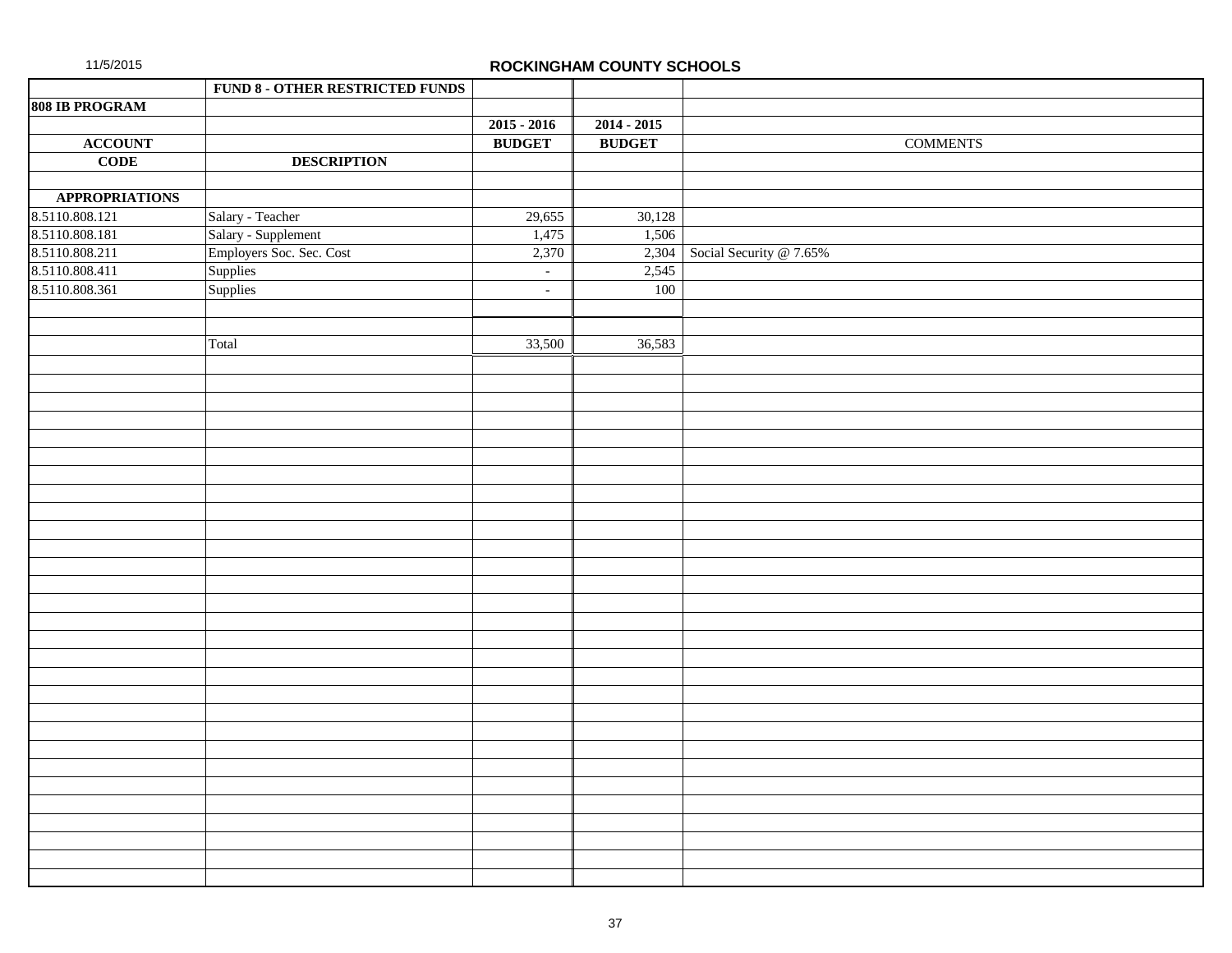|                            | <b>FUND 8 - OTHER RESTRICTED FUNDS</b> |               |               |                 |
|----------------------------|----------------------------------------|---------------|---------------|-----------------|
| <b>809 SCHOLAR ATHLETE</b> |                                        |               |               |                 |
|                            |                                        | $2015 - 2016$ | $2014 - 2015$ |                 |
|                            |                                        | <b>BUDGET</b> | <b>BUDGET</b> | $\sf{COMMENTS}$ |
| ACCOUNT<br>CODE            | <b>DESCRIPTION</b>                     |               |               |                 |
|                            |                                        |               |               |                 |
| <b>APPROPRIATIONS</b>      |                                        |               |               |                 |
| 8.5501.809.411             | Awards/Rule Books                      | 4,000         | 5,000         |                 |
|                            |                                        |               |               |                 |
|                            |                                        |               |               |                 |
|                            | Total                                  | 4,000         | 5,000         |                 |
|                            |                                        |               |               |                 |
|                            |                                        |               |               |                 |
|                            |                                        |               |               |                 |
|                            |                                        |               |               |                 |
|                            |                                        |               |               |                 |
|                            |                                        |               |               |                 |
|                            |                                        |               |               |                 |
|                            |                                        |               |               |                 |
|                            |                                        |               |               |                 |
|                            |                                        |               |               |                 |
|                            |                                        |               |               |                 |
|                            |                                        |               |               |                 |
|                            |                                        |               |               |                 |
|                            |                                        |               |               |                 |
|                            |                                        |               |               |                 |
|                            |                                        |               |               |                 |
|                            |                                        |               |               |                 |
|                            |                                        |               |               |                 |
|                            |                                        |               |               |                 |
|                            |                                        |               |               |                 |
|                            |                                        |               |               |                 |
|                            |                                        |               |               |                 |
|                            |                                        |               |               |                 |
|                            |                                        |               |               |                 |
|                            |                                        |               |               |                 |
|                            |                                        |               |               |                 |
|                            |                                        |               |               |                 |
|                            |                                        |               |               |                 |
|                            |                                        |               |               |                 |
|                            |                                        |               |               |                 |
|                            |                                        |               |               |                 |
|                            |                                        |               |               |                 |
|                            |                                        |               |               |                 |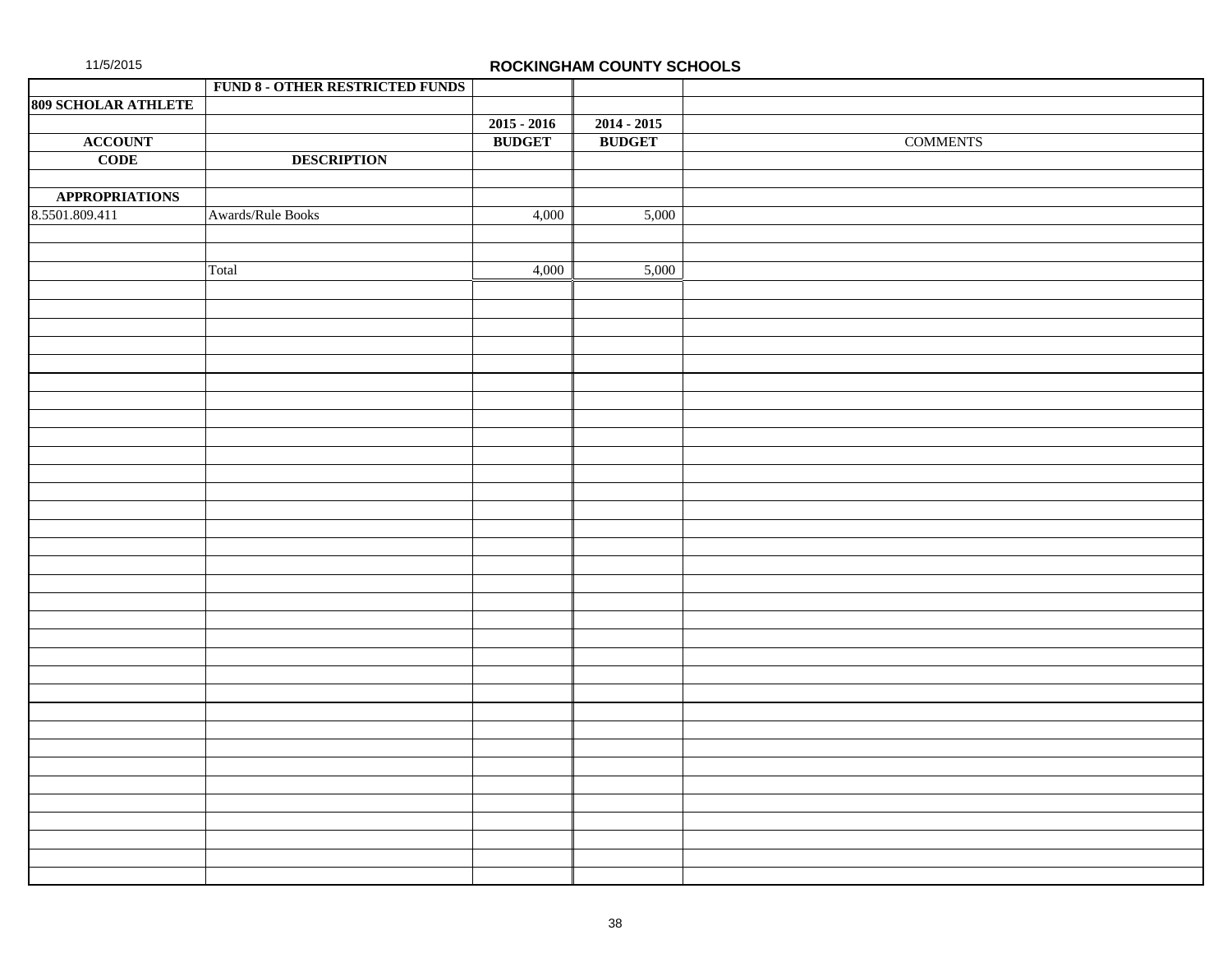|                                                   | <b>FUND 8 - OTHER RESTRICTED FUNDS</b>                                                                                                  |               |                                  |  |
|---------------------------------------------------|-----------------------------------------------------------------------------------------------------------------------------------------|---------------|----------------------------------|--|
| <b>819 SCHOOL HEALTH ADVISORY COUNCIL</b>         |                                                                                                                                         |               |                                  |  |
|                                                   |                                                                                                                                         | $2015 - 2016$ | $2014 - 2015$                    |  |
| <b>ACCOUNT</b>                                    |                                                                                                                                         | <b>BUDGET</b> | <b>BUDGET</b><br><b>COMMENTS</b> |  |
| $\overline{\mathrm{CODE}}$                        | <b>DESCRIPTION</b>                                                                                                                      |               |                                  |  |
| 8.5110.819.411                                    | Supplies & Materials                                                                                                                    | $\sim$        | 2,234                            |  |
| 8.6110.819.312                                    | Workshop Expenses                                                                                                                       | $\omega$      | 948                              |  |
|                                                   |                                                                                                                                         |               |                                  |  |
|                                                   | Total                                                                                                                                   | $\omega$      | 3,182                            |  |
|                                                   |                                                                                                                                         |               |                                  |  |
|                                                   |                                                                                                                                         |               |                                  |  |
| Explanation:                                      |                                                                                                                                         |               |                                  |  |
|                                                   | The School Health Advisory Council (SHAC) is a district-wide and community group that advises the system on health and wellness issues. |               |                                  |  |
| These funds support the operations of this group. |                                                                                                                                         |               |                                  |  |
|                                                   |                                                                                                                                         |               |                                  |  |
|                                                   |                                                                                                                                         |               |                                  |  |
|                                                   |                                                                                                                                         |               |                                  |  |
|                                                   |                                                                                                                                         |               |                                  |  |
|                                                   |                                                                                                                                         |               |                                  |  |
|                                                   |                                                                                                                                         |               |                                  |  |
|                                                   |                                                                                                                                         |               |                                  |  |
|                                                   |                                                                                                                                         |               |                                  |  |
|                                                   |                                                                                                                                         |               |                                  |  |
|                                                   |                                                                                                                                         |               |                                  |  |
|                                                   |                                                                                                                                         |               |                                  |  |
|                                                   |                                                                                                                                         |               |                                  |  |
|                                                   |                                                                                                                                         |               |                                  |  |
|                                                   |                                                                                                                                         |               |                                  |  |
|                                                   |                                                                                                                                         |               |                                  |  |
|                                                   |                                                                                                                                         |               |                                  |  |
|                                                   |                                                                                                                                         |               |                                  |  |
|                                                   |                                                                                                                                         |               |                                  |  |
|                                                   |                                                                                                                                         |               |                                  |  |
|                                                   |                                                                                                                                         |               |                                  |  |
|                                                   |                                                                                                                                         |               |                                  |  |
|                                                   |                                                                                                                                         |               |                                  |  |
|                                                   |                                                                                                                                         |               |                                  |  |
|                                                   |                                                                                                                                         |               |                                  |  |
|                                                   |                                                                                                                                         |               |                                  |  |
|                                                   |                                                                                                                                         |               |                                  |  |
|                                                   |                                                                                                                                         |               |                                  |  |
|                                                   |                                                                                                                                         |               |                                  |  |
|                                                   |                                                                                                                                         |               |                                  |  |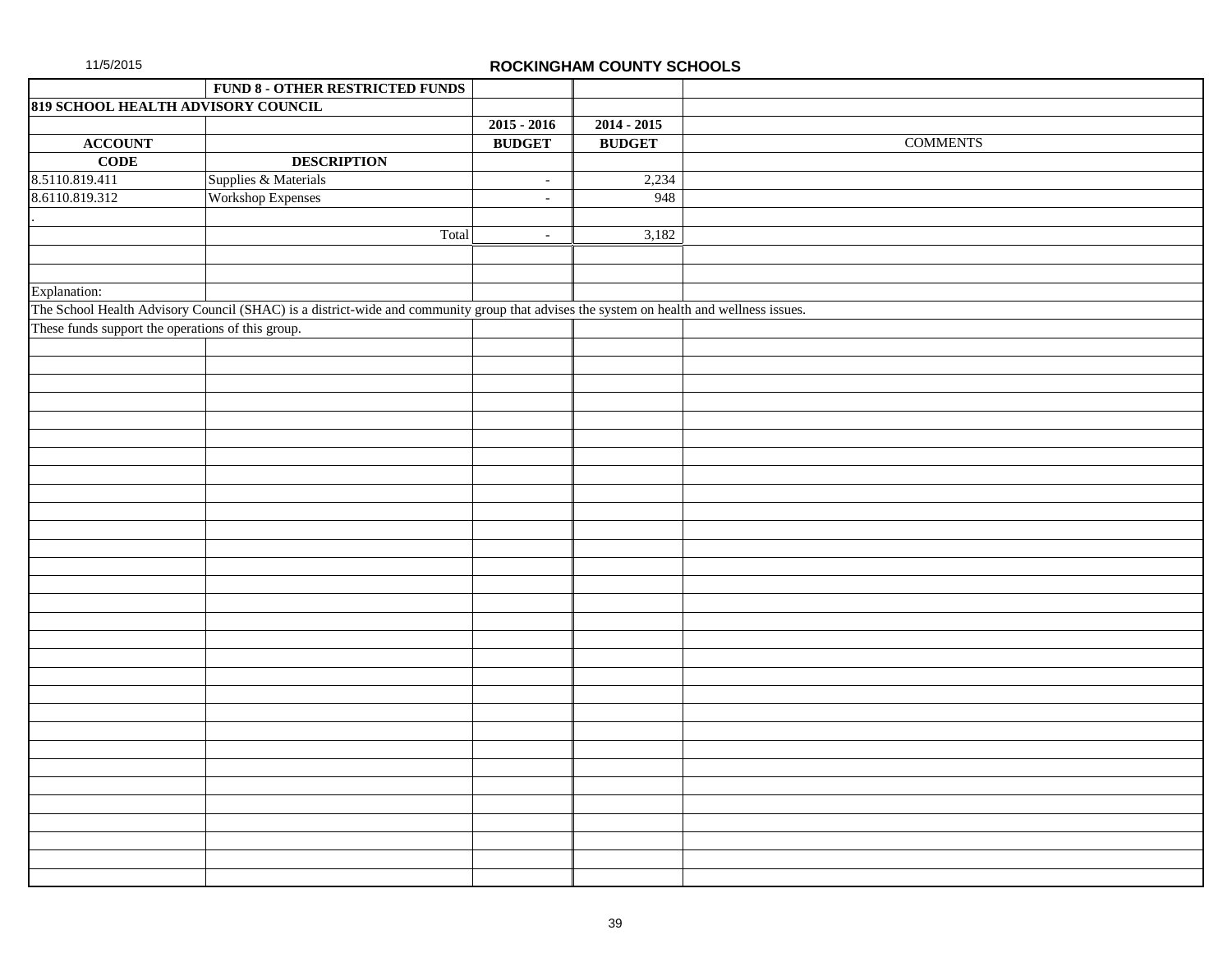|                           | FUND 8 - OTHER RESTRICTED FUNDS |               |               |                                                |
|---------------------------|---------------------------------|---------------|---------------|------------------------------------------------|
| 821 - TEACHER OF THE YEAR |                                 |               |               |                                                |
|                           |                                 | $2015 - 2016$ | $2014 - 2015$ |                                                |
|                           |                                 | <b>BUDGET</b> | <b>BUDGET</b> | <b>COMMENTS</b>                                |
| ACCOUNT<br>CODE           | <b>DESCRIPTION</b>              |               |               |                                                |
| 8.5110.821.411            | Supplies & Materials            | 2,000         |               | 2,000 Teacher of the Year Banquet and Supplies |
|                           |                                 |               |               |                                                |
|                           |                                 |               |               |                                                |
|                           |                                 | 2,000         | 2,000         |                                                |
|                           |                                 |               |               |                                                |
|                           |                                 |               |               |                                                |
|                           |                                 |               |               |                                                |
|                           |                                 |               |               |                                                |
|                           |                                 |               |               |                                                |
|                           |                                 |               |               |                                                |
|                           |                                 |               |               |                                                |
|                           |                                 |               |               |                                                |
|                           |                                 |               |               |                                                |
|                           |                                 |               |               |                                                |
|                           |                                 |               |               |                                                |
|                           |                                 |               |               |                                                |
|                           |                                 |               |               |                                                |
|                           |                                 |               |               |                                                |
|                           |                                 |               |               |                                                |
|                           |                                 |               |               |                                                |
|                           |                                 |               |               |                                                |
|                           |                                 |               |               |                                                |
|                           |                                 |               |               |                                                |
|                           |                                 |               |               |                                                |
|                           |                                 |               |               |                                                |
|                           |                                 |               |               |                                                |
|                           |                                 |               |               |                                                |
|                           |                                 |               |               |                                                |
|                           |                                 |               |               |                                                |
|                           |                                 |               |               |                                                |
|                           |                                 |               |               |                                                |
|                           |                                 |               |               |                                                |
|                           |                                 |               |               |                                                |
|                           |                                 |               |               |                                                |
|                           |                                 |               |               |                                                |
|                           |                                 |               |               |                                                |
|                           |                                 |               |               |                                                |
|                           |                                 |               |               |                                                |
|                           |                                 |               |               |                                                |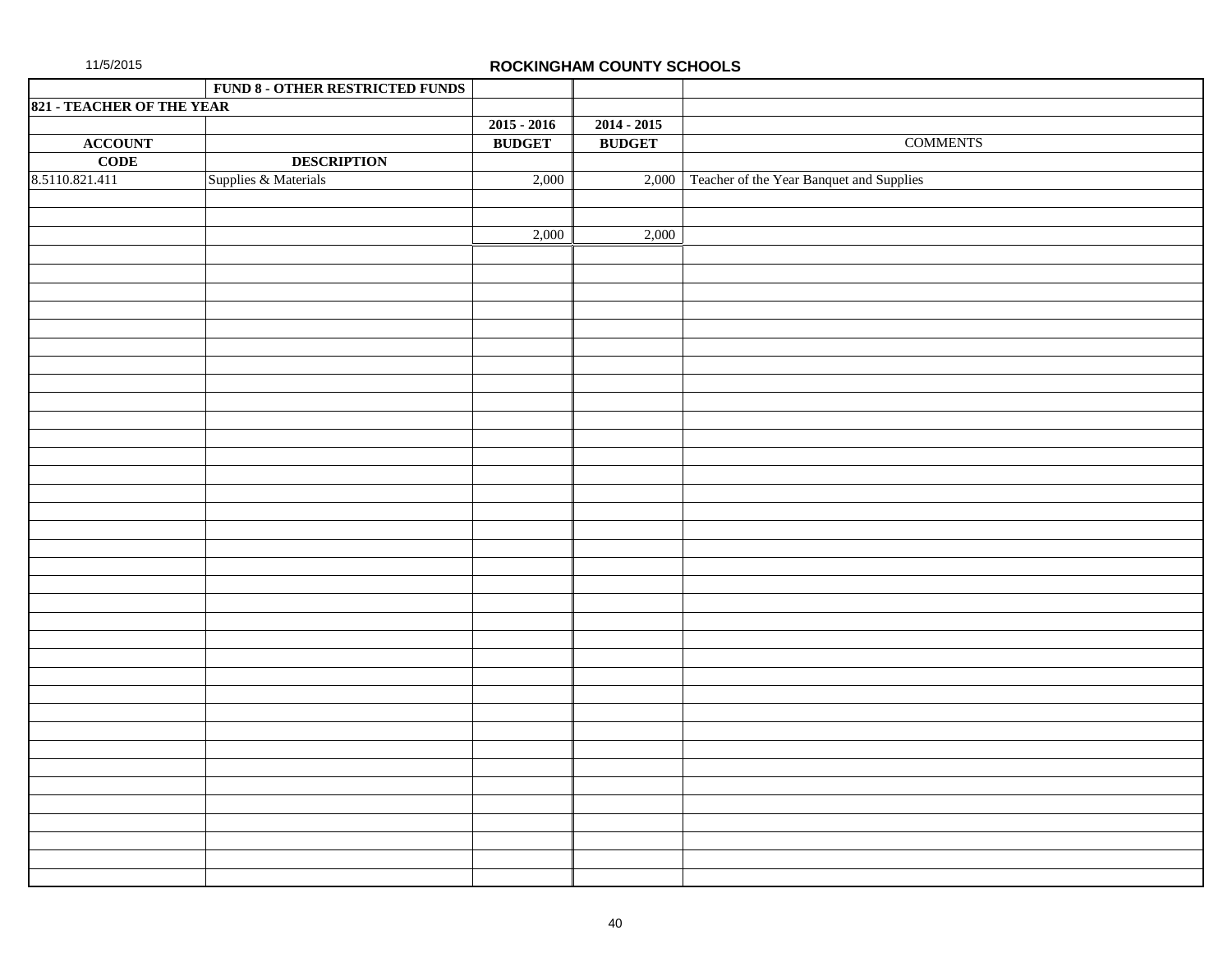|                                   | FUND 8 - OTHER RESTRICTED FUNDS |               |               |                 |
|-----------------------------------|---------------------------------|---------------|---------------|-----------------|
| 833 - CULTURAL ARTS - CONTRIBUTED |                                 |               |               |                 |
|                                   |                                 | $2015 - 2016$ | $2014 - 2015$ |                 |
|                                   |                                 | <b>BUDGET</b> | <b>BUDGET</b> | <b>COMMENTS</b> |
| ACCOUNT<br>CODE                   | <b>DESCRIPTION</b>              |               |               |                 |
| 8.5502.833.311                    | <b>Contracted Services</b>      | 3,000         | $\sim$        |                 |
| 8.5502.833.331                    | Pupil Transportation            | 1,100         |               |                 |
| 8.5502.833.411                    | Supplies & Materials            | 900           | 5,000         |                 |
|                                   |                                 |               |               |                 |
|                                   |                                 | 5,000         | 5,000         |                 |
|                                   |                                 |               |               |                 |
|                                   |                                 |               |               |                 |
|                                   |                                 |               |               |                 |
|                                   |                                 |               |               |                 |
|                                   |                                 |               |               |                 |
|                                   |                                 |               |               |                 |
|                                   |                                 |               |               |                 |
|                                   |                                 |               |               |                 |
|                                   |                                 |               |               |                 |
|                                   |                                 |               |               |                 |
|                                   |                                 |               |               |                 |
|                                   |                                 |               |               |                 |
|                                   |                                 |               |               |                 |
|                                   |                                 |               |               |                 |
|                                   |                                 |               |               |                 |
|                                   |                                 |               |               |                 |
|                                   |                                 |               |               |                 |
|                                   |                                 |               |               |                 |
|                                   |                                 |               |               |                 |
|                                   |                                 |               |               |                 |
|                                   |                                 |               |               |                 |
|                                   |                                 |               |               |                 |
|                                   |                                 |               |               |                 |
|                                   |                                 |               |               |                 |
|                                   |                                 |               |               |                 |
|                                   |                                 |               |               |                 |
|                                   |                                 |               |               |                 |
|                                   |                                 |               |               |                 |
|                                   |                                 |               |               |                 |
|                                   |                                 |               |               |                 |
|                                   |                                 |               |               |                 |
|                                   |                                 |               |               |                 |
|                                   |                                 |               |               |                 |
|                                   |                                 |               |               |                 |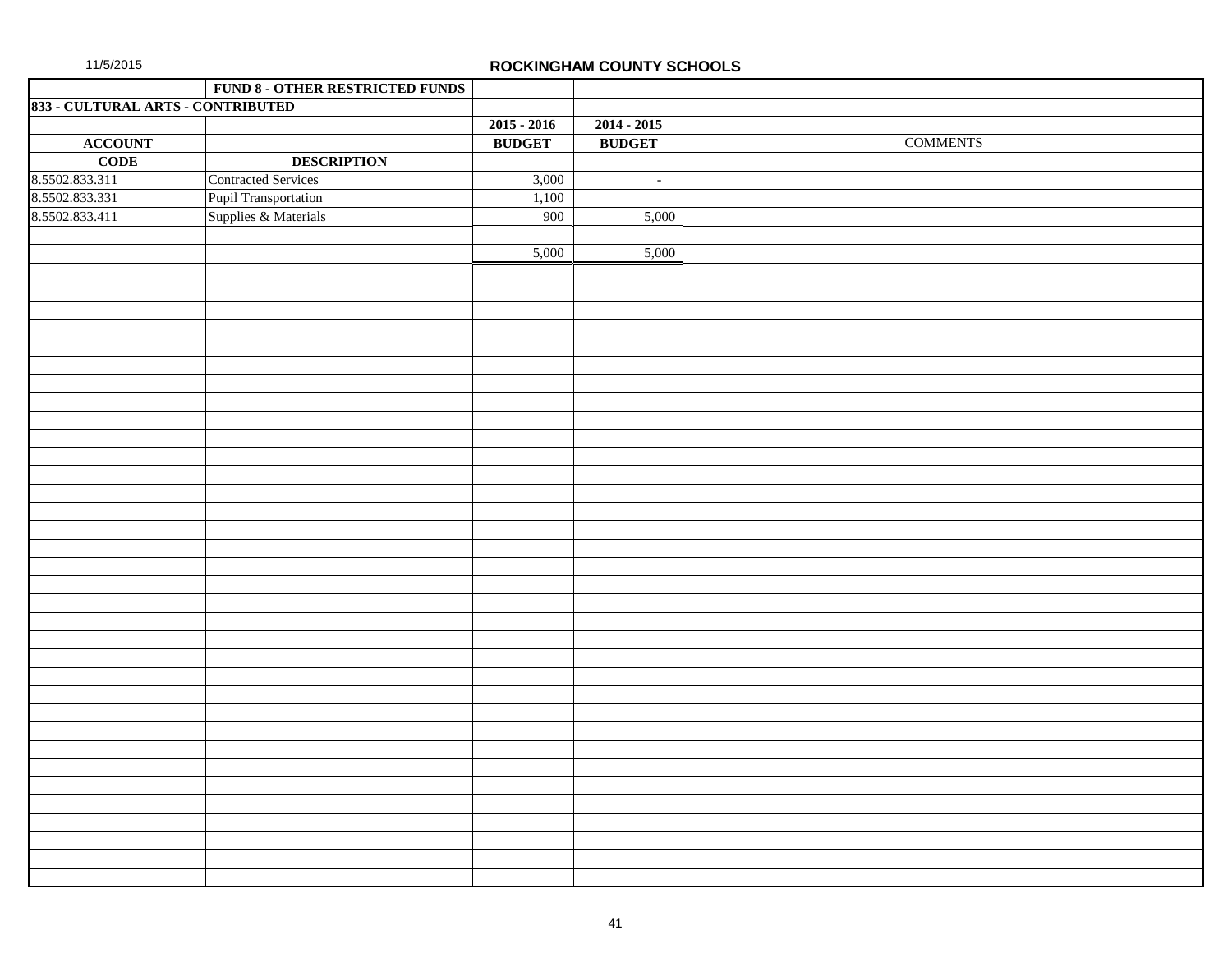|                                | FUND 8 - OTHER RESTRICTED FUNDS |               |               |                 |
|--------------------------------|---------------------------------|---------------|---------------|-----------------|
| 834 - CULTURAL ARTS - KEYSTONE |                                 |               |               |                 |
|                                |                                 | $2015 - 2016$ | $2014 - 2015$ |                 |
| ACCOUNT<br>CODE                |                                 | <b>BUDGET</b> | <b>BUDGET</b> | <b>COMMENTS</b> |
|                                | <b>DESCRIPTION</b>              |               |               |                 |
| 8.5502.833.411                 | Supplies & Materials            | 26,265        | 22,000        |                 |
|                                |                                 |               |               |                 |
|                                |                                 | 26,265        | 22,000        |                 |
|                                |                                 |               |               |                 |
|                                |                                 |               |               |                 |
|                                |                                 |               |               |                 |
|                                |                                 |               |               |                 |
|                                |                                 |               |               |                 |
|                                |                                 |               |               |                 |
|                                |                                 |               |               |                 |
|                                |                                 |               |               |                 |
|                                |                                 |               |               |                 |
|                                |                                 |               |               |                 |
|                                |                                 |               |               |                 |
|                                |                                 |               |               |                 |
|                                |                                 |               |               |                 |
|                                |                                 |               |               |                 |
|                                |                                 |               |               |                 |
|                                |                                 |               |               |                 |
|                                |                                 |               |               |                 |
|                                |                                 |               |               |                 |
|                                |                                 |               |               |                 |
|                                |                                 |               |               |                 |
|                                |                                 |               |               |                 |
|                                |                                 |               |               |                 |
|                                |                                 |               |               |                 |
|                                |                                 |               |               |                 |
|                                |                                 |               |               |                 |
|                                |                                 |               |               |                 |
|                                |                                 |               |               |                 |
|                                |                                 |               |               |                 |
|                                |                                 |               |               |                 |
|                                |                                 |               |               |                 |
|                                |                                 |               |               |                 |
|                                |                                 |               |               |                 |
|                                |                                 |               |               |                 |
|                                |                                 |               |               |                 |
|                                |                                 |               |               |                 |
|                                |                                 |               |               |                 |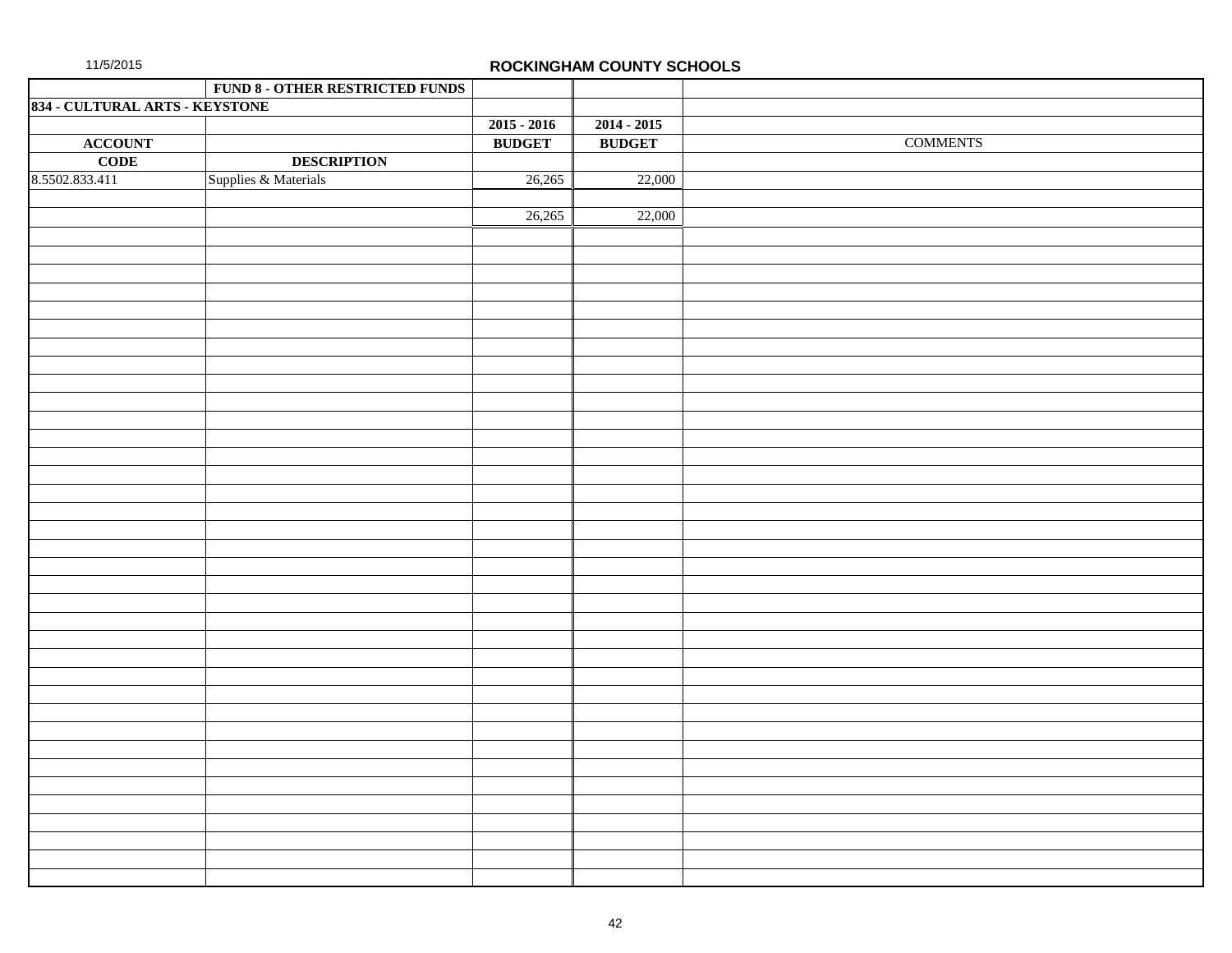|                                    | FUND 8 - OTHER RESTRICTED FUNDS |               |               |                                |
|------------------------------------|---------------------------------|---------------|---------------|--------------------------------|
| <b>835 BIBLE EDUCATION PROGRAM</b> |                                 |               |               |                                |
|                                    |                                 | $2015 - 2016$ | $2014 - 2015$ |                                |
| <b>ACCOUNT</b>                     |                                 | <b>BUDGET</b> | <b>BUDGET</b> | <b>COMMENTS</b>                |
| <b>CODE</b>                        | <b>DESCRIPTION</b>              |               |               |                                |
|                                    |                                 |               |               |                                |
| <b>APPROPRIATIONS</b>              |                                 |               |               |                                |
| 8.5110.835.121                     | Salary - Teacher                | 143,150       | 143,150       |                                |
| 8.5110.835.181                     | Salary - Supplement             | 7,158         | 6,820         |                                |
| 8.5110.835.184                     | Salary - Longevity              | 686           | 1,100         |                                |
| 8.5110.835.211                     | Employers Soc. Sec. Cost        | 11,641        |               | 11,557 Social Security @ 7.65% |
| 8.5110.835.221                     | Employers Soc. Sec. Cost        | 22,966        | 22,978        |                                |
| 8.5110.835.231                     | Employers Soc. Sec. Cost        | 21,512        | 21,512        |                                |
| 8.5110.835.233                     | <b>Unemployment Costs</b>       | 675           | 675           |                                |
|                                    |                                 |               |               |                                |
|                                    | Total                           | 207,788       | 207,792       |                                |
|                                    |                                 |               |               |                                |
|                                    |                                 |               |               |                                |
|                                    |                                 |               |               |                                |
|                                    |                                 |               |               |                                |
|                                    |                                 |               |               |                                |
|                                    |                                 |               |               |                                |
|                                    |                                 |               |               |                                |
|                                    |                                 |               |               |                                |
|                                    |                                 |               |               |                                |
|                                    |                                 |               |               |                                |
|                                    |                                 |               |               |                                |
|                                    |                                 |               |               |                                |
|                                    |                                 |               |               |                                |
|                                    |                                 |               |               |                                |
|                                    |                                 |               |               |                                |
|                                    |                                 |               |               |                                |
|                                    |                                 |               |               |                                |
|                                    |                                 |               |               |                                |
|                                    |                                 |               |               |                                |
|                                    |                                 |               |               |                                |
|                                    |                                 |               |               |                                |
|                                    |                                 |               |               |                                |
|                                    |                                 |               |               |                                |
|                                    |                                 |               |               |                                |
|                                    |                                 |               |               |                                |
|                                    |                                 |               |               |                                |
|                                    |                                 |               |               |                                |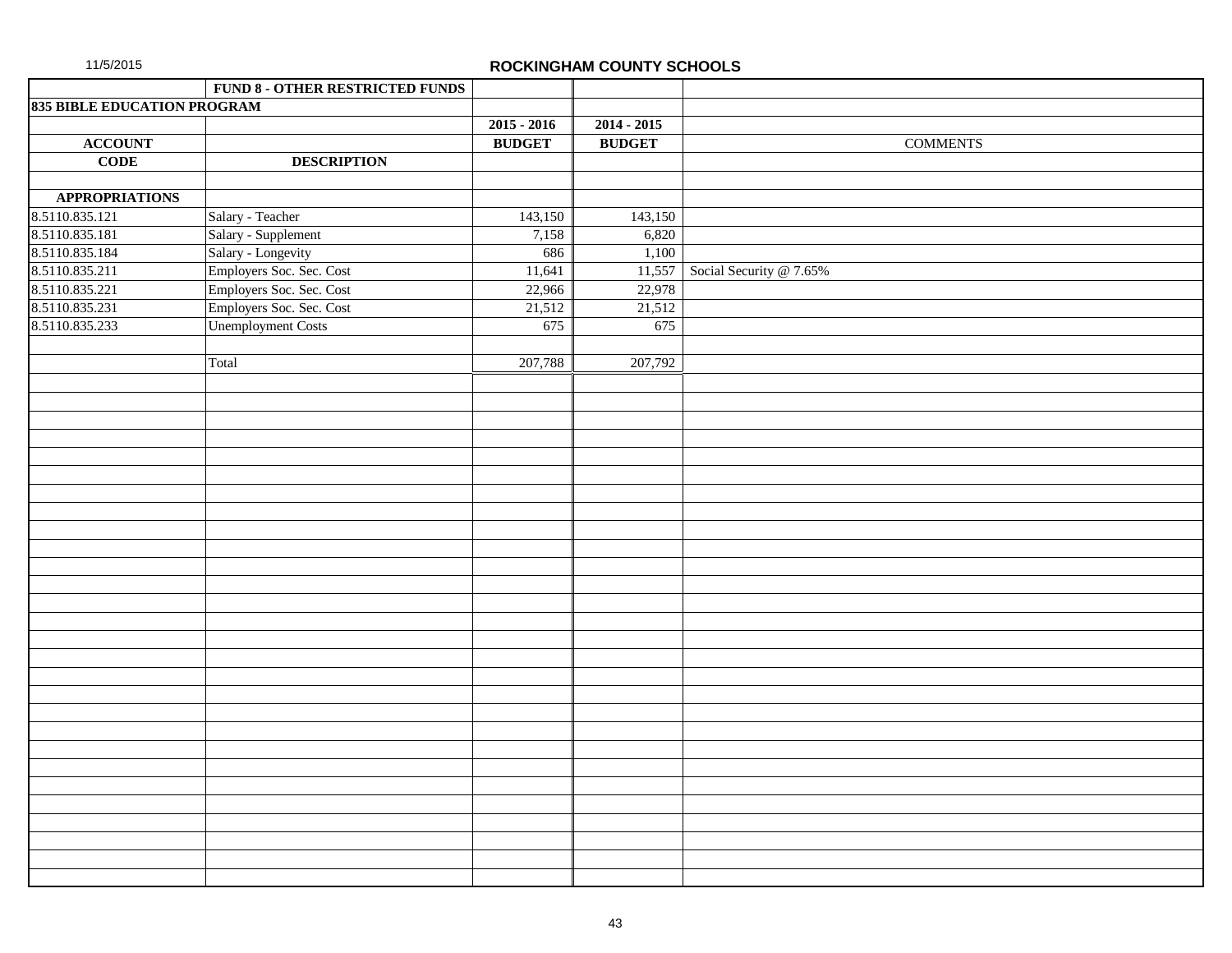|                                 | <b>FUND 8 - OTHER RESTRICTED FUNDS</b> |               |                             |                         |
|---------------------------------|----------------------------------------|---------------|-----------------------------|-------------------------|
| 837 WRMS SUMMER STEM ENRICHMENT |                                        |               |                             |                         |
|                                 |                                        | $2015 - 2016$ | $2014 - 2015$               |                         |
| <b>ACCOUNT</b>                  |                                        | <b>BUDGET</b> | <b>BUDGET</b>               | <b>COMMENTS</b>         |
| <b>CODE</b>                     | <b>DESCRIPTION</b>                     |               |                             |                         |
|                                 |                                        |               |                             |                         |
| <b>APPROPRIATIONS</b>           |                                        |               |                             |                         |
| 8.5110.837.121                  | Salary - Teacher                       | 3,470         | $\sim$                      |                         |
| 8.5110.837.211                  | Employers Soc. Sec. Cost               | 266           | $\mathbb{Z}^2$              | Social Security @ 7.65% |
| 8.5110.837.221                  | Employers Retirement Cost              | 526           | $\mathcal{L}_{\mathcal{A}}$ | Retirement @ 15.32      |
| 8.5110.837.411                  | Supplies and Materials                 | 900           | $\sim$                      |                         |
| 8.6550.837.171                  | <b>Bus Driver</b>                      | 1,447         | $\sim$                      |                         |
| 8.6550.837.211                  | Employers Soc. Sec. Cost               | 111           | $\sim$                      |                         |
| 8.6550.837.331                  | Pupil Transportation                   | 3,600         | $\sim$                      |                         |
|                                 |                                        |               |                             |                         |
|                                 | Total                                  | 10,320        | $\sim$                      |                         |
|                                 |                                        |               |                             |                         |
|                                 |                                        |               |                             |                         |
|                                 |                                        |               |                             |                         |
|                                 |                                        |               |                             |                         |
|                                 |                                        |               |                             |                         |
|                                 |                                        |               |                             |                         |
|                                 |                                        |               |                             |                         |
|                                 |                                        |               |                             |                         |
|                                 |                                        |               |                             |                         |
|                                 |                                        |               |                             |                         |
|                                 |                                        |               |                             |                         |
|                                 |                                        |               |                             |                         |
|                                 |                                        |               |                             |                         |
|                                 |                                        |               |                             |                         |
|                                 |                                        |               |                             |                         |
|                                 |                                        |               |                             |                         |
|                                 |                                        |               |                             |                         |
|                                 |                                        |               |                             |                         |
|                                 |                                        |               |                             |                         |
|                                 |                                        |               |                             |                         |
|                                 |                                        |               |                             |                         |
|                                 |                                        |               |                             |                         |
|                                 |                                        |               |                             |                         |
|                                 |                                        |               |                             |                         |
|                                 |                                        |               |                             |                         |
|                                 |                                        |               |                             |                         |
|                                 |                                        |               |                             |                         |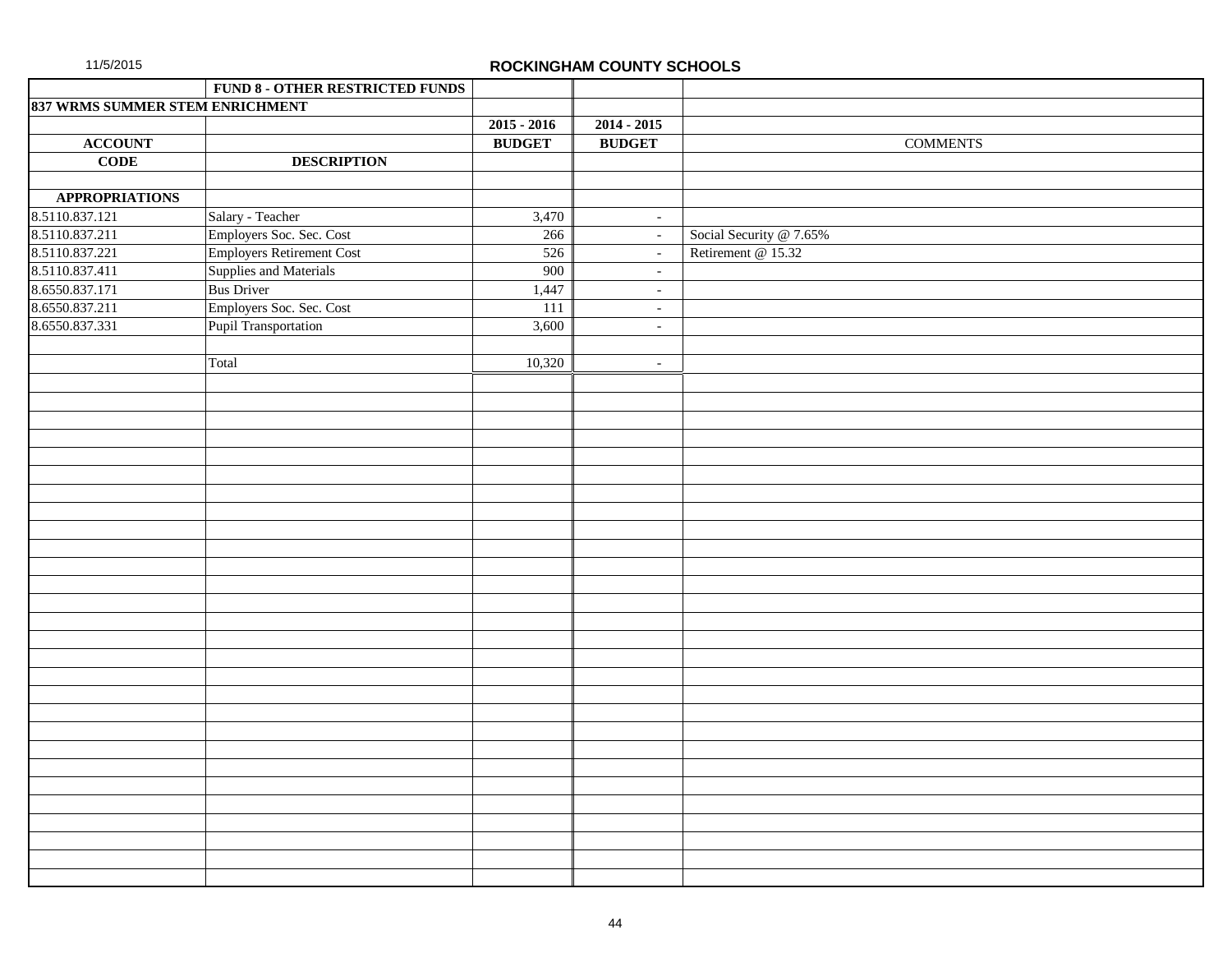|                   | <b>FUND 8 - OTHER RESTRICTED FUNDS</b> |               |               |                                                                                  |
|-------------------|----------------------------------------|---------------|---------------|----------------------------------------------------------------------------------|
| 880 PRINT SHOP    |                                        |               |               |                                                                                  |
|                   |                                        | $2015 - 2016$ | $2014 - 2015$ |                                                                                  |
| <b>ACCOUNT</b>    |                                        | <b>BUDGET</b> | <b>BUDGET</b> | <b>COMMENTS</b>                                                                  |
| $\overline{CODE}$ | <b>DESCRIPTION</b>                     |               |               |                                                                                  |
| 8.6520.880.326    | Repairs to Equipment                   | 500           |               | 500 Costs of Print Shop repairs.                                                 |
| 8.6520.880.327    | Copier lease                           | 37,000        |               |                                                                                  |
| 8.6520.880.411    | Supplies                               | 33,000        |               | 37,000 Costs of Print Shop copier lease.<br>33,000 Costs of Print Shop supplies. |
|                   |                                        |               |               |                                                                                  |
|                   | Total                                  | 70,500        | 70,500        |                                                                                  |
|                   |                                        |               |               |                                                                                  |
|                   |                                        |               |               |                                                                                  |
|                   |                                        |               |               |                                                                                  |
|                   |                                        |               |               |                                                                                  |
|                   |                                        |               |               |                                                                                  |
|                   |                                        |               |               |                                                                                  |
|                   |                                        |               |               |                                                                                  |
|                   |                                        |               |               |                                                                                  |
|                   |                                        |               |               |                                                                                  |
|                   |                                        |               |               |                                                                                  |
|                   |                                        |               |               |                                                                                  |
|                   |                                        |               |               |                                                                                  |
|                   |                                        |               |               |                                                                                  |
|                   |                                        |               |               |                                                                                  |
|                   |                                        |               |               |                                                                                  |
|                   |                                        |               |               |                                                                                  |
|                   |                                        |               |               |                                                                                  |
|                   |                                        |               |               |                                                                                  |
|                   |                                        |               |               |                                                                                  |
|                   |                                        |               |               |                                                                                  |
|                   |                                        |               |               |                                                                                  |
|                   |                                        |               |               |                                                                                  |
|                   |                                        |               |               |                                                                                  |
|                   |                                        |               |               |                                                                                  |
|                   |                                        |               |               |                                                                                  |
|                   |                                        |               |               |                                                                                  |
|                   |                                        |               |               |                                                                                  |
|                   |                                        |               |               |                                                                                  |
|                   |                                        |               |               |                                                                                  |
|                   |                                        |               |               |                                                                                  |
|                   |                                        |               |               |                                                                                  |
|                   |                                        |               |               |                                                                                  |
|                   |                                        |               |               |                                                                                  |
|                   |                                        |               |               |                                                                                  |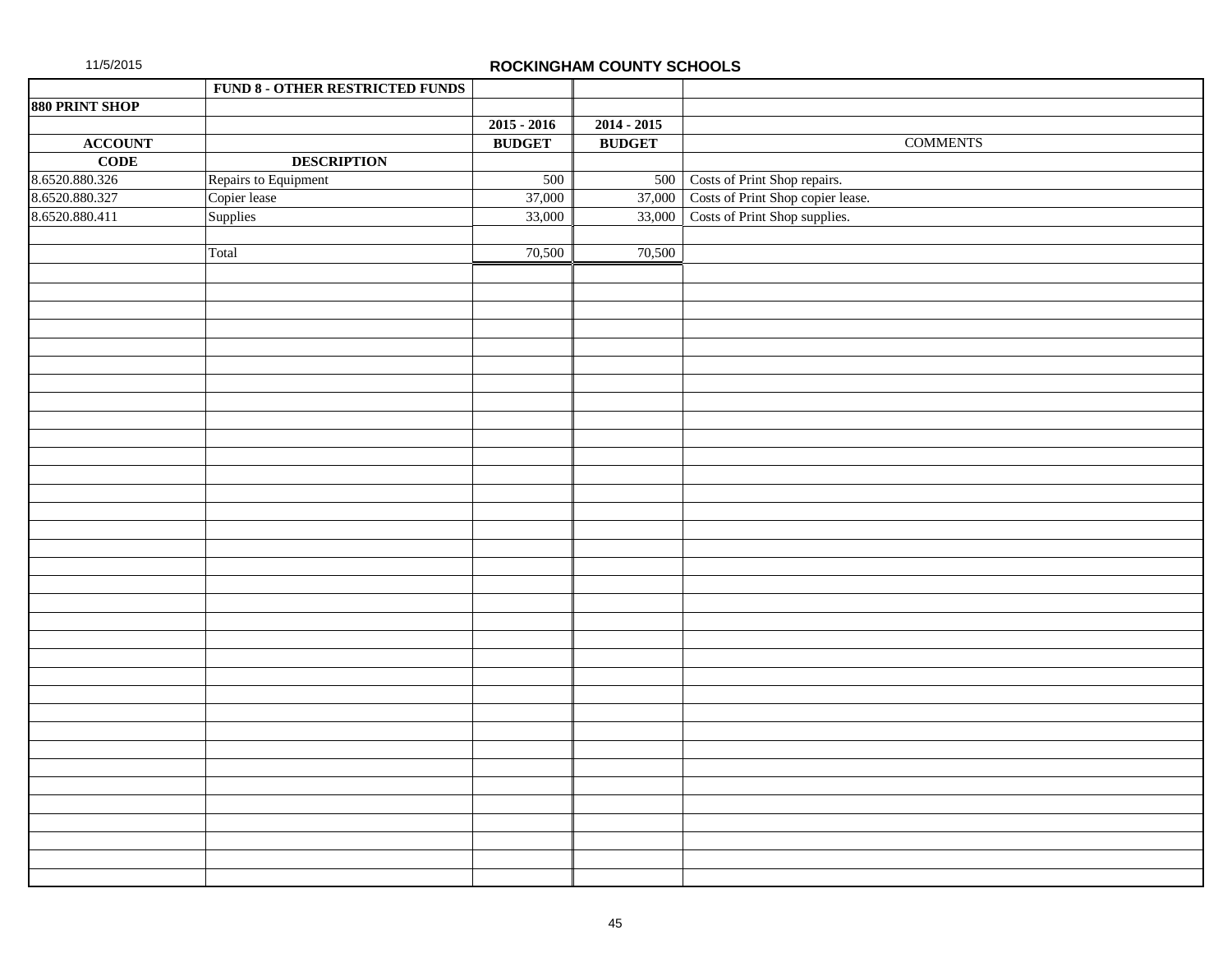|                             | <b>FUND 8 - OTHER RESTRICTED FUNDS</b> |               |               |                                         |
|-----------------------------|----------------------------------------|---------------|---------------|-----------------------------------------|
| <b>881 ACTIVITY BUS USE</b> |                                        |               |               |                                         |
|                             |                                        | $2015 - 2016$ | $2014 - 2015$ |                                         |
| <b>ACCOUNT</b>              |                                        | <b>BUDGET</b> | <b>BUDGET</b> | <b>COMMENTS</b>                         |
| <b>CODE</b>                 | <b>DESCRIPTION</b>                     |               |               |                                         |
|                             |                                        |               |               |                                         |
| <b>APPROPRIATIONS</b>       |                                        |               |               |                                         |
| 8.6550.881.329              | <b>Transportation Costs</b>            | 74,000        | 36,000        | Funds for maintenance of activity buses |
|                             |                                        |               |               |                                         |
|                             |                                        |               |               |                                         |
|                             |                                        |               |               |                                         |
|                             | Total                                  | 74,000        | 36,000        |                                         |
|                             |                                        |               |               |                                         |
|                             |                                        |               |               |                                         |
|                             |                                        |               |               |                                         |
|                             |                                        | 5,487,713     | 6,309,497     |                                         |
|                             |                                        |               |               |                                         |
|                             |                                        |               |               |                                         |
|                             |                                        |               |               | $\bullet$                               |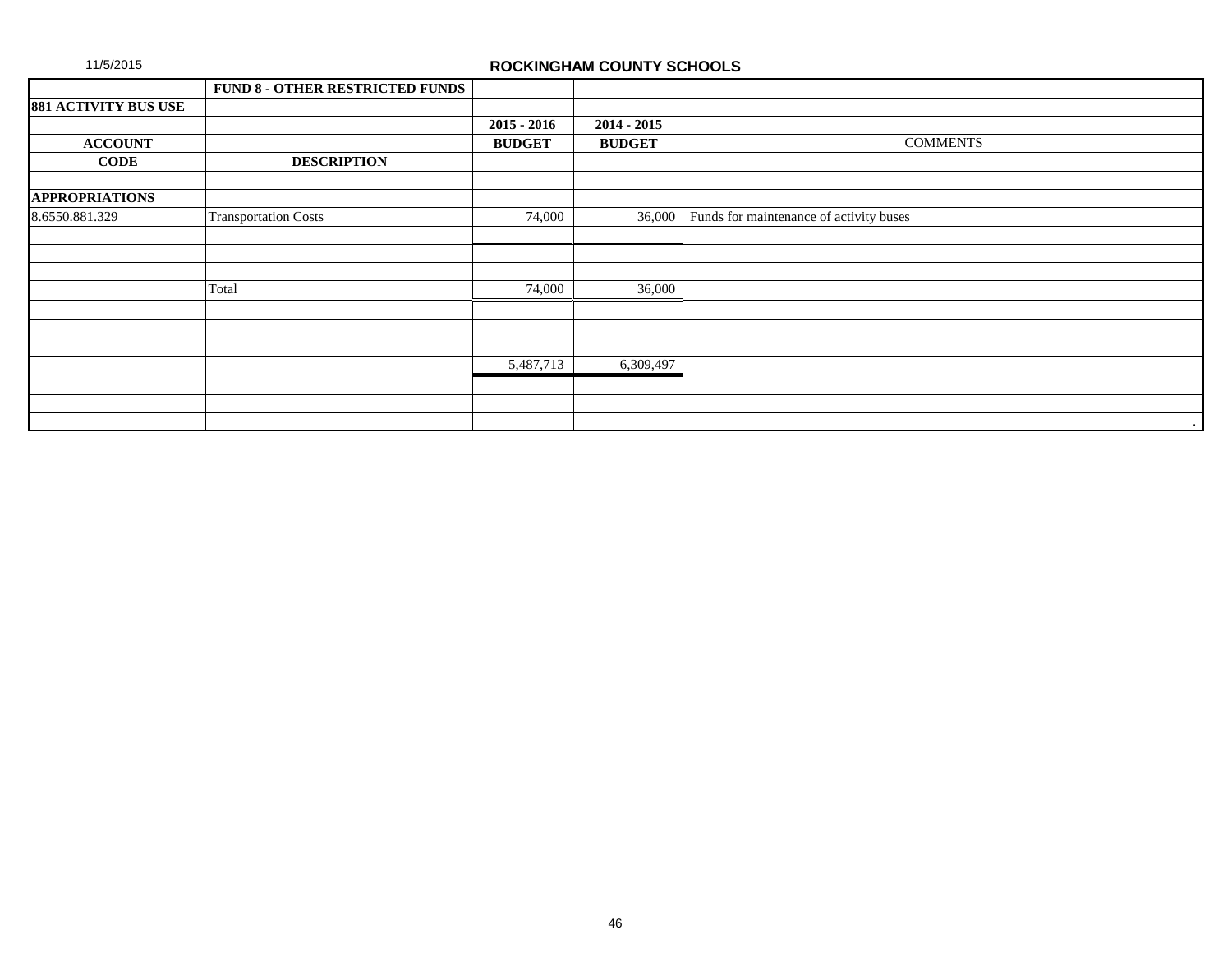# Individual School Allotments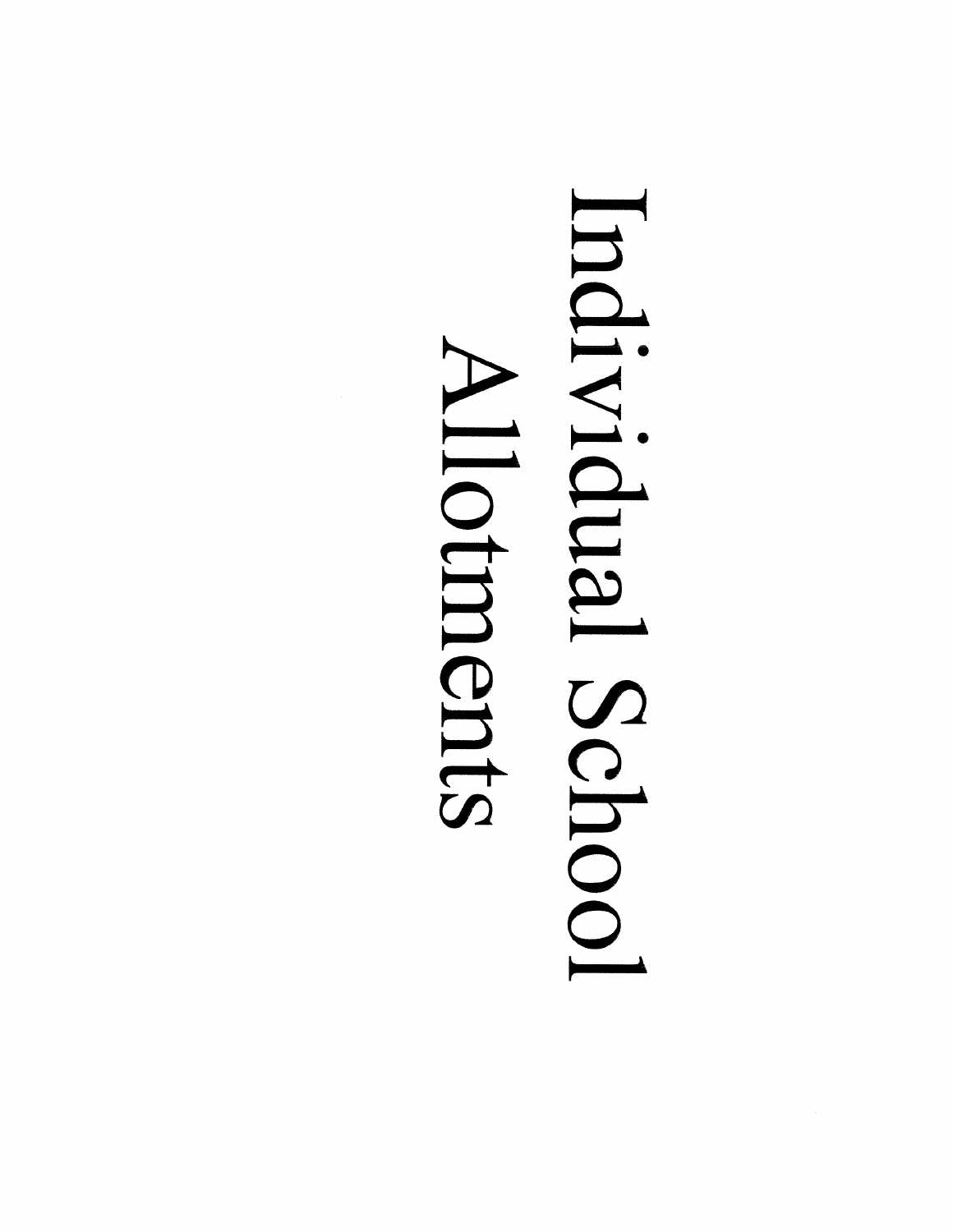# **Rockingham County Schools Individual Schools Allotments 2015-16 Bethany Elementary School School Number 302 10th Day Enrollment 442**

### **STAFF**

| <b>LICENSED</b> |                             | <b>POSITIONS</b> |            |              | DOLLAR ALLOTMENTS                                         |                          |  |
|-----------------|-----------------------------|------------------|------------|--------------|-----------------------------------------------------------|--------------------------|--|
|                 | Principal                   |                  |            | <b>STATE</b> |                                                           |                          |  |
|                 | Lead Curriculum Teacher     | 10.5             | <b>MOE</b> |              | <b>Instructional Supplies</b>                             | 3,079                    |  |
|                 | Regular Classroom Teachers  | 18               |            |              | Reproduction                                              | 6,284                    |  |
|                 | <b>Enhancement Teachers</b> | 2.5              |            |              | Disadvantaged Student Supple.                             |                          |  |
|                 | <b>AIG</b>                  | 0.6              |            |              |                                                           |                          |  |
|                 | Media                       | 1                |            |              |                                                           |                          |  |
|                 | Guidance Counselor          |                  |            |              |                                                           |                          |  |
|                 | Preschool                   |                  |            | <b>LOCAL</b> |                                                           |                          |  |
|                 | <b>ESL</b>                  | 0.2              |            |              | <b>Instructional Supplies</b>                             | $\overline{\phantom{a}}$ |  |
|                 | <b>EC</b> Teachers          | $\overline{2}$   |            |              | <b>Contract Services</b>                                  | 348                      |  |
|                 | Pre-K Speech Therapist      |                  |            |              | Travel                                                    | 1,293                    |  |
|                 | <b>Nurse</b>                |                  |            |              | Telephone                                                 |                          |  |
|                 | Social Worker               |                  |            |              | Postage                                                   | 343                      |  |
|                 | <b>SPLASH Teachers</b>      | 3                |            |              | Reproduction                                              | $\overline{\phantom{a}}$ |  |
|                 | Speech Therapist            |                  |            |              | Office Supplies                                           | 206                      |  |
|                 |                             |                  |            |              | Dues                                                      |                          |  |
|                 |                             |                  |            |              | Printing                                                  | 1,386                    |  |
|                 |                             |                  |            |              | Grounds Maintenance                                       | 6,900                    |  |
| SUPPORT         |                             |                  |            |              | <b>CAPITAL OUTLAY</b>                                     |                          |  |
|                 | Clerical                    | $\mathbf{2}$     |            |              | Allotment                                                 | 3,458                    |  |
|                 | <b>Teacher Assistants</b>   | 5.38             |            |              |                                                           |                          |  |
|                 | Custodians                  | 27               | <b>MOE</b> |              | Bethany Elementary is a K-5 school located at 271 Bethany |                          |  |
|                 | Media Assistant             | $\mathbf{0}$     |            |              | Road in the Bethany Community in the southwest area of    |                          |  |
|                 | Pre-K Teacher Assistant     |                  |            |              | the county. A new modern facility opened in July 2006,    |                          |  |
|                 | <b>Bus Monitor</b>          | 0.18             |            |              | replacing the old school.                                 |                          |  |

### 1

EC Teacher Assistant 2 2 The principal is Ms. Elizabeth Covell.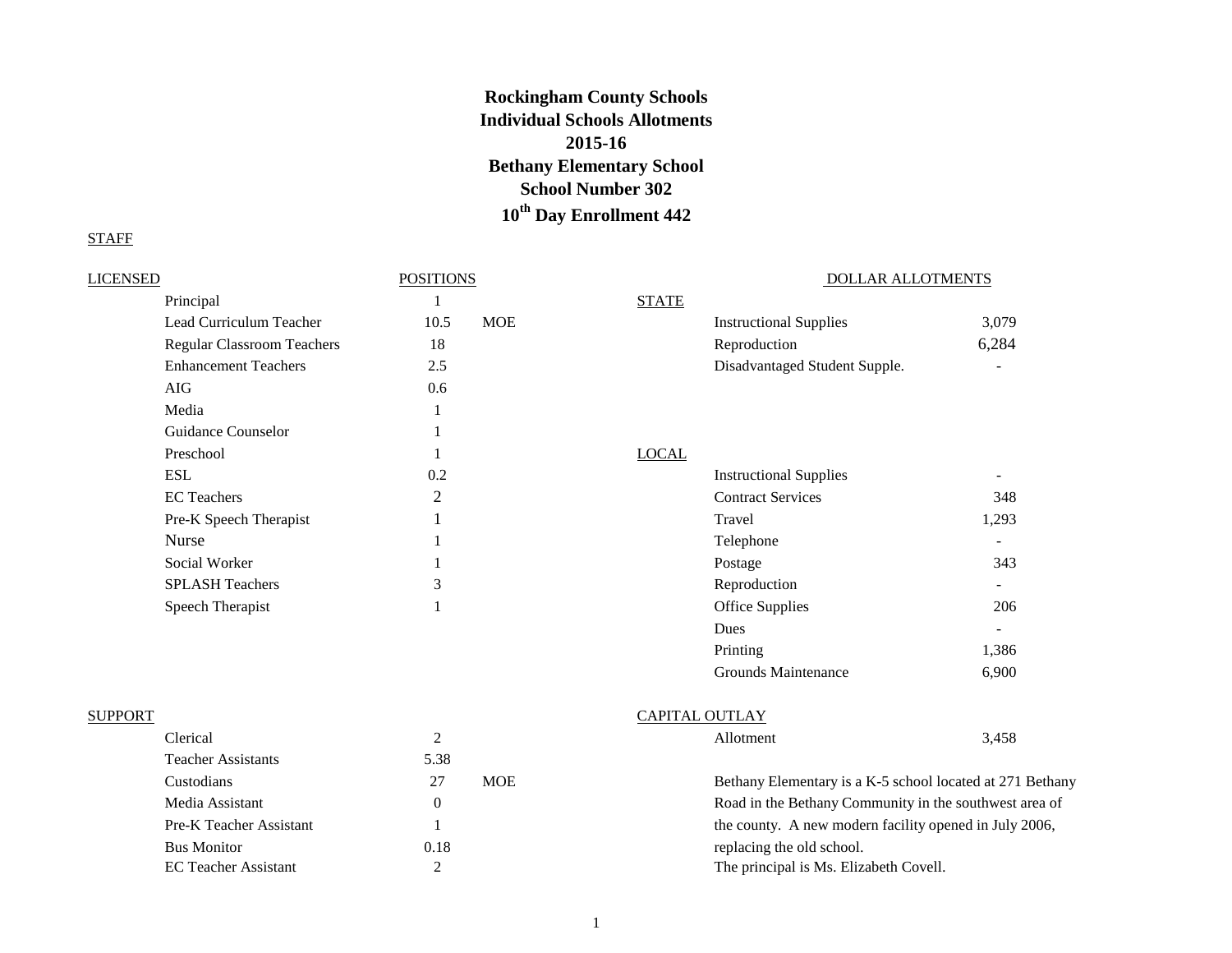# **Rockingham County Schools Individual Schools Allotments 2015-16 Central Elementary School School Number 302 10th Day Enrollment 463**

| <b>LICENSED</b> |                                | <b>POSITIONS</b> | <b>DOLLAR ALLOTMENTS</b> |              |                               |       |
|-----------------|--------------------------------|------------------|--------------------------|--------------|-------------------------------|-------|
|                 | Principal                      | 1                |                          |              |                               |       |
|                 | <b>Assistant Principal</b>     | 10.5             | <b>MOE</b>               | <b>STATE</b> |                               |       |
|                 | <b>Instructional Coach</b>     | 1                |                          |              | <b>Instructional Supplies</b> | 3,838 |
|                 | Regular Classroom Teachers     | 17.2             |                          |              | Reproduction                  | 7,143 |
|                 | <b>Enhancement Teachers</b>    | 2.5              |                          |              | Disadvantaged Student Supple. |       |
|                 | AIG                            | 0.4              |                          |              |                               |       |
|                 | Media                          | 1                |                          | <b>LOCAL</b> |                               |       |
|                 | <b>Guidance Counselor</b>      | 1                |                          |              | <b>Instructional Supplies</b> |       |
|                 | <b>ESL</b>                     | 0.3              |                          |              | <b>Text Books</b>             |       |
|                 | <b>EC</b> Teachers             | 1                |                          |              | <b>Library Books</b>          |       |
|                 | <b>Intervention Specialist</b> | 1.8              |                          |              | <b>Contract Services</b>      |       |
|                 | <b>Instructional Coach</b>     | $\boldsymbol{0}$ |                          |              | Travel                        | 300   |
|                 | Speech Therapist               | 1                |                          |              | Telephone                     | 500   |
|                 | <b>Title I Teachers</b>        | 2.8              |                          |              | Postage                       | 135   |
|                 |                                |                  |                          |              | <b>Office Supplies</b>        | 1,795 |
|                 |                                |                  |                          |              | Dues                          |       |
|                 |                                |                  |                          |              | Printing                      | 1,727 |
|                 |                                |                  |                          |              | Grounds Maintenance           | 4,200 |
| <b>SUPPORT</b>  |                                |                  |                          |              |                               |       |
|                 | Clerical                       | $\overline{c}$   |                          |              | <b>CAPITAL OUTLAY</b>         |       |
|                 |                                |                  |                          |              |                               |       |

| <b>URLICAL</b>               | ∼                | CALITAL OUTLAT                                   |                                                              |
|------------------------------|------------------|--------------------------------------------------|--------------------------------------------------------------|
| <b>Teacher Assistants</b>    | 5.3              |                                                  |                                                              |
| Custodial Allotment          | <b>MOE</b><br>23 | Allotment                                        | 3,549                                                        |
| Media Assistant              |                  |                                                  |                                                              |
| <b>Bus Monitor</b>           | 0.8971           |                                                  | Central Elementary is a K-5 school located at 435 E. Stadium |
| TA Trade                     | $\Omega$         | Drive, Eden. The principal is Ms. Barbara Brown. |                                                              |
| <b>EC</b> Teacher Assistants | 0.5              |                                                  |                                                              |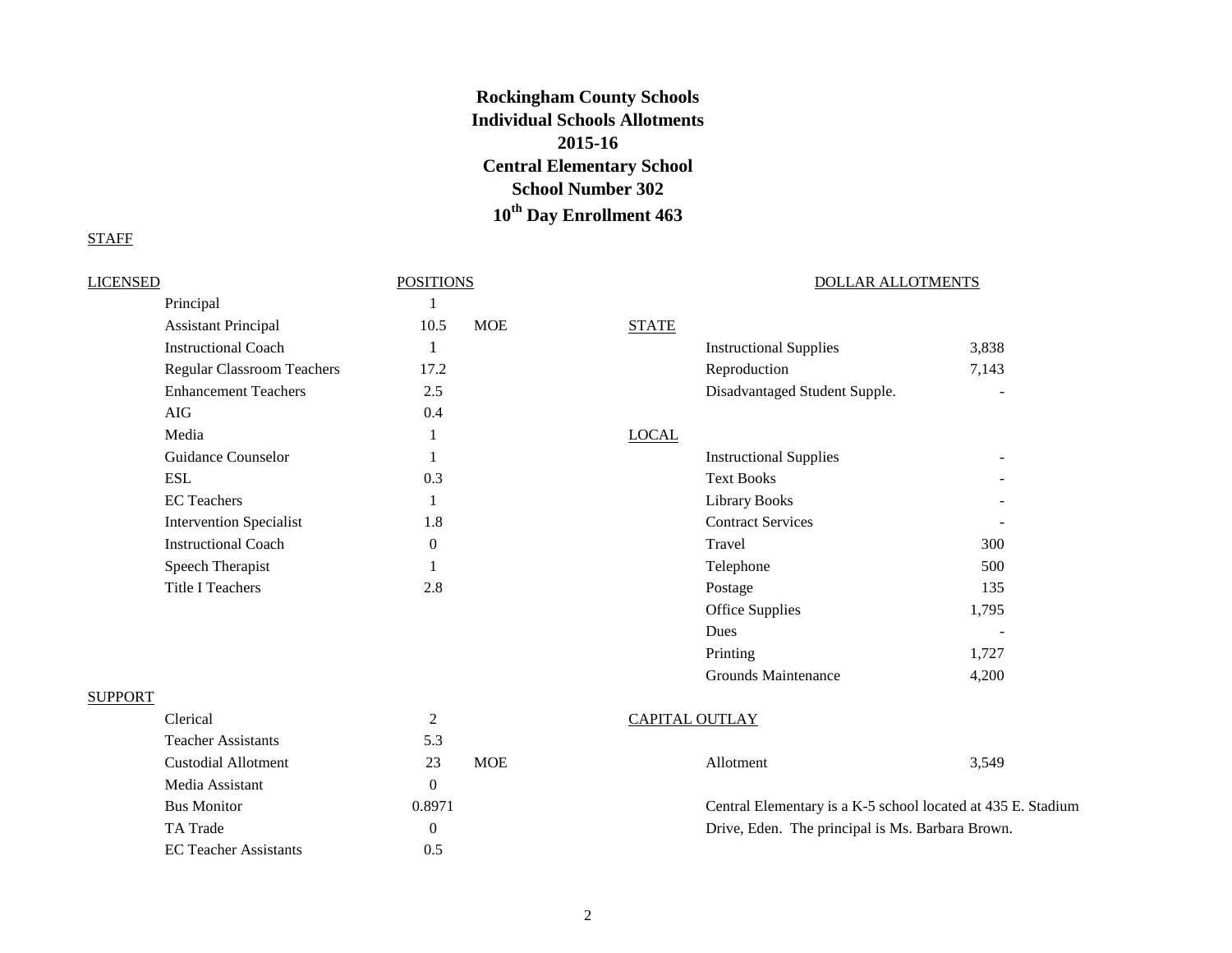# **Rockingham County Schools Individual Schools Allotments 2015-16 Dalton McMichael High School School Number 314 10th Day Enrollment 993**

#### **STAFF**

LICENSED POSITIONS DOLLAR ALLOTMENTS Principal 1 Assistant Principals 22 MOE STATE Regular Classroom Teachers 30.81 1170 Instructional Supplies 7,170 Athletic Director 11.5 MOE Reproduction 14,633 Enhancement Teachers 1 1 1 Disadvantaged Student Supple. AIG 0.125 Media 1 Guidance Counselor(s) 2 LOCA ESL 6.19 COMPUTER CONTROLLER EST CONTROLLER CONTROLLER EST CONTROLLER CONTROLLER CONTROLLER CONTROLLER CONTROLLER CONTROLLER CONTROLLER CONTROLLER CONTROLLER CONTROLLER CONTROLLER CONTROLLER CONTROLLER CONTROLLER CONTROLLE EC Teachers 622 CTE Teachers 2,466 and 2.2 Travel 3,466 JROTC 2 2 Telephone 1,466 DOP/ISS 3 3 3 3 DOP/ISS 746 Grant (Bible) 0.5 0.5 Reproduction 1,868 Inst. Tech. Specialist 1

| Clerical                  | 5        |            |
|---------------------------|----------|------------|
| <b>Teacher Assistants</b> | 0.5      |            |
| TA Media                  | $\theta$ |            |
| Custodians                | 60       | <b>MOE</b> |
| <b>Bus Monitor</b>        | 0.65     |            |
| EC TA <sub>s</sub>        | 4.75     |            |
| <b>SRO</b>                | 10       | MOE        |

Speech Therapist 0.8 Title II Teachers 1

| <b>Instructional Supplies</b> | 2,032  |
|-------------------------------|--------|
| Library Books                 |        |
| <b>Contract Services</b>      | 622    |
| Travel                        | 3,466  |
| Telephone                     | 1,466  |
| Postage                       | 746    |
| Reproduction                  | 1,868  |
| Dues                          |        |
| Non-Capital Equip.            |        |
| Printing                      | 3,227  |
| Grounds Maintenance           | 12,836 |

#### SUPPORT CAPITAL OUTLAY

| Clerical | tment<br>. | $- - -$<br> |
|----------|------------|-------------|
|          |            |             |

Dalton McMichael High School is a 9-12 school OE located at 6845 Hwy. 135, Mayodan. The principal is Mr. Duane Whittaker.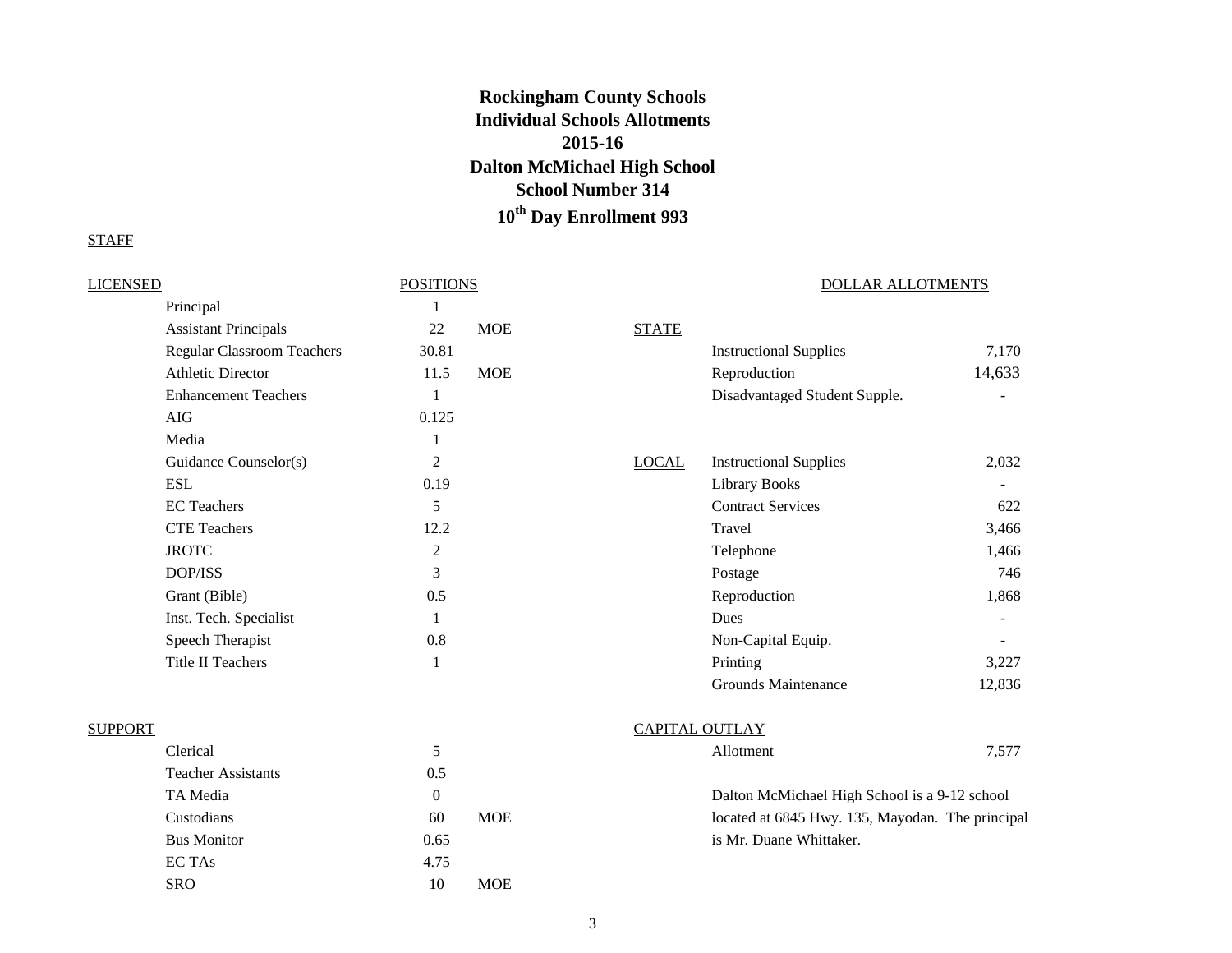# **Rockingham County Schools Individual Schools Allotments 2015-16 Douglass Elementary School School Number 318 10th Day Enrollment 380**

## **STAFF**

# LICENSED POSITIONS POSITIONS POSITIONS Principal 1 Regular Classroom Teachers 16 16 STATE Enhancement Teachers 2.25 1nstructional Supplies 2,974 AIG 2 0.2 Reproduction 5,787 Media 1 1 1 Disadvantaged Student Supple. Guidance Counselor 1 Preschool 1 ESL 0.2 LOCAL EC Teachers 2,115 Title I Teachers 2 Library Books - Intervention Specialist (remediation) 1 Instructional Coach 1 1 Social Worker and the state of the 1 and 1 and 1 and 1 and 1 and 1 and 1 and 1 and 1 and 1 and 1 and 1 and 1 and 1 and 1 and 1 and 1 and 1 and 1 and 1 and 1 and 1 and 1 and 1 and 1 and 1 and 1 and 1 and 1 and 1 and 1 and 1 Speech Therapist 1.8

| <b>Instructional Supplies</b> | 2,115 |
|-------------------------------|-------|
| Library Books                 |       |
| <b>Contract Services</b>      |       |
| Travel                        |       |
| Telephone                     |       |
| Reproduction                  |       |
| Printing                      | 1,338 |
| Grounds Maintenance           | 3,372 |
|                               |       |

| SUPPORT |                           |      |            | CAPITAL OUTLAY                                     |       |
|---------|---------------------------|------|------------|----------------------------------------------------|-------|
|         | Clerical                  |      |            | Allotment                                          | 2.979 |
|         | <b>Teacher Assistants</b> | 3.75 |            |                                                    |       |
|         | Custodians                | 28   | <b>MOE</b> | Douglass Elementary is a brand new K-5 school      |       |
|         | Media Assistant           | 0    |            | that opened in August 2011. It is located adjacent |       |
|         | Pre-K Teacher Assistant   |      |            | to the old school at 1130 Center Church Road,      |       |
|         | <b>Bus Monitor</b>        | 0.39 |            | Eden. It wil be the systems first LEED silver      |       |
|         | <b>EC</b> Assistants      | 3.22 |            | accredited facility, which is an energy and        |       |
|         | Administrative Assistant  | 0.75 |            | environmentally hightly efficient design. Douglass |       |
|         |                           |      |            | will use much less energy than other schools and   |       |
|         |                           |      |            | also help protect the environment. The principal   |       |

4 is Vickie McKinney.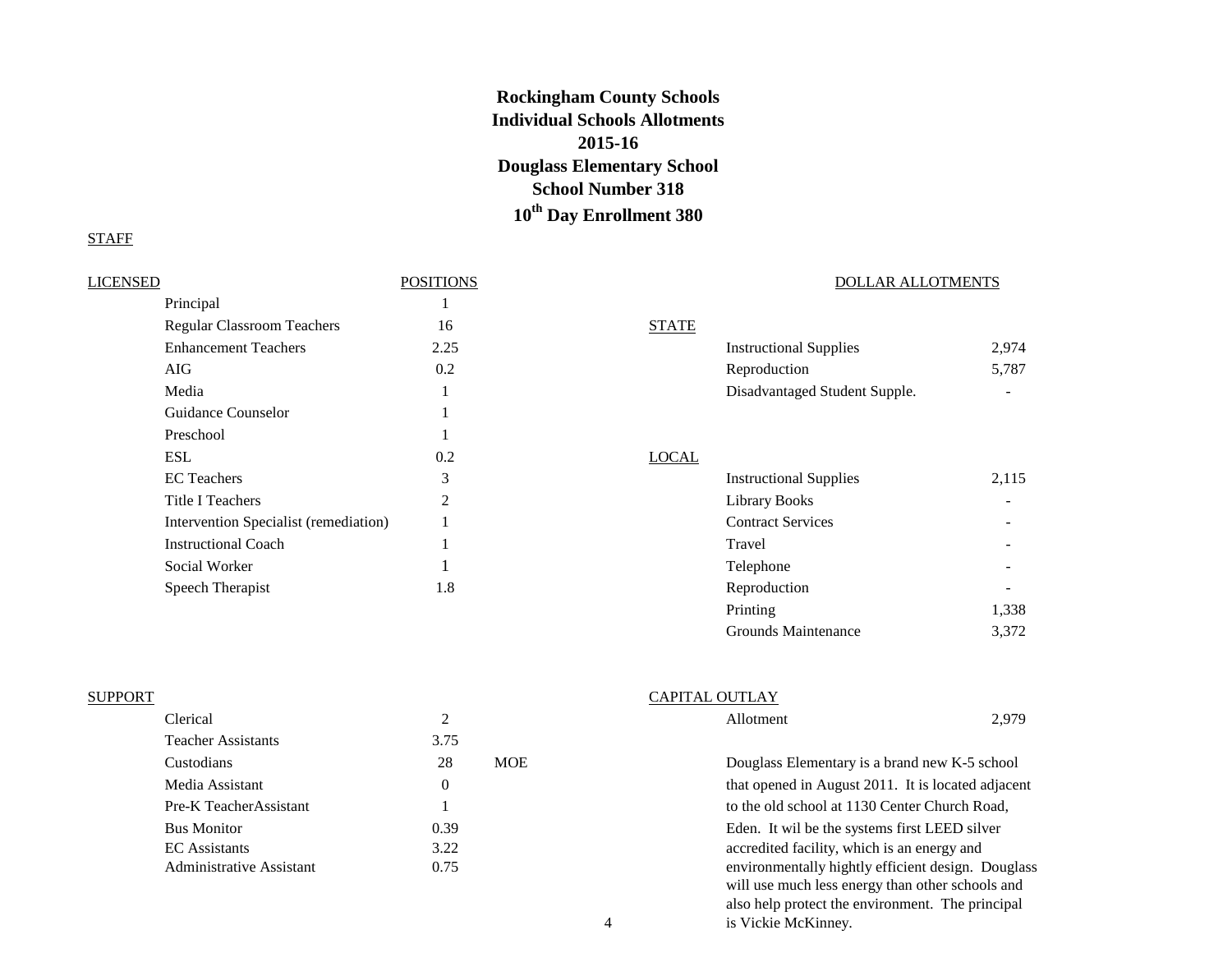# **Rockingham County Schools Individual Schools Allotments 2015-16 Draper Elementary School School Number 322 10th Day Enrollment 217**

# **STAFF**

| <b>LICENSED</b>                   | <b>POSITIONS</b> |              | <b>DOLLAR ALLOTMENTS</b>      |       |
|-----------------------------------|------------------|--------------|-------------------------------|-------|
| Principal                         |                  |              |                               |       |
| <b>Regular Classroom Teachers</b> | 10               | <b>STATE</b> |                               |       |
| <b>Enhancement Teachers</b>       | 0.75             |              | <b>Instructional Supplies</b> | 1,919 |
| AIG                               | 0.2              |              | Reproduction                  | 3,421 |
| Media                             |                  |              | Disadvantaged Student Supple. |       |
| Guidance Counselor                |                  |              |                               |       |
| Preschool                         |                  |              |                               |       |
| ESL                               | 0.3              | <b>LOCAL</b> |                               |       |
| <b>EC</b> Teachers                | 2                |              | <b>Instructional Supplies</b> | 500   |
| Speech Therapist                  |                  |              | <b>Contract Services</b>      | 600   |
| <b>Title I Teachers</b>           | 2.2              |              | Travel                        | 165   |
| <b>Instructional Coach</b>        |                  |              | Telephone                     |       |
| TA Trade for Teacher              | 2.8              |              | Postage                       | 100   |

# **SUPPORT**

| Clerical                    |                  |                                          |                                                                     |
|-----------------------------|------------------|------------------------------------------|---------------------------------------------------------------------|
| <b>Teacher Assistants</b>   | 1.5              | <b>CAPITAL OUTLAY</b>                    |                                                                     |
| <b>Custodians Allotment</b> | <b>MOE</b><br>25 | Allotment                                | 1.755                                                               |
| Media Assistant             |                  |                                          |                                                                     |
| Pre-K Teacher Assistant     |                  |                                          | Draper Elementary is a K-5 school located at 1719 E. Stadium Drive, |
| <b>Bus Monitor</b>          |                  | Eden. The principal is Ms. Susan Barham. |                                                                     |
| <b>EC</b> Assistants        |                  |                                          |                                                                     |
| Trade Teadher for TA        | 0.75             |                                          |                                                                     |

Dues and the set of the set of the set of the set of the set of the set of the set of the set of the set of the set of the set of the set of the set of the set of the set of the set of the set of the set of the set of the Printing 864 Grounds Maintenance 4,200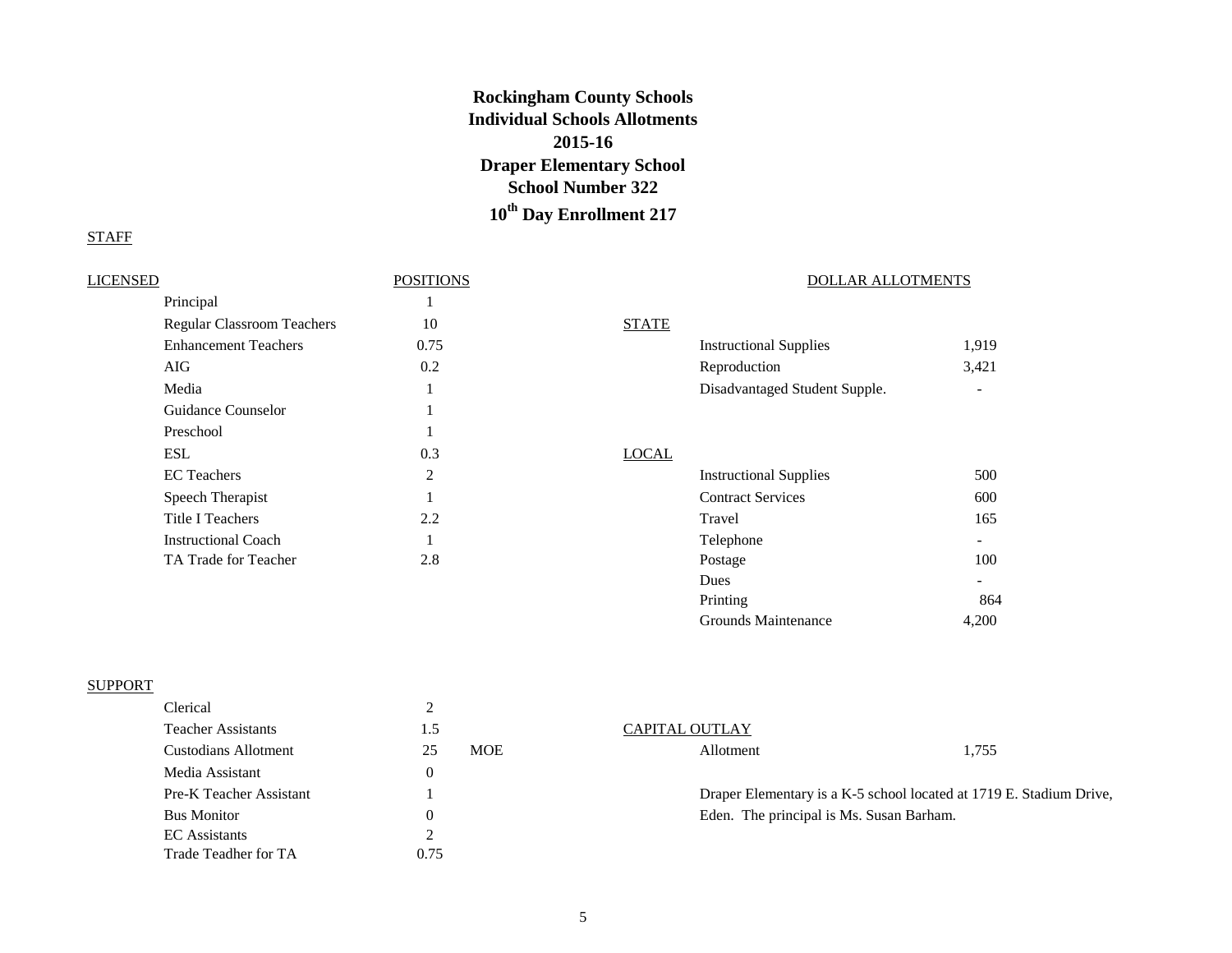# **Rockingham County Schools Individual Schools Allotments 2015-16 Huntsville Elementary School School Number 334 10th Day Enrollment 429**

## **STAFF**

| <b>LICENSED</b> |                                   | <b>POSITIONS</b> |            |                       | DOLLAR ALLOTMENTS                                             |                          |
|-----------------|-----------------------------------|------------------|------------|-----------------------|---------------------------------------------------------------|--------------------------|
|                 | Principal                         |                  |            |                       |                                                               |                          |
|                 | <b>Assistant Principal</b>        | 10.5             | <b>MOE</b> | <b>STATE</b>          |                                                               |                          |
|                 | <b>Regular Classroom Teachers</b> | 18               |            |                       | <b>Instructional Supplies</b>                                 | 3,515                    |
|                 | <b>Enhancement Teachers</b>       | 2.25             |            |                       | Reproduction                                                  | 6,842                    |
|                 | <b>AIG</b>                        | 0.6              |            |                       | Disadvantaged Student Supple.                                 | $\overline{\phantom{0}}$ |
|                 | Media                             |                  |            |                       |                                                               |                          |
|                 | <b>Guidance Counselor</b>         |                  |            |                       |                                                               |                          |
|                 | Preschool                         |                  |            | <b>LOCAL</b>          |                                                               |                          |
|                 | <b>ESL</b>                        | 0.8              |            |                       | <b>Instructional Supplies</b>                                 |                          |
|                 | <b>EC</b> Teachers                | 2                |            |                       | <b>Contract Services</b>                                      |                          |
|                 | Pre-K Speech Therapist            |                  |            |                       | Travel                                                        | 2,380                    |
|                 | Speech Therapist                  |                  |            |                       | Telephone                                                     | 120                      |
|                 | <b>Title I Teachers</b>           | 3.2              |            |                       | Postage                                                       |                          |
|                 | <b>Instructional Coach</b>        |                  |            |                       | Reproduction                                                  |                          |
|                 | Nurse                             |                  |            |                       | Dues                                                          |                          |
|                 | Traded 1.5 TA for Teacher         | $\Omega$         |            |                       | Printing                                                      | 1,582                    |
|                 |                                   |                  |            |                       | <b>Grounds Maintenance</b>                                    | 7,500                    |
| <b>SUPPORT</b>  |                                   |                  |            |                       |                                                               |                          |
|                 | Clerical                          | 2                |            |                       |                                                               |                          |
|                 | <b>Teacher Assistants</b>         | 4.5              |            | <b>CAPITAL OUTLAY</b> |                                                               |                          |
|                 | <b>Custodians Allotment</b>       | 29               | <b>MOE</b> |                       | Allotment                                                     | 3,359                    |
|                 | Media Assistant                   | $\overline{0}$   |            |                       |                                                               |                          |
|                 | Pre-K Teacher Assistants          |                  |            |                       |                                                               |                          |
|                 | <b>EC</b> Assistants              | 0.75             |            |                       | Huntsville Elementary, a K-5 school, opened in July 2003 and  |                          |
|                 |                                   |                  |            |                       | is located at 2020 Sardis Church Road, Madison. The principal |                          |

6

is Mr. Russell Vernon.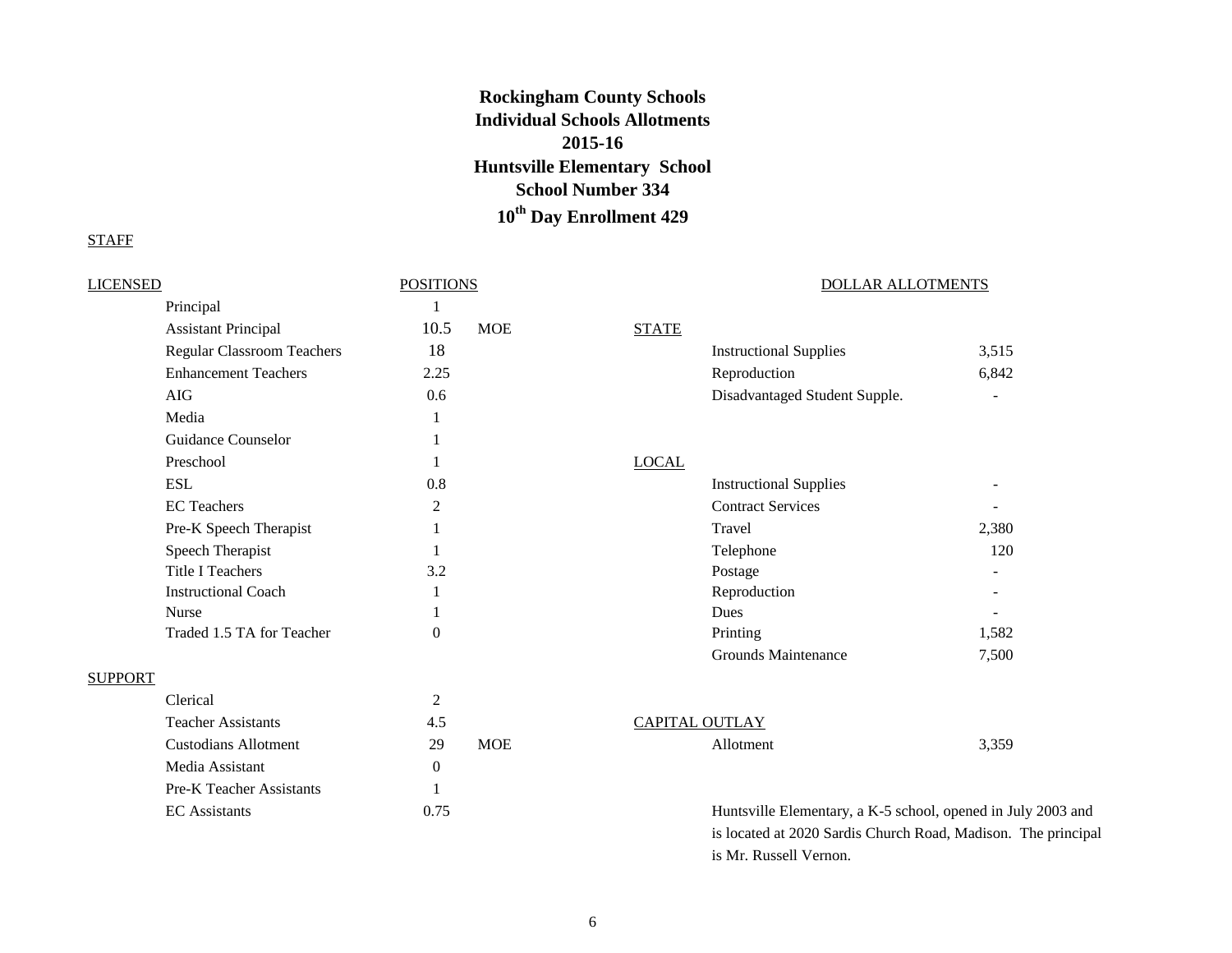# **Rockingham County Schools Individual Schools Allotments 2015-16 Holmes Middle School School Number 330 10th Day Enrollment 681**

| LICENSED                          | <b>POSITIONS</b> |                               | DOLLAR ALLOTMENTS |
|-----------------------------------|------------------|-------------------------------|-------------------|
| Principal                         |                  |                               |                   |
| <b>Assistant Principals</b>       | <b>MOE</b><br>22 | <b>STATE</b>                  |                   |
| <b>Regular Classroom Teachers</b> | 24               | <b>Instructional Supplies</b> | 6,102             |
| <b>Enhancement Teachers</b>       | 7                | Reproduction                  | 11,363            |
| AIG                               |                  | Disadvantaged Student Supple. |                   |
| Media Specialists                 |                  |                               |                   |
| <b>Guidance Counselors</b>        | $\overline{c}$   | <b>LOCAL</b>                  |                   |
| <b>ESL</b>                        | 0.8125           | <b>Instructional Supplies</b> | 2,600             |
| <b>EC</b> Teachers                | 6                | <b>Library Books</b>          | ۰.                |
| Speech Therapist                  | 0.8              | <b>Contract Services</b>      | 800               |
| <b>Nurse</b>                      |                  | Travel                        | 400               |
| DOP/ISS                           | $\overline{c}$   | Telephone                     | 340               |
| <b>CTE</b>                        | 3                | <b>Office Supplies</b>        | 150               |
| Grant (Bible)                     | 0.75             | Postage                       | 50                |
| Social Worker                     |                  | Printing                      | 2,746             |
|                                   |                  | Grounds Maintenance           | 5,250             |

|                             |      | <b>CAPITAL OUTLAY</b>                                      |       |
|-----------------------------|------|------------------------------------------------------------|-------|
| SUPPORT                     |      | Allotment                                                  | 5,175 |
| Clerical                    | 4    |                                                            |       |
| <b>Custodians Allotment</b> | 52   | <b>MOE</b><br>J. E. Holmes Middle School, a 6-8 school, is |       |
| Media Assistant             |      | located at 211 N. Pierce St., Eden. The principal          |       |
| <b>Bus Monitor</b>          | 0.5  | is Mr. Elliot Miller.                                      |       |
| <b>EC</b> Assistants        | 4.75 |                                                            |       |
| <b>Teacher Assistant</b>    | 0.75 |                                                            |       |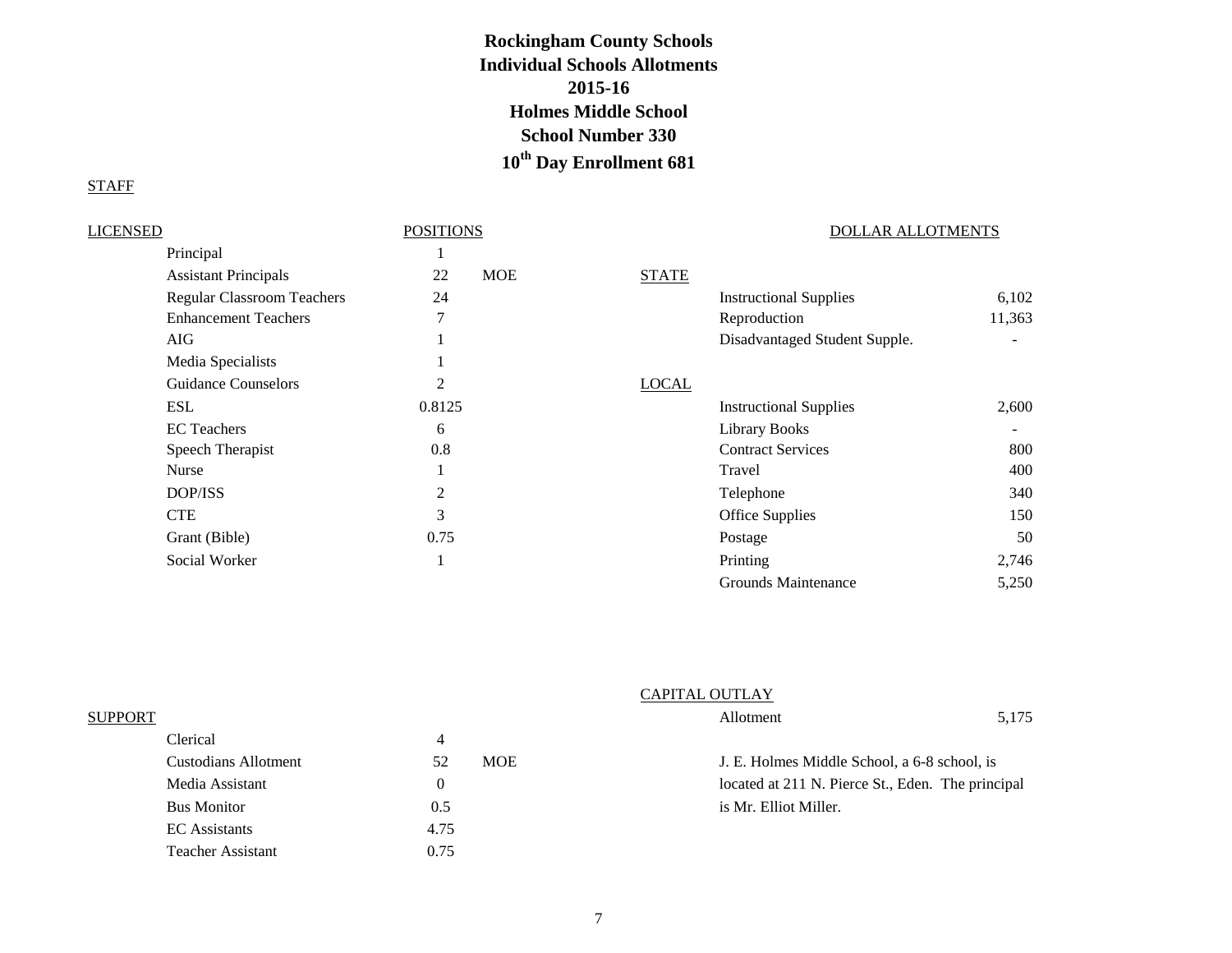# **Rockingham County Schools Individual Schools Allotments 2015-16 Dillard Elementary School School Number 334 10th Day Enrollment 268**

# **STAFF**

| <b>LICENSED</b>             | <b>POSITIONS</b> |                               | <b>DOLLAR ALLOTMENTS</b> |  |
|-----------------------------|------------------|-------------------------------|--------------------------|--|
| Principal                   |                  | <b>STATE</b>                  |                          |  |
| Regular Classroom Teachers  | 11.6             | <b>Instructional Supplies</b> | 2,236                    |  |
| <b>Enhancement Teachers</b> | 2.25             | Reproduction                  | 4,355                    |  |
| AIG                         | 0.4              | Disadvantaged Student Supple. |                          |  |
| Media                       |                  |                               |                          |  |
| Guidance Counselor          |                  |                               |                          |  |
| Preschool                   | 3                | <b>LOCAL</b>                  |                          |  |
| ESL                         | 0.2              | <b>Library Books</b>          | $\overline{\phantom{0}}$ |  |
| <b>EC</b> Teachers          | 3                | <b>Contract Services</b>      | 628                      |  |
| Speech Therapist            | 0.8              | Travel                        | 812                      |  |
| <b>Nurse</b>                | $\overline{0}$   | Telephone                     |                          |  |
| <b>Title I Teachers</b>     | 2.4              | Postage                       | 150                      |  |
| <b>Instructional Coach</b>  |                  | Reproduction                  |                          |  |
| TA Trade for Teacher        | $\Omega$         | <b>Office Supplies</b>        |                          |  |
|                             |                  | Dues                          |                          |  |
|                             |                  | Printing                      | 1,006                    |  |

## **SUPPORT**

| Clerical                  | 2                | CAPITAL OUTLAY                                     |
|---------------------------|------------------|----------------------------------------------------|
| <b>Teacher Assistants</b> | 2.25             | 2.052<br>Allotment                                 |
| Custodians Allotment      | <b>MOE</b><br>33 |                                                    |
| Media Assistant           | 0                | John W. Dillard Elementary, a K-5 school, is local |
| Pre-K Teacher Assistant   | 0                | 810 Cure Drive, Madison. The principal is Ms. I    |
| <b>Bus Monitor</b>        | 0.56             |                                                    |
| <b>EC</b> Assistants      | 2.75             |                                                    |
| Administrative Assistant  | 0.75             |                                                    |
| Teacher Trade for TA      | 0.51             |                                                    |
| Title I Teacher Assistant | 0.24             | 8                                                  |

# CAPITAL OUTLAY

| Allotment | 2,052 |
|-----------|-------|
|           |       |

Grounds Maintenance 3,825

John W. Dillard Elementary, a K-5 school, is located at 810 Cure Drive, Madison. The principal is Ms. Erica Blackwell.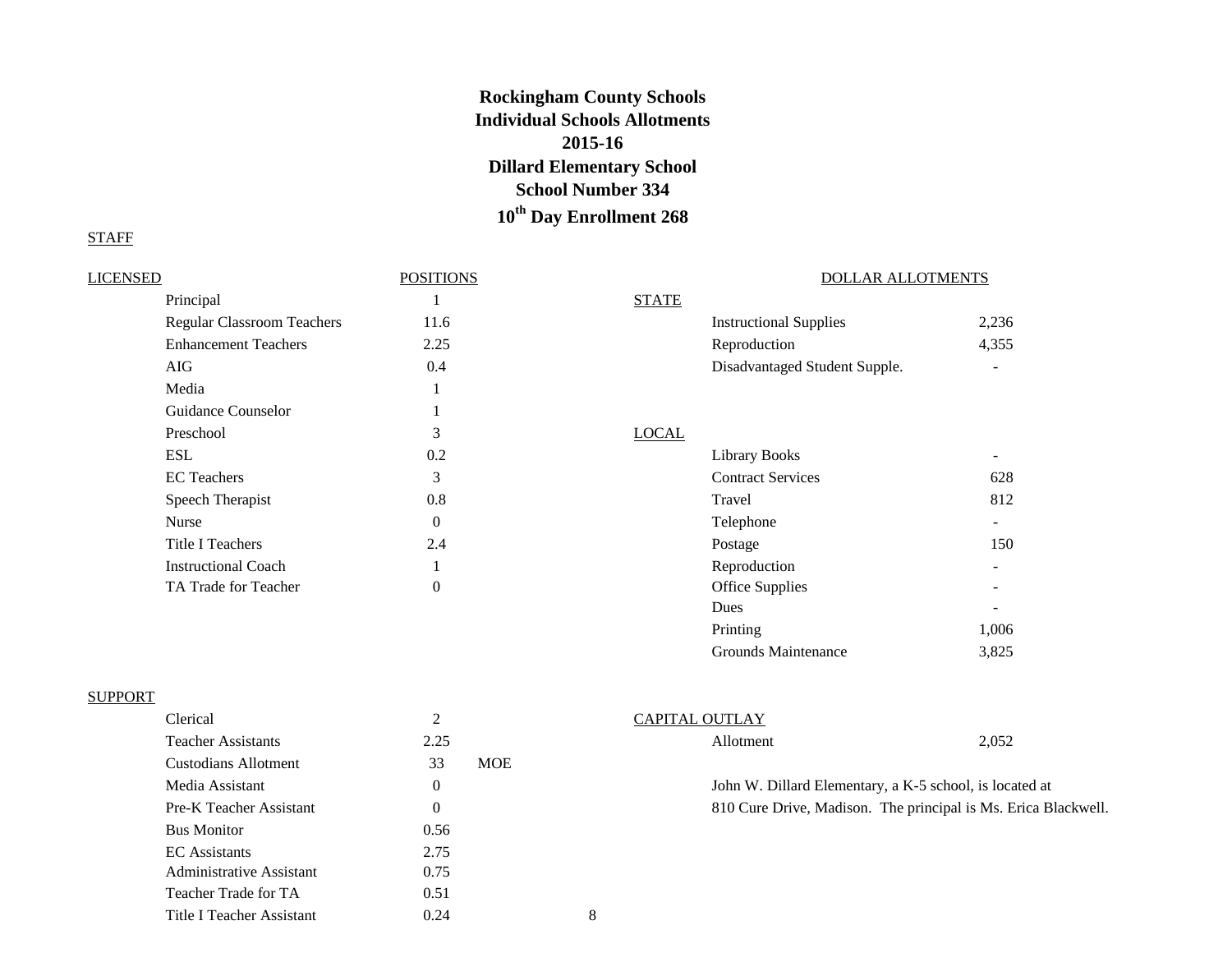# **Rockingham County Schools Individual Schools Allotments 2015-16 Leaksville Spray Elementary School School Number 344 10th Day Enrollment 492**

# **STAFF**

| <b>LICENSED</b>                   | <b>POSITIONS</b>   |                               | <b>DOLLAR ALLOTMENTS</b> |  |
|-----------------------------------|--------------------|-------------------------------|--------------------------|--|
| Principal                         |                    |                               |                          |  |
| <b>Assistant Principal</b>        | <b>MOE</b><br>10.5 | <b>STATE</b>                  |                          |  |
| <b>Regular Classroom Teachers</b> | 22                 | <b>Instructional Supplies</b> | 3,944                    |  |
| <b>Enhancement Teachers</b>       | 0.5                | Reproduction                  | 7,339                    |  |
| AIG                               | 0.4                | Disadvantaged Student Supple. |                          |  |
| Media                             |                    |                               |                          |  |
| Guidance Counselor                |                    |                               |                          |  |
| Preschool                         |                    |                               |                          |  |
| <b>ESL</b>                        | 0.7                | <b>LOCAL</b>                  |                          |  |
| <b>EC</b> Teachers                | 2                  | <b>Instructional Supplies</b> | 547                      |  |
| Speech Therapist                  | 1.5                | <b>Contract Services</b>      | 610                      |  |
| <b>Nurse</b>                      |                    | Travel                        | 1,200                    |  |
| <b>Title I Teachers</b>           | 3                  | Telephone                     |                          |  |
| <b>Instructional Coach</b>        |                    | Postage                       | 98                       |  |
| TA Trade for Teacher              | 2                  | Reproduction                  |                          |  |
|                                   |                    | <b>Office Supplies</b>        | 200                      |  |
|                                   |                    | <b>Dues</b>                   | 150                      |  |
|                                   |                    | Printing                      | 1,775                    |  |

| SUPPORT |                           |      |            | CAPITAL OUTLAY                                         |                                                              |
|---------|---------------------------|------|------------|--------------------------------------------------------|--------------------------------------------------------------|
|         | Clerical                  |      |            | Allotment                                              | 3,853                                                        |
|         | <b>Teacher Assistants</b> | 3.75 |            |                                                        |                                                              |
|         | Custodians Allotment      | 31   | <b>MOE</b> | Leaksville-Spray Elementary is a K-5 school located at |                                                              |
|         | Media Assistant           |      |            |                                                        | 415 Highland Drive, Eden. The principal is Ms. Tania Martin. |
|         | Pre-K Teacher Assistant   |      |            |                                                        |                                                              |
|         | <b>Bus Monitor</b>        | 0.4  |            |                                                        |                                                              |
|         | <b>EC</b> Assistants      | 3.3  |            |                                                        |                                                              |

Grounds Maintenance 3,450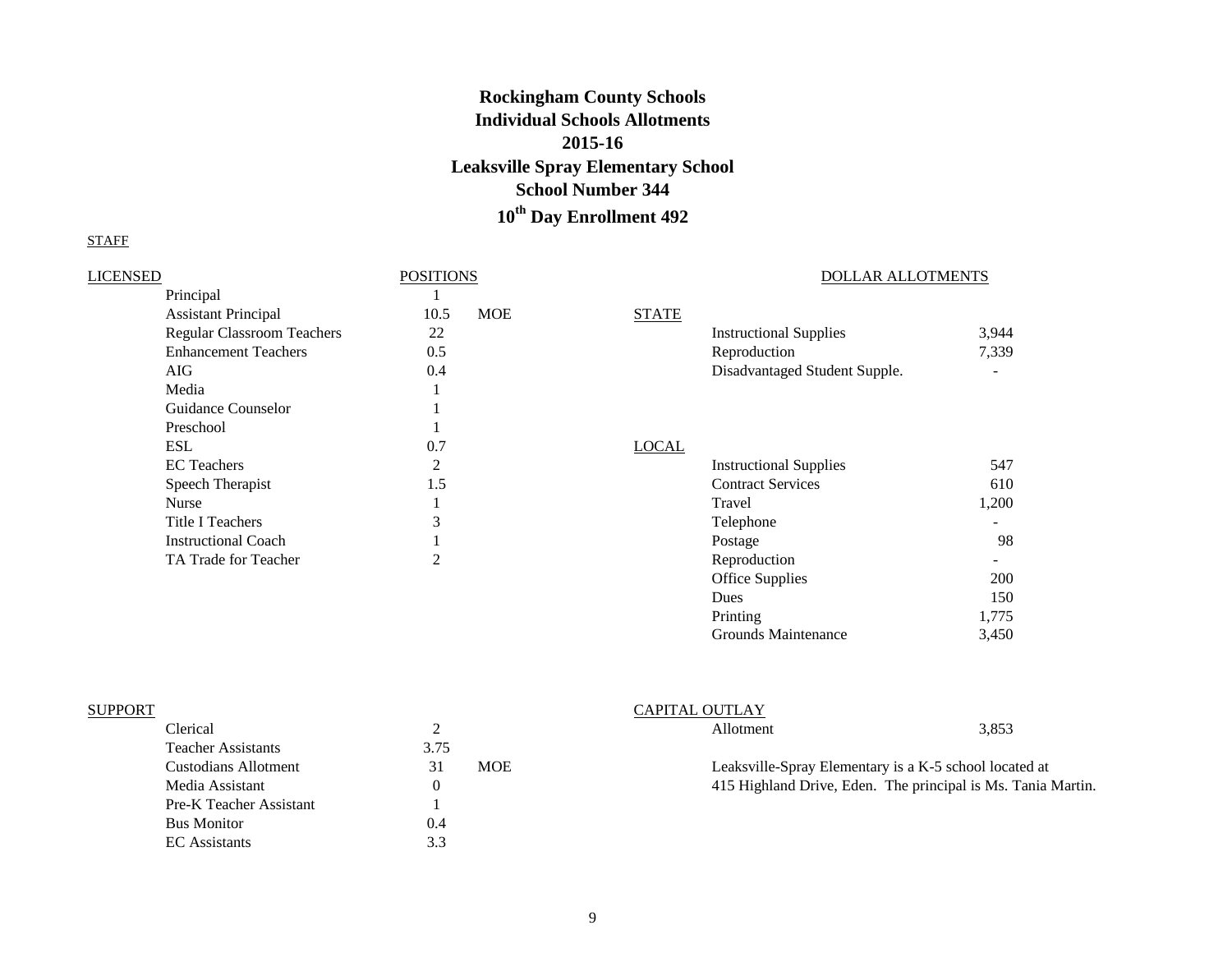# **Rockingham County Schools Individual Schools Allotments 2015-16 Lincoln Elementary School School Number 347 10th Day Enrollment 280**

## **STAFF**

# LICENSED POSITIONS POSITIONS POSITIONS Principal 1 Regular Classroom Teachers 11.09 STATE Enhancement Teachers 1.35 1.35 Instructional Supplies 2,278 AIG 0.2 Reproduction 6,379 Media 1 1 1 1 Disadvantaged Student Supple. Guidance Counselor 1 Preschool 1  $\text{ESL}$  0.7 EC Teachers 3 LOCAL Speech Therapist 1 Nurse and the set of the 1 million of the 1 million of the 1 million of the 1 million of the 1 million of the 1 Intervention Specialist 1 Instructional Coach 1 Postage 2455 and 2455 and 2455 and 2455 and 2455 and 2455 and 2455 and 2455 and 2455 and 2455 and 2455 and 2455 and 2455 and 2455 and 2456 and 2456 and 2456 and 2456 and 2456 and 2456 and 2456 and 245

Administrative Assistant 0

| Guidance Counselor             |       |                               |     |
|--------------------------------|-------|-------------------------------|-----|
| Preschool                      |       |                               |     |
| ESL                            | 0.7   |                               |     |
| <b>EC</b> Teachers             |       | <b>LOCAL</b>                  |     |
| Speech Therapist               |       | <b>Instructional Supplies</b> |     |
| Nurse                          |       | <b>Library Books</b>          |     |
| Title I                        | 2.308 | <b>Contract Services</b>      | 526 |
| <b>Intervention Specialist</b> |       | Travel                        | 849 |
| <b>Instructional Coach</b>     |       | Postage                       | 245 |
|                                |       |                               |     |

| Reproduction        | -     |
|---------------------|-------|
| Printing            | 1.025 |
| Grounds Maintenance | 5.625 |

|         |                                |       |            | <b>CAPITAL OUTLAY</b> |                                |                                                               |
|---------|--------------------------------|-------|------------|-----------------------|--------------------------------|---------------------------------------------------------------|
| SUPPORT |                                |       |            |                       | Allotment                      | 2,219                                                         |
|         | Clerical                       |       |            |                       |                                |                                                               |
|         | <b>Teacher Assistants</b>      | 4.5   |            |                       |                                | Lincoln Elementary, a K-5 school, opened in July 2000, and is |
|         | Custodians                     | 26    | <b>MOE</b> |                       |                                | located at 2660 Oregon Hill Road, in the Ruffin area. The     |
|         | Media Assistant                |       |            |                       | principal is Ms. Karen Hester. |                                                               |
|         | <b>Pre-K Teacher Assistant</b> |       |            |                       |                                |                                                               |
|         | <b>Bus Monitor</b>             | 0.372 |            |                       |                                |                                                               |
|         | <b>EC</b> Assistants           | 3.663 |            |                       |                                |                                                               |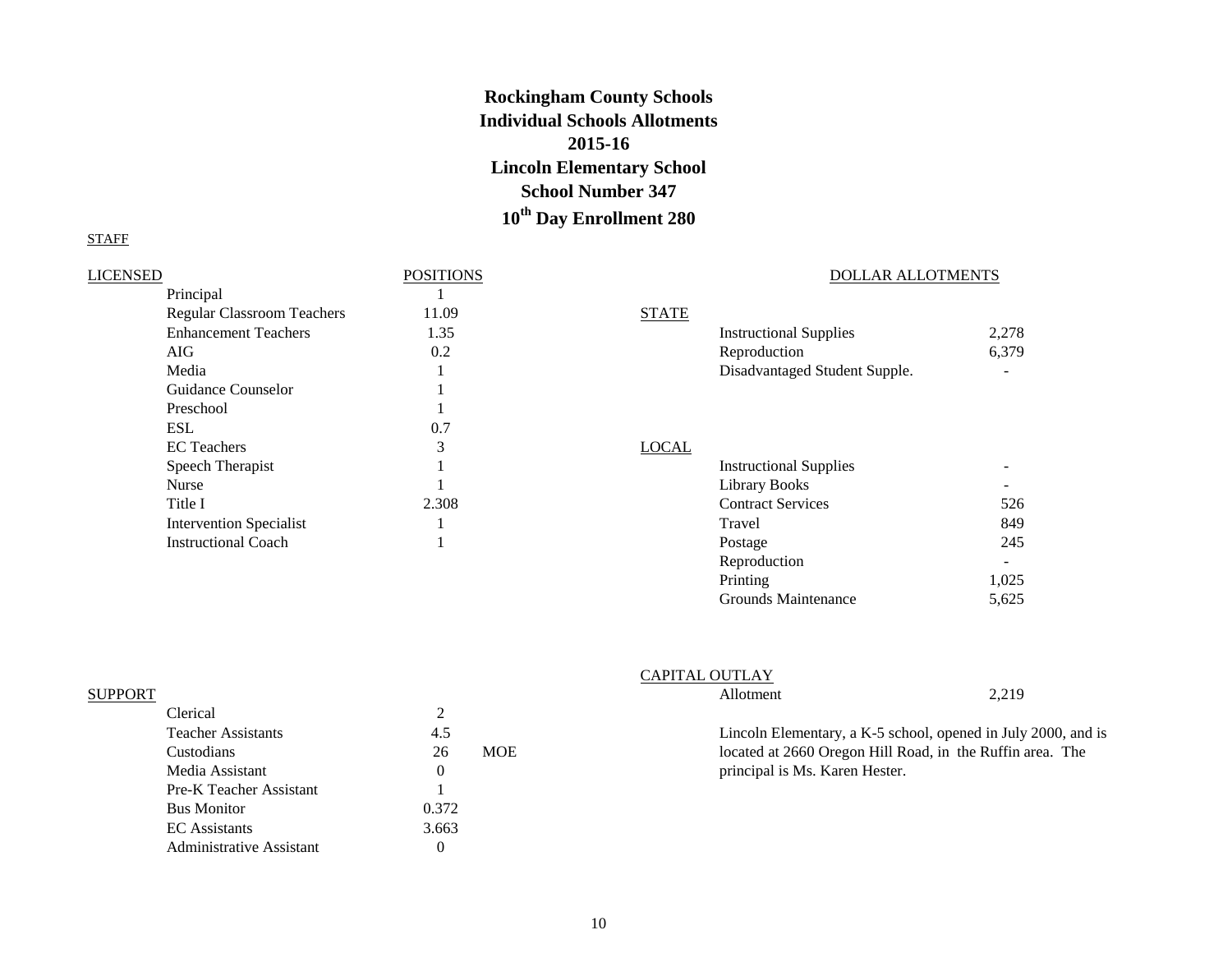# **Rockingham County Schools Individual Schools Allotments 2015-16 Monroeton Elementary School School Number 350 10th Day Enrollment 457**

#### STAFF

# LICENSED POSITIONS DOLLAR ALLOTMENTS Principal 1 Assistant Principal 10.5 (10.5 MOE) STATE Regular Classroom Teachers 19 19 Instructional Supplies 3,684 Enhancement Teachers 1.7 173 AIG 2014 0.4 Disadvantaged Student Supple. Media 1 Guidance Counselor 1 LOCAL Preschool 1 1 Instructional Supplies 2,620 ESL 0.2 Contract Services -EC Teachers **1** and 2 and 2 and 2 and 2 and 2 and 2 and 2 and 2 and 2 and 2 and 2 and 2 and 2 and 2 and 2 and 2 and 2 and 2 and 2 and 2 and 2 and 2 and 2 and 2 and 2 and 2 and 2 and 2 and 2 and 2 and 2 and 2 and 2 and 2 an Speech Therapist 1.8 1.8 Telephone -Title I and the set of the set of the set of the set of the set of the set of the set of the set of the set of the set of the set of the set of the set of the set of the set of the set of the set of the set of the set of t Instructional Coach 1 Office Supplies - Printing 1,658

## **SUPPORT**

| Clerical                        | $\overline{ }$ |       |                                              |                                                               |
|---------------------------------|----------------|-------|----------------------------------------------|---------------------------------------------------------------|
| <b>Teacher Assistants</b>       | 4.25           |       |                                              |                                                               |
| Custodial Allotment             | 31             | (MOE) |                                              |                                                               |
| Media Assistant                 |                |       | <b>CAPITAL OUTLAY</b>                        |                                                               |
| <b>Pre-K Teacher Assistants</b> |                |       | Allotment                                    | 3.587                                                         |
| <b>Bus Monitor</b>              |                |       |                                              |                                                               |
| <b>EC</b> Assistant             | 4.43           |       |                                              | Monroeton Elementary, a K-5 school, moved into a new building |
| Parent Advocate                 |                |       |                                              | in November, 2003 located at 8081 US Hwy. 158, outside of     |
|                                 |                |       | Reidsville. The principal is Mr. Cecil Kemp. |                                                               |

Grounds Maintenance 5,520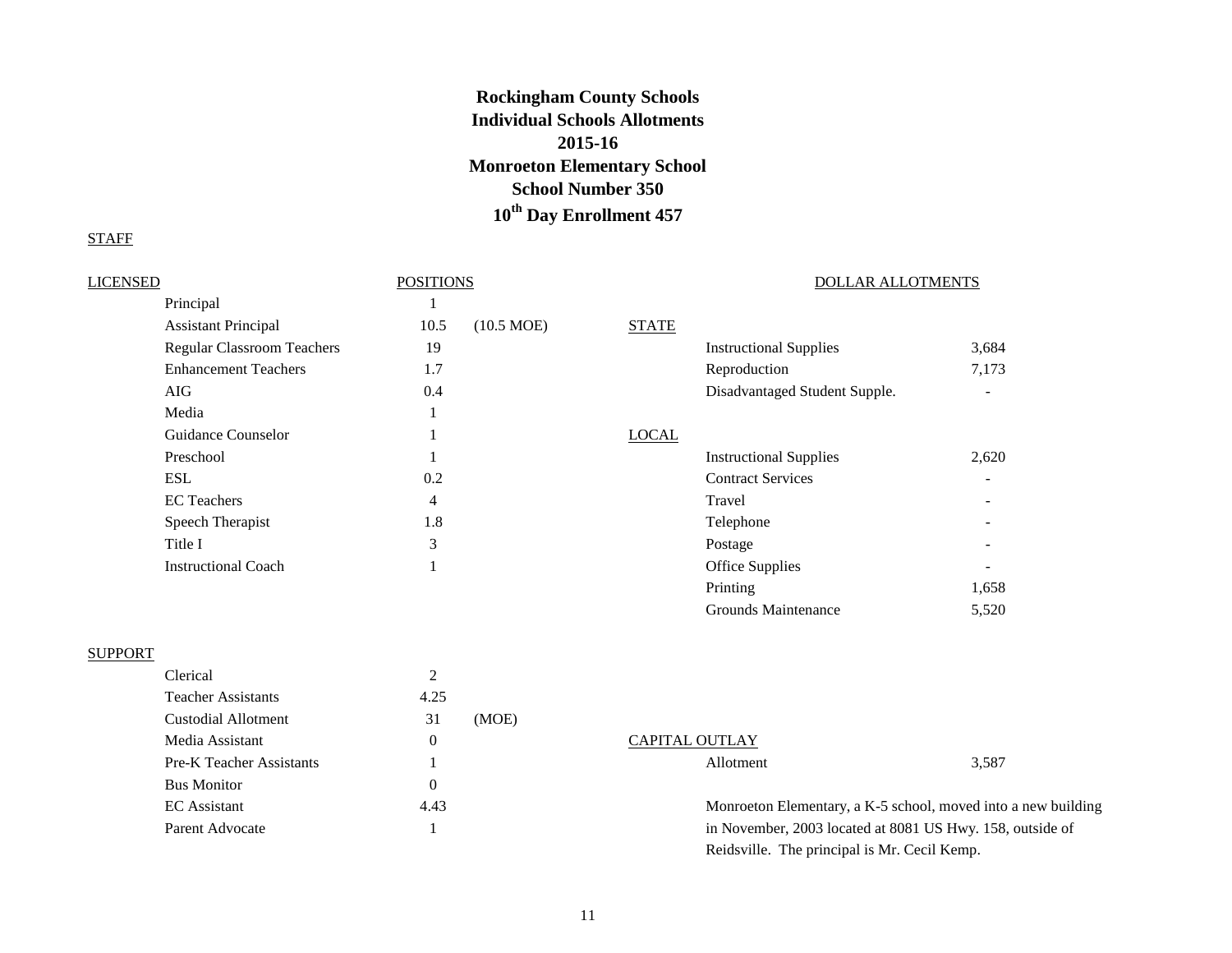# **Rockingham County Schools Individual Schools Allotments 2015-16 John M. Morehead High School School Number 354 10th Day Enrollment 970**

# **STAFF**

| <b>LICENSED</b> |                             | <b>POSITIONS</b> | DOLLAR ALLOTMENTS |              |                                               |        |
|-----------------|-----------------------------|------------------|-------------------|--------------|-----------------------------------------------|--------|
|                 | Principal                   |                  |                   | <b>STATE</b> |                                               |        |
|                 | <b>Assistant Principals</b> | 22               | <b>MOE</b>        |              | <b>Instructional Supplies</b>                 | 7,269  |
|                 | Regular Classroom Teachers  | 31               |                   |              | Reproduction                                  | 14,663 |
|                 | <b>Athletic Director</b>    | 11.5             | <b>MOE</b>        |              | Disadvantaged Student Supple.                 |        |
|                 | <b>Enhancement Teachers</b> | 2                |                   |              |                                               |        |
|                 | AIG                         | 0.125            |                   |              |                                               |        |
|                 | Media                       |                  |                   | <b>LOCAL</b> |                                               |        |
|                 | <b>Guidance Counselors</b>  | $\overline{2}$   |                   |              | <b>Instructional Supplies</b>                 | 4,356  |
|                 | <b>ESL</b>                  | 0.1875           |                   |              | <b>Contract Services</b>                      | 371    |
|                 | <b>EC</b> Teachers          | $\overline{4}$   |                   |              | Travel                                        | 2,000  |
|                 | <b>CTE</b> Teachers         | 13               |                   |              | Telephone                                     |        |
|                 | <b>JROTC</b>                | $\overline{c}$   |                   |              | Postage                                       | 1,268  |
|                 | DOP/ISS                     | $\overline{2}$   |                   |              | Reproduction                                  | 1,645  |
|                 | Grant (Bible)               | 0.25             |                   |              | <b>Office Supplies</b>                        |        |
|                 | Inst. Tech. Specialist      | $\overline{0}$   |                   |              | Computer Equipment                            | 700    |
|                 | Speech Therapist            | 1                |                   |              | Printing                                      | 3,271  |
|                 | Title II                    | 1                |                   |              | Grounds Maintenance                           | 7,500  |
| <b>SUPPORT</b>  |                             |                  |                   |              |                                               |        |
|                 | Clerical                    | 5                |                   |              |                                               |        |
|                 | <b>Teacher Assistants</b>   | 0.75             |                   |              | CAPITAL OUTLAY                                |        |
|                 | <b>Custodial Allotment</b>  | 75               | <b>MOE</b>        |              | Allotment                                     | 7,372  |
|                 | TA Media                    | $\overline{0}$   |                   |              |                                               |        |
|                 | <b>EC</b> Assistants        | 3.75             |                   |              | John M. Morehead High School is a 9-12 school |        |
|                 |                             |                  |                   |              |                                               |        |

SRO 10 MOE located at 134 N. Pierce Street, Eden. The principal is Mr. Al Royster.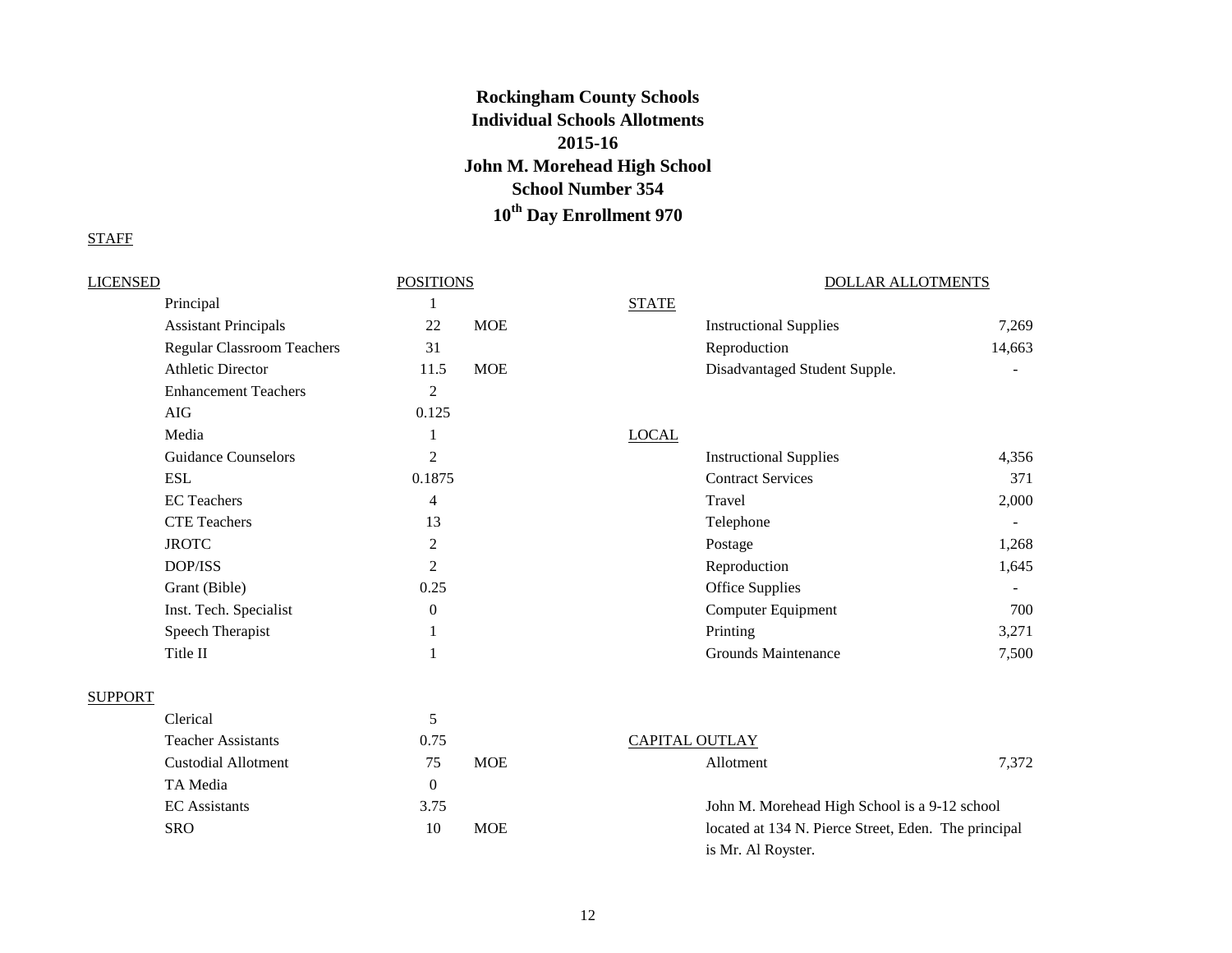# **Rockingham County Schools Individual Schools Allotments 2015-16 Moss Street Elementary School School Number 358 10th Day Enrollment 429**

| <b>LICENSED</b> |                                              | <b>POSITIONS</b> |            | <b>DOLLAR ALLOTMENTS</b> |                                                                    |                |
|-----------------|----------------------------------------------|------------------|------------|--------------------------|--------------------------------------------------------------------|----------------|
|                 | Principal                                    |                  |            |                          |                                                                    |                |
|                 | <b>Assistant Principal</b>                   | 10.5             | <b>MOE</b> | <b>STATE</b>             |                                                                    |                |
|                 | Regular Classroom Teachers                   | 20               |            |                          | <b>Instructional Supplies</b>                                      | 3,740          |
|                 | <b>Enhancement Teachers</b>                  | 2.25             |            |                          | Reproduction                                                       | 6,676          |
|                 | AIG                                          | 0.2              |            |                          | Disadvantaged Student Supple.                                      |                |
|                 | Media                                        |                  |            |                          |                                                                    |                |
|                 | <b>Guidance Counselor</b>                    |                  |            |                          |                                                                    |                |
|                 | <b>ESL</b>                                   | 0.3              |            |                          |                                                                    |                |
|                 | <b>EC</b> Teachers                           | $\overline{c}$   |            | <b>LOCAL</b>             |                                                                    |                |
|                 | Title 1 Teachers                             | 4                |            |                          | Instructional                                                      | 800            |
|                 | Nurse                                        |                  |            |                          | <b>Contract Services</b>                                           | 960            |
|                 | Parent Involvement Facilitator               |                  |            |                          | Travel                                                             | 500            |
|                 | <b>Instructional Coach</b>                   |                  |            |                          | Telephone                                                          | $\blacksquare$ |
|                 | <b>Instructional Intervention Specialist</b> | $\overline{0}$   |            |                          | Postage                                                            | 200            |
|                 | Speech Therapist                             |                  |            |                          | Reproduction                                                       |                |
|                 |                                              |                  |            |                          | <b>Office Supplies</b>                                             | 200            |
|                 |                                              |                  |            |                          | Dues                                                               |                |
|                 |                                              |                  |            |                          | Printing                                                           | 1,683          |
| <b>SUPPORT</b>  |                                              |                  |            |                          | <b>Grounds Maintenance</b>                                         | 2,625          |
|                 | Clerical                                     | 2                |            |                          |                                                                    |                |
|                 | <b>Teacher Assistants</b>                    | 2.25             |            |                          | <b>CAPITAL OUTLAY</b>                                              |                |
|                 | <b>Custodial Allotment</b>                   | 26               | (MOE)      |                          | Allotment                                                          | 3,245          |
|                 | Media Assistant                              | $\boldsymbol{0}$ |            |                          |                                                                    |                |
|                 | <b>EC</b> Assistants                         |                  |            |                          | Moss Street Elementary School is a K-5 school located at           |                |
|                 |                                              |                  |            |                          | 419 Moss Street, Reidsville. The principal is Ms. Catina Chestnut. |                |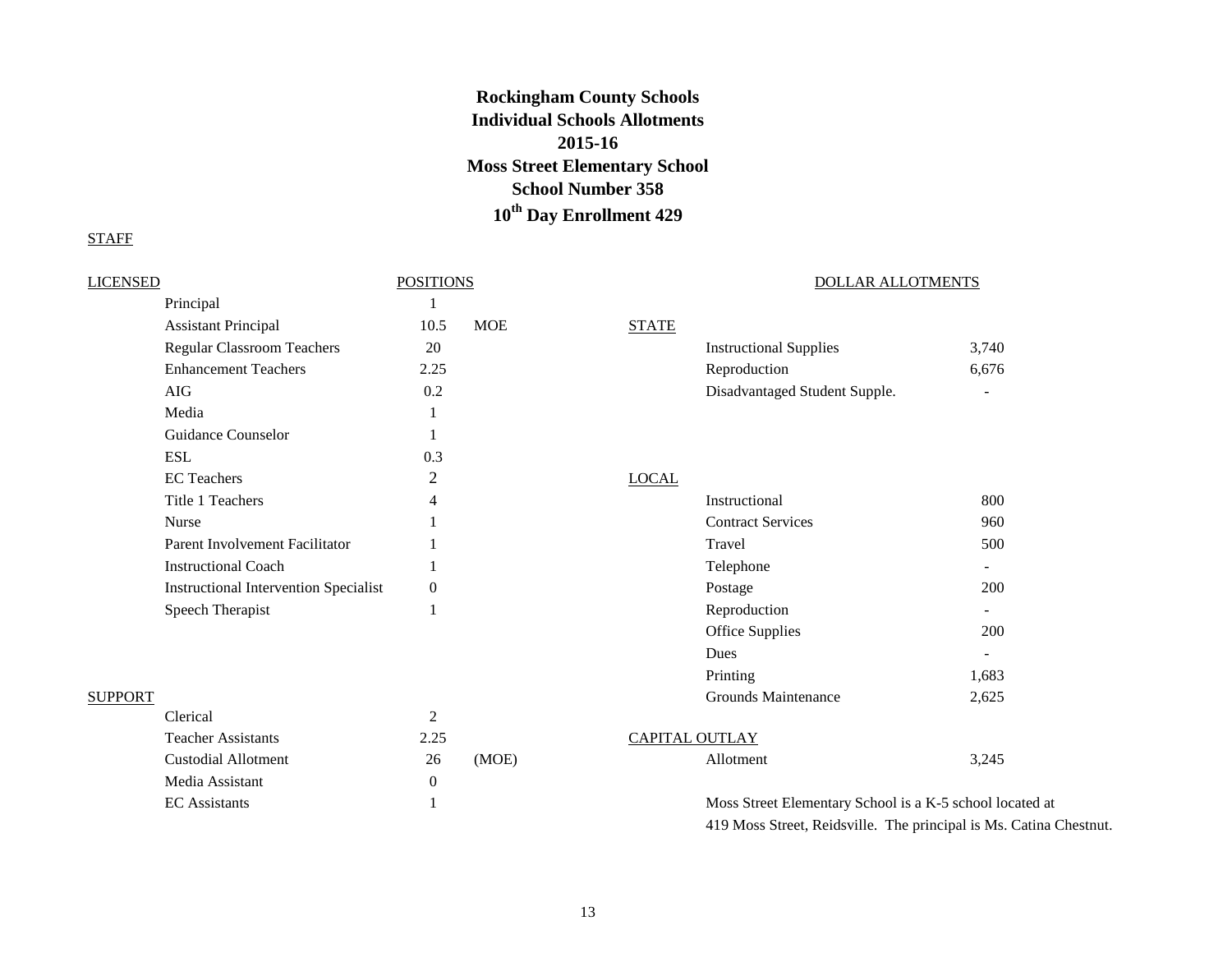# **Rockingham County Schools Individual Schools Allotments 2015-16 New Vision Elementary School School Number 362 10th Day Enrollment 327**

# **STAFF**

| <b>LICENSED</b> |                             | <b>POSITIONS</b> |              | <b>DOLLAR ALLOTMENTS</b>      |       |
|-----------------|-----------------------------|------------------|--------------|-------------------------------|-------|
|                 | Principal                   |                  |              |                               |       |
|                 | Regular Classroom Teachers  | 14               | <b>STATE</b> |                               |       |
|                 | <b>Enhancement Teachers</b> | $\overline{c}$   |              | <b>Instructional Supplies</b> | 2,158 |
|                 | AIG                         | 0.4              |              | Reproduction                  | 4,626 |
|                 | Media                       |                  |              | Disadvantaged Student Supple. |       |
|                 | Guidance Counselor          |                  |              |                               |       |
|                 | ESL                         | 0.05             |              |                               |       |
|                 | <b>EC</b> Teachers          |                  |              |                               |       |
|                 | Speech Therapist            | 0.3              | <b>LOCAL</b> |                               |       |
|                 |                             |                  |              | <b>Instructional Supplies</b> | 734   |
|                 |                             |                  |              | <b>Contract Services</b>      | 348   |
|                 |                             |                  |              | Telephone                     | 360   |
|                 |                             |                  |              | Postage                       | 93    |
|                 |                             |                  |              | <b>Office Supplies</b>        |       |
|                 |                             |                  |              | Printing                      | 971   |
|                 |                             |                  |              | Grounds Maintenance           | 6,000 |

# **SUPPORT**

| Clerical                   |               |            |                                                      |       |
|----------------------------|---------------|------------|------------------------------------------------------|-------|
| <b>Teacher Assistants</b>  | $\mathcal{R}$ |            | CAPITAL OUTLAY                                       |       |
| <b>Custodial Allotment</b> | 21            | <b>MOE</b> | Allotment                                            | 2,492 |
| Media Assistant            |               |            |                                                      |       |
| EC TA                      | 0.3           |            | New Vision is a K-5 year round magnet school located |       |
|                            |               |            | at 705 NW Ayersville Road, Madison. The principal    |       |
|                            |               |            | is Ms. Debbie Smith.                                 |       |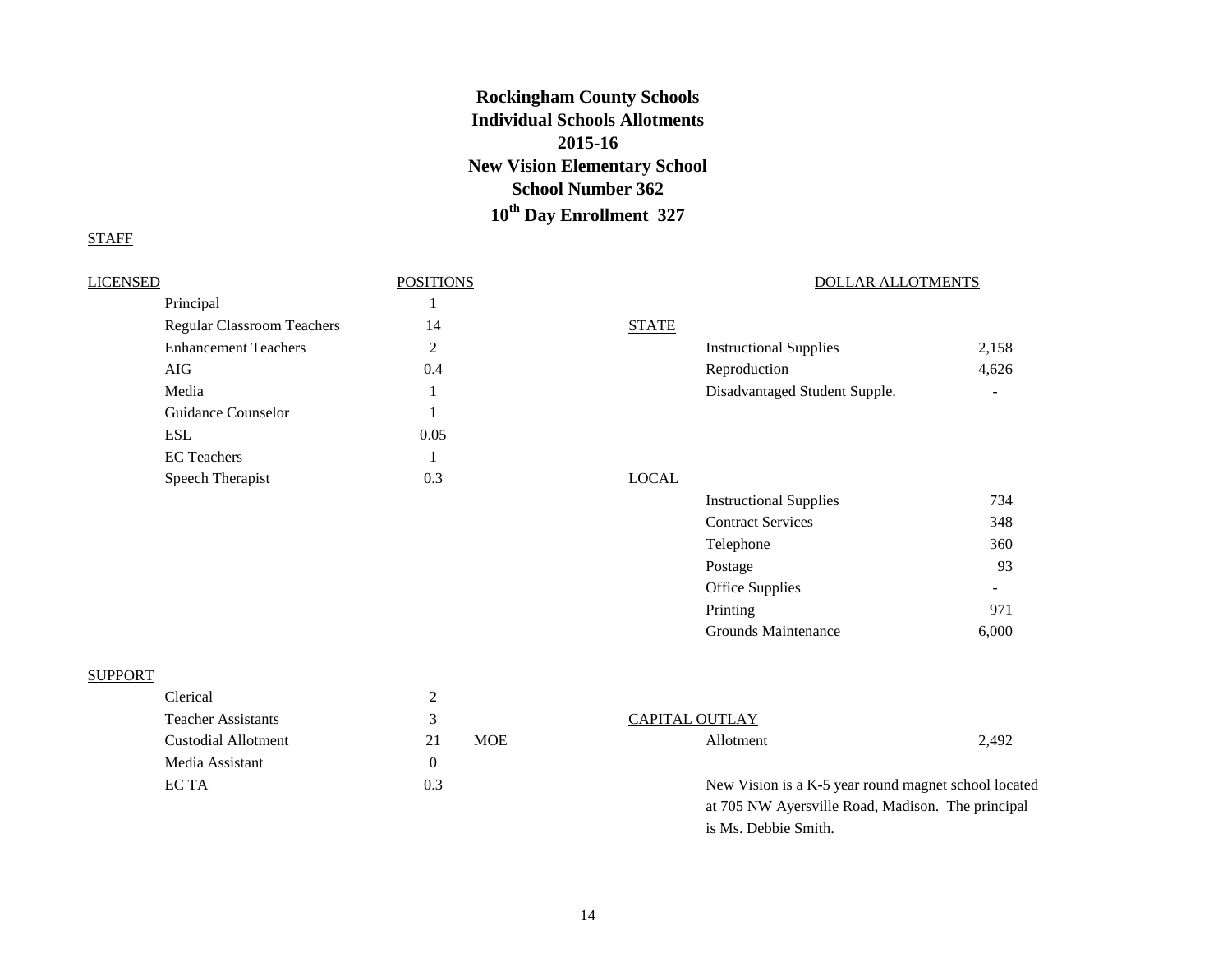# **Rockingham County Schools Individual Schools Allotments 2015-16 Reidsville High School School Number 366 10th Day Enrollment 790**

# **STAFF**

SRO 10 MOE

# LICENSED POSITIONS POSITIONS POSITIONS

|                | Principal                         |          |            |                |                                                                  |        |
|----------------|-----------------------------------|----------|------------|----------------|------------------------------------------------------------------|--------|
|                | <b>Assistant Principals</b>       | 33       | <b>MOE</b> | <b>STATE</b>   |                                                                  |        |
|                | <b>Athletic Director</b>          | 11.5     | <b>MOE</b> |                | <b>Instructional Supplies</b>                                    | 6,032  |
|                | <b>Regular Classroom Teachers</b> | 24.5     |            |                | Reproduction                                                     | 11,755 |
|                | <b>Enhancement Teachers</b>       | 2        |            |                | Disadvantaged Student Supple.                                    |        |
|                | Local Teacher                     | 3.5      |            |                |                                                                  |        |
|                | <b>AIG</b>                        | 0.125    |            |                |                                                                  |        |
|                | Media                             |          |            | <b>LOCAL</b>   |                                                                  |        |
|                | <b>Guidance Counselors</b>        | 2        |            |                | <b>Instructional Supplies</b>                                    | 1,798  |
|                | ESL                               | 0.1875   |            |                | <b>Contracted Services</b>                                       | 1,400  |
|                | <b>EC</b> Teachers                | 5        |            |                | Travel                                                           | 3,500  |
|                | <b>CTE</b> Teachers               | 10.5     |            |                | Dues                                                             | 255    |
|                | <b>JROTC</b>                      | 2        |            |                | Postage                                                          | 1,000  |
|                | ISS/DOP                           | 3        |            |                | Reproduction                                                     | 627    |
|                | Grant (Bible)                     | 0.5      |            |                | Office Supplies                                                  |        |
|                | Inst. Tech. Specialist            |          |            |                | Printing                                                         | 2,714  |
|                | <b>Instructional Coach</b>        |          |            |                | Grounds Maintenance                                              | 6,600  |
|                | Pre-School                        | 2        |            |                |                                                                  |        |
|                | Title II                          |          |            |                |                                                                  |        |
| <b>SUPPORT</b> |                                   |          |            |                |                                                                  |        |
|                | Clerical                          | 5        |            | CAPITAL OUTLAY |                                                                  |        |
|                | <b>Teacher Assistants</b>         | 0.75     |            |                | Allotment                                                        | 6,026  |
|                | <b>Custodial Alloments</b>        | 71       | <b>MOE</b> |                |                                                                  |        |
|                | Media Assistant                   | $\Omega$ |            |                | Reidsville High School is a 9-12 school located at 1901          |        |
|                | <b>EC</b> Assistants              | 6.75     |            |                | South Park Drive, Reidsville. The principal is Ms. Ann Mitchell. |        |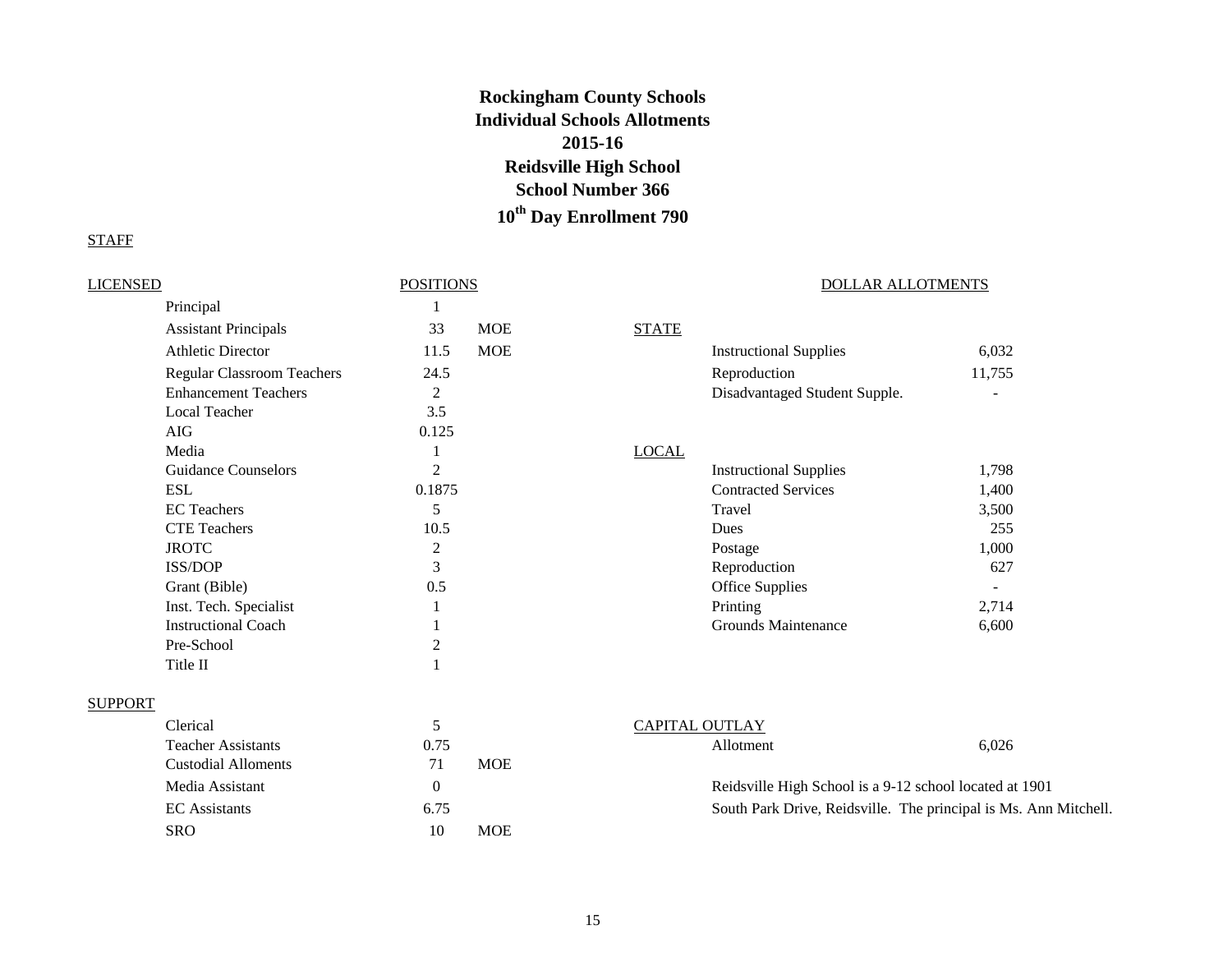# **Rockingham County Schools Individual Schools Allotments 2015-16 Reidsville Middle School School Number 374 10th Day Enrollment 498**

# **STAFF**

| <u>LICENSED</u>                   | <b>POSITIONS</b> |                               | <b>DOLLAR ALLOTMENTS</b> |  |
|-----------------------------------|------------------|-------------------------------|--------------------------|--|
| Principal                         |                  |                               |                          |  |
| <b>Assistant Principals</b>       | <b>MOE</b><br>22 | <b>STATE</b>                  |                          |  |
| <b>Regular Classroom Teachers</b> | 17               | <b>Instructional Supplies</b> | 4,717                    |  |
| <b>Enhancement Teachers</b>       | $\overline{7}$   | Reproduction                  | 8,786                    |  |
| AIG                               |                  | Disadvantaged Student Supple. |                          |  |
| Media                             |                  |                               |                          |  |
| Guidance Counselor                | $\overline{c}$   | <b>LOCAL</b>                  |                          |  |
| <b>ESL</b>                        | 0.8125           | <b>Instructional Supplies</b> | 3,062                    |  |
| <b>EC</b> Teachers                | 5                | <b>Library Books</b>          | 1,100                    |  |
| DOP/ISS                           | 2                | <b>Contracted Services</b>    | 348                      |  |
| Math/Lead                         | $\theta$         | Travel                        | 700                      |  |
| <b>CTE</b>                        | 2                | Postage                       | 500                      |  |
| Literacy Coach                    | $\Omega$         | Reproduction                  |                          |  |
| Reading Remediation               | 0.5              | Office Supplies               | 1,000                    |  |
| Grant (Bible)                     | 0.5              | Dues                          |                          |  |
| <b>Instructional Coach</b>        |                  | Printing                      | 2,123                    |  |
| <b>Title I Teachers</b>           | $\overline{c}$   | Grounds Maintenance           | 4,800                    |  |
| Title II Teacher                  |                  |                               |                          |  |

# CAPTIAL OUTLAY

Allotment 3,777

SUPPORT SUPPORT Reidsville Middle School is a 6-8 school located at 1903 South Park Drive, Reidsville. The principal is Mr. Richard McGoogan.

| Clerical                  |      |       |
|---------------------------|------|-------|
| <b>Teacher Assistants</b> | 0.75 |       |
| Custodial Alloment        | 47   | (MOE) |
| <b>Bus Monitor</b>        | 0.37 |       |
| <b>EC</b> Assistants      | 2.72 |       |
|                           |      |       |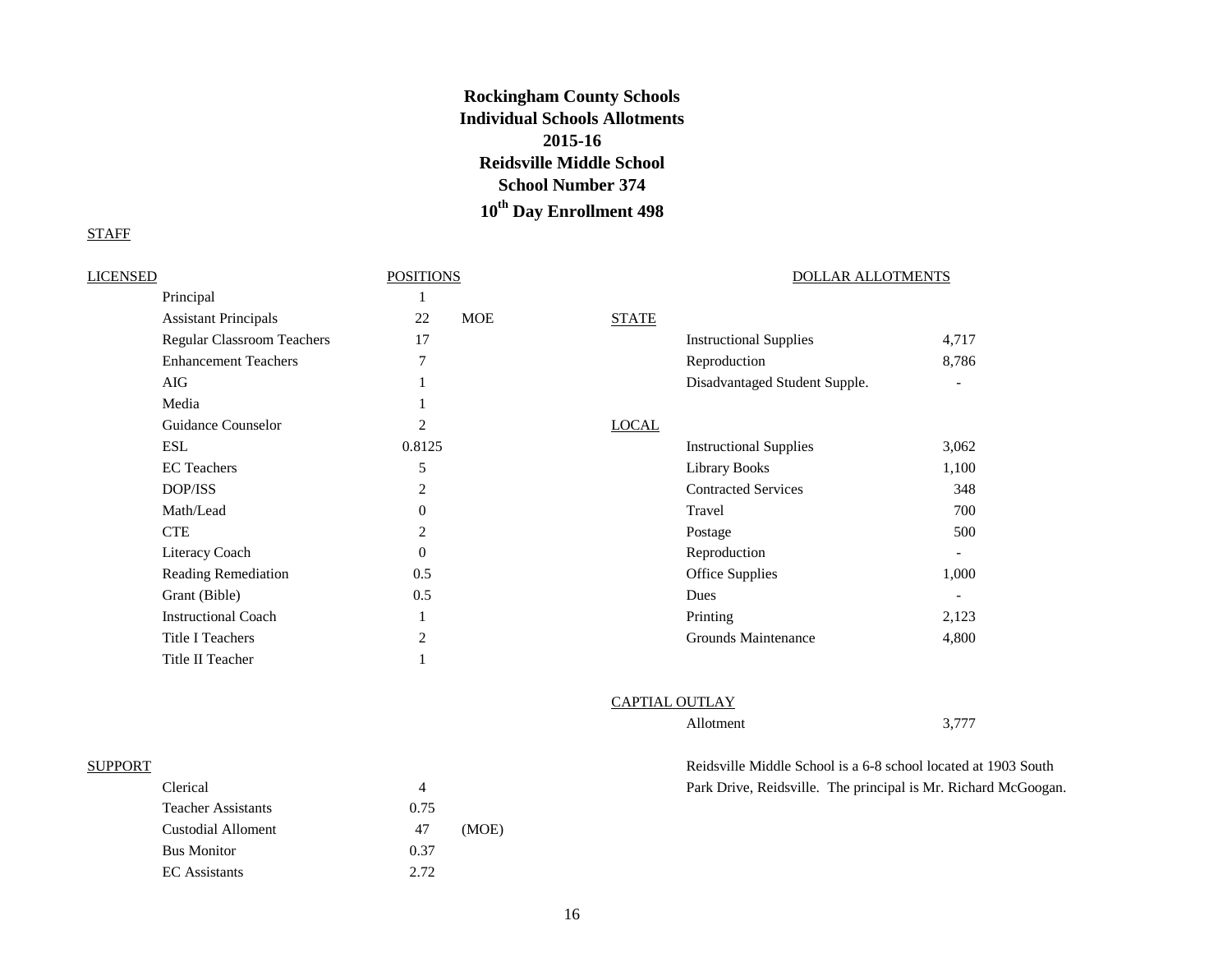# **Rockingham County Schools Individual Schools Allotments 2015-16 Rockingham County High School School Number 378 10th Day Enrollment 1085**

| <b>LICENSED</b>                   | <b>POSITIONS</b> |            |              | <b>DOLLAR ALLOTMENTS</b>      |        |  |
|-----------------------------------|------------------|------------|--------------|-------------------------------|--------|--|
| Principal                         |                  |            |              |                               |        |  |
| <b>Assistant Principals</b>       | 22               | <b>MOE</b> | <b>STATE</b> |                               |        |  |
| <b>Athletic Director</b>          | 11.5             | <b>MOE</b> |              | <b>Instructional Supplies</b> | 7,543  |  |
| <b>Regular Classroom Teachers</b> | 34               |            |              | Reproduction                  | 26,924 |  |
| <b>Enhancement Teachers</b>       | 2                |            |              | Disadvantaged Student Supple. |        |  |
| AIG                               | 0.125            |            |              |                               |        |  |
| Media                             |                  |            |              |                               |        |  |
| Guidance Counselor                | 3                |            |              |                               |        |  |
| <b>ESL</b>                        | 0.2              |            | <b>LOCAL</b> |                               |        |  |
| <b>EC</b> Teachers                | 5.1              |            |              | Instructional                 | 2,712  |  |
| <b>CTE</b> Teachers               | 13.2             |            |              | <b>Contract Services</b>      | 1,500  |  |
| <b>JROTC</b>                      | 2                |            |              | Travel                        | 5,000  |  |
| DOP/ISS                           | 2                |            |              | Telephone                     | 454    |  |
| Grant (Bible)                     |                  |            |              | Postage                       | 1,000  |  |
| Inst. Tech. Specialist            | $\theta$         |            |              | <b>Office Supplies</b>        | 64     |  |
|                                   |                  |            |              | Printing                      | 3,394  |  |
|                                   |                  |            |              | Grounds Maintenance           | 9,375  |  |

| SUPPORT |                            |        |            | <b>CAPITAL OUTLAY</b>                          |       |
|---------|----------------------------|--------|------------|------------------------------------------------|-------|
|         | Clerical                   |        |            |                                                |       |
|         | Trade Teacher for TA       | 1.4    | Trade      | Allotment                                      | 8.268 |
|         | <b>Custodial Allotment</b> | 69     | <b>MOE</b> |                                                |       |
|         | Media Assistant            |        |            | Rockingham County High School is a 9-12 school |       |
|         | Bus-Monitor                | 0.5549 |            | located at 180 High School Road, Wentworth.    |       |
|         | <b>EC</b> Assistants       | 5.49   |            | The principal is Mr. Richie Weaver.            |       |
|         | <b>SRO</b>                 |        | <b>MOE</b> |                                                |       |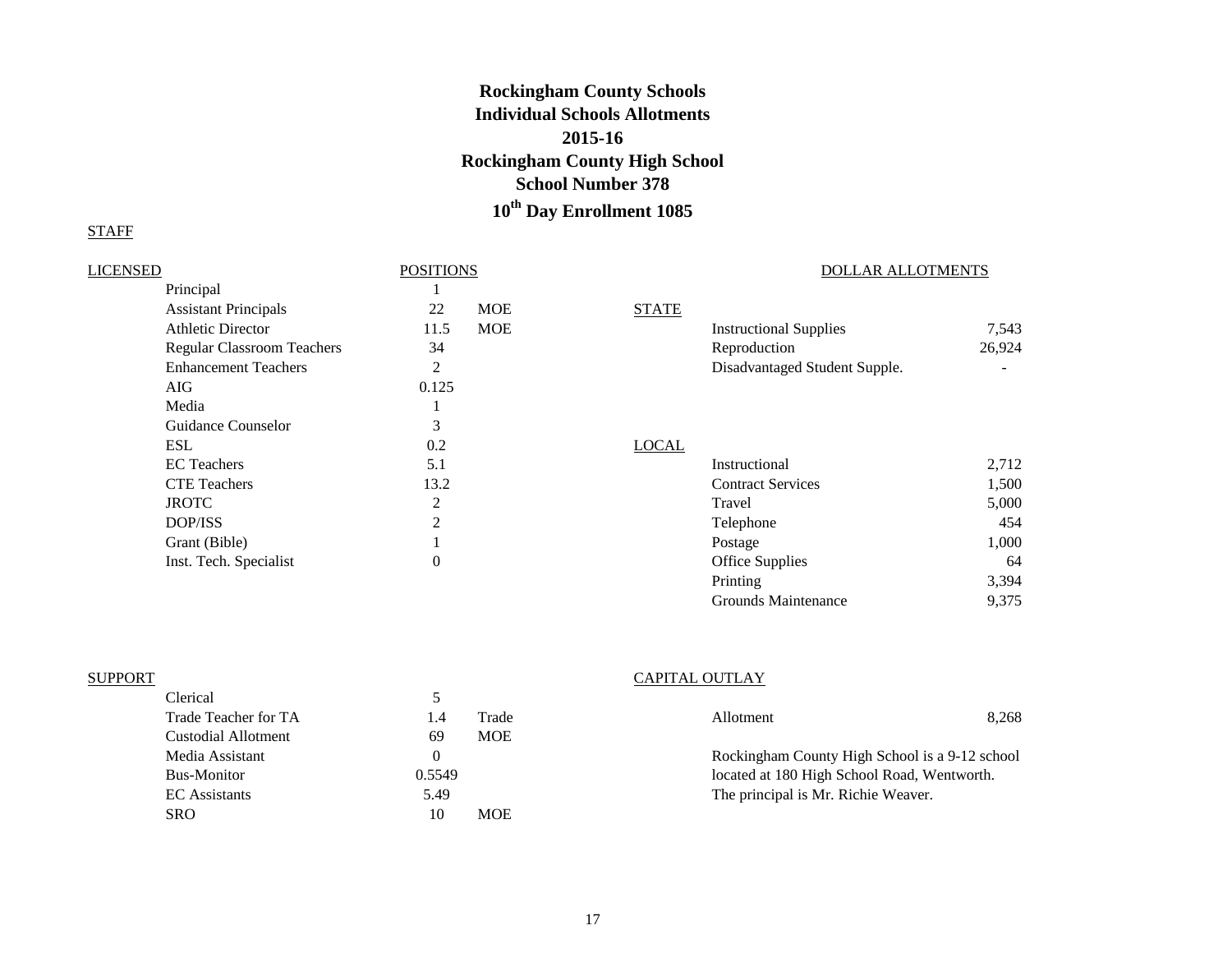# **Rockingham County Schools Individual Schools Allotments 2015-16 Rockingham County Early College School Number 379 10th Day Enrollment 325**

# **STAFF**

| LICENSED |                                   | <b>POSITIONS</b> |              | DOLLAR ALLOTMENTS             |       |
|----------|-----------------------------------|------------------|--------------|-------------------------------|-------|
|          | Principal                         |                  |              |                               |       |
|          | <b>Regular Classroom Teachers</b> | 10               | <b>STATE</b> |                               |       |
|          | Guidance Counselor                |                  |              | <b>Instructional Supplies</b> | 2,165 |
|          | <b>ESL</b>                        | 0.1              |              | Reproduction                  | 4,642 |
|          | <b>EC</b> Teachers                | 0                |              | Disadvantaged Student Supple. |       |
|          | Speech Therapist                  | 0.02             |              |                               |       |
|          | Grant (Bible)                     | $\theta$         | <b>LOCAL</b> |                               |       |
|          |                                   |                  |              | <b>Instructional Supplies</b> | 2,080 |
|          |                                   |                  |              | <b>Contracted Services</b>    |       |

| <b>SUPPORT</b> |
|----------------|
|----------------|

|             | CALITAL OUTLAT |       |
|-------------|----------------|-------|
| Clerical    | Allotment      | 2,470 |
| <b>ECTA</b> |                |       |

# CAPITAL OUTLAY

Rockingham County Early College High School is located at Rockingham Community College at Hwy 65, Wentworth. The principal is Ms. Diane Hill. This school will give students the opportunity to experience the college environment as well as graduating after an extra year with a 2 year college degree.

Travel 1,000 Postage  $\overline{\phantom{a}}$  -Office Supplies **-**Printing 974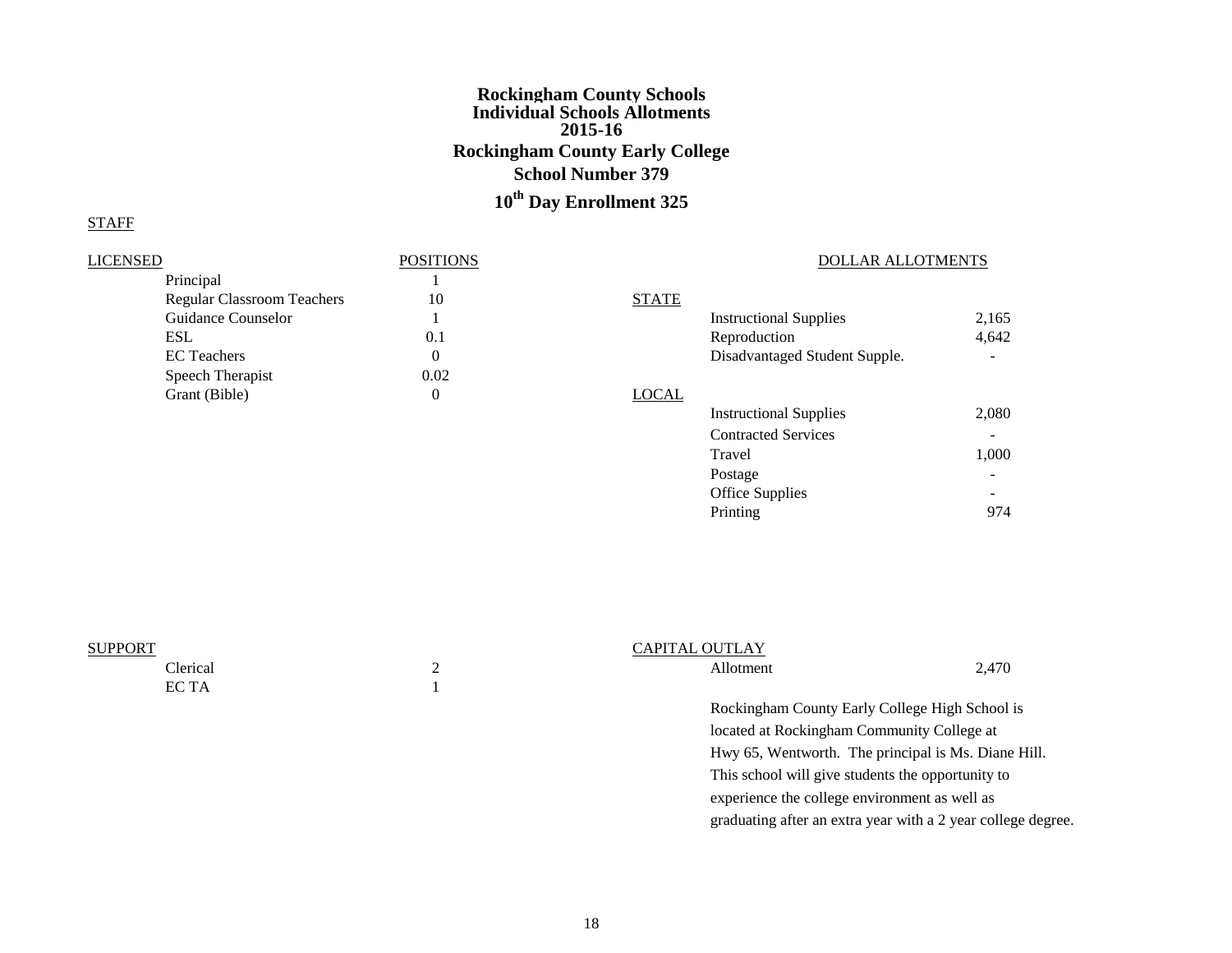# **Rockingham County Schools Individual Schools Allotments 2015-16 Rockingham County Middle School School Number 380 10th Day Enrollment 823**

| LICENSED                    | <b>POSITIONS</b> |            |              | <b>DOLLAR ALLOTMENTS</b>      |        |
|-----------------------------|------------------|------------|--------------|-------------------------------|--------|
| Principal                   |                  |            |              |                               |        |
| <b>Assistant Principals</b> | 22               | <b>MOE</b> | <b>STATE</b> |                               |        |
| Regular Classroom Teachers  | 25               |            |              | <b>Instructional Supplies</b> | 6,053  |
| <b>Enhancement Teachers</b> | 8                |            |              | Reproduction                  | 12,975 |
| AIG                         | っ                |            |              | Disadvantaged Student Supple. |        |
| Media                       |                  |            |              |                               |        |
| Guidance Counselor          | 2                |            | <b>LOCAL</b> |                               |        |
| ESL                         | 0.2              |            |              | <b>Instructional Supplies</b> | 5,435  |
| <b>EC</b> Teachers          | 8.05             |            |              | Library Books                 |        |
| DOP/ISS                     |                  |            |              | <b>Contract Services</b>      | 598    |
| <b>CTE</b>                  | 3                |            |              | Travel                        | 1,800  |
| Grant (Bible)               | 0.5              |            |              | Telephone                     |        |
| Social Worker               |                  |            |              | Postage                       | 461    |
| <b>Nurse</b>                |                  |            |              | Reproduction                  |        |
| Speech Therapist            | 0.55             |            |              | <b>Office Supplies</b>        | 316    |
|                             |                  |            |              | Printing                      | 2,724  |
|                             |                  |            |              | Grounds Maintenance           | 6,600  |

|         |                           |                |                                 | <b>CAPITAL OUTLAY</b>                           |       |
|---------|---------------------------|----------------|---------------------------------|-------------------------------------------------|-------|
|         |                           |                |                                 | Allotment                                       | 6.270 |
| SUPPORT |                           |                |                                 | Rockingham County Middle School is a 6-8 school |       |
|         | Clerical                  | 4              |                                 | located at 182 High School Road, Wentworth. The |       |
|         | <b>Teacher Assistants</b> | 0.75           | <b>ISS</b> Teacher Trade for TA | principal is Ms. Moriah Dollarhite.             |       |
|         | Custodial Allotment       | 51             | <b>MOE</b>                      |                                                 |       |
|         | Media Assistant           | $\overline{0}$ |                                 |                                                 |       |
|         | <b>Bus Monitor</b>        | 0.87           |                                 |                                                 |       |
|         | <b>EC</b> Assistants      | 5.238          |                                 |                                                 |       |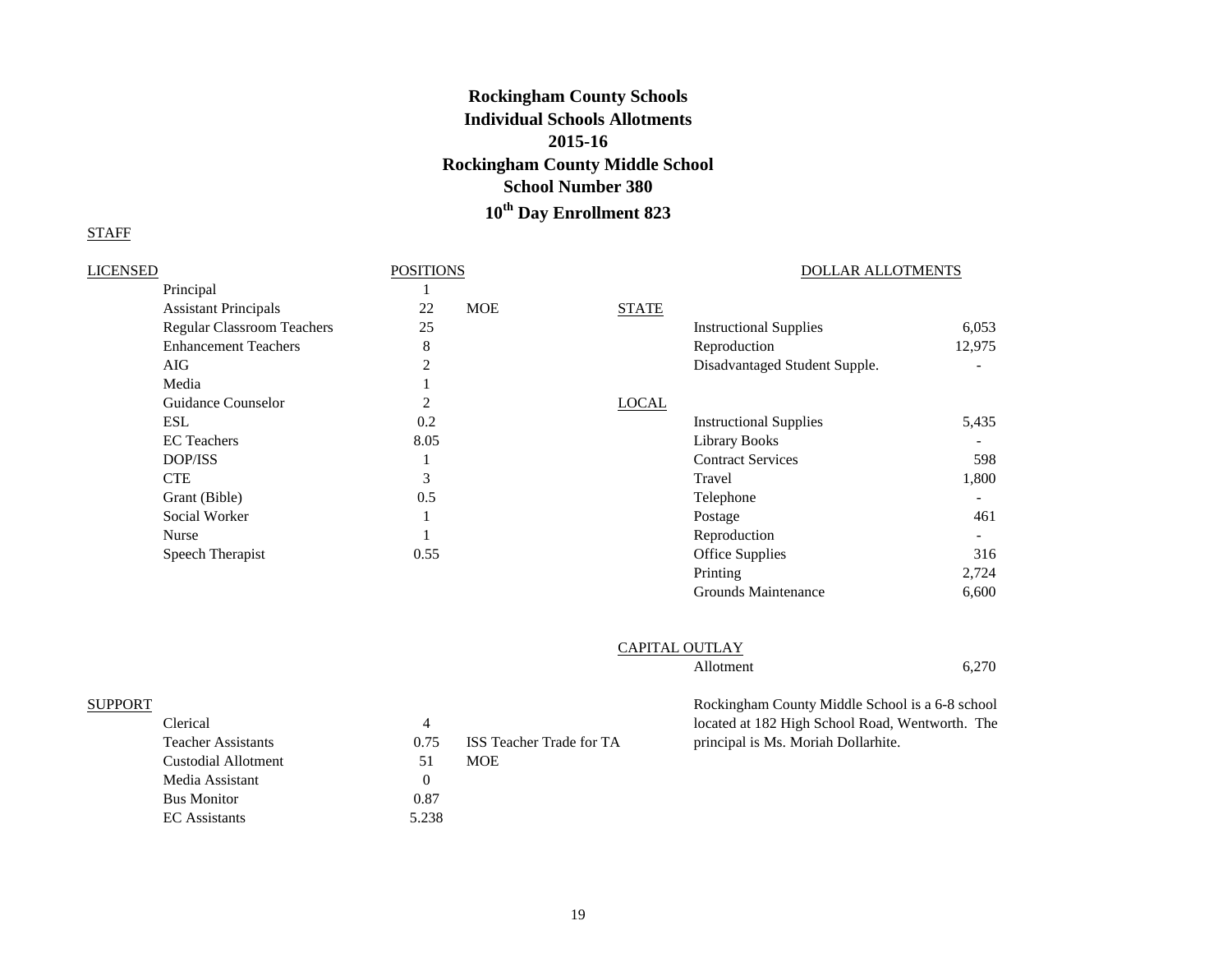# **Rockingham County Schools Individual Schools Allotments 2015-16 South End Elementary School School Number 386 10th Day Enrollment 275**

# **STAFF**

| LICENSED                          | <b>POSITIONS</b> |              | DOLLAR ALLOTMENTS             |                          |
|-----------------------------------|------------------|--------------|-------------------------------|--------------------------|
| Principal                         |                  |              |                               |                          |
| <b>Regular Classroom Teachers</b> | 12               | <b>STATE</b> |                               |                          |
| <b>Enhancement Teachers</b>       | 1.25             |              | <b>Instructional Supplies</b> | 2,383                    |
| AIG                               | 0.2              |              | Reproduction                  | 4,431                    |
| Media                             |                  |              | Disadvantaged Student Supple. | $\overline{\phantom{0}}$ |
| Guidance Counselor                |                  |              |                               |                          |
| Preschool                         |                  |              |                               |                          |
| <b>ESL</b>                        | 0.6              | <b>LOCAL</b> |                               |                          |
| <b>EC</b> Teacher                 |                  |              | <b>Instructional Supplies</b> | 325                      |
| Title I Teacher                   | ↑                |              | <b>Contract Services</b>      | 743                      |
| <b>Instructional Coach</b>        |                  |              | Travel                        | 329                      |
| Speech Therapist                  | 1.35             |              | Telephone                     | 98                       |
|                                   |                  |              | Reproduction                  |                          |
|                                   |                  |              | Office Supplies               | 200                      |

| SUPPORT |                            |      |            | CAPITAL OUTLAY                                         |       |
|---------|----------------------------|------|------------|--------------------------------------------------------|-------|
|         | Clerical                   |      |            | Allotment                                              | 2,196 |
|         | <b>Teacher Assistants</b>  | 2.25 |            |                                                        |       |
|         | Title I Teacher Assistants | 0.25 |            | South End Elementary School is a K-5 school located at |       |
|         | Custodial Allotment        |      | <b>MOE</b> | 1307 South Park Drive, Reidsville. The principal is    |       |
|         | Pre-K Teacher Assistant    |      |            | Ms. Joyce Smith.                                       |       |
|         | <b>Bus Monitor</b>         | 0.5  |            |                                                        |       |
|         | <b>EC</b> Assistants       |      |            |                                                        |       |

Dues<br>
Printing<br>
1,072

Grounds Maintenance 3,600

Printing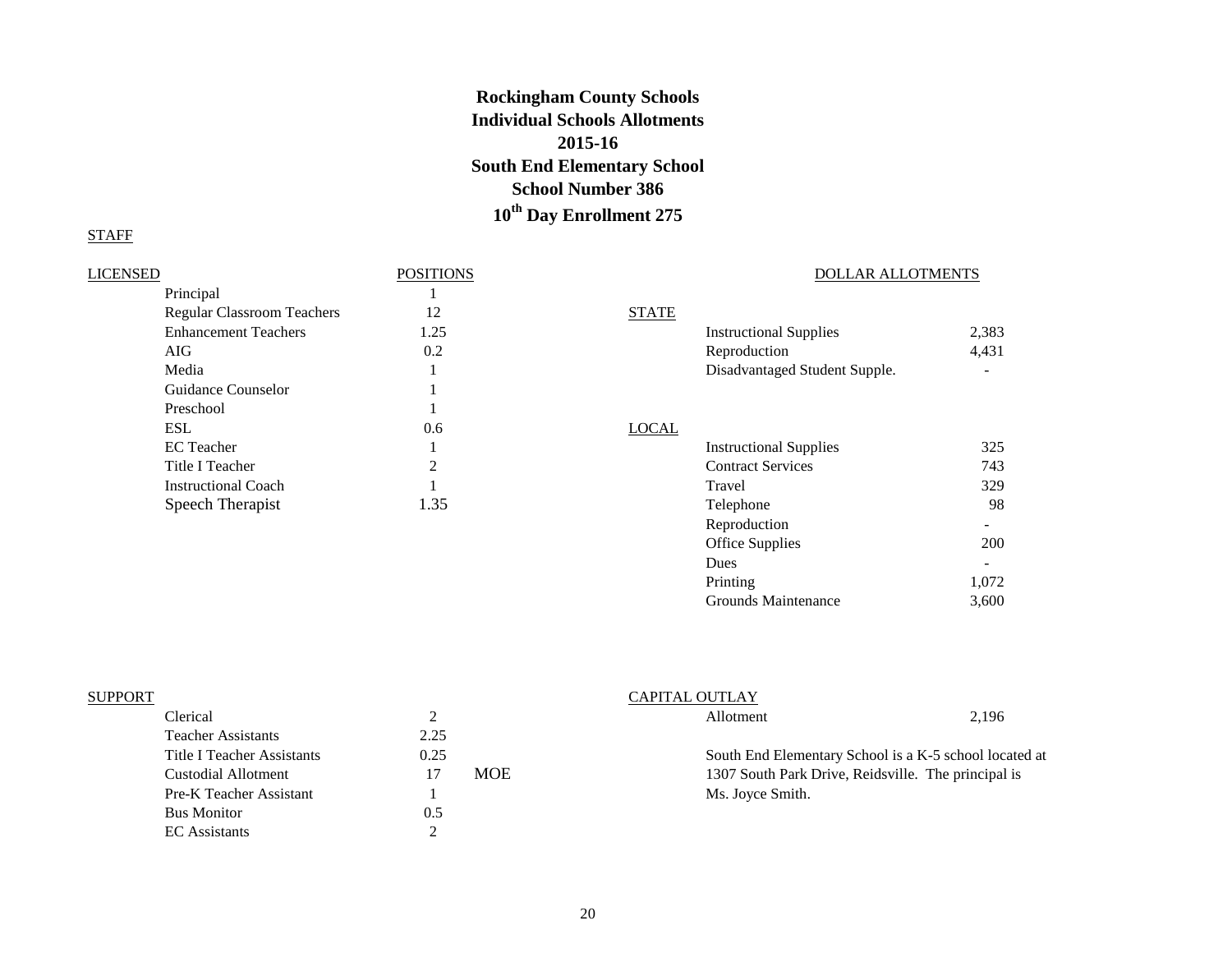# **Rockingham County Schools Individual Schools Allotments 2015-16 Stoneville Elementary School School Number 390 10th Day Enrollment 401**

| LICENSED                    | <b>POSITIONS</b> |            |              | <b>DOLLAR ALLOTMENTS</b>      |       |
|-----------------------------|------------------|------------|--------------|-------------------------------|-------|
| Principal                   |                  |            |              |                               |       |
| <b>Assistant Principal</b>  | $\Omega$         | <b>MOE</b> | <b>STATE</b> |                               |       |
| Regular Classroom Teachers  | 18               |            |              | <b>Instructional Supplies</b> | 3,424 |
| <b>Enhancement Teachers</b> | 2.25             |            |              | Reproduction                  | 6,375 |
| AIG                         | 0.2              |            |              | Disadvantaged Student Supple. |       |
| Media                       |                  |            |              |                               |       |
| Guidance Counselor          |                  |            |              |                               |       |
| <b>ESL</b>                  | 0.8              |            | <b>LOCAL</b> |                               |       |
| <b>EC</b> Teachers          | 4                |            |              | <b>Instructional Supplies</b> | 1,050 |
| Speech Therapist            |                  |            |              | <b>Contract Services</b>      |       |
| Title I Teacher             | 2.8              |            |              | Travel                        |       |
| <b>Instructional Coach</b>  |                  |            |              | Telephone                     |       |
| Splash                      | 3                |            |              | Postage                       |       |
|                             |                  |            |              | Office Supplies               | 1,385 |
|                             |                  |            |              | Printing                      | 1,541 |
|                             |                  |            |              | Grounds Maintenance           | 5,250 |

| <b>SUPPORT</b> |                               |          |       | CAPITAL OUTLAY                                   |       |
|----------------|-------------------------------|----------|-------|--------------------------------------------------|-------|
|                | Clerical                      | 2        |       | Allotment                                        | 3,154 |
|                | <b>Teacher Assistants</b>     | 3.75     |       |                                                  |       |
|                | Custodial Allotment           | 30       | (MOE) | Stoneville Elementary is a K-5 school located at |       |
|                | Media Assistant               | $\theta$ |       | 203 Stone Street, Stoneville. The principal is   |       |
|                | <b>ESL Teacher Assistants</b> |          |       | Ms. Kasie Pruitt.                                |       |
|                | <b>Bus Monitor</b>            | 0.263    |       |                                                  |       |
|                | <b>EC</b> Assistants          | 3.83     |       |                                                  |       |
|                | Title I Teacher Assistant     | 0.75     |       |                                                  |       |
|                | PreSchool Teacher Assistant   |          |       |                                                  |       |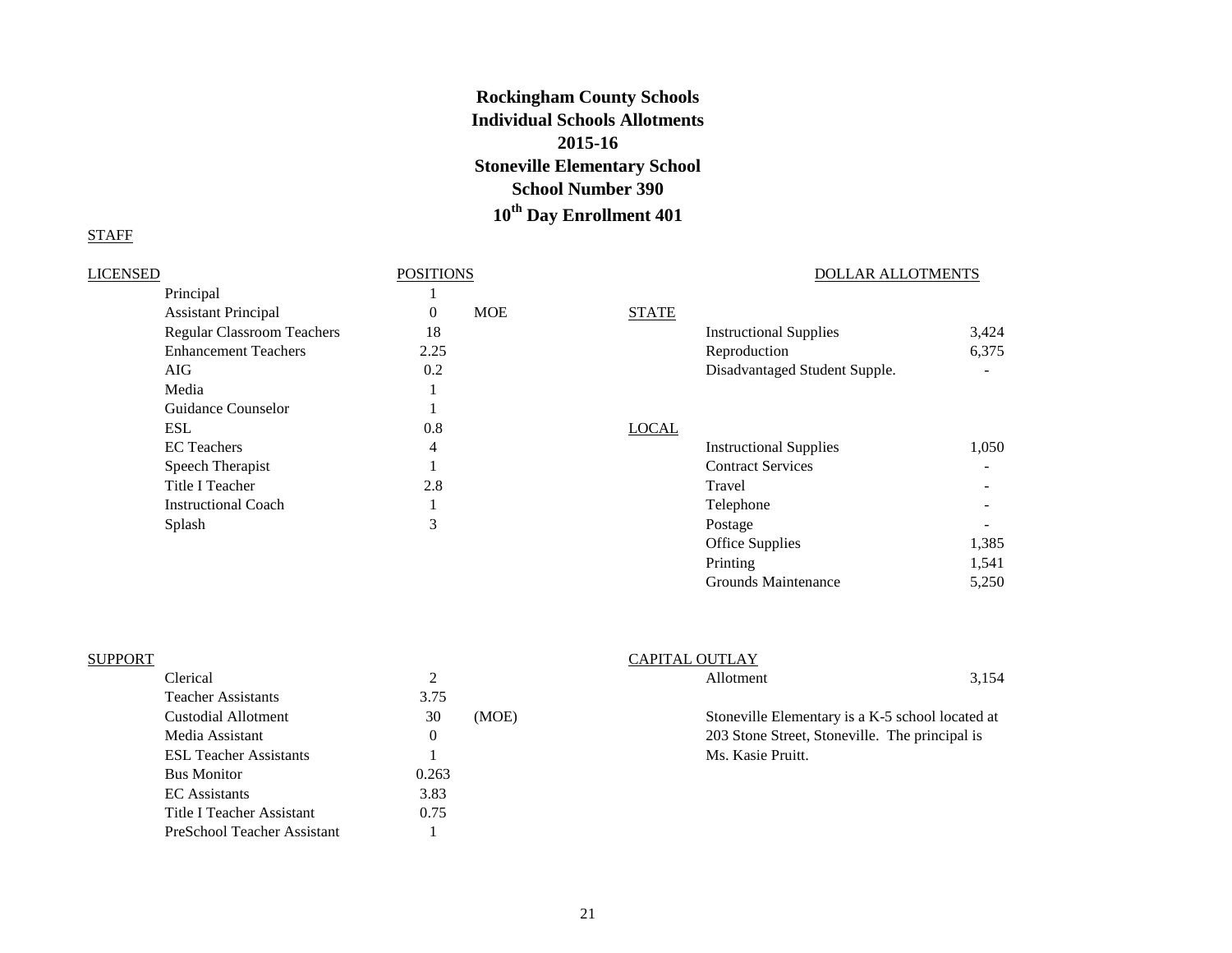# **Rockingham County Schools Individual Schools Allotments 2015-16 SCORE School Number 392 10th Day Enrollment 28**

# **STAFF**

| <b>LICENSED</b> |                                   | <b>POSITIONS</b> |                         |                | DOLLAR ALLOTMENTS                             |                          |
|-----------------|-----------------------------------|------------------|-------------------------|----------------|-----------------------------------------------|--------------------------|
|                 | Principal                         |                  |                         |                |                                               |                          |
|                 | <b>Regular Classroom Teachers</b> | 6                |                         | <b>STATE</b>   |                                               |                          |
|                 | AIG (Lead)                        |                  |                         |                | <b>Instructional Supplies</b>                 | 408                      |
|                 | <b>Guidance Counselor</b>         |                  |                         |                | Reproduction                                  | 1,537                    |
|                 | <b>ESL</b>                        | 0.2              |                         |                | Disadvantaged Student Supple.                 |                          |
|                 | EC Teachers (Day Treatment)       | 6                |                         |                |                                               |                          |
|                 | Social Worker                     |                  |                         | <b>LOCAL</b>   |                                               |                          |
|                 | Migrant Education (Director)      |                  | <b>Base Lawsonville</b> |                | <b>Instructional Supplies</b>                 |                          |
|                 | Title I                           | 2                |                         |                | <b>Contracted Services</b>                    | 500                      |
|                 | System-Wide Math Coach            |                  |                         |                | Travel                                        | 200                      |
|                 | Professional Dev. Coordinator     | 0                |                         |                | Telephone                                     |                          |
|                 | Parent Involvement Facilitator    |                  |                         |                | Postage                                       | <b>200</b>               |
|                 |                                   |                  |                         |                | Reproduction                                  | 400                      |
|                 |                                   |                  |                         |                | Office Supplies                               | 440                      |
|                 |                                   |                  |                         |                | Dues                                          | $\overline{\phantom{a}}$ |
| <b>SUPPORT</b>  |                                   |                  |                         |                | Printing                                      | 183                      |
|                 | Clerical                          | 2                |                         |                | Grounds Maintenance                           | 3,900                    |
|                 | <b>Teacher Assistants</b>         | 0.75             |                         |                |                                               |                          |
|                 | <b>Custodial Allotment</b>        | 23               | <b>MOE</b>              |                |                                               |                          |
|                 | <b>Bus-Monitor</b>                | 2.1634           |                         | CAPITAL OUTLAY |                                               |                          |
|                 | <b>EC</b> Assistants              | 9.75             |                         |                | Allotment                                     | 1,230                    |
|                 | Migrant TA                        |                  | <b>Base Lawsonville</b> |                |                                               |                          |
|                 | TA Occup Therapy Assistant        | 4                | Base Lawsonville        |                | The SCORE Center is an alternative school for |                          |

\* The enrollment fluctuates throughout the year, and has a potential 401 Moss Street, Reidsville. The principal is enrollment of 120. Mr. Curtis Gore.

students with special needs. It is located at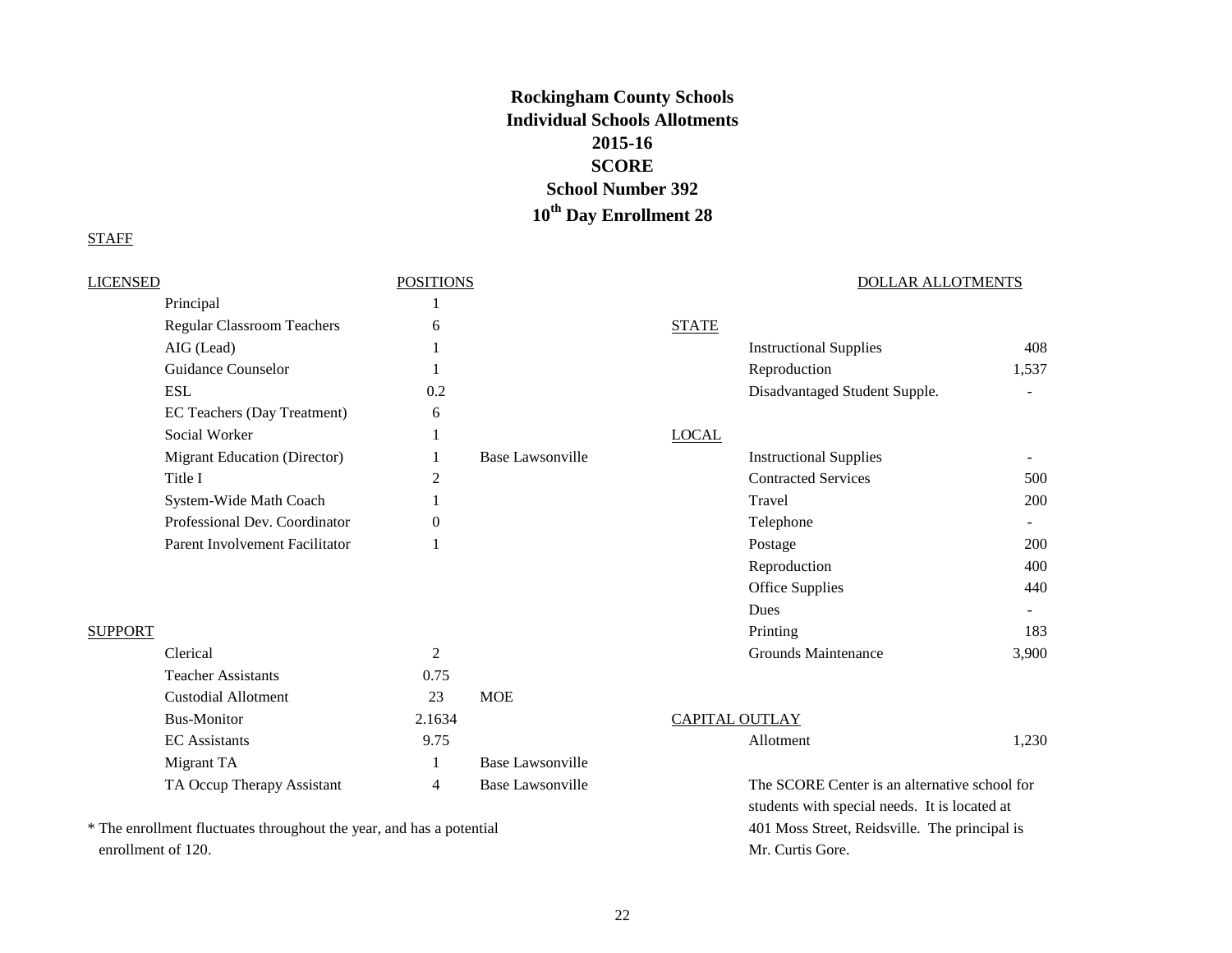# **Rockingham County Schools Individual Schools Allotments 2015-16 Western Rockingham Middle School School Number 394 10th Day Enrollment 666**

| <b>LICENSED</b>                    | <b>POSITIONS</b> |            |              | <b>DOLLAR ALLOTMENTS</b>      |        |
|------------------------------------|------------------|------------|--------------|-------------------------------|--------|
| Principal                          |                  |            |              |                               |        |
| <b>Assistant Principals</b>        | 22               | <b>MOE</b> | <b>STATE</b> |                               |        |
| <b>Regulart Classroom Teachers</b> | 24               |            |              | <b>Instructional Supplies</b> | 5,898  |
| <b>Enhancement Teachers</b>        | 8                |            |              | Reproduction                  | 10,986 |
| AIG                                |                  |            |              | Disadvantaged Student Supple. |        |
| Media                              |                  |            |              |                               |        |
| Guidance Conselor                  | 2                |            | <b>LOCAL</b> |                               |        |
| <b>ESL</b>                         | 0.8              |            |              | <b>Instructional Supplies</b> | 2,580  |
| <b>EC</b> Teachers                 | 7.1              |            |              | <b>Contract Services</b>      | 3,200  |
| <b>Nurse</b>                       |                  |            |              | Travel                        | 1,500  |
| Social Worker                      |                  |            |              | Telephone                     | 840    |
| DOP/ISS                            | 2                |            |              | Postage                       | 200    |
| <b>CTE</b>                         | 3                |            |              | Office Supplies               | 70     |
| Grant (Bible)                      | 0.25             |            |              | Dues                          |        |
|                                    |                  |            |              | Non-Capital Equip.            |        |
|                                    |                  |            |              | Printing                      | 2,654  |
|                                    |                  |            |              | <b>Ground Maintenance</b>     | 6,000  |

|         |                            |    |            | <b>CAPITAL OUTLAY</b>                               |       |
|---------|----------------------------|----|------------|-----------------------------------------------------|-------|
|         |                            |    |            | Allotment                                           | 5,061 |
|         |                            |    |            | Western Rockingham Middle School is a 6-8 school    |       |
| SUPPORT |                            |    |            | located at 915 North West Ayersville Road, Madison. |       |
|         | Clerical                   | 4  |            | The principal is Ms. Stephanie Wray.                |       |
|         | <b>Custodial Allotment</b> | 52 | <b>MOE</b> |                                                     |       |
|         | Media Assistant            |    |            |                                                     |       |

| Clerical                |        |      |
|-------------------------|--------|------|
| Custodial Allotment     | 52.    | MOE. |
| Media Assistant         |        |      |
| Pre-K Teacher Assistant | 2.75   |      |
| <b>Bus Monitor</b>      | 0.6087 |      |
| <b>EC</b> Assistants    | 6 55   |      |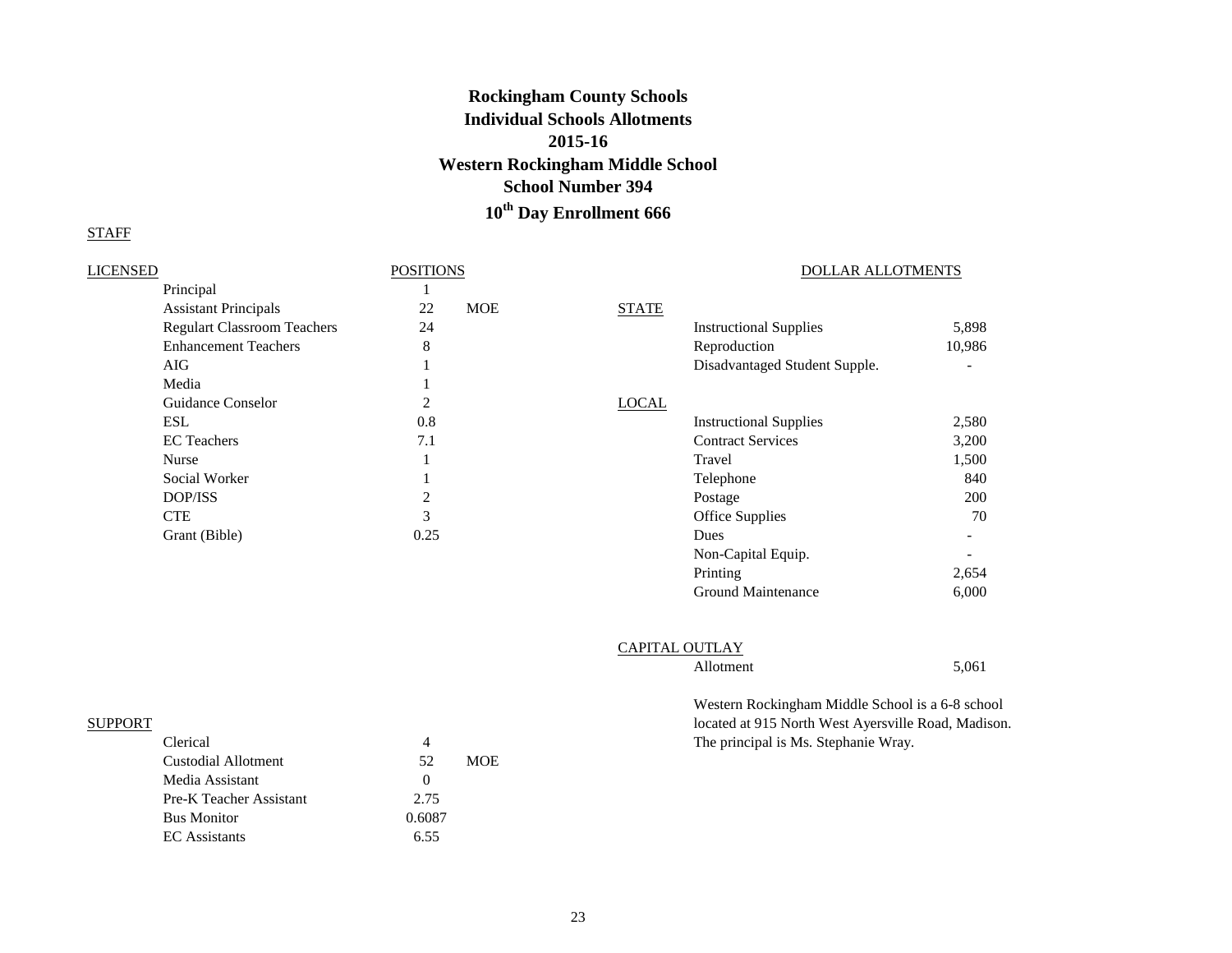# **Rockingham County Schools Individual Schools Allotments 2015-16 Wentworth Elementary School School Number 398 10th Day Enrollment 529**

# **STAFF**

| LICENSED |                             | <b>POSITIONS</b> |            |              | DOLLAR ALLOTMENTS             |        |
|----------|-----------------------------|------------------|------------|--------------|-------------------------------|--------|
|          | Principal                   |                  |            |              |                               |        |
|          | <b>Assistant Principal</b>  | 10.5             | <b>MOE</b> | <b>STATE</b> |                               |        |
|          | Regular Classroom Teachers  | 22               |            |              | <b>Instructional Supplies</b> | 3,620  |
|          | <b>Enhancement Teachers</b> | 3.5              |            |              | Reproduction                  | 7,761  |
|          | AIG                         | 0.6              |            |              | Disadvantaged Student Supple. | ۰.     |
|          | Media                       |                  |            |              |                               |        |
|          | Guidance Counselor          |                  |            | <b>LOCAL</b> |                               |        |
|          | Preschool                   |                  |            |              | <b>Instructional Supplies</b> | 1,200  |
|          | <b>ESL</b>                  | 0.15             |            |              | <b>Contract Services</b>      | 826    |
|          | <b>EC</b> Teachers          | 4                |            |              | Travel                        | $\sim$ |
|          | Speech Therapist            | 0.58             |            |              | Postage                       | н.     |
|          | Nurse                       |                  |            |              | <b>Office Supplies</b>        | 549    |
|          |                             |                  |            |              | Printing                      | 1,629  |

# **SUPPORT**

| Clerical                  | ∠                | CAPITAL OUTLAY                                  |
|---------------------------|------------------|-------------------------------------------------|
| <b>Teacher Assistants</b> | 3.75             | 4.864<br>Allotment                              |
| Custodial Allotment       | <b>MOE</b><br>30 |                                                 |
| Media Assistant           |                  | Wentworth Elementary School is a K-5 school     |
| <b>Bus Monitor</b>        | 0.6              | located at 8806 NC 87, Wentworth. The principal |
| <b>EC</b> Assistants      | 5.55             | is Ms. Jennifer Hardin.                         |
| Pre-K TA                  |                  |                                                 |

Grounds Maintenance 6,975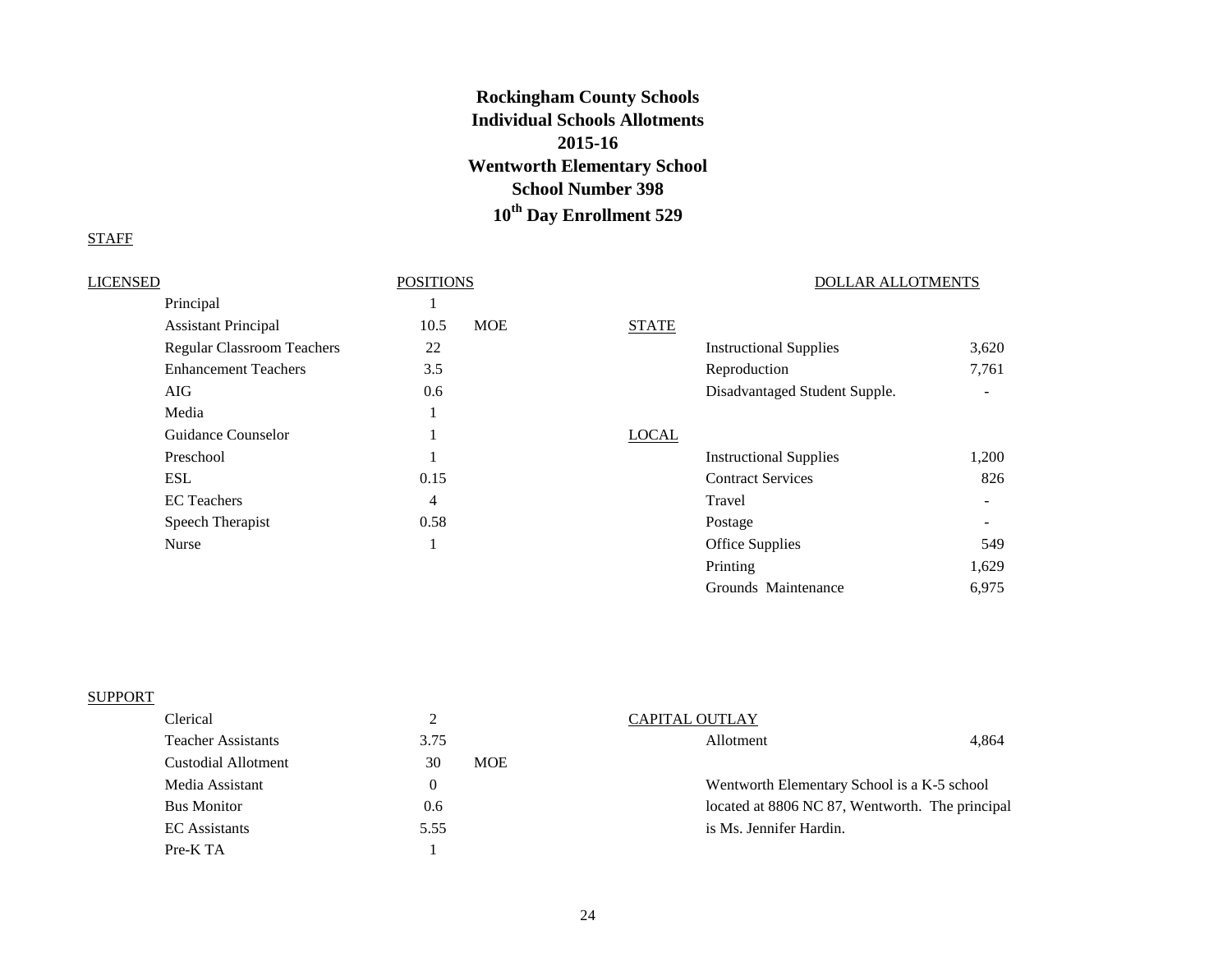# **Rockingham County Schools Individual Schools Allotments 2015-16 Williamsburg Elementary School School Number 402 10th Day Enrollment 514**

| LICENSED                       | <b>POSITIONS</b> | <b>DOLLAR ALLOTMENTS</b>      |       |
|--------------------------------|------------------|-------------------------------|-------|
| Principal                      |                  |                               |       |
| <b>Assistant Principal</b>     | <b>MOE</b><br>11 | <b>STATE</b>                  |       |
| Regular Classroom Teachers     | 20               | <b>Instructional Supplies</b> | 3,852 |
| <b>Enhancement Teachers</b>    | 2.5              | Reproduction                  | 7,173 |
| AIG                            | 0.4              | Disadvantaged Student Supple. |       |
| Media                          |                  |                               |       |
| Guidance Counselor             |                  | <b>LOCAL</b>                  |       |
| Preschool                      |                  | <b>Instructional Supplies</b> | 400   |
| <b>ESL</b>                     | 1.8              | <b>Contract Services</b>      | 840   |
| <b>EC</b> Teachers             | 3                | Travel                        | 1,000 |
| Social Worker                  |                  | Postage                       | 500   |
| <b>Title I Teachers</b>        |                  | Reproduction                  |       |
| <b>Intervention Specialist</b> |                  | <b>Office Supplies</b>        |       |
| Instructional                  |                  | Printing                      | 1,734 |
| Speech Therapist               |                  | Grounds Maintenance           | 5,760 |
|                                |                  |                               |       |

| SUPPORT                           |                  | <b>CAPITAL OUTLAY</b>                               |       |
|-----------------------------------|------------------|-----------------------------------------------------|-------|
| Clerical                          |                  | Allotment                                           | 4.020 |
| <b>Teacher Assistants</b>         | 3.75             |                                                     |       |
| Custodial Allotment               | <b>MOE</b><br>31 | Williamsburg Elementary School moved into a new     |       |
| Media Assistant                   |                  | building in October, 2003, is a K-5 school, located |       |
| <b>Title I Teacher Assistants</b> | 1.25             | at 2830 NC Hwy 87, south of Reidsville. The         |       |
| <b>Bus Monitor</b>                | 0.9312           | principal is Mr. Gary Pyrtle.                       |       |
| <b>EC</b> Assistants              |                  |                                                     |       |
| Preschool TA                      |                  |                                                     |       |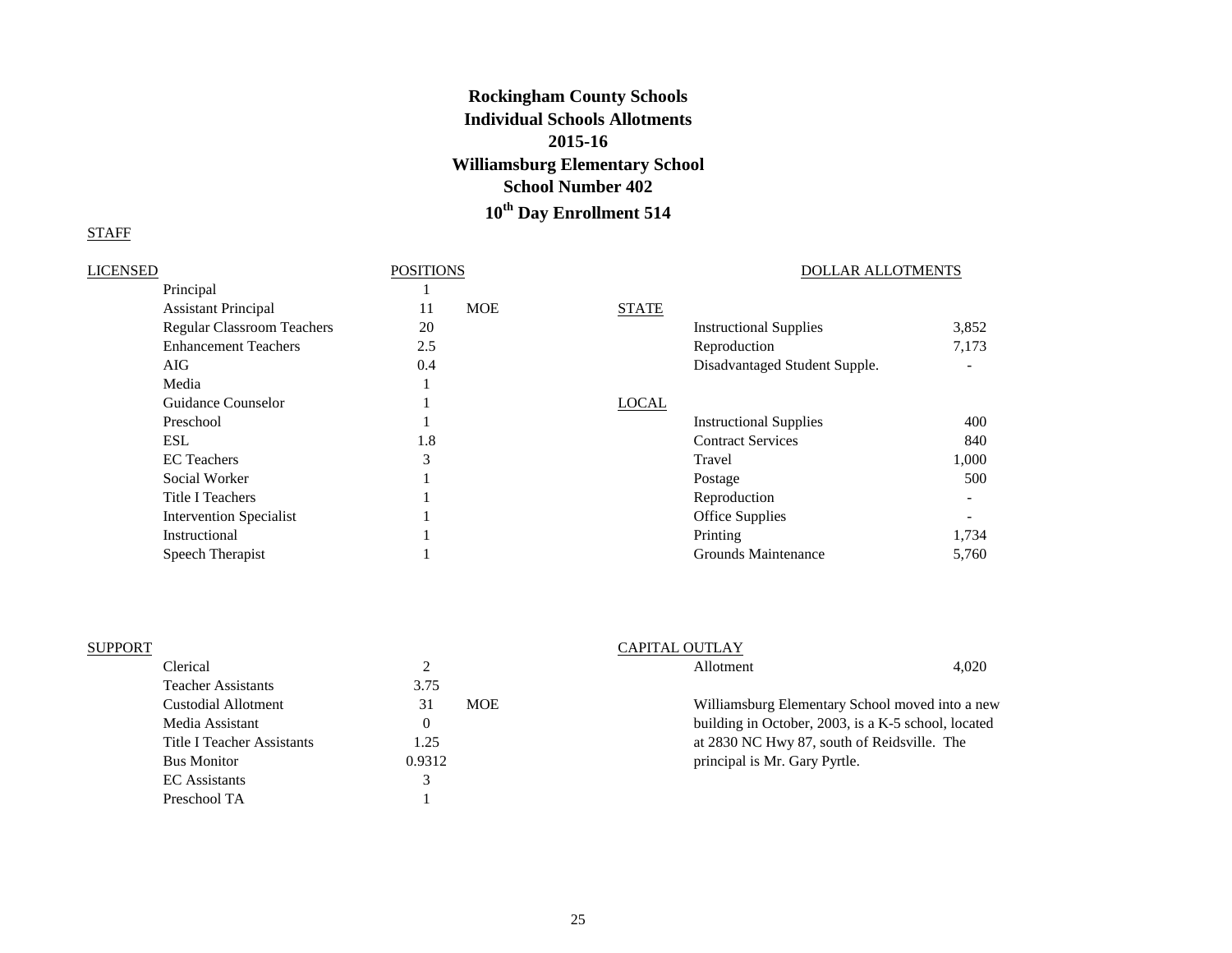# Chart of Accounts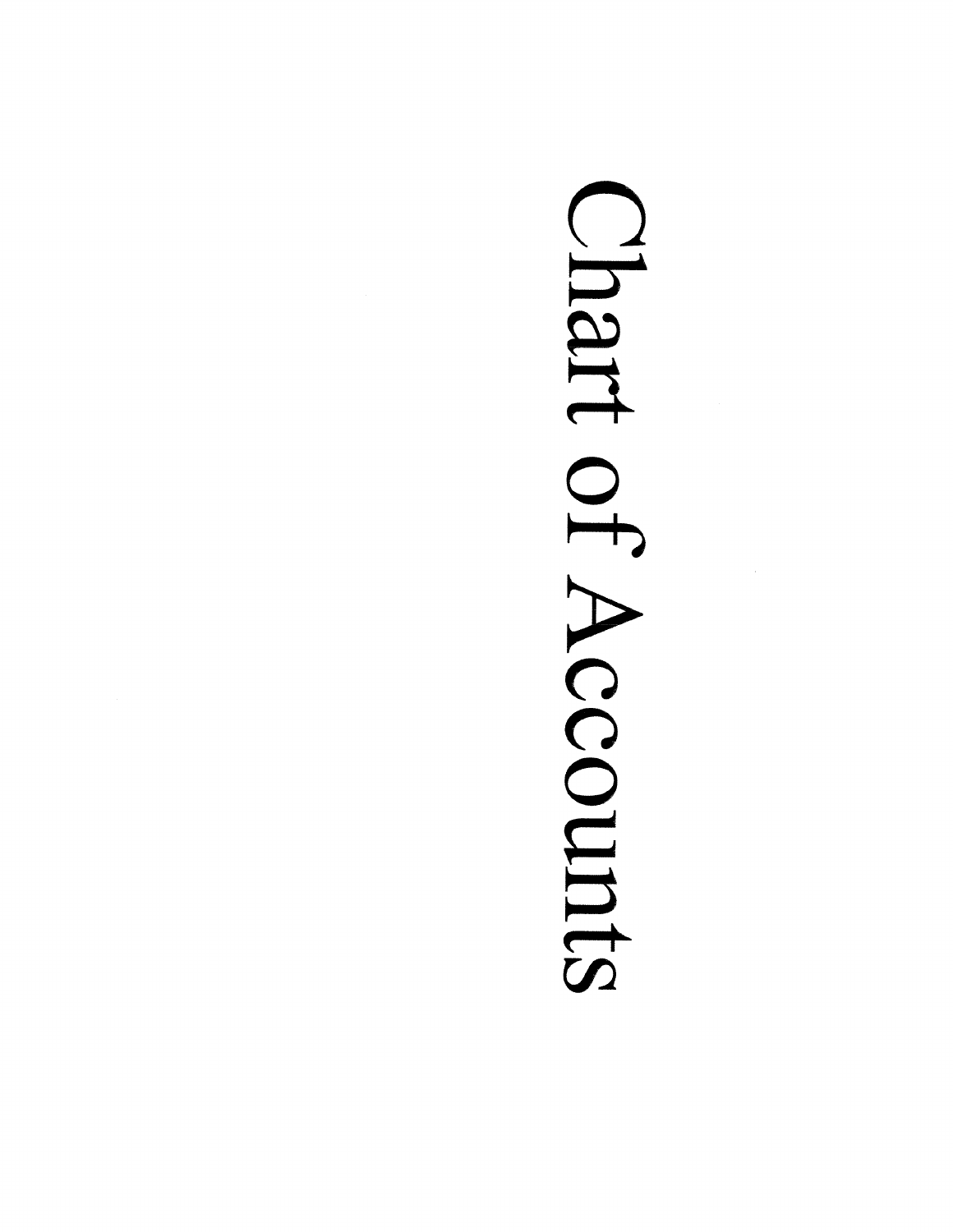## **CHART OF ACCOUNTS STRUCTURE**

The Uniform Chart of Accounts consists of minimum of four dimensions. The dimensions are 1) fund, 2) function, 3) program report code, and 4) object.

The first dimension is the fund code. It consists of one numeric digit. The fund is an independent fiscal accounting entity with a selfbalancing set of accounts. (Example: State Public School Fund is fund 1).

The second dimension is the function code. It consists of four numeric digits and describes the purpose for which the activity exists or the type of balance sheet account. There are four types of functions codes: 1) Asset Codes (Example: 1100 Accounts Receivable); 2) Liabilities, Reserves and Fund Balance Codes (Example: 2010 Accounts Payable); 3) Revenue Codes (Example: 4110 County Appropriation); 4) Purpose Codes (Example: 5100 Regular Instructional Programs).

The third dimension is the program report code. It consists of three numeric digits. The program describes a plan of activity or a funding for a particular activity. (Example: Non-Instructional Support is code 003).

The fourth dimension is the object code. It consists of three numeric digits. The object is the service or commodity obtained as the result of a specific expenditure. (Example: Teachers Salary is code 121; Instructional Supplies is code 411).

On most of our reports you will see a fifth dimension, three digits which is the school number. In some cases we use a sixth dimension, a third digit code to separate accounts even further, such as by director.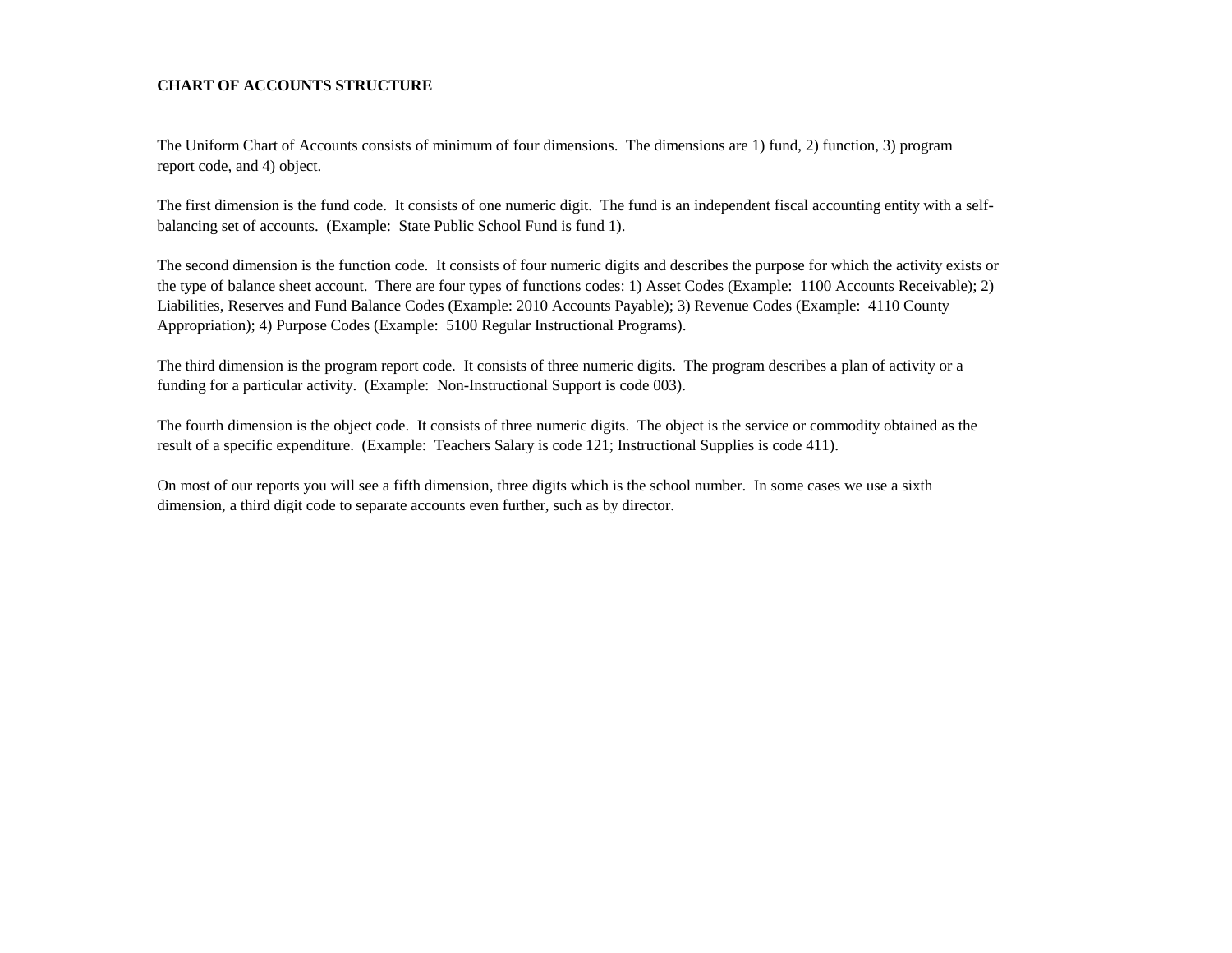# **FUND CODES**

A fund is an independent fiscal and account entity consisting of cash and other resources together with all related liabilities, obligations, reserves, and equities which are segregated by appropriate accounting techniques for the purpose of carrying on specific activities or attaining certain objectives in accordance with established legal regulations, restrictions, or limitations.

The Chart of Accounts uses six funds and one self-balancing group of accounts which we believe are appropriate for use by local school administrative units; however, other funds may be added as required.

- 1 State Public School Fund
- 2 Local Current Expense Fund
- 3 Federal Grant Fund
- 4 The Capital Outlay Fund
- 5 Child Nutrition
- 6 Special After School Care
- 9 General Fixed Assets Account Group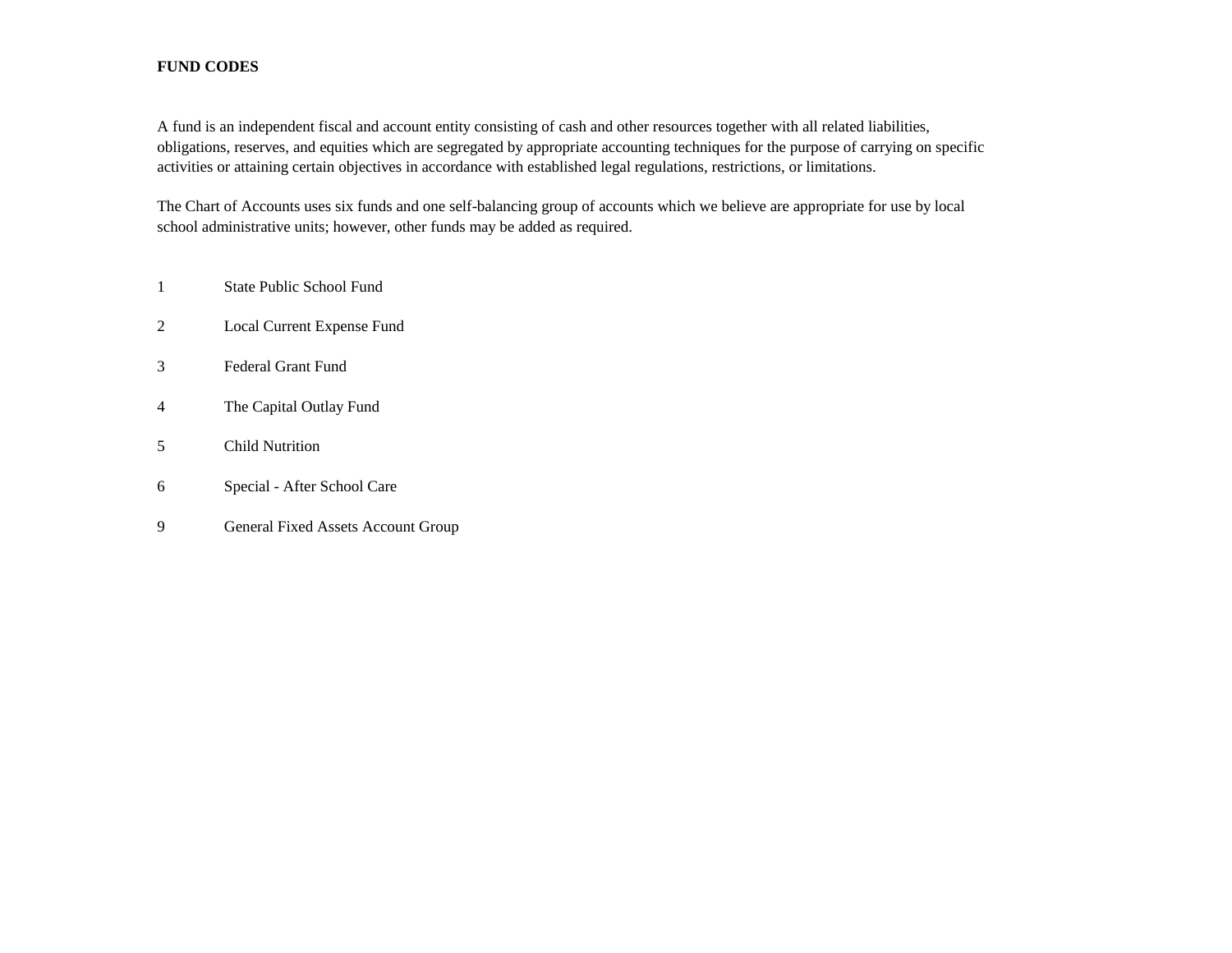#### **REVENUE CODES**

Revenues received by a local school administrative unit are classified by source of revenue by category and/or purpose within each source. The major source of revenue are: 1) State; 2) Federal; 3) County appropriations; 4) Supplemental Taxes; and 5) Other revenues.

NOTE: When possible, program report codes should be used with revenue codes to segregate a broad revenue category into its component parts. Also, the fourth digit of the revenue code may be used to further break down revenues to a more detailed level.

#### **REVENUES FROM STATE AND FEDERAL SOURCES (3000)**

3100 State Public School Fund Revenue

#### **OTHER STATE ALLOCATIONS FOR CURRENT OPERATIONS (3200) AND (3300)**

- 3200 State Revenue Other Funds
- 3211 Textbooks
- 3250 Sales and Use Tax Revenue

#### **STATE ALLOCATIONS RESTRICTED TO CAPITAL OUTLAYS (3400)**

- 3400 State Allocations Restricted to Capital Outlays
- 3460 Public School Capital Fund Lottery

#### **REVENUES FROM FEDERAL SOURCES - UNRESTRICTED (3500)**

3590 Unrestricted Federal Grants

#### **REVENUES FROM FEDERAL SOURCES - RESTRICTED GRANTS (RECEIVED THROUGH DPI) (3600)**

- 3600 Federal Fund Revenue
- 3700 Federal Revenue Other Funds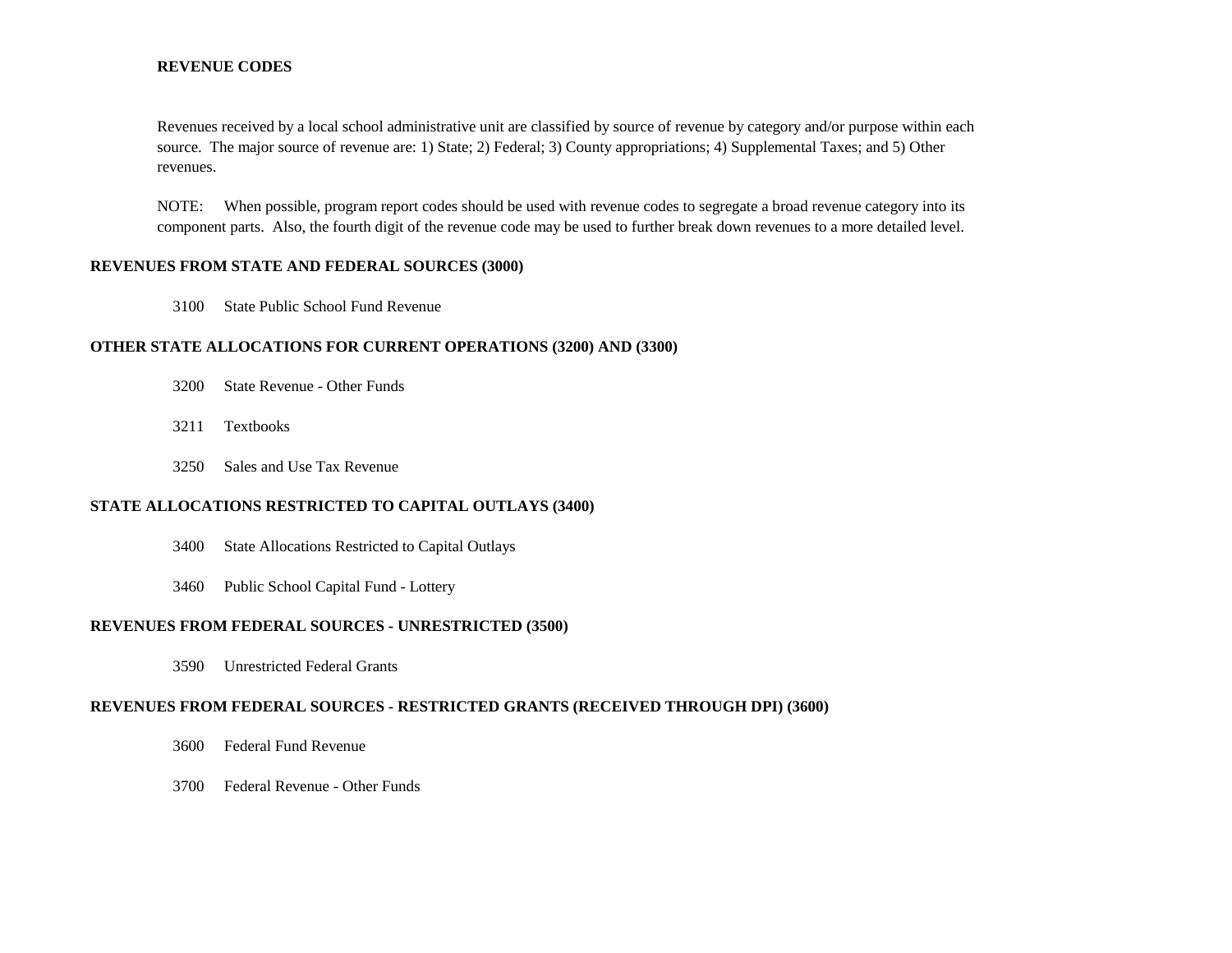#### **OTHER REVENUES FROM FEDERAL SOURCES - RESTRICTED GRANTS (38XX)**

- Other Restricted Grants
- USDA Grants Regular
- USDA Grants Cash in Lieu of Commodities
- USDA Grants Non-Food Assistance
- USDA Grants Summer Feeding Programs
- USDA Grants Commodities Used
- Titles IV and VI of Civil Rights Act

# **REVENUES FROM LOCAL AND OTHER SOURCES (4000)**

#### **LOCAL SOURCES GENERAL (4100)**

- County Appropriation
- Supplemental Taxes Current Year
- Supplemental Taxes Prior Years
- Local Government Sales Tax

## **LOCAL SOURCES - TUITION AND FEES (4200)**

Tuition and Fees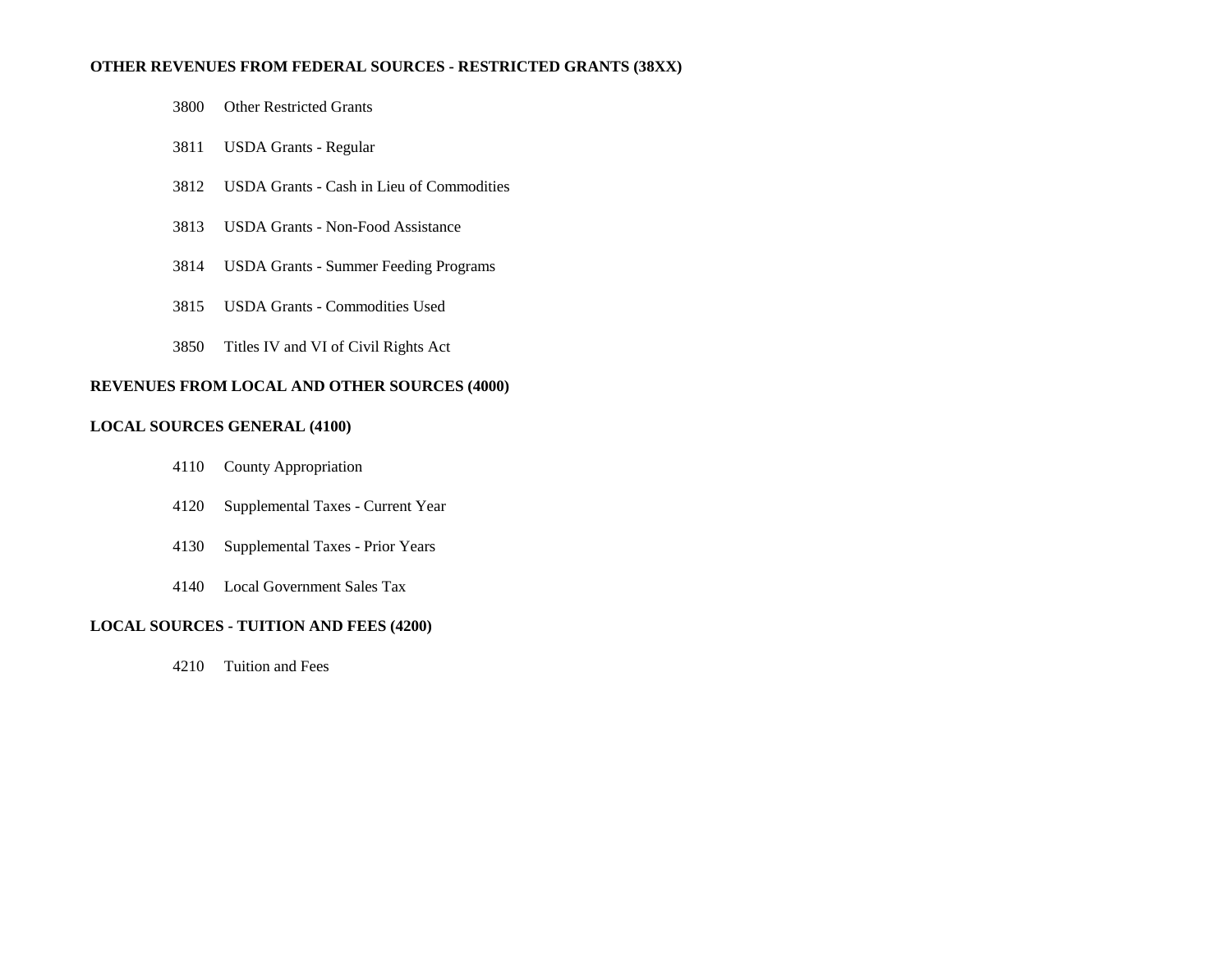#### **LOCAL SOURCES - REVENUES (4300)**

#### **431X SALES REVENUES - CHILD NUTRITION 434X KINDERGARTEN BREAKFAST**

- 
- Sales Breakfast Reduced
- Sales Breakfast Adults
- Sales Lunch Full Pay
- Sales Lunch Reduced
- Sales Lunch Adults
- Sales Special Milk Program
- Sales Supplement Sales
- Sales Other

## **432X CATERED MEALS**

- Catered Breakfasts
- Catered Lunches
- Suppers and Banquets
- Catered Supplements

## **433X SUPPLEMENTS**

- Paid Student Meal Supplement
- Reduced Student Meal Supplement

Sales - Breakfast - Full Pay 4341 State Reimbursement - Kindergarten Breakfast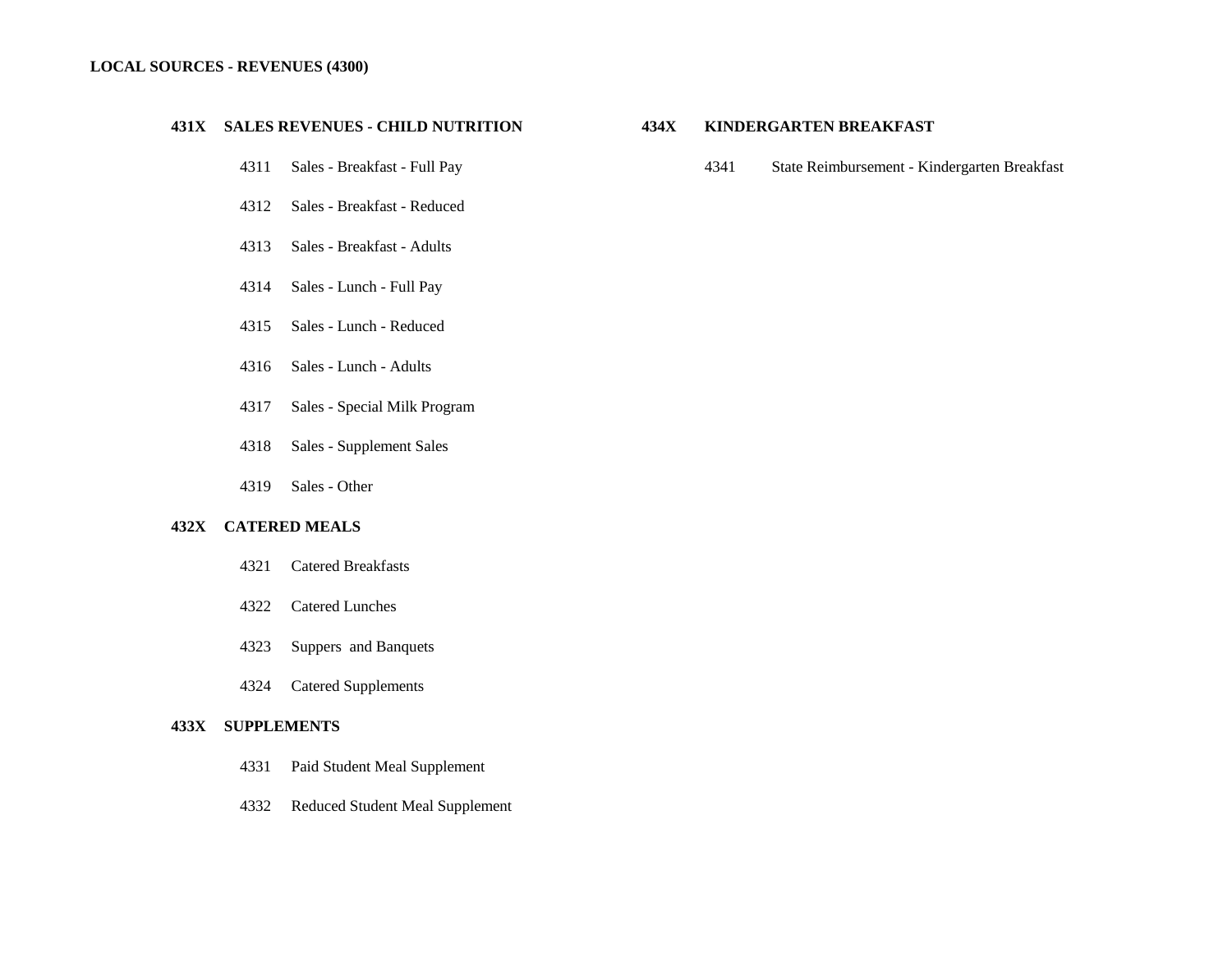#### **LOCAL SOURCES - UNRESTRICTED (4400)**

| 4410<br>Fines and Forfeitures |
|-------------------------------|
|                               |

- Rental of School Property
- Contributions & Donations
- ABC Revenues
- Interest Earned on Investments
- Income from Endowment and other Trust Funds
- Warehouse Revenue
- Other Local Operating Revenues

# **LOCAL SOURCES - RESTRICTED (4800)**

- Bond and Note Proceeds
- County Installment Purchase
- Restricted Sales Taxes
- Disposition of School Fixed Assets
- Federal Revenues Sharing
- Insurance Settlement on School Property
- Lease Purchase/Installment Purchase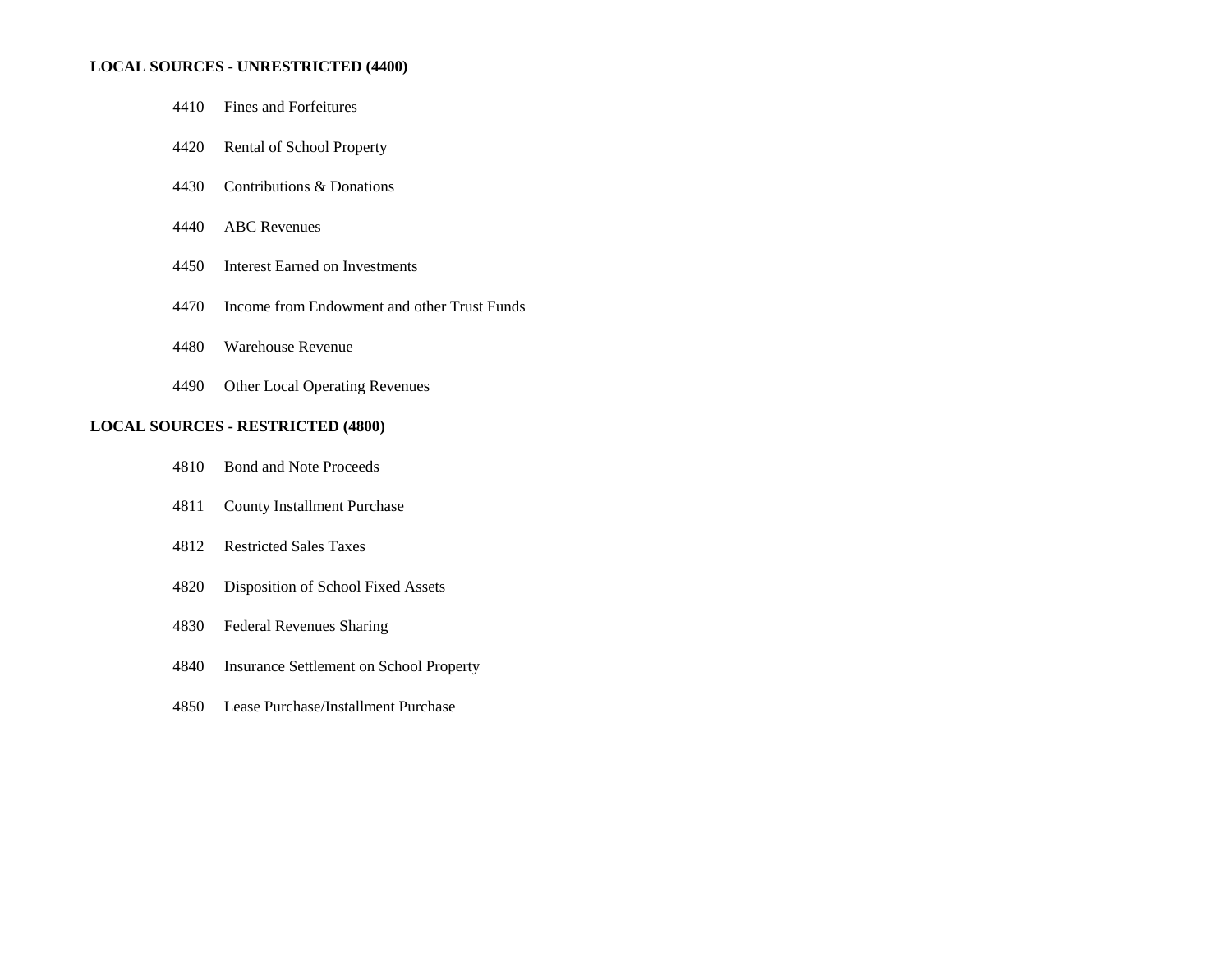#### **LOCAL SOURCES - RESTRICTED (4800) continued**

- Installment Purchases Guaranteed Energy Savings Contract
- Indirect Cost Allocated
- Other Restricted Local Sources

#### **SPECIAL REVENUE SERVICES (4900)**

Fund Balance Appropriated

# **FUND TRANSFERS (4920)**

- Transfer from the State Public School Fund
- Transfer from the Local Current Expense Fund
- Transfer from the Federal Grants Fund
- Transfer from the Capital Outlay Fund
- Transfer from the Multiple Enterprise Fund
- Transfer from Special Funds of Individual Schools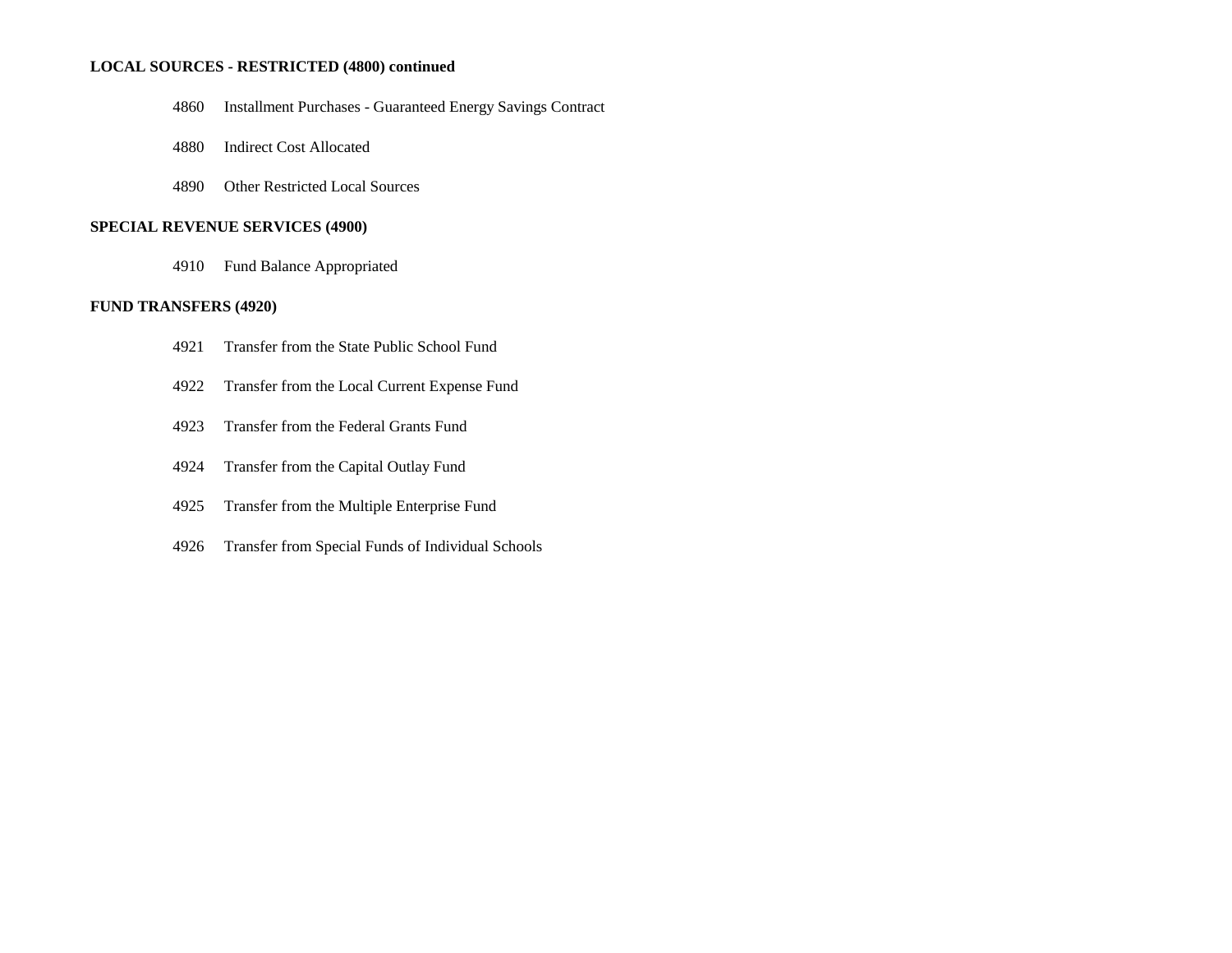#### **PURPOSE CODE**

Purpose means the reason for which something exists or is used. Purpose includes the activities or actions that are performed to accomplish the objectives of a local school administrative unit. For budgeting and accounting purposes, expenditures of a local school administrative unit are classified into five purposes as follows:

> Instructional Services System-wide Support Services Ancillary Services Non-Programmed Charges Capital Outlay

The "purpose dimension" is broken down into a function level at the second digit and, where appropriate, into a sub-function level at third digit. The fourth digit of this dimension is not currently required by NCDPI, but is highly recommended for your use to future break down the purpose of the expenditure. NCDPI, however, will replace the last digit of the purpose code with a zero (0) for NCDPI reporting purposes.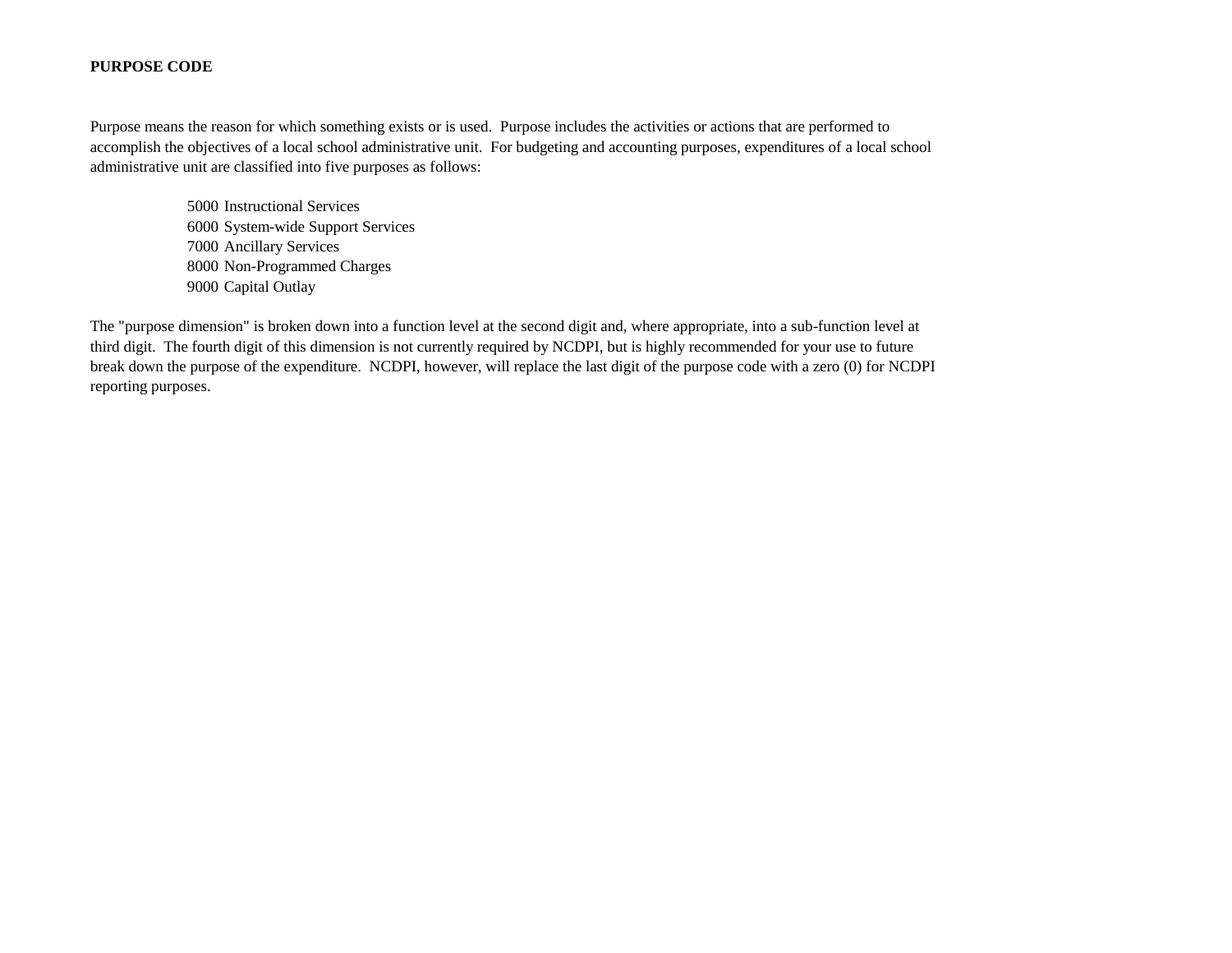# **INSTRUCTIONAL SERVICES (5000)**

| 5110 | <b>Regular Curricular Services</b>  |                                                        | 5280 - 5290 |                                   | Reserved for future use    |                                                    |
|------|-------------------------------------|--------------------------------------------------------|-------------|-----------------------------------|----------------------------|----------------------------------------------------|
|      | 5111                                | <b>JROTC Curricular Services</b>                       |             |                                   |                            |                                                    |
|      | 5112                                | <b>Cultural Arts Curricular Services</b>               | 5300        | Alternative Programs and Services |                            |                                                    |
|      |                                     |                                                        |             | 5310                              |                            | Alternative Instructional Services K-12            |
|      | 5113                                | <b>Physical Education Curricular Services</b>          |             | 5320                              |                            | Attendance and Social Work Services                |
|      | 5114                                | Foreign Language Curricular Services                   |             |                                   |                            |                                                    |
|      |                                     |                                                        |             | 5330                              |                            | Remedial and Supplemental K-12 Services            |
|      | 5115                                | <b>Technology Curricular Services</b>                  |             | 5340                              |                            | Pre-K Readiness/Remedial and Supplemental Services |
|      | 5116                                | Homebound/Hospitalized Curricular Services             |             |                                   |                            |                                                    |
|      |                                     |                                                        |             | 5350                              |                            | Extended Day/Year Instructional Services           |
| 5120 | <b>CTE Curricular Services</b>      |                                                        |             |                                   | 5351                       | Before/After School Instructional Services         |
| 5200 | <b>Special Populations Services</b> |                                                        |             |                                   |                            |                                                    |
|      | 5210                                | Children With Disabilities Curricular Services         |             |                                   | 5352                       | <b>Intersession Instructional Services</b>         |
|      |                                     |                                                        |             |                                   | 5353                       | <b>Summer School Instructional Services</b>        |
|      |                                     | Homebound Curricular Services<br>5211                  |             |                                   |                            |                                                    |
|      | 5220                                | Children With Disabilities CTE Curricular Services     |             |                                   | 5354                       | <b>Saturday School Instructional Services</b>      |
|      |                                     |                                                        | 5400        |                                   | School Leadership Services |                                                    |
|      | 5230                                | Pre-K Children With Disabilities Curricular Services   |             | 5401                              | School Principal           |                                                    |
|      | 5240                                | Speech and Language Pathology Services                 |             |                                   |                            |                                                    |
|      |                                     |                                                        |             | 5402                              |                            | School Assistant Principal                         |
|      | 5250                                | <b>Audiology Services</b>                              |             | 5403                              | School Treasurer           |                                                    |
|      | 5260                                | Academically/Intellectually Gifted Curricular Services |             |                                   |                            |                                                    |
|      |                                     |                                                        |             | 5404                              |                            | <b>School Clerical Support</b>                     |
|      | 5270                                | <b>Limited English Proficiency Services</b>            |             |                                   |                            |                                                    |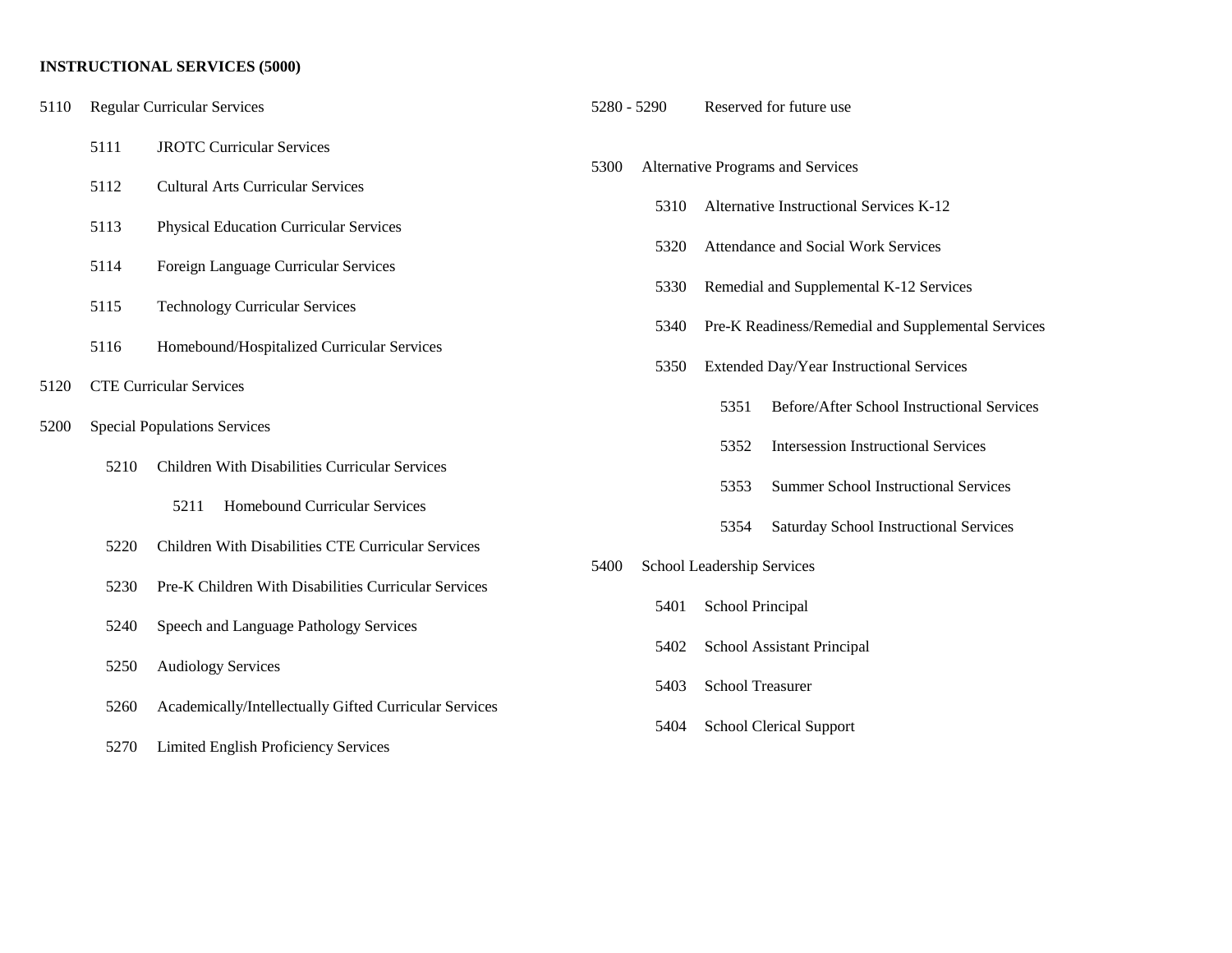- 
- 
- 
- 
- 
- -
	-
	- Guidance Services
	-
	- Safety and Security Support Services
	- Instructional Technology Services
	- Staff Development Unallocated
	- Parent Involvement Services
	- Volunteer Services
- Reserved for Future Use

### Co-Curricular Services **SYSTEM-WIDE SUPPORT SERVICES (6000)**

- Athletics 6100 Support and Development Services
- Cultural Arts 6110 Regular Curricular Support and Development Services
- School Clubs & Other Student Organizations 6111 JROTC Curricular Support and Development Services
- Reserved for Future Use 6112 Cultural Arts Curricular Support and Development Services
- Reserved for Future Use 6113 Physical Education Curricular Support and Development Services
- School-Based Support Services 6114 Foreign Language Curricular Support and Development Services
	- Educational Media Services 6115 Technology Curricular Support and Development Services
	- Student Accounting 6116 Homebound/Hospitalized Curricular Support and Development Services
	- Health Support Services 6120 CTE Curricular Support and Development Services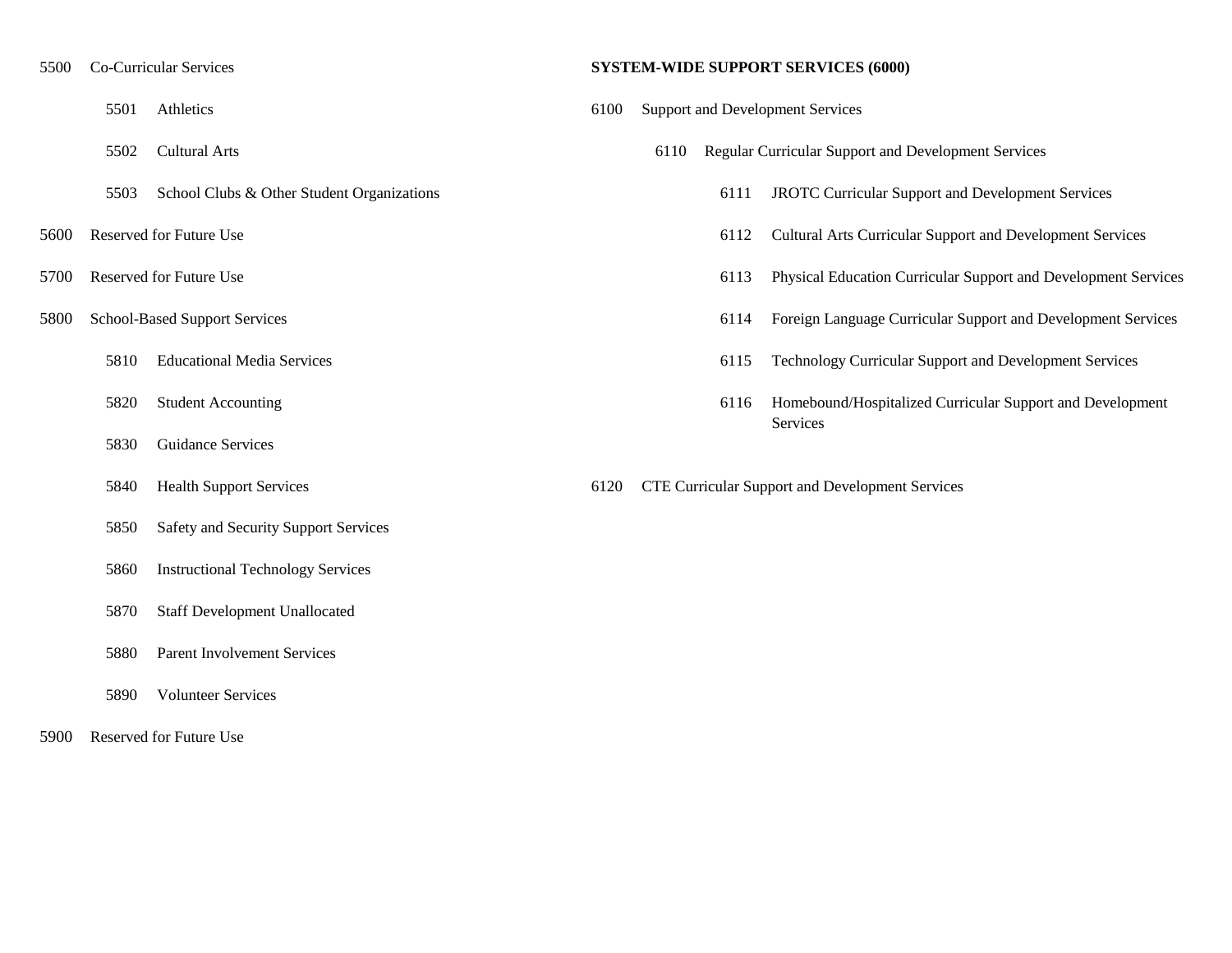- Special Population Support and Development Services 6400 Technology Support Services
	- Children With Disabilities Support and Development Services 6401 Technology Services
	- CTE Children With Disabilities Curricular Support and 6402 Information Management Systems Services Development Services
	- Pre-K Children With Disabilities Support and Development Services
	- Speech and Language Pathology Support and Development Services
	- Audiology Support and Development Services
	- Academically/Intellectually Gifted Support and Development Services
	- Limited English Proficiency Support and Development Services
- Alternative Programs and Services Support and Development Services 6550 Transportation Services
	- Alternative Instructional Programs K-12 Support Services 6560 Warehouse and Delivery Services
	-
	- Remedial and Supplemental Services K-12 Support Services 6580 Maintenance Services
	- Pre-K Readiness/Remedial and Supplemental Support Services 6590 Reserved for Future Use
	- Extended Day/Year Instructional Support Services 6600 Financial and Human Resource Services
- -
	-
	- Technology User Support Services
- Operational Support Services
	- Communication Services
	- Printing and Copying Services
	- Public Utility and Energy Services
	- Custodial/Housekeeping Services
	-
	-
- Attendance and Social Work Support Services 6570 Facilities Planning, Acquisition and Construction Services
	-
	-
	-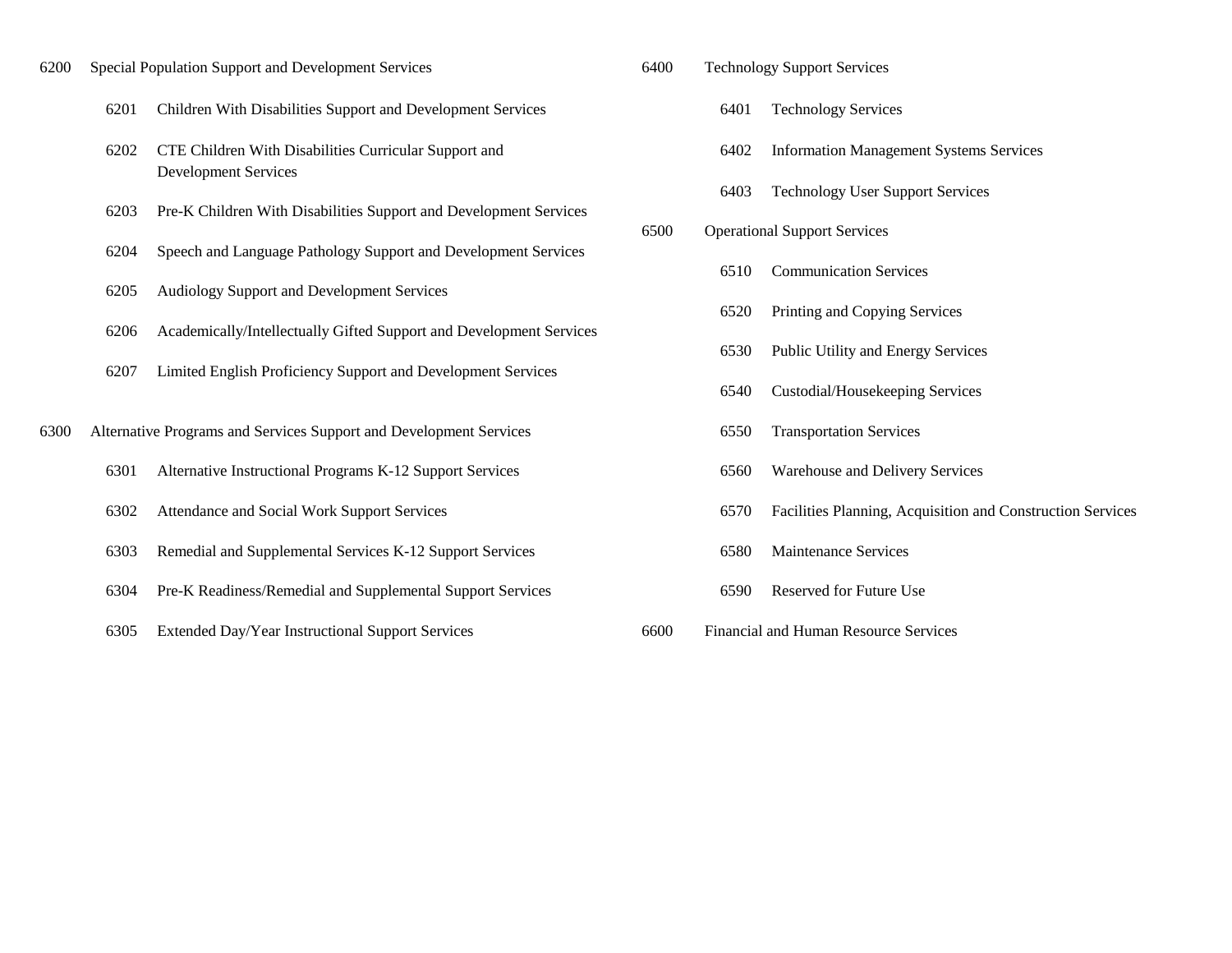|      | 6610 Financial Services |                                | 6800                                                  |      | <b>System-wide Pupil Support Services</b> |                                                  |
|------|-------------------------|--------------------------------|-------------------------------------------------------|------|-------------------------------------------|--------------------------------------------------|
|      | 6611                    |                                | <b>Financial Management Services</b>                  |      | 6810                                      | <b>Educational Media Support Services</b>        |
|      | 6612                    |                                | <b>Purchasing Services</b>                            |      | 6820                                      | <b>Student Accounting Support Services</b>       |
|      | 6613                    |                                | <b>Risk Management Services</b>                       |      | 6830                                      | <b>Guidance Support Services</b>                 |
|      | 6614                    |                                | <b>Resource Development Services</b>                  |      | 6840                                      | <b>Health Support Services</b>                   |
|      |                         | 6620 Human Resource Services   |                                                       |      | 6850                                      | Safety and Security Support Services             |
|      |                         | 6621                           | Human Resource Management                             |      | 6860                                      | <b>Instructional Technology Support Services</b> |
|      |                         | 6622                           | <b>Recruitment Services</b>                           |      |                                           | <b>Reserved for Future Use</b><br>6870 - 6890    |
|      |                         | 6623                           | <b>Staff Development Services</b>                     | 6900 |                                           | Policy, Leadership and Public Relations Services |
|      |                         | 6624                           | Salary and Benefit Services                           |      | 6910                                      | <b>Board of Education</b>                        |
|      |                         |                                | 6630 - 6690 Reserve for Future Use                    |      | 6920                                      | <b>Legal Services</b>                            |
| 6700 |                         | <b>Accountability Services</b> |                                                       |      | 6930                                      | <b>Audit Services</b>                            |
|      | 6710                    |                                | <b>Student Testing Services</b>                       |      | 6931                                      | Internal Audit                                   |
|      | 6720                    |                                | Planning, Research Development and Program Evaluation |      | 6932                                      | <b>External Audit</b>                            |
|      |                         |                                |                                                       | 6940 |                                           | <b>Leadership Services</b>                       |

- Office of the Superintendent
- Deputy, Associate , and Assistants
- Public Relations and Marketing Services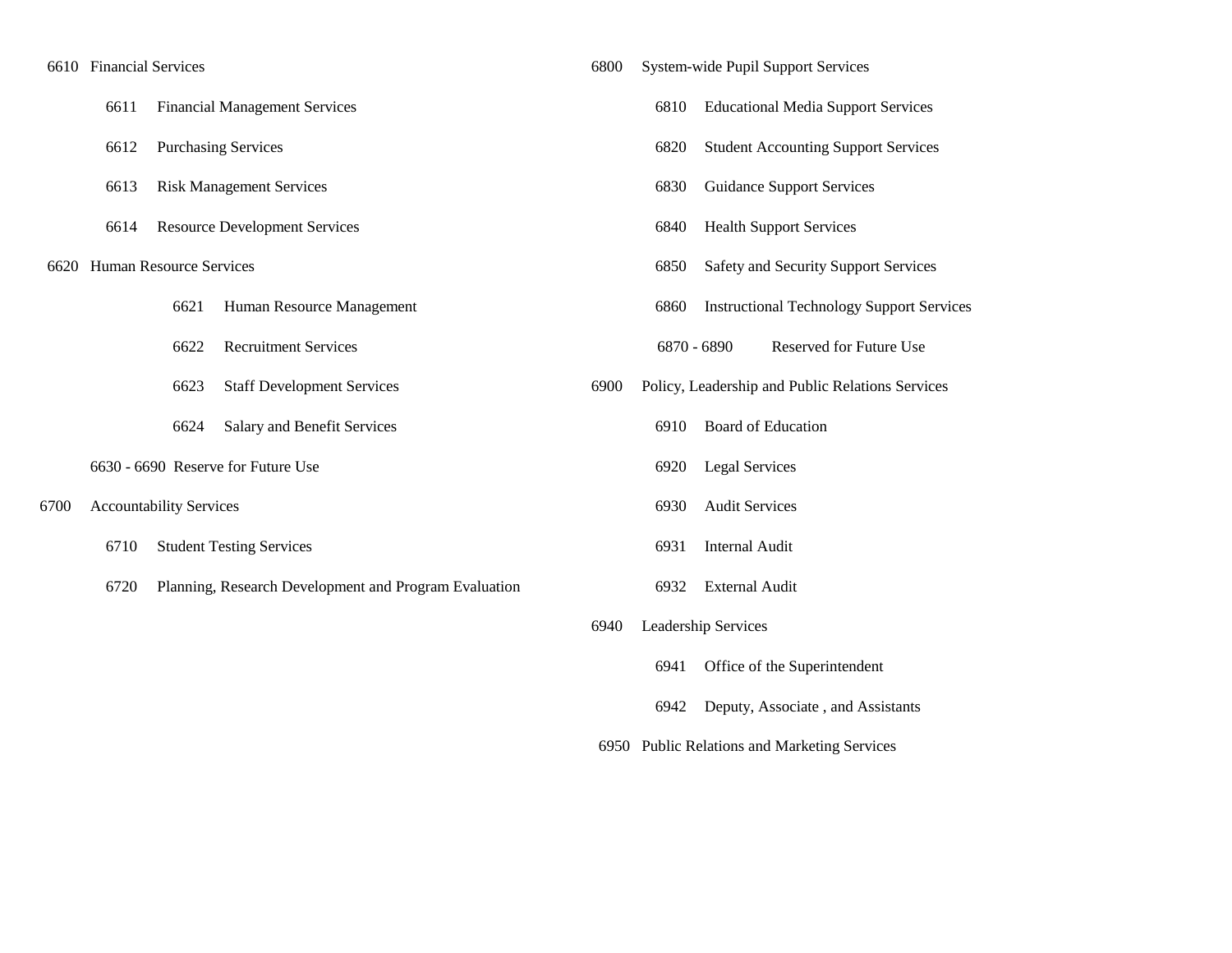## **ANCILLARY SERVICES (7000)**

- Community Services
- Child Care Services
- Nutrition Services
- Adult Services

## **NON-PROGRAMMED CHARGES (8000)**

- Payments to Other Governmental Units
- Unbudgeted Funds
- Debt Services
- Interfund Transfers
- Contingency
- Educational Foundations
- Scholarships

**CAPITAL OUTLAY (9000)**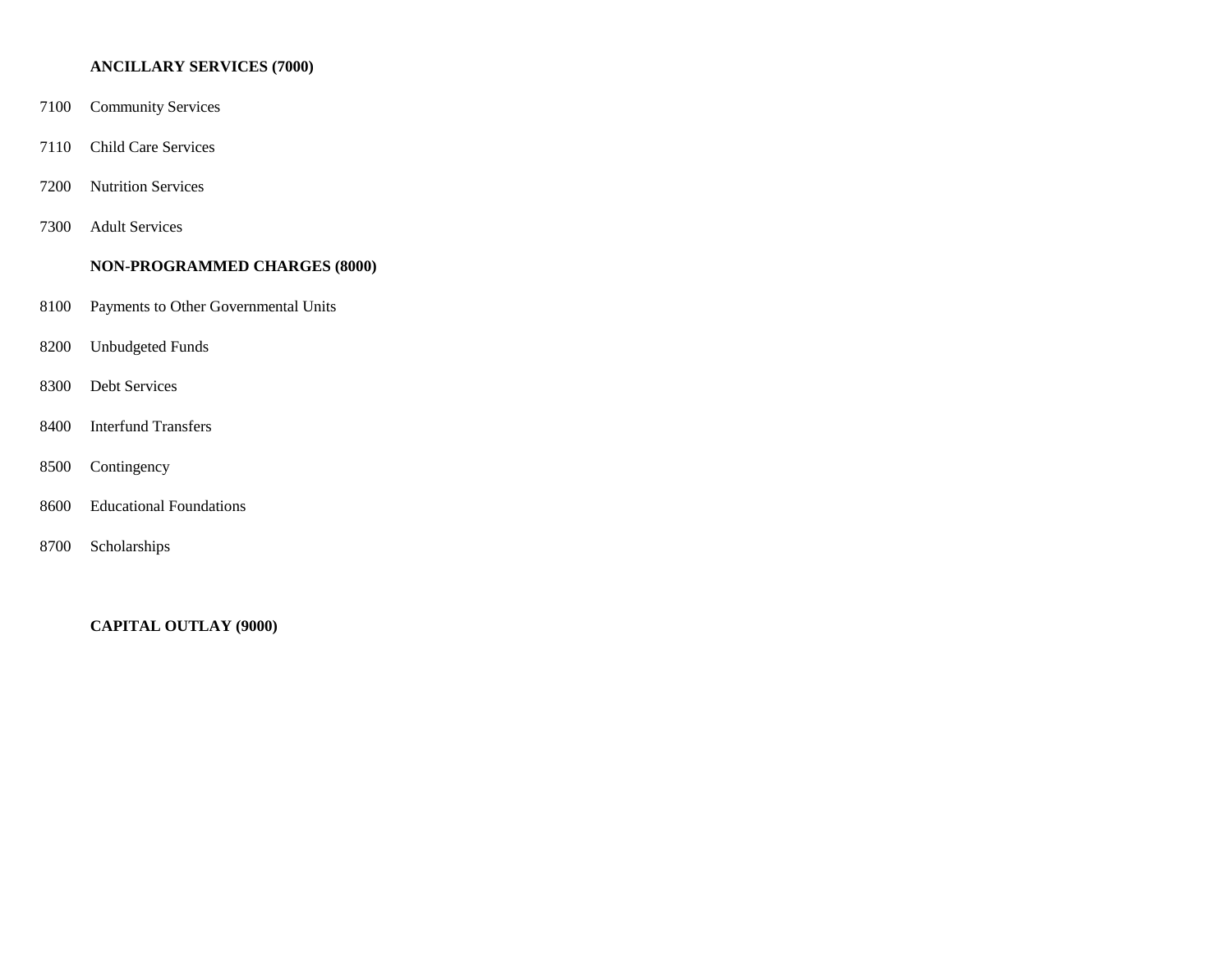# **PROGRAM REPORT CODES**

A program report code (PRC) designates a plan of activities or funding designed to accomplish a predetermined objective. This dimension of program report codes allows the unit a framework for classifying expenditures by program to determine cost.

| 001 | <b>Classroom Teachers</b>                          | 016 | <b>Summer Reading Camps</b>                      |
|-----|----------------------------------------------------|-----|--------------------------------------------------|
| 002 | <b>Central Office Administration</b>               | 017 | Career Technical Education - Program Improvement |
| 003 | Non-Instructional Support Personnel                | 018 | <b>State Employees Severence Payments</b>        |
| 004 | <b>Instructional Support - Non-Certified</b>       | 019 | <b>Small County Supplement Funding</b>           |
| 005 | School Building Administration                     | 020 | Foreign Exchange Teachers                        |
| 006 | Waivers for Unavailable Categories                 | 021 | Military Differential Pay                        |
| 007 | <b>Instructional Support - Certified</b>           | 022 | <b>Mentors Programs</b>                          |
| 008 | Dollars for K-3 Teachers                           | 023 | Career Technical Education - Tech Prep Education |
| 009 | Non-Contributory Employee Benefits                 | 024 | Disadvantage Student Supplemental Funding        |
| 010 | Dollars for Certified Personnel                    | 025 | <b>Indian Gaming Funds</b>                       |
| 011 | <b>NBPTS Education Leave</b>                       | 026 | McKinney-Vente-Homeless Assistance               |
| 012 | <b>Driver Training</b>                             | 027 | <b>Teacher Assistants</b>                        |
| 013 | Career Technical Education - Months of Employment  | 028 | <b>Staff Development</b>                         |
| 014 | Career Technical Education - Program Support Funds | 029 | <b>Behavioral Support</b>                        |
| 015 | School Technology Fund                             | 030 | Digital Learning                                 |

| 016 | <b>Summer Reading Camps</b>                      |
|-----|--------------------------------------------------|
| 017 | Career Technical Education - Program Improvement |
| 018 | <b>State Employees Severence Payments</b>        |
| 019 | <b>Small County Supplement Funding</b>           |
| 020 | Foreign Exchange Teachers                        |
| 021 | Military Differential Pay                        |
| 022 | <b>Mentors Programs</b>                          |
| 023 | Career Technical Education - Tech Prep Education |
| 024 | Disadvantage Student Supplemental Funding        |
| 025 | <b>Indian Gaming Funds</b>                       |
| 026 | McKinney-Vente-Homeless Assistance               |
| 027 | <b>Teacher Assistants</b>                        |
| 028 | <b>Staff Development</b>                         |
| 029 | <b>Behavioral Support</b>                        |
| 030 | Digital Learning                                 |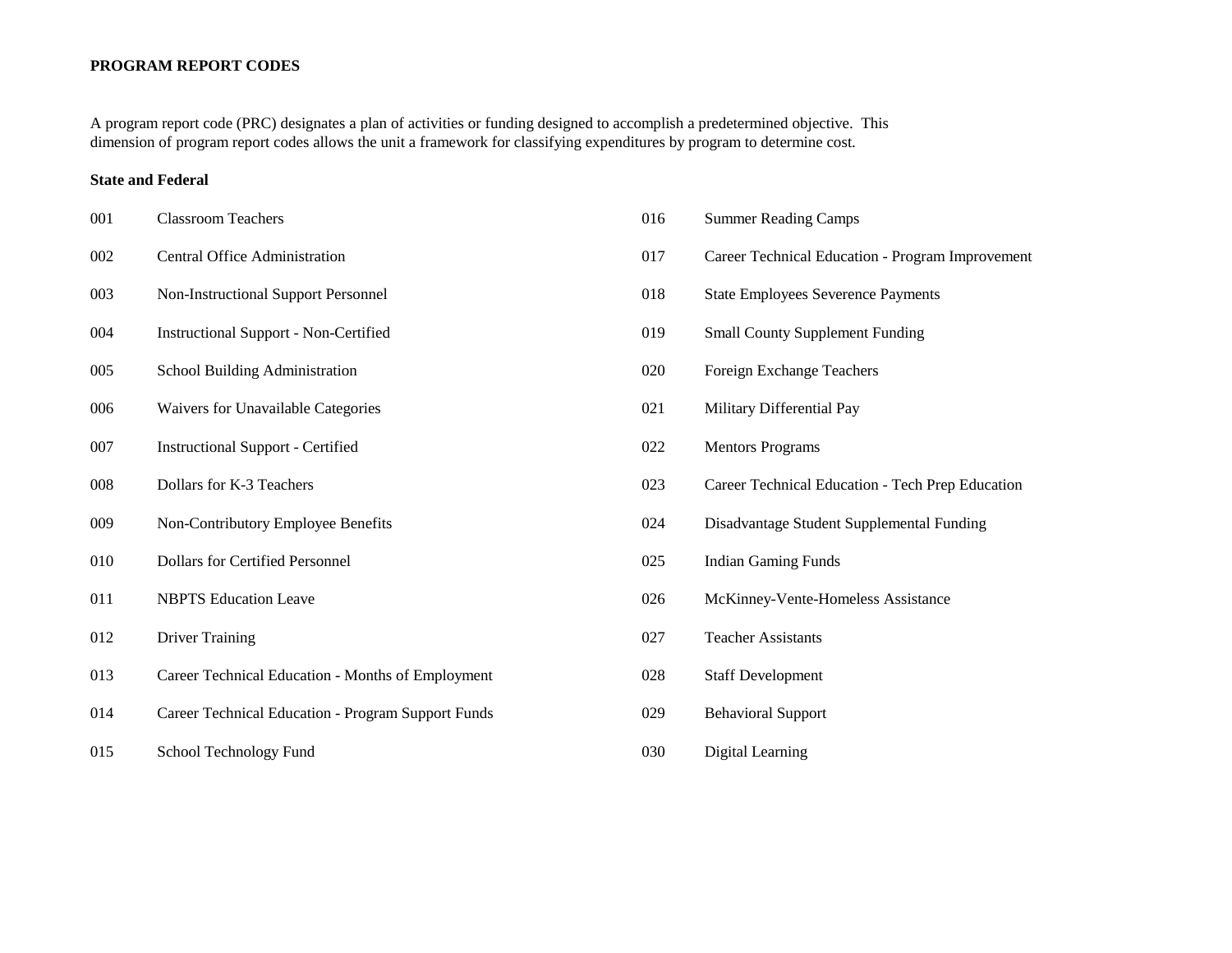# **PROGRAM REPORT CODES (continued)**

| 031 | Low-Wealth Counties Supplemental Funding            | 050 | ESEA Title I - Basic Program                             |
|-----|-----------------------------------------------------|-----|----------------------------------------------------------|
| 032 | Children with Special Needs                         | 051 | <b>ESEA Title I - Migrant Education</b>                  |
| 033 | <b>ABC</b> Incentive Award                          | 052 | <b>Literacy Coaches</b>                                  |
| 034 | Academically/Intellectually Gifted                  | 054 | Limited English Proficiency (LEP)                        |
| 035 | <b>Child Nutrition</b>                              | 055 | Learn & Earn (ECHS)                                      |
| 036 | <b>Charter Schools</b>                              | 056 | <b>Transportation of Pupils</b>                          |
| 037 | <b>ABC Intervention Assistance Team Funding</b>     | 057 | <b>Abstinence Education</b>                              |
| 039 | <b>School Resource Officers</b>                     | 058 | <b>CTE Capacity Building</b>                             |
| 040 | Title I Comprehensive School Reform Demonstration   | 059 | Title V - Innovative Education Programs                  |
| 041 | Panic Alarms                                        | 060 | IDEA Title VI - B Handicapped                            |
| 044 | <b>IDEA VI B Capacity Building and Improvement</b>  | 061 | Classroom Materials/Instructional Supplies and Equipment |
| 045 | <b>Compensation Bonus</b>                           | 063 | Children with Special Needs - Spec. Funds                |
| 046 | Federal Charter School Competitive Grant            | 064 | Learn and Serve America                                  |
| 048 | Title IV - Safe and Drug Free Schools & Communities | 065 | ESEA Title I - Even Start                                |
| 049 | <b>IDEA Title VI - B Pre-School</b>                 |     |                                                          |

| $50^{6}$ | ESEA Title I - Basic Program                       |
|----------|----------------------------------------------------|
| 51       | <b>ESEA Title I - Migrant Education</b>            |
| )52      | Literacy Coaches                                   |
| 54       | Limited English Proficiency (LEP)                  |
| 555      | Learn & Earn (ECHS)                                |
| )56      | <b>Transportation of Pupils</b>                    |
| )57      | <b>Abstinence Education</b>                        |
| )58      | <b>CTE Capacity Building</b>                       |
| )59      | Title V - Innovative Education Programs            |
| )60      | <b>IDEA Title VI - B Handicapped</b>               |
| 61       | Classroom Materials/Instructional Supplies and Equ |
| )63      | Children with Special Needs - Spec. Funds          |
| )64      | Learn and Serve America                            |
| )65      | <b>ESEA Title I - Even Start</b>                   |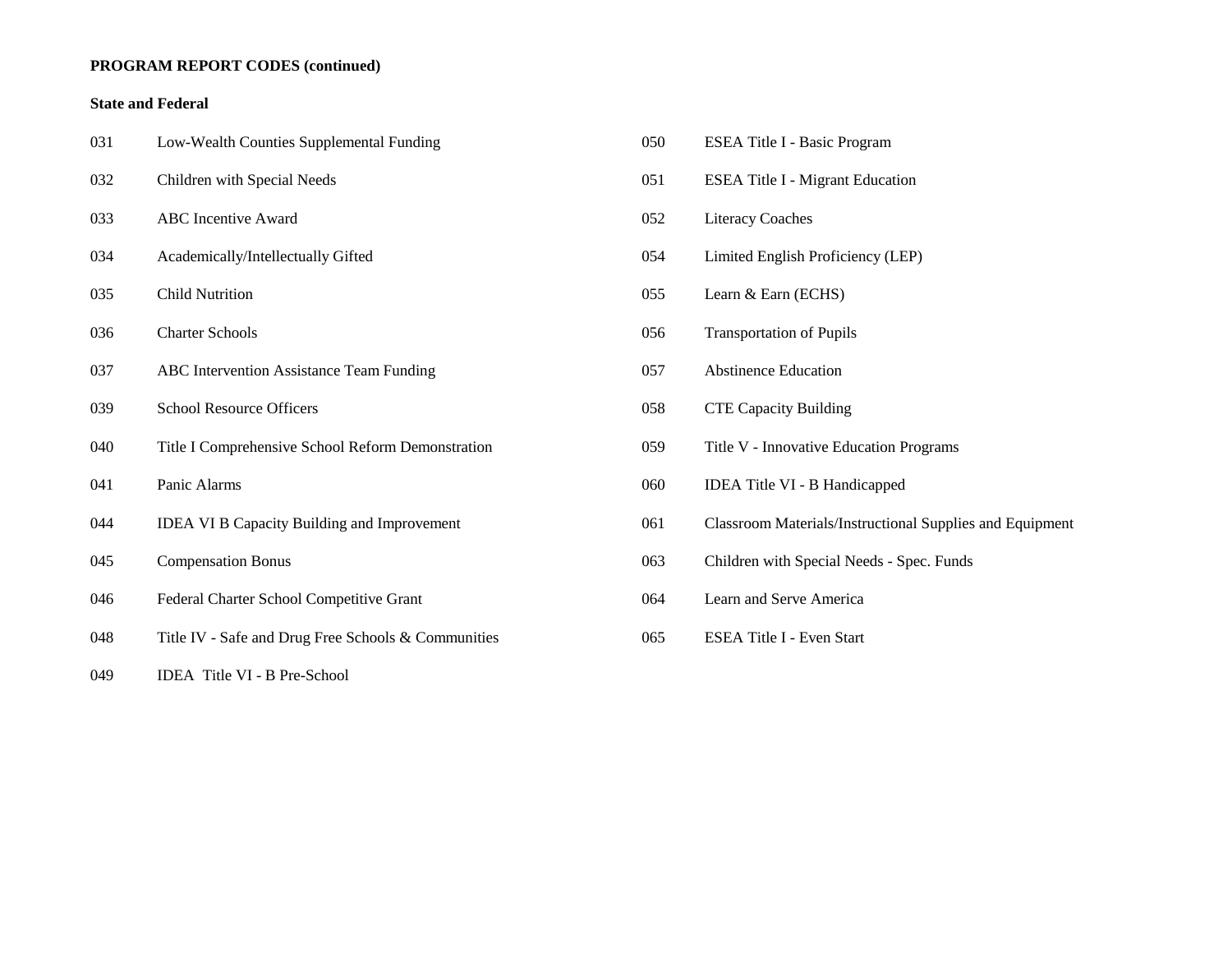# **PROGRAM REPORT CODES (continued)**

| 066 | <b>Assistant Principal Intern</b>                          | 082 | <b>IDEA VI-B State Improvement</b>                   |
|-----|------------------------------------------------------------|-----|------------------------------------------------------|
| 067 | Assistant Principal Intern - Full Time MSA Student         | 083 | At-Risk Student Service - Closing the Gap            |
| 068 | Alternative Programs and Schools                           | 084 | <b>High Student Achievement</b>                      |
| 069 | <b>At-Risk Student Services</b>                            | 085 | M-Class Reading 3D                                   |
| 070 | IDEA VI-B Children with Disabilities - Targeted Assistance | 086 | Charter School Continuing Federal Aid                |
| 071 | <b>Education Reform Pilot Program</b>                      | 087 | <b>ESEA Title I Accountability</b>                   |
| 072 | <b>Improving Student Accountability Standards</b>          | 088 | Reading Excellence - Local Reading Improvement Grant |
| 073 | School Connectivity                                        | 089 | Reading Excellence Tutorial Assistance               |
| 074 | Public School Building Capital Fund                        | 091 | Small, Rural Schools Achievement Program (SRSA)      |
| 075 | Critical School Facility Needs Fund                        | 092 | Continually Low Performing                           |
| 076 | Public School Capital Fund - Lottery                       | 093 | <b>High Priority Schools</b>                         |
| 077 | Half-Cent Sales Tax Funds                                  | 094 | <b>Recruitment Retention Bonuses</b>                 |
| 078 | <b>Public School Building Bonds</b>                        | 095 | Special Dollar Allotment                             |
| 079 | Medicaid Direct Services Reimbursement Program             | 096 | <b>Special Position Allotment</b>                    |
| 080 | Math Science Teacher Supplement                            | 100 | School Repair & Renovation - Emergency               |
| 081 | School Technology Pilot                                    |     |                                                      |

| 082 | <b>IDEA VI-B State Improvement</b>                   |
|-----|------------------------------------------------------|
| 083 | At-Risk Student Service - Closing the Gap            |
| 084 | <b>High Student Achievement</b>                      |
| 085 | M-Class Reading 3D                                   |
| 086 | Charter School Continuing Federal Aid                |
| 087 | <b>ESEA Title I Accountability</b>                   |
| 088 | Reading Excellence - Local Reading Improvement Grant |
| 089 | Reading Excellence Tutorial Assistance               |
| 091 | Small, Rural Schools Achievement Program (SRSA)      |
| 092 | <b>Continually Low Performing</b>                    |
| 093 | <b>High Priority Schools</b>                         |
| 094 | <b>Recruitment Retention Bonuses</b>                 |
| 095 | <b>Special Dollar Allotment</b>                      |
| 096 | <b>Special Position Allotment</b>                    |
| 100 | School Repair & Renovation - Emergency               |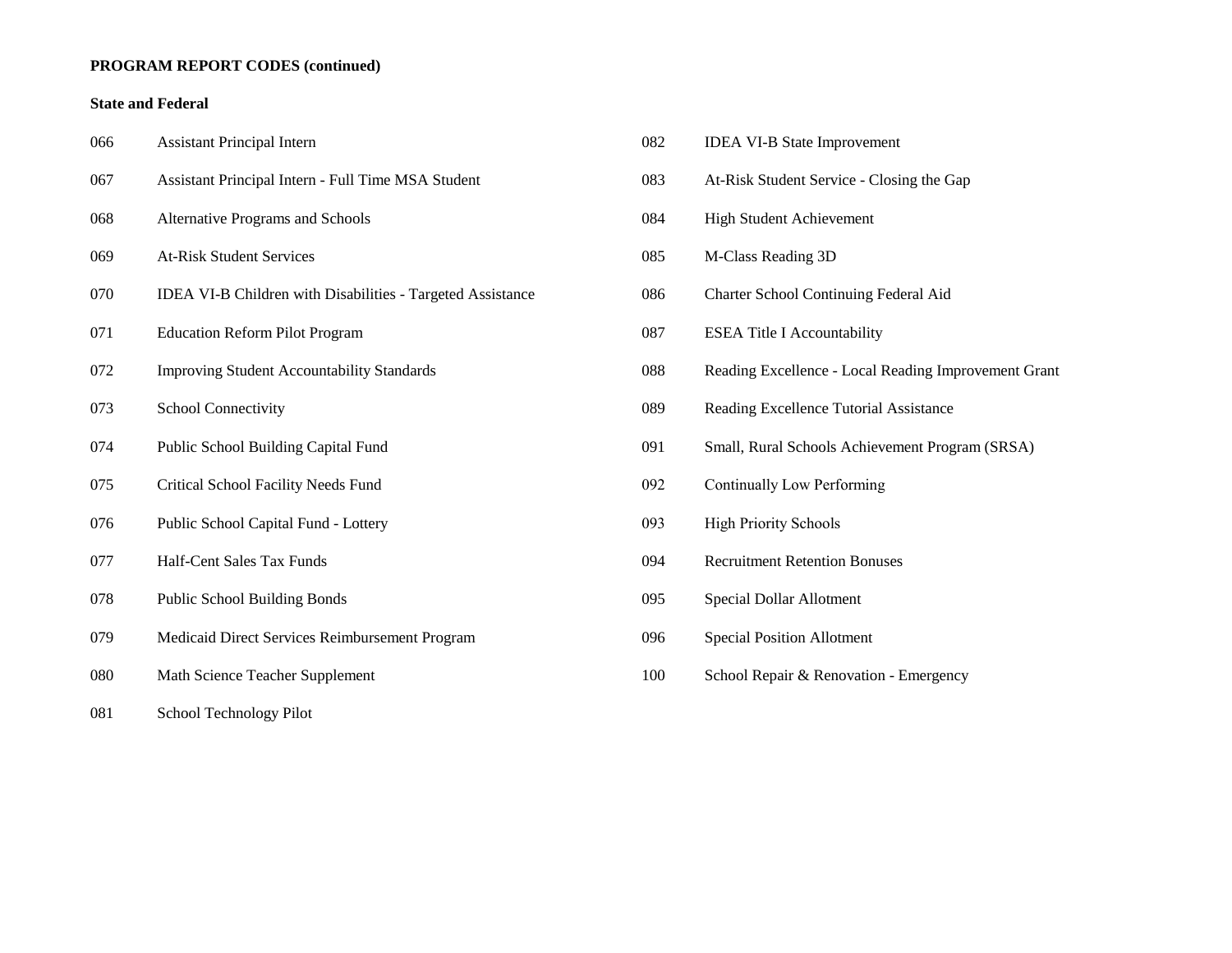# **PROGRAM REPORT CODES (continued)**

| 101 | School Repair & Renovation - IDEA                             | 117 | School Improvement Grant 1003               |
|-----|---------------------------------------------------------------|-----|---------------------------------------------|
| 102 | School Repair & Renovation - Technology                       | 118 | <b>IDEA VIB-Special Needs Target</b>        |
| 103 | Title II-Improving Teacher Quality - Transferability In & Out | 119 | <b>IDEA Targeted Assistance for Presche</b> |
| 104 | Title III-Language Acquisition Grant                          | 120 | <b>LEA Financed Purchase of School</b>      |
| 105 | ESEA Title I-School Improvement                               | 130 | Textbooks                                   |
| 106 | <b>Reading First State Grant</b>                              | 140 | <b>ARRA</b> - Education Stabilization       |
| 107 | Education Technology - Formula - Transferability In & Out     | 141 | ARRA - Title I                              |
| 108 | <b>Education Technology - Competitive</b>                     | 142 | ARRA - Title I - School Improvement         |
| 109 | Rural and Low-Income Schools (RLIS)                           | 144 | ARRA - IDEA - VI B                          |
| 110 | Title IV - 21st Century Community Learning Centers            | 145 | ARRA - IDEA - Preschool                     |
| 111 | Title III - Language Acquisition - Significant Increases      | 146 | <b>ARRA</b> - Education Technology          |
| 112 | Title II - B - Math & Science Partnerships                    | 148 | <b>ARRA - McKinney Vento</b>                |
| 113 | Summer Program Mini Grant                                     | 154 | Governor's Teacher Network                  |
| 114 | Children with Disabilities - Risk Pool                        | 155 | <b>Education Jobs Fund</b>                  |
| 115 | <b>Emergency Impact Aid</b>                                   | 156 | Race to the Top - ARRA                      |
| 116 | Emergency Impact Aid - IDEA                                   | 160 | <b>RttT Wireless Infrastructure</b>         |
|     |                                                               |     |                                             |

- 
- 
- e for Preschool
- 
- 
- 
- 
- 
- 
-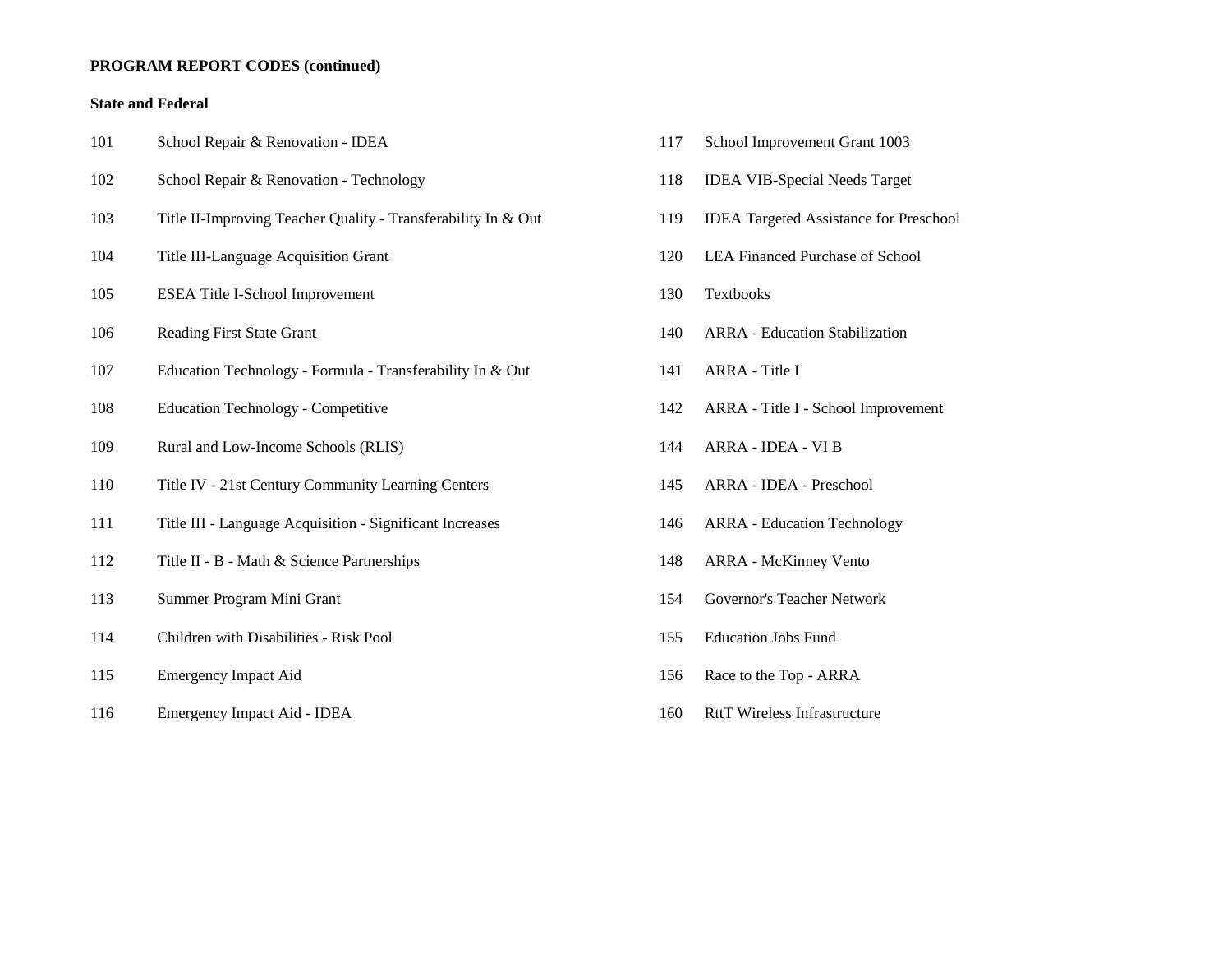## **PRC's - LOCAL**

For local funds, if we are using funds in the same manner as the state, we will use their designated PRC. For example, regular teachers are 001, assistants are 027, and clerical is 003. If we are using funds in a different manner than the state's defined PRC'S, we must use our unique number. Following are PRC's that are available for use for local funds during 2014-2015.

- 001 Regular Teachers 601 Regular Teachers 6036 Charter Schools
- 
- 003 Classified Support (Clerical & Custodians) 045 Compensation Bonus Legislative
- 005 School Administrators 056 Transportation
- 
- 009 Non-Contributory Employee Benefits 706 Other Local Transportation
- 
- 018 Reduction in Force Expenditures 802 Plant Operation
- 024 Disadvantaged Student Supplemental Funding 803 Cultural Arts Supplements
- 027 Teacher Assistants 814 Impounded Vehicles
- 028 Staff Development 843 Cultural Arts
- 035 Child Nutrition 880 Print Shop
- 
- 002 Administrative 039 School Resource Officers
	-
	-
- 007 Certified Support 061 Instructional and School Funds
	-
- 015 Technology 801 General Operations
	-
	-
	-
	-
	-
	- 882 Athletics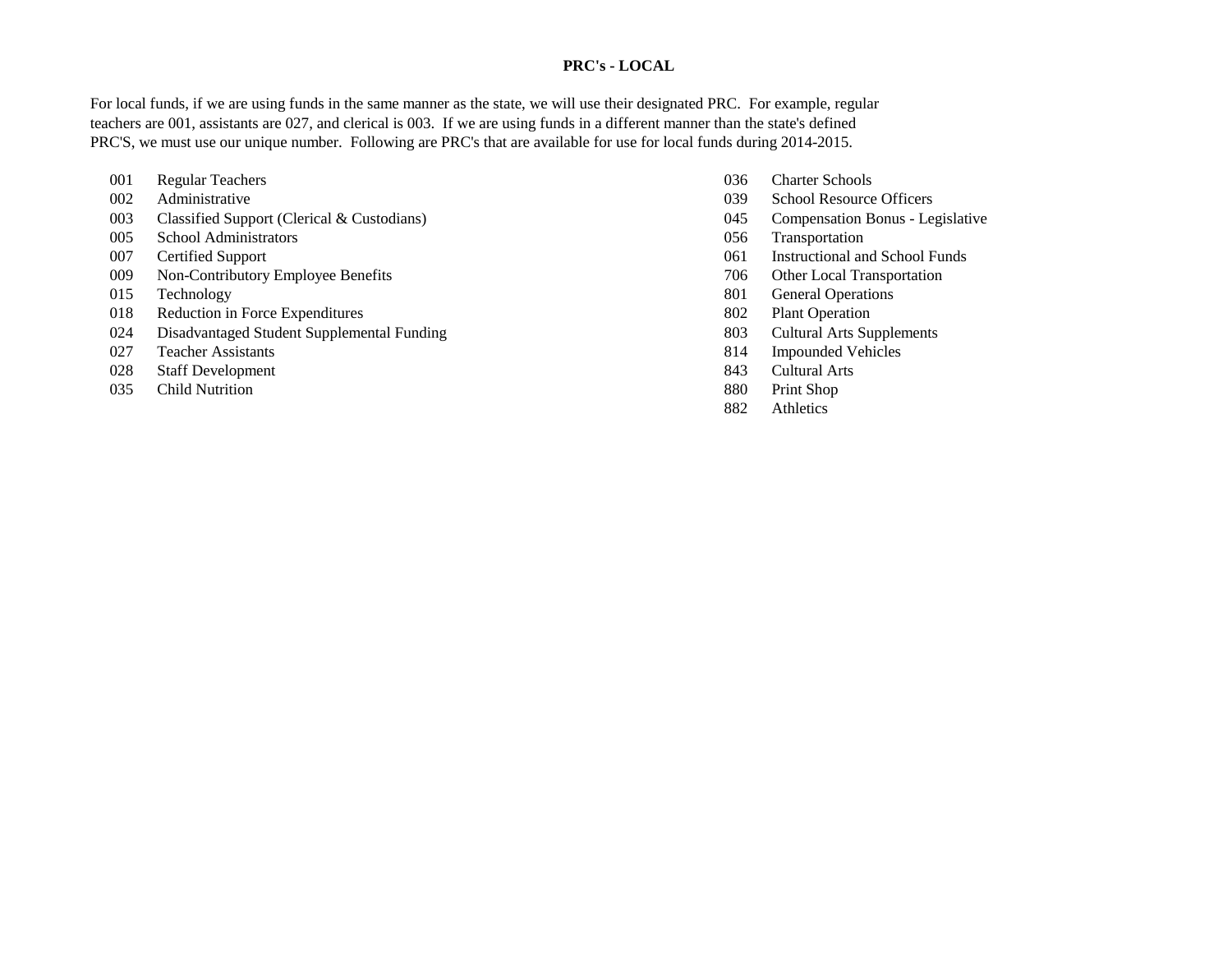### **PRC's - FUND 8 - OTHER RESTRICTED FUNDS**

For Fund 8 Other Restricted Funds, if we are using funds in the same manner as the state, we will use their designated PRC. For example, regular teachers are 001, assistants are 027, and clerical is 003. If we are using funds in a different manner than the state's defined PRC'S, we must use our unique number. Following are PRC's that are available for use for other restricted funds during 2014-2015.

- 
- 
- 
- 
- Alcohol & Drug Defense **589** SPARK
- 
- Parent Resource Center **591** School Health Coordinator
- 
- 
- 
- 
- Medicaid Administrive Outreach **596** RAF Science Classroom
- 
- 
- 
- NC Quest-Improve Tchr Quality **615** School Nurse Funding Initiative
- 
- 
- Sales Tax Refund from State Expenditures **801** Tuition & Fees
- 
- RAF Parent Advocate Position **805** Rental
- NC STEP-Teacher Education Program **806** Children's Fund
- RCEF Morehead Science Dept **808** I.B. Program
- Lowe's Charitable Makerspace **809** Scholar/Athlete
- RCEP The Rock Shop **810** SERVE
- Stuff the Bus Johnson Controls **811** Bright Beginnings
- Code.org (Teacher Staff Development) **814** Impounded Vehicles
- 
- 
- RAF Youth Mental Health **821** Teacher Of The Year
- 
- Rockingham County Education Foundation **833** Cultural Arts Contributed
- Golden Leaf STEM Initiative Project **834** Cultural Arts Keystone Contributed
- Chromebook Self Insurance **835** Bible Teachers
- RAF Healthy Cafeteria Project **836** March of Dimes Fund Raiser
- 
- 
- 
- 
- PROJECT CONNECT GRANT **880** Print Shop
- RAF Wellness Grant **881** Activity Bus Use
- Schoolwide Wireless Initiative **890** Scholarships
- Driver Education **585** RAF Social Workers Fund
- DSSF **586** Dental Services
- Exceptional Children **587** Annie Penn Grant Migrant
- AIG **588** Annie Penn Grant Reidsville Parent Center
	-
- Pre-School **590** Annie Penn Grant Principal's Fund Grant
	-
- Migrant **592** Annie Penn Grant Conscious Discipline
- Early College **593** RAF Student Health Center
- Remediation **594** Annie Penn Grant Wireless Grant
- ROTC **595** Annie Penn Grant Active Board Grant
	-
- Medicaid FFS **597** RAF Special Ed Computers
- GEAR UP **598** RAF Teacher Laptop Initiative
- PEP Grant **599** KB Reynolds Weight Room to Wellness
	-
- Quality Schools **715** Technology Programs
- Early Childhood Center **800** Employee Badge Replacement
	-
- Superintendent of the Year **804** Reading Is Fundamental
	-
	-
	-
	-
	-
	-
	-
- RAF Kajeet Parkview Students **819** School Health Advisory Council
- RAF Latin Teacher **820** Marguerite Pratt Chapman Request
	-
- Kate B. Reynolds Grant **822** Regional Principal of the Year
	-
	-
	-
	-
- USTEP **837** WRMS Summer STEM Enrichment
- Wal-Mart Foundation GEAR UP **838** Central Office Flag Pole Contributions
- RAF GEM Grant **839** RAF Walking Classroom Grant
- APEX Learning **840** United Way Contributions
	-
	-
	-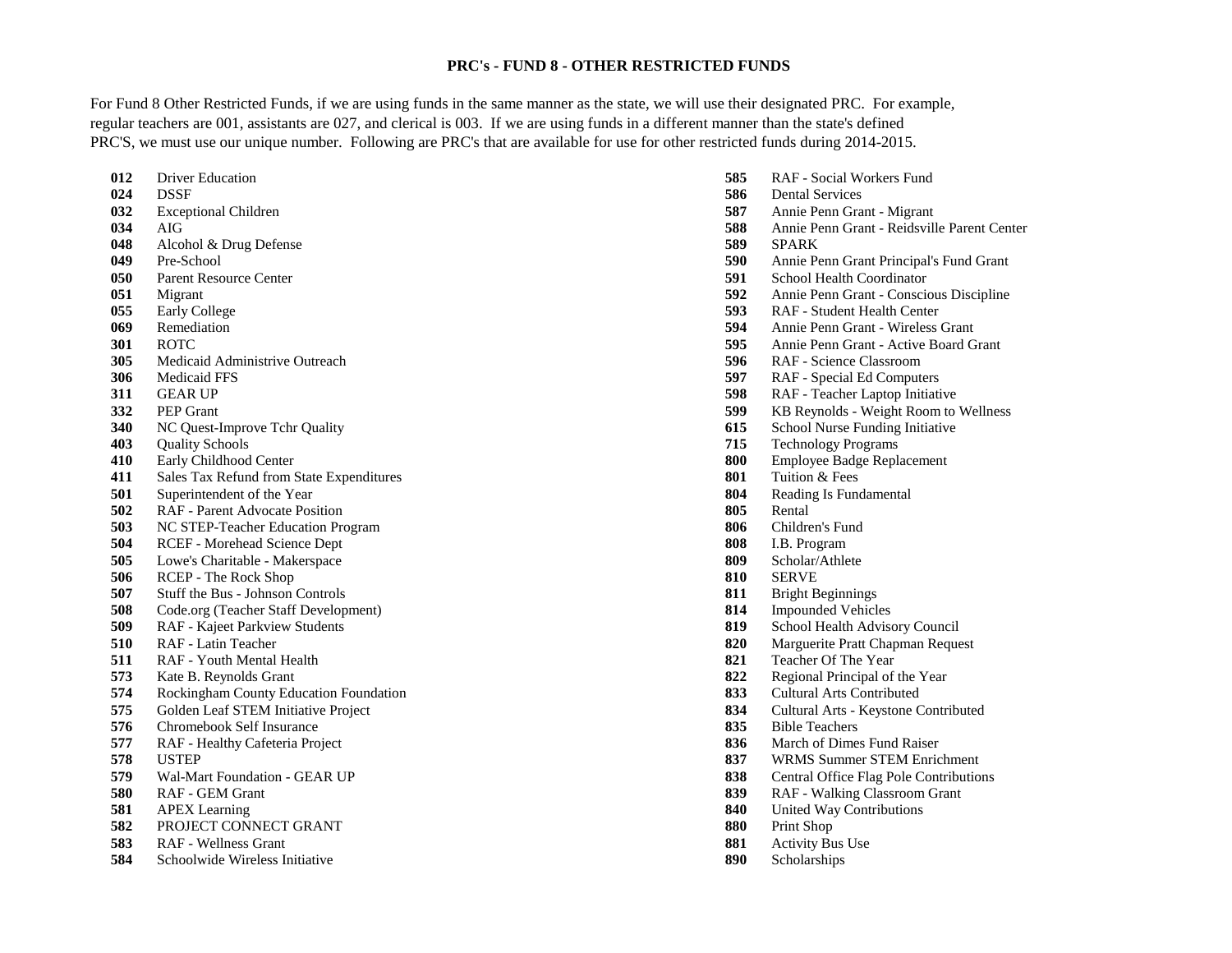### **OBJECT CODES**

Object means the service or commodity obtained as a result of a specific expenditure.

- 100 Salaries
- 200 Employer Provided Benefits
- 300 Purchased Services
- 400 Supplies and Materials
- 500 Capital Outlay
- 600 Reserved for Future Use
- 700 Transfers

These broad categories are subdivided to obtain more detailed information about objects of expenditures. (Category numbers are not valid account codes, example 100, 200 etc.) A three-digit serial number is used to provide detailed information.

### **Salaries (100)**

- 
- 112 Associate and Deputy Superintendent 121 Teacher
- 
- 114 Principal/Headmaster 123 JROTC Teacher
- 
- 116 Assistant Principal (Non- teaching) 125 New Teacher Orientation
- 117 Other Assistant Principal Assignment 126 Extended Contracts
- 118 Assistant Superintendent 127 Master Teacher

### **Administrative Personnel (110) Instructional Personnel - Certified (120)**

- 111 Superintendent 120 11th and 12th Installment Accrual
	-
- 113 Director and/or Supervisor 122 Interim Teacher (Paid at Non-Certified Rate)
	-
- 115 Finance Officer 124 Foreign Exchange (VIF)
	-
	-
	-
	- 128 Re-employed Retired Teacher Exempt from the Earnings Cap
	- 129 Held Harmless Salary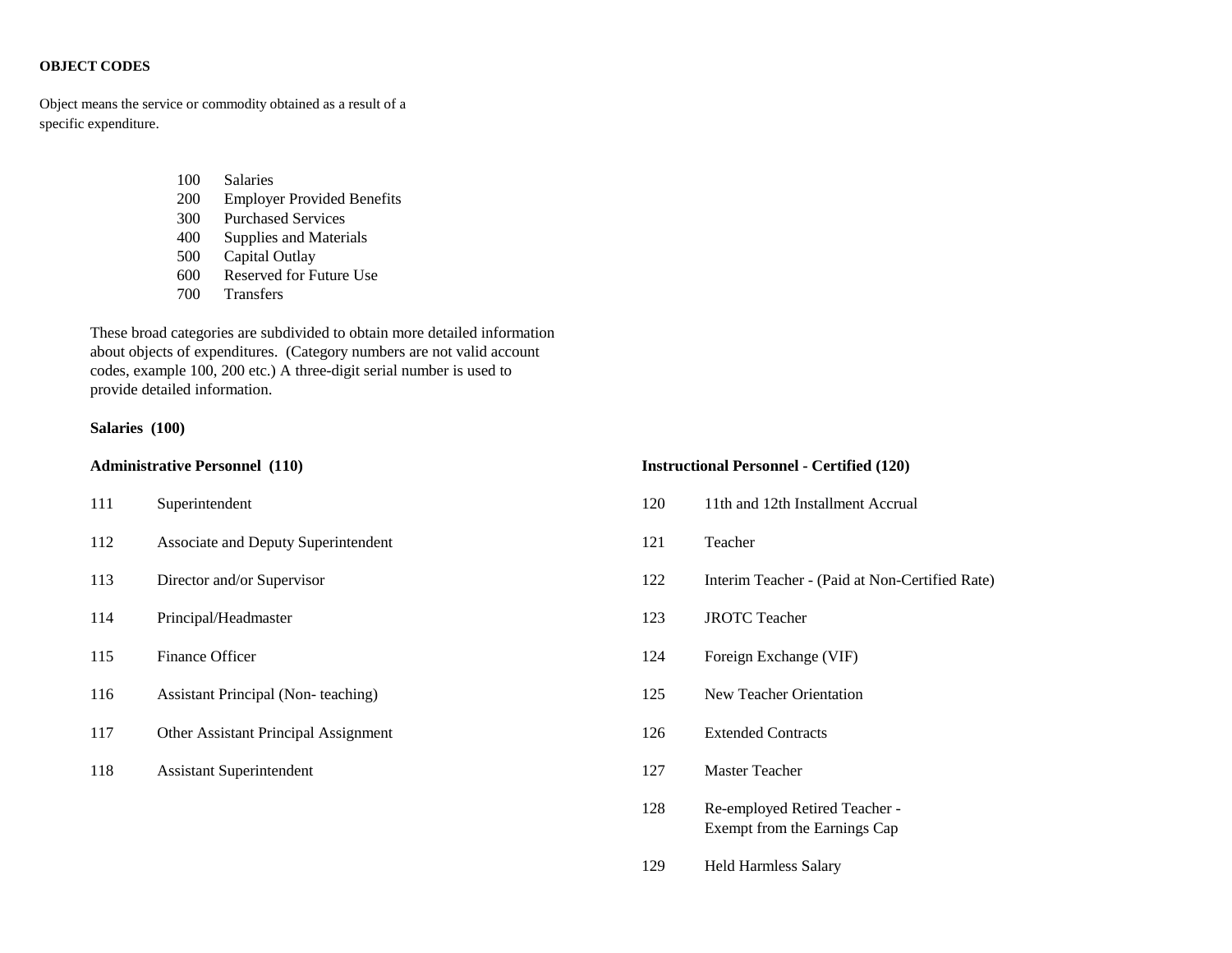## **Instructional Support Personnel - Certified (Teacher Pay Schedule) (130)**

- 131 Instructional Support I Regular Teacher Pay Scale
- 132 Instructional Support II Advanced Pay Scale **Substitute Personnel (160)**
- 
- 
- 

### **Instructional Support Personnel - Non-Certified (140)**

- 
- 142 Teacher Assistant NCLB
- 143 Tutor (within the instructional day) and the instructional day and the instructional day and the instructional day and the instructional day and the instructional day and the instructional day and the instructional day
- 144 Interpreter, Brallist, Translator, Education Interpreter **Operational Support Personnel (170)**
- 145 Therapist 171 Driver
- 146 Specialist (School Based) 172 Driver Overtime
- 
- 148 Non Certified Instructor 174 Cafeteria Worker
- 149 School Resource Officer 175 Skilled Trades

### **Technical and Administrative Support Personnel (150)** 176 Manager

- 
- 

153 Administrative Specialist (Central Support)

- 133 Psychologist 162 Substitute Teacher Regular Teacher Absence
- 134 Teacher Mentor 163 Substitute Teacher Staff Development Absence
- 135 Lead Teacher 164 Substitute Teacher Full-Time Non-Certified
	- 165 Substitute Non-Teaching
- 141 Teacher Assistant Other 166 Teacher Assistant Salary When Substituting (Staff Development Absence)
	- 167 Teacher Assistant Salary When Substituting (Regular Teacher

- 
- 
- 147 Monitor 173 Custodian
	-
	-
	-
- 151 Office Support 177 Work Study Student
- 152 Technician Specialist 178 Day Care/Before/After School Care Staff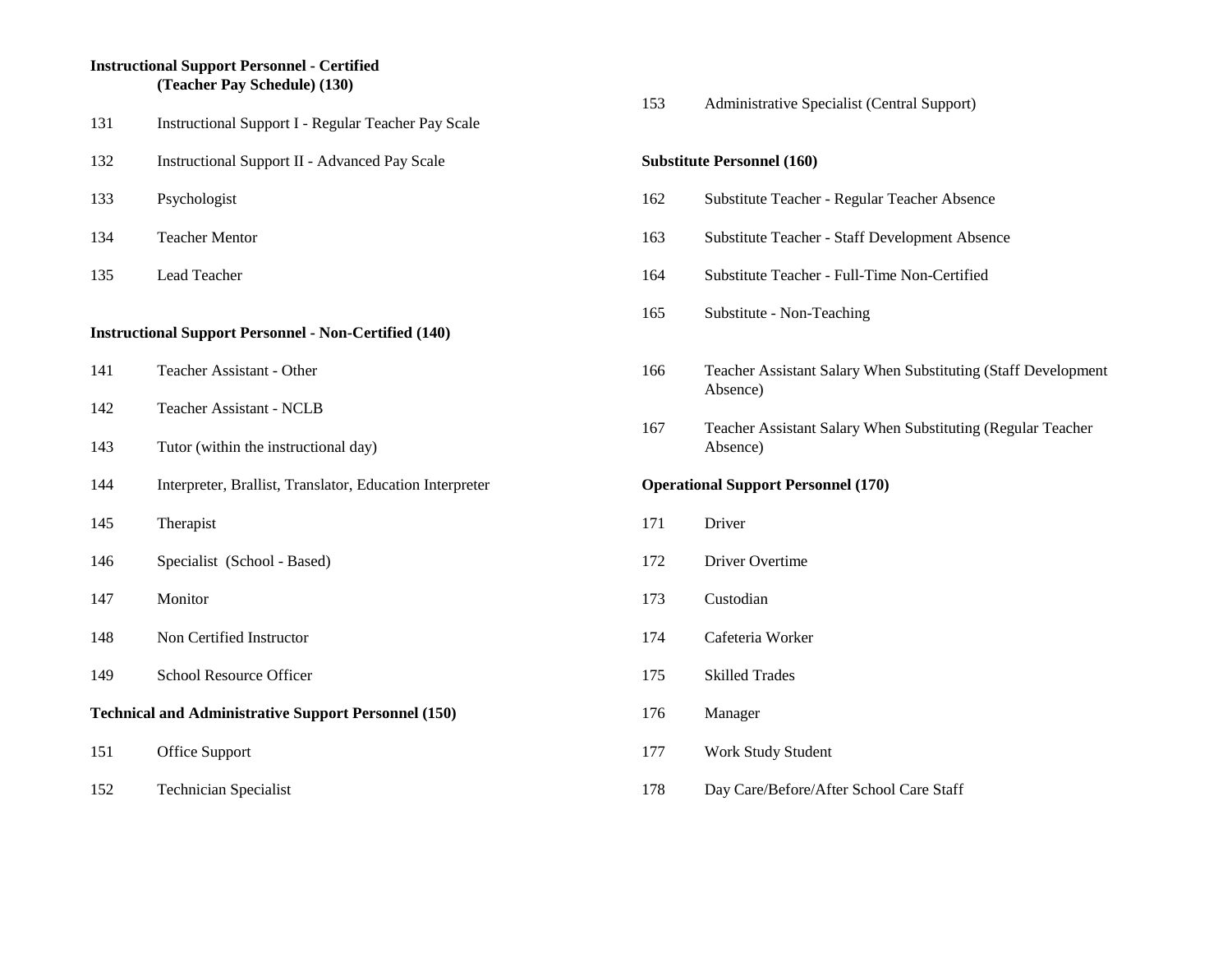## **Supplementary and Benefits-Related Pay (180) Employer Provided Benefits (200)**

- Bonus Pay (Not Subject to Retirement) **Federal Insurance Compensation Act (210)**
- 
- 
- Bonus Pay (Subject to Retirement)
- Longevity Pay
- Bonus Leave Payoff
- Short Term Disability Payments Beyond Six Months
- 
- Annual Leave Payoff 229 Other Retirement Cost
- Short Term Disability Payments First Six Months

### **Extra Duty Pay (190)**

- Curriculum Development Pay
- Additional Responsibility Stipend
- Mentor Pay
- State Designated Stipend
- Planning Period Stipend
- Staff Development Participant Pay
- Staff Development Instructor
- Tutorial Pay
- Overtime Pay

- Supplement/Supplementary Pay 210 Employer's Social Security Cost Installment Accrual
- Employee Allowances Taxable 211 Employer's Social Security Cost Regular

### **Retirement Benefits (220)**

- Employer's Retirement Cost Installment Accrual
- Employer's Retirement Cost Regular
- Employer's Retirement Costs Re-employed Retired Teacher 187 Salary Differential Not Subject to the Cap
	-

### **Insurance Benefits (230)**

- Employer's Hospitalization Insurance Cost
- Employer's Workers' Compensation Insurance Cost
- Employer's Unemployment Insurance Cost
- Employer's Dental Insurance Cost
- Employer's Life Insurance Cost
- Other Insurance Cost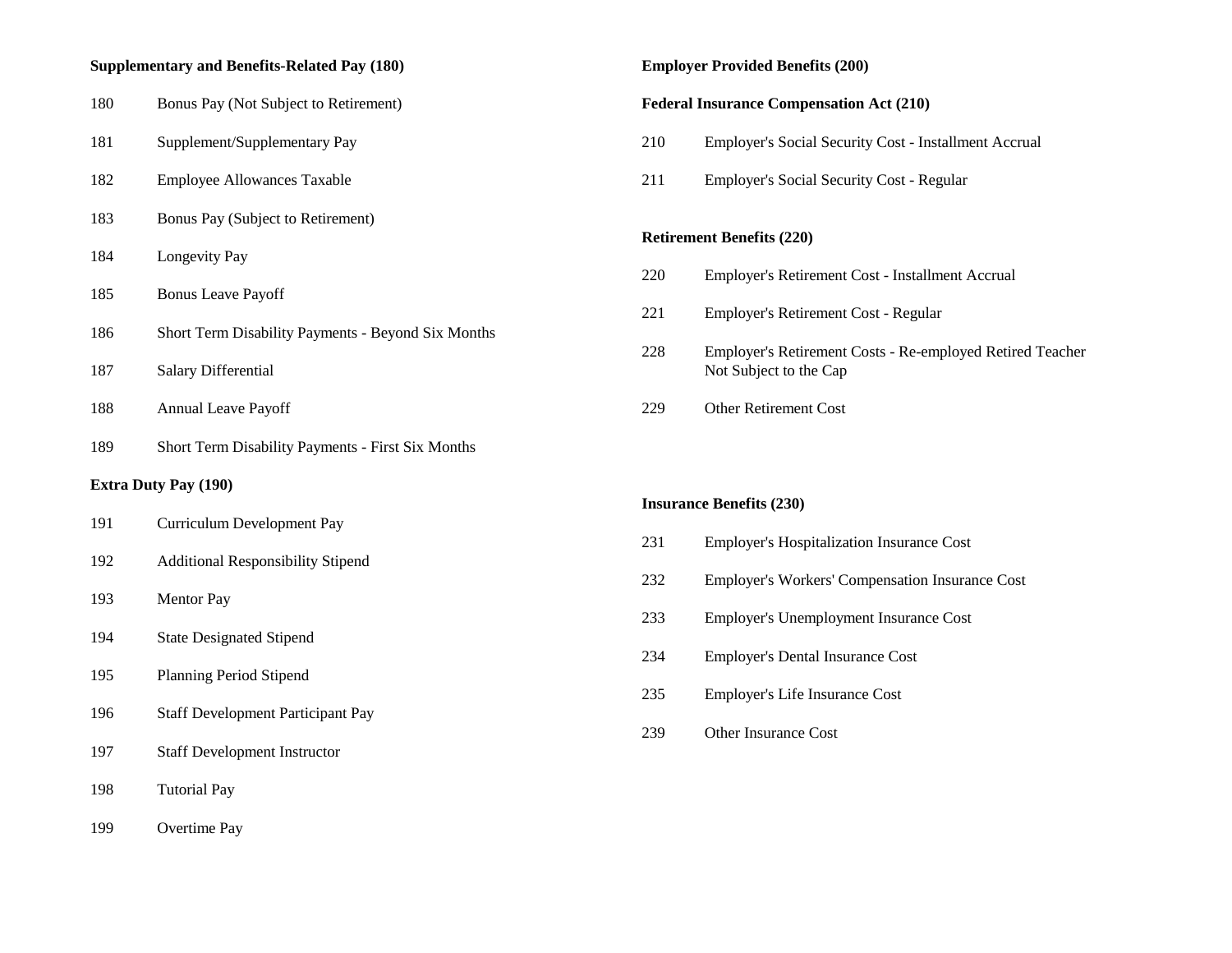## **Other Employee Benefits (290) Property Services (320) (con't)**

| 291 | Payments to/for Injured Employees |  |  |
|-----|-----------------------------------|--|--|
|     |                                   |  |  |

## **Purchased Services (300)** 327 Rentals/Leases

### **Professional and Technical Services (310)** 329 Other Property Services

- Contracted Services
- Workshop Expenses/Allowable Travel
- Advertising Cost
- Printing and Binding Fees
- Reproduction Costs
- Teach for America
- Psychological Contract Services
- Speech and Language Contract Services
- Other Professional and Technical Services

### **Property Services (320)**

- Public Utilities Electric Services
- Public Utilities Natural Gas
- Public Utilities Water and Sewer
- Waste Management

- Contracted Repairs & Maintenance Land & Buildings
- 299 Other Employee Benefits 226 Contracted Repairs & Maintenance Equipment
	-
	-

### **Transportation Services (330)**

- Pupil Transportation Contracted
- Travel Reimbursement
- Field Trips

### **Communications (340)**

- Telephone
- Postage
- Telecommunications Services
- Mobile Communication Costs
- Security Monitoring
- Other Communication Services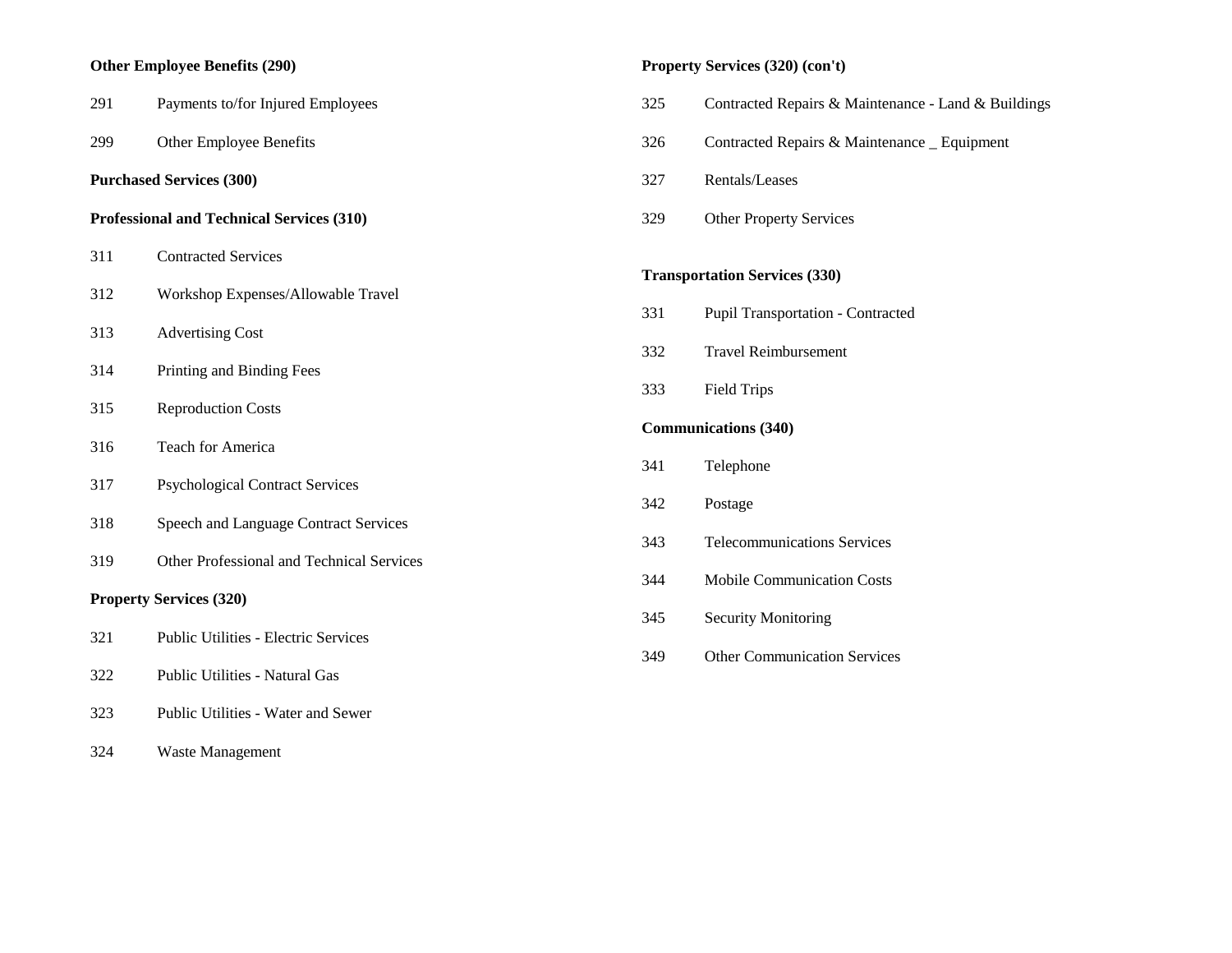| 351                                  | <b>Tuition Fees</b>                                    |  |  |
|--------------------------------------|--------------------------------------------------------|--|--|
| 352                                  | <b>Employee Education Reimbursement</b>                |  |  |
| 353                                  | <b>Eckerd Youth Camps</b>                              |  |  |
| Dues $&$ Fees $(360)$                |                                                        |  |  |
| 361                                  | Membership Dues & Fees                                 |  |  |
| 362                                  | <b>Bank Service Fees</b>                               |  |  |
| 363                                  | Assessments/Penalties                                  |  |  |
| <b>Insurance and Judgments (370)</b> |                                                        |  |  |
| 371                                  | Liability Insurance                                    |  |  |
| 372                                  | Vehicle Liability Insurance                            |  |  |
| 373                                  | Property Insurance                                     |  |  |
| 374                                  | Judgments Against the Local School Administrative Unit |  |  |
| 375                                  | <b>Fidelity Bond Premium</b>                           |  |  |
| 376                                  | <b>Pupil Transportation Insurance</b>                  |  |  |
| 377                                  | Payments to Injured School Children                    |  |  |
| 378                                  | Scholastic Accident Insurance                          |  |  |
| 379                                  | Other Insurance and Judgments                          |  |  |

## **Tuition (350) Debit Services (380)**

- 381 Debt Service Principle
- 382 Debt Service Interest

**Other Administrative Costs (390)** 

- 391 Tax Payments
- 392 Indirect Cost
- 393 Contingency Funds
- 399 Unbudgeted Funds

**Supplies & Materials (400)**

- **School & Office Supplies (410)**
- 411 Supplies & Materials
- 412 State Textbooks
- 413 Other Textbooks
- 414 Library Books (Regular and Replacement)
- 415 Community College/University Textbooks
- 418 Computer Software & Supplies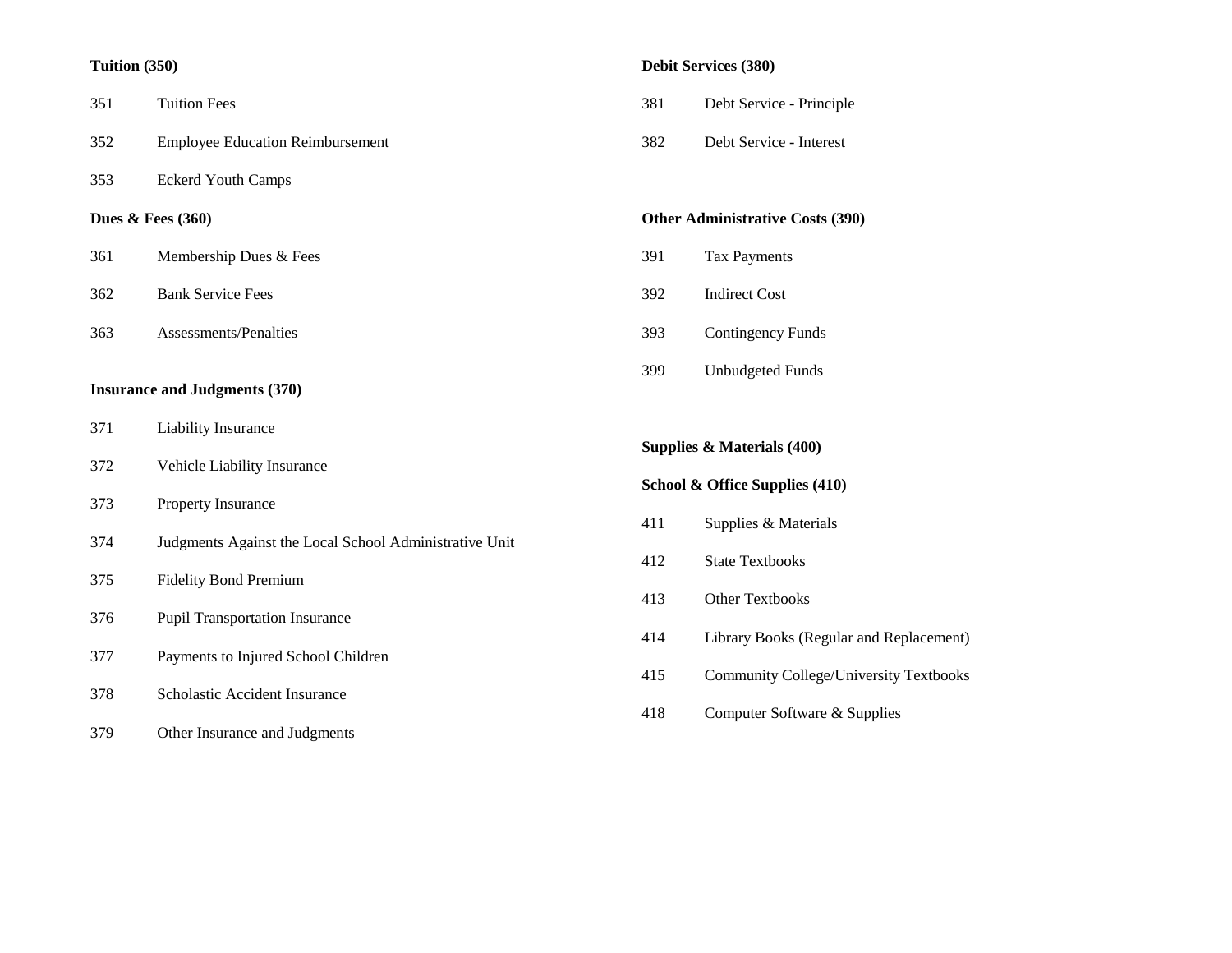# **Operational Supplies (420) Capital Outlay (500)**

| 421                   | <b>Fuel for Facilities</b>                                     |  |
|-----------------------|----------------------------------------------------------------|--|
| 422                   | Repair Parts, Materials, & Related Labor, Grease, & Anti-Freez |  |
| 423                   | Gas/Diesel Fuel                                                |  |
| 424                   | Oil                                                            |  |
| 425                   | Tires & Tubes                                                  |  |
| Food Supplies (450)   |                                                                |  |
| 451                   | <b>Food Purchases</b>                                          |  |
| 452                   | <b>USDA Commodity Foods</b>                                    |  |
| 453                   | <b>Food Processing Supplies</b>                                |  |
| 454                   | <b>Inventory Loss</b>                                          |  |
| 455                   | <b>Meal Sales Discount</b>                                     |  |
| 459                   | <b>Other Food Purchases</b>                                    |  |
|                       | <b>Non-Capitalized Equipment (460)</b>                         |  |
| 461                   | Furniture and Equipment - Inventoried                          |  |
| 462                   | Computer Equipment - Inventoried                               |  |
| Sales & Use Tax (470) |                                                                |  |
| 471                   | Sales & Use Tax Expense                                        |  |

472 Sales & Use Tax Refund (Contra-expenditure)

## **Land (510)**

- ze 511 Purchase of New Sites
	- 512 Land Additions to Existing Sites

## 424 Oil **Buildings (520)**

- 521 Purchase of Existing Buildings
- **Food Supplies (450)** 522 General Contract
- 523 HVAC Contract
- 524 Electrical Contract
- 525 Plumbing Contract
- 526 Architects Fees
- 527 Construction Management Contracts
- 528 Carpentry Contracts
- 529 Miscellaneous Contracts & Other Charges

## **Improvements Other Than Buildings (530)**

- 531 Improvements to New Sites
- 532 Improvements to Existing Sites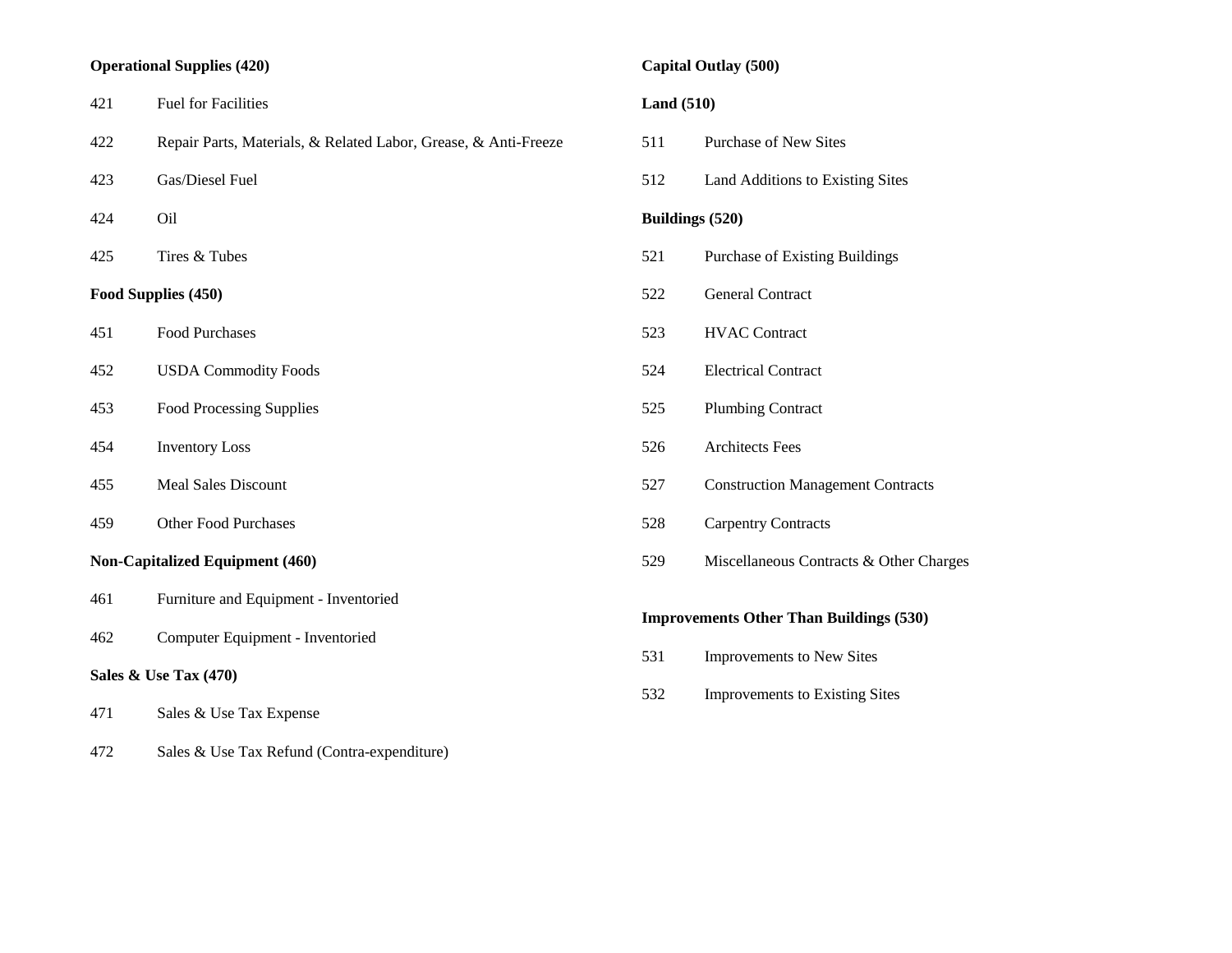| 541                 | Purchase of Equipment - Capitalized         |  |
|---------------------|---------------------------------------------|--|
| 542                 | Purchase of Computer Hardware - Capitalized |  |
|                     |                                             |  |
| Vehicles (550)      |                                             |  |
| 551                 | <b>Purchase of Vehicles</b>                 |  |
| 552                 | License & Title Fees                        |  |
| Library Books (560) |                                             |  |
| 561                 | Library Books - Capitalized                 |  |
| Depreciation (570)  |                                             |  |
| 571                 | Depreciation                                |  |
| Transfers (700)     |                                             |  |

## **Equipment (540) Transfers To Other Funds (710)**

- 711 Transfers to the State Public School Fund
- 712 Transfers to the Local Current Expense Fund
- 713 Transfers to the Federal Grant Fund
- 714 Transfers to the Capital Outlay Fund
- 715 Transfers to the Multiple Enterprise Fund
- 716 Transfers to the Individual School Fund
- 717 Transfers to Charter Schools
- 718 Transfers to Private Schools

### **Transfers Within A Fund (720)**

- 721 NCLB Transferability \_ Transfer In
- 722 NCLB Transferability Transfer Out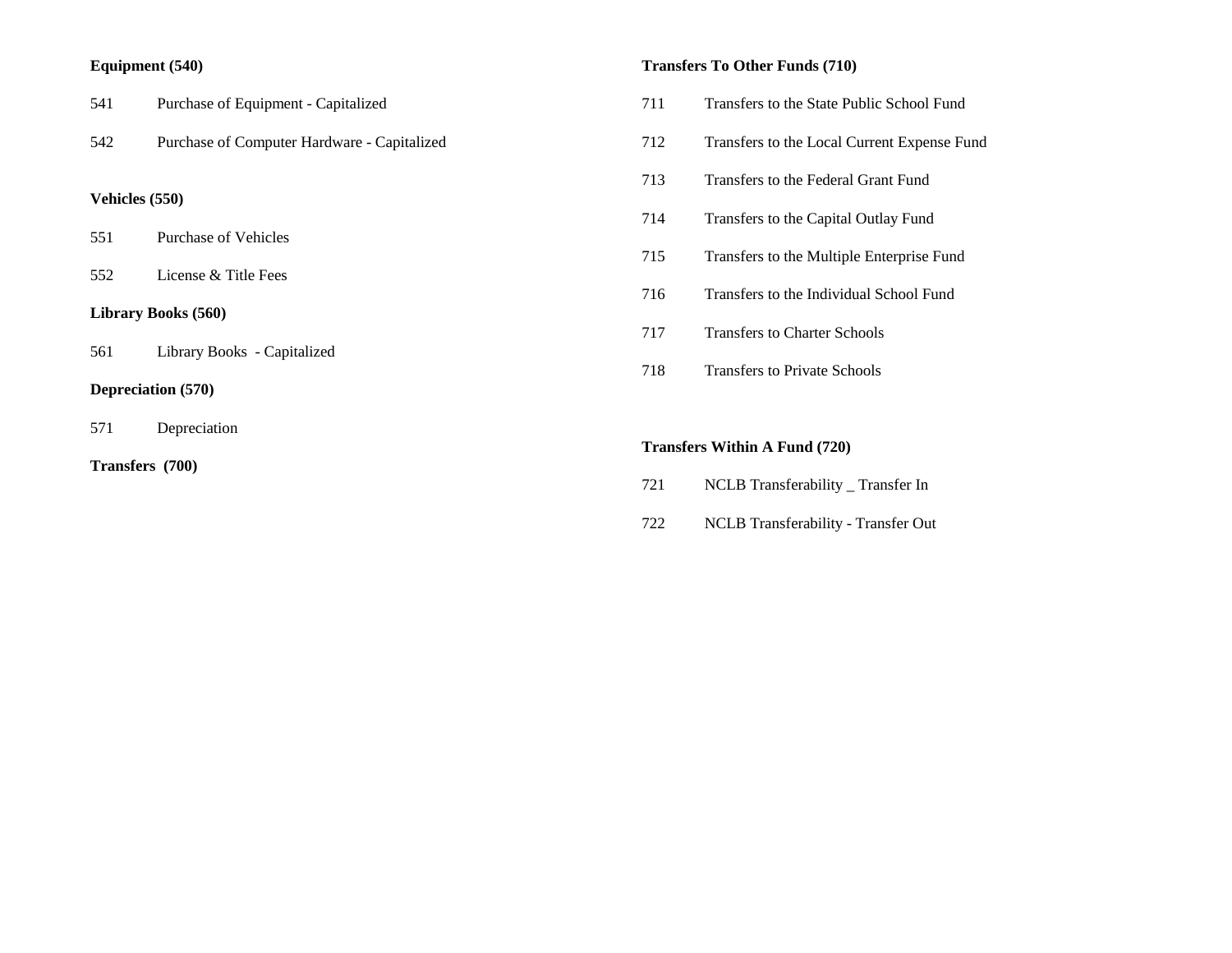- 
- CENTRAL ELEMENTARY
- DALTON MCMICHAEL HIGH SCHOOL
- DOUGLASS ELEMENTARY
- DRAPER ELEMENTARY
- HUNTSVILLE ELEMENTARY
- J.E. HOLMES MIDDLE SCHOOL
- DILLARD ELEMENTARY
- LEAKSVILLE-SPRAY ELEMENTARY
- LINCOLN ELEMENTARY
- MONROETON ELEMENTARY
- JOHN M. MOREHEAD HIGH SCHOOL
- MOSS ST. ELEMENTARY
- BETHANY ELEMENTARY 362 NEW VISION SCHOOL OF MATH, SCIENCE, AND TECHNOLOGY
	- REIDSVILLE HIGH SCHOOL
	- REIDSVILLE MIDDLE SCHOOL
	- ROCKINGHAM COUNTY HIGH SCHOOL
	- ROCKINGHAM COUNTY EARLY COLLEGE HIGH SCHOOL
	- ROCKINGHAM COUNTY MIDDLE SCHOOL
	- SOUTH END ELEMENTARY
	- STONEVILLE ELEMENTARY
	- SCORE CENTER
	- WESTERN ROCKINGHAM MIDDLE SCHOOL
	- WENTWORTH ELEMENTARY
	- WILLIAMSBURG ELEMENTARY